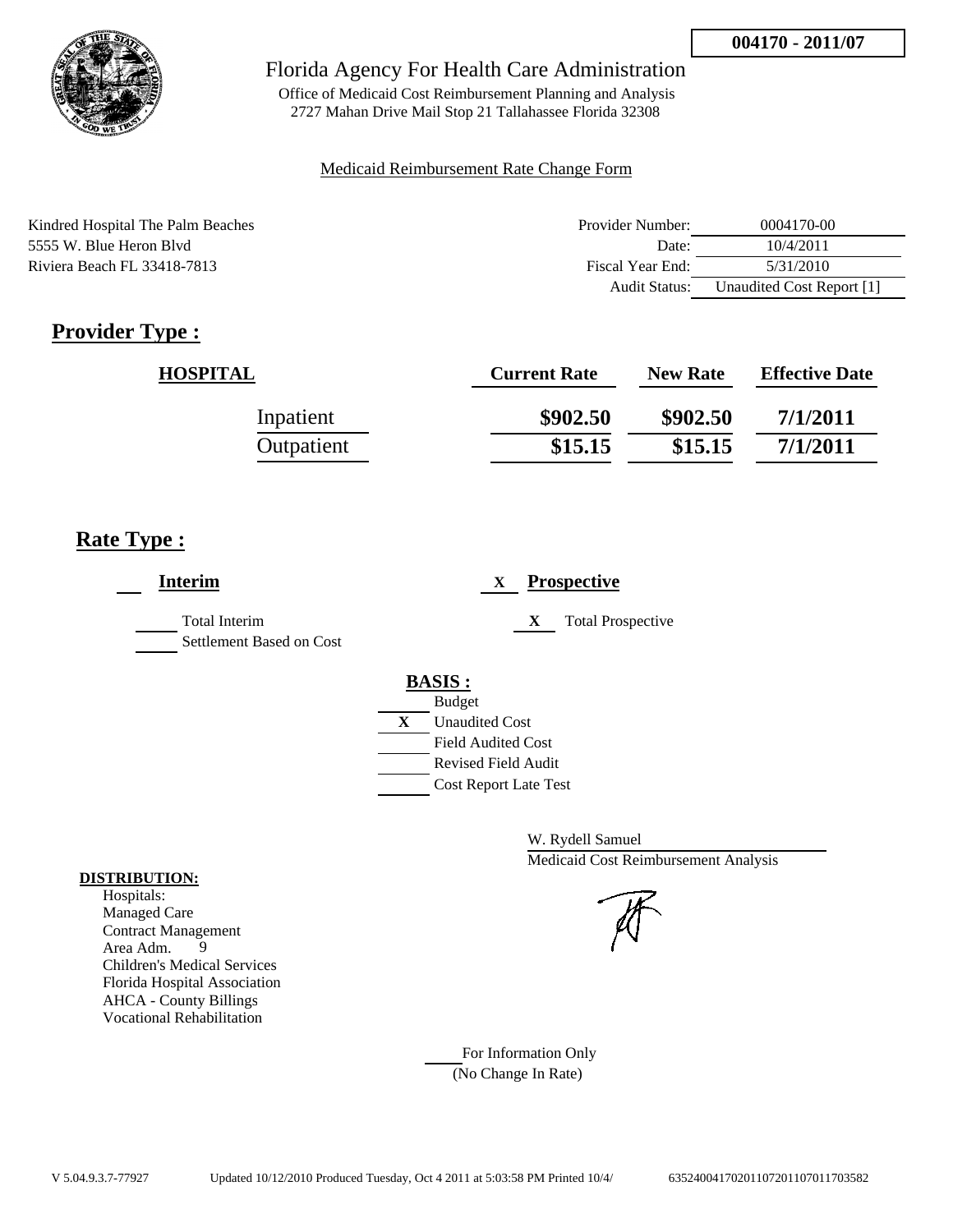

Office of Medicaid Cost Reimbursement Planning and Analysis 2727 Mahan Drive Mail Stop 21 Tallahassee Florida 32308

### Medicaid Reimbursement Rate Change Form

| <b>UCHLTACH</b> at Connerton | Provider Number: | 0009496-00         |
|------------------------------|------------------|--------------------|
| 9441 Health Center Drive     | Date:            | 10/4/2011          |
| Land O' Lakes FL 34637       | Fiscal Year End: | 12/31/2009         |
|                              | Audit Status:    | Interim Budget [4] |

# **Provider Type :**

| <b>HOSPITAL</b> | <b>Current Rate</b> | <b>New Rate</b> | <b>Effective Date</b> |
|-----------------|---------------------|-----------------|-----------------------|
| Inpatient       | \$725.95            | \$725.95        | 7/1/2011              |
| Outpatient      | \$15.15             | \$15.15         | 7/1/2011              |

## **Rate Type :**

| <b>Interim</b><br>$\mathbf X$                                    | <b>Prospective</b>           |
|------------------------------------------------------------------|------------------------------|
| <b>Total Interim</b><br>$\mathbf{X}$<br>Settlement Based on Cost | <b>Total Prospective</b>     |
|                                                                  | <b>BASIS:</b>                |
|                                                                  | <b>Budget</b><br>X           |
|                                                                  | <b>Unaudited Cost</b>        |
|                                                                  | <b>Field Audited Cost</b>    |
|                                                                  | <b>Revised Field Audit</b>   |
|                                                                  | <b>Cost Report Late Test</b> |

W. Rydell Samuel Medicaid Cost Reimbursement Analysis

For Information Only (No Change In Rate)

#### **DISTRIBUTION:**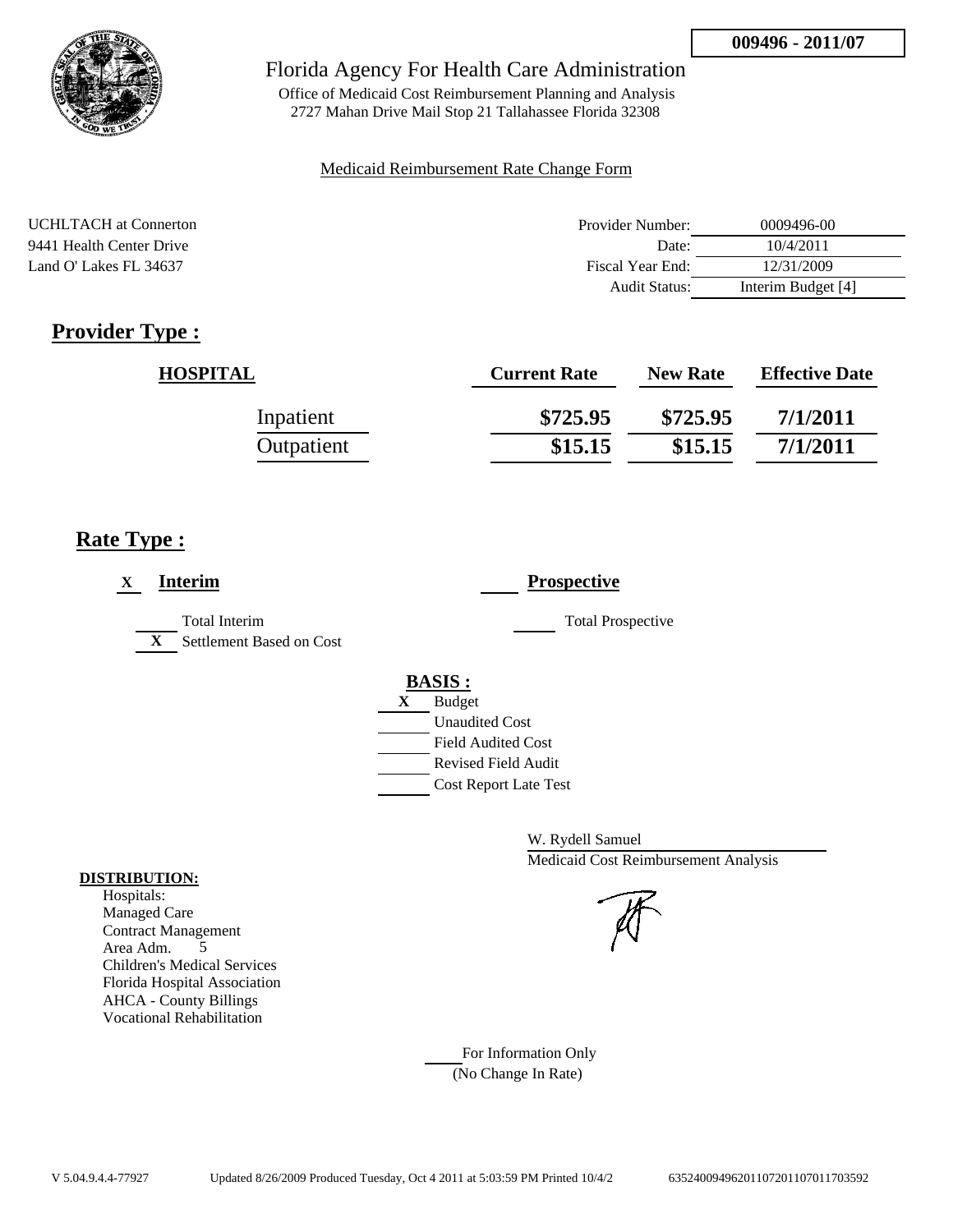

Office of Medicaid Cost Reimbursement Planning and Analysis 2727 Mahan Drive Mail Stop 21 Tallahassee Florida 32308

#### Medicaid Reimbursement Rate Change Form

| Kindred Hospital Melbourne | Provider Number: | 0016815-00         |
|----------------------------|------------------|--------------------|
| 765 W Nasa Blyd            | Date:            | 10/4/2011          |
| Melbourne FL 32901         | Fiscal Year End: | 7/31/2010          |
|                            | Audit Status:    | Interim Budget [4] |

# **Provider Type :**

| <b>HOSPITAL</b> | <b>Current Rate</b> | <b>New Rate</b> | <b>Effective Date</b> |
|-----------------|---------------------|-----------------|-----------------------|
| Inpatient       | \$1,247.38          | \$1,247.38      | 7/1/2011              |
| Outpatient      | \$15.15             | \$15.15         | 7/1/2011              |

## **Rate Type :**

| <b>Interim</b><br>$\mathbf X$                                    | <b>Prospective</b>                                                                                                                               |
|------------------------------------------------------------------|--------------------------------------------------------------------------------------------------------------------------------------------------|
| <b>Total Interim</b><br>$\mathbf{X}$<br>Settlement Based on Cost | <b>Total Prospective</b>                                                                                                                         |
|                                                                  | <b>BASIS:</b><br><b>Budget</b><br>X<br><b>Unaudited Cost</b><br><b>Field Audited Cost</b><br>Revised Field Audit<br><b>Cost Report Late Test</b> |

W. Rydell Samuel Medicaid Cost Reimbursement Analysis

For Information Only (No Change In Rate)

#### **DISTRIBUTION:**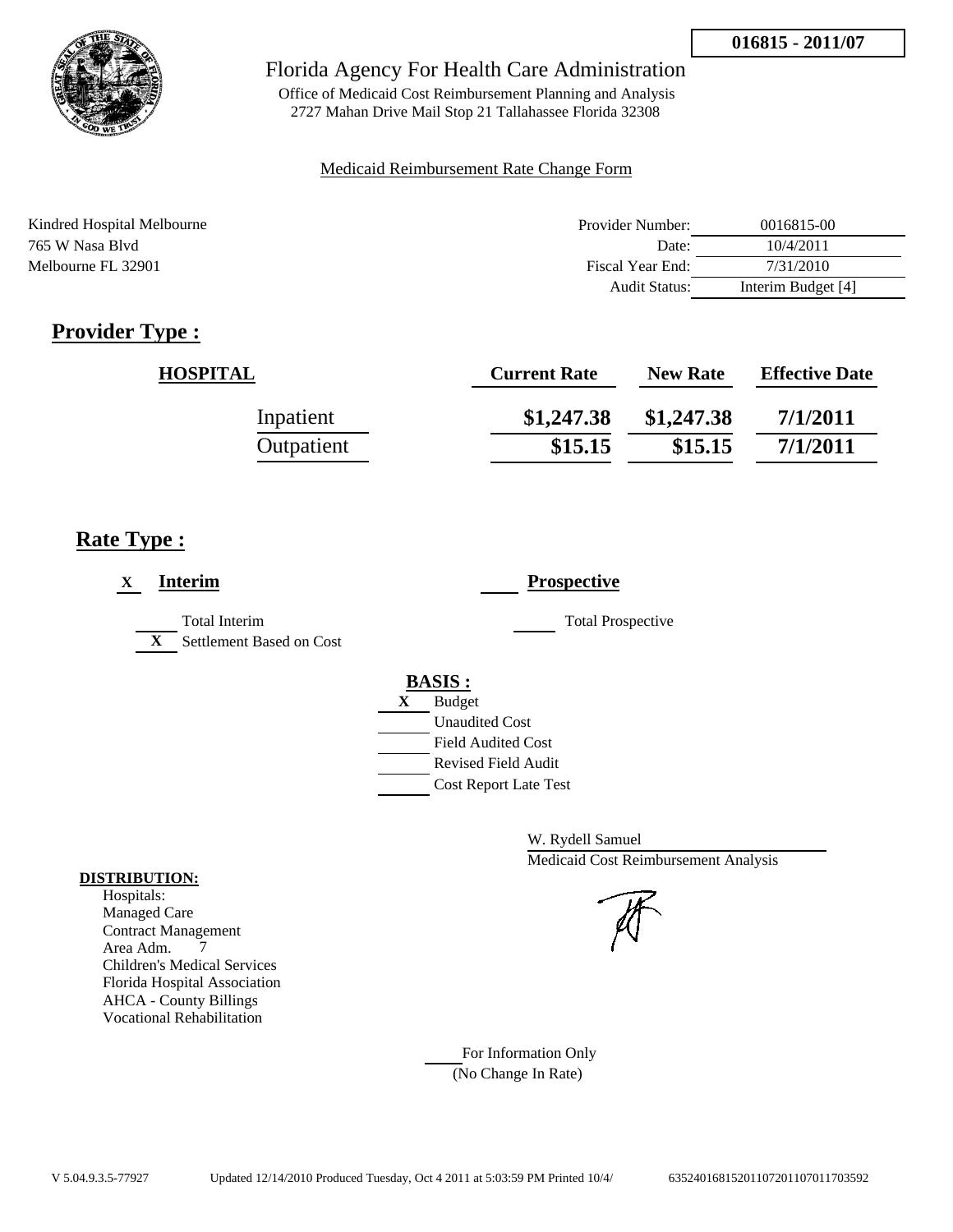

Office of Medicaid Cost Reimbursement Planning and Analysis 2727 Mahan Drive Mail Stop 21 Tallahassee Florida 32308

#### Medicaid Reimbursement Rate Change Form

| Sacred Heart Hospital on the Gulf | Provider Number: | 0020127-00         |
|-----------------------------------|------------------|--------------------|
| 3801 E Hwy 98                     | Date:            | 10/4/2011          |
| Port St. Joe FL 32456             | Fiscal Year End: | 6/30/2011          |
|                                   | Audit Status:    | Interim Budget [4] |

# **Provider Type :**

| <b>HOSPITAL</b> | <b>Current Rate</b> | <b>New Rate</b> | <b>Effective Date</b> |
|-----------------|---------------------|-----------------|-----------------------|
| Inpatient       | \$1,084.37          | \$1,084.37      | 7/1/2011              |
| Outpatient      | \$225.38            | \$225.38        | 7/1/2011              |

## **Rate Type :**

| <b>Interim</b><br>X                                              | <b>Prospective</b>                                                                                                                                      |
|------------------------------------------------------------------|---------------------------------------------------------------------------------------------------------------------------------------------------------|
| <b>Total Interim</b><br>Settlement Based on Cost<br>$\mathbf{X}$ | <b>Total Prospective</b>                                                                                                                                |
|                                                                  | <b>BASIS:</b><br><b>Budget</b><br>X<br><b>Unaudited Cost</b><br><b>Field Audited Cost</b><br><b>Revised Field Audit</b><br><b>Cost Report Late Test</b> |

W. Rydell Samuel Medicaid Cost Reimbursement Analysis

For Information Only (No Change In Rate)

#### **DISTRIBUTION:**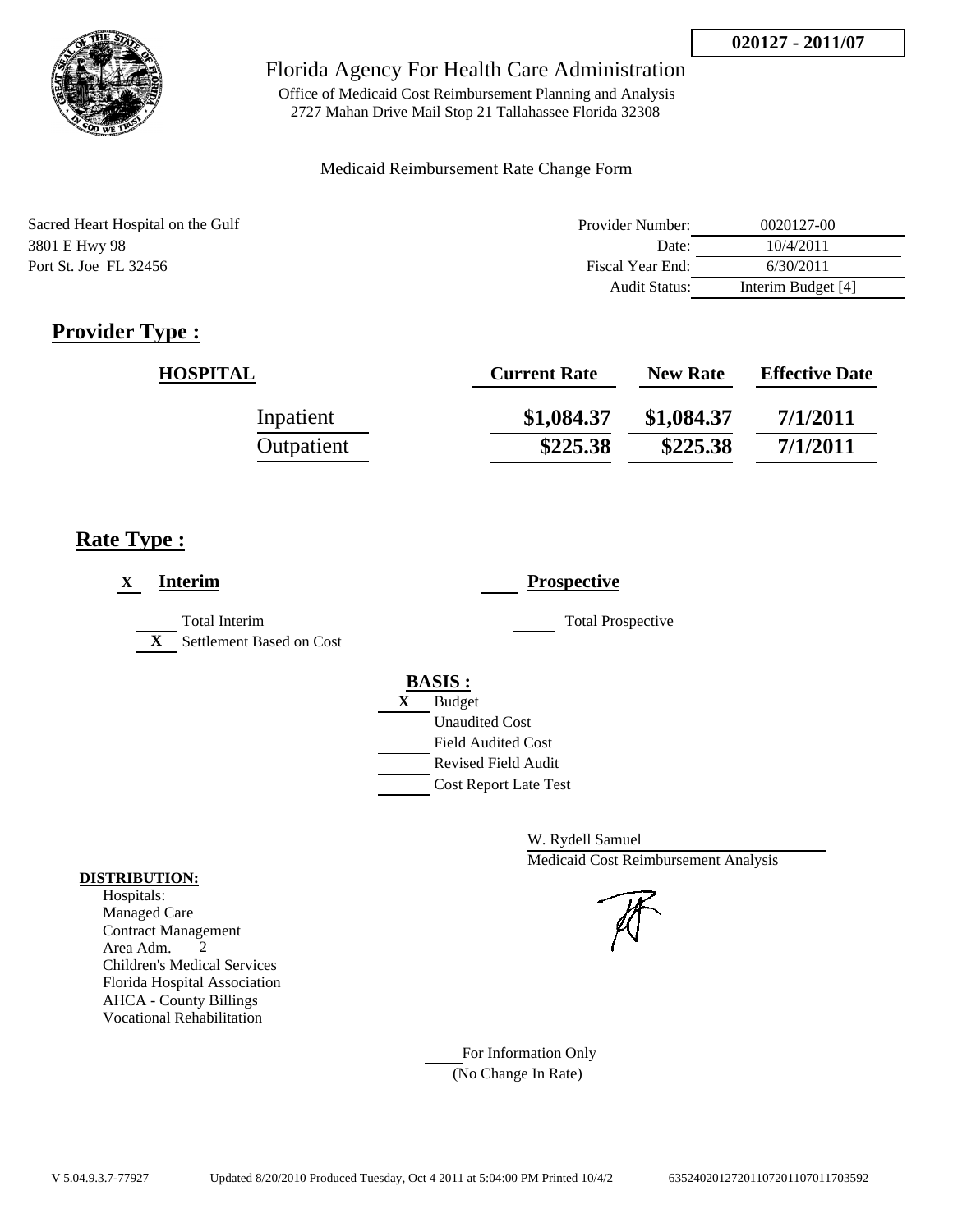

Office of Medicaid Cost Reimbursement Planning and Analysis 2727 Mahan Drive Mail Stop 21 Tallahassee Florida 32308

### Medicaid Reimbursement Rate Change Form

| Shriners Hospital for Children | Provider Number:     | 0025766-00         |
|--------------------------------|----------------------|--------------------|
| 12502 USF Pine Dr              | Date:                | 10/4/2011          |
| Tampa FL 33612                 | Fiscal Year End:     | 12/31/2011         |
|                                | <b>Audit Status:</b> | Interim Budget [4] |

# **Provider Type :**

| <b>HOSPITAL</b>                      | <b>Current Rate</b> | <b>New Rate</b> | <b>Effective Date</b> |
|--------------------------------------|---------------------|-----------------|-----------------------|
| Inpatient                            | \$2,508.89          | \$2,508.89      | 7/1/2011              |
| Outpatient                           | \$203.81            | \$203.81        | 7/1/2011              |
| <b>Inpatient County Billing Rate</b> | \$2,508.89          | \$2,508.89      | 7/1/2011              |

# **Rate Type :**

| <b>Interim</b><br>X                                              | <b>Prospective</b>                                                                                                                                      |
|------------------------------------------------------------------|---------------------------------------------------------------------------------------------------------------------------------------------------------|
| <b>Total Interim</b><br>Settlement Based on Cost<br>$\mathbf{X}$ | <b>Total Prospective</b>                                                                                                                                |
|                                                                  | <b>BASIS:</b><br><b>Budget</b><br>X<br><b>Unaudited Cost</b><br><b>Field Audited Cost</b><br><b>Revised Field Audit</b><br><b>Cost Report Late Test</b> |

W. Rydell Samuel Medicaid Cost Reimbursement Analysis

For Information Only (No Change In Rate)

#### **DISTRIBUTION:**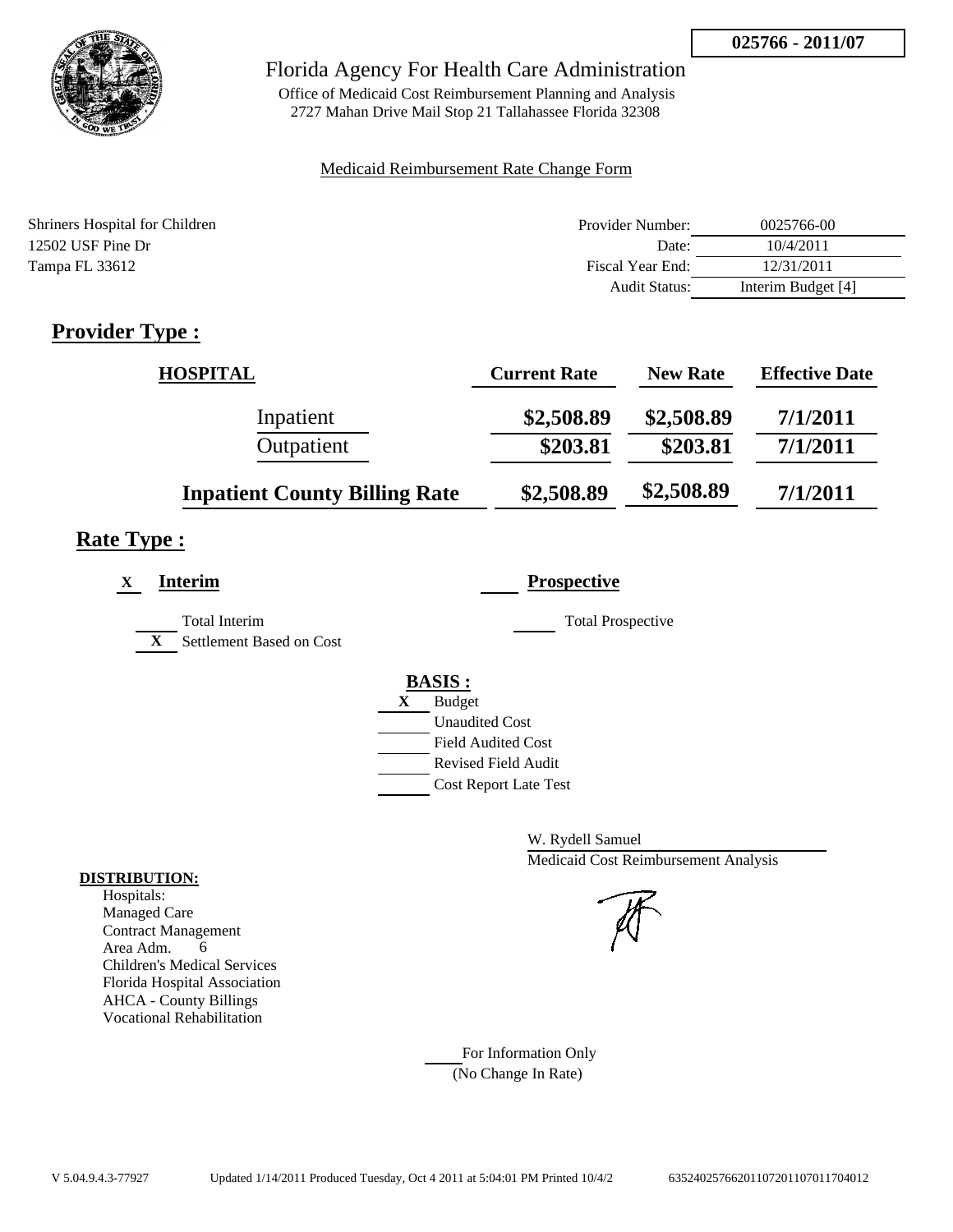

Office of Medicaid Cost Reimbursement Planning and Analysis 2727 Mahan Drive Mail Stop 21 Tallahassee Florida 32308

### Medicaid Reimbursement Rate Change Form

| Viera Hospital     | Provider Number: | 0031588-00         |
|--------------------|------------------|--------------------|
| 8745 Wickham Rd    | Date:            | 10/4/2011          |
| Melbourne FL 32940 | Fiscal Year End: | 9/30/2010          |
|                    | Audit Status:    | Interim Budget [4] |

# **Provider Type :**

| <b>HOSPITAL</b> | <b>Current Rate</b> | <b>New Rate</b> | <b>Effective Date</b> |
|-----------------|---------------------|-----------------|-----------------------|
| Inpatient       | \$1,243.60          | \$1,243.60      | 7/1/2011              |
| Outpatient      | \$123.90            | \$123.90        | 7/1/2011              |

## **Rate Type :**

| <b>Interim</b><br>X                                              | <b>Prospective</b>                                                                                                                               |
|------------------------------------------------------------------|--------------------------------------------------------------------------------------------------------------------------------------------------|
| <b>Total Interim</b><br>Settlement Based on Cost<br>$\mathbf{X}$ | <b>Total Prospective</b>                                                                                                                         |
|                                                                  | <b>BASIS:</b><br><b>Budget</b><br>X<br><b>Unaudited Cost</b><br><b>Field Audited Cost</b><br>Revised Field Audit<br><b>Cost Report Late Test</b> |

W. Rydell Samuel Medicaid Cost Reimbursement Analysis

For Information Only (No Change In Rate)

#### **DISTRIBUTION:**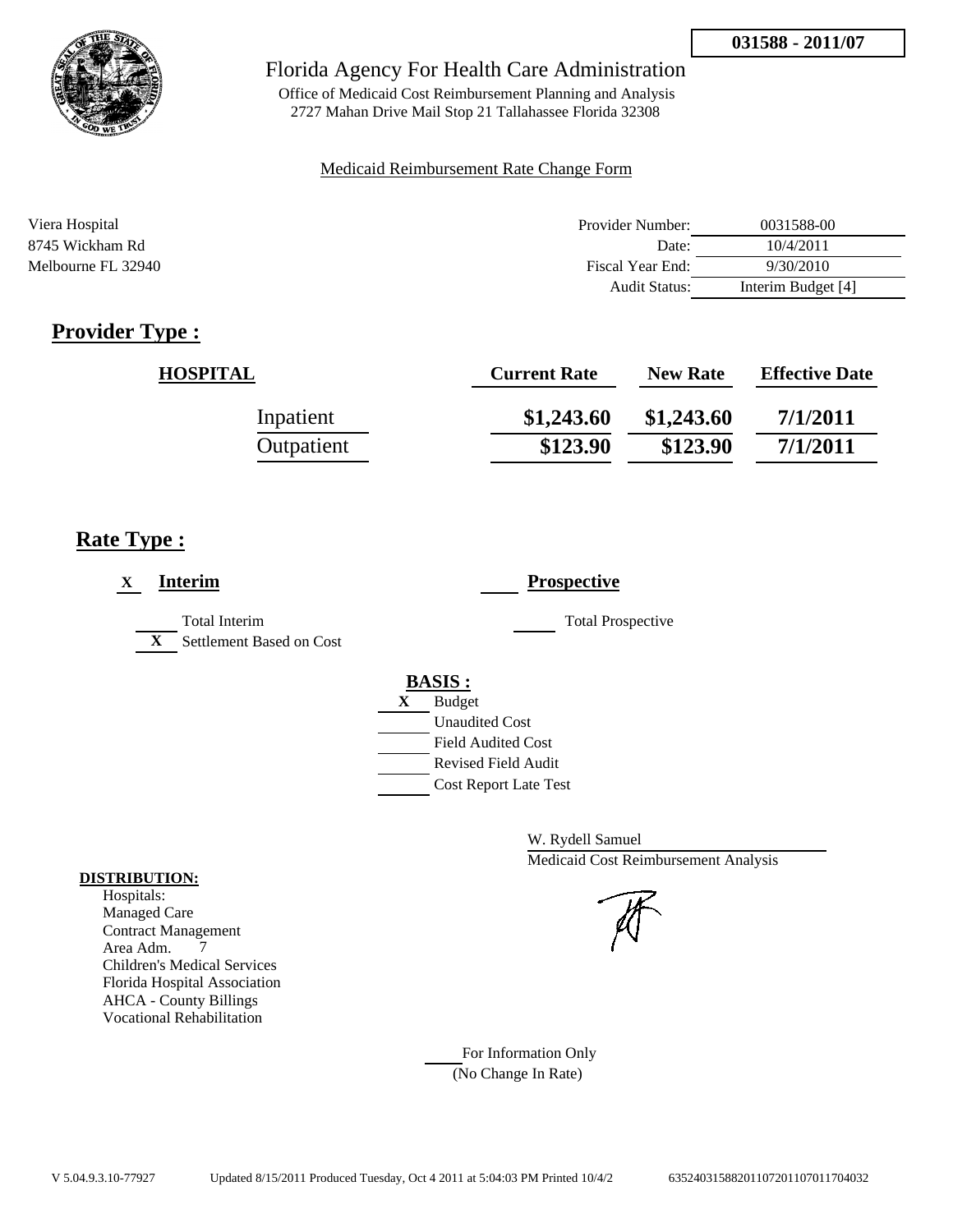

Office of Medicaid Cost Reimbursement Planning and Analysis 2727 Mahan Drive Mail Stop 21 Tallahassee Florida 32308

### Medicaid Reimbursement Rate Change Form

| <b>Shands Teaching Hospital</b> | Provider Number:     | 0100030-00                |
|---------------------------------|----------------------|---------------------------|
| Box J-100336                    | Date:                | 10/4/2011                 |
| Gainesville Fl 32610            | Fiscal Year End:     | 6/30/2010                 |
|                                 | <b>Audit Status:</b> | Unaudited Cost Report [1] |
|                                 |                      | Rate Includes Buy Back    |
|                                 |                      |                           |

## **Provider Type :**

| <b>HOSPITAL</b>                      | <b>Current Rate</b> | <b>New Rate</b> | <b>Effective Date</b> |
|--------------------------------------|---------------------|-----------------|-----------------------|
| Inpatient                            | \$1,898.85          | \$2,588.46      | 7/1/2011              |
| Outpatient                           | \$182.36            | \$252.89        | 7/1/2011              |
| <b>Inpatient County Billing Rate</b> | \$1,224.07          | \$1,224.07      | 7/1/2011              |

# **Rate Type :**

| <b>Interim</b>                                   | <b>Prospective</b><br>X               |
|--------------------------------------------------|---------------------------------------|
| <b>Total Interim</b><br>Settlement Based on Cost | X<br><b>Total Prospective</b>         |
|                                                  | <b>BASIS:</b>                         |
|                                                  | <b>Budget</b>                         |
|                                                  | $\mathbf{X}$<br><b>Unaudited Cost</b> |
|                                                  | <b>Field Audited Cost</b>             |
|                                                  | Revised Field Audit                   |
|                                                  | <b>Cost Report Late Test</b>          |
|                                                  |                                       |

W. Rydell Samuel Medicaid Cost Reimbursement Analysis

For Information Only (No Change In Rate)

#### **DISTRIBUTION:**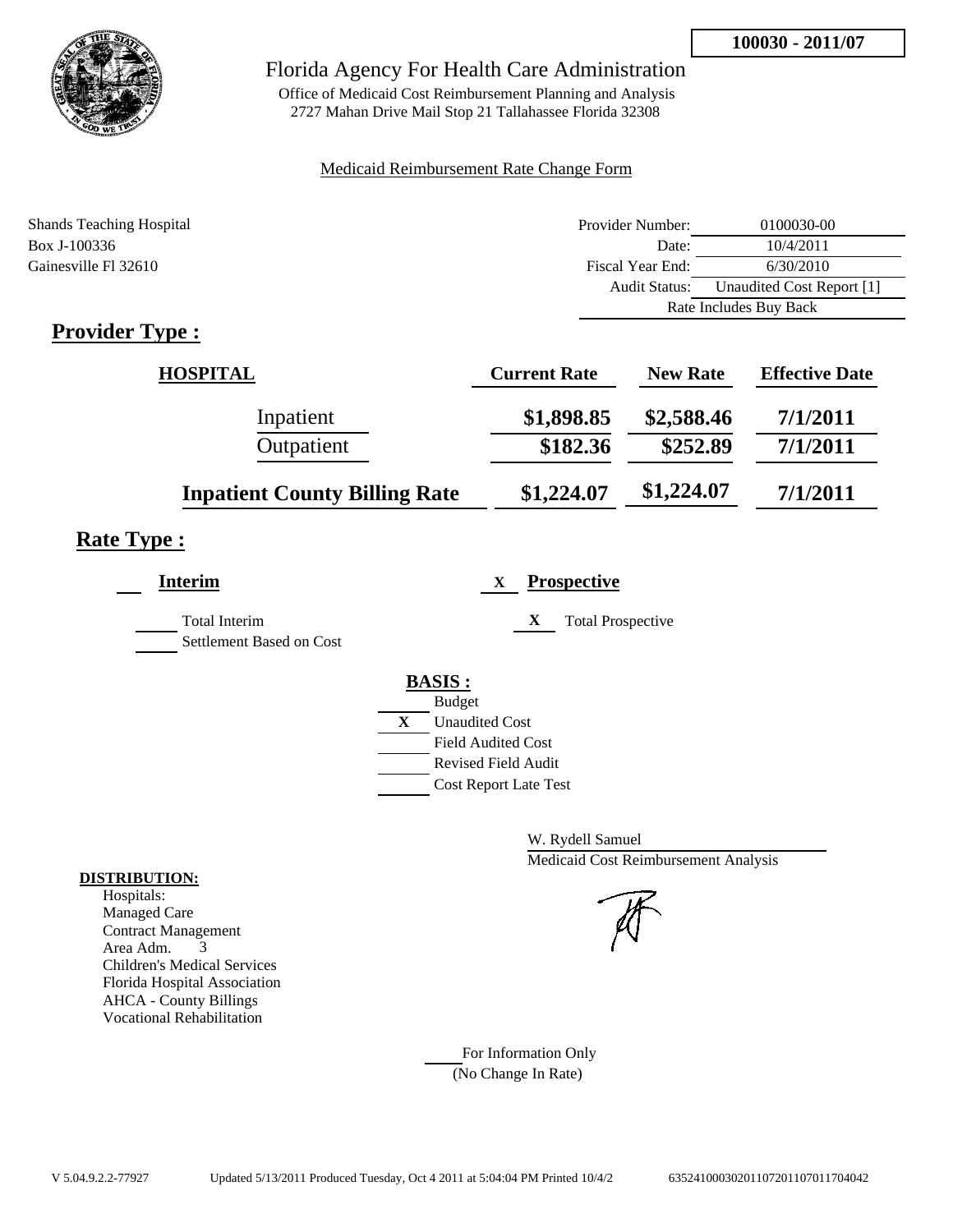

Office of Medicaid Cost Reimbursement Planning and Analysis 2727 Mahan Drive Mail Stop 21 Tallahassee Florida 32308

### Medicaid Reimbursement Rate Change Form

| <b>Shands Teaching Hospital</b> | Provider Number:     | 0100030-01                |
|---------------------------------|----------------------|---------------------------|
| Box J-100336                    | Date:                | 10/4/2011                 |
| Gainesville Fl 32610            | Fiscal Year End:     | 6/30/2010                 |
|                                 | <b>Audit Status:</b> | Unaudited Cost Report [1] |
|                                 |                      | Rate Includes Buy Back    |
|                                 |                      |                           |

## **Provider Type :**

| <b>HOSPITAL</b>                      | <b>Current Rate</b> | <b>New Rate</b> | <b>Effective Date</b> |
|--------------------------------------|---------------------|-----------------|-----------------------|
| Inpatient                            | \$1,898.85          | \$2,588.46      | 7/1/2011              |
| Outpatient                           | \$182.36            | \$252.89        | 7/1/2011              |
| <b>Inpatient County Billing Rate</b> | \$1,224.07          | \$1,224.07      | 7/1/2011              |

# **Rate Type :**

| <b>Interim</b>                            | <b>Prospective</b><br>X       |
|-------------------------------------------|-------------------------------|
| Total Interim<br>Settlement Based on Cost | X<br><b>Total Prospective</b> |
|                                           | <b>BASIS:</b>                 |
|                                           | <b>Budget</b>                 |
|                                           | X<br><b>Unaudited Cost</b>    |
|                                           | <b>Field Audited Cost</b>     |
|                                           | Revised Field Audit           |
|                                           | <b>Cost Report Late Test</b>  |
|                                           |                               |

W. Rydell Samuel Medicaid Cost Reimbursement Analysis

For Information Only (No Change In Rate)

#### **DISTRIBUTION:**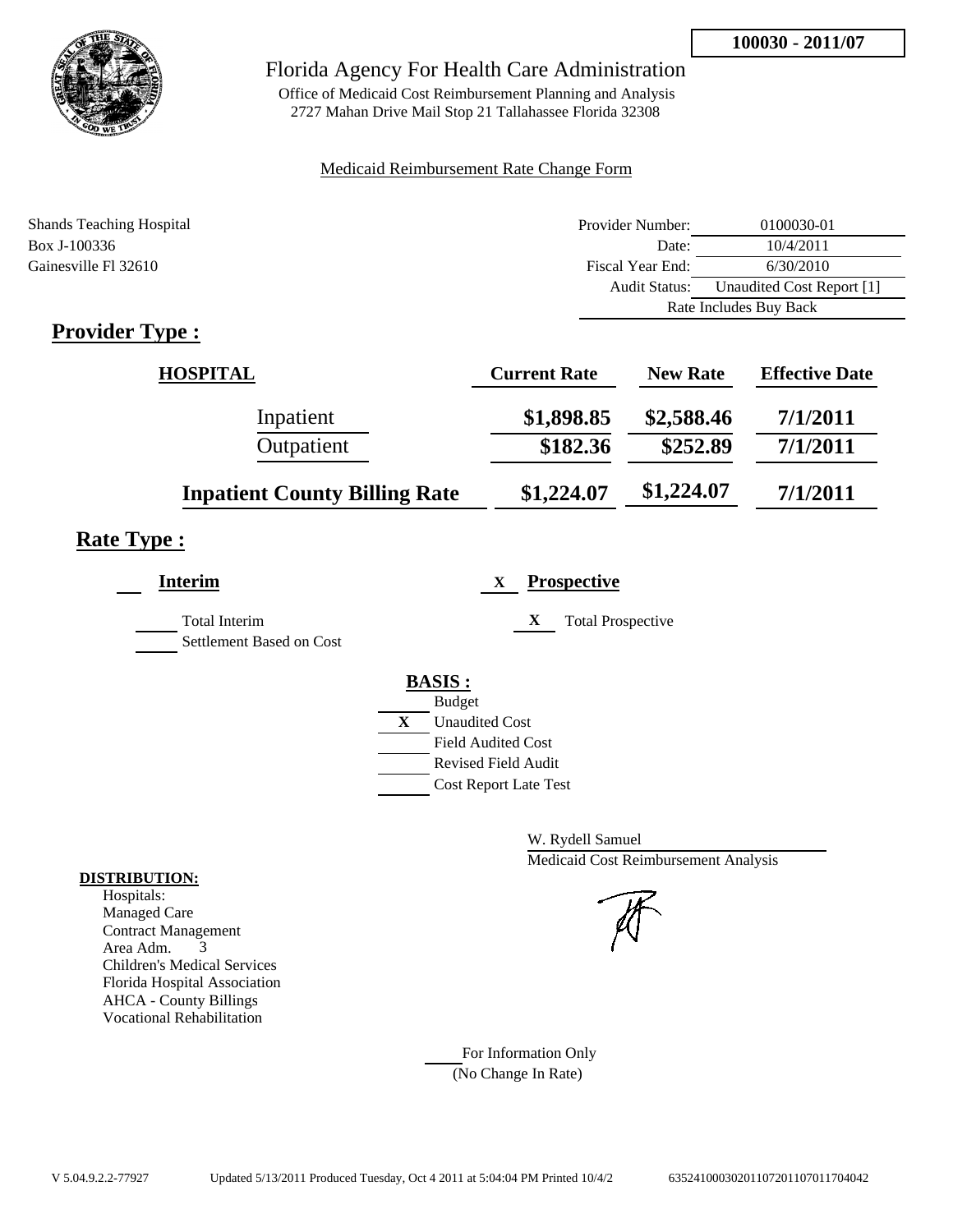

Office of Medicaid Cost Reimbursement Planning and Analysis 2727 Mahan Drive Mail Stop 21 Tallahassee Florida 32308

### Medicaid Reimbursement Rate Change Form

| <b>Shands Teaching Hospital</b> | Provider Number:     | 0100030-02                |  |
|---------------------------------|----------------------|---------------------------|--|
| Box J-100336                    | Date:                | 10/4/2011                 |  |
| Gainesville Fl 32610            | Fiscal Year End:     | 6/30/2010                 |  |
|                                 | <b>Audit Status:</b> | Unaudited Cost Report [1] |  |
|                                 |                      | Rate Includes Buy Back    |  |
|                                 |                      |                           |  |

## **Provider Type :**

| <b>HOSPITAL</b>                      | <b>Current Rate</b> | <b>New Rate</b> | <b>Effective Date</b> |
|--------------------------------------|---------------------|-----------------|-----------------------|
| Inpatient                            | \$1,898.85          | \$2,588.46      | 7/1/2011              |
| Outpatient                           | \$182.36            | \$252.89        | 7/1/2011              |
| <b>Inpatient County Billing Rate</b> | \$1,224.07          | \$1,224.07      | 7/1/2011              |

# **Rate Type :**

| <b>Interim</b>                                   | <b>Prospective</b><br>X               |
|--------------------------------------------------|---------------------------------------|
| <b>Total Interim</b><br>Settlement Based on Cost | X<br><b>Total Prospective</b>         |
|                                                  | <b>BASIS:</b>                         |
|                                                  | <b>Budget</b>                         |
|                                                  | $\mathbf{X}$<br><b>Unaudited Cost</b> |
|                                                  | <b>Field Audited Cost</b>             |
|                                                  | <b>Revised Field Audit</b>            |
|                                                  | <b>Cost Report Late Test</b>          |
|                                                  |                                       |

W. Rydell Samuel Medicaid Cost Reimbursement Analysis

For Information Only (No Change In Rate)

#### **DISTRIBUTION:**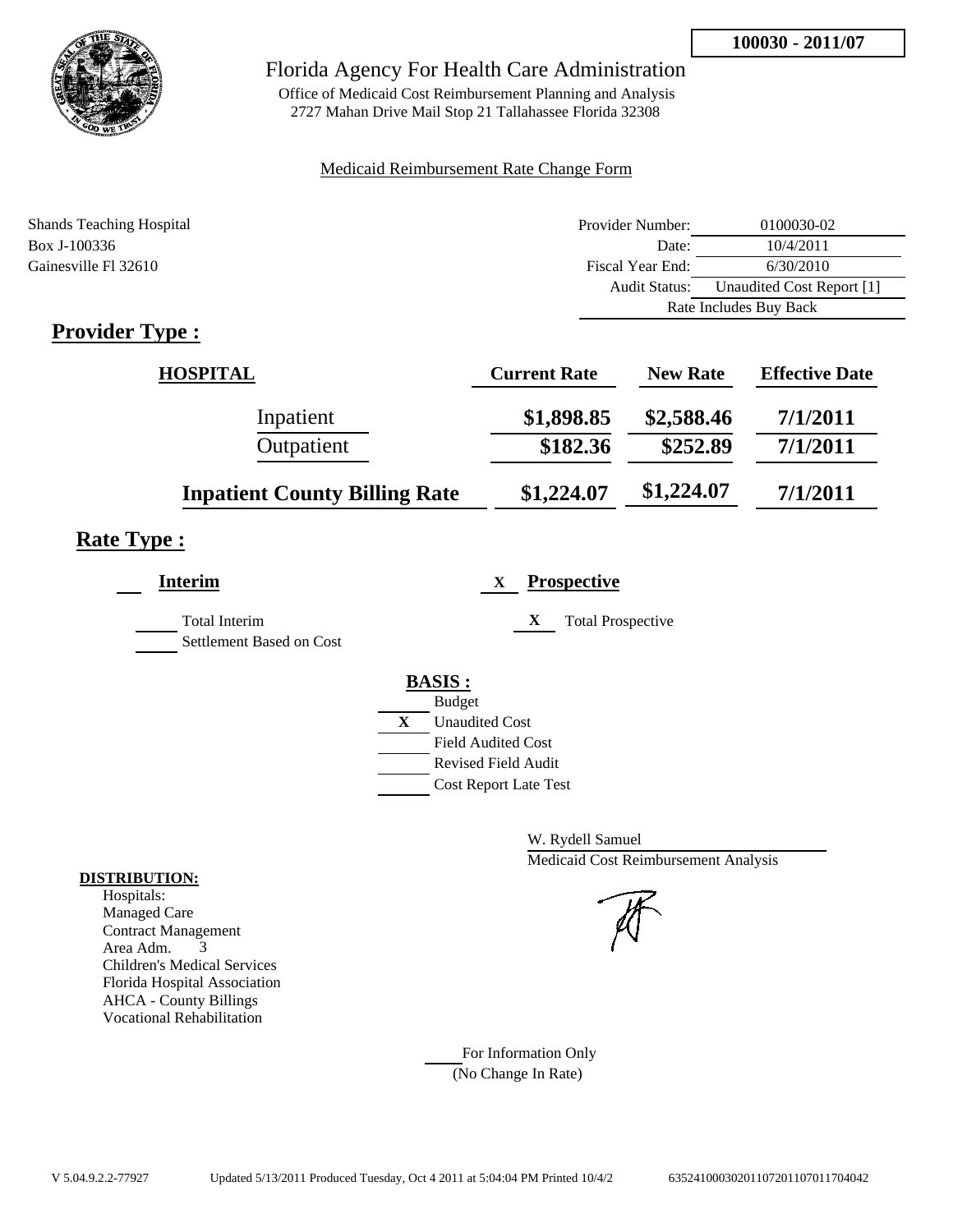

Office of Medicaid Cost Reimbursement Planning and Analysis 2727 Mahan Drive Mail Stop 21 Tallahassee Florida 32308

### Medicaid Reimbursement Rate Change Form

Ed Fraser Memorial Hospital 159 North Third Street MacClenney FL 32063

| Provider Number:       | 0100048-00              |  |
|------------------------|-------------------------|--|
| Date:                  | 10/4/2011               |  |
| Fiscal Year End:       | 9/30/2010               |  |
| <b>Audit Status:</b>   | Amended Cost Report [2] |  |
| Rate Includes Buy Back |                         |  |

# **Provider Type :**

| <b>HOSPITAL</b> | <b>Current Rate</b> | <b>New Rate</b>        | <b>Effective Date</b> |
|-----------------|---------------------|------------------------|-----------------------|
| Inpatient       |                     | \$4,455.61 \$11,188.61 | 7/1/2011              |
| Outpatient      | \$19.53             | \$88.62                | 7/1/2011              |

## **Rate Type :**

| <b>Interim</b>                                   | <b>Prospective</b><br>X                                                                                                                                 |
|--------------------------------------------------|---------------------------------------------------------------------------------------------------------------------------------------------------------|
| <b>Total Interim</b><br>Settlement Based on Cost | X<br><b>Total Prospective</b>                                                                                                                           |
|                                                  | <b>BASIS:</b><br><b>Budget</b><br>X<br><b>Unaudited Cost</b><br><b>Field Audited Cost</b><br><b>Revised Field Audit</b><br><b>Cost Report Late Test</b> |

W. Rydell Samuel Medicaid Cost Reimbursement Analysis

For Information Only (No Change In Rate)

#### **DISTRIBUTION:**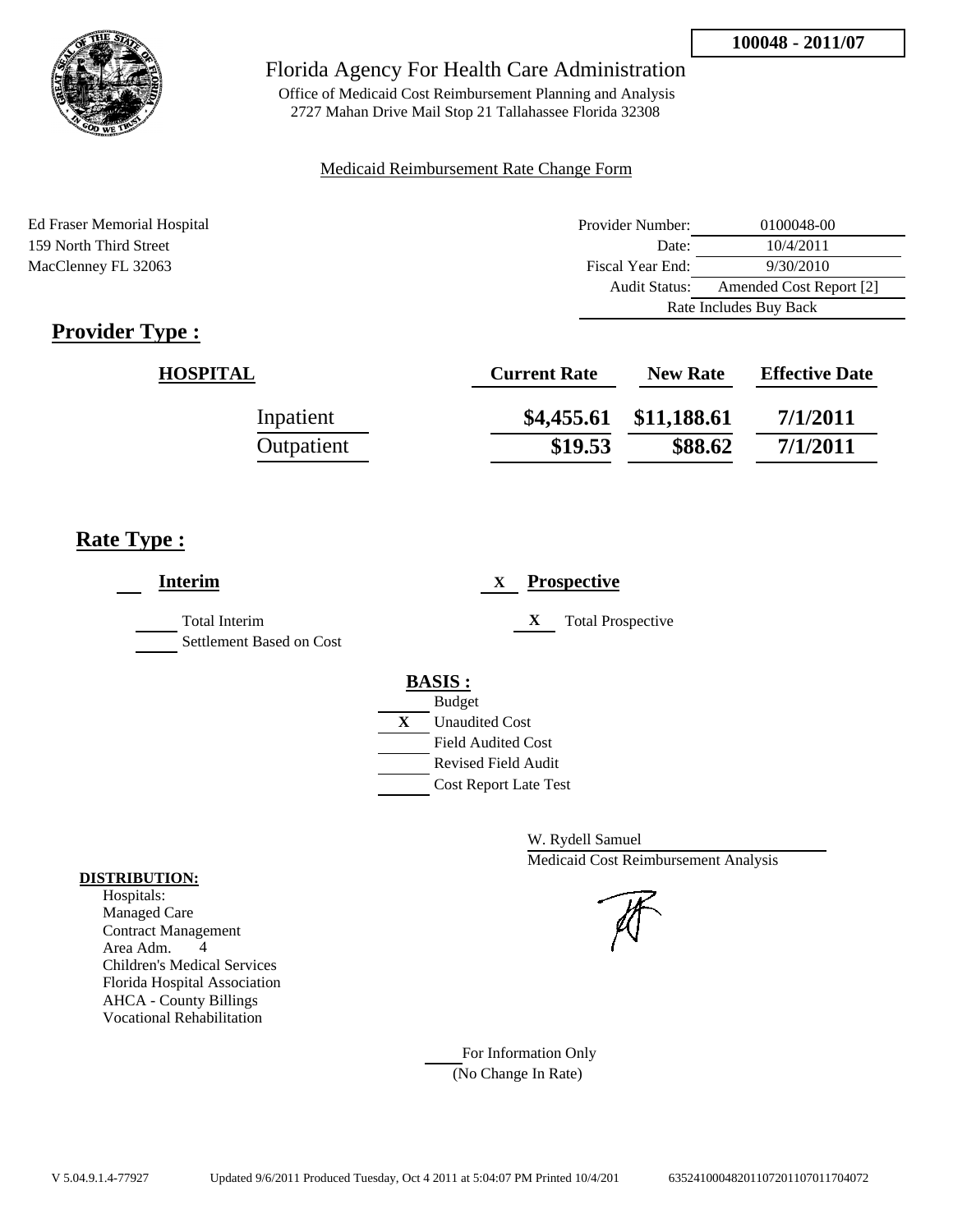

Office of Medicaid Cost Reimbursement Planning and Analysis 2727 Mahan Drive Mail Stop 21 Tallahassee Florida 32308

### Medicaid Reimbursement Rate Change Form

| Bay Medical Center        | Provider Number:     | 0100064-00                |  |
|---------------------------|----------------------|---------------------------|--|
| P.O. Box 2515             | Date:                | 10/4/2011                 |  |
| Panama City FL 32402-2515 | Fiscal Year End:     | 9/30/2010                 |  |
|                           | <b>Audit Status:</b> | Unaudited Cost Report [1] |  |
|                           |                      | Rate Includes Buy Back    |  |

# **Provider Type :**

| <b>HOSPITAL</b>                      | <b>Current Rate</b> | <b>New Rate</b> | <b>Effective Date</b> |
|--------------------------------------|---------------------|-----------------|-----------------------|
| Inpatient                            | \$997.62            | \$1,381.76      | 7/1/2011              |
| Outpatient                           | \$101.24            | \$132.67        | 7/1/2011              |
| <b>Inpatient County Billing Rate</b> | \$726.03            | \$726.03        | 7/1/2011              |

# **Rate Type :**

| <b>Interim</b>                                   | <b>Prospective</b><br>X                                                                                                 |
|--------------------------------------------------|-------------------------------------------------------------------------------------------------------------------------|
| <b>Total Interim</b><br>Settlement Based on Cost | X<br><b>Total Prospective</b>                                                                                           |
|                                                  | <b>BASIS:</b><br><b>Budget</b><br>X<br><b>Unaudited Cost</b><br><b>Field Audited Cost</b><br><b>Revised Field Audit</b> |
|                                                  | <b>Cost Report Late Test</b>                                                                                            |

W. Rydell Samuel Medicaid Cost Reimbursement Analysis

### For Information Only (No Change In Rate)

#### **DISTRIBUTION:**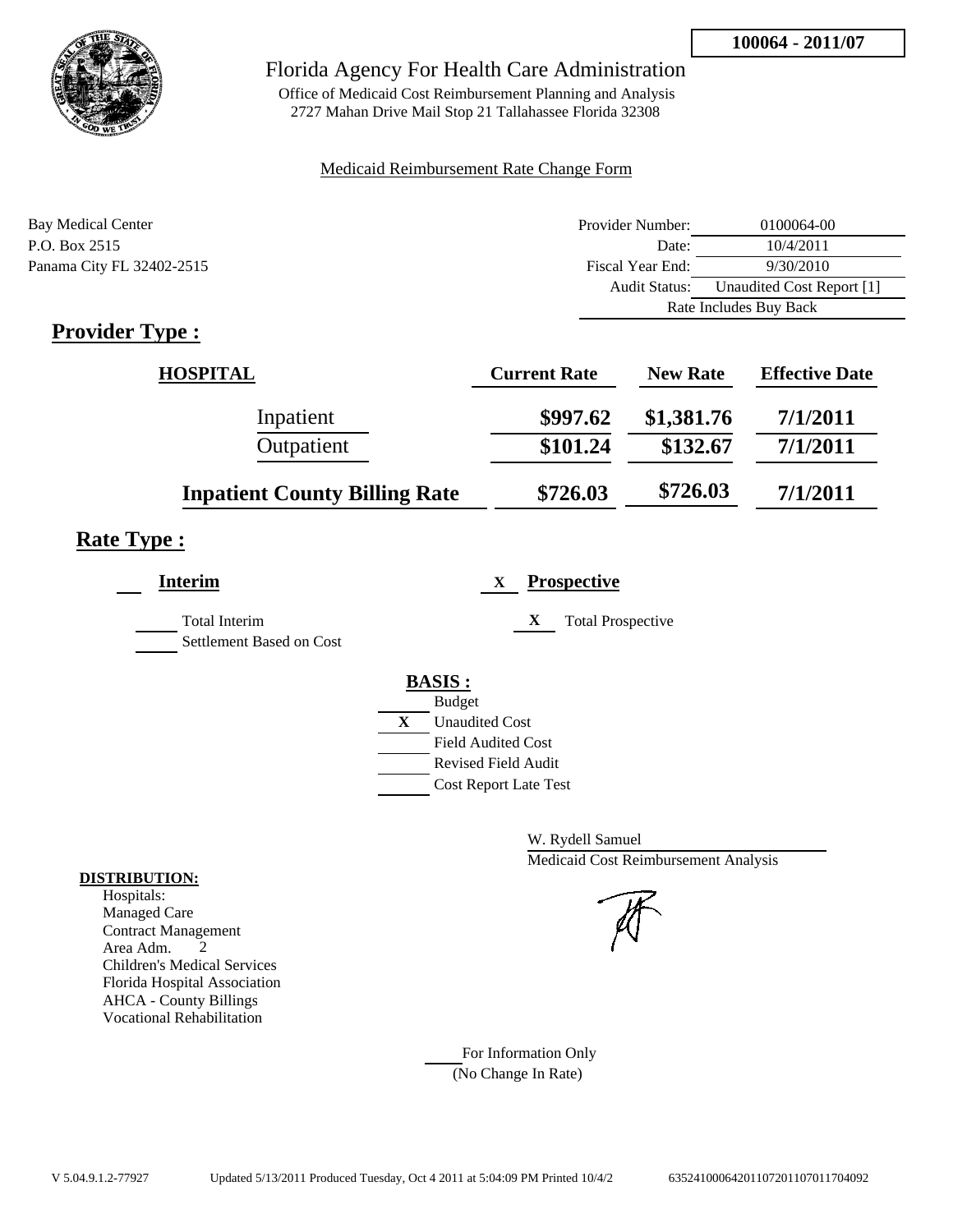

Office of Medicaid Cost Reimbursement Planning and Analysis 2727 Mahan Drive Mail Stop 21 Tallahassee Florida 32308

#### Medicaid Reimbursement Rate Change Form

Shands at Starke **Provider Number:** 0100072-00 Post Office Box 100336 Date: 10/4/2011 Gainesville FL 32610-0336 Fiscal Year End: 6/30/2010 Audit Status: Unaudited Cost Report [1] Rate Includes Buy Back

# **Provider Type :**

| <b>HOSPITAL</b> | <b>Current Rate</b> | <b>New Rate</b> | <b>Effective Date</b> |
|-----------------|---------------------|-----------------|-----------------------|
| Inpatient       | \$1,798.30          | \$1,798.30      | 7/1/2011              |
| Outpatient      | \$105.35            | \$105.35        | 7/1/2011              |

## **Rate Type :**

| <b>Interim</b>                                   | <b>Prospective</b><br>X                                                                                                                                 |
|--------------------------------------------------|---------------------------------------------------------------------------------------------------------------------------------------------------------|
| <b>Total Interim</b><br>Settlement Based on Cost | X<br><b>Total Prospective</b>                                                                                                                           |
|                                                  | <b>BASIS:</b><br><b>Budget</b><br>X<br><b>Unaudited Cost</b><br><b>Field Audited Cost</b><br><b>Revised Field Audit</b><br><b>Cost Report Late Test</b> |

W. Rydell Samuel Medicaid Cost Reimbursement Analysis



For Information Only (No Change In Rate)

#### **DISTRIBUTION:**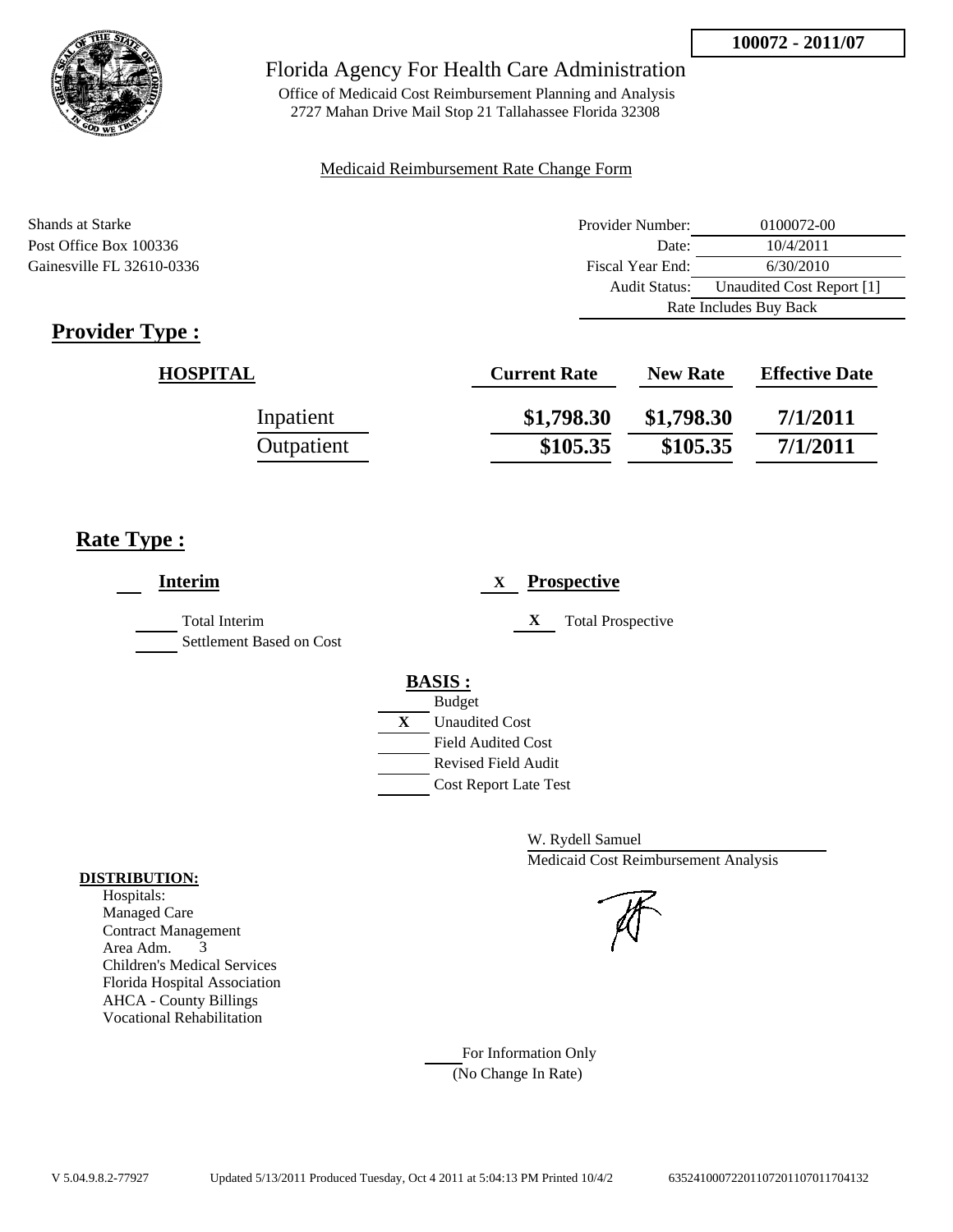

Office of Medicaid Cost Reimbursement Planning and Analysis 2727 Mahan Drive Mail Stop 21 Tallahassee Florida 32308

### Medicaid Reimbursement Rate Change Form

| Holmes Regional Medical Center            | Provider Number: | 0100081-00                |
|-------------------------------------------|------------------|---------------------------|
| 3300 Fiske Boulevard                      | Date:            | 10/4/2011                 |
| Rockledge FL 32955                        | Fiscal Year End: | 9/30/2010                 |
|                                           | Audit Status:    | Unaudited Cost Report [1] |
|                                           |                  | Rate Includes Buy Back    |
| $D$ <i>novidor</i> $T$ <i>vno</i> $\cdot$ |                  |                           |

# **Provider Type :**

| <b>HOSPITAL</b>                      | <b>Current Rate</b> | <b>New Rate</b> | <b>Effective Date</b> |
|--------------------------------------|---------------------|-----------------|-----------------------|
| Inpatient                            | \$1,357.64          | \$1,357.64      | 7/1/2011              |
| Outpatient                           | \$94.92             | \$94.92         | 7/1/2011              |
| <b>Inpatient County Billing Rate</b> | \$899.24            | \$899.24        | 7/1/2011              |

# **Rate Type :**

| Interim                                          | <b>Prospective</b><br>X                     |
|--------------------------------------------------|---------------------------------------------|
| <b>Total Interim</b><br>Settlement Based on Cost | X<br><b>Total Prospective</b>               |
|                                                  | <b>BASIS:</b>                               |
|                                                  | <b>Budget</b><br>X<br><b>Unaudited Cost</b> |
|                                                  | <b>Field Audited Cost</b>                   |
|                                                  | <b>Revised Field Audit</b>                  |
|                                                  | <b>Cost Report Late Test</b>                |

W. Rydell Samuel Medicaid Cost Reimbursement Analysis

### For Information Only (No Change In Rate)

#### **DISTRIBUTION:**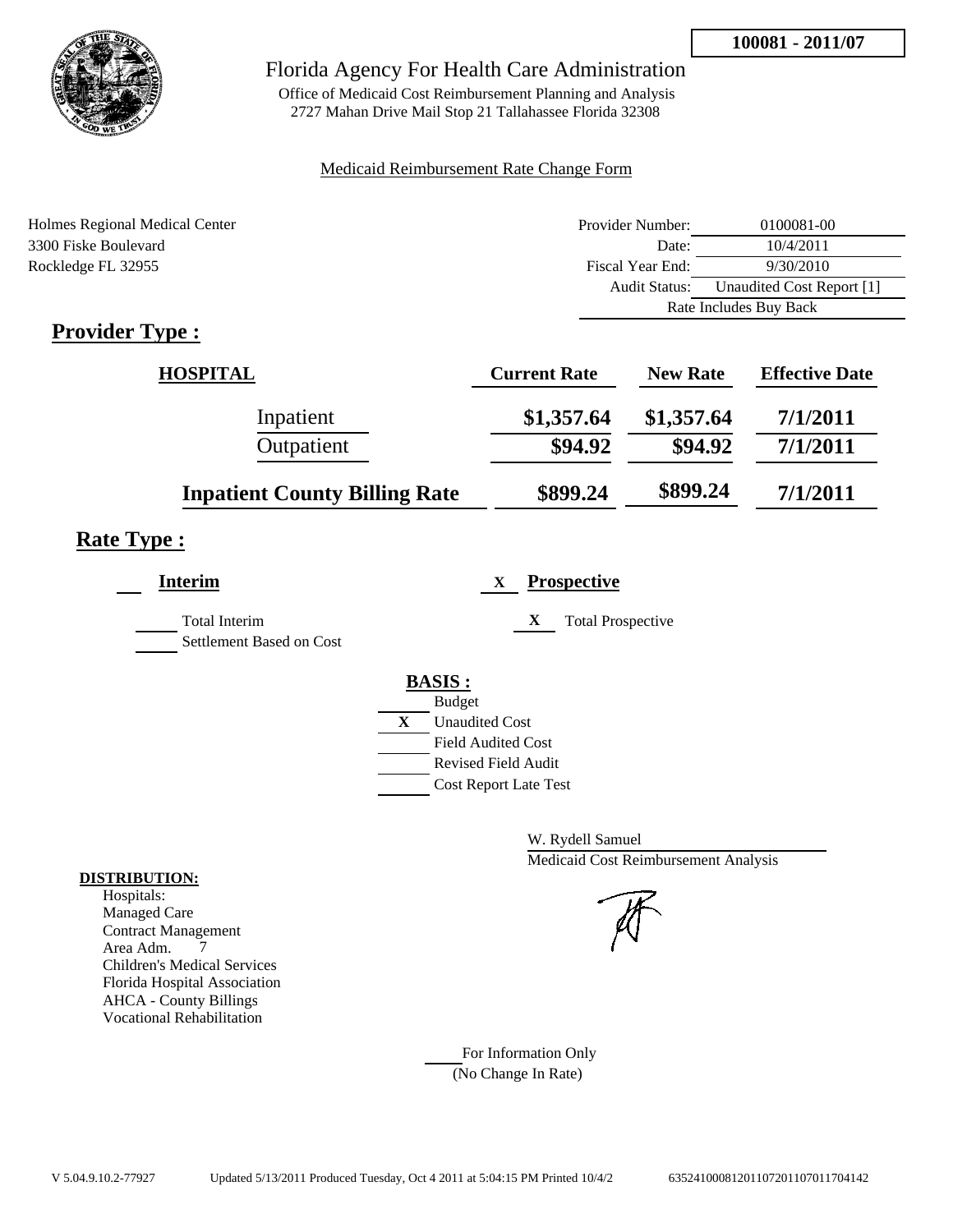

Office of Medicaid Cost Reimbursement Planning and Analysis 2727 Mahan Drive Mail Stop 21 Tallahassee Florida 32308

#### Medicaid Reimbursement Rate Change Form

| Cape Canaveral Hospital | Provider Number: | 0100099-00                |
|-------------------------|------------------|---------------------------|
| 3300 Fiske Boulevard    | Date:            | 10/4/2011                 |
| Rockledge FL 32955      | Fiscal Year End: | 9/30/2010                 |
|                         | Audit Status:    | Unaudited Cost Report [1] |

# **Provider Type :**

| <b>HOSPITAL</b> | <b>Current Rate</b> | <b>New Rate</b> | <b>Effective Date</b> |
|-----------------|---------------------|-----------------|-----------------------|
| Inpatient       | \$867.54            | \$867.54        | 7/1/2011              |
| Outpatient      | \$104.73            | \$104.73        | 7/1/2011              |

## **Rate Type :**

| <b>Interim</b>                                   | <b>Prospective</b><br>X               |  |
|--------------------------------------------------|---------------------------------------|--|
| <b>Total Interim</b><br>Settlement Based on Cost | X<br><b>Total Prospective</b>         |  |
|                                                  | <b>BASIS:</b>                         |  |
|                                                  | <b>Budget</b>                         |  |
|                                                  | $\mathbf{X}$<br><b>Unaudited Cost</b> |  |
|                                                  | <b>Field Audited Cost</b>             |  |
|                                                  | Revised Field Audit                   |  |
|                                                  | <b>Cost Report Late Test</b>          |  |
|                                                  |                                       |  |

W. Rydell Samuel Medicaid Cost Reimbursement Analysis



### For Information Only (No Change In Rate)

**DISTRIBUTION:**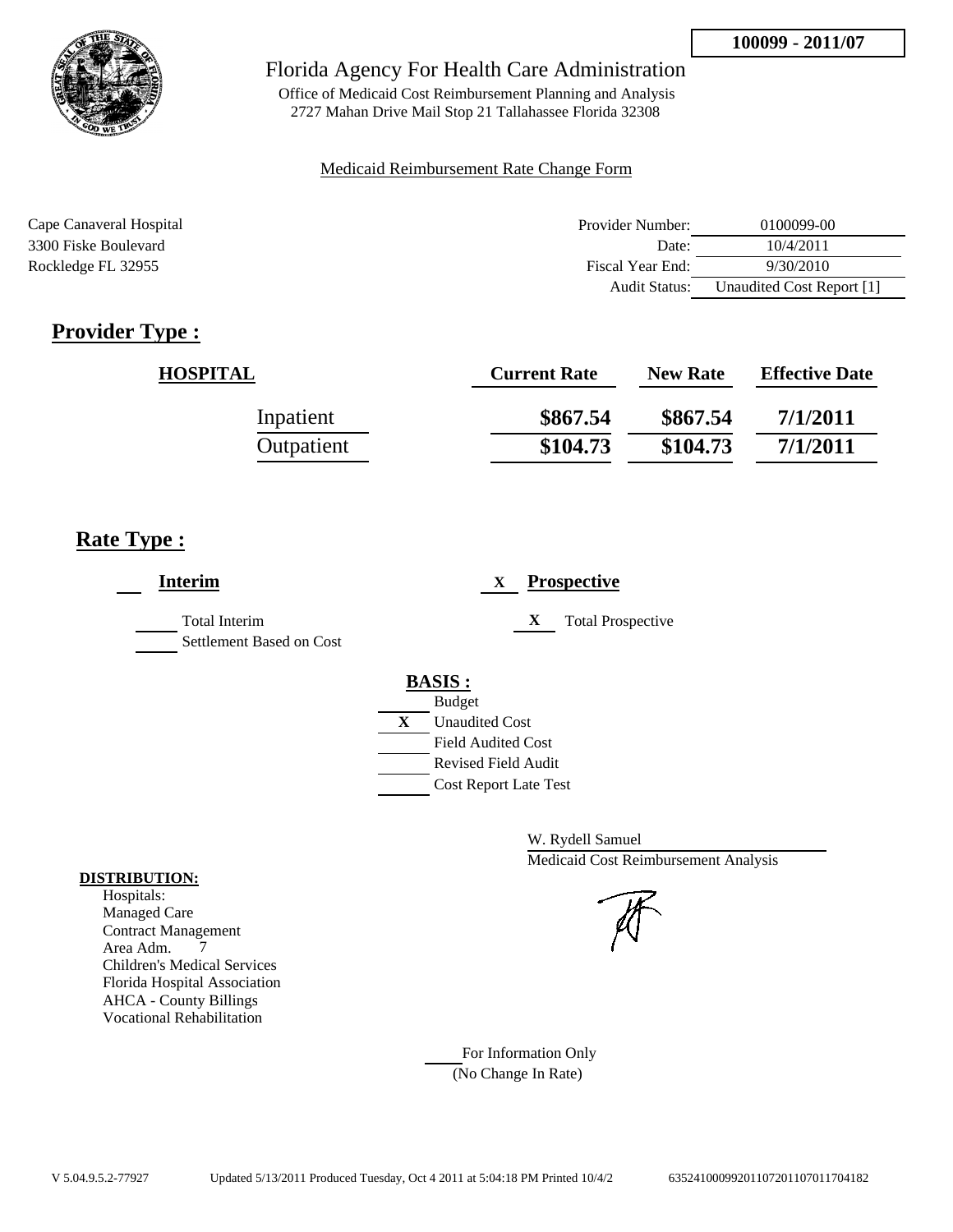

Office of Medicaid Cost Reimbursement Planning and Analysis 2727 Mahan Drive Mail Stop 21 Tallahassee Florida 32308

### Medicaid Reimbursement Rate Change Form

Parrish Medical Center 951 N. Washington Avenue 123 Titusville FL 32796

| Provider Number:                               | 0100102-00              |  |
|------------------------------------------------|-------------------------|--|
| Date:                                          | 10/4/2011               |  |
| Fiscal Year End:                               | 9/30/2010               |  |
| <b>Audit Status:</b>                           | Amended Cost Report [2] |  |
| Rate Includes Buy Back and 100% Self Exemption |                         |  |

# **Provider Type :**

| <b>HOSPITAL</b>                      | <b>Current Rate</b> | <b>New Rate</b> | <b>Effective Date</b> |
|--------------------------------------|---------------------|-----------------|-----------------------|
| Inpatient                            | \$1,490.03          | \$2,139.31      | 7/1/2011              |
| Outpatient                           | \$63.68             | \$188.50        | 7/1/2011              |
| <b>Inpatient County Billing Rate</b> | \$796.72            | \$834.57        | 7/1/2011              |

## **Rate Type :**

| <b>Interim</b>                            | <b>Prospective</b><br>X               |
|-------------------------------------------|---------------------------------------|
| Total Interim<br>Settlement Based on Cost | X<br><b>Total Prospective</b>         |
|                                           | <b>BASIS:</b>                         |
|                                           | <b>Budget</b>                         |
|                                           | $\mathbf{X}$<br><b>Unaudited Cost</b> |
|                                           | <b>Field Audited Cost</b>             |
|                                           | <b>Revised Field Audit</b>            |
|                                           | <b>Cost Report Late Test</b>          |
|                                           |                                       |

W. Rydell Samuel Medicaid Cost Reimbursement Analysis

For Information Only (No Change In Rate)

#### **DISTRIBUTION:**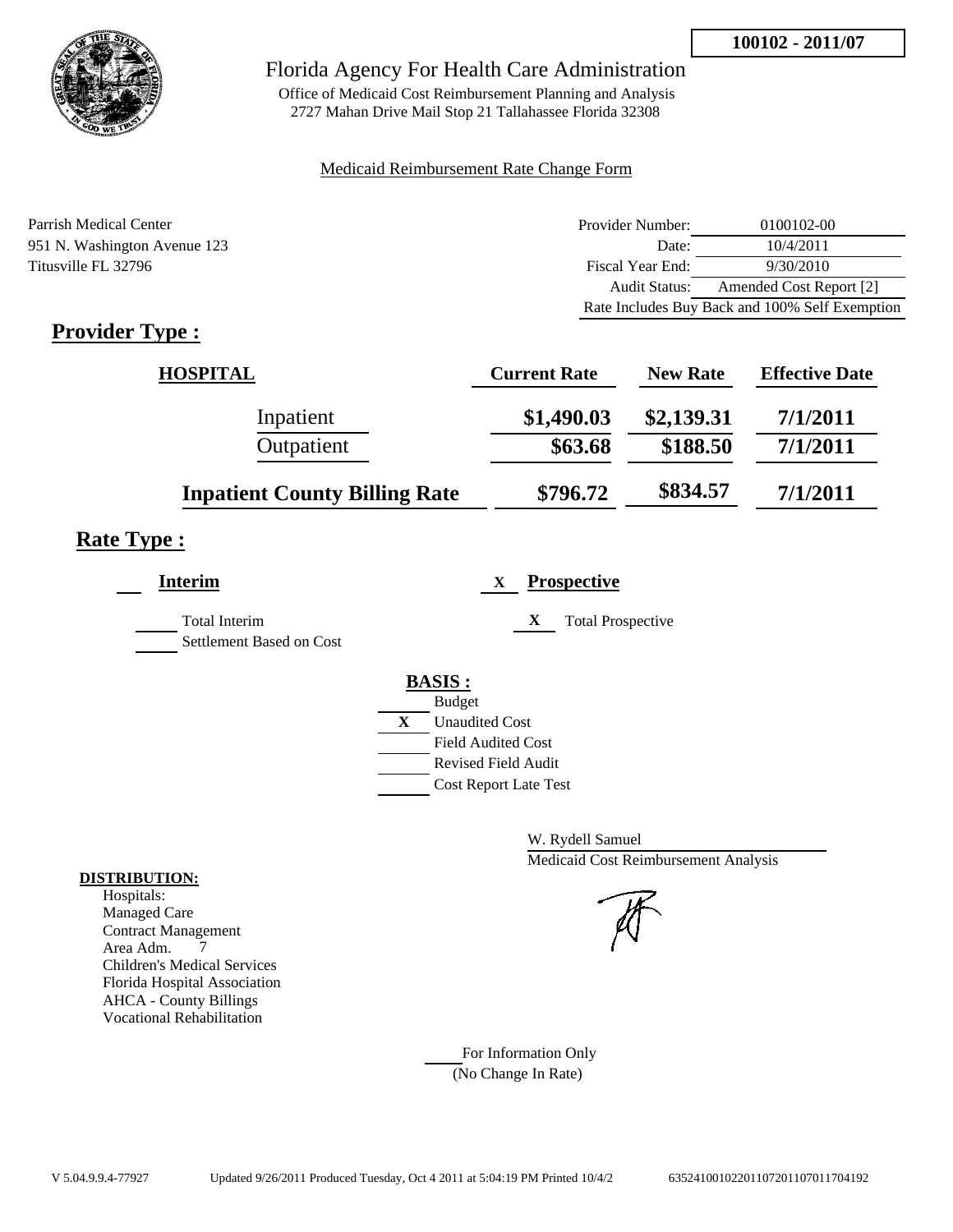

Office of Medicaid Cost Reimbursement Planning and Analysis 2727 Mahan Drive Mail Stop 21 Tallahassee Florida 32308

#### Medicaid Reimbursement Rate Change Form

| <b>Wuesthoff Memorial Hospital</b>  | Provider Number: | 0100111-00                |
|-------------------------------------|------------------|---------------------------|
| 110 Longwood Avenue P.O. Box 565002 | Date:            | 10/4/2011                 |
| Rockledge FL 32956-5002             | Fiscal Year End: | 9/30/2010                 |
|                                     | Audit Status:    | Unaudited Cost Report [1] |

# **Provider Type :**

| <b>HOSPITAL</b> | <b>Current Rate</b> | <b>New Rate</b> | <b>Effective Date</b> |
|-----------------|---------------------|-----------------|-----------------------|
| Inpatient       | \$702.52            | \$702.52        | 7/1/2011              |
| Outpatient      | \$77.64             | \$77.64         | 7/1/2011              |

## **Rate Type :**

| <b>Interim</b>                                   | <b>Prospective</b><br>X               |  |
|--------------------------------------------------|---------------------------------------|--|
| <b>Total Interim</b><br>Settlement Based on Cost | X<br><b>Total Prospective</b>         |  |
|                                                  | <b>BASIS:</b>                         |  |
|                                                  | <b>Budget</b>                         |  |
|                                                  | $\mathbf{X}$<br><b>Unaudited Cost</b> |  |
|                                                  | <b>Field Audited Cost</b>             |  |
|                                                  | <b>Revised Field Audit</b>            |  |
|                                                  | <b>Cost Report Late Test</b>          |  |
|                                                  |                                       |  |

W. Rydell Samuel Medicaid Cost Reimbursement Analysis

For Information Only (No Change In Rate)

#### **DISTRIBUTION:**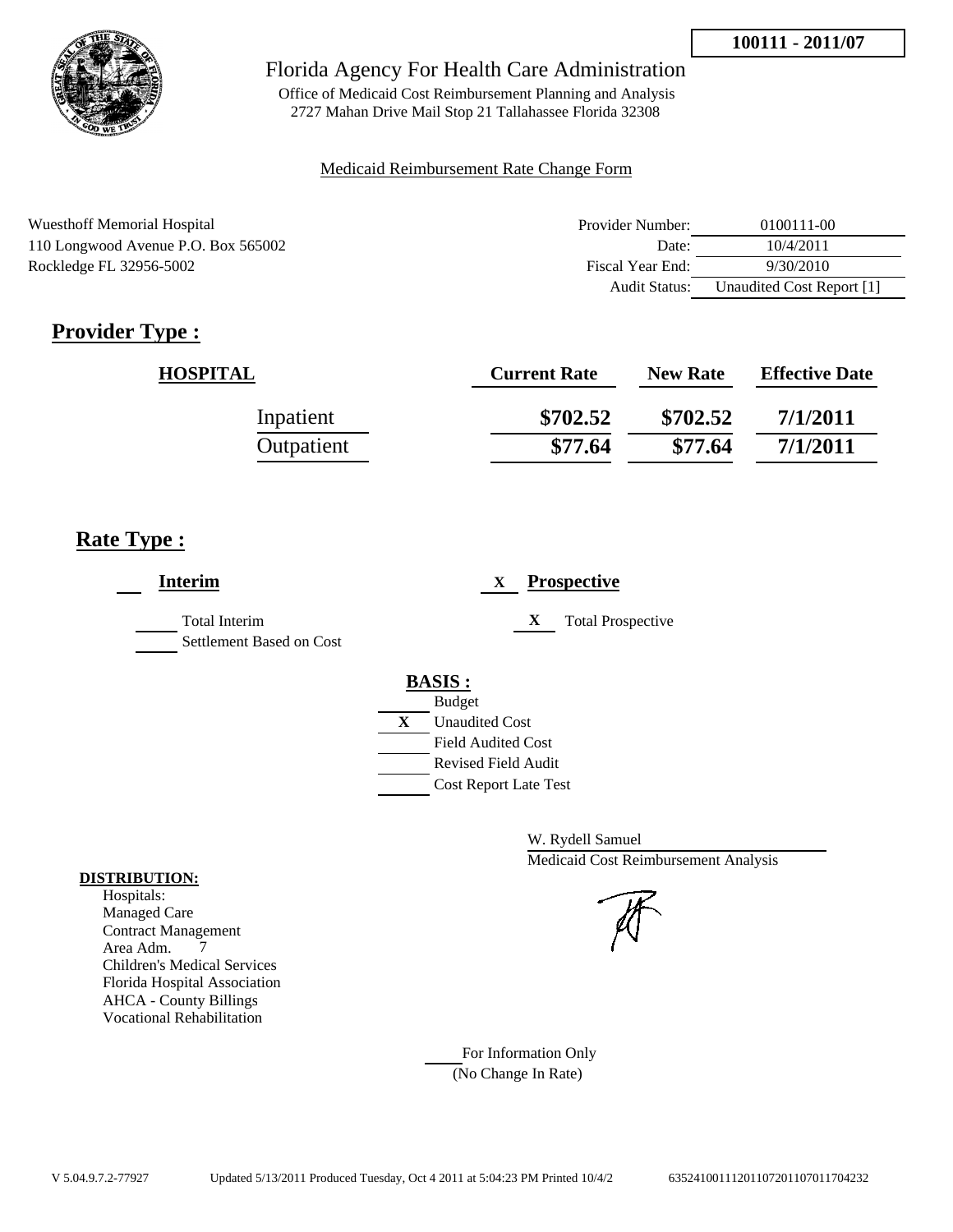

Office of Medicaid Cost Reimbursement Planning and Analysis 2727 Mahan Drive Mail Stop 21 Tallahassee Florida 32308

#### Medicaid Reimbursement Rate Change Form

| <b>Wuesthoff Memorial Hospital</b>  | Provider Number: | 0100111-01                |
|-------------------------------------|------------------|---------------------------|
| 110 Longwood Avenue P.O. Box 565002 | Date:            | 10/4/2011                 |
| Rockledge FL 32956-5002             | Fiscal Year End: | 9/30/2010                 |
|                                     | Audit Status:    | Unaudited Cost Report [1] |

# **Provider Type :**

| <b>HOSPITAL</b> | <b>Current Rate</b> | <b>New Rate</b> | <b>Effective Date</b> |
|-----------------|---------------------|-----------------|-----------------------|
| Inpatient       | \$702.52            | \$702.52        | 7/1/2011              |
| Outpatient      | \$77.64             | \$77.64         | 7/1/2011              |

## **Rate Type :**

| <b>Interim</b>                                   | <b>Prospective</b><br>X               |
|--------------------------------------------------|---------------------------------------|
| <b>Total Interim</b><br>Settlement Based on Cost | X<br><b>Total Prospective</b>         |
|                                                  | <b>BASIS:</b>                         |
|                                                  | <b>Budget</b>                         |
|                                                  | $\mathbf{X}$<br><b>Unaudited Cost</b> |
|                                                  | <b>Field Audited Cost</b>             |
|                                                  | <b>Revised Field Audit</b>            |
|                                                  | <b>Cost Report Late Test</b>          |
|                                                  |                                       |

W. Rydell Samuel Medicaid Cost Reimbursement Analysis

#### For Information Only (No Change In Rate)

#### **DISTRIBUTION:**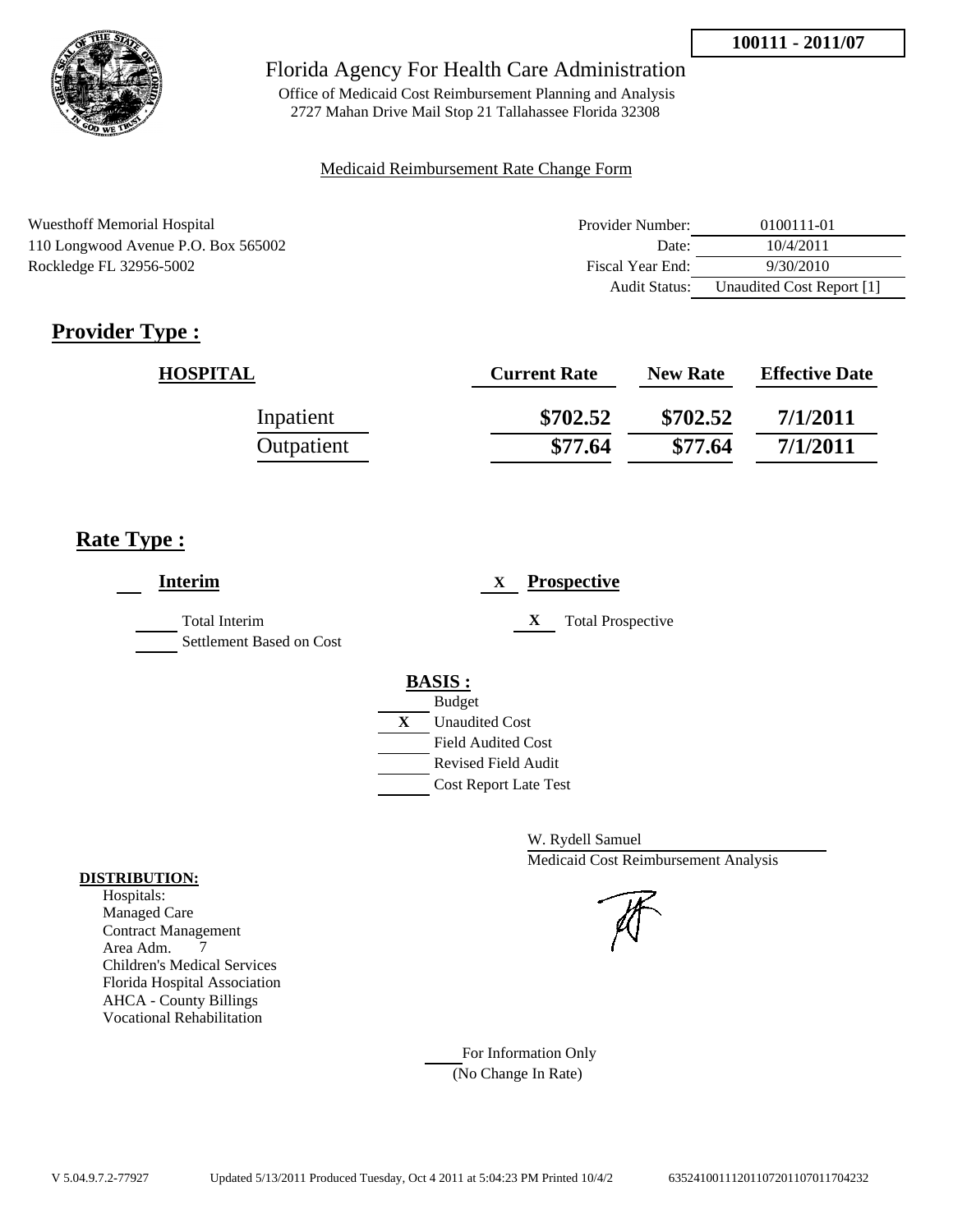

## Florida Agency For Health Care Administration

Office of Medicaid Cost Reimbursement Planning and Analysis 2727 Mahan Drive Mail Stop 21 Tallahassee Florida 32308

### Medicaid Reimbursement Rate Change Form

| <b>Broward General Hospital</b>                                                                                                                                                                                                                                                                                                                                                   | Provider Number: | 0100129-00                |
|-----------------------------------------------------------------------------------------------------------------------------------------------------------------------------------------------------------------------------------------------------------------------------------------------------------------------------------------------------------------------------------|------------------|---------------------------|
| 1600 S. Andrews Avenue                                                                                                                                                                                                                                                                                                                                                            | Date:            | 10/4/2011                 |
| Ft. Lauderdale FL 33316                                                                                                                                                                                                                                                                                                                                                           | Fiscal Year End: | 6/30/2010                 |
|                                                                                                                                                                                                                                                                                                                                                                                   | Audit Status:    | Unaudited Cost Report [1] |
|                                                                                                                                                                                                                                                                                                                                                                                   |                  | Rate Includes Buy Back    |
| $\mathbf{n}$ . $\mathbf{1}$ . $\mathbf{n}$ . $\mathbf{n}$ . $\mathbf{n}$ . $\mathbf{n}$ . $\mathbf{n}$ . $\mathbf{n}$ . $\mathbf{n}$ . $\mathbf{n}$ . $\mathbf{n}$ . $\mathbf{n}$ . $\mathbf{n}$ . $\mathbf{n}$ . $\mathbf{n}$ . $\mathbf{n}$ . $\mathbf{n}$ . $\mathbf{n}$ . $\mathbf{n}$ . $\mathbf{n}$ . $\mathbf{n}$ . $\mathbf{n}$ . $\mathbf{n}$ . $\mathbf{n}$ . $\mathbf$ |                  |                           |

# **Provider Type :**

| <b>HOSPITAL</b>                      | <b>Current Rate</b> | <b>New Rate</b> | <b>Effective Date</b> |
|--------------------------------------|---------------------|-----------------|-----------------------|
| Inpatient                            | \$1,325.64          | \$1,860.76      | 7/1/2011              |
| Outpatient                           | \$163.18            | \$226.21        | 7/1/2011              |
| <b>Inpatient County Billing Rate</b> | \$841.14            | \$841.14        | 7/1/2011              |

# **Rate Type :**

| <b>Interim</b>                                   | <b>Prospective</b><br>X        |
|--------------------------------------------------|--------------------------------|
| <b>Total Interim</b><br>Settlement Based on Cost | X<br><b>Total Prospective</b>  |
|                                                  | <b>BASIS:</b><br><b>Budget</b> |
|                                                  | X<br><b>Unaudited Cost</b>     |
|                                                  | <b>Field Audited Cost</b>      |
|                                                  | Revised Field Audit            |
|                                                  | <b>Cost Report Late Test</b>   |
|                                                  |                                |

W. Rydell Samuel Medicaid Cost Reimbursement Analysis

For Information Only (No Change In Rate)

#### **DISTRIBUTION:**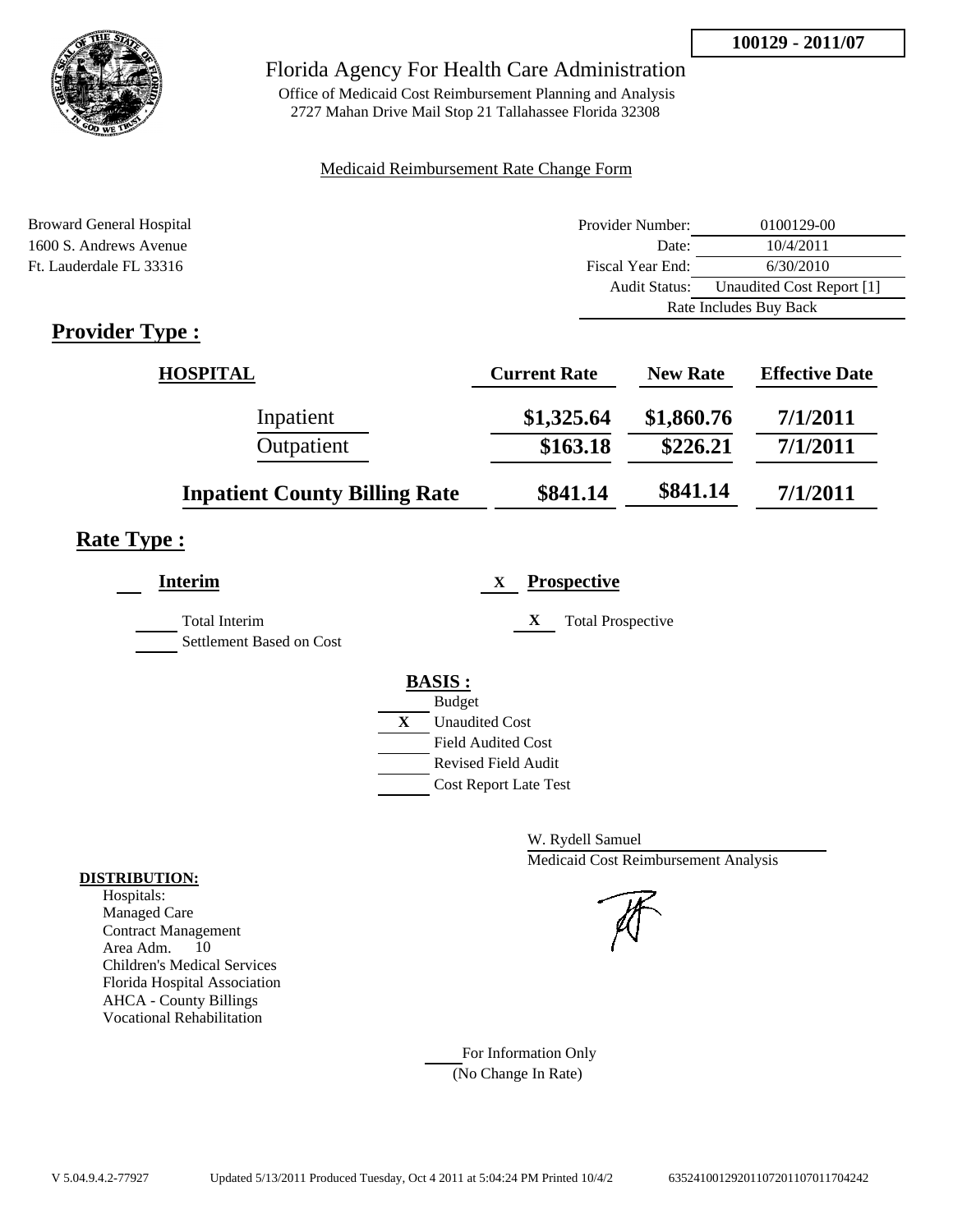

## Florida Agency For Health Care Administration

Office of Medicaid Cost Reimbursement Planning and Analysis 2727 Mahan Drive Mail Stop 21 Tallahassee Florida 32308

### Medicaid Reimbursement Rate Change Form

| <b>Broward General Hospital</b>                                                                                                                                                                                                                                                                                                                                                   | Provider Number: | 0100129-01                |
|-----------------------------------------------------------------------------------------------------------------------------------------------------------------------------------------------------------------------------------------------------------------------------------------------------------------------------------------------------------------------------------|------------------|---------------------------|
| 1600 S. Andrews Avenue                                                                                                                                                                                                                                                                                                                                                            | Date:            | 10/4/2011                 |
| Ft. Lauderdale FL 33316                                                                                                                                                                                                                                                                                                                                                           | Fiscal Year End: | 6/30/2010                 |
|                                                                                                                                                                                                                                                                                                                                                                                   | Audit Status:    | Unaudited Cost Report [1] |
|                                                                                                                                                                                                                                                                                                                                                                                   |                  | Rate Includes Buy Back    |
| $\mathbf{n}$ . $\mathbf{1}$ . $\mathbf{n}$ . $\mathbf{n}$ . $\mathbf{n}$ . $\mathbf{n}$ . $\mathbf{n}$ . $\mathbf{n}$ . $\mathbf{n}$ . $\mathbf{n}$ . $\mathbf{n}$ . $\mathbf{n}$ . $\mathbf{n}$ . $\mathbf{n}$ . $\mathbf{n}$ . $\mathbf{n}$ . $\mathbf{n}$ . $\mathbf{n}$ . $\mathbf{n}$ . $\mathbf{n}$ . $\mathbf{n}$ . $\mathbf{n}$ . $\mathbf{n}$ . $\mathbf{n}$ . $\mathbf$ |                  |                           |

# **Provider Type :**

| <b>HOSPITAL</b>                      | <b>Current Rate</b> | <b>New Rate</b> | <b>Effective Date</b> |
|--------------------------------------|---------------------|-----------------|-----------------------|
| Inpatient                            | \$1,325.64          | \$1,860.76      | 7/1/2011              |
| Outpatient                           | \$163.18            | \$226.21        | 7/1/2011              |
| <b>Inpatient County Billing Rate</b> | \$841.14            | \$841.14        | 7/1/2011              |

# **Rate Type :**

| <b>Interim</b>                                   | <b>Prospective</b><br>X        |
|--------------------------------------------------|--------------------------------|
| <b>Total Interim</b><br>Settlement Based on Cost | X<br><b>Total Prospective</b>  |
|                                                  | <b>BASIS:</b><br><b>Budget</b> |
|                                                  | X<br><b>Unaudited Cost</b>     |
|                                                  | <b>Field Audited Cost</b>      |
|                                                  | Revised Field Audit            |
|                                                  | <b>Cost Report Late Test</b>   |
|                                                  |                                |

W. Rydell Samuel Medicaid Cost Reimbursement Analysis

For Information Only (No Change In Rate)

#### **DISTRIBUTION:**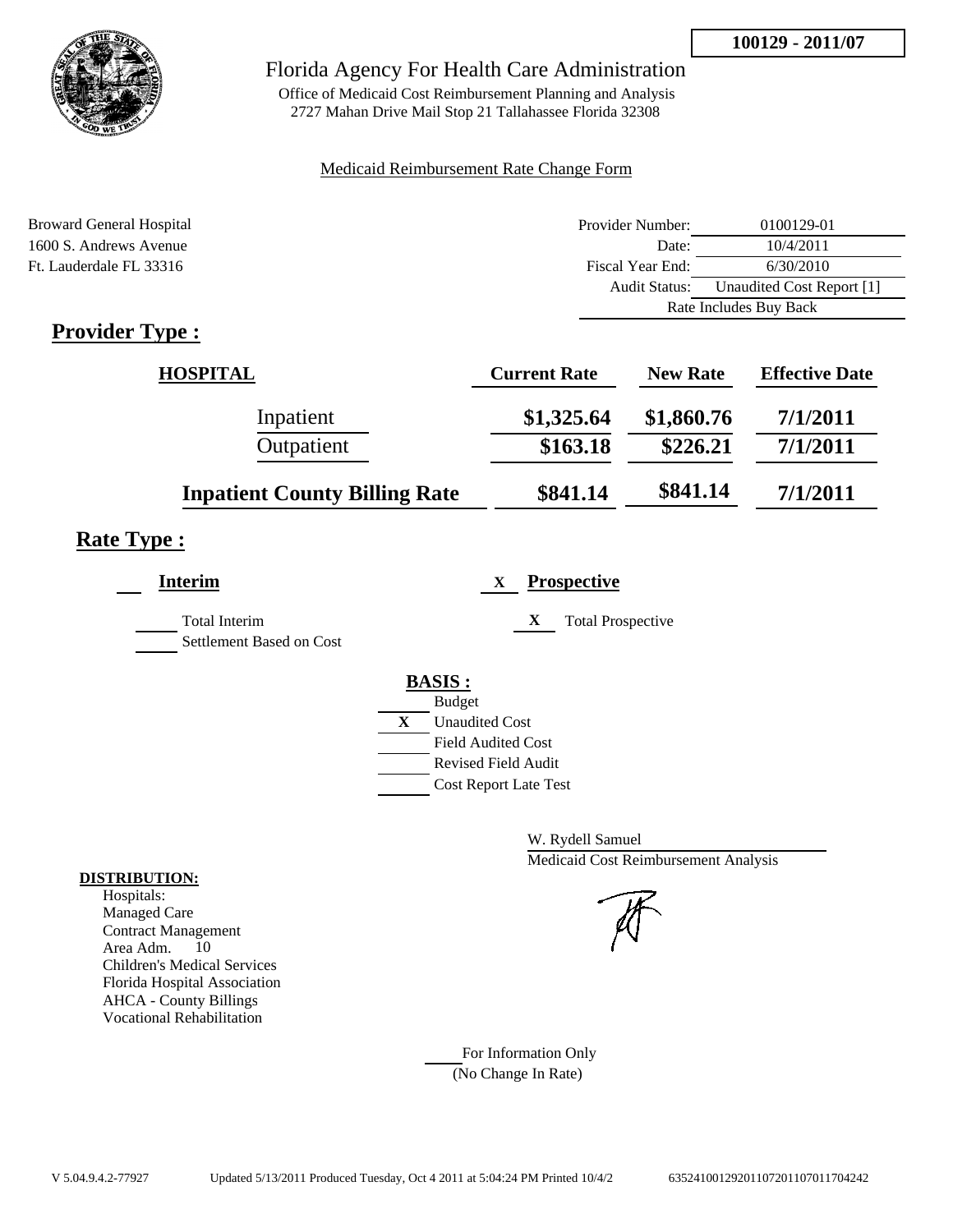

## Florida Agency For Health Care Administration

Office of Medicaid Cost Reimbursement Planning and Analysis 2727 Mahan Drive Mail Stop 21 Tallahassee Florida 32308

### Medicaid Reimbursement Rate Change Form

| Broward General Hospital                                                                                                                                                                                                                                                                                                                                                          | Provider Number: | 0100129-05                |
|-----------------------------------------------------------------------------------------------------------------------------------------------------------------------------------------------------------------------------------------------------------------------------------------------------------------------------------------------------------------------------------|------------------|---------------------------|
| 1600 S. Andrews Avenue                                                                                                                                                                                                                                                                                                                                                            | Date:            | 10/4/2011                 |
| Ft. Lauderdale FL 33316                                                                                                                                                                                                                                                                                                                                                           | Fiscal Year End: | 6/30/2010                 |
|                                                                                                                                                                                                                                                                                                                                                                                   | Audit Status:    | Unaudited Cost Report [1] |
|                                                                                                                                                                                                                                                                                                                                                                                   |                  | Rate Includes Buy Back    |
| $\mathbf{n}$ . $\mathbf{1}$ . $\mathbf{n}$ . $\mathbf{n}$ . $\mathbf{n}$ . $\mathbf{n}$ . $\mathbf{n}$ . $\mathbf{n}$ . $\mathbf{n}$ . $\mathbf{n}$ . $\mathbf{n}$ . $\mathbf{n}$ . $\mathbf{n}$ . $\mathbf{n}$ . $\mathbf{n}$ . $\mathbf{n}$ . $\mathbf{n}$ . $\mathbf{n}$ . $\mathbf{n}$ . $\mathbf{n}$ . $\mathbf{n}$ . $\mathbf{n}$ . $\mathbf{n}$ . $\mathbf{n}$ . $\mathbf$ |                  |                           |

# **Provider Type :**

| <b>HOSPITAL</b>                      | <b>Current Rate</b> | <b>New Rate</b> | <b>Effective Date</b> |
|--------------------------------------|---------------------|-----------------|-----------------------|
| Inpatient                            | \$1,325.64          | \$1,860.76      | 7/1/2011              |
| Outpatient                           | \$163.18            | \$226.21        | 7/1/2011              |
| <b>Inpatient County Billing Rate</b> | \$841.14            | \$841.14        | 7/1/2011              |

# **Rate Type :**

| <b>Interim</b>                                   | <b>Prospective</b><br>X       |
|--------------------------------------------------|-------------------------------|
| <b>Total Interim</b><br>Settlement Based on Cost | X<br><b>Total Prospective</b> |
|                                                  | <b>BASIS:</b>                 |
|                                                  | <b>Budget</b>                 |
|                                                  | X<br><b>Unaudited Cost</b>    |
|                                                  | <b>Field Audited Cost</b>     |
|                                                  | <b>Revised Field Audit</b>    |
|                                                  | <b>Cost Report Late Test</b>  |
|                                                  |                               |

W. Rydell Samuel Medicaid Cost Reimbursement Analysis

For Information Only (No Change In Rate)

#### **DISTRIBUTION:**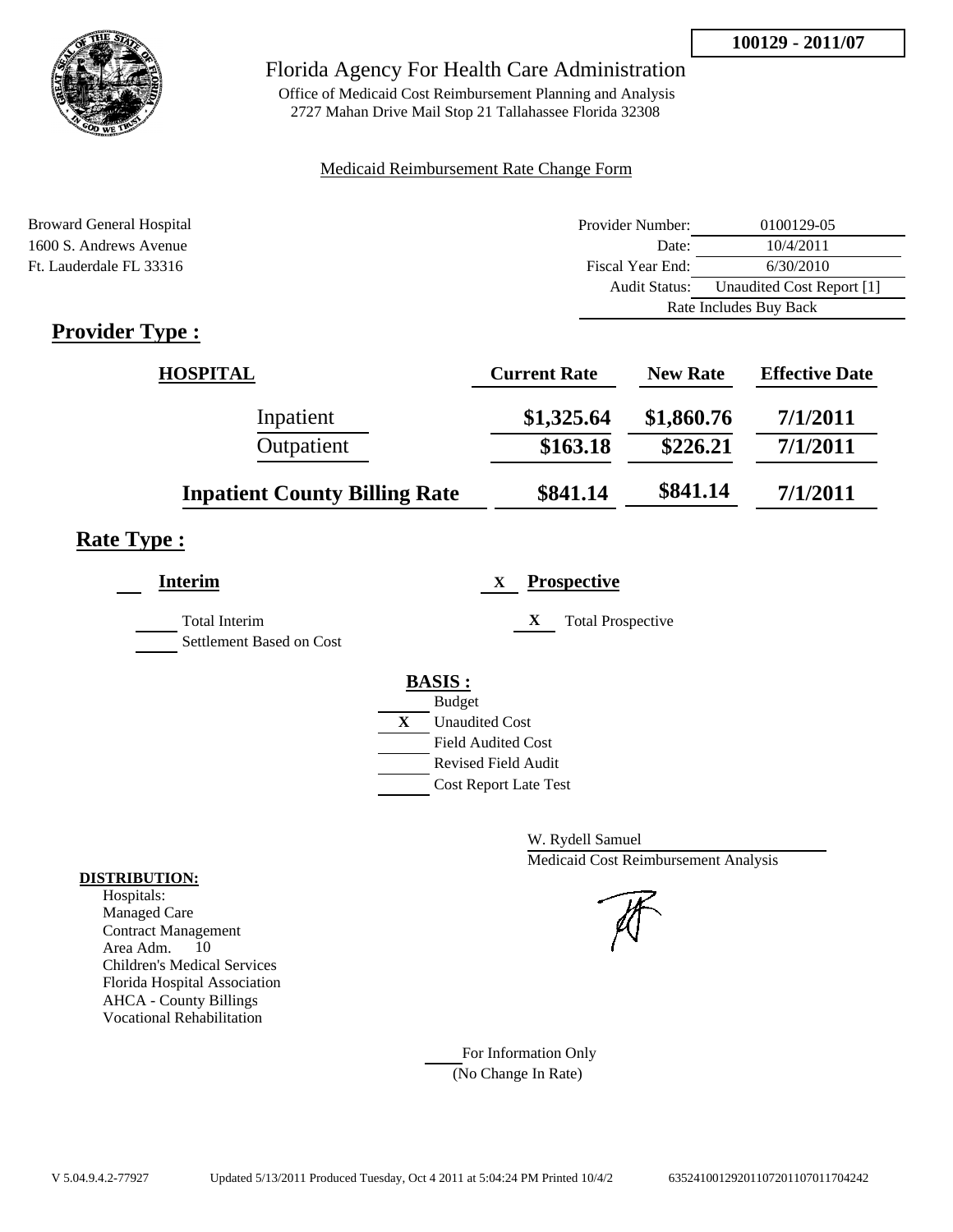

Office of Medicaid Cost Reimbursement Planning and Analysis 2727 Mahan Drive Mail Stop 21 Tallahassee Florida 32308

### Medicaid Reimbursement Rate Change Form

| Holy Cross Hospital, Inc. | Provider Number:     | 0100188-00                |
|---------------------------|----------------------|---------------------------|
| P.O. Box 23460            | Date:                | 10/4/2011                 |
| Ft. Lauderdale FL 33307   | Fiscal Year End:     | 12/31/2009                |
|                           | <b>Audit Status:</b> | Unaudited Cost Report [1] |

# **Provider Type :**

| <b>HOSPITAL</b> | <b>Current Rate</b> | <b>New Rate</b> | <b>Effective Date</b> |
|-----------------|---------------------|-----------------|-----------------------|
| Inpatient       | \$806.81            | \$806.81        | 7/1/2011              |
| Outpatient      | \$85.78             | \$85.78         | 7/1/2011              |

## **Rate Type :**

| <b>Interim</b>                                   | <b>Prospective</b><br>X       |
|--------------------------------------------------|-------------------------------|
| <b>Total Interim</b><br>Settlement Based on Cost | X<br><b>Total Prospective</b> |
|                                                  | <b>BASIS:</b>                 |
|                                                  | <b>Budget</b>                 |
|                                                  | X<br><b>Unaudited Cost</b>    |
|                                                  | <b>Field Audited Cost</b>     |
|                                                  | <b>Revised Field Audit</b>    |
|                                                  | <b>Cost Report Late Test</b>  |

W. Rydell Samuel Medicaid Cost Reimbursement Analysis

For Information Only (No Change In Rate)

#### **DISTRIBUTION:**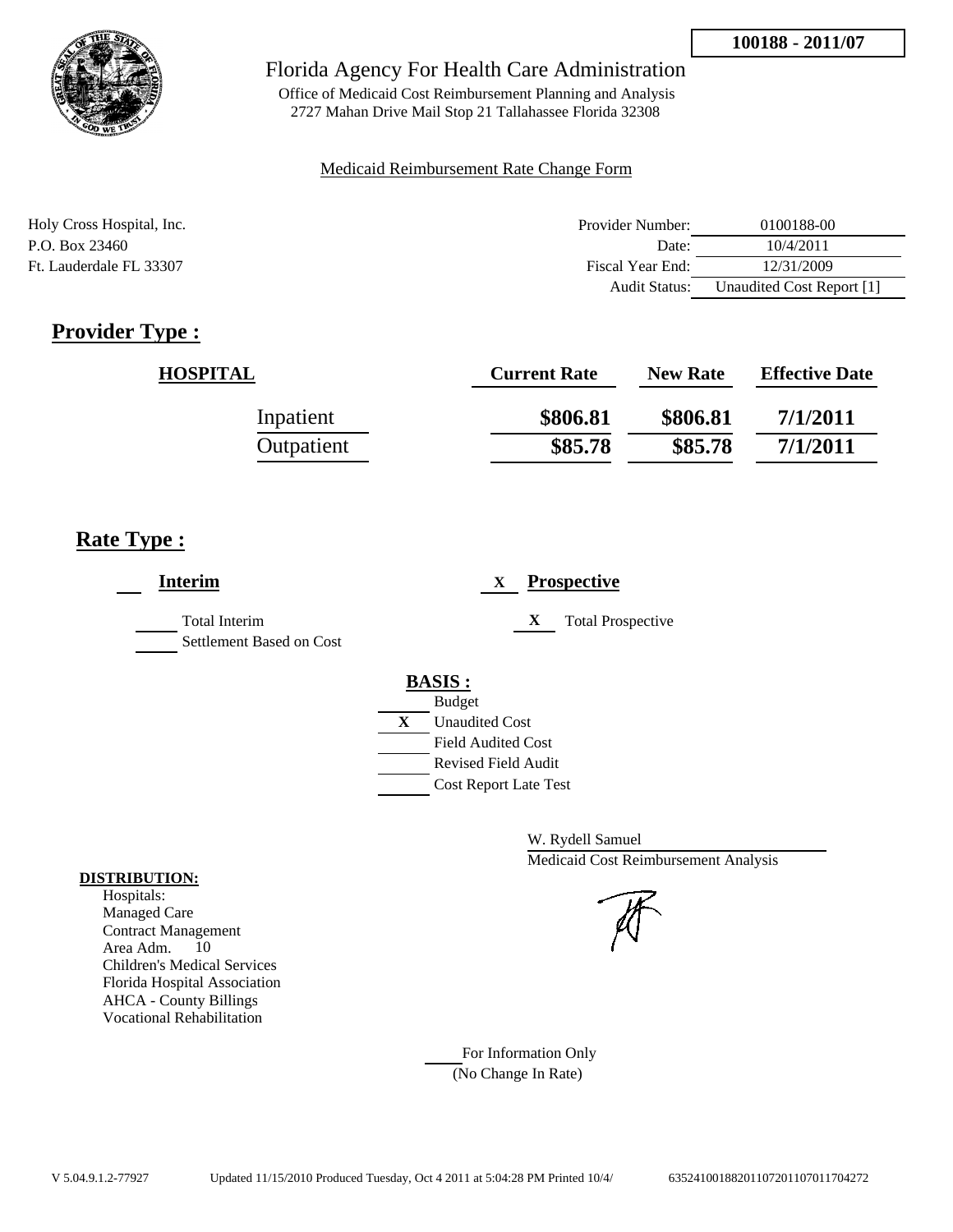

Office of Medicaid Cost Reimbursement Planning and Analysis 2727 Mahan Drive Mail Stop 21 Tallahassee Florida 32308

### Medicaid Reimbursement Rate Change Form

| Kindred Hospital-Ft. Lauderdale | Provider Number:     | 0100196-00                |
|---------------------------------|----------------------|---------------------------|
| 1516 E Las Olas Blvd.           | Date:                | 10/4/2011                 |
| Ft. Lauderdale FL 33301         | Fiscal Year End:     | 8/31/2010                 |
|                                 | <b>Audit Status:</b> | Unaudited Cost Report [1] |

# **Provider Type :**

| <b>HOSPITAL</b> | <b>Current Rate</b> | <b>New Rate</b> | <b>Effective Date</b> |
|-----------------|---------------------|-----------------|-----------------------|
| Inpatient       | \$726.40            | \$726.40        | 7/1/2011              |
| Outpatient      | \$15.15             | \$15.15         | 7/1/2011              |

## **Rate Type :**

| <b>Interim</b>                                   | <b>Prospective</b><br>X       |
|--------------------------------------------------|-------------------------------|
| <b>Total Interim</b><br>Settlement Based on Cost | X<br><b>Total Prospective</b> |
|                                                  | <b>BASIS:</b>                 |
|                                                  | <b>Budget</b>                 |
|                                                  | X<br><b>Unaudited Cost</b>    |
|                                                  | <b>Field Audited Cost</b>     |
|                                                  | <b>Revised Field Audit</b>    |
|                                                  | <b>Cost Report Late Test</b>  |
|                                                  |                               |

W. Rydell Samuel Medicaid Cost Reimbursement Analysis

#### For Information Only (No Change In Rate)

**DISTRIBUTION:**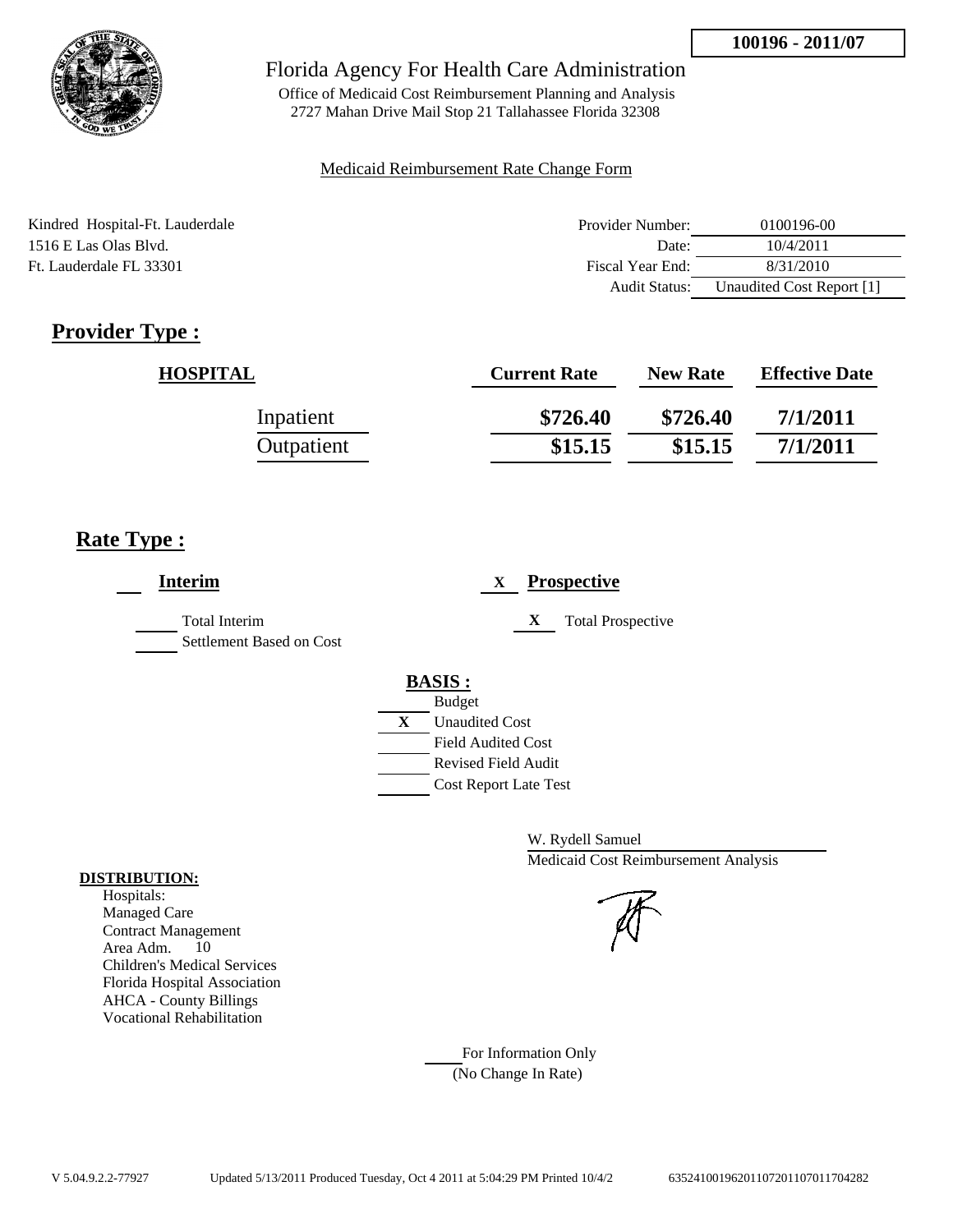

Office of Medicaid Cost Reimbursement Planning and Analysis 2727 Mahan Drive Mail Stop 21 Tallahassee Florida 32308

### Medicaid Reimbursement Rate Change Form

| Memorial Hospital    | Provider Number:     | 0100200-00                |  |
|----------------------|----------------------|---------------------------|--|
| 3501 Johnson St.     | Date:                | 10/4/2011                 |  |
| Hollywood FL 33021   | Fiscal Year End:     | 4/30/2010                 |  |
|                      | <b>Audit Status:</b> | Unaudited Cost Report [1] |  |
|                      |                      | Rate Includes Buy Back    |  |
| m<br>$\cdot$ 1<br>n. |                      |                           |  |

## **Provider Type :**

| <b>HOSPITAL</b>                      | <b>Current Rate</b> | <b>New Rate</b> | <b>Effective Date</b> |
|--------------------------------------|---------------------|-----------------|-----------------------|
| Inpatient                            | \$1,595.58          | \$2,173.92      | 7/1/2011              |
| Outpatient                           | \$190.64            | \$269.78        | 7/1/2011              |
| <b>Inpatient County Billing Rate</b> | \$878.62            | \$878.62        | 7/1/2011              |

# **Rate Type :**

| <b>Interim</b>                                   | <b>Prospective</b><br>X                                                                                                                                 |
|--------------------------------------------------|---------------------------------------------------------------------------------------------------------------------------------------------------------|
| <b>Total Interim</b><br>Settlement Based on Cost | X<br><b>Total Prospective</b>                                                                                                                           |
|                                                  | <b>BASIS:</b><br><b>Budget</b><br>X<br><b>Unaudited Cost</b><br><b>Field Audited Cost</b><br><b>Revised Field Audit</b><br><b>Cost Report Late Test</b> |

W. Rydell Samuel Medicaid Cost Reimbursement Analysis

For Information Only (No Change In Rate)

#### **DISTRIBUTION:**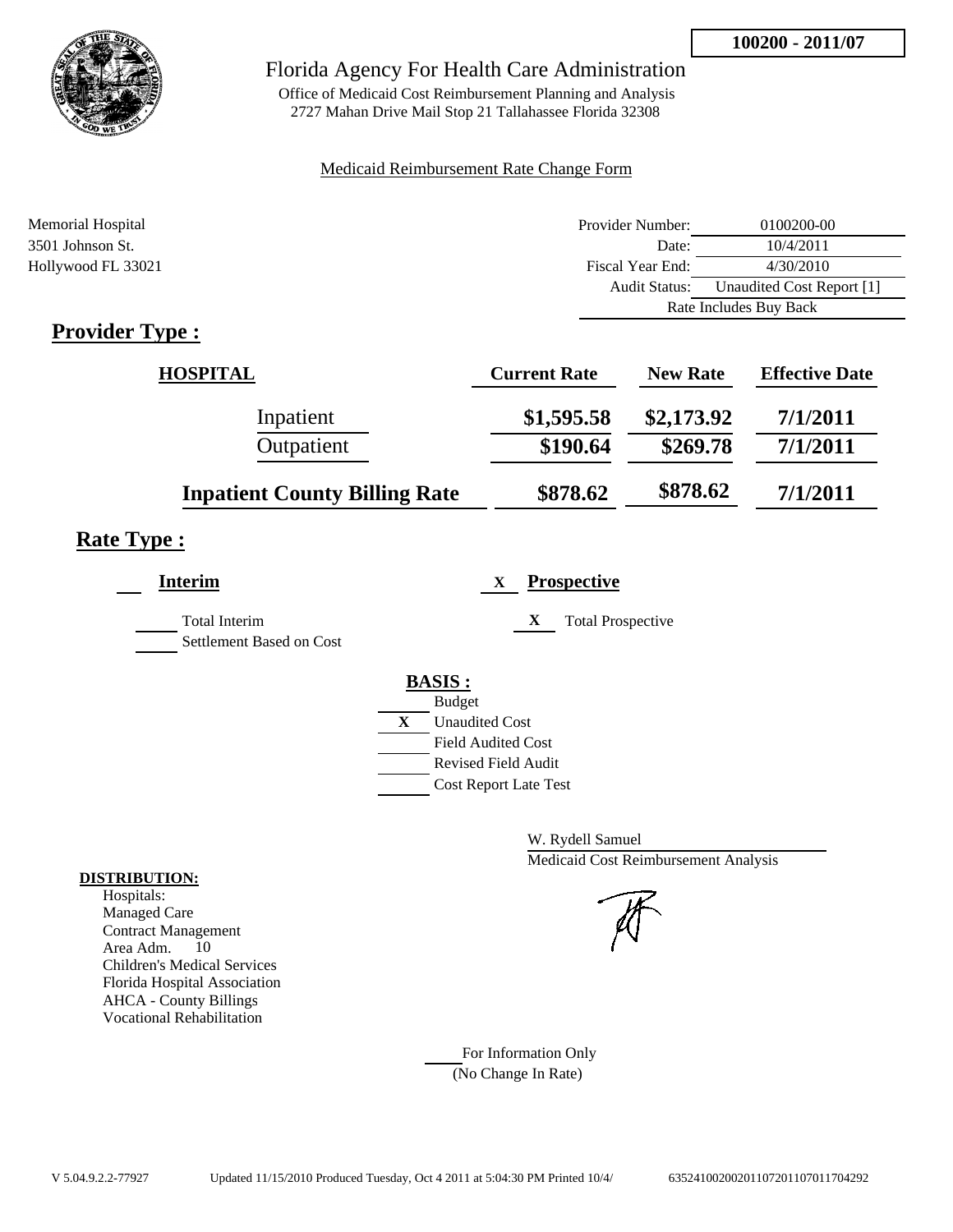

Office of Medicaid Cost Reimbursement Planning and Analysis 2727 Mahan Drive Mail Stop 21 Tallahassee Florida 32308

### Medicaid Reimbursement Rate Change Form

| North Broward Medical Center                          | Provider Number:     | 0100218-00                |  |
|-------------------------------------------------------|----------------------|---------------------------|--|
| 303 South East 17th St.                               | Date:                | 10/4/2011                 |  |
| Ft. Lauderdale FL 33316                               | Fiscal Year End:     | 6/30/2010                 |  |
|                                                       | <b>Audit Status:</b> | Unaudited Cost Report [1] |  |
|                                                       |                      | Rate Includes Buy Back    |  |
| $\mathbf{D}_{\text{max}}$ , $\mathbf{D}_{\text{max}}$ |                      |                           |  |

# **Provider Type :**

| <b>HOSPITAL</b>                      | <b>Current Rate</b> | <b>New Rate</b> | <b>Effective Date</b> |
|--------------------------------------|---------------------|-----------------|-----------------------|
| Inpatient                            | \$1,178.18          | \$1,755.34      | 7/1/2011              |
| Outpatient                           | \$130.30            | \$181.66        | 7/1/2011              |
| <b>Inpatient County Billing Rate</b> | \$689.53            | \$689.53        | 7/1/2011              |

## **Rate Type :**

| <b>Interim</b>                            | <b>Prospective</b><br>X                                                                                                                                 |
|-------------------------------------------|---------------------------------------------------------------------------------------------------------------------------------------------------------|
| Total Interim<br>Settlement Based on Cost | X<br><b>Total Prospective</b>                                                                                                                           |
|                                           | <b>BASIS:</b><br><b>Budget</b><br>X<br><b>Unaudited Cost</b><br><b>Field Audited Cost</b><br><b>Revised Field Audit</b><br><b>Cost Report Late Test</b> |

W. Rydell Samuel Medicaid Cost Reimbursement Analysis

For Information Only (No Change In Rate)

#### **DISTRIBUTION:**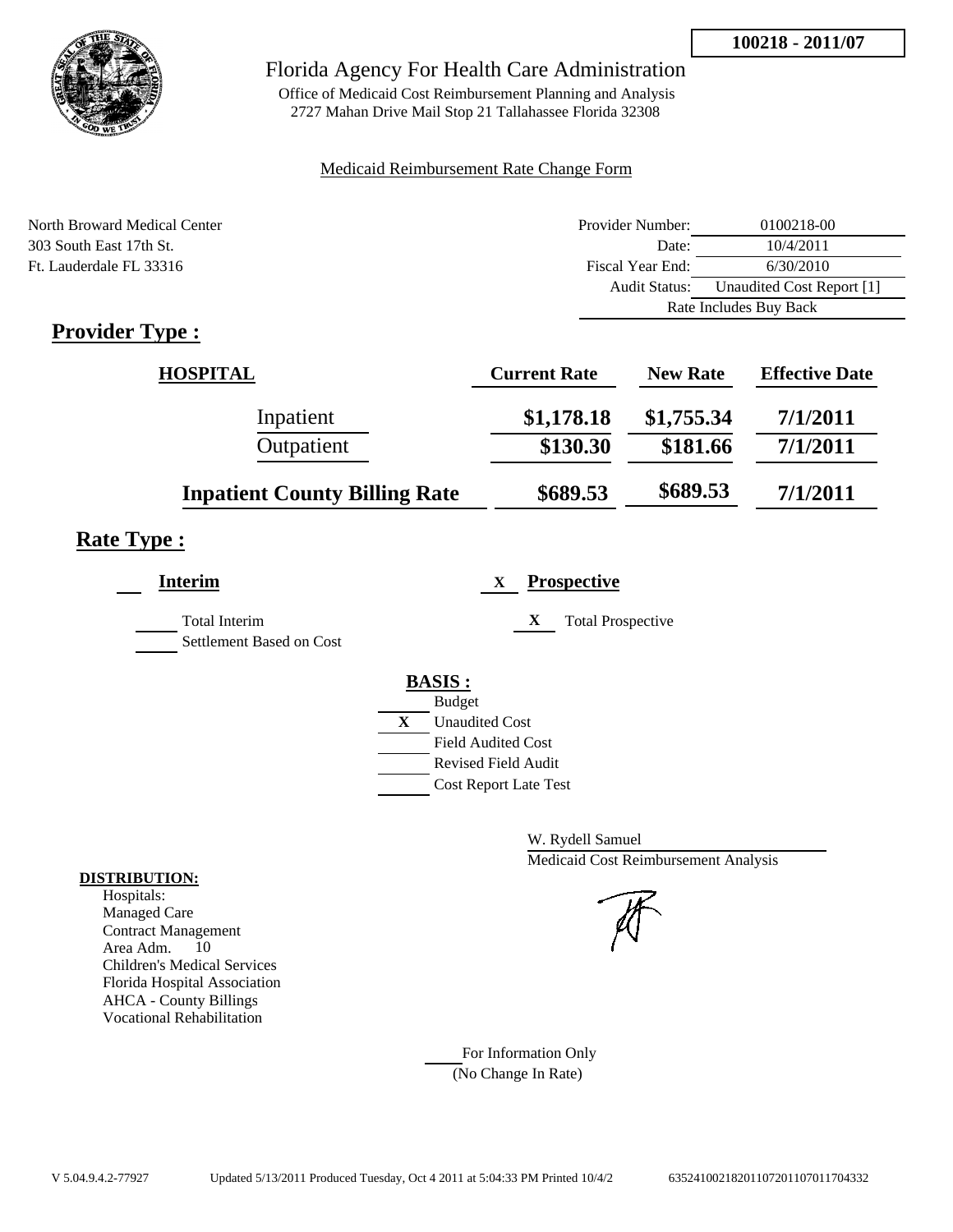

Office of Medicaid Cost Reimbursement Planning and Analysis 2727 Mahan Drive Mail Stop 21 Tallahassee Florida 32308

### Medicaid Reimbursement Rate Change Form

| North Broward Medical Center                                                    | Provider Number:     | 0100218-03                |  |
|---------------------------------------------------------------------------------|----------------------|---------------------------|--|
| 303 South East 17th St.                                                         | Date:                | 10/4/2011                 |  |
| Ft. Lauderdale FL 33316                                                         | Fiscal Year End:     | 6/30/2010                 |  |
|                                                                                 | <b>Audit Status:</b> | Unaudited Cost Report [1] |  |
|                                                                                 |                      | Rate Includes Buy Back    |  |
| $\mathbf{D}_{\text{max}}$ , $\mathbf{J}_{\text{max}}$ $\mathbf{T}_{\text{max}}$ |                      |                           |  |

# **Provider Type :**

| <b>HOSPITAL</b>                      | <b>Current Rate</b> | <b>New Rate</b> | <b>Effective Date</b> |
|--------------------------------------|---------------------|-----------------|-----------------------|
| Inpatient                            | \$1,178.18          | \$1,755.34      | 7/1/2011              |
| Outpatient                           | \$130.30            | \$181.66        | 7/1/2011              |
| <b>Inpatient County Billing Rate</b> | \$689.53            | \$689.53        | 7/1/2011              |

# **Rate Type :**

| <b>Interim</b>                                   | <b>Prospective</b><br>X                     |
|--------------------------------------------------|---------------------------------------------|
| <b>Total Interim</b><br>Settlement Based on Cost | X<br><b>Total Prospective</b>               |
|                                                  | <b>BASIS:</b>                               |
|                                                  | <b>Budget</b><br>X<br><b>Unaudited Cost</b> |
|                                                  | <b>Field Audited Cost</b>                   |
|                                                  | <b>Revised Field Audit</b>                  |
|                                                  | <b>Cost Report Late Test</b>                |
|                                                  |                                             |

W. Rydell Samuel Medicaid Cost Reimbursement Analysis

For Information Only (No Change In Rate)

#### **DISTRIBUTION:**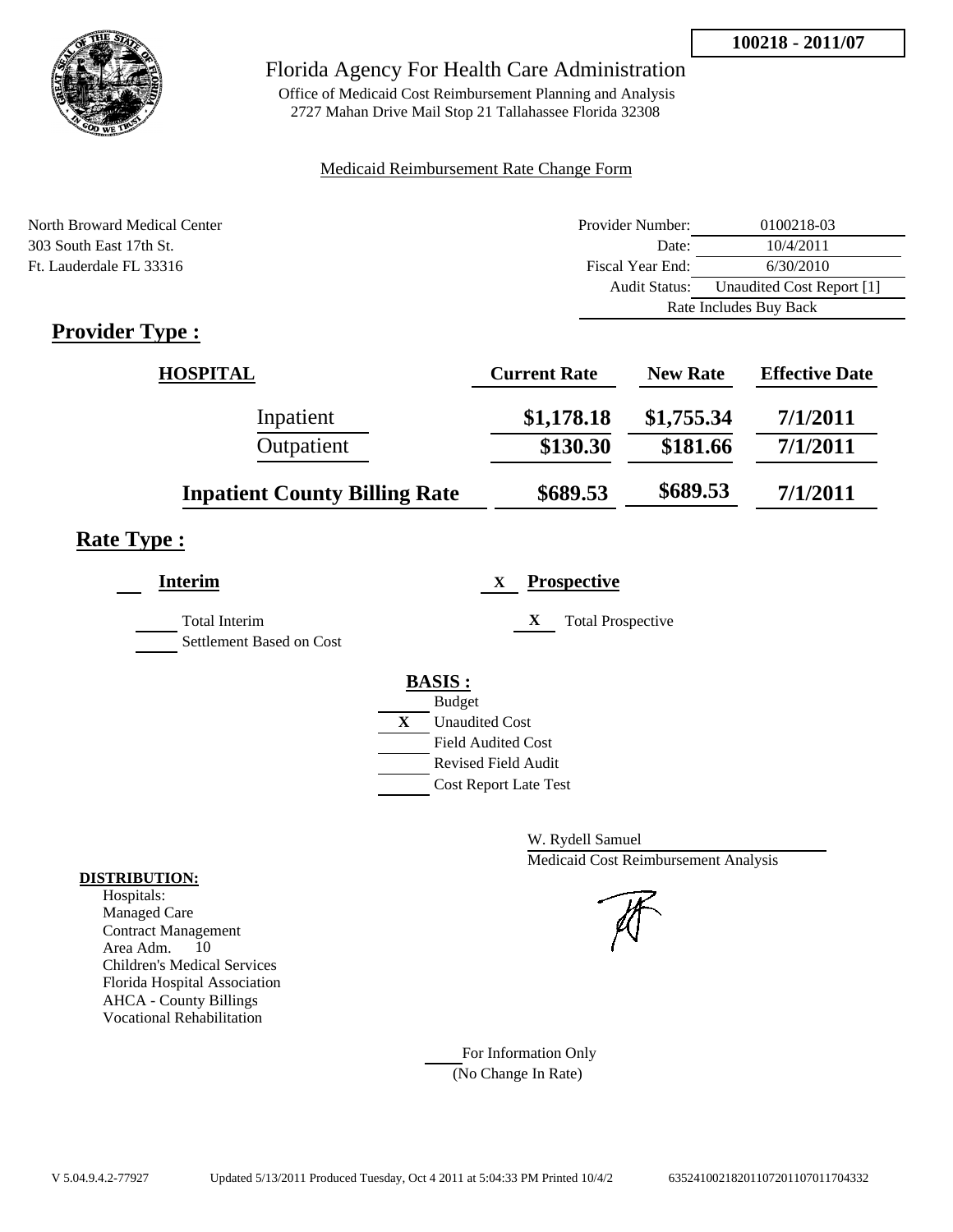

Office of Medicaid Cost Reimbursement Planning and Analysis 2727 Mahan Drive Mail Stop 21 Tallahassee Florida 32308

### Medicaid Reimbursement Rate Change Form

Calhoun Liberty Hospital **Provider Number:** 0100269-00 Post Office Box 419 Date: 10/4/2011 Blountstown FL 32424-0419 Fiscal Year End: 12/31/2008 Audit Status: Unaudited Cost Report [1] Rate Includes Buy Back

# **Provider Type :**

| <b>HOSPITAL</b> | <b>Current Rate</b> | <b>New Rate</b> | <b>Effective Date</b> |
|-----------------|---------------------|-----------------|-----------------------|
| Inpatient       | \$1,495.49          | \$1,495.49      | 7/1/2011              |
| Outpatient      | \$45.94             | \$45.94         | 7/1/2011              |

## **Rate Type :**

| <b>Interim</b>                            | <b>Prospective</b><br>X                                                                                                            |
|-------------------------------------------|------------------------------------------------------------------------------------------------------------------------------------|
| Total Interim<br>Settlement Based on Cost | X<br><b>Total Prospective</b>                                                                                                      |
|                                           | <b>BASIS:</b><br><b>Budget</b><br>$\mathbf{X}$<br><b>Unaudited Cost</b><br><b>Field Audited Cost</b><br><b>Revised Field Audit</b> |
|                                           | <b>Cost Report Late Test</b>                                                                                                       |

W. Rydell Samuel Medicaid Cost Reimbursement Analysis

For Information Only (No Change In Rate)

#### **DISTRIBUTION:**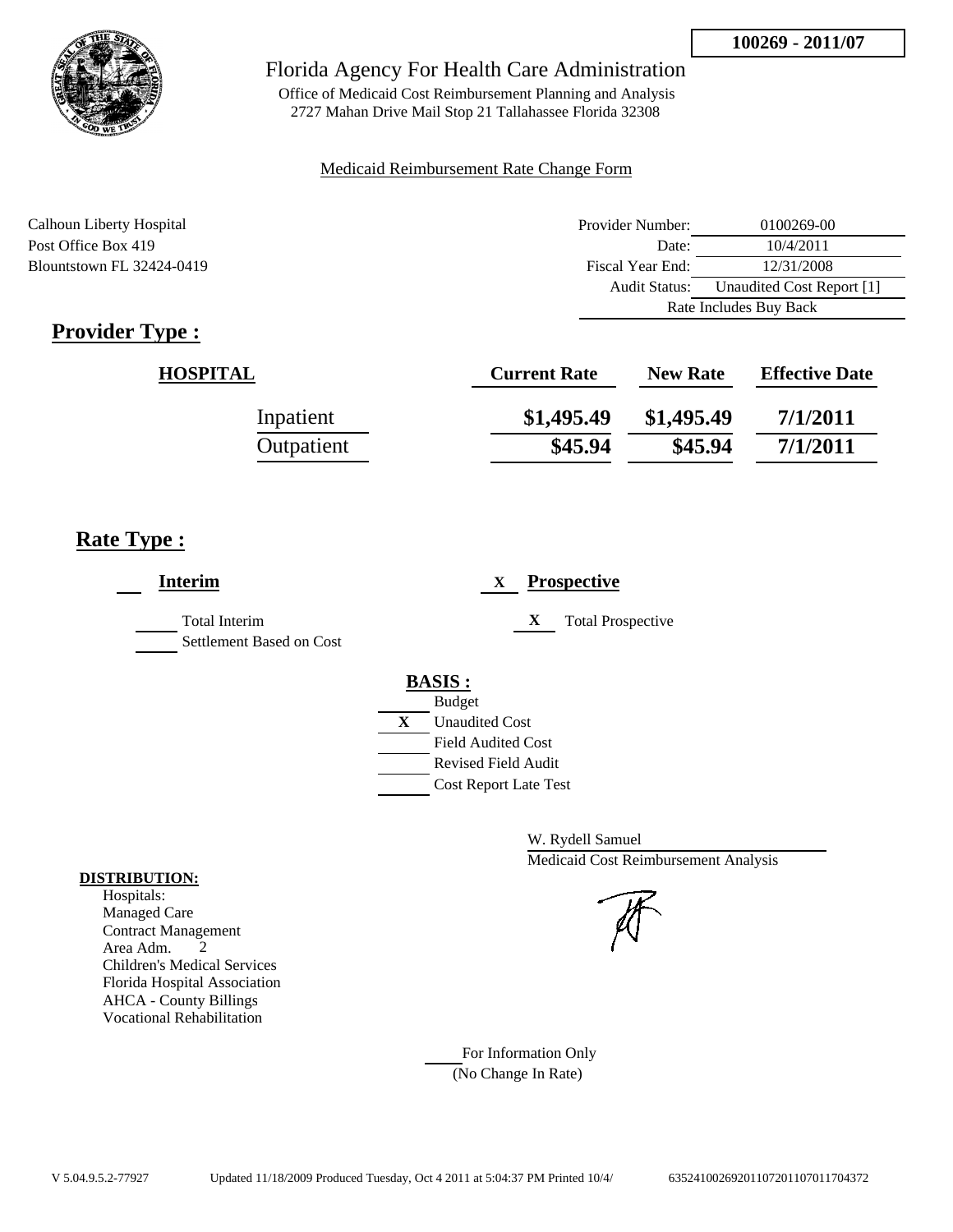

Office of Medicaid Cost Reimbursement Planning and Analysis 2727 Mahan Drive Mail Stop 21 Tallahassee Florida 32308

### Medicaid Reimbursement Rate Change Form

| Charlotte Regional Medical Center | Provider Number: | 0100277-00              |
|-----------------------------------|------------------|-------------------------|
| 809 E. Marion Ave.                | Date:            | 10/4/2011               |
| Punta Gorda FL 33950-3898         | Fiscal Year End: | 9/30/2010               |
|                                   | Audit Status:    | Amended Cost Report [2] |

# **Provider Type :**

| <b>HOSPITAL</b> | <b>Current Rate</b> | <b>New Rate</b> | <b>Effective Date</b> |
|-----------------|---------------------|-----------------|-----------------------|
| Inpatient       | \$775.13            | \$775.13        | 7/1/2011              |
| Outpatient      | \$52.55             | \$57.69         | 7/1/2011              |

## **Rate Type :**

| <b>Interim</b>                            | <b>Prospective</b><br>X               |
|-------------------------------------------|---------------------------------------|
| Total Interim<br>Settlement Based on Cost | X<br><b>Total Prospective</b>         |
|                                           | <b>BASIS:</b><br><b>Budget</b>        |
|                                           | $\mathbf{X}$<br><b>Unaudited Cost</b> |
|                                           | <b>Field Audited Cost</b>             |
|                                           | <b>Revised Field Audit</b>            |
|                                           | <b>Cost Report Late Test</b>          |
|                                           |                                       |

W. Rydell Samuel Medicaid Cost Reimbursement Analysis

For Information Only (No Change In Rate)

#### **DISTRIBUTION:**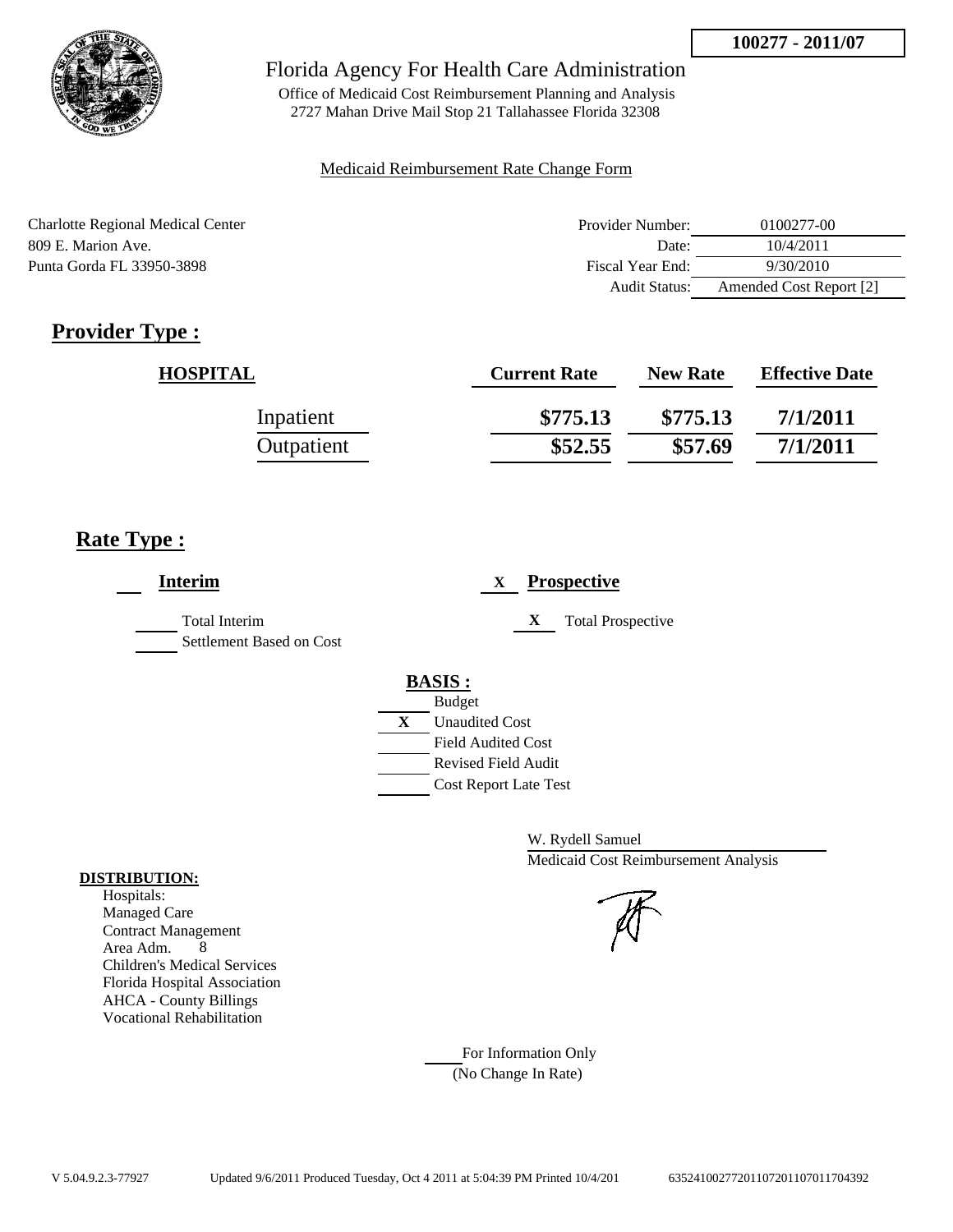

Office of Medicaid Cost Reimbursement Planning and Analysis 2727 Mahan Drive Mail Stop 21 Tallahassee Florida 32308

### Medicaid Reimbursement Rate Change Form

| <b>Charlotte Regional Medical Center</b> | Provider Number:     | 0100277-02              |
|------------------------------------------|----------------------|-------------------------|
| 809 E. Marion Ave.                       | Date:                | 10/4/2011               |
| Punta Gorda FL 33950-3898                | Fiscal Year End:     | 9/30/2010               |
|                                          | <b>Audit Status:</b> | Amended Cost Report [2] |

# **Provider Type :**

| <b>HOSPITAL</b> | <b>Current Rate</b> | <b>New Rate</b> | <b>Effective Date</b> |
|-----------------|---------------------|-----------------|-----------------------|
| Inpatient       | \$775.13            | \$775.13        | 7/1/2011              |
| Outpatient      | \$52.55             | \$57.69         | 7/1/2011              |

## **Rate Type :**

| <b>Interim</b>                            | <b>Prospective</b><br>X               |
|-------------------------------------------|---------------------------------------|
| Total Interim<br>Settlement Based on Cost | X<br><b>Total Prospective</b>         |
|                                           | <b>BASIS:</b>                         |
|                                           | <b>Budget</b>                         |
|                                           | $\mathbf{X}$<br><b>Unaudited Cost</b> |
|                                           | <b>Field Audited Cost</b>             |
|                                           | <b>Revised Field Audit</b>            |
|                                           | <b>Cost Report Late Test</b>          |
|                                           |                                       |

W. Rydell Samuel Medicaid Cost Reimbursement Analysis

For Information Only (No Change In Rate)

#### **DISTRIBUTION:**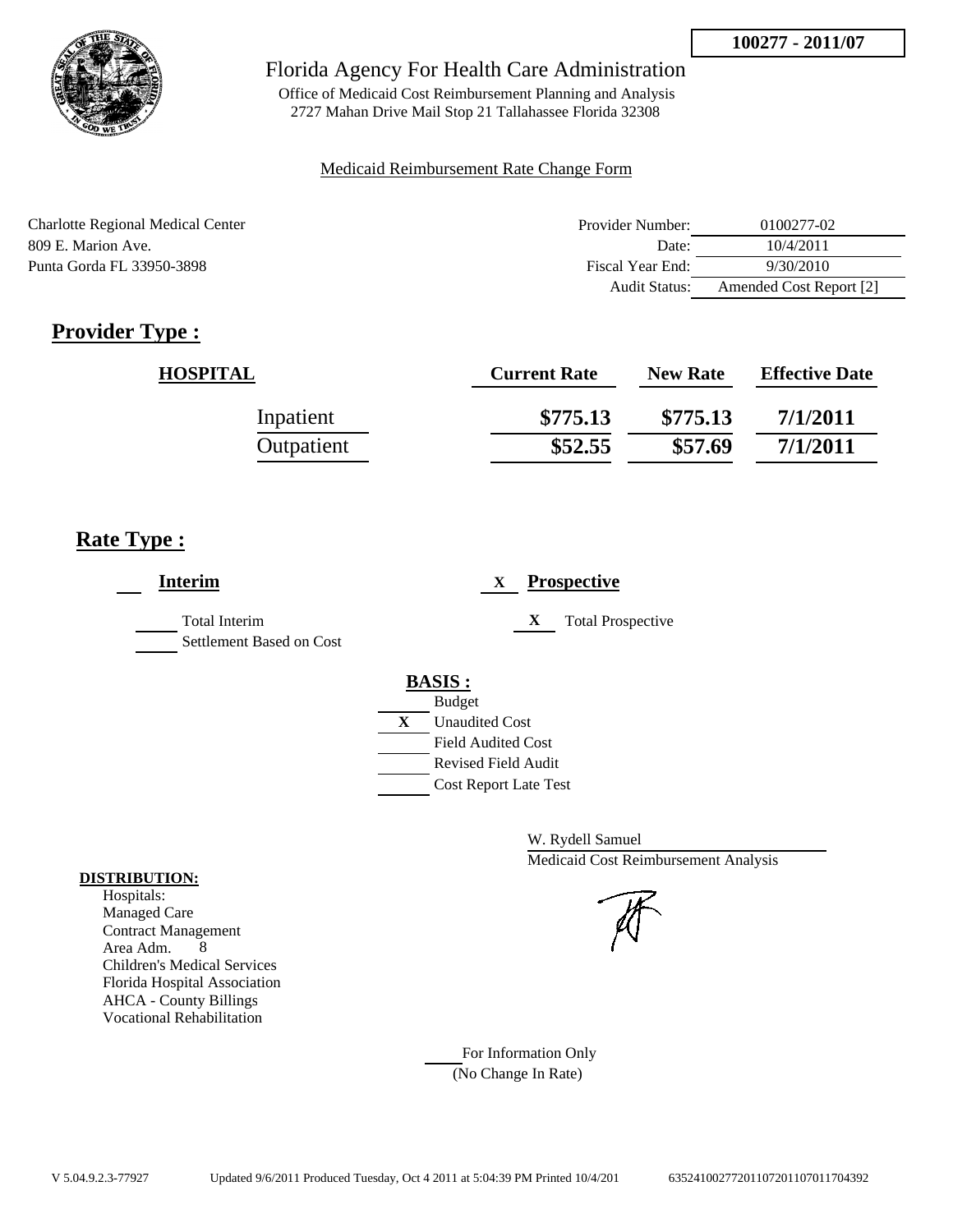

Office of Medicaid Cost Reimbursement Planning and Analysis 2727 Mahan Drive Mail Stop 21 Tallahassee Florida 32308

#### Medicaid Reimbursement Rate Change Form

| Peace River Regional Medical Center | Provider Number:     | 0100285-00                |
|-------------------------------------|----------------------|---------------------------|
| 2500 Harbor Blyd                    | Date:                | 10/4/2011                 |
| Port Charlotte FL 33952             | Fiscal Year End:     | 12/31/2009                |
|                                     | <b>Audit Status:</b> | Unaudited Cost Report [1] |

# **Provider Type :**

| <b>HOSPITAL</b> | <b>Current Rate</b> | <b>New Rate</b> | <b>Effective Date</b> |
|-----------------|---------------------|-----------------|-----------------------|
| Inpatient       | \$669.87            | \$669.87        | 7/1/2011              |
| Outpatient      | \$64.24             | \$64.24         | 7/1/2011              |

## **Rate Type :**

| <b>Interim</b>                            | <b>Prospective</b><br>X       |
|-------------------------------------------|-------------------------------|
| Total Interim<br>Settlement Based on Cost | X<br><b>Total Prospective</b> |
|                                           | <b>BASIS:</b>                 |
|                                           | <b>Budget</b>                 |
|                                           | X<br><b>Unaudited Cost</b>    |
|                                           | <b>Field Audited Cost</b>     |
|                                           | <b>Revised Field Audit</b>    |
|                                           | <b>Cost Report Late Test</b>  |

W. Rydell Samuel Medicaid Cost Reimbursement Analysis

For Information Only (No Change In Rate)

#### **DISTRIBUTION:**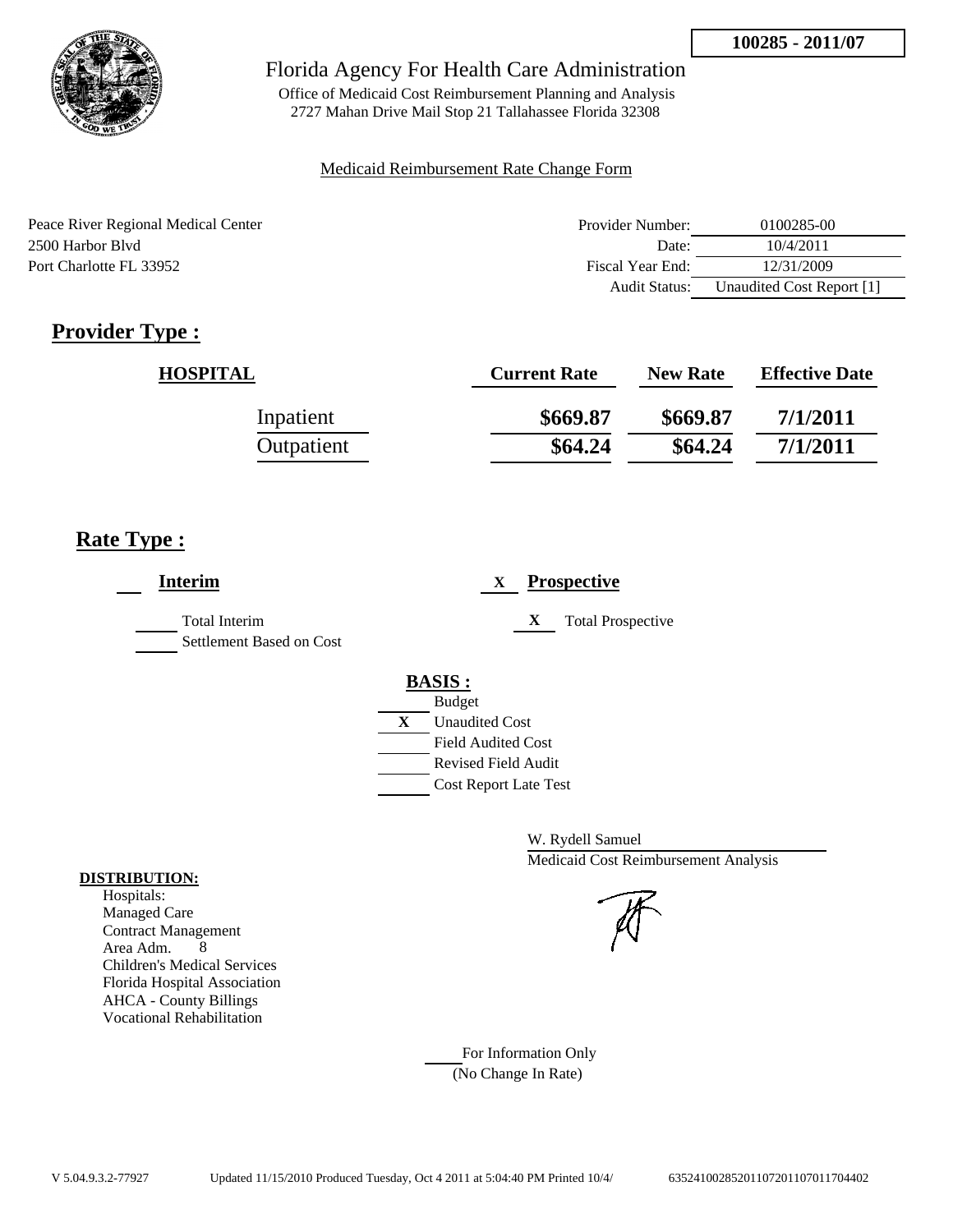

Office of Medicaid Cost Reimbursement Planning and Analysis 2727 Mahan Drive Mail Stop 21 Tallahassee Florida 32308

### Medicaid Reimbursement Rate Change Form

| Naples Community Hospital | Provider Number: | 0100315-00                |
|---------------------------|------------------|---------------------------|
| 350 7th Street North      | Date:            | 10/4/2011                 |
| Naples FL 33941-3029      | Fiscal Year End: | 9/30/2010                 |
|                           | Audit Status:    | Unaudited Cost Report [1] |

# **Provider Type :**

| <b>HOSPITAL</b>                      | <b>Current Rate</b> | <b>New Rate</b> | <b>Effective Date</b> |
|--------------------------------------|---------------------|-----------------|-----------------------|
| Inpatient                            | \$1,134.87          | \$1,134.87      | 7/1/2011              |
| Outpatient                           | \$88.55             | \$88.55         | 7/1/2011              |
| <b>Inpatient County Billing Rate</b> | \$828.00            | \$828.00        | 7/1/2011              |

# **Rate Type :**

| <b>Interim</b>                                   | <b>Prospective</b><br>$\mathbf{X}$ |
|--------------------------------------------------|------------------------------------|
| <b>Total Interim</b><br>Settlement Based on Cost | X<br><b>Total Prospective</b>      |
|                                                  | <b>BASIS:</b>                      |
|                                                  | <b>Budget</b>                      |
|                                                  | X<br><b>Unaudited Cost</b>         |
|                                                  | <b>Field Audited Cost</b>          |
|                                                  | <b>Revised Field Audit</b>         |
|                                                  | <b>Cost Report Late Test</b>       |
|                                                  |                                    |

W. Rydell Samuel Medicaid Cost Reimbursement Analysis

For Information Only (No Change In Rate)

#### **DISTRIBUTION:**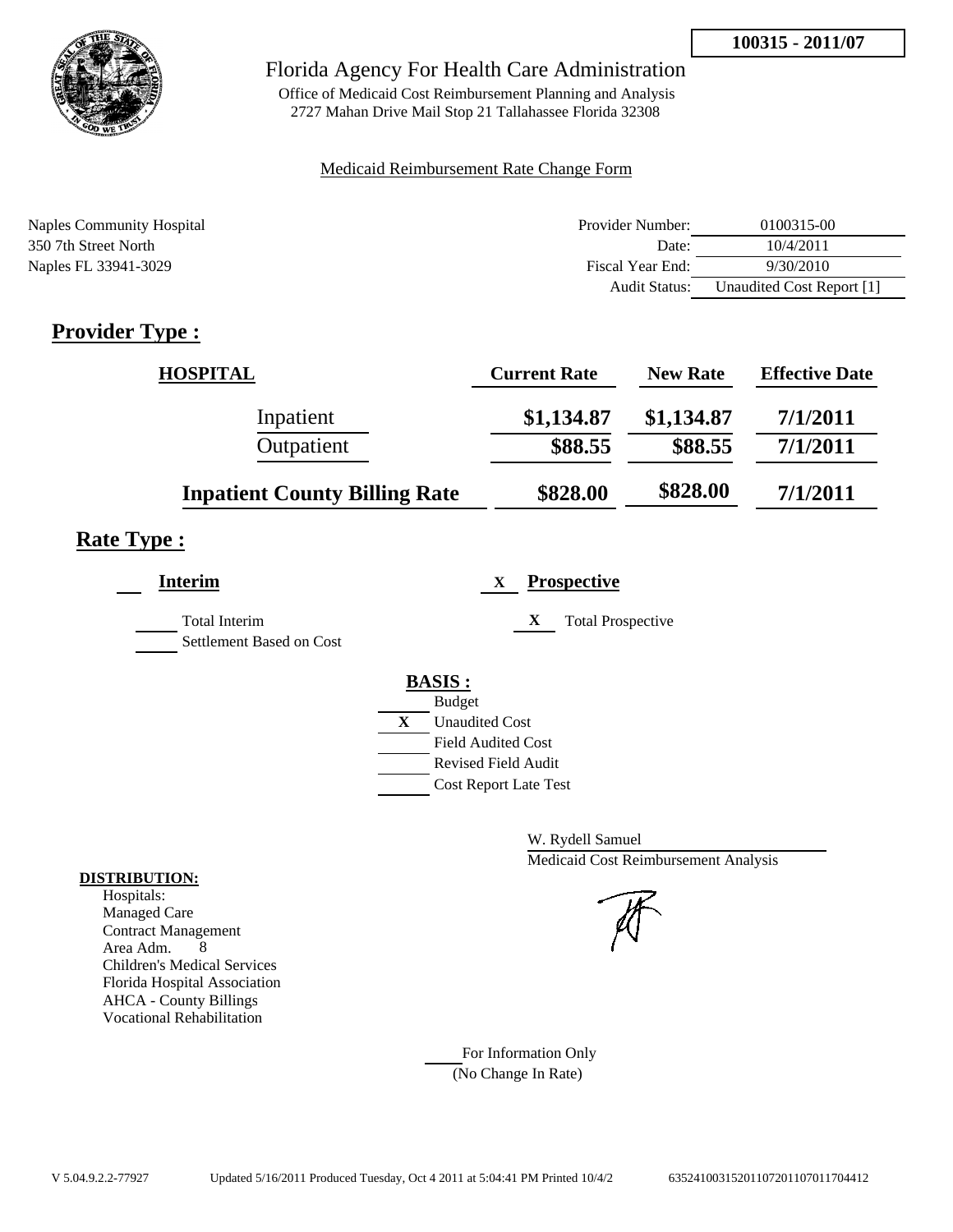

Office of Medicaid Cost Reimbursement Planning and Analysis 2727 Mahan Drive Mail Stop 21 Tallahassee Florida 32308

### Medicaid Reimbursement Rate Change Form

| <b>Shands At Lake Shore</b> | Provider Number:     | 0100331-00              |  |
|-----------------------------|----------------------|-------------------------|--|
| Post Office 100336          | Date:                | 10/4/2011               |  |
| Gainesville FL 32610-0336   | Fiscal Year End:     | 6/30/2010               |  |
|                             | <b>Audit Status:</b> | Amended Cost Report [2] |  |
|                             |                      | Rate Includes Buy Back  |  |

# **Provider Type :**

| <b>HOSPITAL</b> | <b>Current Rate</b> | <b>New Rate</b> | <b>Effective Date</b> |
|-----------------|---------------------|-----------------|-----------------------|
| Inpatient       | \$1,432.31          | \$1,552.36      | 7/1/2011              |
| Outpatient      | \$96.36             | \$103.25        | 7/1/2011              |

## **Rate Type :**

| <b>Interim</b>                                   |   | <b>Prospective</b><br>X                |
|--------------------------------------------------|---|----------------------------------------|
| <b>Total Interim</b><br>Settlement Based on Cost |   | <b>Total Prospective</b><br>X          |
|                                                  |   | <b>BASIS:</b>                          |
|                                                  | X | <b>Budget</b><br><b>Unaudited Cost</b> |
|                                                  |   | <b>Field Audited Cost</b>              |
|                                                  |   | Revised Field Audit                    |
|                                                  |   | <b>Cost Report Late Test</b>           |

W. Rydell Samuel Medicaid Cost Reimbursement Analysis

For Information Only (No Change In Rate)

#### **DISTRIBUTION:**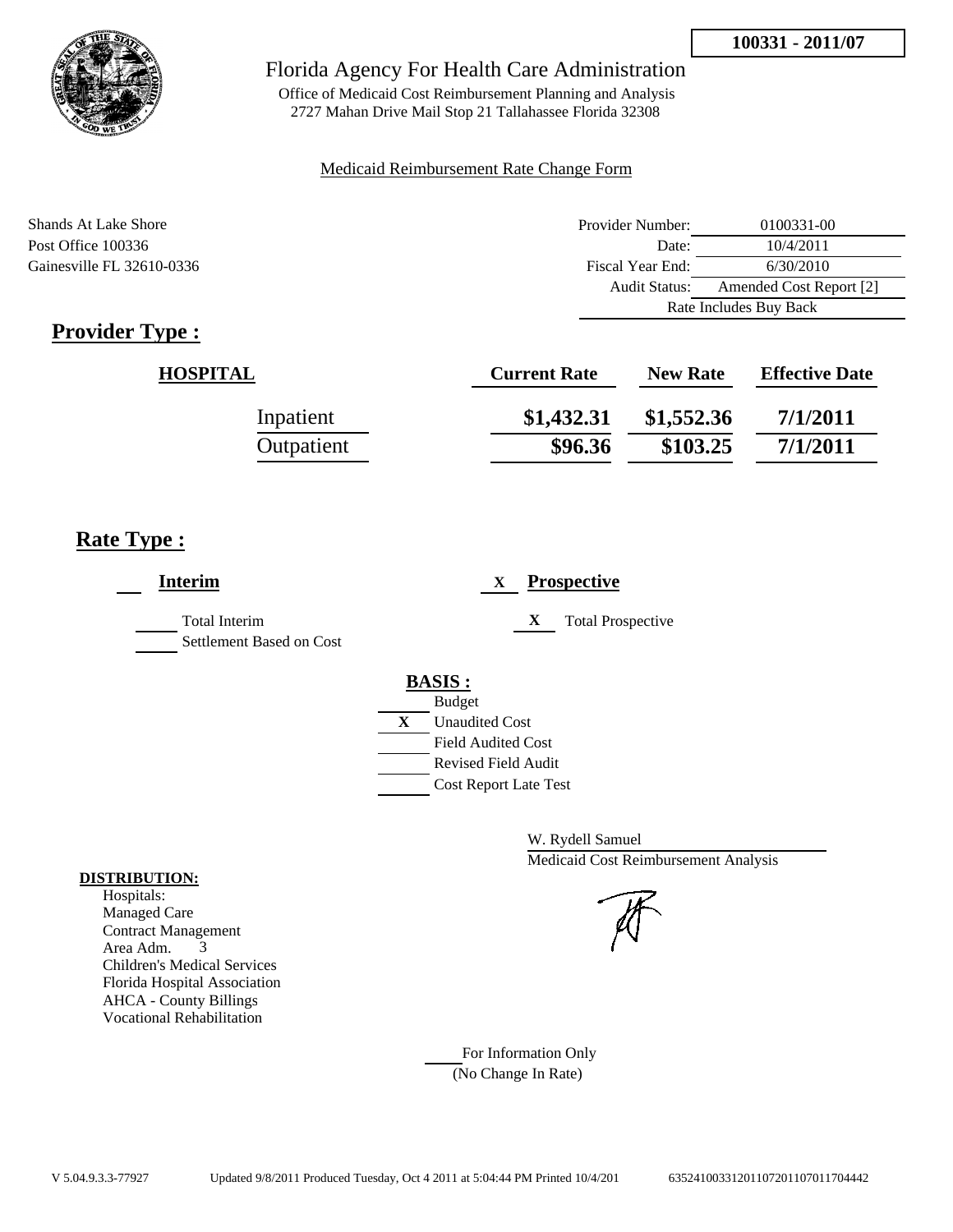

Office of Medicaid Cost Reimbursement Planning and Analysis 2727 Mahan Drive Mail Stop 21 Tallahassee Florida 32308

### Medicaid Reimbursement Rate Change Form

| Baptist Of Miami       | Provider Number: | 0100358-00                |
|------------------------|------------------|---------------------------|
| 8900 North Kendall Dr. | Date:            | 10/4/2011                 |
| Miami FL 33176         | Fiscal Year End: | 9/30/2010                 |
|                        | Audit Status:    | Unaudited Cost Report [1] |

# **Provider Type :**

| <b>HOSPITAL</b>                      | <b>Current Rate</b> | <b>New Rate</b> | <b>Effective Date</b> |
|--------------------------------------|---------------------|-----------------|-----------------------|
| Inpatient                            | \$1,617.49          | \$1,617.49      | 7/1/2011              |
| Outpatient                           | \$154.35            | \$154.35        | 7/1/2011              |
| <b>Inpatient County Billing Rate</b> | \$905.16            | \$905.16        | 7/1/2011              |

## **Rate Type :**

| <b>Interim</b>                                   | <b>Prospective</b><br>X                                                                 |
|--------------------------------------------------|-----------------------------------------------------------------------------------------|
| <b>Total Interim</b><br>Settlement Based on Cost | <b>Total Prospective</b><br>X                                                           |
|                                                  | <b>BASIS:</b><br><b>Budget</b><br>X<br><b>Unaudited Cost</b>                            |
|                                                  | <b>Field Audited Cost</b><br><b>Revised Field Audit</b><br><b>Cost Report Late Test</b> |

W. Rydell Samuel Medicaid Cost Reimbursement Analysis

For Information Only (No Change In Rate)

#### **DISTRIBUTION:**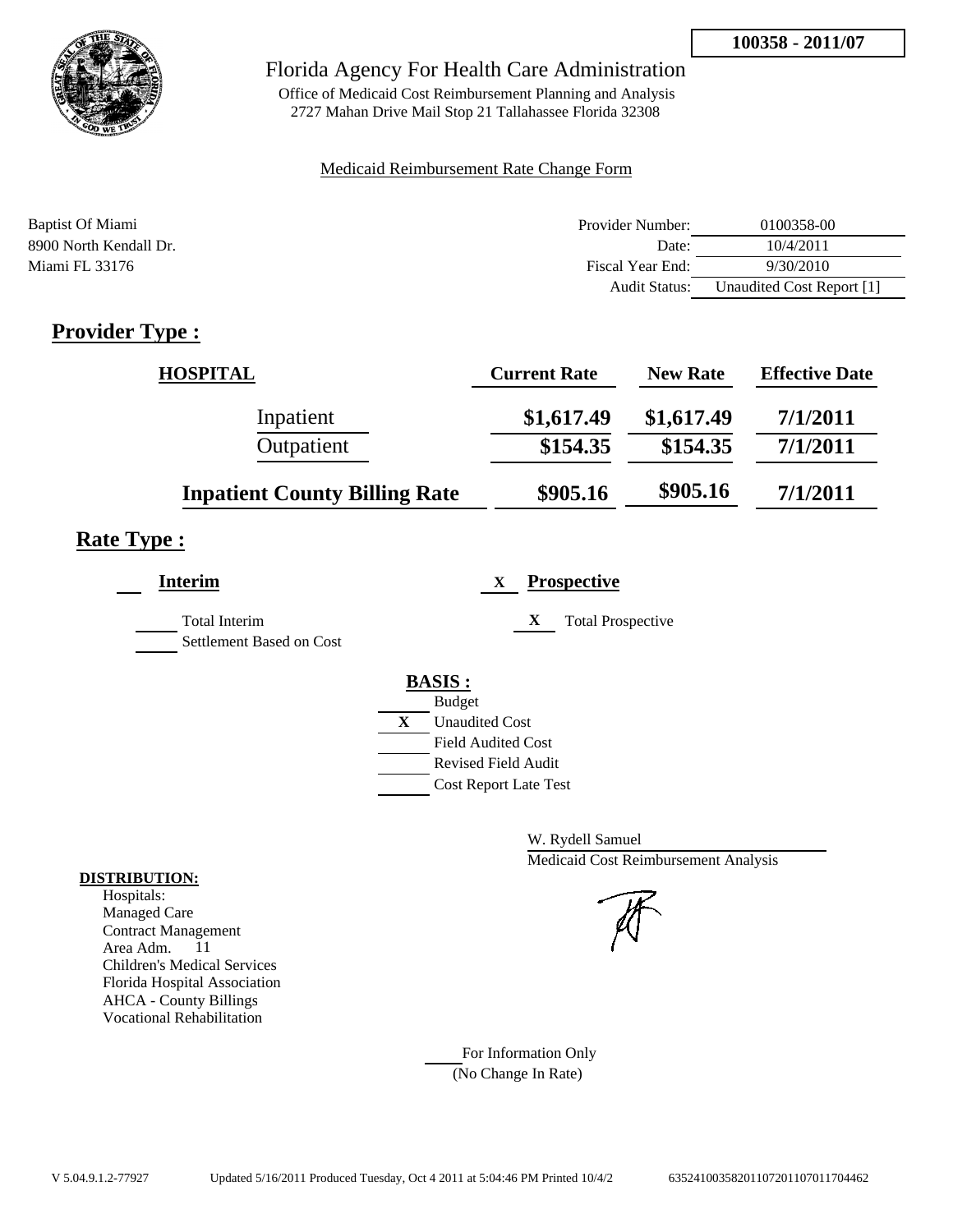

Office of Medicaid Cost Reimbursement Planning and Analysis 2727 Mahan Drive Mail Stop 21 Tallahassee Florida 32308

### Medicaid Reimbursement Rate Change Form

| Cedars Medical Center, Inc.                | Provider Number:     | 0100366-00                |  |
|--------------------------------------------|----------------------|---------------------------|--|
| 1475 NW 12th Avenue, Hope Lodge Suite #205 | Date:                | 10/4/2011                 |  |
| Miami FL 33136                             | Fiscal Year End:     | 5/31/2010                 |  |
|                                            | <b>Audit Status:</b> | Unaudited Cost Report [1] |  |
|                                            |                      | Rate Includes Buy Back    |  |

# **Provider Type :**

| <b>HOSPITAL</b>                      | <b>Current Rate</b> | <b>New Rate</b> | <b>Effective Date</b> |
|--------------------------------------|---------------------|-----------------|-----------------------|
| Inpatient                            | \$1,132.48          | \$1,791.44      | 7/1/2011              |
| Outpatient                           | \$139.95            | \$200.00        | 7/1/2011              |
| <b>Inpatient County Billing Rate</b> | \$716.52            | \$716.52        | 7/1/2011              |

## **Rate Type :**

| <b>Interim</b>                            | <b>Prospective</b><br>X       |
|-------------------------------------------|-------------------------------|
| Total Interim<br>Settlement Based on Cost | X<br><b>Total Prospective</b> |
|                                           | <b>BASIS:</b>                 |
|                                           | <b>Budget</b>                 |
|                                           | X<br><b>Unaudited Cost</b>    |
|                                           | <b>Field Audited Cost</b>     |
|                                           | Revised Field Audit           |
|                                           | <b>Cost Report Late Test</b>  |
|                                           |                               |

W. Rydell Samuel Medicaid Cost Reimbursement Analysis



For Information Only (No Change In Rate)

#### **DISTRIBUTION:**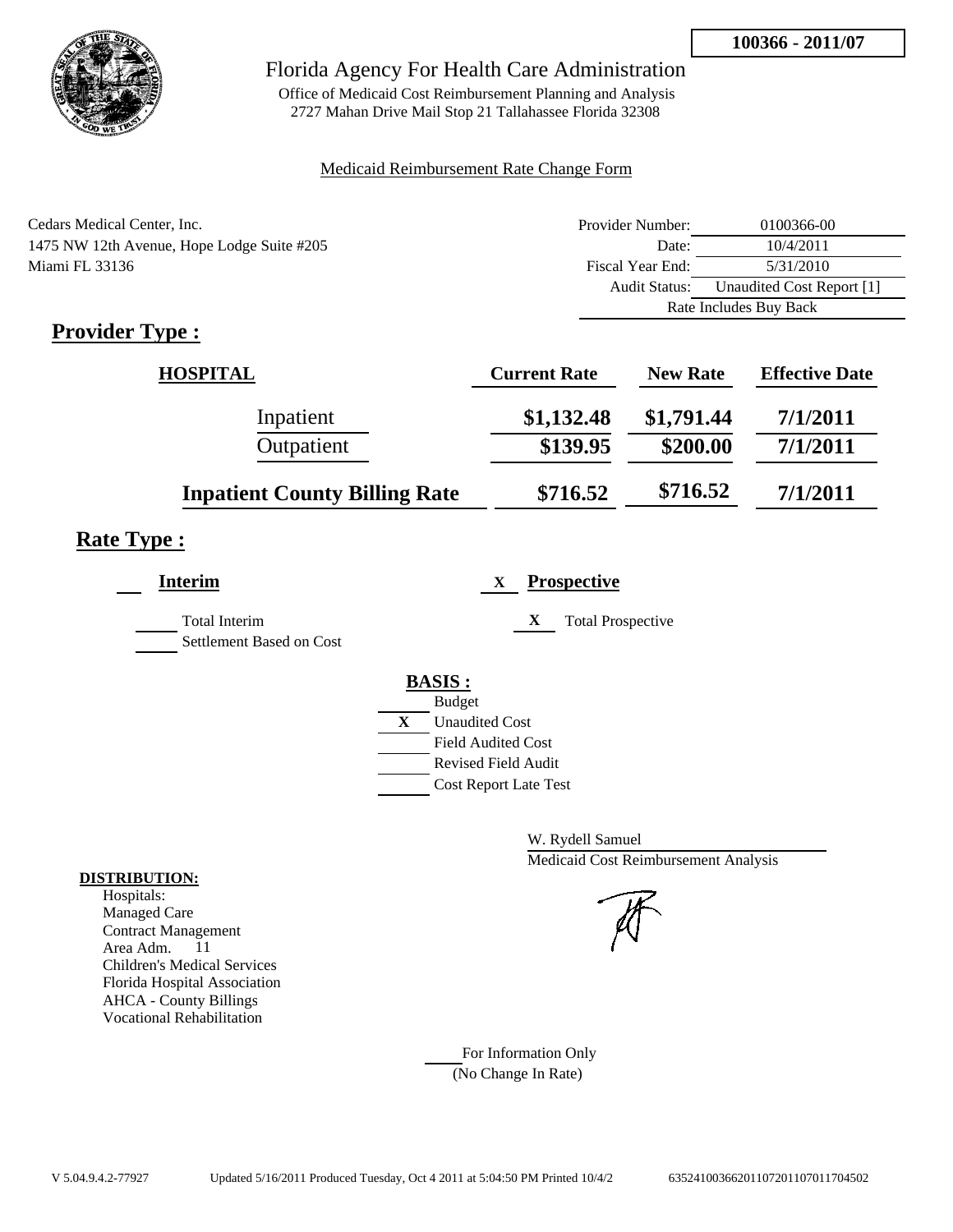

Office of Medicaid Cost Reimbursement Planning and Analysis 2727 Mahan Drive Mail Stop 21 Tallahassee Florida 32308

### Medicaid Reimbursement Rate Change Form

| Cedars Medical Center, Inc.                | Provider Number: | 0100366-03                |
|--------------------------------------------|------------------|---------------------------|
| 1475 NW 12th Avenue, Hope Lodge Suite #205 | Date:            | 10/4/2011                 |
| Miami FL 33136                             | Fiscal Year End: | 5/31/2010                 |
|                                            | Audit Status:    | Unaudited Cost Report [1] |
|                                            |                  | Rate Includes Buy Back    |

# **Provider Type :**

| <b>HOSPITAL</b>                      | <b>Current Rate</b> | <b>New Rate</b> | <b>Effective Date</b> |
|--------------------------------------|---------------------|-----------------|-----------------------|
| Inpatient                            | \$1,132.48          | \$1,791.44      | 7/1/2011              |
| Outpatient                           | \$139.95            | \$200.00        | 7/1/2011              |
| <b>Inpatient County Billing Rate</b> | \$716.52            | \$716.52        | 7/1/2011              |

## **Rate Type :**

| <b>Interim</b>                            | <b>Prospective</b><br>X       |
|-------------------------------------------|-------------------------------|
| Total Interim<br>Settlement Based on Cost | X<br><b>Total Prospective</b> |
|                                           | <b>BASIS:</b>                 |
|                                           | <b>Budget</b>                 |
|                                           | X<br><b>Unaudited Cost</b>    |
|                                           | <b>Field Audited Cost</b>     |
|                                           | Revised Field Audit           |
|                                           | <b>Cost Report Late Test</b>  |
|                                           |                               |

W. Rydell Samuel Medicaid Cost Reimbursement Analysis

For Information Only (No Change In Rate)

#### **DISTRIBUTION:**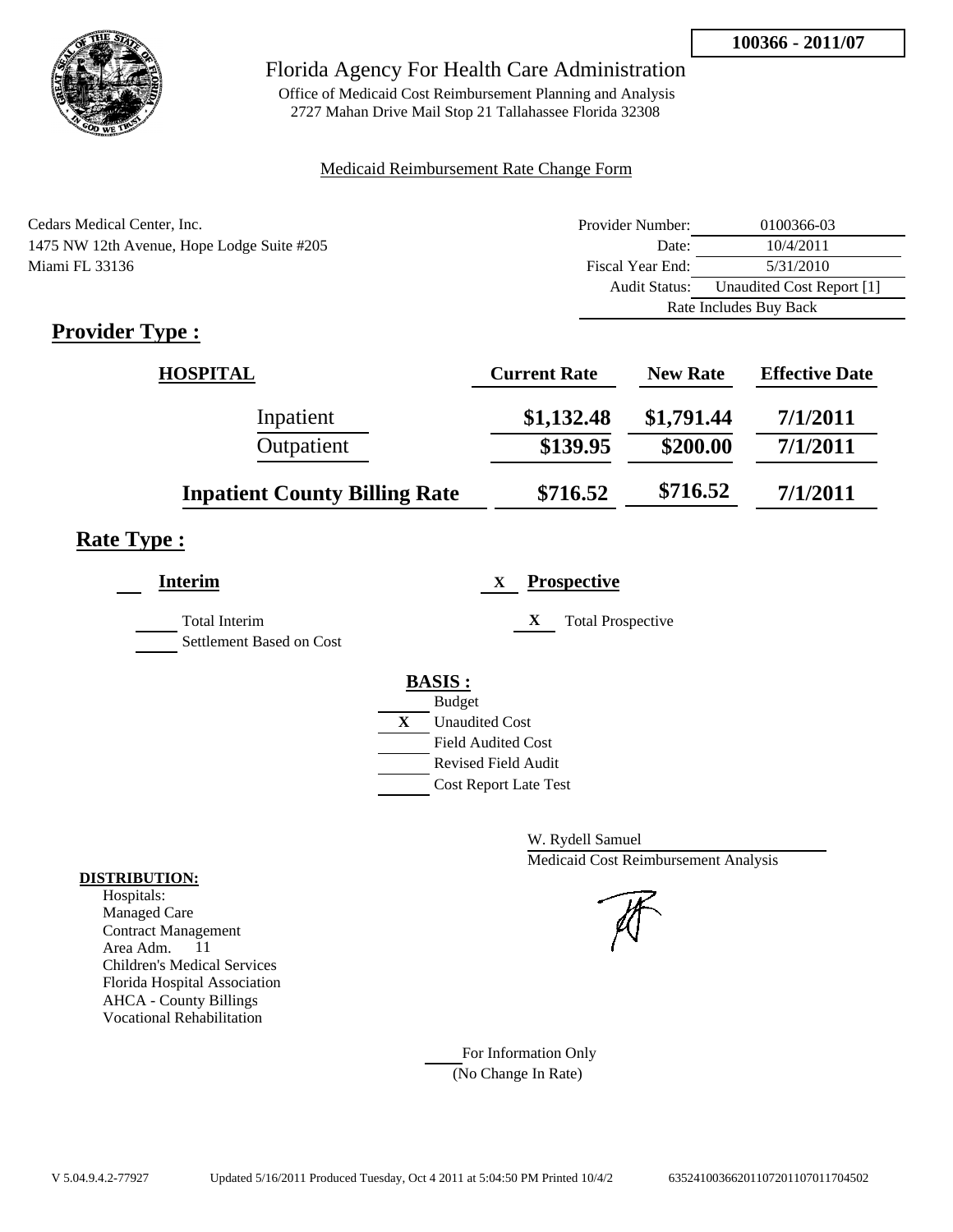

## Florida Agency For Health Care Administration

Office of Medicaid Cost Reimbursement Planning and Analysis 2727 Mahan Drive Mail Stop 21 Tallahassee Florida 32308

#### Medicaid Reimbursement Rate Change Form

| Hialeah Hospital              | Provider Number: | 0100412-00                |
|-------------------------------|------------------|---------------------------|
| 651 E. 25th Street Dept. 7202 | Date:            | 10/4/2011                 |
| Miami FL 33013-3878           | Fiscal Year End: | 5/31/2010                 |
|                               | Audit Status:    | Unaudited Cost Report [1] |

# **Provider Type :**

| <b>HOSPITAL</b>                      | <b>Current Rate</b> | <b>New Rate</b> | <b>Effective Date</b> |
|--------------------------------------|---------------------|-----------------|-----------------------|
| Inpatient                            | \$1,162.71          | \$1,162.71      | 7/1/2011              |
| Outpatient                           | \$81.03             | \$81.03         | 7/1/2011              |
| <b>Inpatient County Billing Rate</b> | \$652.97            | \$652.97        | 7/1/2011              |

# **Rate Type :**

| <b>Interim</b>                                   | <b>Prospective</b><br>X       |
|--------------------------------------------------|-------------------------------|
| <b>Total Interim</b><br>Settlement Based on Cost | <b>Total Prospective</b><br>X |
|                                                  | <b>BASIS:</b>                 |
|                                                  | <b>Budget</b>                 |
|                                                  | X<br><b>Unaudited Cost</b>    |
|                                                  | <b>Field Audited Cost</b>     |
|                                                  | <b>Revised Field Audit</b>    |
|                                                  | <b>Cost Report Late Test</b>  |
|                                                  |                               |

W. Rydell Samuel Medicaid Cost Reimbursement Analysis

For Information Only (No Change In Rate)

#### **DISTRIBUTION:**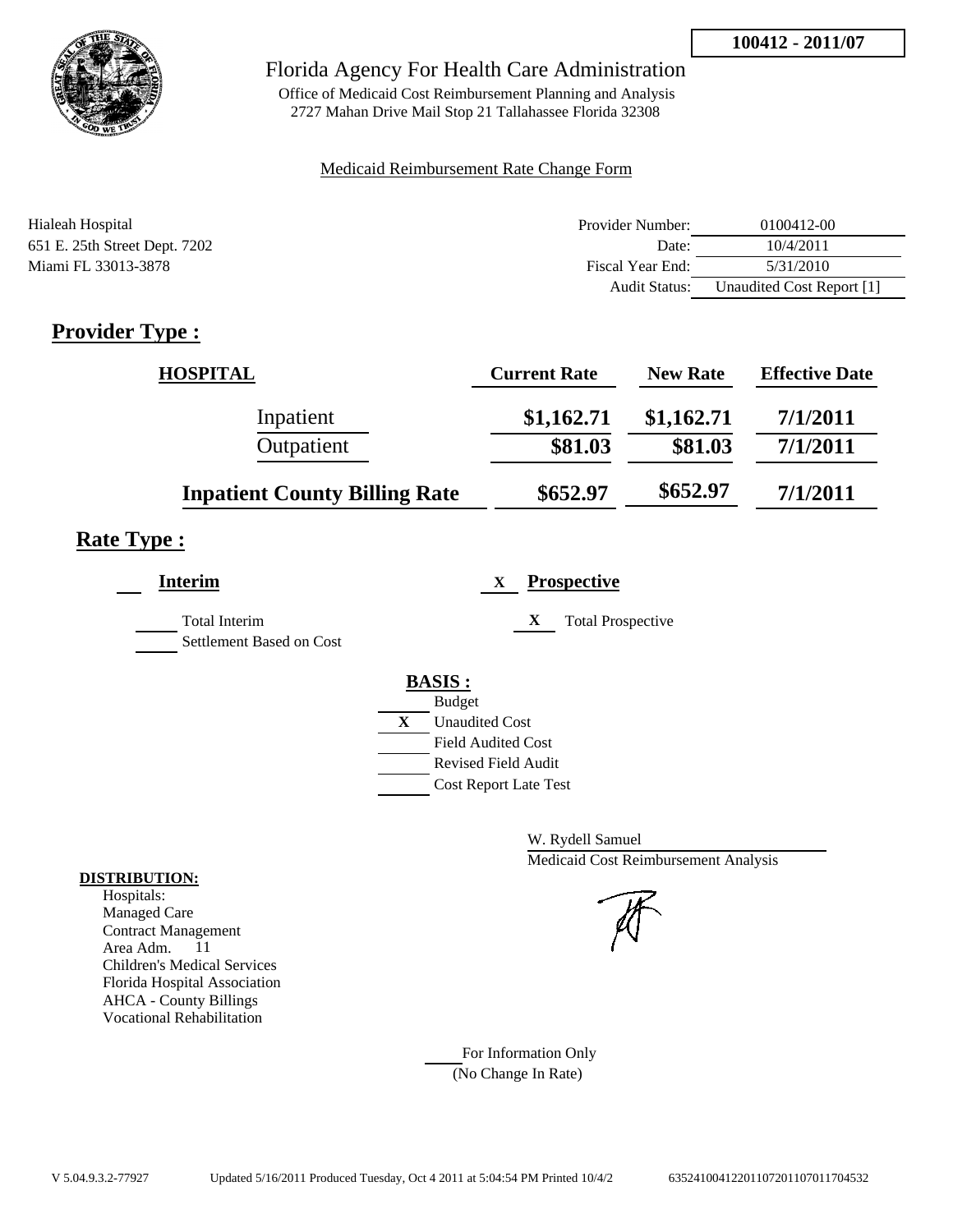

## Florida Agency For Health Care Administration

Office of Medicaid Cost Reimbursement Planning and Analysis 2727 Mahan Drive Mail Stop 21 Tallahassee Florida 32308

### Medicaid Reimbursement Rate Change Form

| Jackson Memorial Hospital  | Provider Number: | 0100421-00                |
|----------------------------|------------------|---------------------------|
| 1611 N.W. 12th Avenue      | Date:            | 10/4/2011                 |
| Miami FL 33136             | Fiscal Year End: | 9/30/2010                 |
|                            | Audit Status:    | Unaudited Cost Report [1] |
|                            |                  | Rate Includes Buy Back    |
| $\cdot$ $\cdot$<br>m<br>T. |                  |                           |

## **Provider Type :**

| <b>HOSPITAL</b>                      | <b>Current Rate</b> | <b>New Rate</b> | <b>Effective Date</b> |
|--------------------------------------|---------------------|-----------------|-----------------------|
| Inpatient                            | \$1,954.46          | \$2,589.11      | 7/1/2011              |
| Outpatient                           | \$249.55            | \$338.02        | 7/1/2011              |
| <b>Inpatient County Billing Rate</b> | \$1,123.31          | \$1,123.31      | 7/1/2011              |

# **Rate Type :**

| Interim                                          | <b>Prospective</b><br>X        |
|--------------------------------------------------|--------------------------------|
| <b>Total Interim</b><br>Settlement Based on Cost | X<br><b>Total Prospective</b>  |
|                                                  |                                |
|                                                  | <b>BASIS:</b><br><b>Budget</b> |
|                                                  | X<br><b>Unaudited Cost</b>     |
|                                                  | <b>Field Audited Cost</b>      |
|                                                  | <b>Revised Field Audit</b>     |
|                                                  | <b>Cost Report Late Test</b>   |
|                                                  |                                |

W. Rydell Samuel Medicaid Cost Reimbursement Analysis

For Information Only (No Change In Rate)

#### **DISTRIBUTION:**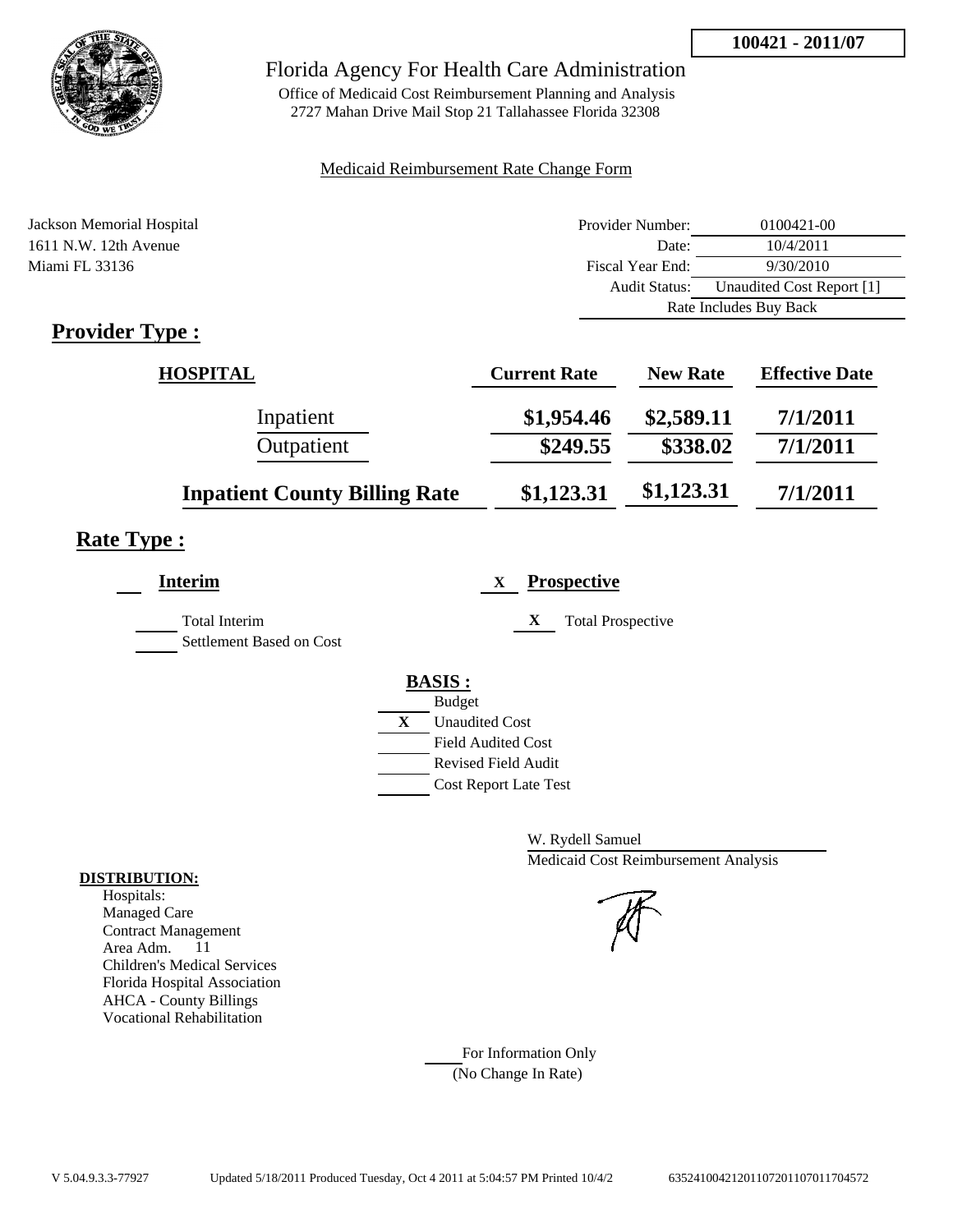

## Florida Agency For Health Care Administration

Office of Medicaid Cost Reimbursement Planning and Analysis 2727 Mahan Drive Mail Stop 21 Tallahassee Florida 32308

### Medicaid Reimbursement Rate Change Form

| Jackson Memorial Hospital  | Provider Number: | 0100421-01                |
|----------------------------|------------------|---------------------------|
| 1611 N.W. 12th Avenue      | Date:            | 10/4/2011                 |
| Miami FL 33136             | Fiscal Year End: | 9/30/2010                 |
|                            | Audit Status:    | Unaudited Cost Report [1] |
|                            |                  | Rate Includes Buy Back    |
| $\cdot$ $\cdot$<br>m<br>T. |                  |                           |

## **Provider Type :**

| <b>HOSPITAL</b>                      | <b>Current Rate</b> | <b>New Rate</b> | <b>Effective Date</b> |
|--------------------------------------|---------------------|-----------------|-----------------------|
| Inpatient                            | \$1,954.46          | \$2,589.11      | 7/1/2011              |
| Outpatient                           | \$249.55            | \$338.02        | 7/1/2011              |
| <b>Inpatient County Billing Rate</b> | \$1,123.31          | \$1,123.31      | 7/1/2011              |

# **Rate Type :**

| <b>Prospective</b><br>X        |
|--------------------------------|
| X<br><b>Total Prospective</b>  |
|                                |
| <b>BASIS:</b><br><b>Budget</b> |
| X<br><b>Unaudited Cost</b>     |
| <b>Field Audited Cost</b>      |
| <b>Revised Field Audit</b>     |
| <b>Cost Report Late Test</b>   |
|                                |

W. Rydell Samuel Medicaid Cost Reimbursement Analysis

For Information Only (No Change In Rate)

#### **DISTRIBUTION:**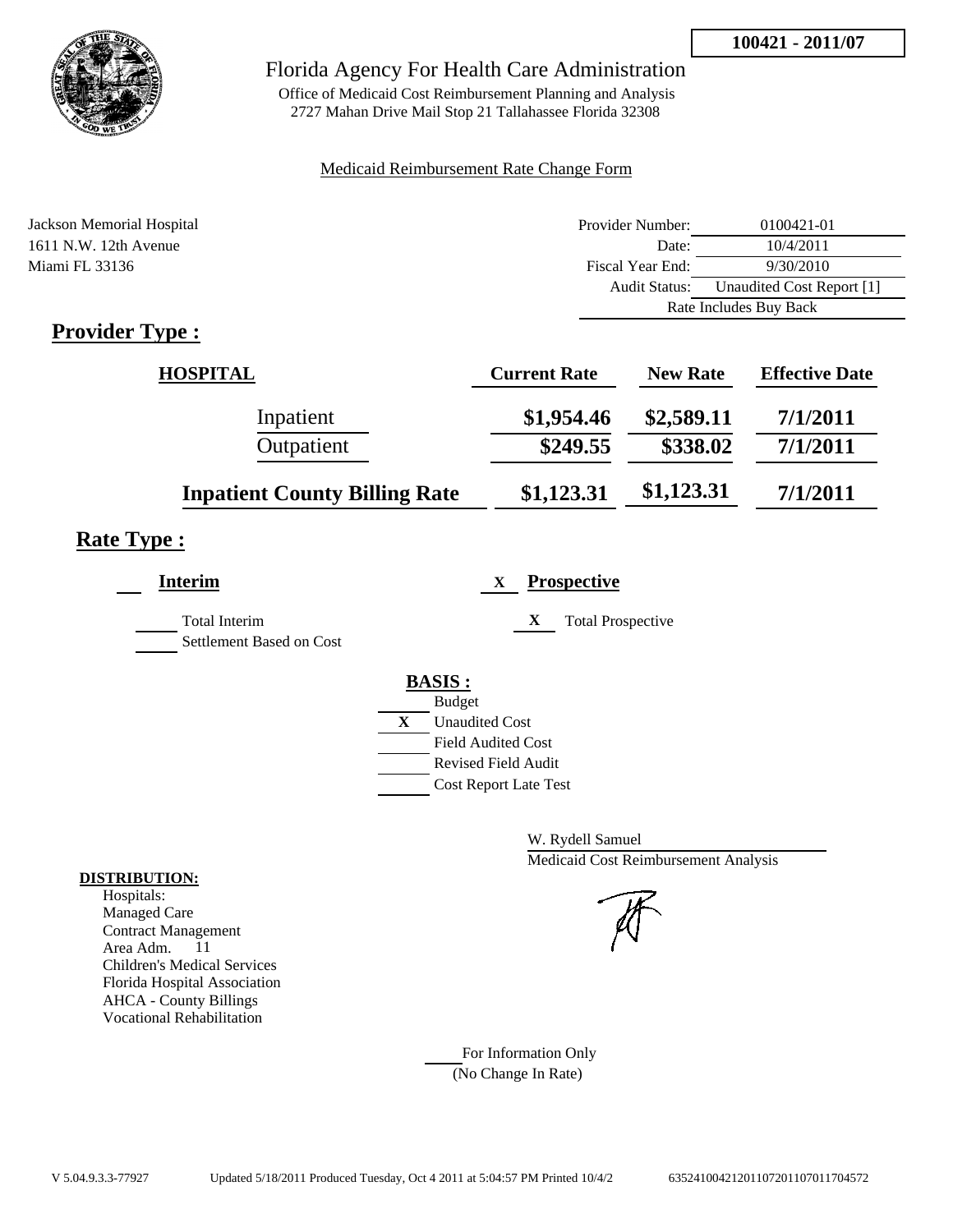

## Florida Agency For Health Care Administration

Office of Medicaid Cost Reimbursement Planning and Analysis 2727 Mahan Drive Mail Stop 21 Tallahassee Florida 32308

### Medicaid Reimbursement Rate Change Form

| Jackson Memorial Hospital  | Provider Number: | 0100421-02                |
|----------------------------|------------------|---------------------------|
| 1611 N.W. 12th Avenue      | Date:            | 10/4/2011                 |
| Miami FL 33136             | Fiscal Year End: | 9/30/2010                 |
|                            | Audit Status:    | Unaudited Cost Report [1] |
|                            |                  | Rate Includes Buy Back    |
| $\cdot$ $\cdot$<br>m<br>T. |                  |                           |

## **Provider Type :**

| <b>HOSPITAL</b>                      | <b>Current Rate</b> | <b>New Rate</b> | <b>Effective Date</b> |
|--------------------------------------|---------------------|-----------------|-----------------------|
| Inpatient                            | \$1,954.46          | \$2,589.11      | 7/1/2011              |
| Outpatient                           | \$249.55            | \$338.02        | 7/1/2011              |
| <b>Inpatient County Billing Rate</b> | \$1,123.31          | \$1,123.31      | 7/1/2011              |

# **Rate Type :**

| <b>Prospective</b><br>X        |
|--------------------------------|
| X<br><b>Total Prospective</b>  |
|                                |
| <b>BASIS:</b><br><b>Budget</b> |
| X<br><b>Unaudited Cost</b>     |
| <b>Field Audited Cost</b>      |
| <b>Revised Field Audit</b>     |
| <b>Cost Report Late Test</b>   |
|                                |

W. Rydell Samuel Medicaid Cost Reimbursement Analysis

For Information Only (No Change In Rate)

#### **DISTRIBUTION:**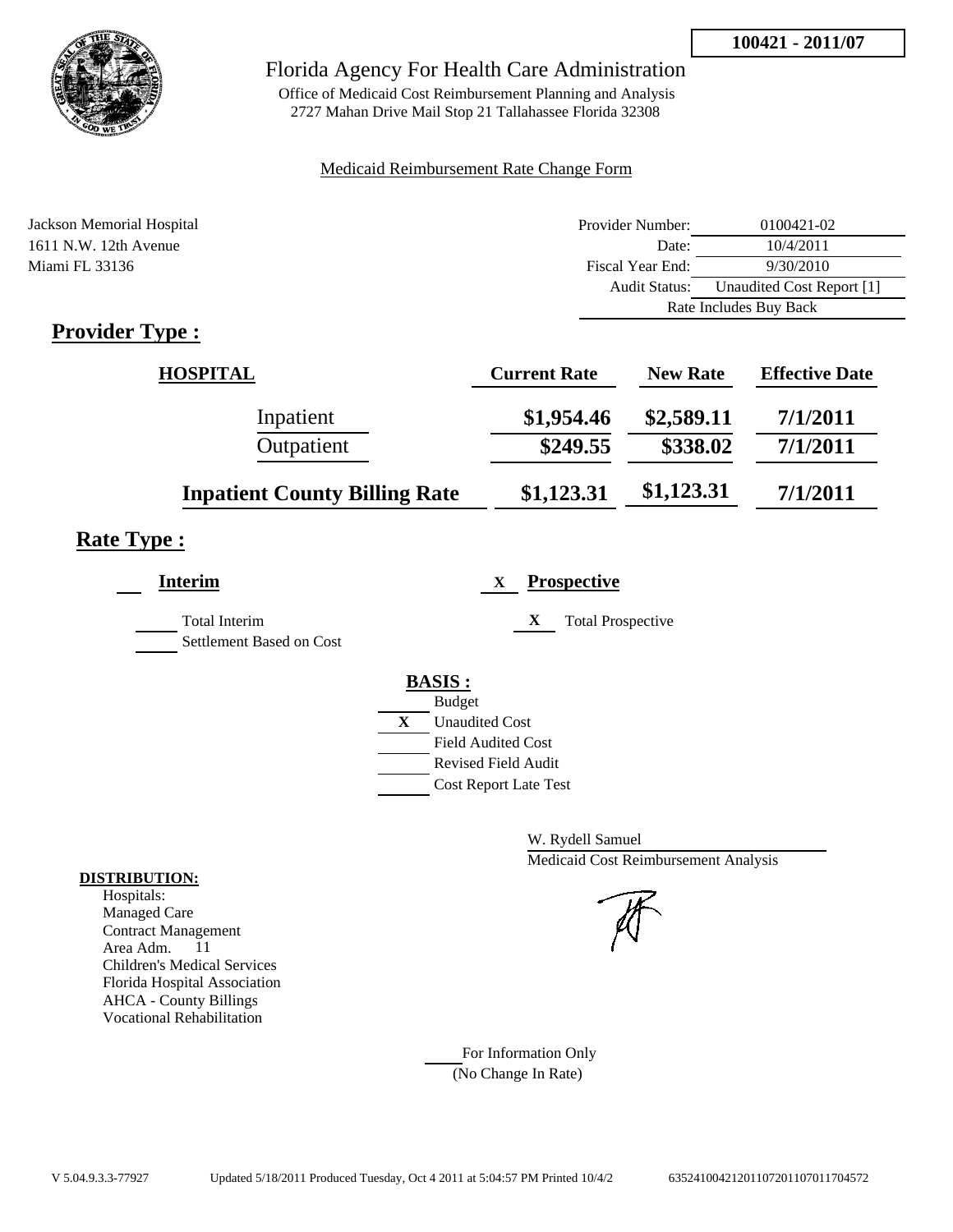

## Florida Agency For Health Care Administration

Office of Medicaid Cost Reimbursement Planning and Analysis 2727 Mahan Drive Mail Stop 21 Tallahassee Florida 32308

### Medicaid Reimbursement Rate Change Form

| Jackson Memorial Hospital  | Provider Number: | 0100421-07                |
|----------------------------|------------------|---------------------------|
| 1611 N.W. 12th Avenue      | Date:            | 10/4/2011                 |
| Miami FL 33136             | Fiscal Year End: | 9/30/2010                 |
|                            | Audit Status:    | Unaudited Cost Report [1] |
|                            |                  | Rate Includes Buy Back    |
| $\cdot$ $\cdot$<br>m<br>T. |                  |                           |

## **Provider Type :**

| <b>HOSPITAL</b>                      | <b>Current Rate</b> | <b>New Rate</b> | <b>Effective Date</b> |
|--------------------------------------|---------------------|-----------------|-----------------------|
| Inpatient                            | \$1,954.46          | \$2,589.11      | 7/1/2011              |
| Outpatient                           | \$249.55            | \$338.02        | 7/1/2011              |
| <b>Inpatient County Billing Rate</b> | \$1,123.31          | \$1,123.31      | 7/1/2011              |

# **Rate Type :**

| <b>Prospective</b><br>X        |
|--------------------------------|
| X<br><b>Total Prospective</b>  |
|                                |
| <b>BASIS:</b><br><b>Budget</b> |
| X<br><b>Unaudited Cost</b>     |
| <b>Field Audited Cost</b>      |
| <b>Revised Field Audit</b>     |
| <b>Cost Report Late Test</b>   |
|                                |

W. Rydell Samuel Medicaid Cost Reimbursement Analysis

For Information Only (No Change In Rate)

#### **DISTRIBUTION:**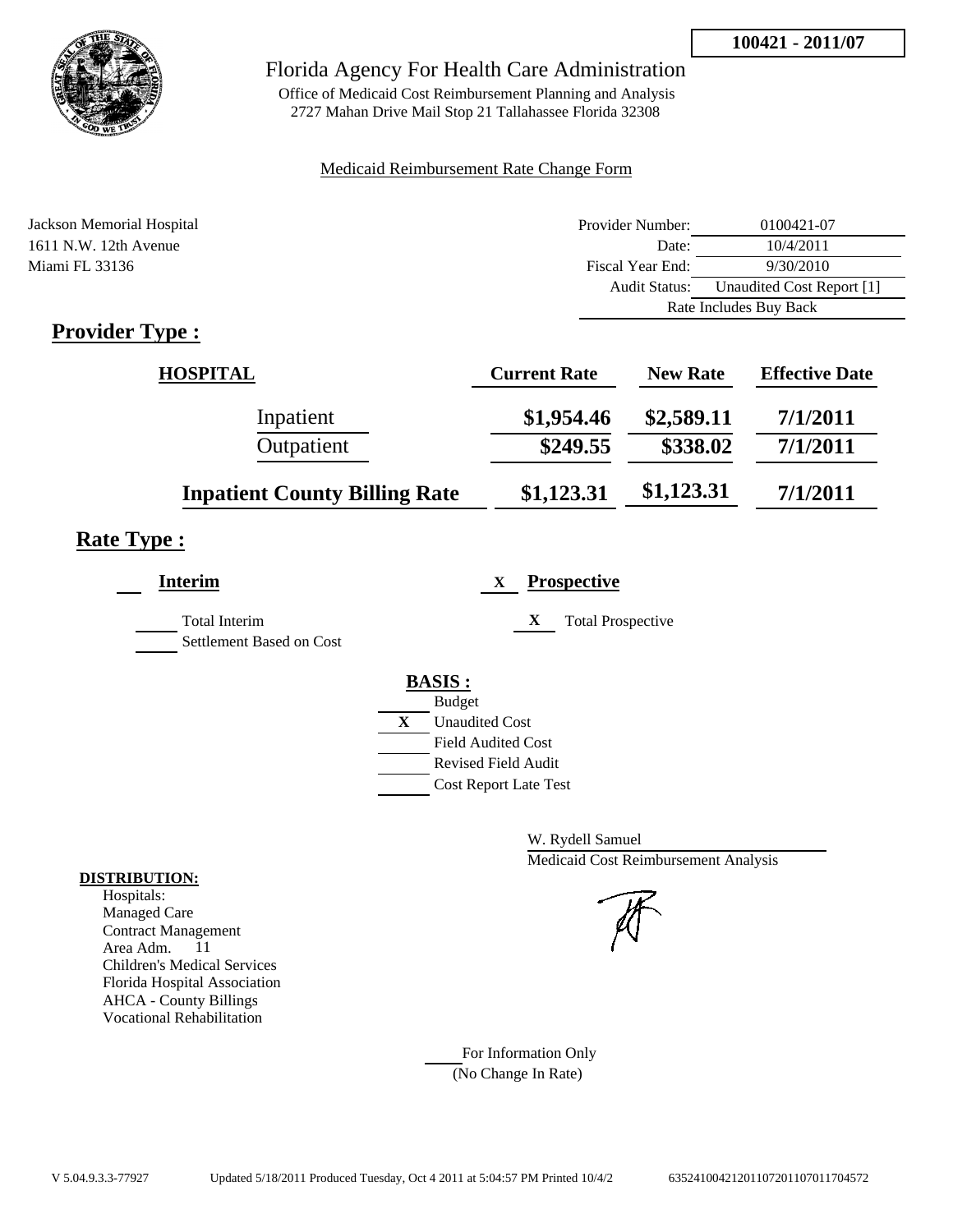

## Florida Agency For Health Care Administration

Office of Medicaid Cost Reimbursement Planning and Analysis 2727 Mahan Drive Mail Stop 21 Tallahassee Florida 32308

### Medicaid Reimbursement Rate Change Form

| Jackson Memorial Hospital                       | Provider Number: | 0100421-17                |
|-------------------------------------------------|------------------|---------------------------|
| 1611 N.W. 12th Avenue                           | Date:            | 10/4/2011                 |
| Miami FL 33136                                  | Fiscal Year End: | 9/30/2010                 |
|                                                 | Audit Status:    | Unaudited Cost Report [1] |
|                                                 |                  | Rate Includes Buy Back    |
| $\bullet$ $\blacksquare$<br>$\blacksquare$<br>m |                  |                           |

## **Provider Type :**

| <b>HOSPITAL</b>                      | <b>Current Rate</b> | <b>New Rate</b> | <b>Effective Date</b> |
|--------------------------------------|---------------------|-----------------|-----------------------|
| Inpatient                            | \$1,954.46          | \$2,589.11      | 7/1/2011              |
| Outpatient                           | \$249.55            | \$338.02        | 7/1/2011              |
| <b>Inpatient County Billing Rate</b> | \$1,123.31          | \$1,123.31      | 7/1/2011              |

# **Rate Type :**

| Interim                                   | <b>Prospective</b><br>X                                 |
|-------------------------------------------|---------------------------------------------------------|
| Total Interim<br>Settlement Based on Cost | X<br><b>Total Prospective</b>                           |
|                                           |                                                         |
|                                           | <b>BASIS:</b><br><b>Budget</b>                          |
|                                           | X<br><b>Unaudited Cost</b><br><b>Field Audited Cost</b> |
|                                           | <b>Revised Field Audit</b>                              |
|                                           | <b>Cost Report Late Test</b>                            |

W. Rydell Samuel Medicaid Cost Reimbursement Analysis

For Information Only (No Change In Rate)

#### **DISTRIBUTION:**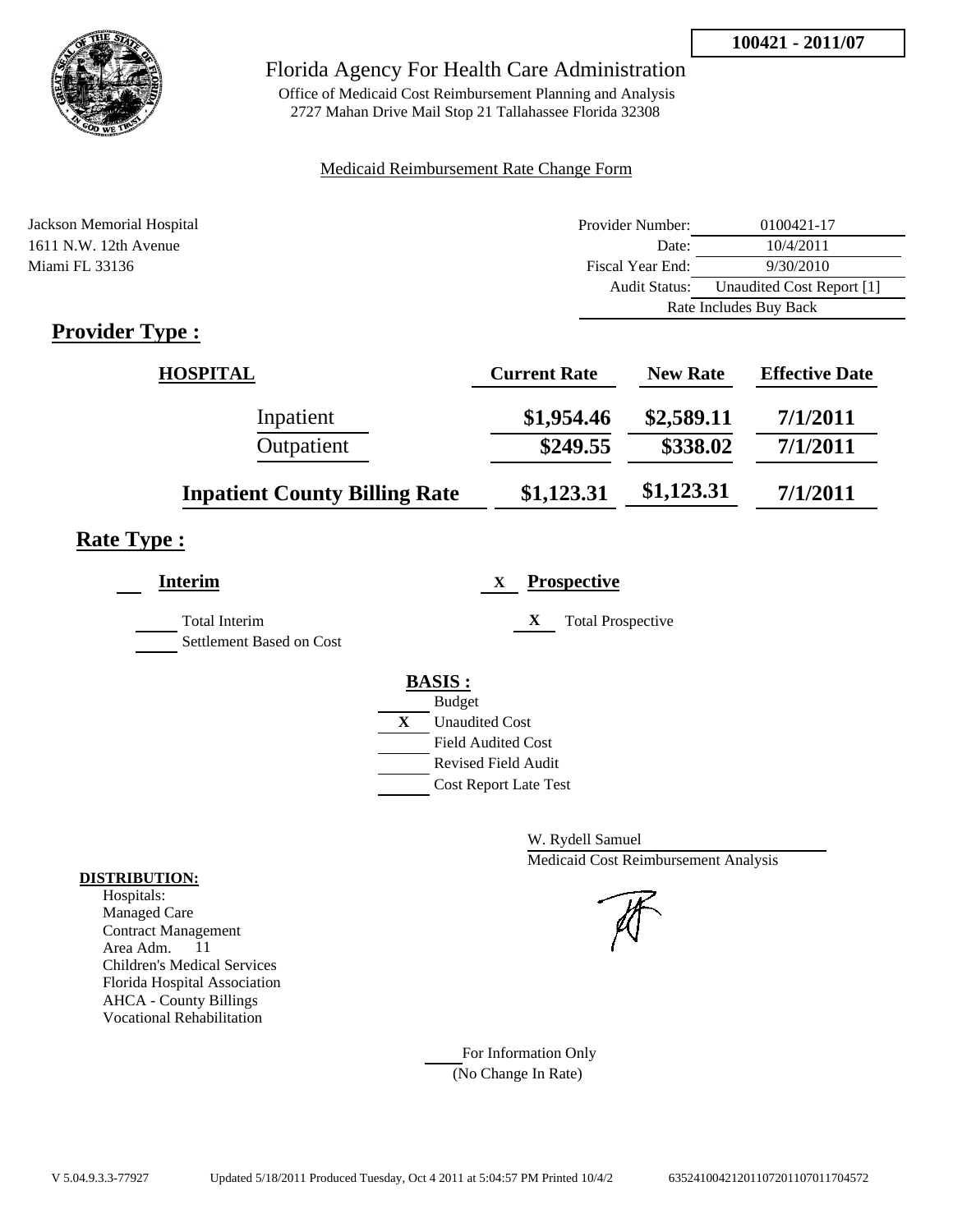

## Florida Agency For Health Care Administration

Office of Medicaid Cost Reimbursement Planning and Analysis 2727 Mahan Drive Mail Stop 21 Tallahassee Florida 32308

### Medicaid Reimbursement Rate Change Form

| Jackson Memorial Hospital  | Provider Number: | 0100421-18                |
|----------------------------|------------------|---------------------------|
| 1611 N.W. 12th Avenue      | Date:            | 10/4/2011                 |
| Miami FL 33136             | Fiscal Year End: | 9/30/2010                 |
|                            | Audit Status:    | Unaudited Cost Report [1] |
|                            |                  | Rate Includes Buy Back    |
| $\cdot$ $\cdot$<br>m<br>T. |                  |                           |

## **Provider Type :**

| <b>HOSPITAL</b>                      | <b>Current Rate</b> | <b>New Rate</b> | <b>Effective Date</b> |
|--------------------------------------|---------------------|-----------------|-----------------------|
| Inpatient                            | \$1,954.46          | \$2,589.11      | 7/1/2011              |
| Outpatient                           | \$249.55            | \$338.02        | 7/1/2011              |
| <b>Inpatient County Billing Rate</b> | \$1,123.31          | \$1,123.31      | 7/1/2011              |

# **Rate Type :**

| <b>Prospective</b><br>X        |
|--------------------------------|
| X<br><b>Total Prospective</b>  |
|                                |
| <b>BASIS:</b><br><b>Budget</b> |
| X<br><b>Unaudited Cost</b>     |
| <b>Field Audited Cost</b>      |
| <b>Revised Field Audit</b>     |
| <b>Cost Report Late Test</b>   |
|                                |

W. Rydell Samuel Medicaid Cost Reimbursement Analysis

For Information Only (No Change In Rate)

#### **DISTRIBUTION:**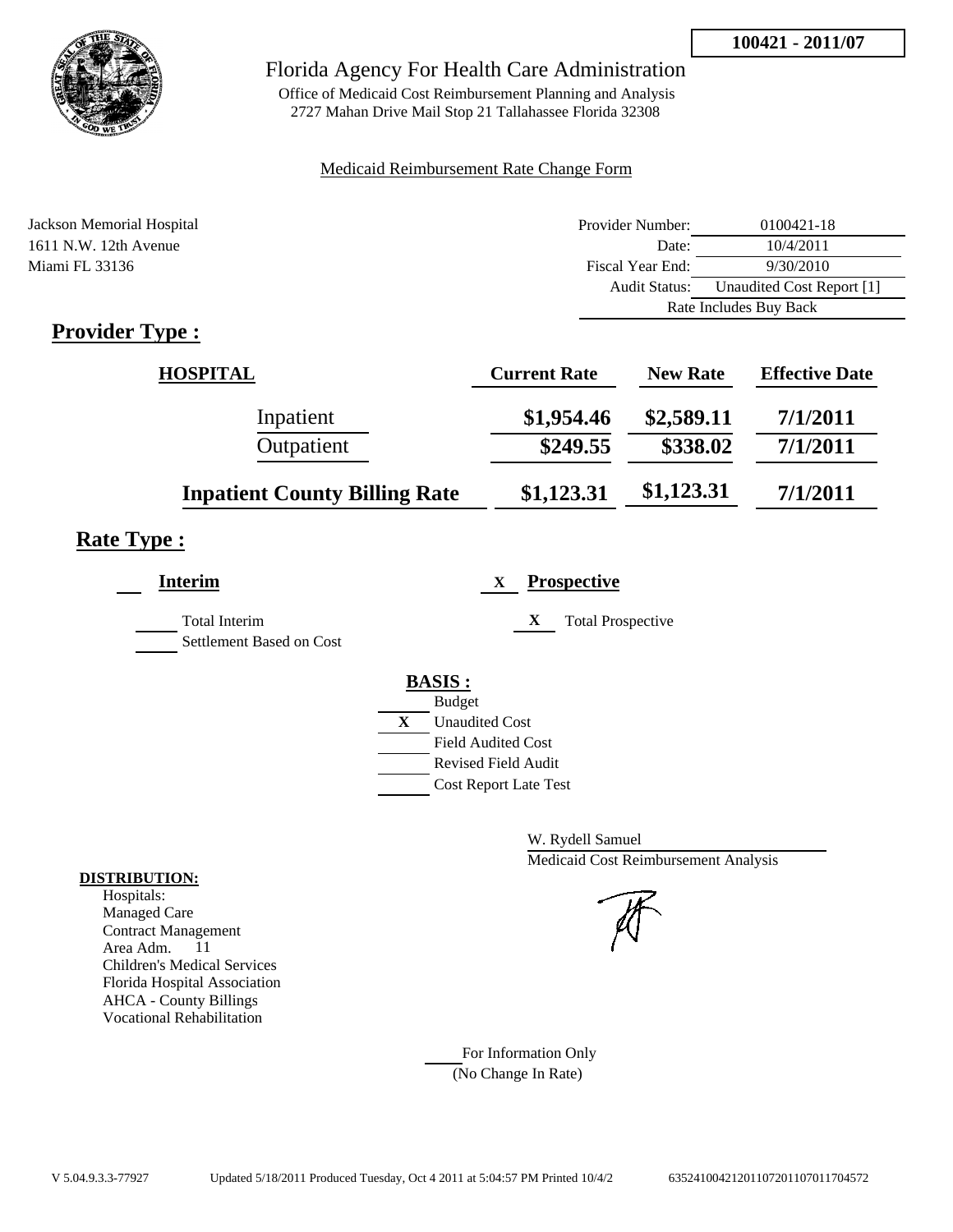

## Florida Agency For Health Care Administration

Office of Medicaid Cost Reimbursement Planning and Analysis 2727 Mahan Drive Mail Stop 21 Tallahassee Florida 32308

### Medicaid Reimbursement Rate Change Form

| Jackson Memorial Hospital                       | Provider Number:     | 0100421-19                |
|-------------------------------------------------|----------------------|---------------------------|
| 1611 N.W. 12th Avenue                           | Date:                | 10/4/2011                 |
| Miami FL 33136                                  | Fiscal Year End:     | 9/30/2010                 |
|                                                 | <b>Audit Status:</b> | Unaudited Cost Report [1] |
|                                                 |                      | Rate Includes Buy Back    |
| $\bullet$ $\blacksquare$<br>$\blacksquare$<br>m |                      |                           |

## **Provider Type :**

| <b>HOSPITAL</b>                      | <b>Current Rate</b> | <b>New Rate</b> | <b>Effective Date</b> |
|--------------------------------------|---------------------|-----------------|-----------------------|
| Inpatient                            | \$1,954.46          | \$2,589.11      | 7/1/2011              |
| Outpatient                           | \$249.55            | \$338.02        | 7/1/2011              |
| <b>Inpatient County Billing Rate</b> | \$1,123.31          | \$1,123.31      | 7/1/2011              |

# **Rate Type :**

| <b>Prospective</b><br>X        |
|--------------------------------|
| X<br><b>Total Prospective</b>  |
|                                |
| <b>BASIS:</b><br><b>Budget</b> |
| X<br><b>Unaudited Cost</b>     |
| <b>Field Audited Cost</b>      |
| <b>Revised Field Audit</b>     |
| <b>Cost Report Late Test</b>   |
|                                |

W. Rydell Samuel Medicaid Cost Reimbursement Analysis

For Information Only (No Change In Rate)

#### **DISTRIBUTION:**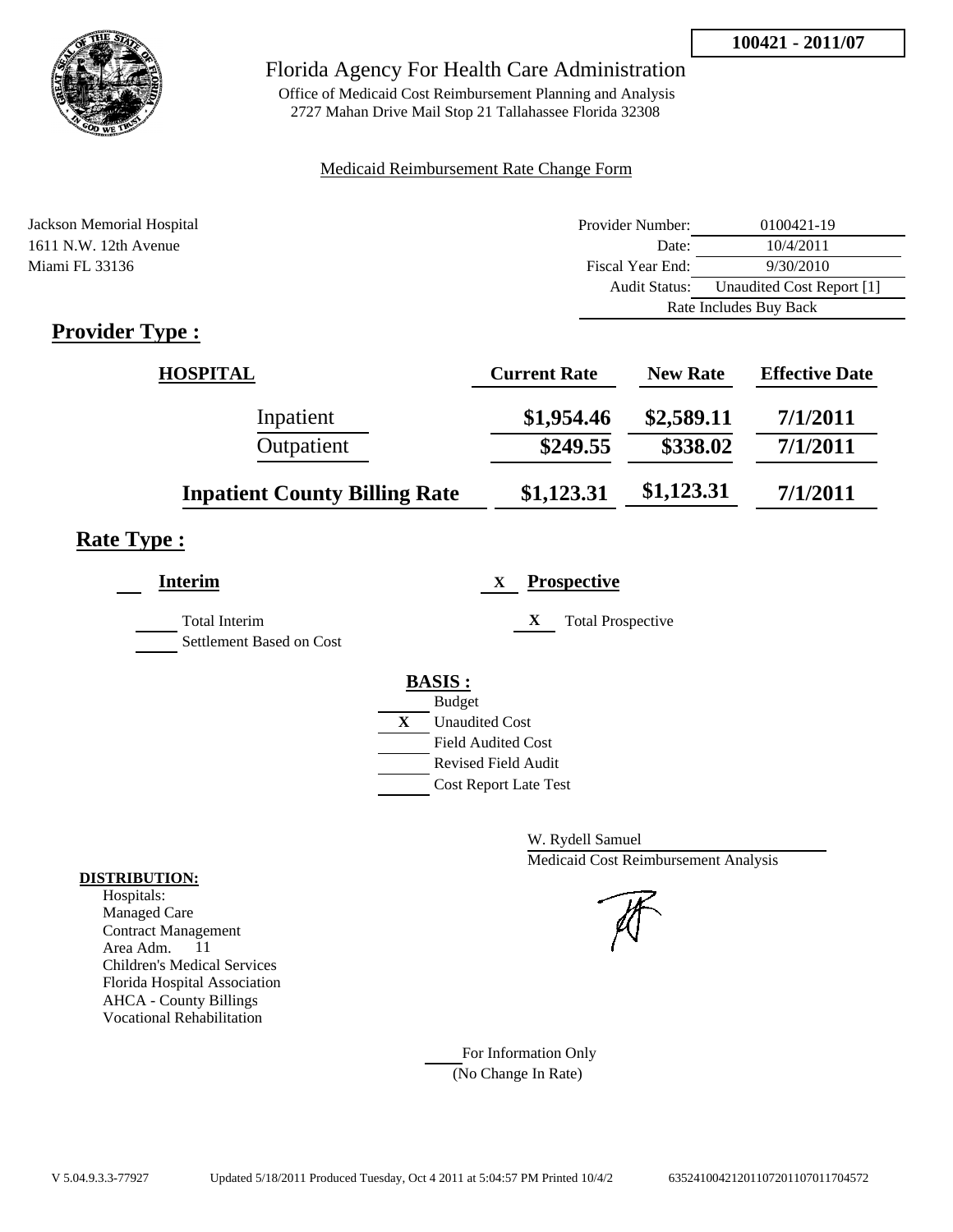

## Florida Agency For Health Care Administration

Office of Medicaid Cost Reimbursement Planning and Analysis 2727 Mahan Drive Mail Stop 21 Tallahassee Florida 32308

### Medicaid Reimbursement Rate Change Form

| Jackson Memorial Hospital  | Provider Number: | 0100421-27                |
|----------------------------|------------------|---------------------------|
| 1611 N.W. 12th Avenue      | Date:            | 10/4/2011                 |
| Miami FL 33136             | Fiscal Year End: | 9/30/2010                 |
|                            | Audit Status:    | Unaudited Cost Report [1] |
|                            |                  | Rate Includes Buy Back    |
| $\cdot$ $\cdot$<br>m<br>T. |                  |                           |

## **Provider Type :**

| <b>HOSPITAL</b>                      | <b>Current Rate</b> | <b>New Rate</b> | <b>Effective Date</b> |
|--------------------------------------|---------------------|-----------------|-----------------------|
| Inpatient                            | \$1,954.46          | \$2,589.11      | 7/1/2011              |
| Outpatient                           | \$249.55            | \$338.02        | 7/1/2011              |
| <b>Inpatient County Billing Rate</b> | \$1,123.31          | \$1,123.31      | 7/1/2011              |

# **Rate Type :**

| <b>Prospective</b><br>X        |
|--------------------------------|
| X<br><b>Total Prospective</b>  |
|                                |
| <b>BASIS:</b><br><b>Budget</b> |
| X<br><b>Unaudited Cost</b>     |
| <b>Field Audited Cost</b>      |
| <b>Revised Field Audit</b>     |
| <b>Cost Report Late Test</b>   |
|                                |

W. Rydell Samuel Medicaid Cost Reimbursement Analysis

For Information Only (No Change In Rate)

#### **DISTRIBUTION:**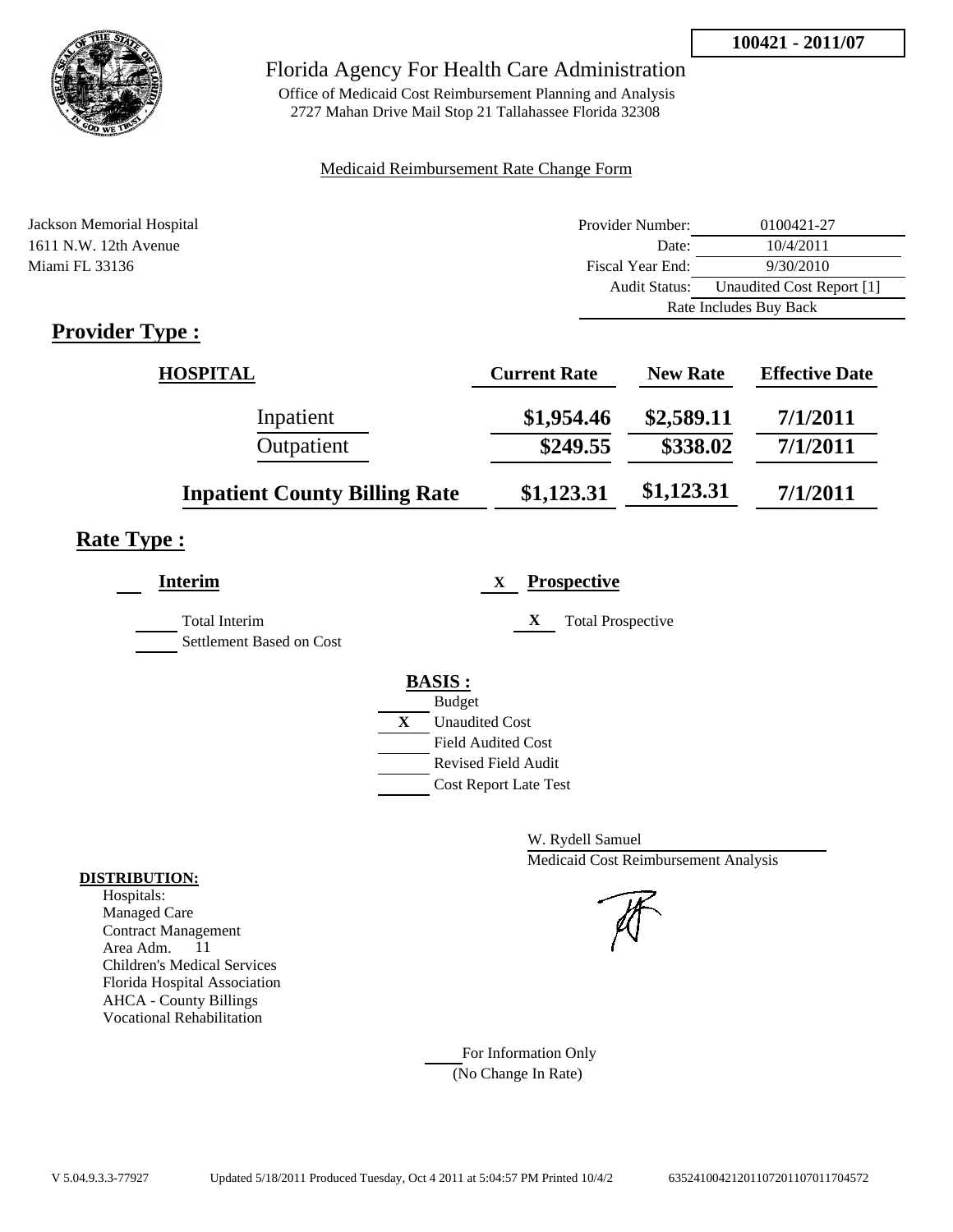

## Florida Agency For Health Care Administration

Office of Medicaid Cost Reimbursement Planning and Analysis 2727 Mahan Drive Mail Stop 21 Tallahassee Florida 32308

### Medicaid Reimbursement Rate Change Form

| Jackson Memorial Hospital  | Provider Number: | 0100421-34                |
|----------------------------|------------------|---------------------------|
| 1611 N.W. 12th Avenue      | Date:            | 10/4/2011                 |
| Miami FL 33136             | Fiscal Year End: | 9/30/2010                 |
|                            | Audit Status:    | Unaudited Cost Report [1] |
|                            |                  | Rate Includes Buy Back    |
| $\cdot$ $\cdot$<br>m<br>T. |                  |                           |

## **Provider Type :**

| <b>HOSPITAL</b>                      | <b>Current Rate</b> | <b>New Rate</b> | <b>Effective Date</b> |
|--------------------------------------|---------------------|-----------------|-----------------------|
| Inpatient                            | \$1,954.46          | \$2,589.11      | 7/1/2011              |
| Outpatient                           | \$249.55            | \$338.02        | 7/1/2011              |
| <b>Inpatient County Billing Rate</b> | \$1,123.31          | \$1,123.31      | 7/1/2011              |

# **Rate Type :**

| Interim                                   | <b>Prospective</b><br>X                                 |
|-------------------------------------------|---------------------------------------------------------|
| Total Interim<br>Settlement Based on Cost | X<br><b>Total Prospective</b>                           |
|                                           |                                                         |
|                                           | <b>BASIS:</b><br><b>Budget</b>                          |
|                                           | X<br><b>Unaudited Cost</b><br><b>Field Audited Cost</b> |
|                                           | <b>Revised Field Audit</b>                              |
|                                           | <b>Cost Report Late Test</b>                            |

W. Rydell Samuel Medicaid Cost Reimbursement Analysis

For Information Only (No Change In Rate)

#### **DISTRIBUTION:**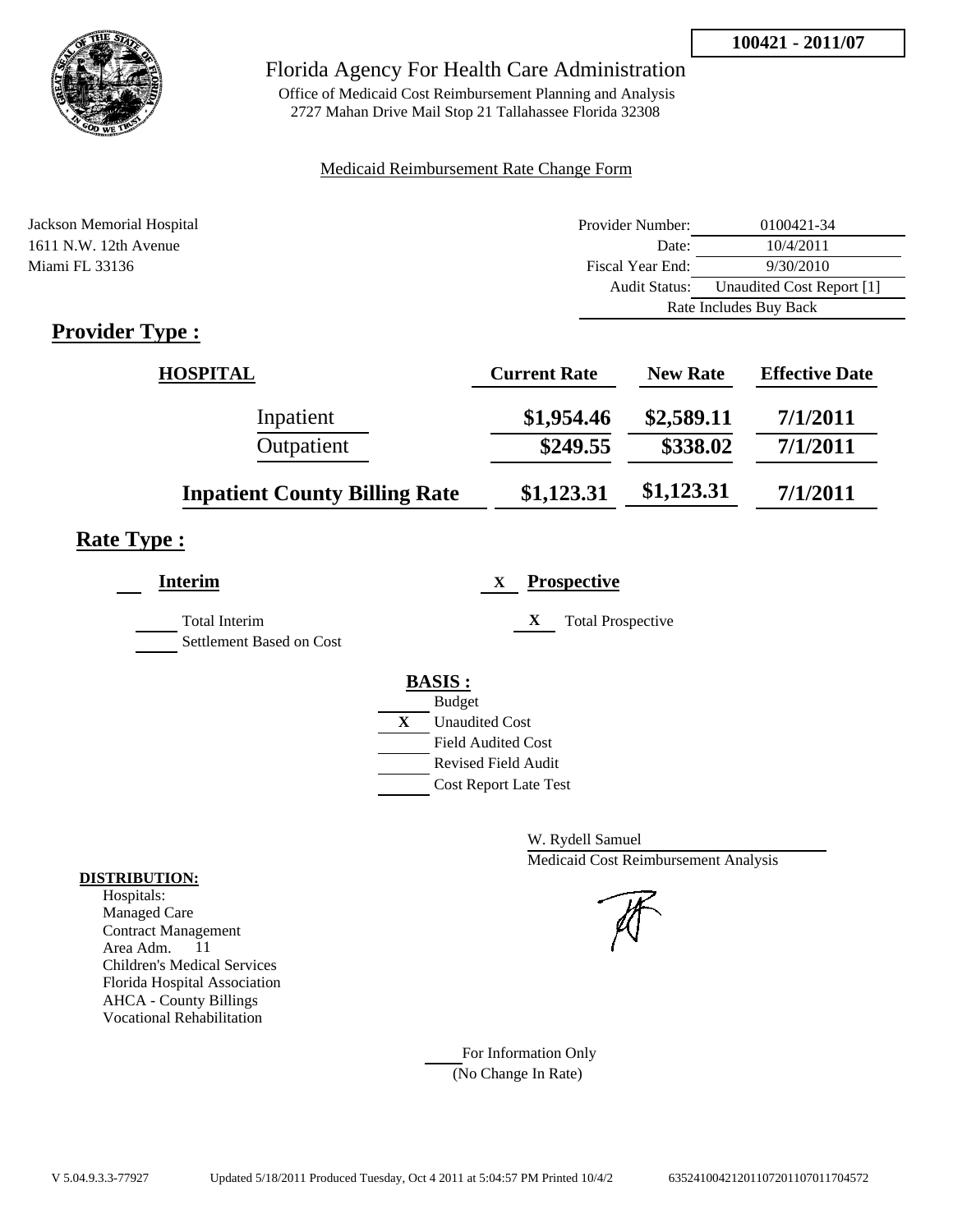

## Florida Agency For Health Care Administration

Office of Medicaid Cost Reimbursement Planning and Analysis 2727 Mahan Drive Mail Stop 21 Tallahassee Florida 32308

### Medicaid Reimbursement Rate Change Form

| Jackson Memorial Hospital | Provider Number: | 0100421-35                |
|---------------------------|------------------|---------------------------|
| 1611 N.W. 12th Avenue     | Date:            | 10/4/2011                 |
| Miami FL 33136            | Fiscal Year End: | 9/30/2010                 |
|                           | Audit Status:    | Unaudited Cost Report [1] |
|                           |                  | Rate Includes Buy Back    |
| $\mathbf n$ $\mathbf n$   |                  |                           |

## **Provider Type :**

| <b>HOSPITAL</b>                      | <b>Current Rate</b> | <b>New Rate</b> | <b>Effective Date</b> |
|--------------------------------------|---------------------|-----------------|-----------------------|
| Inpatient                            | \$1,954.46          | \$2,589.11      | 7/1/2011              |
| Outpatient                           | \$249.55            | \$338.02        | 7/1/2011              |
| <b>Inpatient County Billing Rate</b> | \$1,123.31          | \$1,123.31      | 7/1/2011              |

# **Rate Type :**

| <b>Prospective</b><br>X        |
|--------------------------------|
| X<br><b>Total Prospective</b>  |
|                                |
| <b>BASIS:</b><br><b>Budget</b> |
| X<br><b>Unaudited Cost</b>     |
| <b>Field Audited Cost</b>      |
| <b>Revised Field Audit</b>     |
| <b>Cost Report Late Test</b>   |
|                                |

W. Rydell Samuel Medicaid Cost Reimbursement Analysis

For Information Only (No Change In Rate)

#### **DISTRIBUTION:**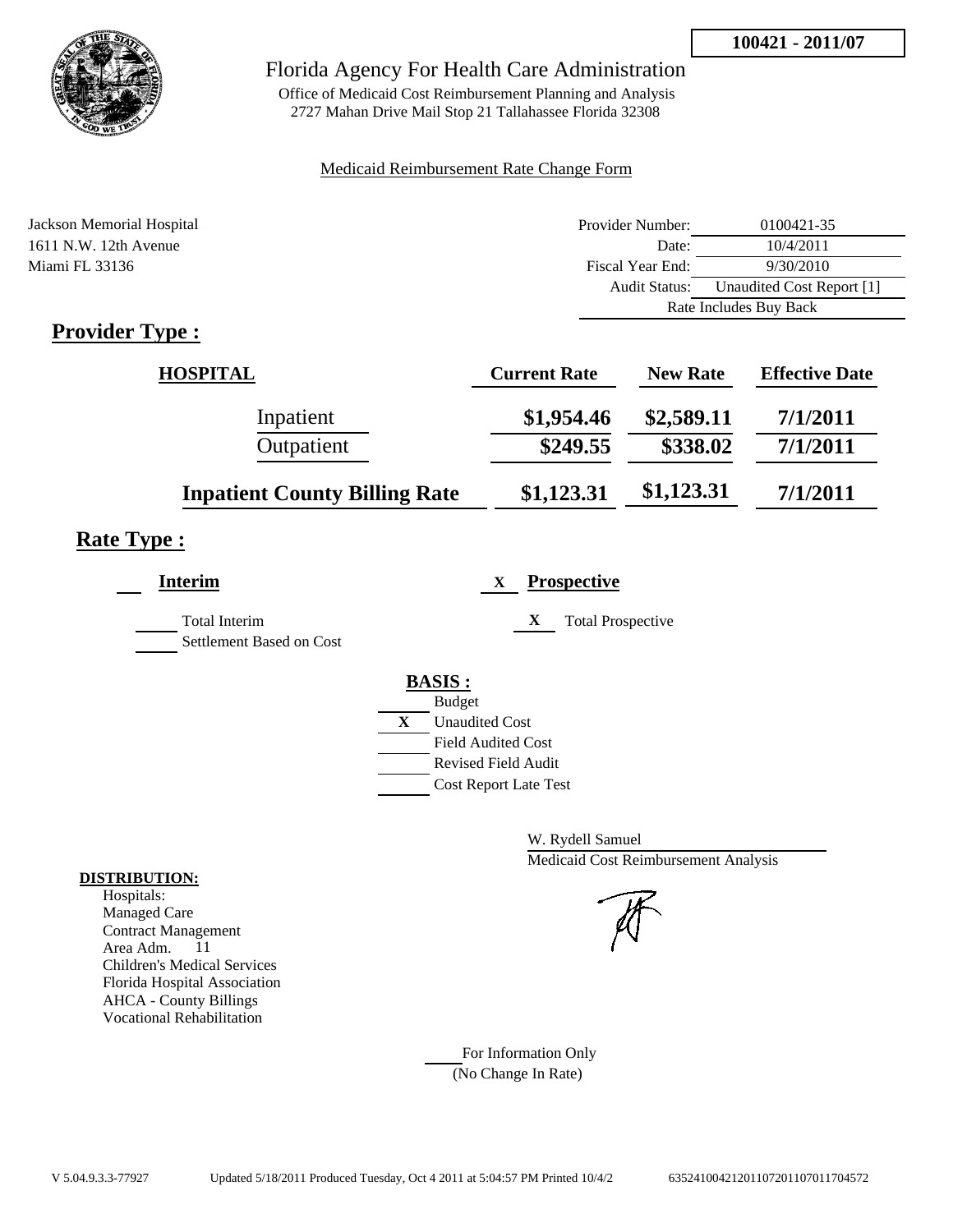

## Florida Agency For Health Care Administration

Office of Medicaid Cost Reimbursement Planning and Analysis 2727 Mahan Drive Mail Stop 21 Tallahassee Florida 32308

### Medicaid Reimbursement Rate Change Form

| Jackson Memorial Hospital | Provider Number: | 0100421-36                |
|---------------------------|------------------|---------------------------|
| 1611 N.W. 12th Avenue     | Date:            | 10/4/2011                 |
| Miami FL 33136            | Fiscal Year End: | 9/30/2010                 |
|                           | Audit Status:    | Unaudited Cost Report [1] |
|                           |                  | Rate Includes Buy Back    |
| $\cdot$ 1<br>m<br>T.      |                  |                           |

## **Provider Type :**

| <b>HOSPITAL</b>                      | <b>Current Rate</b> | <b>New Rate</b> | <b>Effective Date</b> |
|--------------------------------------|---------------------|-----------------|-----------------------|
| Inpatient                            | \$1,954.46          | \$2,589.11      | 7/1/2011              |
| Outpatient                           | \$249.55            | \$338.02        | 7/1/2011              |
| <b>Inpatient County Billing Rate</b> | \$1,123.31          | \$1,123.31      | 7/1/2011              |

# **Rate Type :**

| <b>Interim</b>           | <b>Prospective</b><br>X       |
|--------------------------|-------------------------------|
| <b>Total Interim</b>     | X<br><b>Total Prospective</b> |
| Settlement Based on Cost |                               |
|                          | <b>BASIS:</b>                 |
|                          | <b>Budget</b>                 |
|                          | X<br><b>Unaudited Cost</b>    |
|                          | <b>Field Audited Cost</b>     |
|                          | <b>Revised Field Audit</b>    |
|                          | <b>Cost Report Late Test</b>  |

W. Rydell Samuel Medicaid Cost Reimbursement Analysis

For Information Only (No Change In Rate)

#### **DISTRIBUTION:**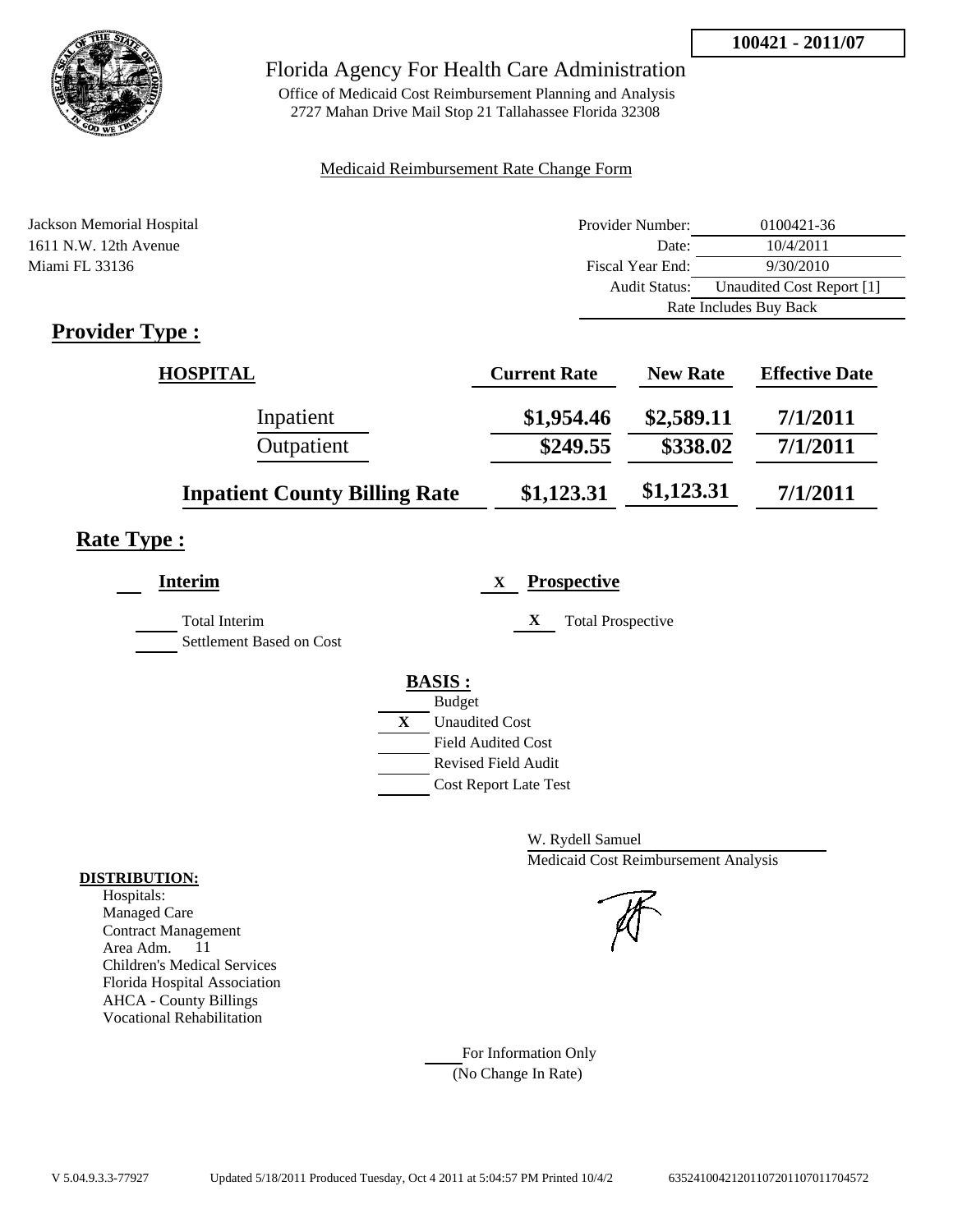

## Florida Agency For Health Care Administration

Office of Medicaid Cost Reimbursement Planning and Analysis 2727 Mahan Drive Mail Stop 21 Tallahassee Florida 32308

### Medicaid Reimbursement Rate Change Form

| Jackson Memorial Hospital  | Provider Number: | 0100421-42                |
|----------------------------|------------------|---------------------------|
| 1611 N.W. 12th Avenue      | Date:            | 10/4/2011                 |
| Miami FL 33136             | Fiscal Year End: | 9/30/2010                 |
|                            | Audit Status:    | Unaudited Cost Report [1] |
|                            |                  | Rate Includes Buy Back    |
| $\cdot$ $\cdot$<br>m<br>T. |                  |                           |

## **Provider Type :**

| <b>HOSPITAL</b>                      | <b>Current Rate</b> | <b>New Rate</b> | <b>Effective Date</b> |
|--------------------------------------|---------------------|-----------------|-----------------------|
| Inpatient                            | \$1,954.46          | \$2,589.11      | 7/1/2011              |
| Outpatient                           | \$249.55            | \$338.02        | 7/1/2011              |
| <b>Inpatient County Billing Rate</b> | \$1,123.31          | \$1,123.31      | 7/1/2011              |

# **Rate Type :**

| <b>Prospective</b><br>X        |
|--------------------------------|
| X<br><b>Total Prospective</b>  |
|                                |
| <b>BASIS:</b><br><b>Budget</b> |
| X<br><b>Unaudited Cost</b>     |
| <b>Field Audited Cost</b>      |
| <b>Revised Field Audit</b>     |
| <b>Cost Report Late Test</b>   |
|                                |

W. Rydell Samuel Medicaid Cost Reimbursement Analysis

For Information Only (No Change In Rate)

#### **DISTRIBUTION:**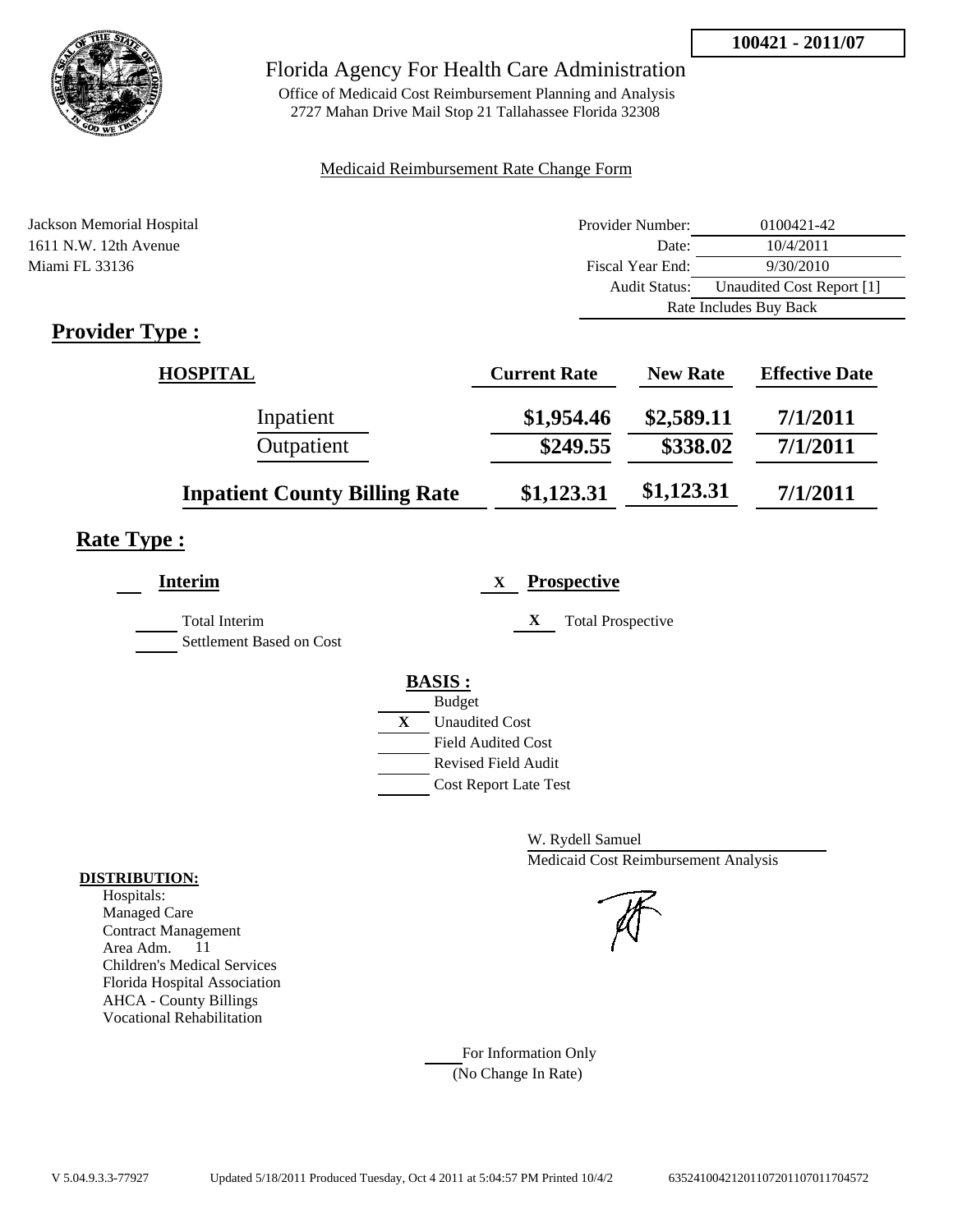

Office of Medicaid Cost Reimbursement Planning and Analysis 2727 Mahan Drive Mail Stop 21 Tallahassee Florida 32308

#### Medicaid Reimbursement Rate Change Form

| Mercy Hospital, Inc. | Provider Number:     | 0100439-00                |
|----------------------|----------------------|---------------------------|
| 3663 S Miami Ave.    | Date:                | 10/4/2011                 |
| Miami FL 33133       | Fiscal Year End:     | 12/31/2009                |
|                      | <b>Audit Status:</b> | Unaudited Cost Report [1] |

# **Provider Type :**

| <b>HOSPITAL</b> | <b>Current Rate</b> | <b>New Rate</b> | <b>Effective Date</b> |
|-----------------|---------------------|-----------------|-----------------------|
| Inpatient       | \$825.30            | \$825.30        | 7/1/2011              |
| Outpatient      | \$125.43            | \$125.43        | 7/1/2011              |

## **Rate Type :**

| <b>Interim</b>                            | <b>Prospective</b><br>X.                                                                                                                         |
|-------------------------------------------|--------------------------------------------------------------------------------------------------------------------------------------------------|
| Total Interim<br>Settlement Based on Cost | X<br><b>Total Prospective</b>                                                                                                                    |
|                                           | <b>BASIS:</b><br><b>Budget</b><br>X<br><b>Unaudited Cost</b><br><b>Field Audited Cost</b><br>Revised Field Audit<br><b>Cost Report Late Test</b> |

W. Rydell Samuel Medicaid Cost Reimbursement Analysis

For Information Only (No Change In Rate)

#### **DISTRIBUTION:**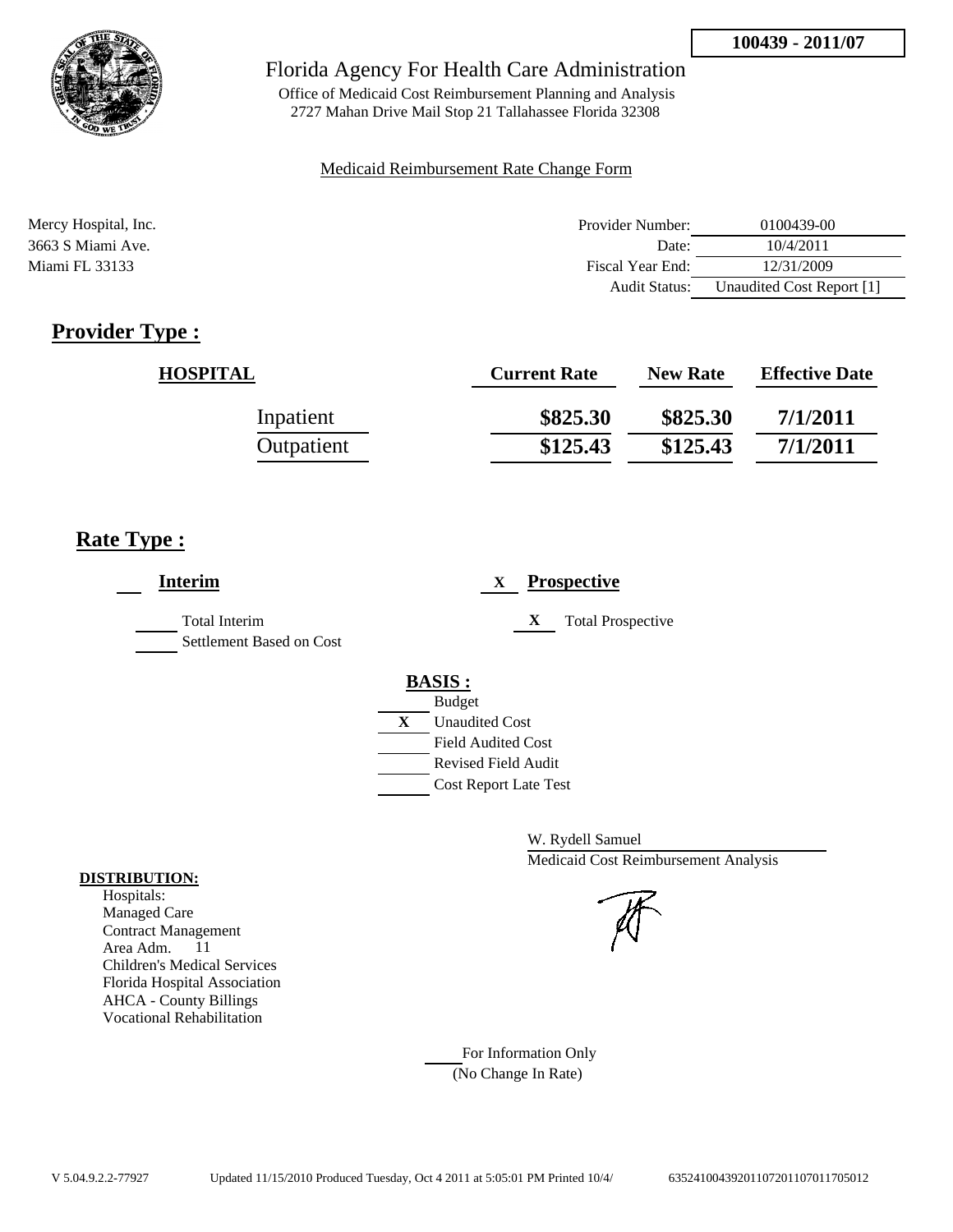

Office of Medicaid Cost Reimbursement Planning and Analysis 2727 Mahan Drive Mail Stop 21 Tallahassee Florida 32308

#### Medicaid Reimbursement Rate Change Form

| Mercy Hospital, Inc. | Provider Number:     | 0100439-03                |
|----------------------|----------------------|---------------------------|
| 3663 S Miami Ave.    | Date:                | 10/4/2011                 |
| Miami FL 33133       | Fiscal Year End:     | 12/31/2009                |
|                      | <b>Audit Status:</b> | Unaudited Cost Report [1] |

# **Provider Type :**

| <b>HOSPITAL</b> | <b>Current Rate</b> | <b>New Rate</b> | <b>Effective Date</b> |
|-----------------|---------------------|-----------------|-----------------------|
| Inpatient       | \$825.30            | \$825.30        | 7/1/2011              |
| Outpatient      | \$125.43            | \$125.43        | 7/1/2011              |

## **Rate Type :**

| <b>Interim</b>                            | <b>Prospective</b><br>X                                                                                                                          |
|-------------------------------------------|--------------------------------------------------------------------------------------------------------------------------------------------------|
| Total Interim<br>Settlement Based on Cost | X<br><b>Total Prospective</b>                                                                                                                    |
|                                           | <b>BASIS:</b><br><b>Budget</b><br>X<br><b>Unaudited Cost</b><br><b>Field Audited Cost</b><br>Revised Field Audit<br><b>Cost Report Late Test</b> |

W. Rydell Samuel Medicaid Cost Reimbursement Analysis

For Information Only (No Change In Rate)

#### **DISTRIBUTION:**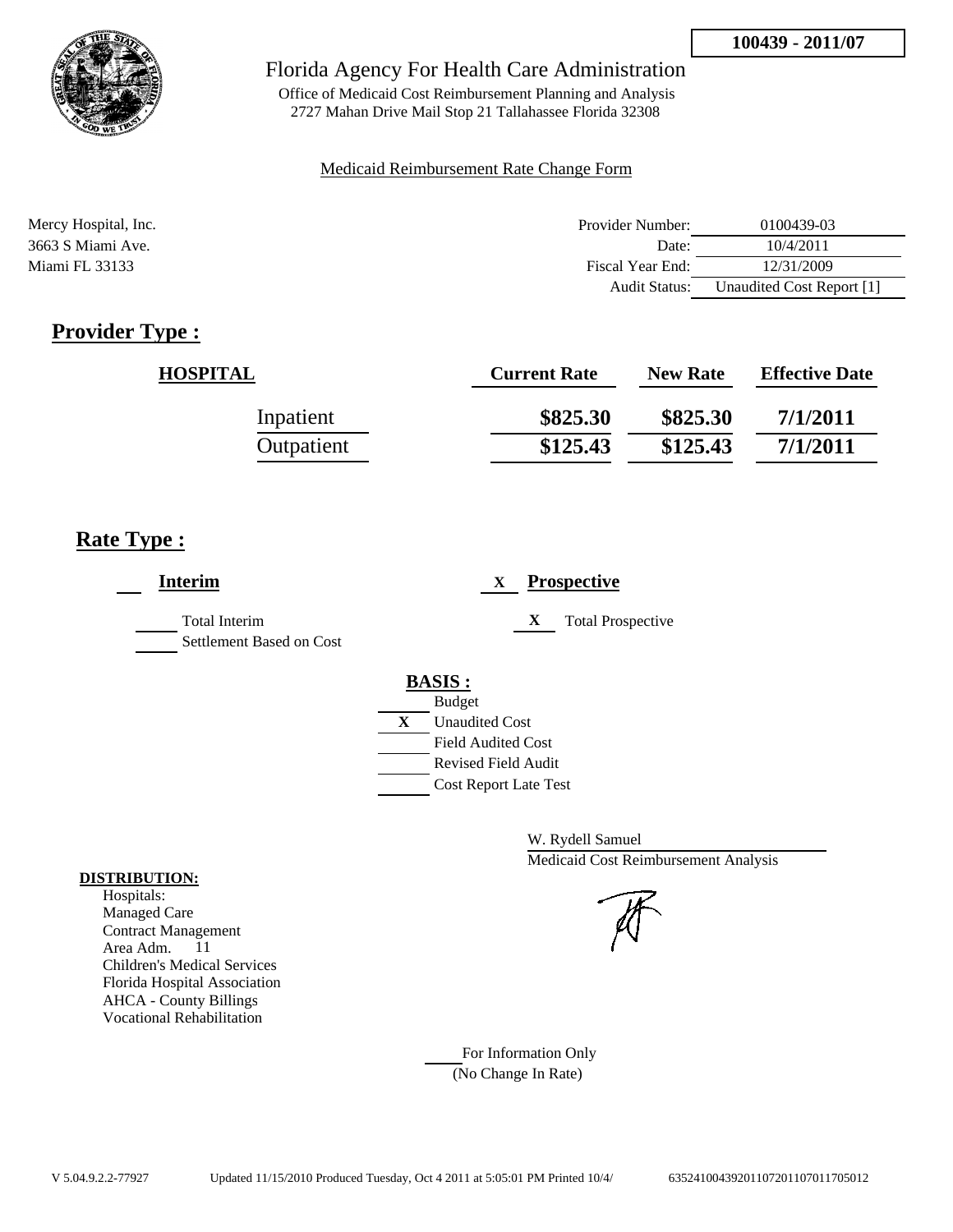

Office of Medicaid Cost Reimbursement Planning and Analysis 2727 Mahan Drive Mail Stop 21 Tallahassee Florida 32308

#### Medicaid Reimbursement Rate Change Form

| Mercy Hospital, Inc. | Provider Number:     | 0100439-04                |
|----------------------|----------------------|---------------------------|
| 3663 S Miami Ave.    | Date:                | 10/4/2011                 |
| Miami FL 33133       | Fiscal Year End:     | 12/31/2009                |
|                      | <b>Audit Status:</b> | Unaudited Cost Report [1] |

# **Provider Type :**

| <b>HOSPITAL</b> | <b>Current Rate</b> | <b>New Rate</b> | <b>Effective Date</b> |
|-----------------|---------------------|-----------------|-----------------------|
| Inpatient       | \$825.30            | \$825.30        | 7/1/2011              |
| Outpatient      | \$125.43            | \$125.43        | 7/1/2011              |

## **Rate Type :**

| <b>Interim</b>                            | <b>Prospective</b><br>X                                                                                                                          |
|-------------------------------------------|--------------------------------------------------------------------------------------------------------------------------------------------------|
| Total Interim<br>Settlement Based on Cost | X<br><b>Total Prospective</b>                                                                                                                    |
|                                           | <b>BASIS:</b><br><b>Budget</b><br>X<br><b>Unaudited Cost</b><br><b>Field Audited Cost</b><br>Revised Field Audit<br><b>Cost Report Late Test</b> |

W. Rydell Samuel Medicaid Cost Reimbursement Analysis

For Information Only (No Change In Rate)

#### **DISTRIBUTION:**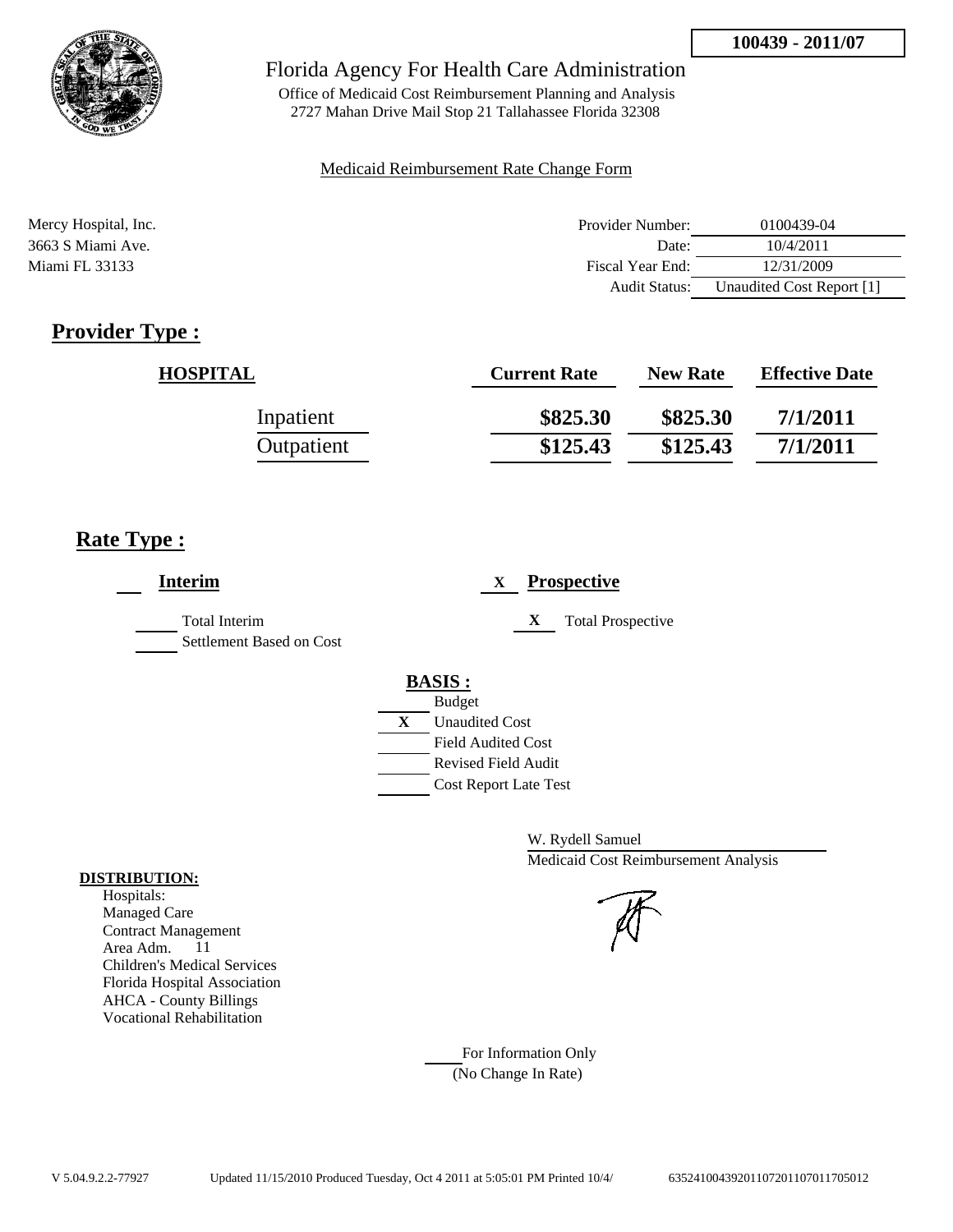

Office of Medicaid Cost Reimbursement Planning and Analysis 2727 Mahan Drive Mail Stop 21 Tallahassee Florida 32308

### Medicaid Reimbursement Rate Change Form

| Mt. Sinai Medical Center | Provider Number: | 0100463-00                |  |
|--------------------------|------------------|---------------------------|--|
| 4300 Alton Rd            | Date:            | 10/4/2011                 |  |
| Miami Beach FL 33140     | Fiscal Year End: | 12/31/2009                |  |
|                          | Audit Status:    | Unaudited Cost Report [1] |  |
|                          |                  | Rate Includes Buy Back    |  |

# **Provider Type :**

| <b>HOSPITAL</b>                      | <b>Current Rate</b> | <b>New Rate</b> | <b>Effective Date</b> |
|--------------------------------------|---------------------|-----------------|-----------------------|
| Inpatient                            | \$1,514.00          | \$1,580.30      | 7/1/2011              |
| Outpatient                           | \$152.52            | \$152.52        | 7/1/2011              |
| <b>Inpatient County Billing Rate</b> | \$937.42            | \$937.42        | 7/1/2011              |

# **Rate Type :**

| <b>Interim</b>                                   | <b>Prospective</b><br>X       |
|--------------------------------------------------|-------------------------------|
| <b>Total Interim</b><br>Settlement Based on Cost | X<br><b>Total Prospective</b> |
|                                                  | <b>BASIS:</b>                 |
|                                                  | <b>Budget</b>                 |
|                                                  | X<br><b>Unaudited Cost</b>    |
|                                                  | <b>Field Audited Cost</b>     |
|                                                  | <b>Revised Field Audit</b>    |
|                                                  | <b>Cost Report Late Test</b>  |
|                                                  |                               |

W. Rydell Samuel Medicaid Cost Reimbursement Analysis

For Information Only (No Change In Rate)

#### **DISTRIBUTION:**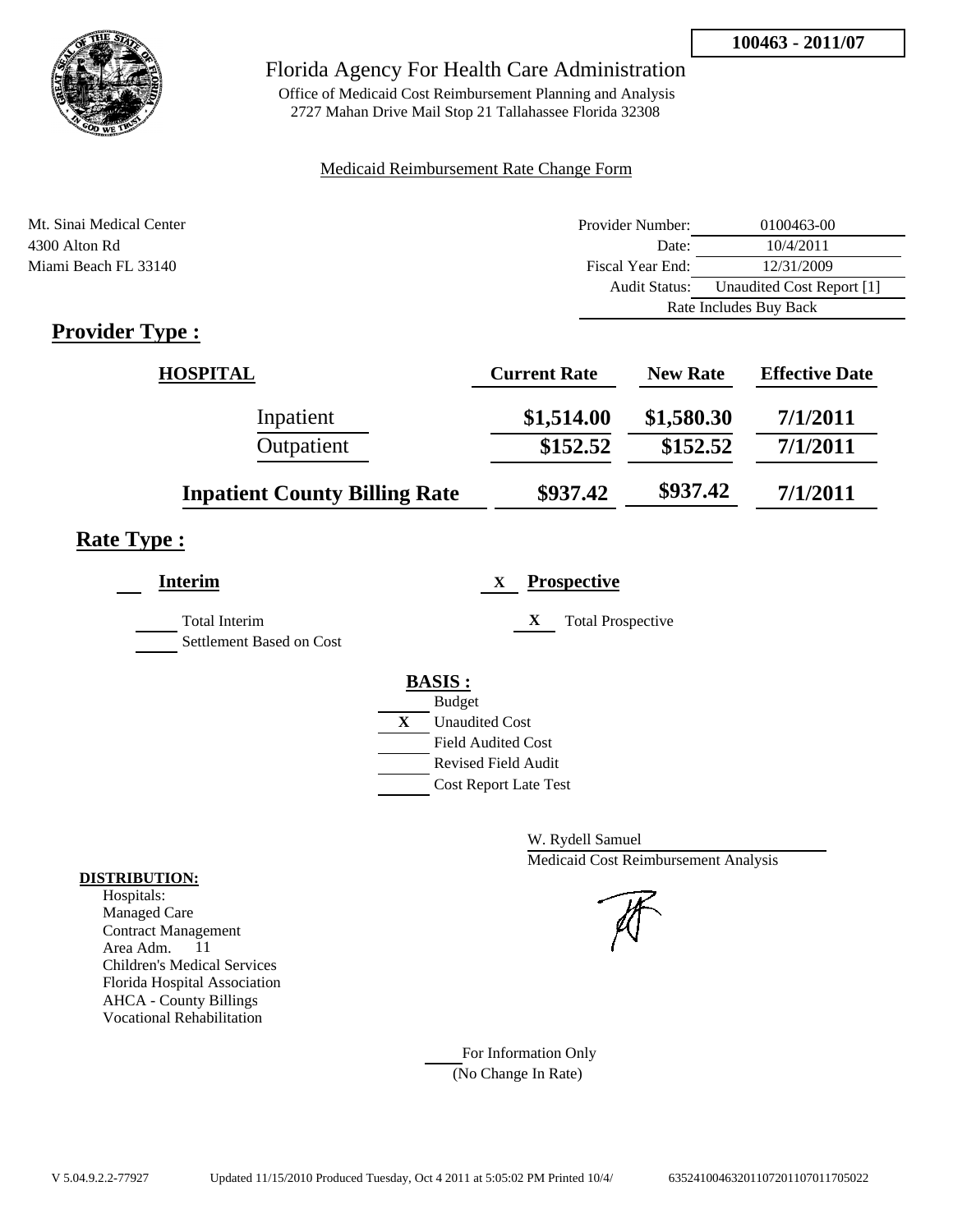

Office of Medicaid Cost Reimbursement Planning and Analysis 2727 Mahan Drive Mail Stop 21 Tallahassee Florida 32308

### Medicaid Reimbursement Rate Change Form

| Mt. Sinai Medical Center | Provider Number:     | 0100463-22                |
|--------------------------|----------------------|---------------------------|
| 4300 Alton Rd            | Date:                | 10/4/2011                 |
| Miami Beach FL 33140     | Fiscal Year End:     | 12/31/2009                |
|                          | <b>Audit Status:</b> | Unaudited Cost Report [1] |
|                          |                      | Rate Includes Buy Back    |

# **Provider Type :**

| <b>HOSPITAL</b>                      | <b>Current Rate</b> | <b>New Rate</b> | <b>Effective Date</b> |
|--------------------------------------|---------------------|-----------------|-----------------------|
| Inpatient                            | \$1,514.00          | \$1,580.30      | 7/1/2011              |
| Outpatient                           | \$152.52            | \$152.52        | 7/1/2011              |
| <b>Inpatient County Billing Rate</b> | \$937.42            | \$937.42        | 7/1/2011              |

# **Rate Type :**

| <b>Interim</b>                                   | <b>Prospective</b><br>X       |
|--------------------------------------------------|-------------------------------|
| <b>Total Interim</b><br>Settlement Based on Cost | X<br><b>Total Prospective</b> |
|                                                  | <b>BASIS:</b>                 |
|                                                  | <b>Budget</b>                 |
|                                                  | X<br><b>Unaudited Cost</b>    |
|                                                  | <b>Field Audited Cost</b>     |
|                                                  | <b>Revised Field Audit</b>    |
|                                                  | <b>Cost Report Late Test</b>  |
|                                                  |                               |

W. Rydell Samuel Medicaid Cost Reimbursement Analysis

For Information Only (No Change In Rate)

#### **DISTRIBUTION:**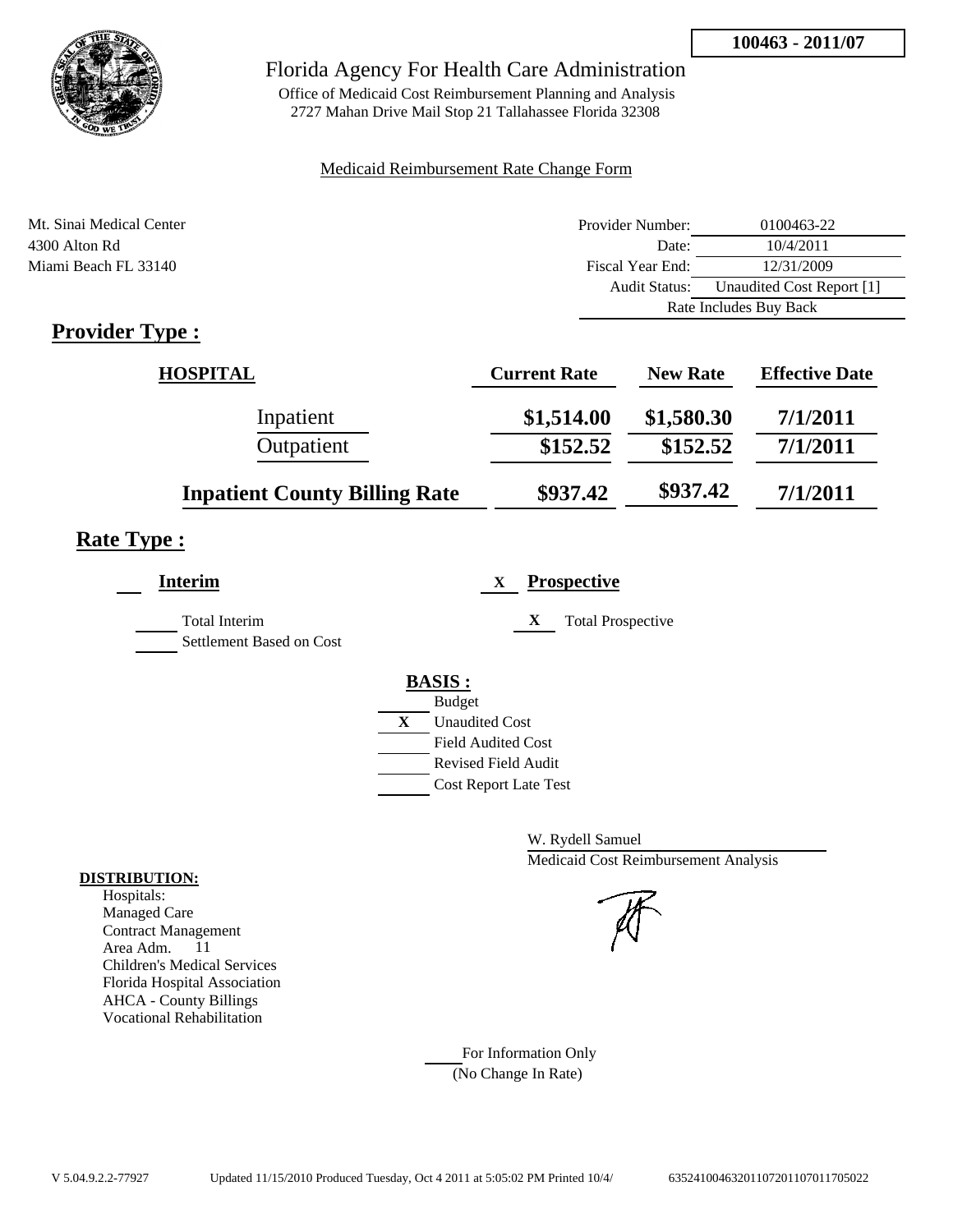

Office of Medicaid Cost Reimbursement Planning and Analysis 2727 Mahan Drive Mail Stop 21 Tallahassee Florida 32308

### Medicaid Reimbursement Rate Change Form

| University Of Miami Hospital and Clinics | Provider Number: | 0100471-00                |
|------------------------------------------|------------------|---------------------------|
| P.O. Box 016217                          | Date:            | 10/4/2011                 |
| Miami FL 33101                           | Fiscal Year End: | 5/31/2010                 |
|                                          | Audit Status:    | Unaudited Cost Report [1] |
|                                          |                  | Rate Includes Buy Back    |
| $\mathbf{n}$ . The set of $\mathbf{n}$   |                  |                           |

## **Provider Type :**

| <b>HOSPITAL</b>                      | <b>Current Rate</b> | <b>New Rate</b> | <b>Effective Date</b> |
|--------------------------------------|---------------------|-----------------|-----------------------|
| Inpatient                            | \$2,086.31          | \$3,031.50      | 7/1/2011              |
| Outpatient                           | \$221.70            | \$353.96        | 7/1/2011              |
| <b>Inpatient County Billing Rate</b> | \$1,727.40          | \$1,727.40      | 7/1/2011              |

## **Rate Type :**

| <b>Prospective</b><br>X               |
|---------------------------------------|
| X<br><b>Total Prospective</b>         |
| <b>BASIS:</b>                         |
| <b>Budget</b>                         |
| $\mathbf{X}$<br><b>Unaudited Cost</b> |
| Field Audited Cost                    |
| Revised Field Audit                   |
| <b>Cost Report Late Test</b>          |
|                                       |

W. Rydell Samuel Medicaid Cost Reimbursement Analysis

For Information Only (No Change In Rate)

#### **DISTRIBUTION:**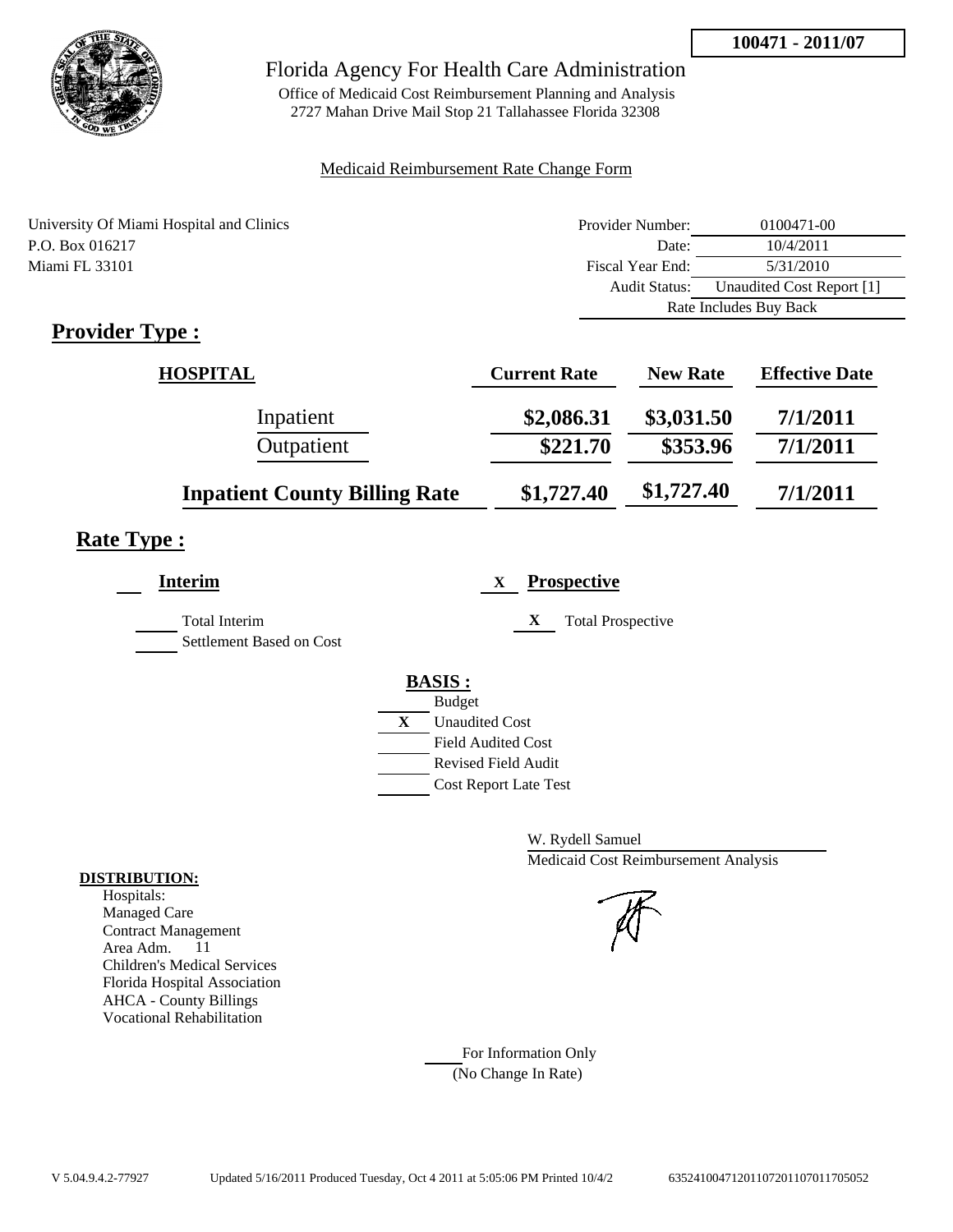

Office of Medicaid Cost Reimbursement Planning and Analysis 2727 Mahan Drive Mail Stop 21 Tallahassee Florida 32308

### Medicaid Reimbursement Rate Change Form

| Northshore Medical Center | Provider Number: | 0100498-00                |
|---------------------------|------------------|---------------------------|
| $1100$ N.W. 95th Street   | Date:            | 10/4/2011                 |
| Miami FL 33150-2098       | Fiscal Year End: | 5/31/2010                 |
|                           | Audit Status:    | Unaudited Cost Report [1] |

# **Provider Type :**

| <b>HOSPITAL</b>                      | <b>Current Rate</b> | <b>New Rate</b> | <b>Effective Date</b> |
|--------------------------------------|---------------------|-----------------|-----------------------|
| Inpatient                            | \$1,019.26          | \$1,019.26      | 7/1/2011              |
| Outpatient                           | \$69.78             | \$69.78         | 7/1/2011              |
| <b>Inpatient County Billing Rate</b> | \$641.95            | \$641.95        | 7/1/2011              |

## **Rate Type :**

| <b>Interim</b>                                   | <b>Prospective</b><br>X                                                                                                                   |
|--------------------------------------------------|-------------------------------------------------------------------------------------------------------------------------------------------|
| <b>Total Interim</b><br>Settlement Based on Cost | <b>Total Prospective</b><br>$\mathbf X$                                                                                                   |
|                                                  | <b>BASIS:</b><br><b>Budget</b><br>X<br><b>Unaudited Cost</b><br>Field Audited Cost<br>Revised Field Audit<br><b>Cost Report Late Test</b> |

W. Rydell Samuel Medicaid Cost Reimbursement Analysis

For Information Only (No Change In Rate)

#### **DISTRIBUTION:**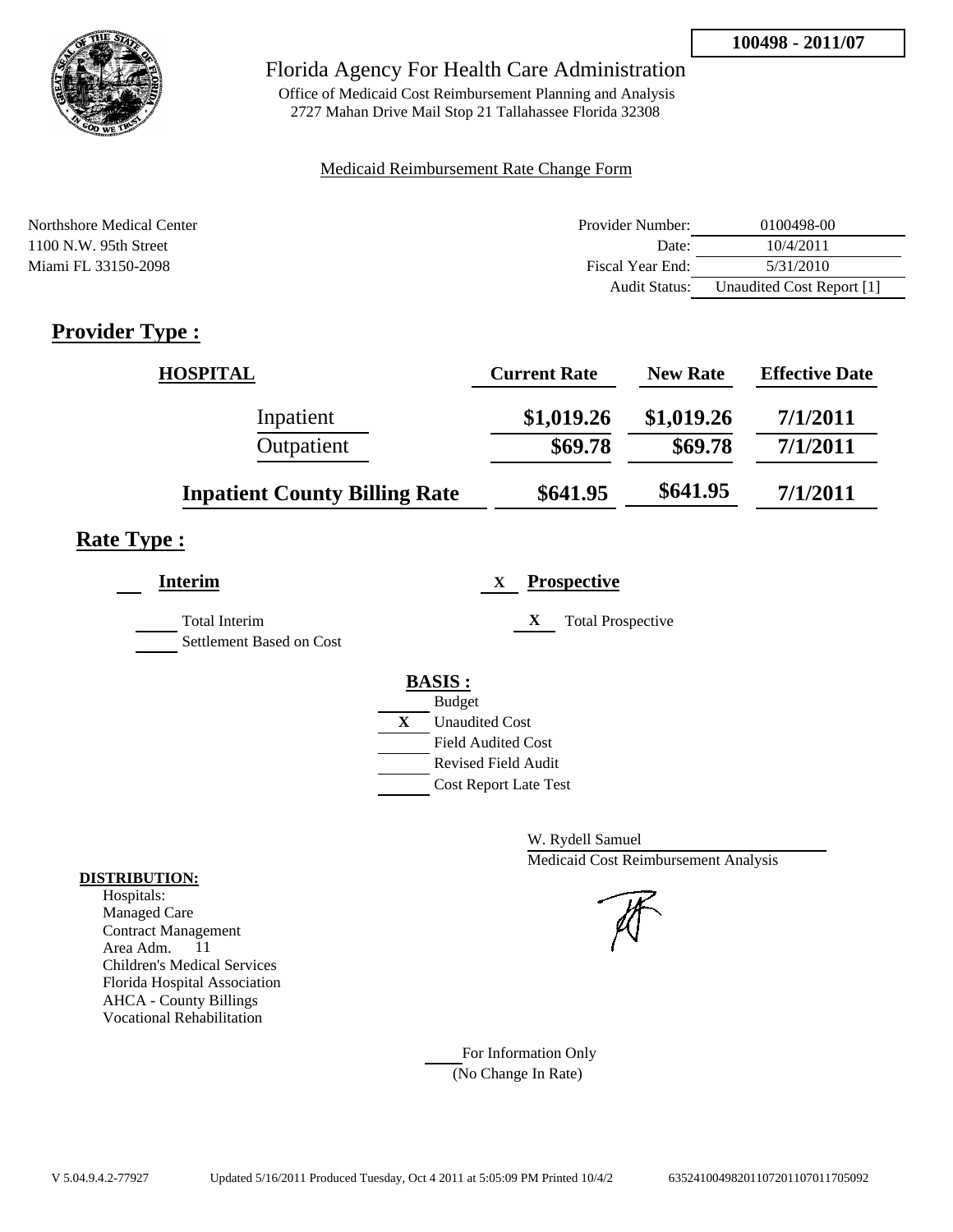

Office of Medicaid Cost Reimbursement Planning and Analysis 2727 Mahan Drive Mail Stop 21 Tallahassee Florida 32308

### Medicaid Reimbursement Rate Change Form

| Northshore Medical Center | Provider Number: | 0100498-07                |
|---------------------------|------------------|---------------------------|
| $1100$ N.W. 95th Street   | Date:            | 10/4/2011                 |
| Miami FL 33150-2098       | Fiscal Year End: | 5/31/2010                 |
|                           | Audit Status:    | Unaudited Cost Report [1] |

# **Provider Type :**

| <b>HOSPITAL</b>                      | <b>Current Rate</b> | <b>New Rate</b> | <b>Effective Date</b> |
|--------------------------------------|---------------------|-----------------|-----------------------|
| Inpatient                            | \$1,019.26          | \$1,019.26      | 7/1/2011              |
| Outpatient                           | \$69.78             | \$69.78         | 7/1/2011              |
| <b>Inpatient County Billing Rate</b> | \$641.95            | \$641.95        | 7/1/2011              |

## **Rate Type :**

| <b>Interim</b>                                   | <b>Prospective</b><br>X                                                                                          |
|--------------------------------------------------|------------------------------------------------------------------------------------------------------------------|
| <b>Total Interim</b><br>Settlement Based on Cost | <b>Total Prospective</b><br>X                                                                                    |
|                                                  | <b>BASIS:</b><br><b>Budget</b><br>X<br><b>Unaudited Cost</b><br><b>Field Audited Cost</b><br>Revised Field Audit |
|                                                  | <b>Cost Report Late Test</b>                                                                                     |

W. Rydell Samuel Medicaid Cost Reimbursement Analysis

For Information Only (No Change In Rate)

#### **DISTRIBUTION:**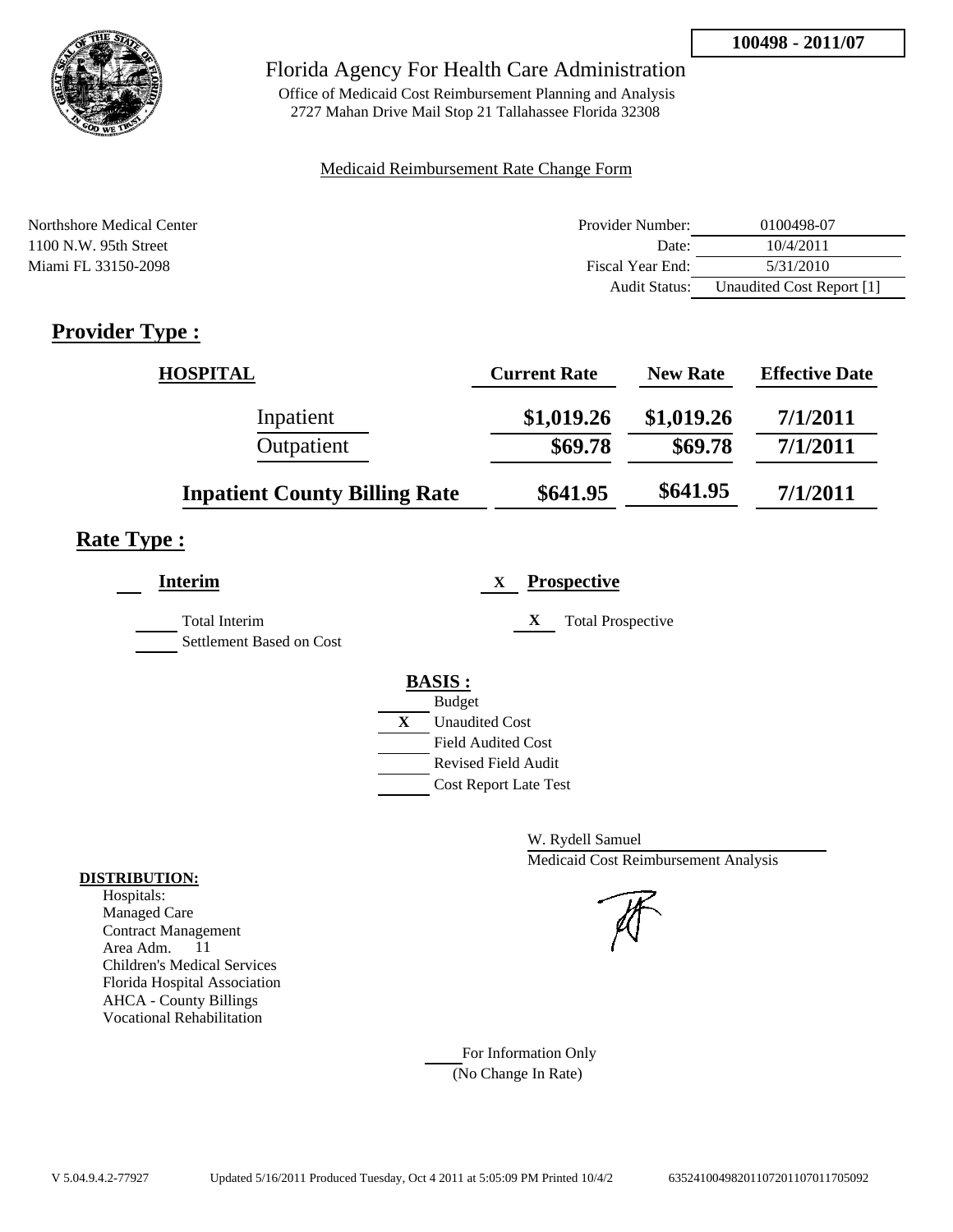

Office of Medicaid Cost Reimbursement Planning and Analysis 2727 Mahan Drive Mail Stop 21 Tallahassee Florida 32308

### Medicaid Reimbursement Rate Change Form

| Palm Springs General Hospital | Provider Number: | 0100536-00                |
|-------------------------------|------------------|---------------------------|
| 1475 West 49th Street         | Date:            | 10/4/2011                 |
| Hialeah FL 33012              | Fiscal Year End: | 12/31/2009                |
|                               | Audit Status:    | Unaudited Cost Report [1] |

# **Provider Type :**

| <b>HOSPITAL</b> | <b>Current Rate</b> | <b>New Rate</b> | <b>Effective Date</b> |
|-----------------|---------------------|-----------------|-----------------------|
| Inpatient       | \$584.04            | \$584.04        | 7/1/2011              |
| Outpatient      | \$36.41             | \$36.41         | 7/1/2011              |

## **Rate Type :**

| <b>Interim</b>                            | <b>Prospective</b><br>X                                                                                                                                 |
|-------------------------------------------|---------------------------------------------------------------------------------------------------------------------------------------------------------|
| Total Interim<br>Settlement Based on Cost | X<br><b>Total Prospective</b>                                                                                                                           |
|                                           | <b>BASIS:</b><br><b>Budget</b><br>X<br><b>Unaudited Cost</b><br><b>Field Audited Cost</b><br><b>Revised Field Audit</b><br><b>Cost Report Late Test</b> |

W. Rydell Samuel Medicaid Cost Reimbursement Analysis

For Information Only (No Change In Rate)

#### **DISTRIBUTION:**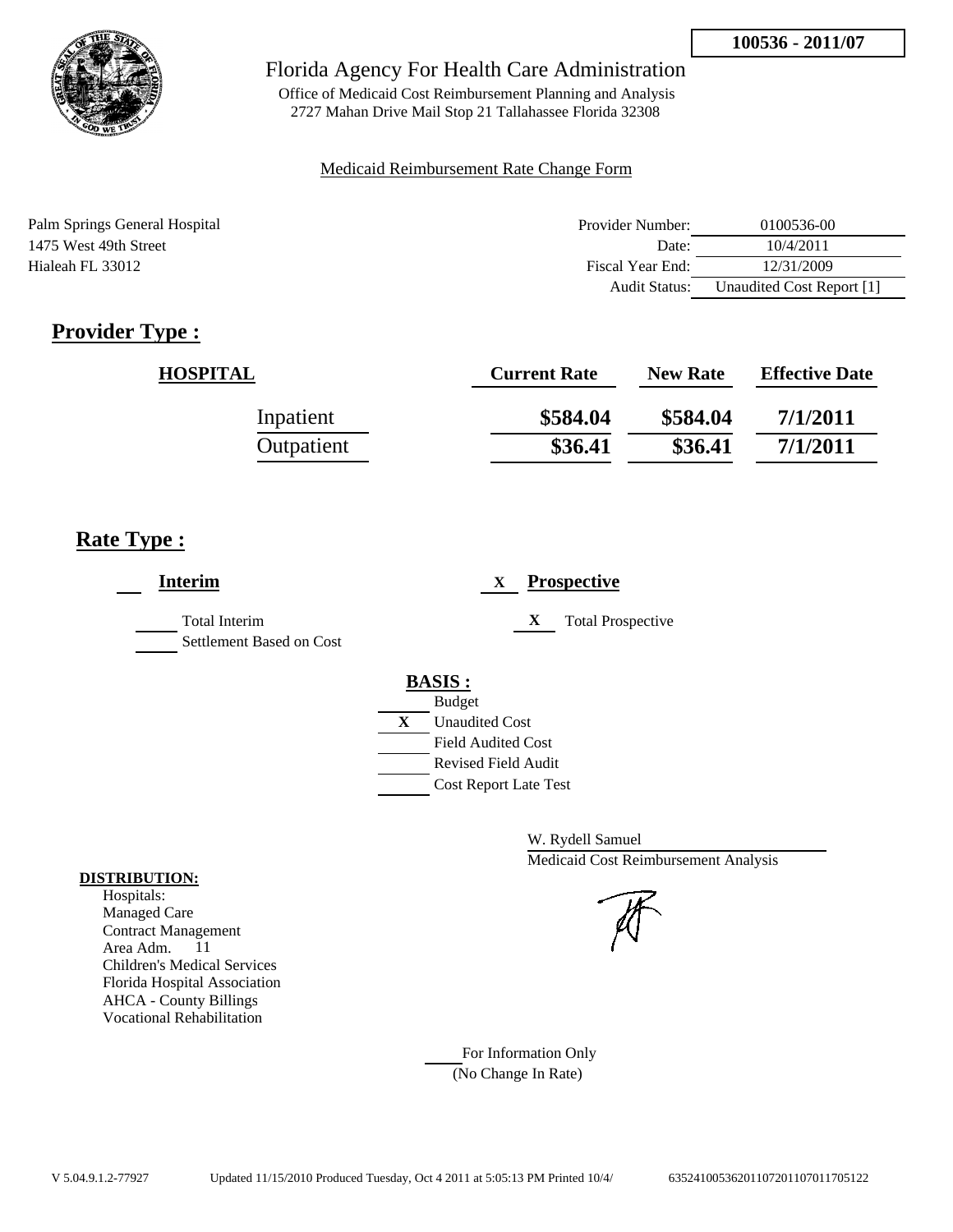

Office of Medicaid Cost Reimbursement Planning and Analysis 2727 Mahan Drive Mail Stop 21 Tallahassee Florida 32308

### Medicaid Reimbursement Rate Change Form

| Metropolitan Hospital Miami | Provider Number:     | 0100544-00                |
|-----------------------------|----------------------|---------------------------|
| 5959 NW 7th Street          | Date:                | 10/4/2011                 |
| Miami FL 33126              | Fiscal Year End:     | 12/31/2009                |
|                             | <b>Audit Status:</b> | Unaudited Cost Report [1] |

# **Provider Type :**

| <b>HOSPITAL</b> | <b>Current Rate</b> | <b>New Rate</b> | <b>Effective Date</b> |
|-----------------|---------------------|-----------------|-----------------------|
| Inpatient       | \$748.79            | \$748.79        | 7/1/2011              |
| Outpatient      | \$92.90             | \$92.90         | 7/1/2011              |

## **Rate Type :**

| <b>Interim</b>                                   | <b>Prospective</b><br>X                                                                                                                                 |
|--------------------------------------------------|---------------------------------------------------------------------------------------------------------------------------------------------------------|
| <b>Total Interim</b><br>Settlement Based on Cost | X<br><b>Total Prospective</b>                                                                                                                           |
|                                                  | <b>BASIS:</b><br><b>Budget</b><br>X<br><b>Unaudited Cost</b><br><b>Field Audited Cost</b><br><b>Revised Field Audit</b><br><b>Cost Report Late Test</b> |

W. Rydell Samuel Medicaid Cost Reimbursement Analysis

For Information Only (No Change In Rate)

#### **DISTRIBUTION:**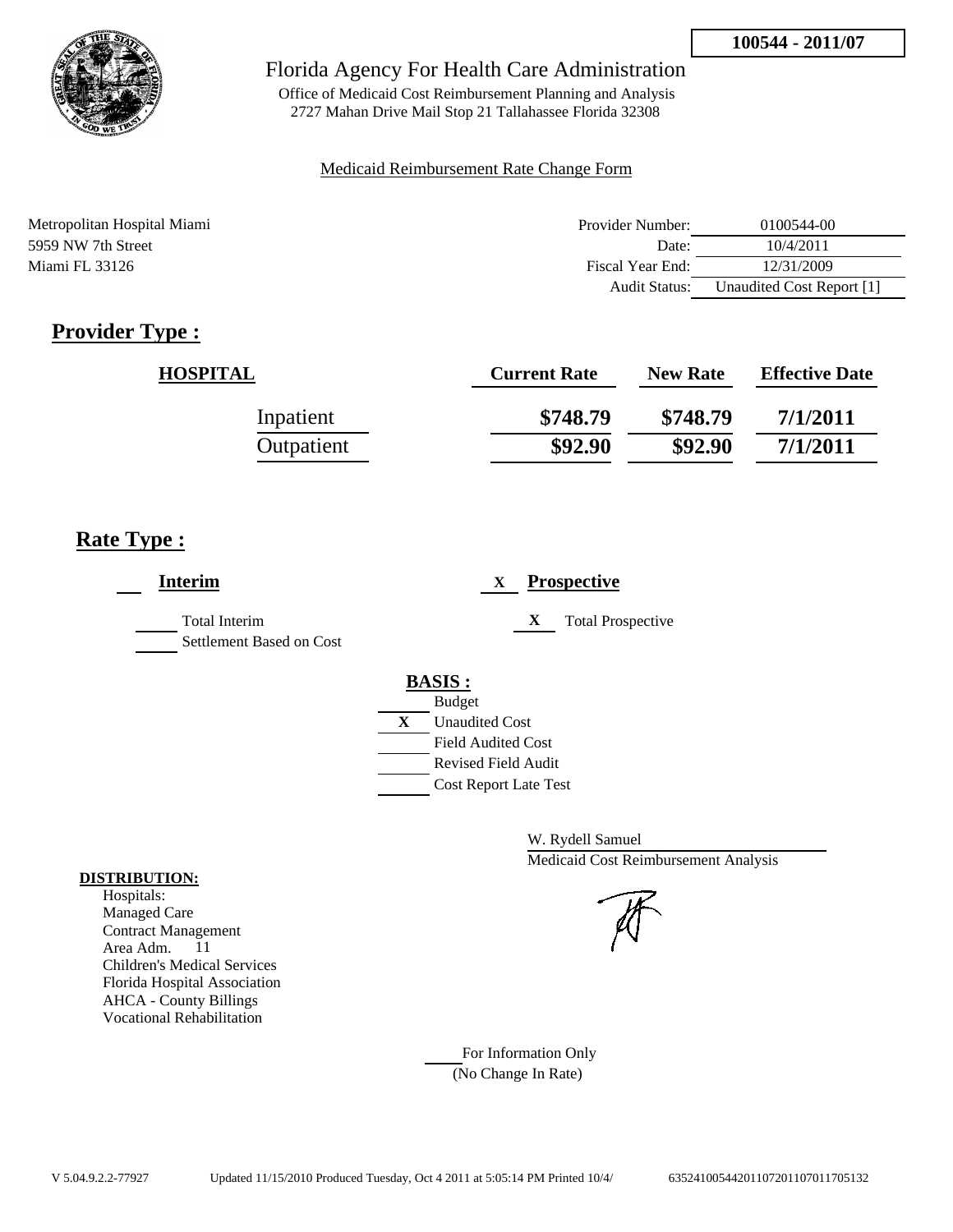

Office of Medicaid Cost Reimbursement Planning and Analysis 2727 Mahan Drive Mail Stop 21 Tallahassee Florida 32308

### Medicaid Reimbursement Rate Change Form

| South Miami Hospital    | Provider Number:     | 0100587-00                |
|-------------------------|----------------------|---------------------------|
| $6200$ S.W. 73rd Street | Date:                | 10/4/2011                 |
| Miami FL 33143          | Fiscal Year End:     | 9/30/2010                 |
|                         | <b>Audit Status:</b> | Unaudited Cost Report [1] |

# **Provider Type :**

| <b>HOSPITAL</b> | <b>Current Rate</b> | <b>New Rate</b> | <b>Effective Date</b> |
|-----------------|---------------------|-----------------|-----------------------|
| Inpatient       | \$939.47            | \$939.47        | 7/1/2011              |
| Outpatient      | \$101.25            | \$101.25        | 7/1/2011              |

## **Rate Type :**

| <b>Interim</b>                            | <b>Prospective</b><br>X       |
|-------------------------------------------|-------------------------------|
| Total Interim<br>Settlement Based on Cost | X<br><b>Total Prospective</b> |
|                                           | <b>BASIS:</b>                 |
|                                           | <b>Budget</b>                 |
|                                           | X<br><b>Unaudited Cost</b>    |
|                                           | <b>Field Audited Cost</b>     |
|                                           | <b>Revised Field Audit</b>    |
|                                           | <b>Cost Report Late Test</b>  |
|                                           |                               |

W. Rydell Samuel Medicaid Cost Reimbursement Analysis



For Information Only (No Change In Rate)

#### **DISTRIBUTION:**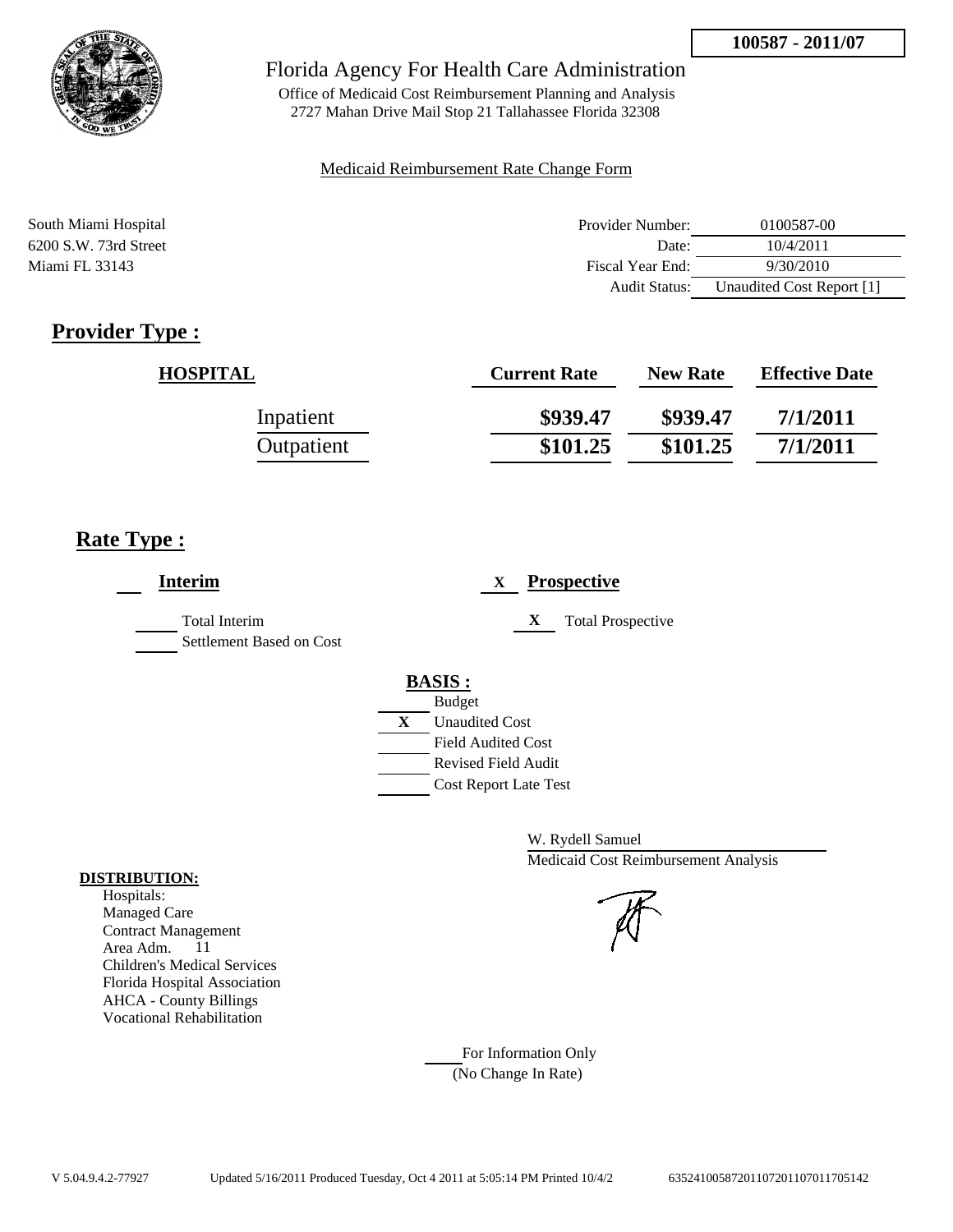

Office of Medicaid Cost Reimbursement Planning and Analysis 2727 Mahan Drive Mail Stop 21 Tallahassee Florida 32308

### Medicaid Reimbursement Rate Change Form

| Miami Childrens Hospital                               | Provider Number: | 0100609-00                |
|--------------------------------------------------------|------------------|---------------------------|
| $3100$ S.W. 62nd Avenue                                | Date:            | 10/4/2011                 |
| Miami FL 33155-3009                                    | Fiscal Year End: | 12/31/2010                |
|                                                        | Audit Status:    | Unaudited Cost Report [1] |
|                                                        |                  | Rate Includes Buy Back    |
| $\mathbf{D}_{\text{max}}$ of $\mathbf{D}_{\text{max}}$ |                  |                           |

## **Provider Type :**

| <b>HOSPITAL</b>                      | <b>Current Rate</b> | <b>New Rate</b> | <b>Effective Date</b> |
|--------------------------------------|---------------------|-----------------|-----------------------|
| Inpatient                            | \$2,711.26          | \$2,711.26      | 7/1/2011              |
| Outpatient                           | \$171.51            | \$171.51        | 7/1/2011              |
| <b>Inpatient County Billing Rate</b> | \$1,774.97          | \$1,774.97      | 7/1/2011              |

# **Rate Type :**

| Interim                                          | <b>Prospective</b><br>X                     |
|--------------------------------------------------|---------------------------------------------|
| <b>Total Interim</b><br>Settlement Based on Cost | X<br><b>Total Prospective</b>               |
|                                                  | <b>BASIS:</b>                               |
|                                                  | <b>Budget</b><br>X<br><b>Unaudited Cost</b> |
|                                                  | <b>Field Audited Cost</b>                   |
|                                                  | <b>Revised Field Audit</b>                  |
|                                                  | <b>Cost Report Late Test</b>                |

W. Rydell Samuel Medicaid Cost Reimbursement Analysis

For Information Only (No Change In Rate)

#### **DISTRIBUTION:**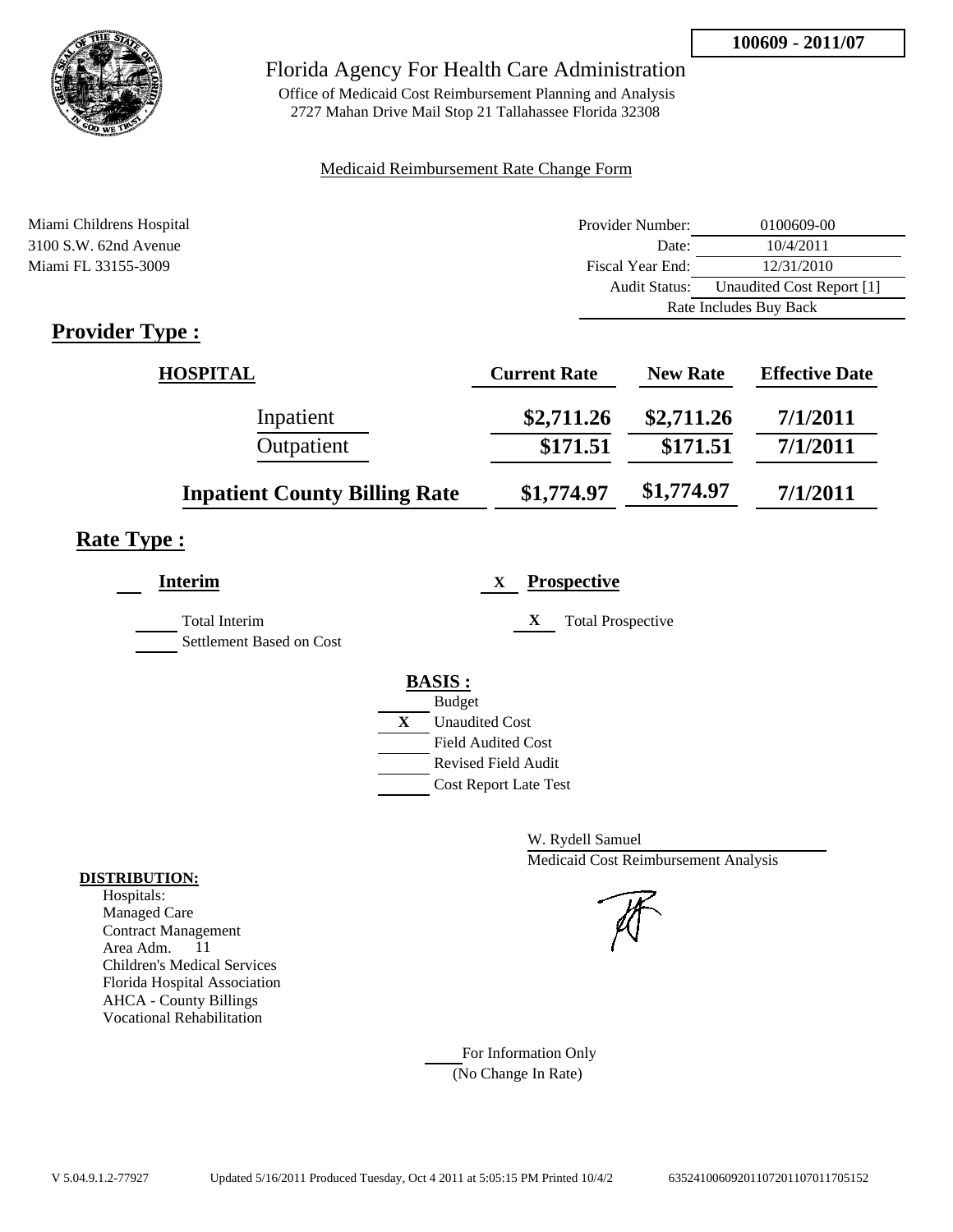

Office of Medicaid Cost Reimbursement Planning and Analysis 2727 Mahan Drive Mail Stop 21 Tallahassee Florida 32308

### Medicaid Reimbursement Rate Change Form

| Westchester General Hospital | Provider Number:     | 0100625-00                |
|------------------------------|----------------------|---------------------------|
| 2500 SW 75th Avenue          | Date:                | 10/4/2011                 |
| Miami FL 33155               | Fiscal Year End:     | 12/31/2008                |
|                              | <b>Audit Status:</b> | Unaudited Cost Report [1] |

# **Provider Type :**

| <b>HOSPITAL</b>                      | <b>Current Rate</b> | <b>New Rate</b> | <b>Effective Date</b> |
|--------------------------------------|---------------------|-----------------|-----------------------|
| Inpatient                            | \$659.45            | \$659.45        | 7/1/2011              |
| Outpatient                           | \$105.79            | \$105.79        | 7/1/2011              |
| <b>Inpatient County Billing Rate</b> | \$356.55            | \$356.55        | 7/1/2011              |

## **Rate Type :**

| <b>Interim</b>                            | <b>Prospective</b><br>X                                 |
|-------------------------------------------|---------------------------------------------------------|
| Total Interim<br>Settlement Based on Cost | <b>Total Prospective</b><br>X                           |
|                                           | <b>BASIS:</b><br><b>Budget</b>                          |
|                                           | X<br><b>Unaudited Cost</b><br><b>Field Audited Cost</b> |
|                                           | Revised Field Audit                                     |
|                                           | <b>Cost Report Late Test</b>                            |

W. Rydell Samuel Medicaid Cost Reimbursement Analysis

For Information Only (No Change In Rate)

#### **DISTRIBUTION:**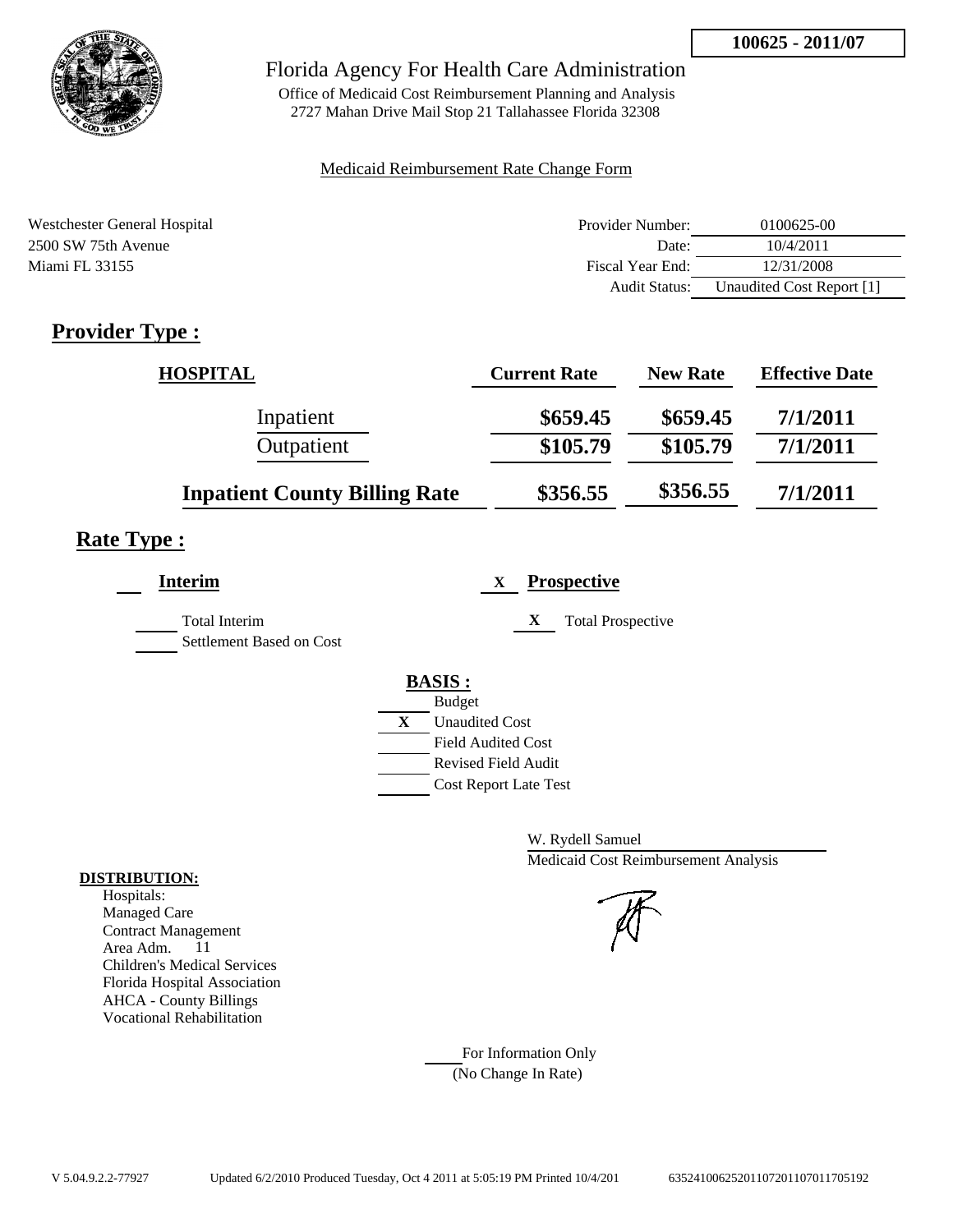

Office of Medicaid Cost Reimbursement Planning and Analysis 2727 Mahan Drive Mail Stop 21 Tallahassee Florida 32308

### Medicaid Reimbursement Rate Change Form

| <b>Baptist Medical Center</b> | Provider Number:     | 0100641-00                |
|-------------------------------|----------------------|---------------------------|
| 800 Prudential Drive          | Date:                | 10/4/2011                 |
| Jacksonville FL 32207         | Fiscal Year End:     | 9/30/2010                 |
|                               | <b>Audit Status:</b> | Unaudited Cost Report [1] |

# **Provider Type :**

| <b>HOSPITAL</b>                      | <b>Current Rate</b> | <b>New Rate</b> | <b>Effective Date</b> |
|--------------------------------------|---------------------|-----------------|-----------------------|
| Inpatient                            | \$1,083.69          | \$1,083.69      | 7/1/2011              |
| Outpatient                           | \$96.55             | \$96.55         | 7/1/2011              |
| <b>Inpatient County Billing Rate</b> | \$744.16            | \$744.16        | 7/1/2011              |

## **Rate Type :**

| X<br><b>Total Prospective</b>                                                                                                                           |
|---------------------------------------------------------------------------------------------------------------------------------------------------------|
| <b>BASIS:</b><br><b>Budget</b><br>X<br><b>Unaudited Cost</b><br><b>Field Audited Cost</b><br><b>Revised Field Audit</b><br><b>Cost Report Late Test</b> |
|                                                                                                                                                         |

W. Rydell Samuel Medicaid Cost Reimbursement Analysis

For Information Only (No Change In Rate)

#### **DISTRIBUTION:**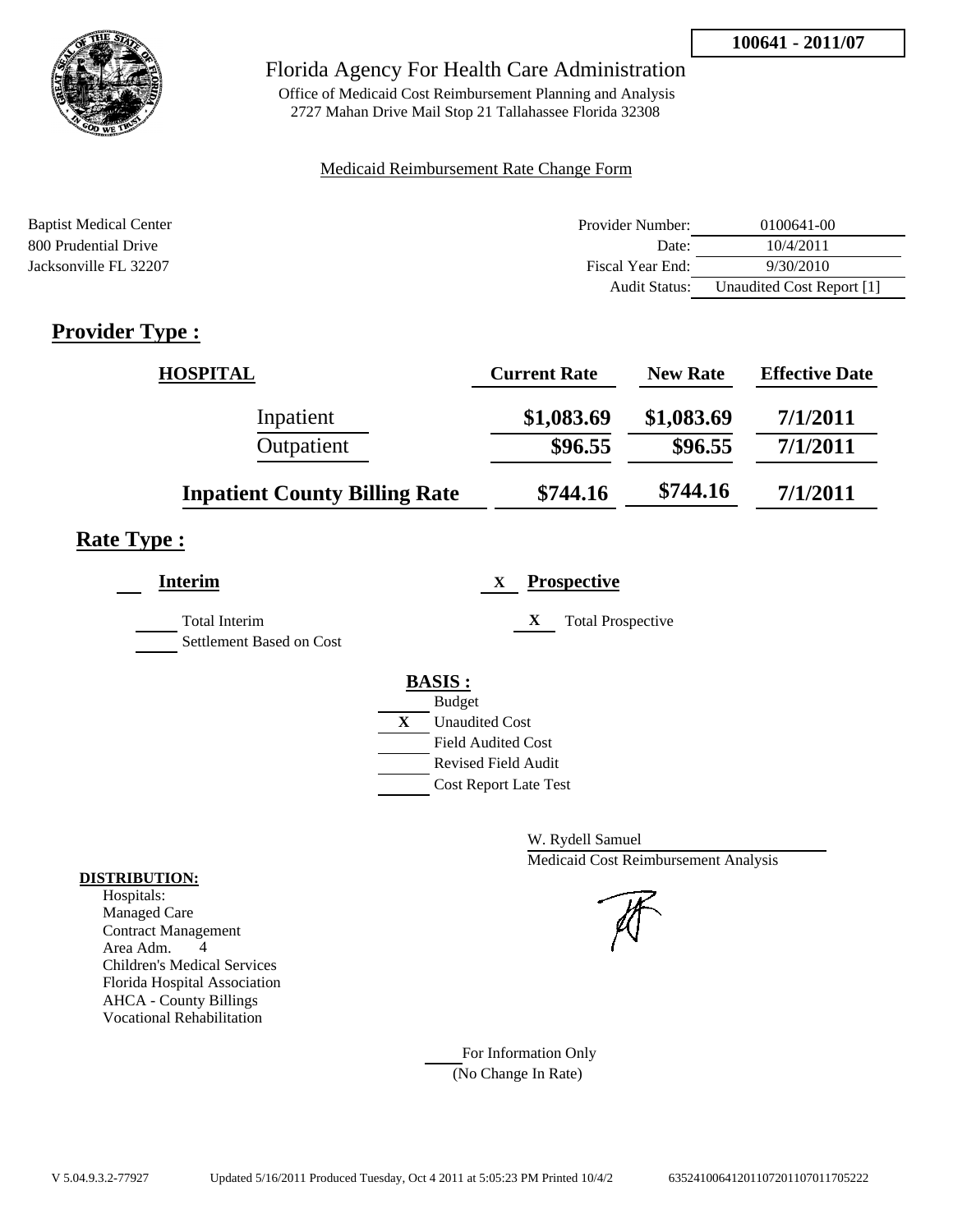

Office of Medicaid Cost Reimbursement Planning and Analysis 2727 Mahan Drive Mail Stop 21 Tallahassee Florida 32308

### Medicaid Reimbursement Rate Change Form

| <b>Baptist Medical Center</b> | Provider Number: | 0100641-02                |
|-------------------------------|------------------|---------------------------|
| 800 Prudential Drive          | Date:            | 10/4/2011                 |
| Jacksonville FL 32207         | Fiscal Year End: | 9/30/2010                 |
|                               | Audit Status:    | Unaudited Cost Report [1] |

# **Provider Type :**

| <b>HOSPITAL</b>                      | <b>Current Rate</b> | <b>New Rate</b> | <b>Effective Date</b> |
|--------------------------------------|---------------------|-----------------|-----------------------|
| Inpatient                            | \$1,083.69          | \$1,083.69      | 7/1/2011              |
| Outpatient                           | \$96.55             | \$96.55         | 7/1/2011              |
| <b>Inpatient County Billing Rate</b> | \$744.16            | \$744.16        | 7/1/2011              |

## **Rate Type :**

| <b>Interim</b>                            | <b>Prospective</b><br>X                                                                   |
|-------------------------------------------|-------------------------------------------------------------------------------------------|
| Total Interim<br>Settlement Based on Cost | <b>Total Prospective</b><br>$\mathbf X$                                                   |
|                                           | <b>BASIS:</b><br><b>Budget</b><br>X<br><b>Unaudited Cost</b><br><b>Field Audited Cost</b> |
|                                           | <b>Revised Field Audit</b><br><b>Cost Report Late Test</b>                                |

W. Rydell Samuel Medicaid Cost Reimbursement Analysis

For Information Only (No Change In Rate)

#### **DISTRIBUTION:**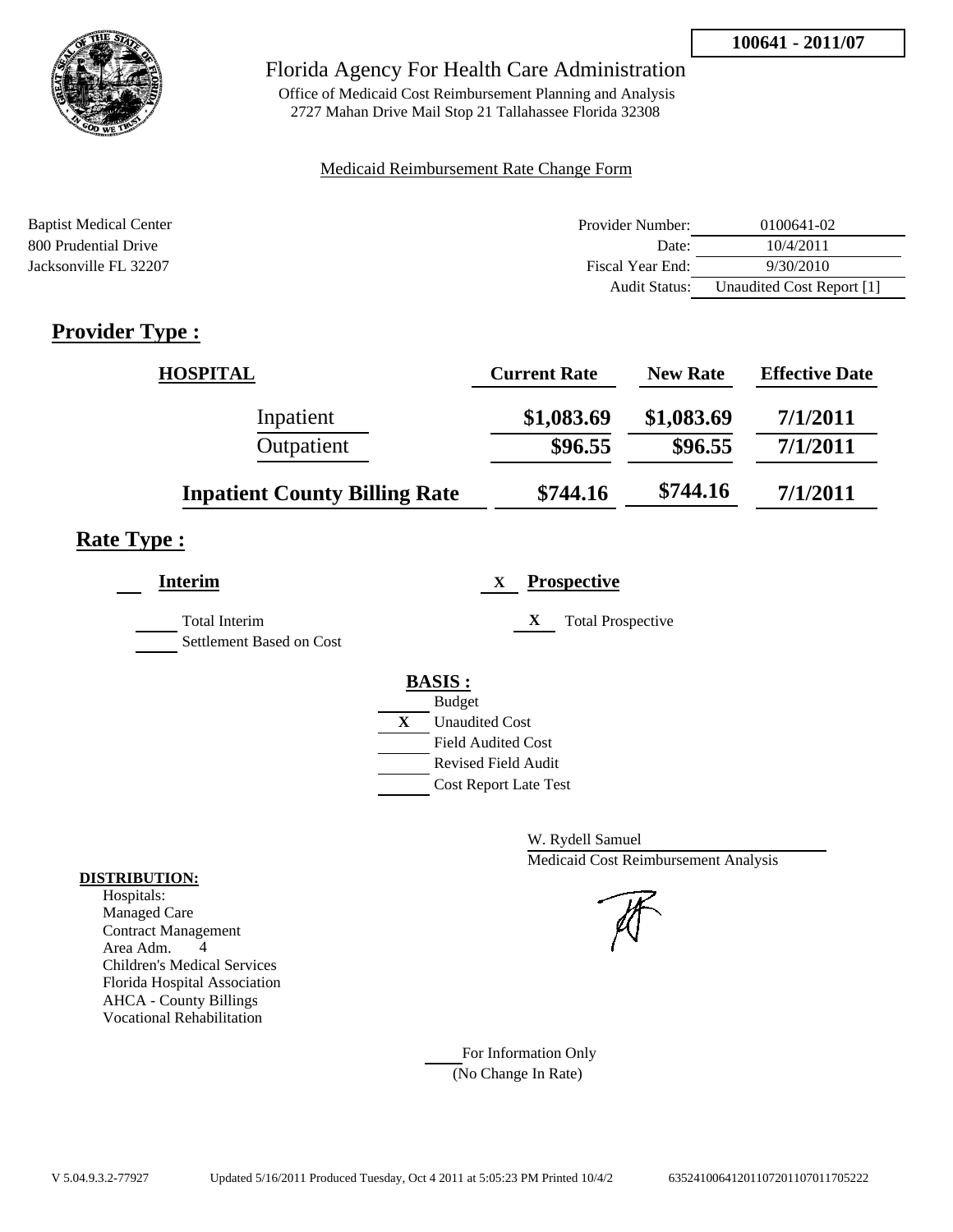

## Florida Agency For Health Care Administration

Office of Medicaid Cost Reimbursement Planning and Analysis 2727 Mahan Drive Mail Stop 21 Tallahassee Florida 32308

### Medicaid Reimbursement Rate Change Form

| Shands Jacksonville   | Provider Number: | 0100676-00                |
|-----------------------|------------------|---------------------------|
| 580 West 8th Street   | Date:            | 10/4/2011                 |
| Jacksonville FL 32209 | Fiscal Year End: | 6/30/2010                 |
|                       | Audit Status:    | Unaudited Cost Report [1] |
|                       |                  | Rate Includes Buy Back    |
| $Dnon:dom Tmax$       |                  |                           |

# **Provider Type :**

| <b>HOSPITAL</b>                      | <b>Current Rate</b> | <b>New Rate</b> | <b>Effective Date</b> |
|--------------------------------------|---------------------|-----------------|-----------------------|
| Inpatient                            | \$1,419.98          | \$1,900.29      | 7/1/2011              |
| Outpatient                           | \$172.96            | \$241.83        | 7/1/2011              |
| <b>Inpatient County Billing Rate</b> | \$981.32            | \$981.32        | 7/1/2011              |

# **Rate Type :**

| <b>Interim</b>                                   | <b>Prospective</b><br>X                                                                                                                                 |
|--------------------------------------------------|---------------------------------------------------------------------------------------------------------------------------------------------------------|
| <b>Total Interim</b><br>Settlement Based on Cost | X<br><b>Total Prospective</b>                                                                                                                           |
|                                                  | <b>BASIS:</b><br><b>Budget</b><br>X<br><b>Unaudited Cost</b><br><b>Field Audited Cost</b><br><b>Revised Field Audit</b><br><b>Cost Report Late Test</b> |

W. Rydell Samuel Medicaid Cost Reimbursement Analysis

For Information Only (No Change In Rate)

#### **DISTRIBUTION:**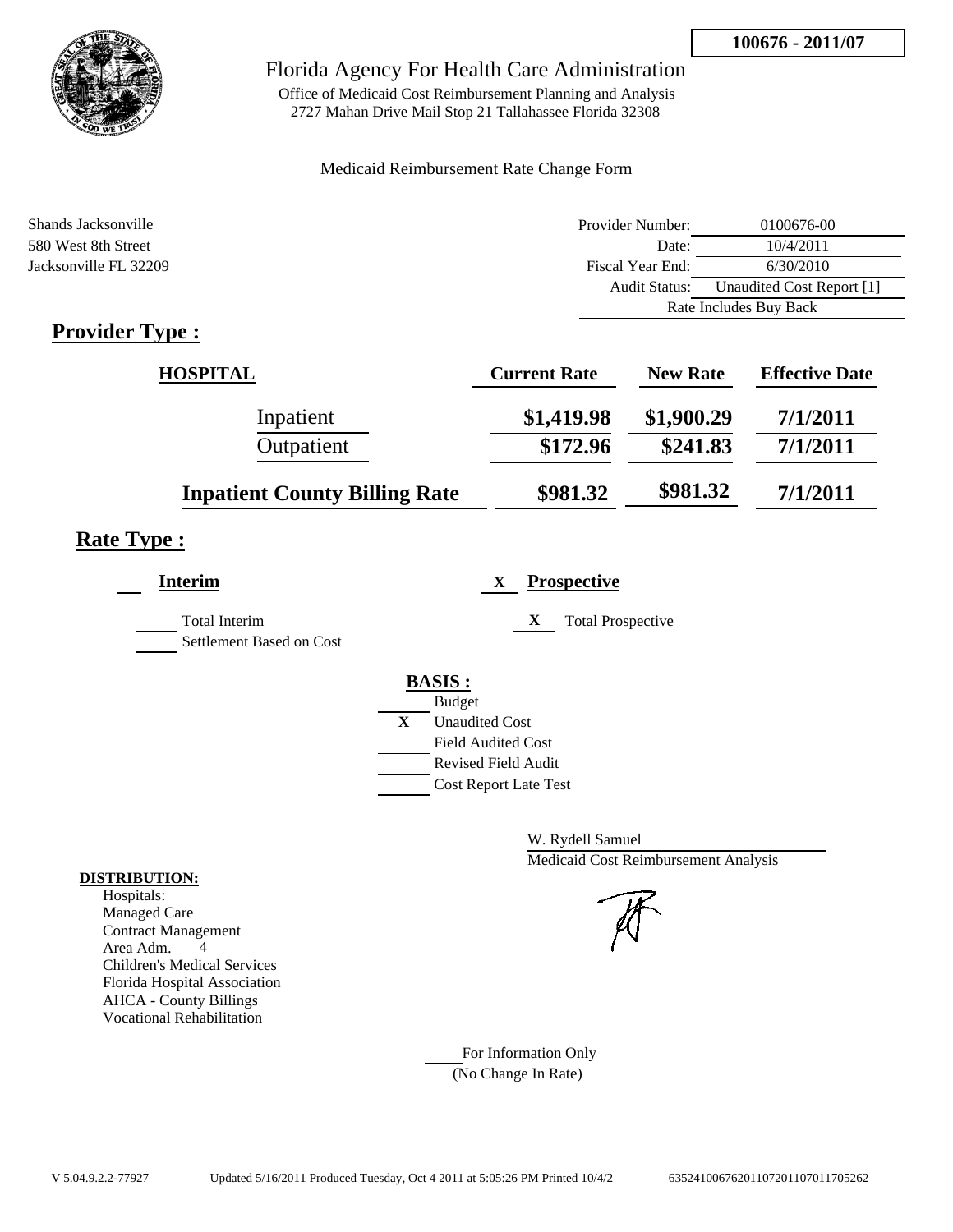

## Florida Agency For Health Care Administration

Office of Medicaid Cost Reimbursement Planning and Analysis 2727 Mahan Drive Mail Stop 21 Tallahassee Florida 32308

### Medicaid Reimbursement Rate Change Form

| Mayo Clinic           | Provider Number:     | 0100722-00                |
|-----------------------|----------------------|---------------------------|
| 4500 San Pablo Road   | Date:                | 10/4/2011                 |
| Jacksonville FL 32216 | Fiscal Year End:     | 12/31/2009                |
|                       | <b>Audit Status:</b> | Unaudited Cost Report [1] |
|                       |                      | Rate Includes Buy Back    |
| <b>Provider Type</b>  |                      |                           |

# **Provider Type :**

| <b>HOSPITAL</b>                      | <b>Current Rate</b> | <b>New Rate</b> | <b>Effective Date</b> |
|--------------------------------------|---------------------|-----------------|-----------------------|
| Inpatient                            | \$2,237.07          | \$2,237.07      | 7/1/2011              |
| Outpatient                           | \$125.00            | \$125.67        | 7/1/2011              |
| <b>Inpatient County Billing Rate</b> | \$1,135.70          | \$1,135.70      | 7/1/2011              |

# **Rate Type :**

| <b>Interim</b>                            | <b>Prospective</b><br>X       |
|-------------------------------------------|-------------------------------|
| Total Interim<br>Settlement Based on Cost | X<br><b>Total Prospective</b> |
|                                           | <b>BASIS:</b>                 |
|                                           | <b>Budget</b>                 |
|                                           | X<br><b>Unaudited Cost</b>    |
|                                           | <b>Field Audited Cost</b>     |
|                                           | <b>Revised Field Audit</b>    |
|                                           | <b>Cost Report Late Test</b>  |
|                                           |                               |

W. Rydell Samuel Medicaid Cost Reimbursement Analysis

For Information Only (No Change In Rate)

#### **DISTRIBUTION:**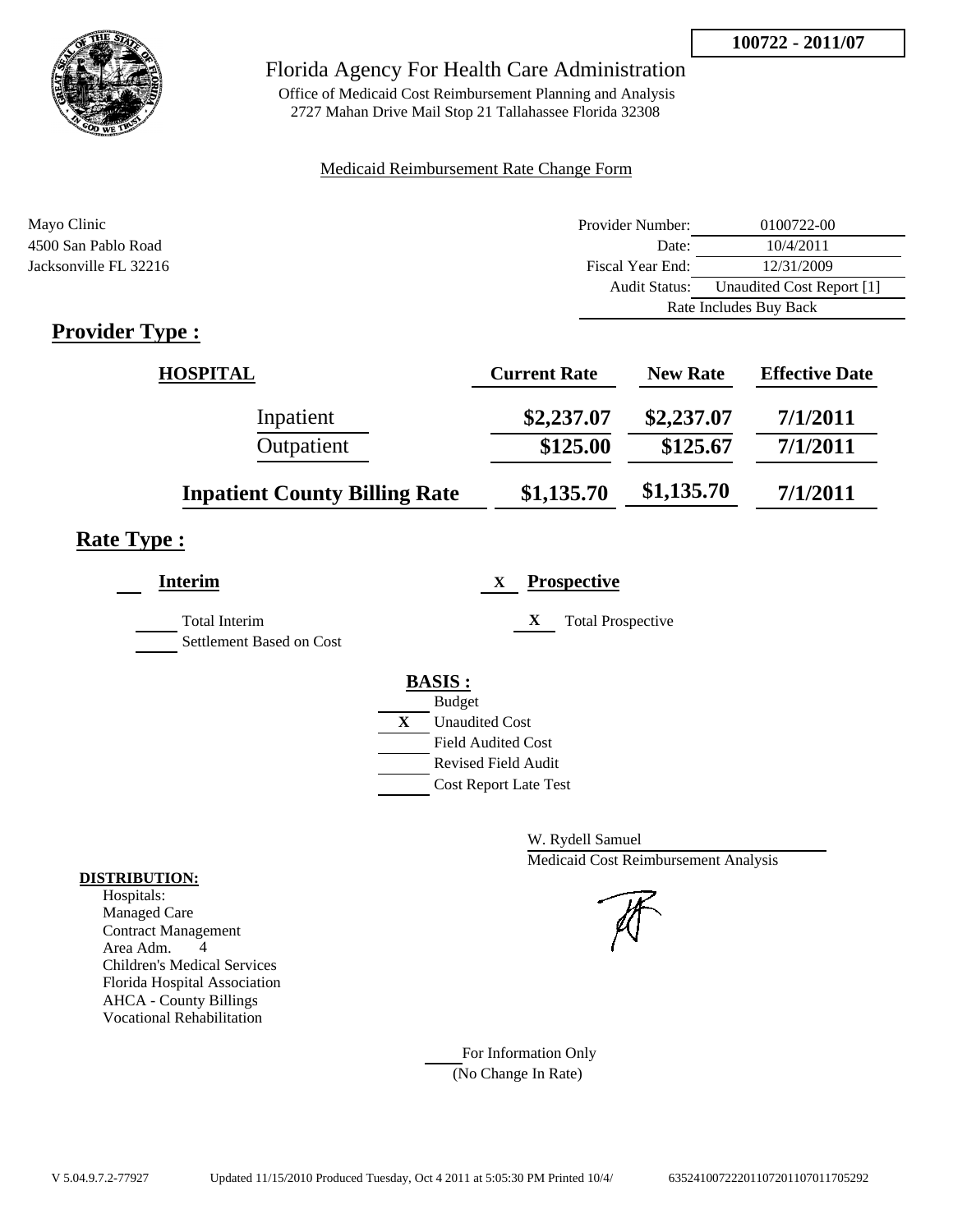

Office of Medicaid Cost Reimbursement Planning and Analysis 2727 Mahan Drive Mail Stop 21 Tallahassee Florida 32308

### Medicaid Reimbursement Rate Change Form

| St. Vincent's Hospital                  | Provider Number: | 0100731-00              |
|-----------------------------------------|------------------|-------------------------|
| 1800 Barrs Street 3rd Floor, Seton Hall | Date:            | 10/4/2011               |
| Jacksonville FL 32204                   | Fiscal Year End: | 6/30/2010               |
|                                         | Audit Status:    | Amended Cost Report [2] |

# **Provider Type :**

| <b>HOSPITAL</b>                      | <b>Current Rate</b> | <b>New Rate</b> | <b>Effective Date</b> |
|--------------------------------------|---------------------|-----------------|-----------------------|
| Inpatient                            | \$1,132.71          | \$1,083.72      | 7/1/2011              |
| Outpatient                           | \$56.24             | \$55.78         | 7/1/2011              |
| <b>Inpatient County Billing Rate</b> | \$728.98            | \$729.04        | 7/1/2011              |

## **Rate Type :**

| <b>Interim</b>                            | <b>Prospective</b><br>X               |
|-------------------------------------------|---------------------------------------|
| Total Interim<br>Settlement Based on Cost | X<br><b>Total Prospective</b>         |
|                                           | <b>BASIS:</b>                         |
|                                           | <b>Budget</b>                         |
|                                           | $\mathbf{X}$<br><b>Unaudited Cost</b> |
|                                           | <b>Field Audited Cost</b>             |
|                                           | <b>Revised Field Audit</b>            |
|                                           | <b>Cost Report Late Test</b>          |
|                                           |                                       |

W. Rydell Samuel Medicaid Cost Reimbursement Analysis

For Information Only (No Change In Rate)

#### **DISTRIBUTION:**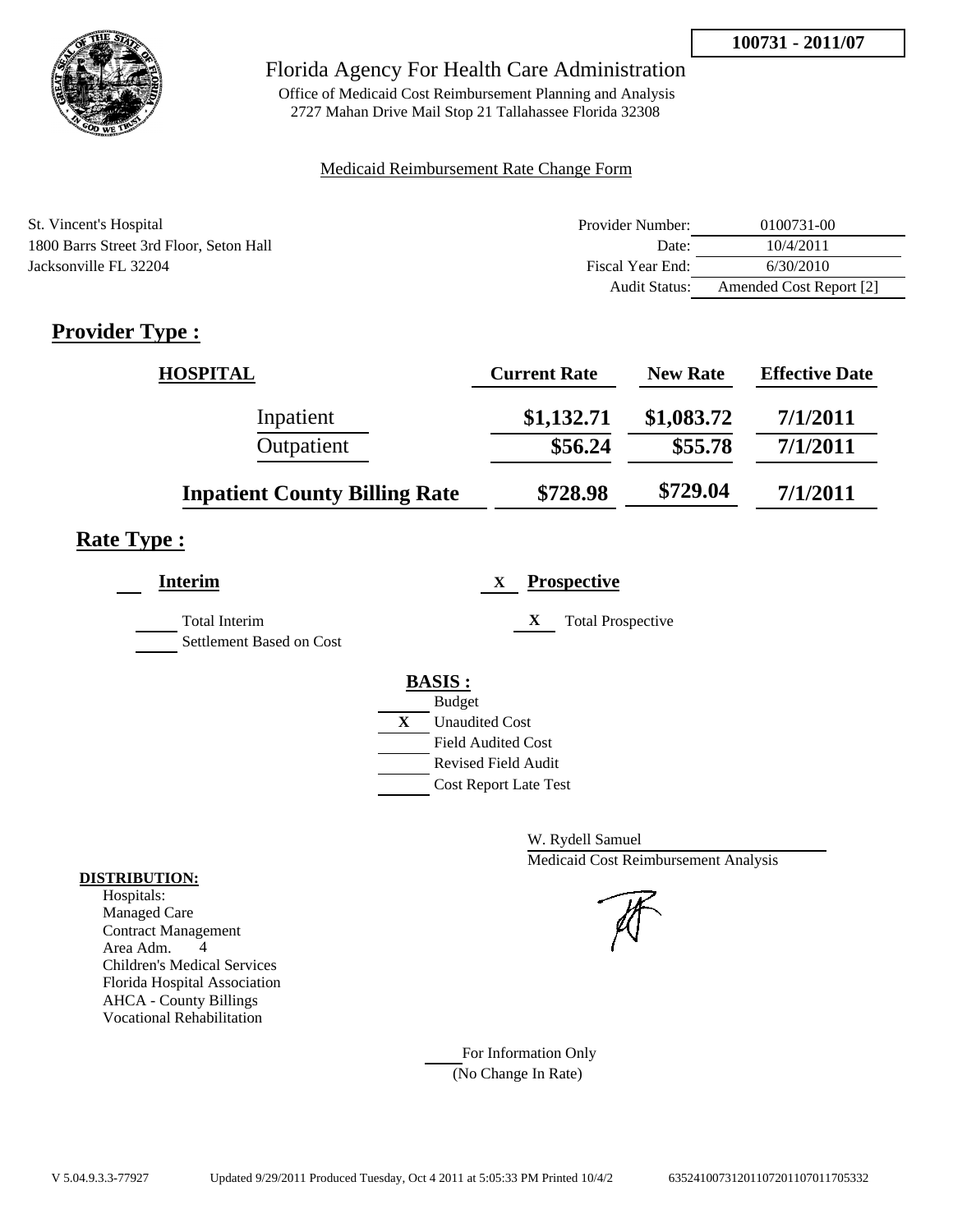

Office of Medicaid Cost Reimbursement Planning and Analysis 2727 Mahan Drive Mail Stop 21 Tallahassee Florida 32308

### Medicaid Reimbursement Rate Change Form

| Baptist Hospital (Pensacola) | Provider Number:     | 0100749-00                |
|------------------------------|----------------------|---------------------------|
| P.O. Box 17500               | Date:                | 10/4/2011                 |
| Pensacola FL 32522-7500      | Fiscal Year End:     | 9/30/2010                 |
|                              | <b>Audit Status:</b> | Unaudited Cost Report [1] |
|                              |                      | Rate Includes Buy Back    |

# **Provider Type :**

| <b>HOSPITAL</b>                      | <b>Current Rate</b> | <b>New Rate</b> | <b>Effective Date</b> |
|--------------------------------------|---------------------|-----------------|-----------------------|
| Inpatient                            | \$996.68            | \$996.68        | 7/1/2011              |
| Outpatient                           | \$80.39             | \$80.39         | 7/1/2011              |
| <b>Inpatient County Billing Rate</b> | \$640.18            | \$640.18        | 7/1/2011              |

# **Rate Type :**

| <b>Interim</b>                            | <b>Prospective</b><br>X       |
|-------------------------------------------|-------------------------------|
| Total Interim<br>Settlement Based on Cost | X<br><b>Total Prospective</b> |
|                                           | <b>BASIS:</b>                 |
|                                           | <b>Budget</b>                 |
|                                           | X<br><b>Unaudited Cost</b>    |
|                                           | <b>Field Audited Cost</b>     |
|                                           | Revised Field Audit           |
|                                           | <b>Cost Report Late Test</b>  |
|                                           |                               |

W. Rydell Samuel Medicaid Cost Reimbursement Analysis

For Information Only (No Change In Rate)

#### **DISTRIBUTION:**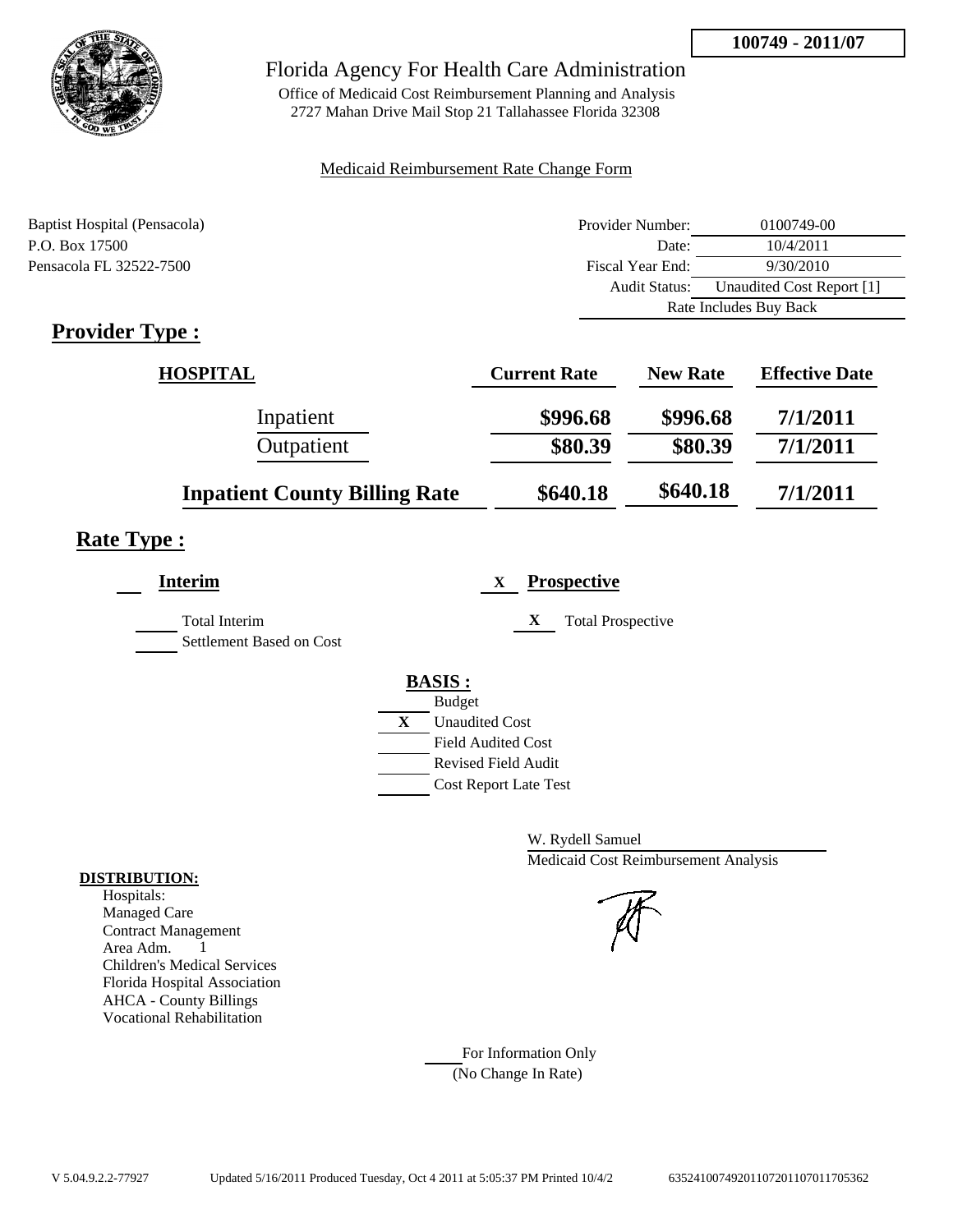

Office of Medicaid Cost Reimbursement Planning and Analysis 2727 Mahan Drive Mail Stop 21 Tallahassee Florida 32308

### Medicaid Reimbursement Rate Change Form

| Baptist Hospital (Pensacola) | Provider Number:     | 0100749-02                |  |
|------------------------------|----------------------|---------------------------|--|
| P.O. Box 17500               | Date:                | 10/4/2011                 |  |
| Pensacola FL 32522-7500      | Fiscal Year End:     | 9/30/2010                 |  |
|                              | <b>Audit Status:</b> | Unaudited Cost Report [1] |  |
|                              |                      | Rate Includes Buy Back    |  |

# **Provider Type :**

| <b>HOSPITAL</b>                      | <b>Current Rate</b> | <b>New Rate</b> | <b>Effective Date</b> |
|--------------------------------------|---------------------|-----------------|-----------------------|
| Inpatient                            | \$996.68            | \$996.68        | 7/1/2011              |
| Outpatient                           | \$80.39             | \$80.39         | 7/1/2011              |
| <b>Inpatient County Billing Rate</b> | \$640.18            | \$640.18        | 7/1/2011              |

# **Rate Type :**

| <b>Interim</b>                            | <b>Prospective</b><br>X       |
|-------------------------------------------|-------------------------------|
| Total Interim<br>Settlement Based on Cost | X<br><b>Total Prospective</b> |
|                                           | <b>BASIS:</b>                 |
|                                           | <b>Budget</b>                 |
|                                           | X<br><b>Unaudited Cost</b>    |
|                                           | <b>Field Audited Cost</b>     |
|                                           | Revised Field Audit           |
|                                           | <b>Cost Report Late Test</b>  |
|                                           |                               |

W. Rydell Samuel Medicaid Cost Reimbursement Analysis

### For Information Only (No Change In Rate)

**DISTRIBUTION:**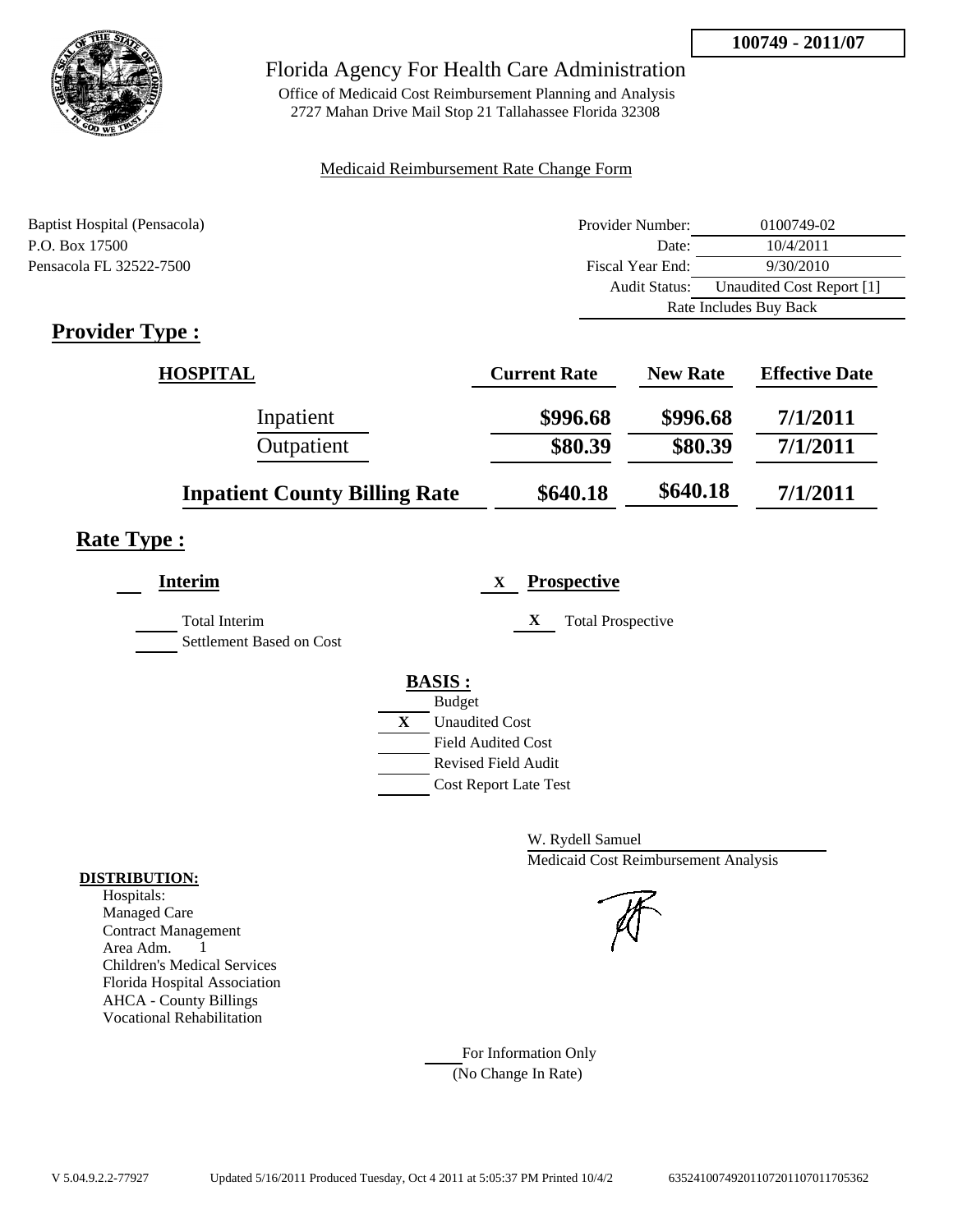

Office of Medicaid Cost Reimbursement Planning and Analysis 2727 Mahan Drive Mail Stop 21 Tallahassee Florida 32308

### Medicaid Reimbursement Rate Change Form

| Baptist Hospital (Pensacola) | Provider Number: | 0100749-03                |
|------------------------------|------------------|---------------------------|
| P.O. Box 17500               | Date:            | 10/4/2011                 |
| Pensacola FL 32522-7500      | Fiscal Year End: | 9/30/2010                 |
|                              | Audit Status:    | Unaudited Cost Report [1] |
|                              |                  | Rate Includes Buy Back    |

# **Provider Type :**

| <b>HOSPITAL</b>                      | <b>Current Rate</b> | <b>New Rate</b> | <b>Effective Date</b> |
|--------------------------------------|---------------------|-----------------|-----------------------|
| Inpatient                            | \$996.68            | \$996.68        | 7/1/2011              |
| Outpatient                           | \$80.39             | \$80.39         | 7/1/2011              |
| <b>Inpatient County Billing Rate</b> | \$640.18            | \$640.18        | 7/1/2011              |

# **Rate Type :**

| <b>Interim</b>                            | <b>Prospective</b><br>X       |
|-------------------------------------------|-------------------------------|
| Total Interim<br>Settlement Based on Cost | X<br><b>Total Prospective</b> |
|                                           | <b>BASIS:</b>                 |
|                                           | <b>Budget</b>                 |
|                                           | X<br><b>Unaudited Cost</b>    |
|                                           | <b>Field Audited Cost</b>     |
|                                           | Revised Field Audit           |
|                                           | <b>Cost Report Late Test</b>  |
|                                           |                               |

W. Rydell Samuel Medicaid Cost Reimbursement Analysis

For Information Only (No Change In Rate)

#### **DISTRIBUTION:**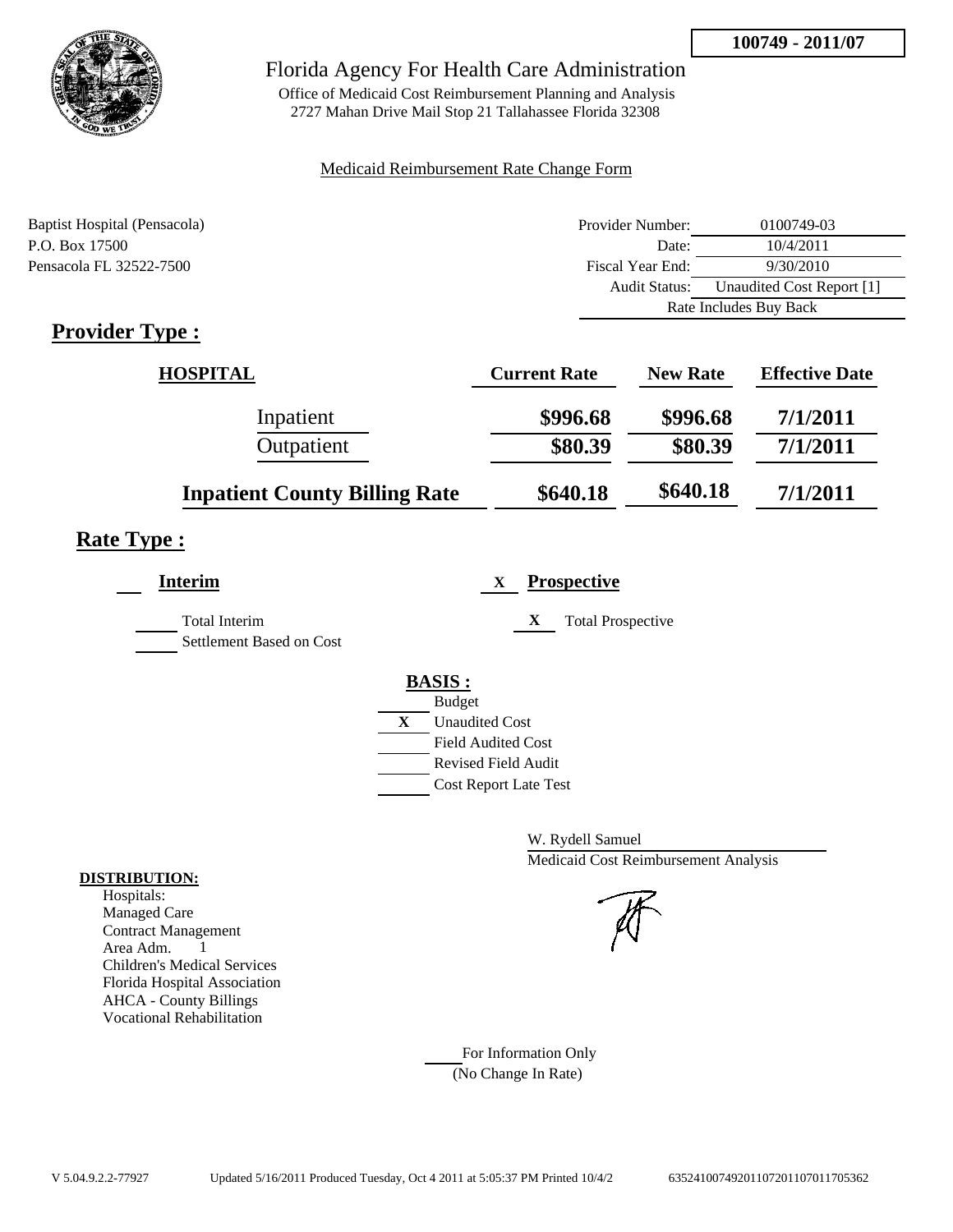

## Florida Agency For Health Care Administration

Office of Medicaid Cost Reimbursement Planning and Analysis 2727 Mahan Drive Mail Stop 21 Tallahassee Florida 32308

### Medicaid Reimbursement Rate Change Form

| Sacred Heart Hospital   | Provider Number:     | 0100765-00              |
|-------------------------|----------------------|-------------------------|
| Post Office Box 2728    | Date:                | 10/4/2011               |
| Pensacola FL 32513-2728 | Fiscal Year End:     | 6/30/2010               |
|                         | <b>Audit Status:</b> | Amended Cost Report [2] |
|                         |                      | Rate Includes Buy Back  |
| $Dnon:dom Tmax$         |                      |                         |

# **Provider Type :**

| <b>HOSPITAL</b>                      | <b>Current Rate</b> | <b>New Rate</b> | <b>Effective Date</b> |
|--------------------------------------|---------------------|-----------------|-----------------------|
| Inpatient                            | \$1,222.89          | \$1,285.66      | 7/1/2011              |
| Outpatient                           | \$117.55            | \$122.90        | 7/1/2011              |
| <b>Inpatient County Billing Rate</b> | \$810.99            | \$810.99        | 7/1/2011              |

# **Rate Type :**

| <b>Interim</b>                                   | <b>Prospective</b><br>$\mathbf{X}$ |
|--------------------------------------------------|------------------------------------|
| <b>Total Interim</b><br>Settlement Based on Cost | X<br><b>Total Prospective</b>      |
|                                                  | <b>BASIS:</b>                      |
|                                                  | <b>Budget</b>                      |
|                                                  | X<br><b>Unaudited Cost</b>         |
|                                                  | <b>Field Audited Cost</b>          |
|                                                  | Revised Field Audit                |
|                                                  | <b>Cost Report Late Test</b>       |

W. Rydell Samuel Medicaid Cost Reimbursement Analysis

For Information Only (No Change In Rate)

#### **DISTRIBUTION:**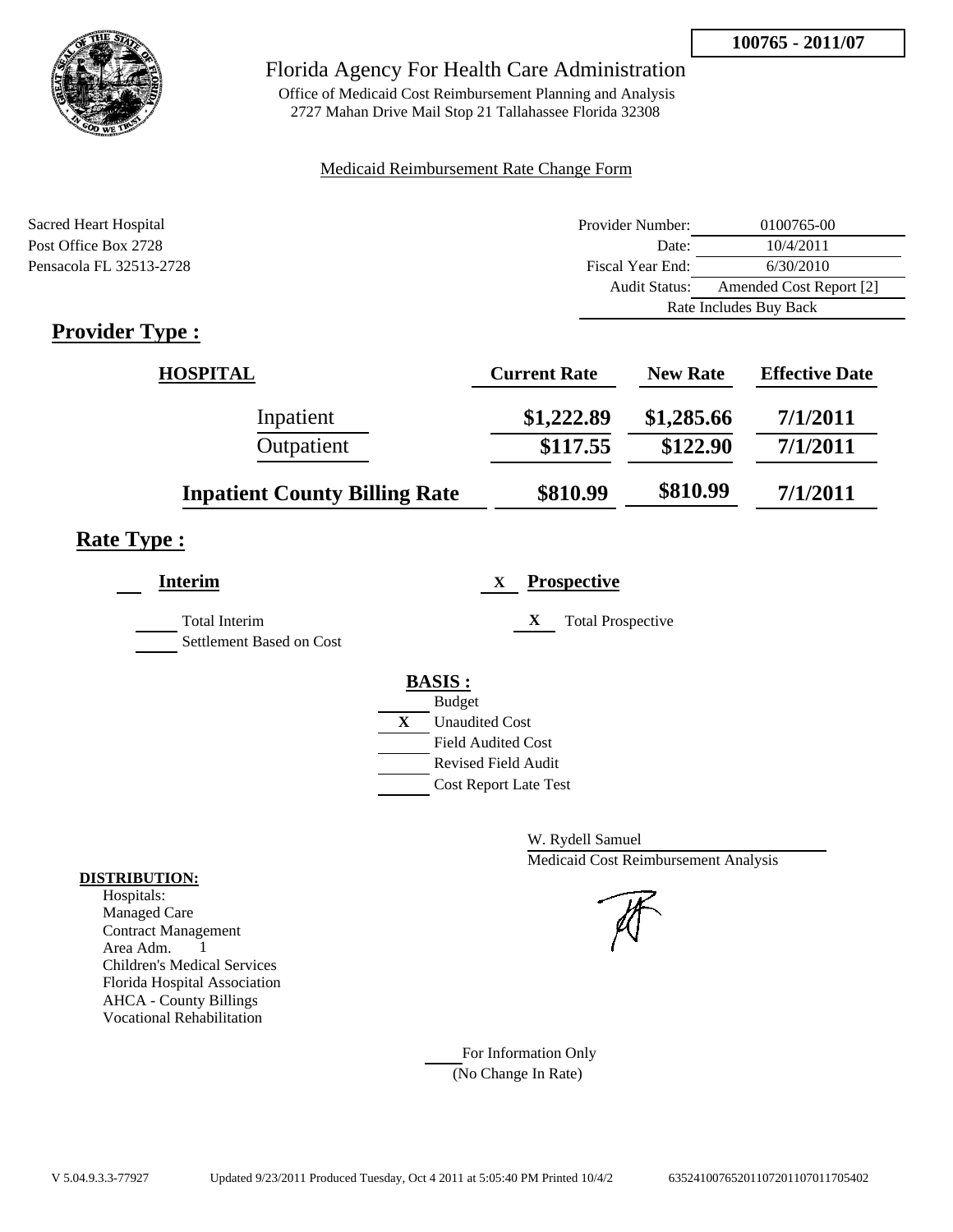

Office of Medicaid Cost Reimbursement Planning and Analysis 2727 Mahan Drive Mail Stop 21 Tallahassee Florida 32308

#### Medicaid Reimbursement Rate Change Form

George E. Weems Memorial Hospital P.O. Drawer 610 Apalachicola FL 32320

| Provider Number:       | 0100803-00                |
|------------------------|---------------------------|
| Date:                  | 10/4/2011                 |
| Fiscal Year End:       | 9/30/2010                 |
| Audit Status:          | Unaudited Cost Report [1] |
| Rate Includes Buy Back |                           |

# **Provider Type :**

| <b>HOSPITAL</b> | <b>Current Rate</b> | <b>New Rate</b> | <b>Effective Date</b> |
|-----------------|---------------------|-----------------|-----------------------|
| Inpatient       | \$3,032.34          | \$3,032.34      | 7/1/2011              |
| Outpatient      | \$79.53             | \$79.53         | 7/1/2011              |

## **Rate Type :**

| <b>Interim</b>                            | <b>Prospective</b><br>$\mathbf{X}$                                                                                                               |
|-------------------------------------------|--------------------------------------------------------------------------------------------------------------------------------------------------|
| Total Interim<br>Settlement Based on Cost | X<br><b>Total Prospective</b>                                                                                                                    |
|                                           | <b>BASIS:</b><br><b>Budget</b><br>X<br><b>Unaudited Cost</b><br><b>Field Audited Cost</b><br>Revised Field Audit<br><b>Cost Report Late Test</b> |

W. Rydell Samuel Medicaid Cost Reimbursement Analysis

For Information Only (No Change In Rate)

#### **DISTRIBUTION:**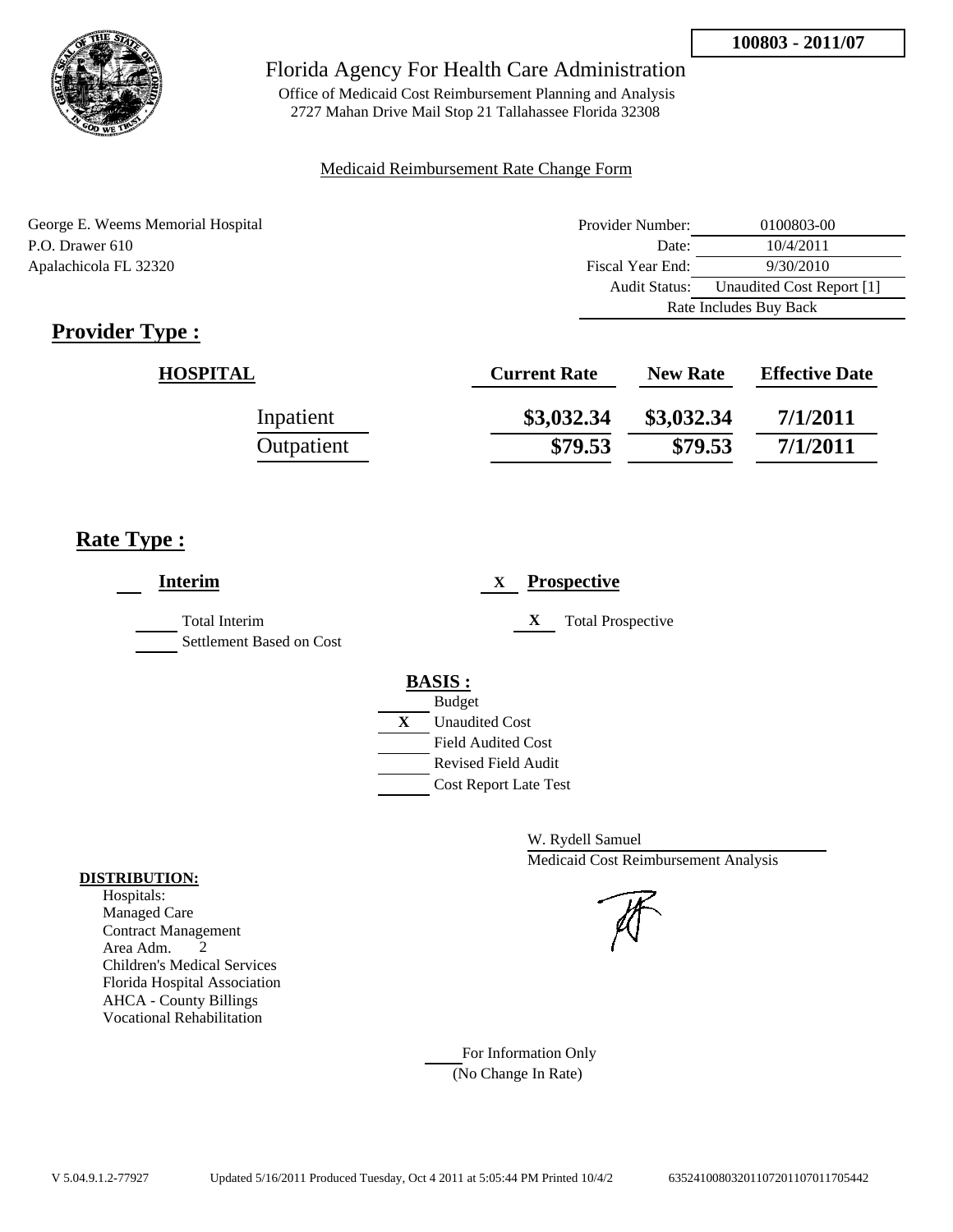

Office of Medicaid Cost Reimbursement Planning and Analysis 2727 Mahan Drive Mail Stop 21 Tallahassee Florida 32308

#### Medicaid Reimbursement Rate Change Form

Hendry Regional Medical Center 524 W Sagamore Street Clewiston FL 33440

| Provider Number:       | 0100862-00                |
|------------------------|---------------------------|
| Date:                  | 10/4/2011                 |
| Fiscal Year End:       | 9/30/2010                 |
| Audit Status:          | Unaudited Cost Report [1] |
| Rate Includes Buy Back |                           |

# **Provider Type :**

| <b>HOSPITAL</b> | <b>Current Rate</b> | <b>New Rate</b> | <b>Effective Date</b> |
|-----------------|---------------------|-----------------|-----------------------|
| Inpatient       | \$1,878.77          | \$1,878.77      | 7/1/2011              |
| Outpatient      | \$92.79             | \$92.79         | 7/1/2011              |

## **Rate Type :**

| <b>Interim</b>                                   | <b>Prospective</b><br>$\mathbf{X}$                                                      |
|--------------------------------------------------|-----------------------------------------------------------------------------------------|
| <b>Total Interim</b><br>Settlement Based on Cost | X<br><b>Total Prospective</b>                                                           |
|                                                  | <b>BASIS:</b><br><b>Budget</b><br>$\mathbf{X}$<br><b>Unaudited Cost</b>                 |
|                                                  | <b>Field Audited Cost</b><br><b>Revised Field Audit</b><br><b>Cost Report Late Test</b> |

W. Rydell Samuel Medicaid Cost Reimbursement Analysis

For Information Only (No Change In Rate)

#### **DISTRIBUTION:**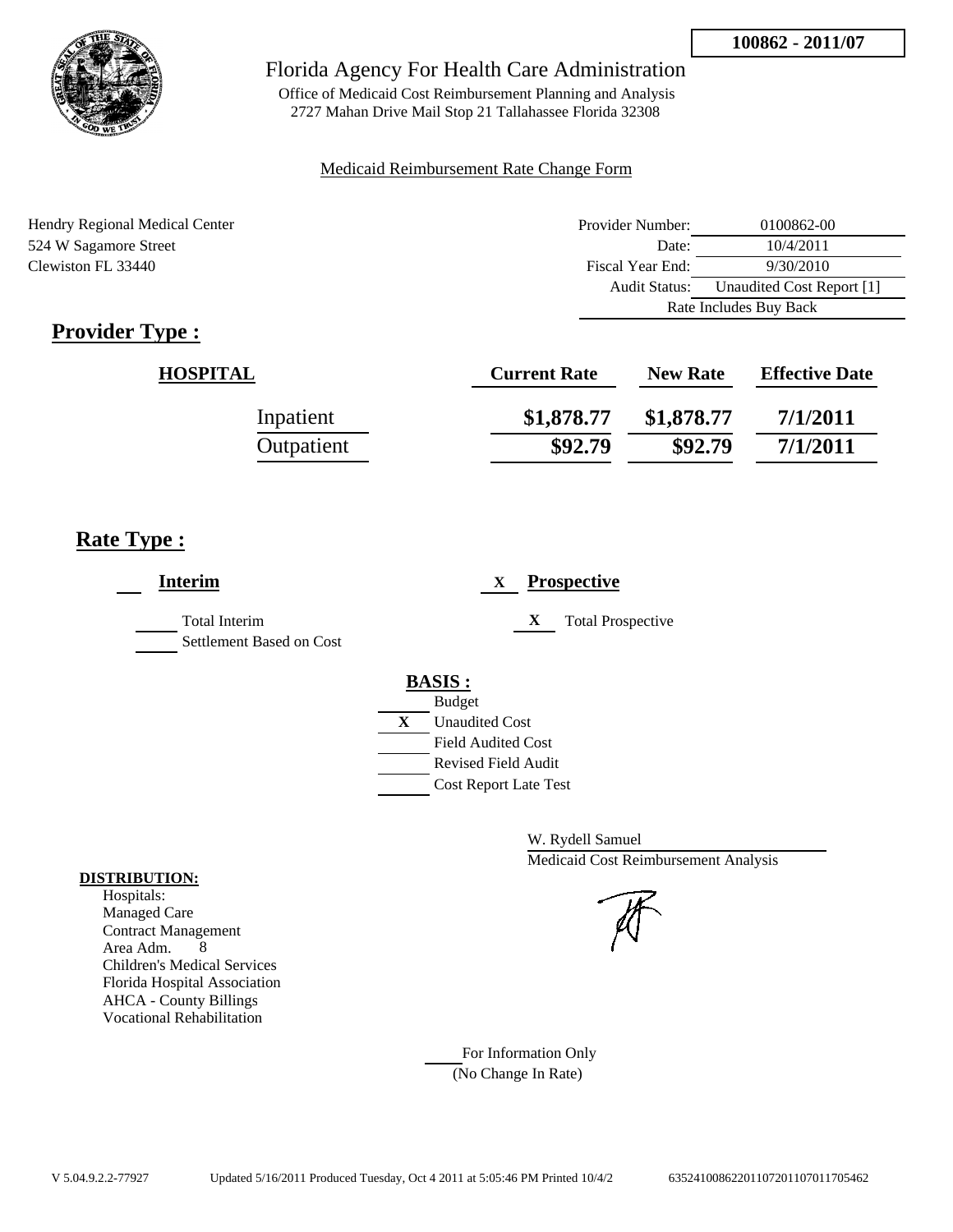

Office of Medicaid Cost Reimbursement Planning and Analysis 2727 Mahan Drive Mail Stop 21 Tallahassee Florida 32308

### Medicaid Reimbursement Rate Change Form

| Brooksville Regional Hospital | Provider Number: | 0100871-00                |
|-------------------------------|------------------|---------------------------|
| Post Office Box 37            | Date:            | 10/4/2011                 |
| Brooksville FL 34605-0037     | Fiscal Year End: | 9/30/2010                 |
|                               | Audit Status:    | Unaudited Cost Report [1] |
|                               |                  | Rate Includes Buy Back    |

# **Provider Type :**

| HOSPITAL                             | <b>Current Rate</b> | <b>New Rate</b> | <b>Effective Date</b> |
|--------------------------------------|---------------------|-----------------|-----------------------|
| Inpatient                            | \$1,019.34          | \$1,444.84      | 7/1/2011              |
| Outpatient                           | \$67.32             | \$89.13         | 7/1/2011              |
| <b>Inpatient County Billing Rate</b> | \$706.82            | \$698.84        | 7/1/2011              |

# **Rate Type :**

| <b>Interim</b>                                   | <b>Prospective</b><br>X       |
|--------------------------------------------------|-------------------------------|
| <b>Total Interim</b><br>Settlement Based on Cost | X<br><b>Total Prospective</b> |
|                                                  | <b>BASIS:</b>                 |
|                                                  | <b>Budget</b>                 |
|                                                  | X<br><b>Unaudited Cost</b>    |
|                                                  | <b>Field Audited Cost</b>     |
|                                                  | <b>Revised Field Audit</b>    |
|                                                  | <b>Cost Report Late Test</b>  |
|                                                  |                               |

W. Rydell Samuel Medicaid Cost Reimbursement Analysis

For Information Only (No Change In Rate)

#### **DISTRIBUTION:**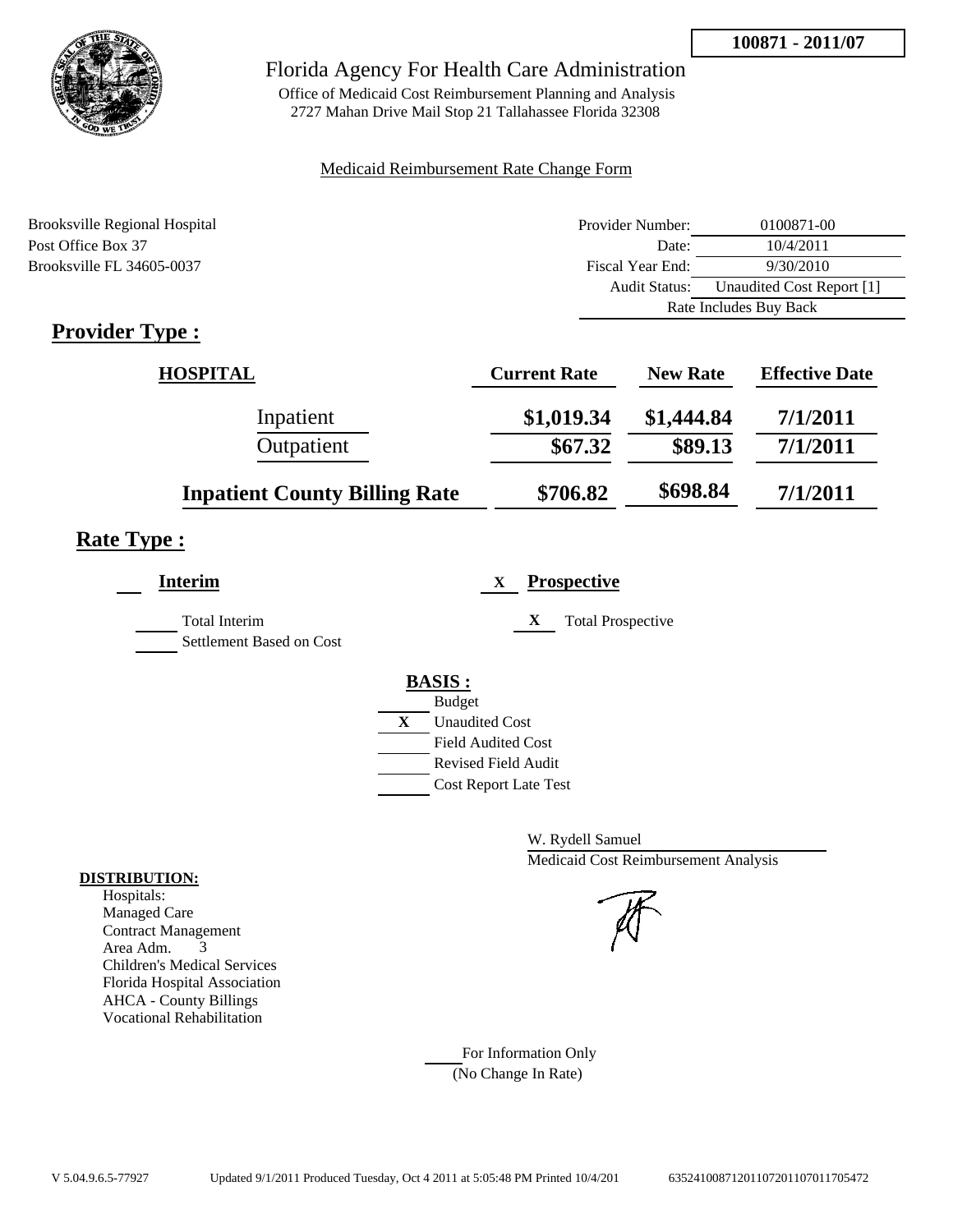

Office of Medicaid Cost Reimbursement Planning and Analysis 2727 Mahan Drive Mail Stop 21 Tallahassee Florida 32308

#### Medicaid Reimbursement Rate Change Form

| Brooksville Regional Hospital | Provider Number:     | 0100871-01                |
|-------------------------------|----------------------|---------------------------|
| Post Office Box 37            | Date:                | 10/4/2011                 |
| Brooksville FL 34605-0037     | Fiscal Year End:     | 9/30/2010                 |
|                               | <b>Audit Status:</b> | Unaudited Cost Report [1] |
|                               |                      | Rate Includes Buy Back    |

# **Provider Type :**

| HOSPITAL                             | <b>Current Rate</b> | <b>New Rate</b> | <b>Effective Date</b> |
|--------------------------------------|---------------------|-----------------|-----------------------|
| Inpatient                            | \$1,019.34          | \$1,444.84      | 7/1/2011              |
| Outpatient                           | \$67.32             | \$89.13         | 7/1/2011              |
| <b>Inpatient County Billing Rate</b> | \$706.82            | \$698.84        | 7/1/2011              |

## **Rate Type :**

| <b>Interim</b>                                   | <b>Prospective</b><br>X       |
|--------------------------------------------------|-------------------------------|
| <b>Total Interim</b><br>Settlement Based on Cost | X<br><b>Total Prospective</b> |
|                                                  | <b>BASIS:</b>                 |
|                                                  | <b>Budget</b>                 |
|                                                  | X<br><b>Unaudited Cost</b>    |
|                                                  | <b>Field Audited Cost</b>     |
|                                                  | <b>Revised Field Audit</b>    |
|                                                  | <b>Cost Report Late Test</b>  |
|                                                  |                               |

W. Rydell Samuel Medicaid Cost Reimbursement Analysis

For Information Only (No Change In Rate)

#### **DISTRIBUTION:**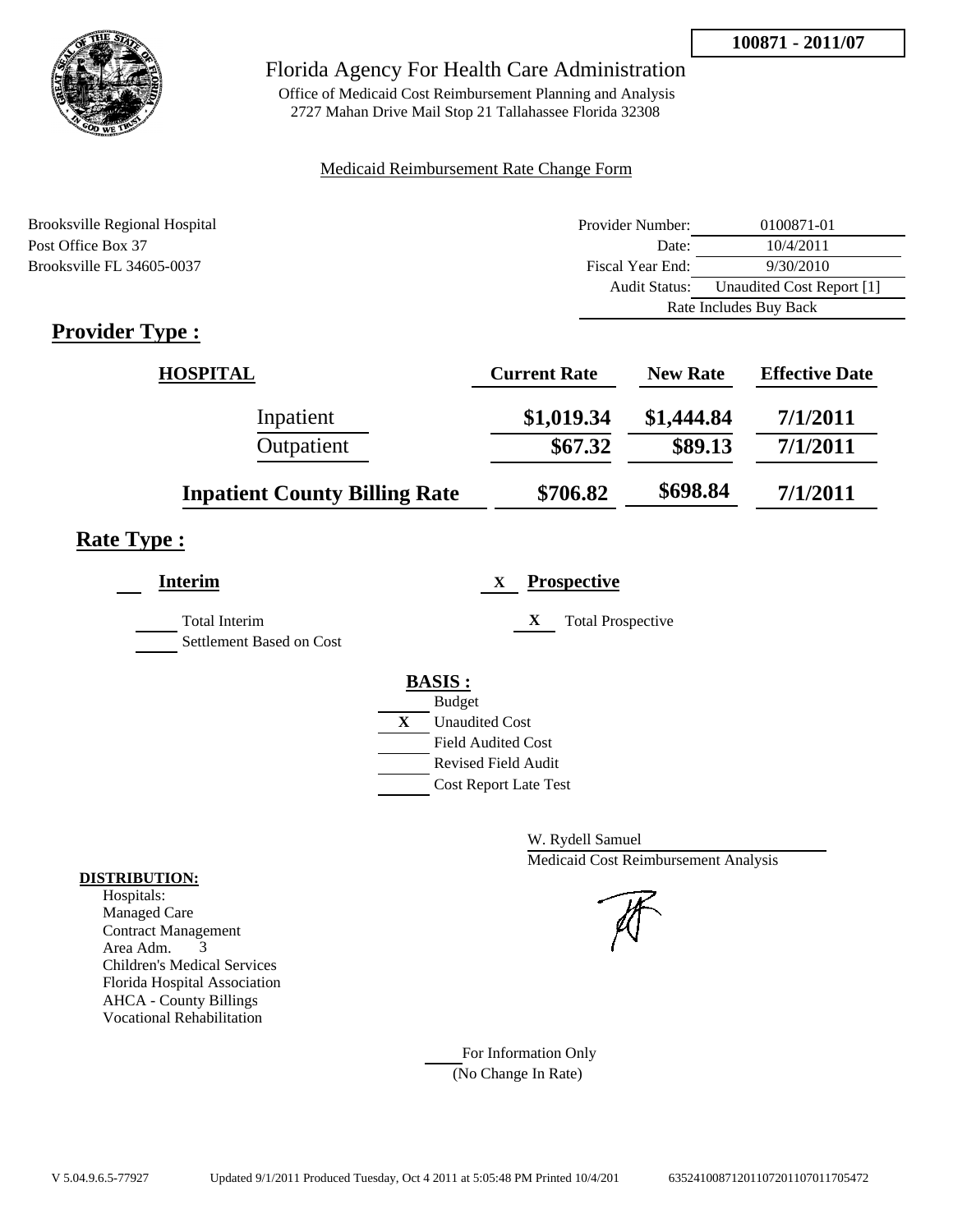

Office of Medicaid Cost Reimbursement Planning and Analysis 2727 Mahan Drive Mail Stop 21 Tallahassee Florida 32308

#### Medicaid Reimbursement Rate Change Form

Highlands Regional Medical Center P.O. Drawer 2066 Sebring FL 33870

| Provider Number: | 0100897-00                                     |
|------------------|------------------------------------------------|
| Date:            | 10/4/2011                                      |
| Fiscal Year End: | 9/30/2010                                      |
| Audit Status:    | Amended Cost Report [2]                        |
|                  | Rate Includes Buy Back and 100% Self Exemption |

# **Provider Type :**

| <b>HOSPITAL</b>                      | <b>Current Rate</b> | <b>New Rate</b> | <b>Effective Date</b> |
|--------------------------------------|---------------------|-----------------|-----------------------|
| Inpatient                            | \$621.03            | \$1,399.49      | 7/1/2011              |
| Outpatient                           | \$56.78             | \$80.28         | 7/1/2011              |
| <b>Inpatient County Billing Rate</b> |                     | \$621.03\$      | 7/1/2011              |

## **Rate Type :**

| <b>Interim</b>                                   |   | <b>Prospective</b><br>X       |
|--------------------------------------------------|---|-------------------------------|
| <b>Total Interim</b><br>Settlement Based on Cost |   | X<br><b>Total Prospective</b> |
|                                                  |   | <b>BASIS:</b>                 |
|                                                  |   | <b>Budget</b>                 |
|                                                  | X | <b>Unaudited Cost</b>         |
|                                                  |   | <b>Field Audited Cost</b>     |
|                                                  |   | Revised Field Audit           |
|                                                  |   | <b>Cost Report Late Test</b>  |
|                                                  |   |                               |

W. Rydell Samuel Medicaid Cost Reimbursement Analysis

For Information Only (No Change In Rate)

#### **DISTRIBUTION:**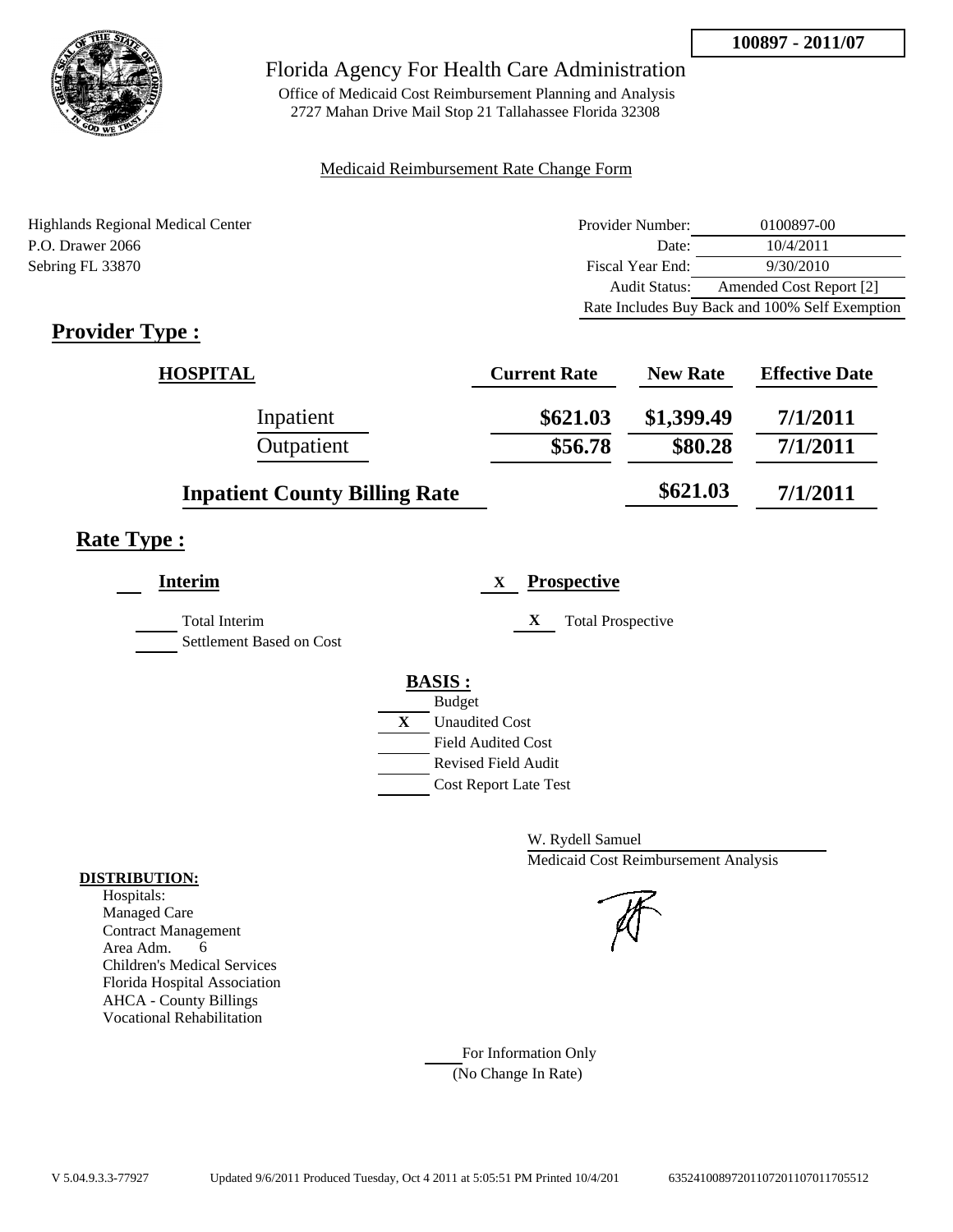

Office of Medicaid Cost Reimbursement Planning and Analysis 2727 Mahan Drive Mail Stop 21 Tallahassee Florida 32308

#### Medicaid Reimbursement Rate Change Form

| Florida Hospital Heartland Medical Center | Provider Number: | 0100901-00                |
|-------------------------------------------|------------------|---------------------------|
| Highway 27 North                          | Date:            | 10/4/2011                 |
| Avon Park FL 33825                        | Fiscal Year End: | 12/31/2009                |
|                                           | Audit Status:    | Unaudited Cost Report [1] |

# **Provider Type :**

| <b>HOSPITAL</b> | <b>Current Rate</b> | <b>New Rate</b> | <b>Effective Date</b> |
|-----------------|---------------------|-----------------|-----------------------|
| Inpatient       | \$722.25            | \$722.25        | 7/1/2011              |
| Outpatient      | \$89.69             | \$89.69         | 7/1/2011              |

## **Rate Type :**

| <b>Interim</b>                            | <b>Prospective</b><br>X                                                                                                                                 |
|-------------------------------------------|---------------------------------------------------------------------------------------------------------------------------------------------------------|
| Total Interim<br>Settlement Based on Cost | X<br><b>Total Prospective</b>                                                                                                                           |
|                                           | <b>BASIS:</b><br><b>Budget</b><br>X<br><b>Unaudited Cost</b><br><b>Field Audited Cost</b><br><b>Revised Field Audit</b><br><b>Cost Report Late Test</b> |

W. Rydell Samuel Medicaid Cost Reimbursement Analysis

For Information Only (No Change In Rate)

#### **DISTRIBUTION:**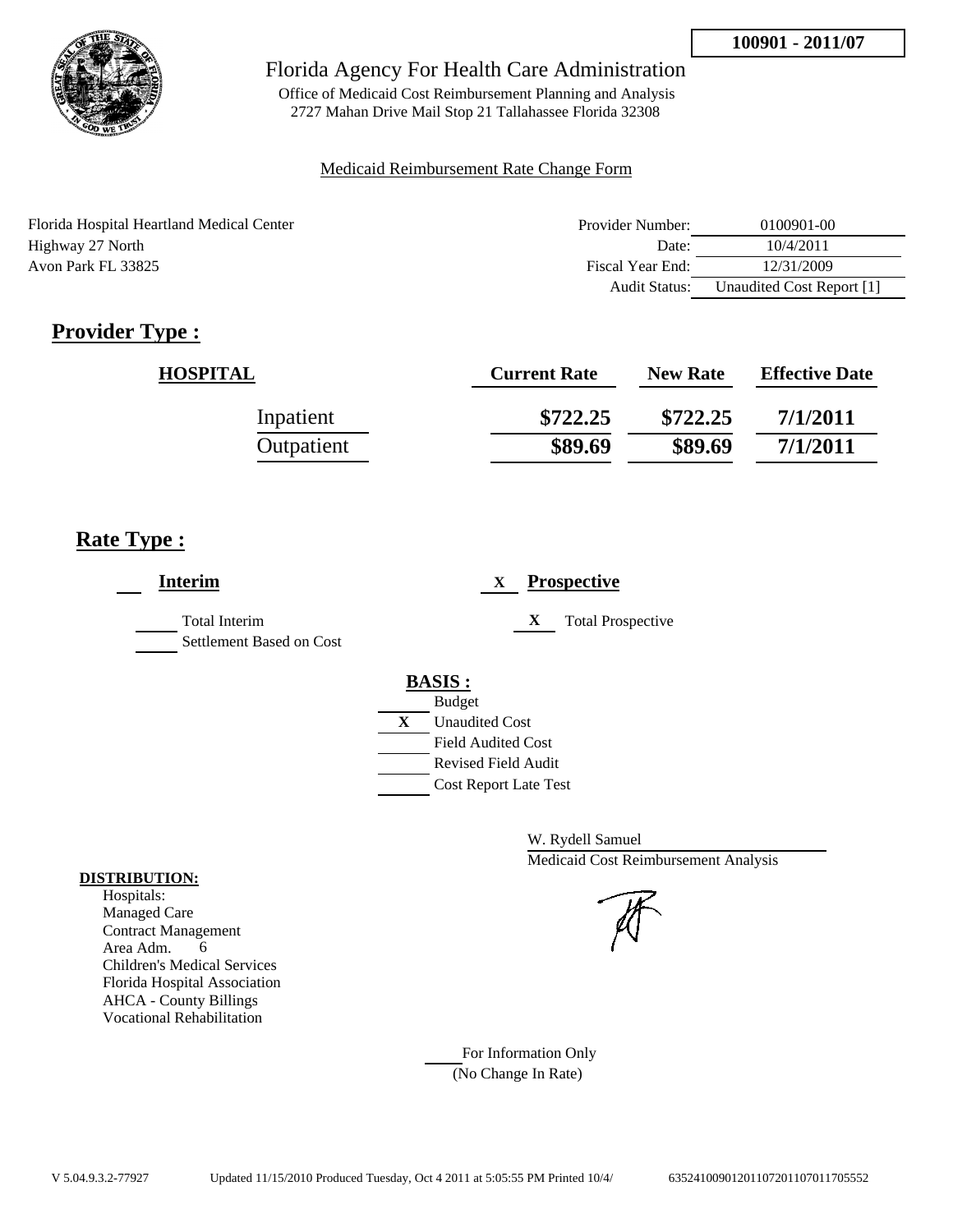

Office of Medicaid Cost Reimbursement Planning and Analysis 2727 Mahan Drive Mail Stop 21 Tallahassee Florida 32308

### Medicaid Reimbursement Rate Change Form

| University Community Hospital Carrollwood | Provider Number:     | 0100943-00                        |
|-------------------------------------------|----------------------|-----------------------------------|
| 3100 East Fletcher Avenue                 | Date:                | 10/4/2011                         |
| Tampa FL 33613                            | Fiscal Year End:     | 8/31/2010                         |
|                                           | <b>Audit Status:</b> | Unaudited Cost Report [1]         |
|                                           |                      | Rate Includes 100% Self Exemption |
| $\cdot$ $\cdot$<br>$\mathbf{r}$           |                      |                                   |

# **Provider Type :**

| <b>HOSPITAL</b>                      | <b>Current Rate</b> | <b>New Rate</b> | <b>Effective Date</b> |
|--------------------------------------|---------------------|-----------------|-----------------------|
| Inpatient                            | \$808.03            | \$1,241.87      | 7/1/2011              |
| Outpatient                           | \$80.99             | \$80.99         | 7/1/2011              |
| <b>Inpatient County Billing Rate</b> |                     | \$808.03        | 7/1/2011              |

## **Rate Type :**

| <b>Interim</b>                                   | <b>Prospective</b><br>X       |
|--------------------------------------------------|-------------------------------|
| <b>Total Interim</b><br>Settlement Based on Cost | X<br><b>Total Prospective</b> |
|                                                  | <b>BASIS:</b>                 |
|                                                  | <b>Budget</b>                 |
|                                                  | X<br><b>Unaudited Cost</b>    |
|                                                  | <b>Field Audited Cost</b>     |
|                                                  | Revised Field Audit           |
|                                                  | <b>Cost Report Late Test</b>  |

W. Rydell Samuel Medicaid Cost Reimbursement Analysis

For Information Only (No Change In Rate)

#### **DISTRIBUTION:**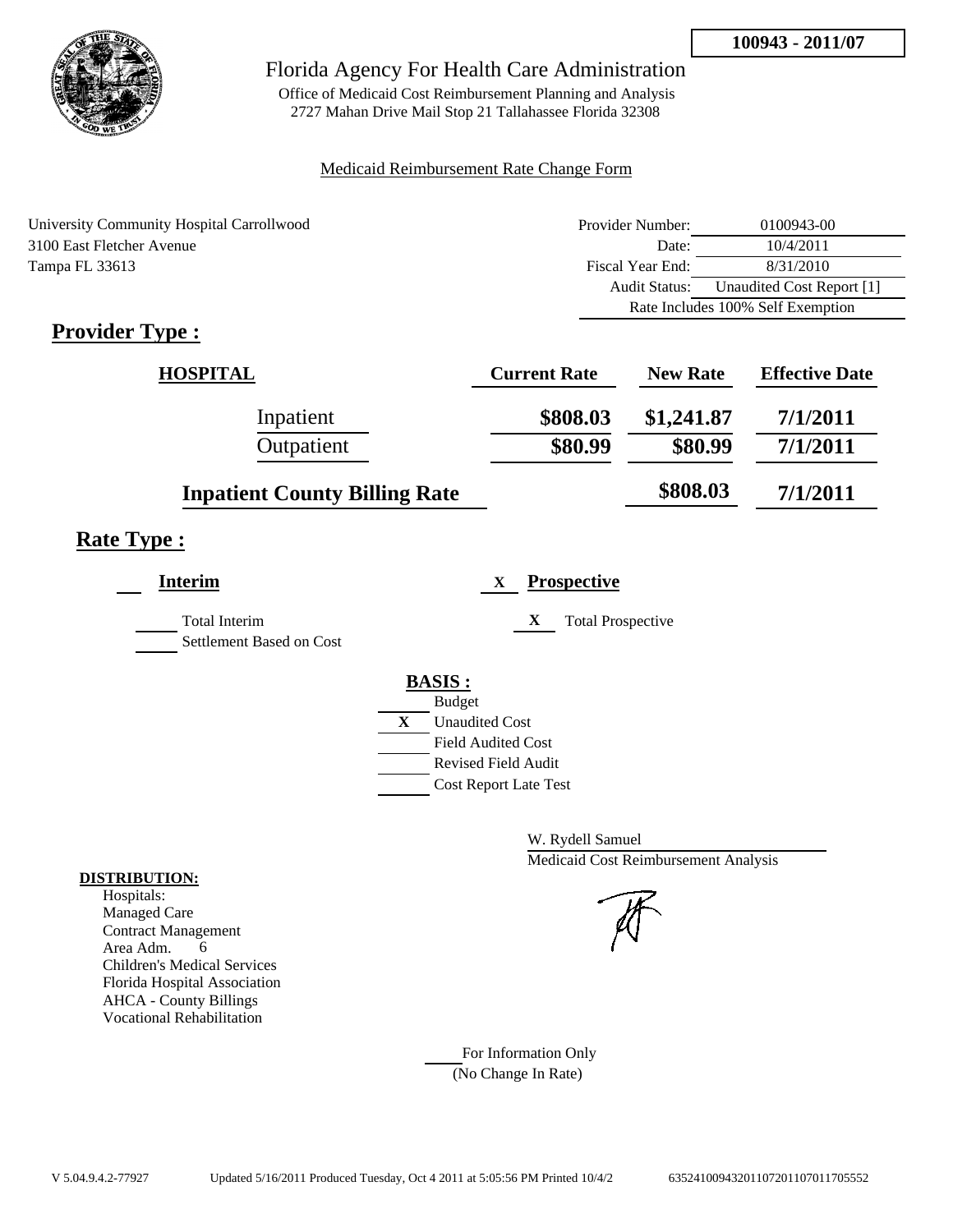

Office of Medicaid Cost Reimbursement Planning and Analysis 2727 Mahan Drive Mail Stop 21 Tallahassee Florida 32308

#### Medicaid Reimbursement Rate Change Form

| St. Joseph's Hospital                      | Provider Number:     | 0100978-00                |
|--------------------------------------------|----------------------|---------------------------|
| 3001 W. ML King Blvd. Post Office Box 4227 | Date:                | 10/4/2011                 |
| Tampa FL 33677-4227                        | Fiscal Year End:     | 12/31/2009                |
|                                            | <b>Audit Status:</b> | Unaudited Cost Report [1] |
|                                            |                      | Rate Includes Buy Back    |

# **Provider Type :**

| <b>HOSPITAL</b>                      | <b>Current Rate</b> | <b>New Rate</b> | <b>Effective Date</b> |
|--------------------------------------|---------------------|-----------------|-----------------------|
| Inpatient                            | \$1,425.44          | \$1,836.19      | 7/1/2011              |
| Outpatient                           | \$125.78            | \$150.86        | 7/1/2011              |
| <b>Inpatient County Billing Rate</b> | \$968.17            | \$849.58        | 7/1/2011              |

# **Rate Type :**

| <b>Prospective</b><br>X               |
|---------------------------------------|
| X<br><b>Total Prospective</b>         |
| <b>BASIS:</b>                         |
| <b>Budget</b>                         |
| $\mathbf{X}$<br><b>Unaudited Cost</b> |
| <b>Field Audited Cost</b>             |
| Revised Field Audit                   |
| <b>Cost Report Late Test</b>          |
|                                       |

W. Rydell Samuel Medicaid Cost Reimbursement Analysis

For Information Only (No Change In Rate)

#### **DISTRIBUTION:**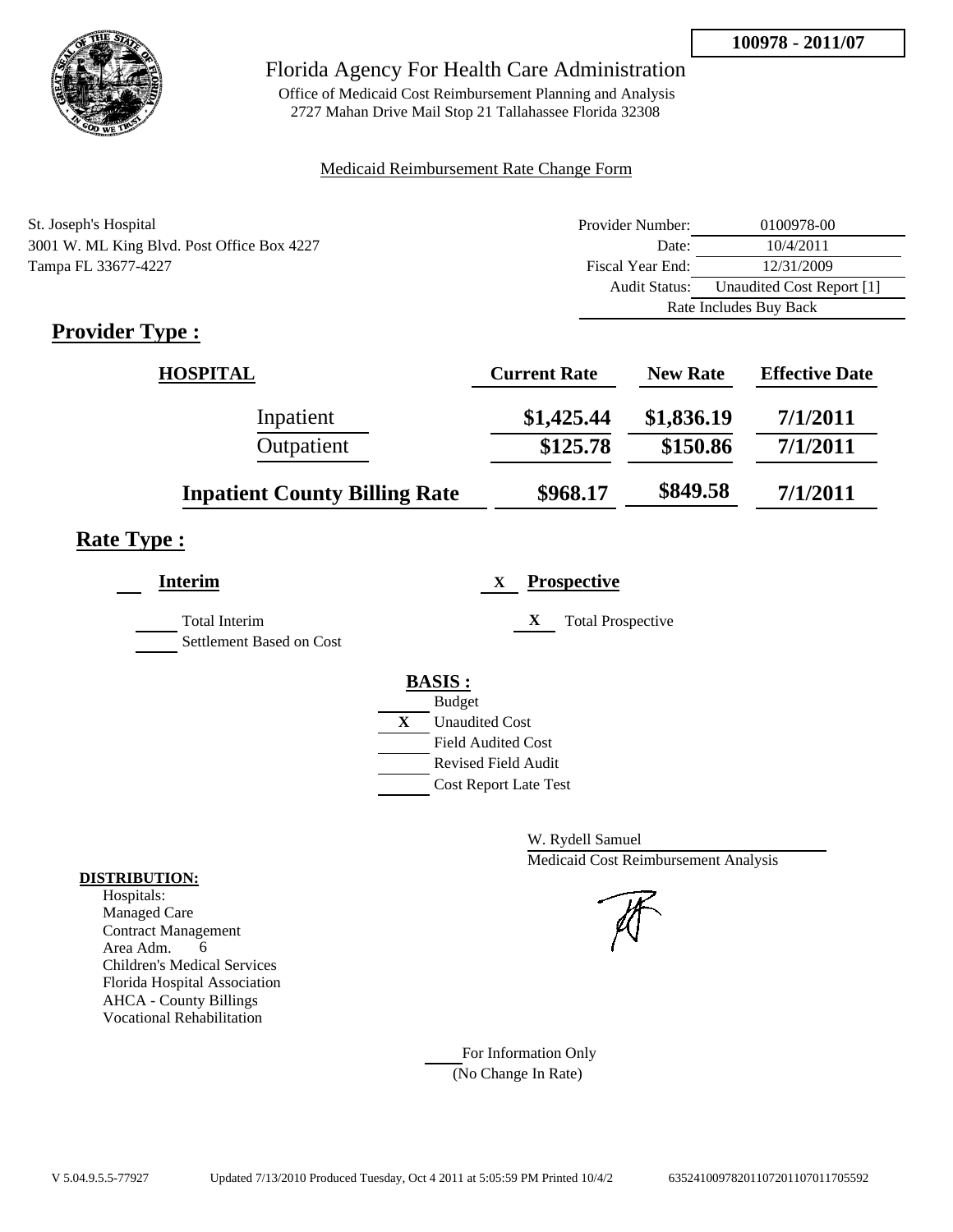

Office of Medicaid Cost Reimbursement Planning and Analysis 2727 Mahan Drive Mail Stop 21 Tallahassee Florida 32308

#### Medicaid Reimbursement Rate Change Form

| St. Joseph's Hospital                      | Provider Number:     | 0100978-02                |
|--------------------------------------------|----------------------|---------------------------|
| 3001 W. ML King Blvd. Post Office Box 4227 | Date:                | 10/4/2011                 |
| Tampa FL 33677-4227                        | Fiscal Year End:     | 12/31/2009                |
|                                            | <b>Audit Status:</b> | Unaudited Cost Report [1] |
|                                            |                      | Rate Includes Buy Back    |
|                                            |                      |                           |

# **Provider Type :**

| <b>HOSPITAL</b>                      | <b>Current Rate</b> | <b>New Rate</b> | <b>Effective Date</b> |
|--------------------------------------|---------------------|-----------------|-----------------------|
| Inpatient                            | \$1,425.44          | \$1,836.19      | 7/1/2011              |
| Outpatient                           | \$125.78            | \$150.86        | 7/1/2011              |
| <b>Inpatient County Billing Rate</b> | \$968.17            | \$849.58        | 7/1/2011              |

# **Rate Type :**

| <b>Interim</b>                                   | <b>Prospective</b><br>$\mathbf{X}$    |
|--------------------------------------------------|---------------------------------------|
| <b>Total Interim</b><br>Settlement Based on Cost | X<br><b>Total Prospective</b>         |
|                                                  | <b>BASIS:</b>                         |
|                                                  | <b>Budget</b>                         |
|                                                  | $\mathbf{X}$<br><b>Unaudited Cost</b> |
|                                                  | <b>Field Audited Cost</b>             |
|                                                  | <b>Revised Field Audit</b>            |
|                                                  | <b>Cost Report Late Test</b>          |
|                                                  |                                       |

W. Rydell Samuel Medicaid Cost Reimbursement Analysis

For Information Only (No Change In Rate)

#### **DISTRIBUTION:**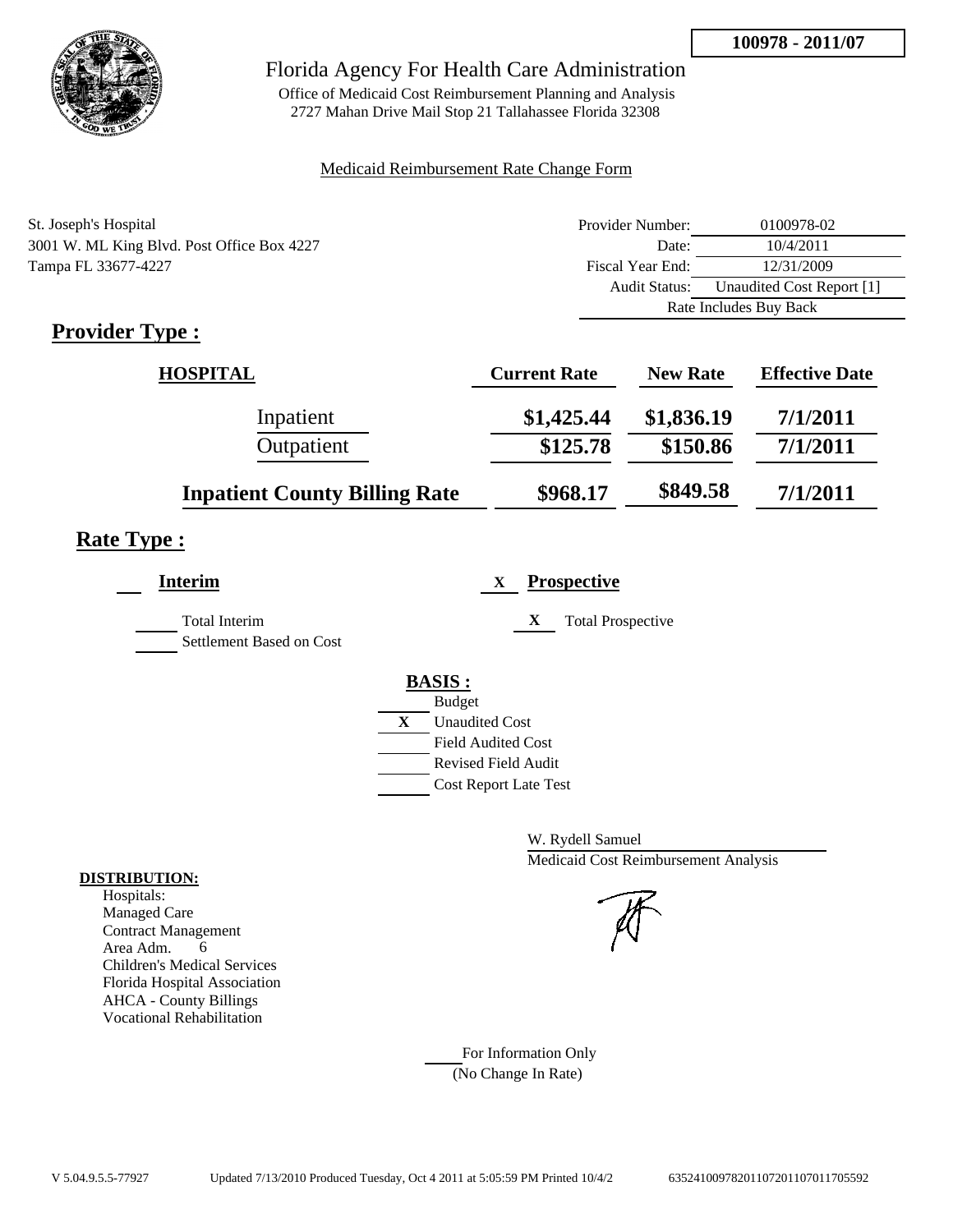

Office of Medicaid Cost Reimbursement Planning and Analysis 2727 Mahan Drive Mail Stop 21 Tallahassee Florida 32308

#### Medicaid Reimbursement Rate Change Form

| St. Joseph's Hospital                      | Provider Number:     | 0100978-03                |
|--------------------------------------------|----------------------|---------------------------|
| 3001 W. ML King Blvd. Post Office Box 4227 | Date:                | 10/4/2011                 |
| Tampa FL 33677-4227                        | Fiscal Year End:     | 12/31/2009                |
|                                            | <b>Audit Status:</b> | Unaudited Cost Report [1] |
|                                            |                      | Rate Includes Buy Back    |

# **Provider Type :**

| <b>HOSPITAL</b>                      | <b>Current Rate</b> | <b>New Rate</b> | <b>Effective Date</b> |
|--------------------------------------|---------------------|-----------------|-----------------------|
| Inpatient                            | \$1,425.44          | \$1,836.19      | 7/1/2011              |
| Outpatient                           | \$125.78            | \$150.86        | 7/1/2011              |
| <b>Inpatient County Billing Rate</b> | \$968.17            | \$849.58        | 7/1/2011              |

# **Rate Type :**

| <b>Prospective</b><br>X               |
|---------------------------------------|
| X<br><b>Total Prospective</b>         |
| <b>BASIS:</b>                         |
| <b>Budget</b>                         |
| $\mathbf{X}$<br><b>Unaudited Cost</b> |
| <b>Field Audited Cost</b>             |
| Revised Field Audit                   |
| <b>Cost Report Late Test</b>          |
|                                       |

W. Rydell Samuel Medicaid Cost Reimbursement Analysis

For Information Only (No Change In Rate)

#### **DISTRIBUTION:**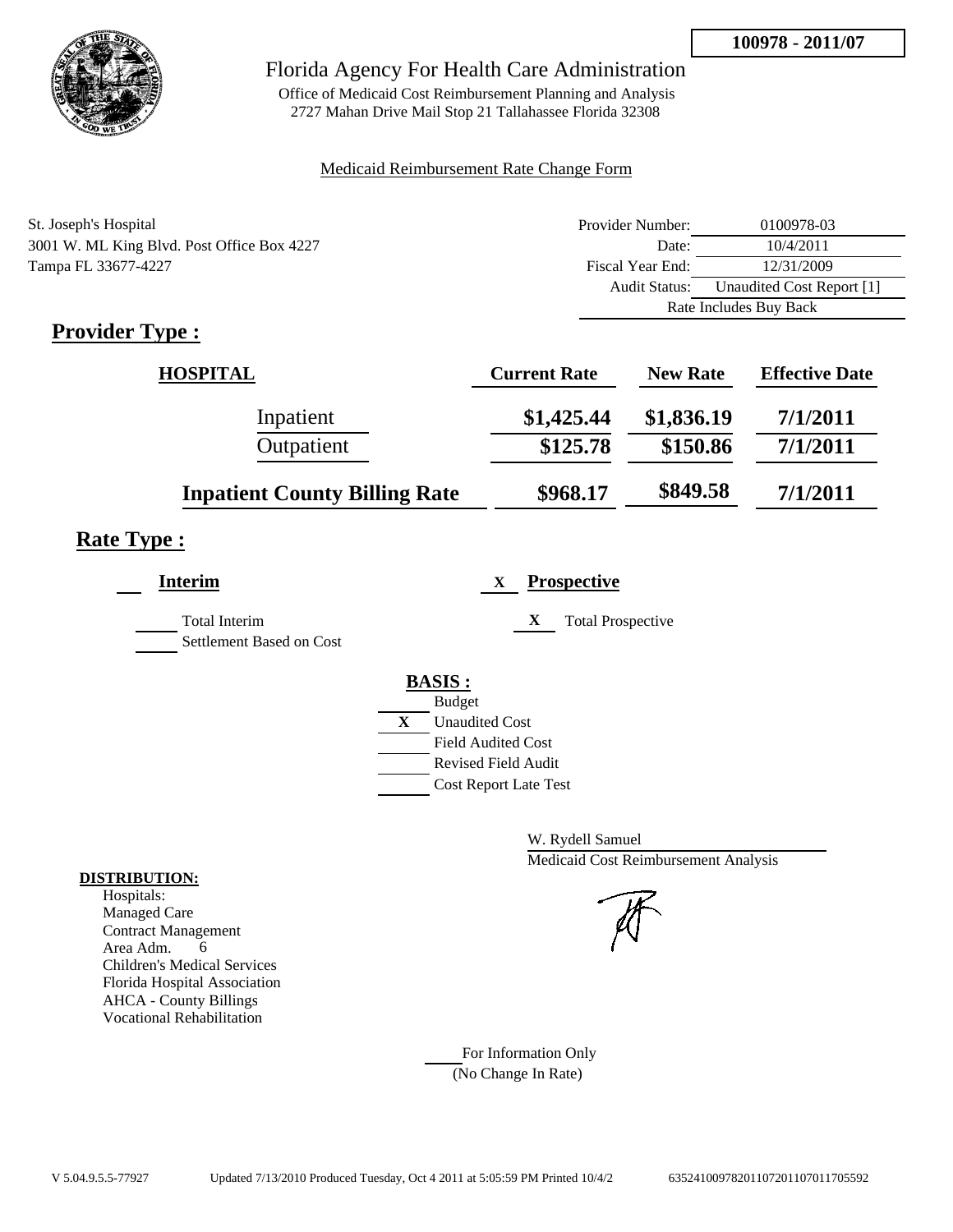

Office of Medicaid Cost Reimbursement Planning and Analysis 2727 Mahan Drive Mail Stop 21 Tallahassee Florida 32308

#### Medicaid Reimbursement Rate Change Form

| St. Joseph's Hospital                      | Provider Number: | 0100978-06                |
|--------------------------------------------|------------------|---------------------------|
| 3001 W. ML King Blvd. Post Office Box 4227 | Date:            | 10/4/2011                 |
| Tampa FL 33677-4227                        | Fiscal Year End: | 12/31/2009                |
|                                            | Audit Status:    | Unaudited Cost Report [1] |
|                                            |                  | Rate Includes Buy Back    |

# **Provider Type :**

| <b>HOSPITAL</b>                      | <b>Current Rate</b> | <b>New Rate</b> | <b>Effective Date</b> |
|--------------------------------------|---------------------|-----------------|-----------------------|
| Inpatient                            | \$1,425.44          | \$1,836.19      | 7/1/2011              |
| Outpatient                           | \$125.78            | \$150.86        | 7/1/2011              |
| <b>Inpatient County Billing Rate</b> | \$968.17            | \$849.58        | 7/1/2011              |

## **Rate Type :**

| <b>Prospective</b><br>X               |
|---------------------------------------|
| X<br><b>Total Prospective</b>         |
| <b>BASIS:</b>                         |
| <b>Budget</b>                         |
| $\mathbf{X}$<br><b>Unaudited Cost</b> |
| <b>Field Audited Cost</b>             |
| Revised Field Audit                   |
| <b>Cost Report Late Test</b>          |
|                                       |

W. Rydell Samuel Medicaid Cost Reimbursement Analysis

For Information Only (No Change In Rate)

#### **DISTRIBUTION:**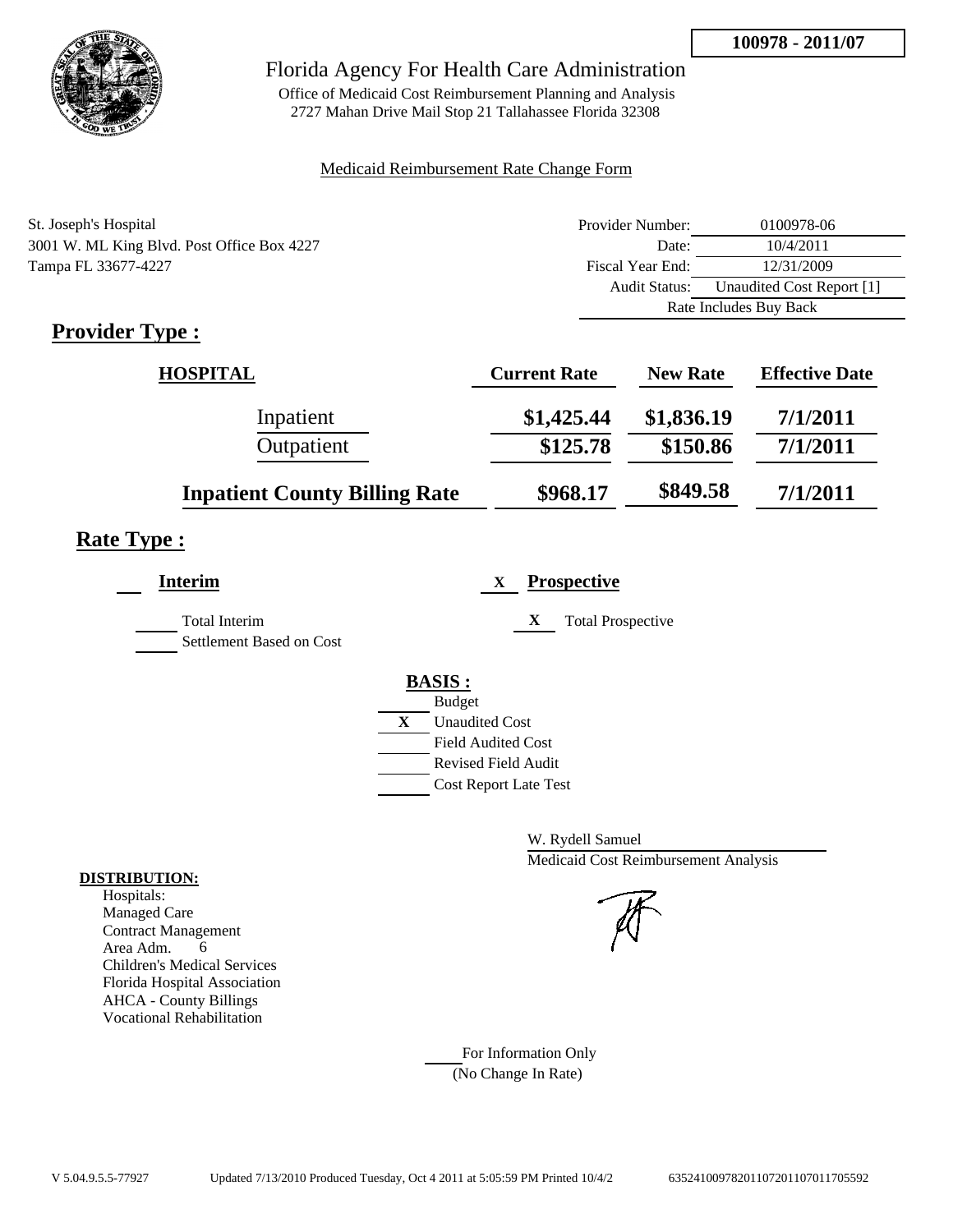

Office of Medicaid Cost Reimbursement Planning and Analysis 2727 Mahan Drive Mail Stop 21 Tallahassee Florida 32308

#### Medicaid Reimbursement Rate Change Form

| South Florida Baptist  | Provider Number:     | 0100986-00              |
|------------------------|----------------------|-------------------------|
| 301 N Alexander Street | Date:                | 10/4/2011               |
| Plant City FL 33566    | Fiscal Year End:     | 12/31/2009              |
|                        | <b>Audit Status:</b> | Amended Cost Report [2] |
|                        |                      | Rate Includes Buy Back  |
| <b>Provider Type</b> . |                      |                         |

# **Provider Type :**

| <b>HOSPITAL</b>                      | <b>Current Rate</b> | <b>New Rate</b> | <b>Effective Date</b> |
|--------------------------------------|---------------------|-----------------|-----------------------|
| Inpatient                            | \$1,284.04          | \$2,075.41      | 7/1/2011              |
| Outpatient                           | \$71.17             | \$97.22         | 7/1/2011              |
| <b>Inpatient County Billing Rate</b> | \$745.37            | \$745.37        | 7/1/2011              |

# **Rate Type :**

| Interim                                          | <b>Prospective</b><br>X       |
|--------------------------------------------------|-------------------------------|
| <b>Total Interim</b><br>Settlement Based on Cost | X<br><b>Total Prospective</b> |
|                                                  | <b>BASIS:</b>                 |
|                                                  | <b>Budget</b>                 |
|                                                  | X<br><b>Unaudited Cost</b>    |
|                                                  | <b>Field Audited Cost</b>     |
|                                                  | <b>Revised Field Audit</b>    |
|                                                  | <b>Cost Report Late Test</b>  |
|                                                  |                               |

W. Rydell Samuel Medicaid Cost Reimbursement Analysis

For Information Only (No Change In Rate)

#### **DISTRIBUTION:**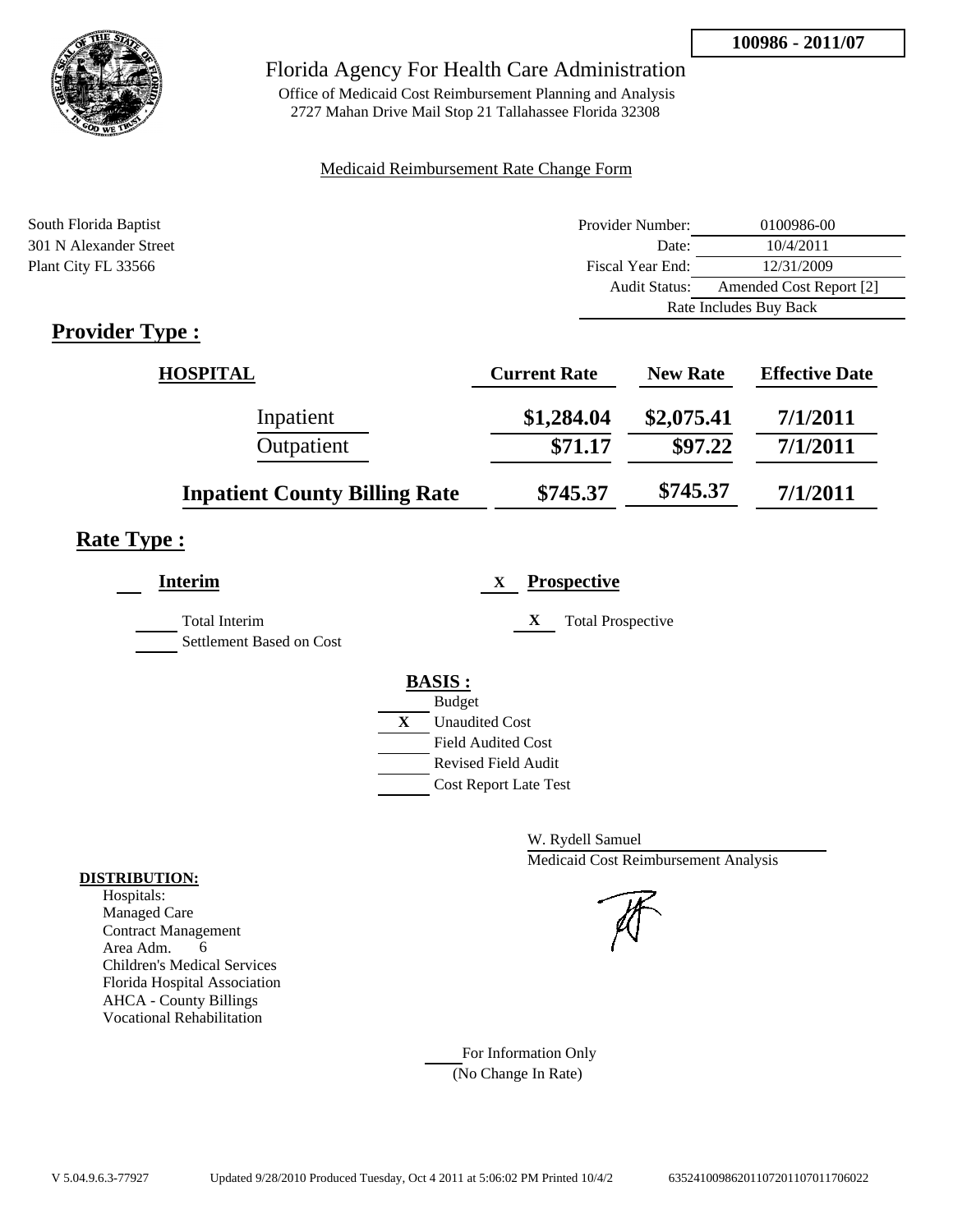

Office of Medicaid Cost Reimbursement Planning and Analysis 2727 Mahan Drive Mail Stop 21 Tallahassee Florida 32308

#### Medicaid Reimbursement Rate Change Form

| Tampa General Hospital | Provider Number:     | 0100994-00              |
|------------------------|----------------------|-------------------------|
| P.O. Box 1289          | Date:                | 10/4/2011               |
| Tampa FL 33601         | Fiscal Year End:     | 9/30/2010               |
|                        | <b>Audit Status:</b> | Amended Cost Report [2] |
|                        |                      | Rate Includes Buy Back  |
|                        |                      |                         |

## **Provider Type :**

| <b>HOSPITAL</b>                      | <b>Current Rate</b> | <b>New Rate</b> | <b>Effective Date</b> |
|--------------------------------------|---------------------|-----------------|-----------------------|
| Inpatient                            | \$1,939.88          | \$2,511.55      | 7/1/2011              |
| Outpatient                           | \$167.78            | \$226.83        | 7/1/2011              |
| <b>Inpatient County Billing Rate</b> | \$973.31            | \$952.01        | 7/1/2011              |

# **Rate Type :**

| <b>Interim</b>                            | <b>Prospective</b><br>X       |
|-------------------------------------------|-------------------------------|
| Total Interim<br>Settlement Based on Cost | X<br><b>Total Prospective</b> |
|                                           | <b>BASIS:</b>                 |
|                                           | <b>Budget</b>                 |
|                                           | X<br><b>Unaudited Cost</b>    |
|                                           | <b>Field Audited Cost</b>     |
|                                           | <b>Revised Field Audit</b>    |
|                                           | <b>Cost Report Late Test</b>  |
|                                           |                               |

W. Rydell Samuel Medicaid Cost Reimbursement Analysis

For Information Only (No Change In Rate)

#### **DISTRIBUTION:**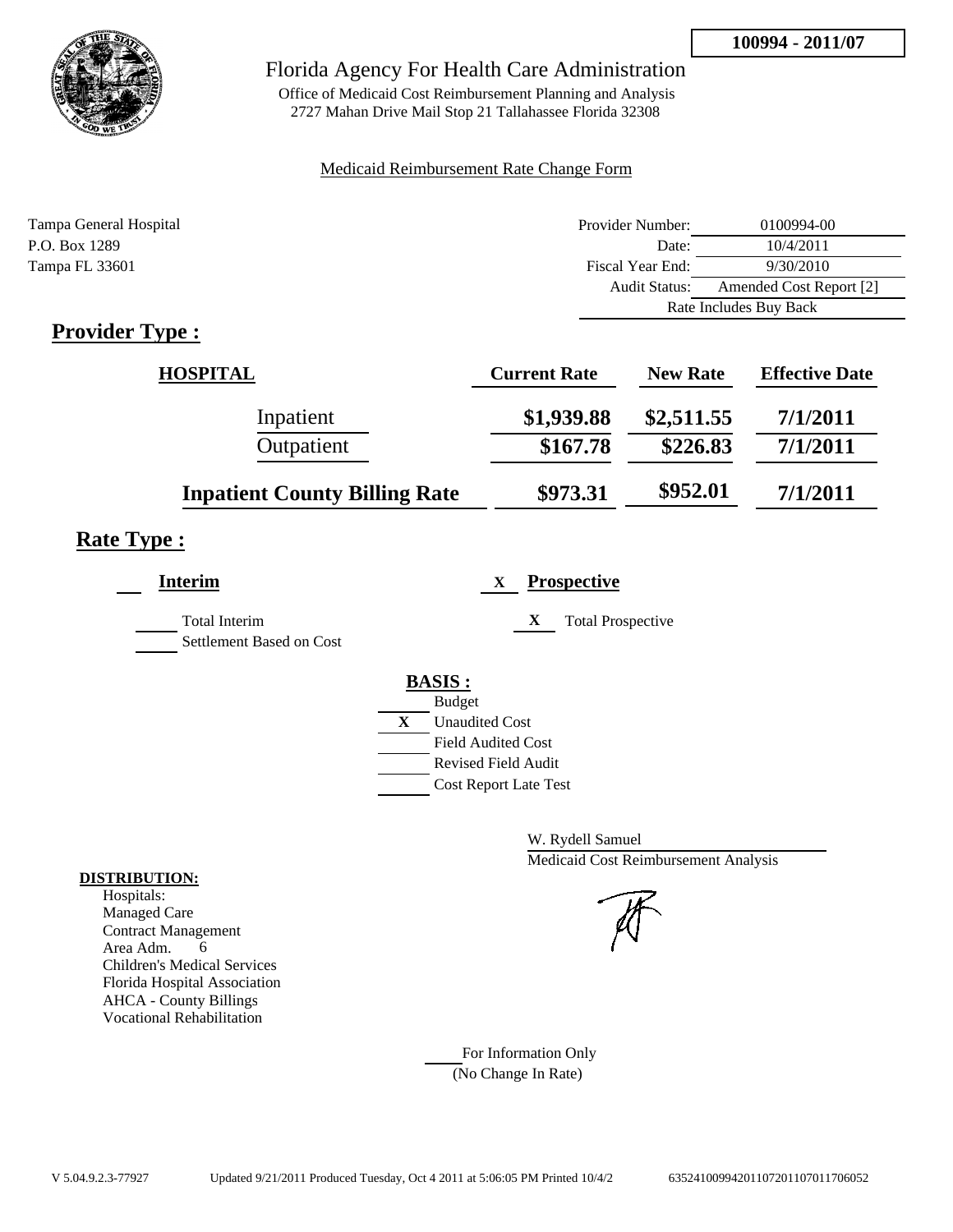

Office of Medicaid Cost Reimbursement Planning and Analysis 2727 Mahan Drive Mail Stop 21 Tallahassee Florida 32308

### Medicaid Reimbursement Rate Change Form

| Tampa General Hospital | Provider Number:     | 0100994-01              |
|------------------------|----------------------|-------------------------|
| P.O. Box 1289          | Date:                | 10/4/2011               |
| Tampa FL 33601         | Fiscal Year End:     | 9/30/2010               |
|                        | <b>Audit Status:</b> | Amended Cost Report [2] |
|                        |                      | Rate Includes Buy Back  |
|                        |                      |                         |

## **Provider Type :**

| <b>HOSPITAL</b>                      | <b>Current Rate</b> | <b>New Rate</b> | <b>Effective Date</b> |
|--------------------------------------|---------------------|-----------------|-----------------------|
| Inpatient                            | \$1,939.88          | \$2,511.55      | 7/1/2011              |
| Outpatient                           | \$167.78            | \$226.83        | 7/1/2011              |
| <b>Inpatient County Billing Rate</b> | \$973.31            | \$952.01        | 7/1/2011              |

# **Rate Type :**

| <b>Interim</b>                            | <b>Prospective</b><br>X.      |
|-------------------------------------------|-------------------------------|
| Total Interim<br>Settlement Based on Cost | X<br><b>Total Prospective</b> |
|                                           | <b>BASIS:</b>                 |
|                                           | <b>Budget</b>                 |
|                                           | X<br><b>Unaudited Cost</b>    |
|                                           | <b>Field Audited Cost</b>     |
|                                           | <b>Revised Field Audit</b>    |
|                                           | <b>Cost Report Late Test</b>  |
|                                           |                               |

W. Rydell Samuel Medicaid Cost Reimbursement Analysis

For Information Only (No Change In Rate)

#### **DISTRIBUTION:**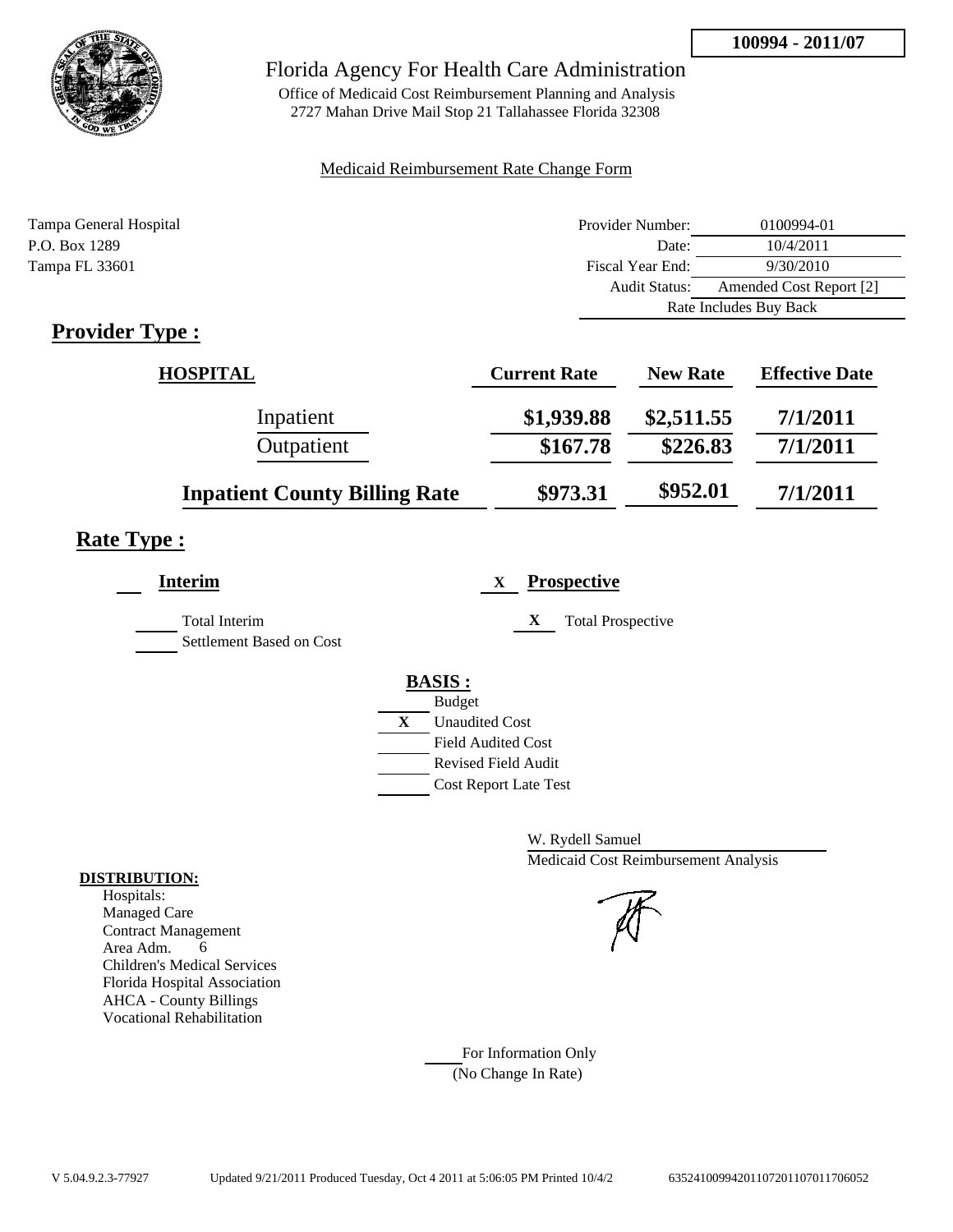

Office of Medicaid Cost Reimbursement Planning and Analysis 2727 Mahan Drive Mail Stop 21 Tallahassee Florida 32308

#### Medicaid Reimbursement Rate Change Form

| Tampa General Hospital | Provider Number:     | 0100994-12              |
|------------------------|----------------------|-------------------------|
| P.O. Box 1289          | Date:                | 10/4/2011               |
| Tampa FL 33601         | Fiscal Year End:     | 9/30/2010               |
|                        | <b>Audit Status:</b> | Amended Cost Report [2] |
|                        |                      | Rate Includes Buy Back  |
|                        |                      |                         |

## **Provider Type :**

| <b>HOSPITAL</b>                      | <b>Current Rate</b> | <b>New Rate</b> | <b>Effective Date</b> |
|--------------------------------------|---------------------|-----------------|-----------------------|
| Inpatient                            | \$1,939.88          | \$2,511.55      | 7/1/2011              |
| Outpatient                           | \$167.78            | \$226.83        | 7/1/2011              |
| <b>Inpatient County Billing Rate</b> | \$973.31            | \$952.01        | 7/1/2011              |

# **Rate Type :**

| <b>Interim</b>                            | <b>Prospective</b><br>X       |
|-------------------------------------------|-------------------------------|
| Total Interim<br>Settlement Based on Cost | X<br><b>Total Prospective</b> |
|                                           | <b>BASIS:</b>                 |
|                                           | <b>Budget</b>                 |
|                                           | X<br><b>Unaudited Cost</b>    |
|                                           | <b>Field Audited Cost</b>     |
|                                           | <b>Revised Field Audit</b>    |
|                                           | <b>Cost Report Late Test</b>  |
|                                           |                               |

W. Rydell Samuel Medicaid Cost Reimbursement Analysis

For Information Only (No Change In Rate)

#### **DISTRIBUTION:**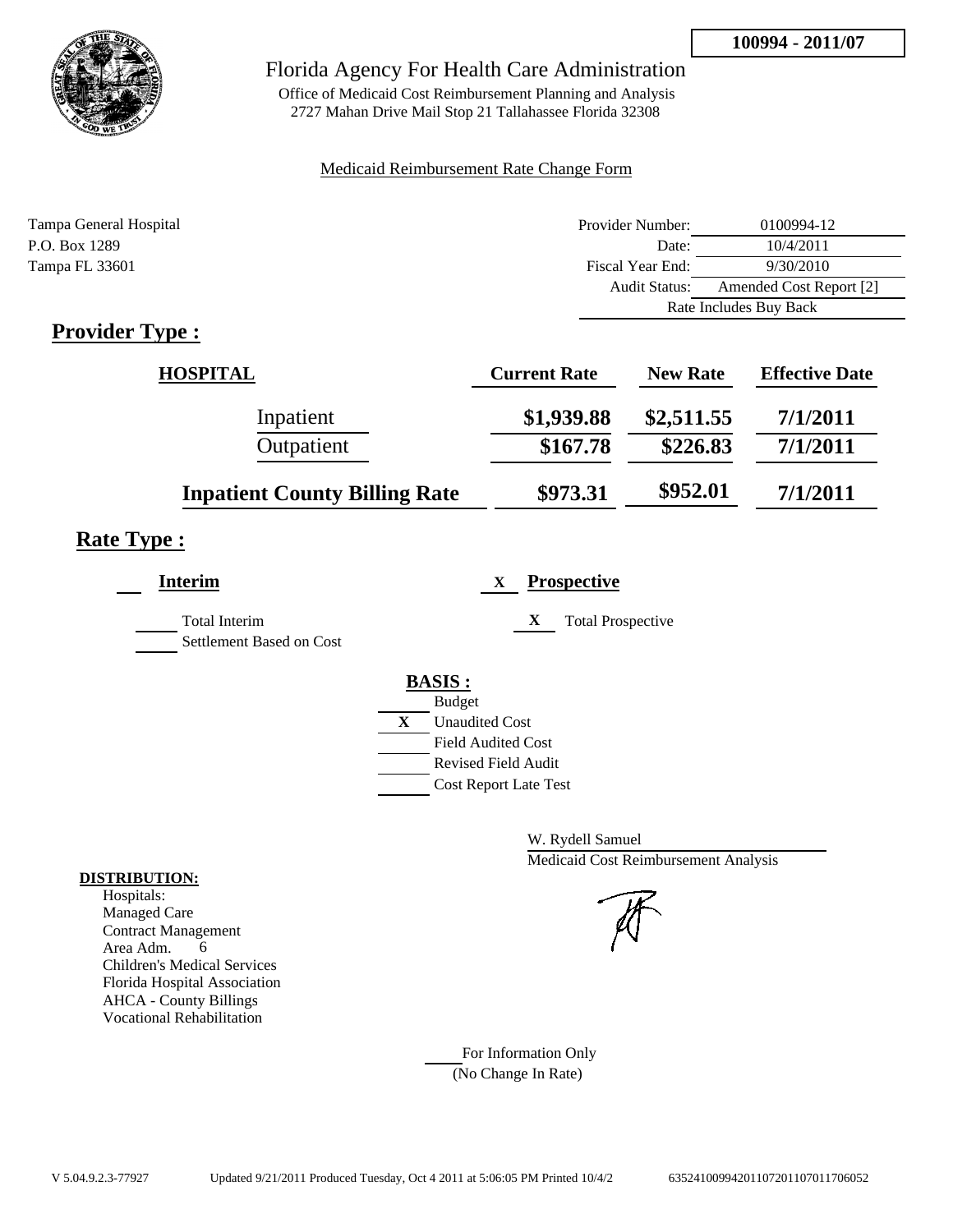

Office of Medicaid Cost Reimbursement Planning and Analysis 2727 Mahan Drive Mail Stop 21 Tallahassee Florida 32308

#### Medicaid Reimbursement Rate Change Form

| Tampa General Hospital | Provider Number:     | 0100994-13              |
|------------------------|----------------------|-------------------------|
| P.O. Box 1289          | Date:                | 10/4/2011               |
| Tampa FL 33601         | Fiscal Year End:     | 9/30/2010               |
|                        | <b>Audit Status:</b> | Amended Cost Report [2] |
|                        |                      | Rate Includes Buy Back  |
|                        |                      |                         |

## **Provider Type :**

| <b>HOSPITAL</b>                      | <b>Current Rate</b> | <b>New Rate</b> | <b>Effective Date</b> |
|--------------------------------------|---------------------|-----------------|-----------------------|
| Inpatient                            | \$1,939.88          | \$2,511.55      | 7/1/2011              |
| Outpatient                           | \$167.78            | \$226.83        | 7/1/2011              |
| <b>Inpatient County Billing Rate</b> | \$973.31            | \$952.01        | 7/1/2011              |

# **Rate Type :**

| <b>Interim</b>                            | <b>Prospective</b><br>X       |
|-------------------------------------------|-------------------------------|
| Total Interim<br>Settlement Based on Cost | X<br><b>Total Prospective</b> |
|                                           | <b>BASIS:</b>                 |
|                                           | <b>Budget</b>                 |
|                                           | X<br><b>Unaudited Cost</b>    |
|                                           | <b>Field Audited Cost</b>     |
|                                           | <b>Revised Field Audit</b>    |
|                                           | <b>Cost Report Late Test</b>  |
|                                           |                               |

W. Rydell Samuel Medicaid Cost Reimbursement Analysis

For Information Only (No Change In Rate)

#### **DISTRIBUTION:**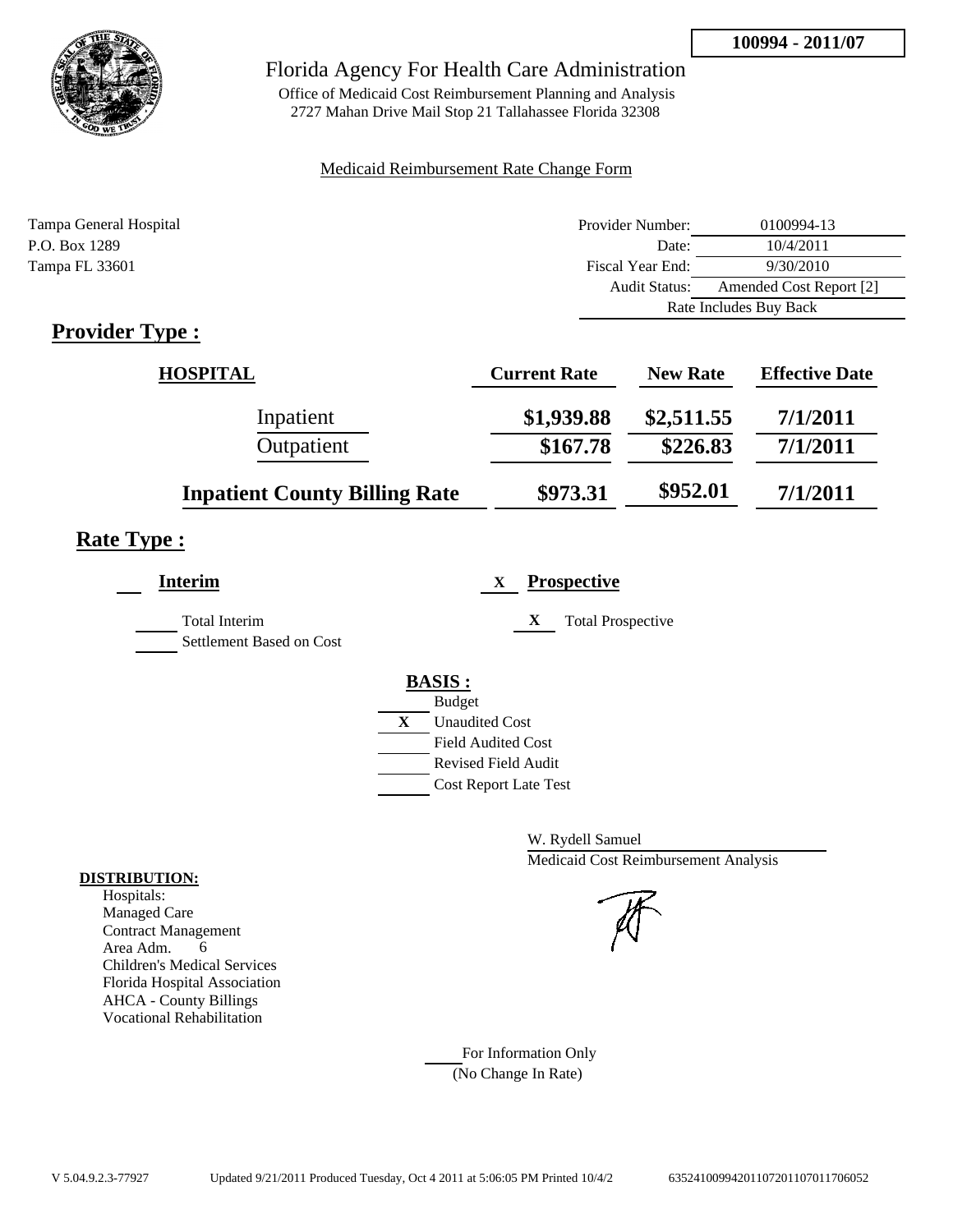

Office of Medicaid Cost Reimbursement Planning and Analysis 2727 Mahan Drive Mail Stop 21 Tallahassee Florida 32308

### Medicaid Reimbursement Rate Change Form

| Tampa General Hospital | Provider Number:     | 0100994-14              |
|------------------------|----------------------|-------------------------|
| P.O. Box 1289          | Date:                | 10/4/2011               |
| Tampa FL 33601         | Fiscal Year End:     | 9/30/2010               |
|                        | <b>Audit Status:</b> | Amended Cost Report [2] |
|                        |                      | Rate Includes Buy Back  |
|                        |                      |                         |

## **Provider Type :**

| <b>HOSPITAL</b>                      | <b>Current Rate</b> | <b>New Rate</b> | <b>Effective Date</b> |
|--------------------------------------|---------------------|-----------------|-----------------------|
| Inpatient                            | \$1,939.88          | \$2,511.55      | 7/1/2011              |
| Outpatient                           | \$167.78            | \$226.83        | 7/1/2011              |
| <b>Inpatient County Billing Rate</b> | \$973.31            | \$952.01        | 7/1/2011              |

# **Rate Type :**

| <b>Interim</b>                            | <b>Prospective</b><br>X       |
|-------------------------------------------|-------------------------------|
| Total Interim<br>Settlement Based on Cost | X<br><b>Total Prospective</b> |
|                                           | <b>BASIS:</b>                 |
|                                           | <b>Budget</b>                 |
|                                           | X<br><b>Unaudited Cost</b>    |
|                                           | <b>Field Audited Cost</b>     |
|                                           | <b>Revised Field Audit</b>    |
|                                           | <b>Cost Report Late Test</b>  |
|                                           |                               |

W. Rydell Samuel Medicaid Cost Reimbursement Analysis

For Information Only (No Change In Rate)

#### **DISTRIBUTION:**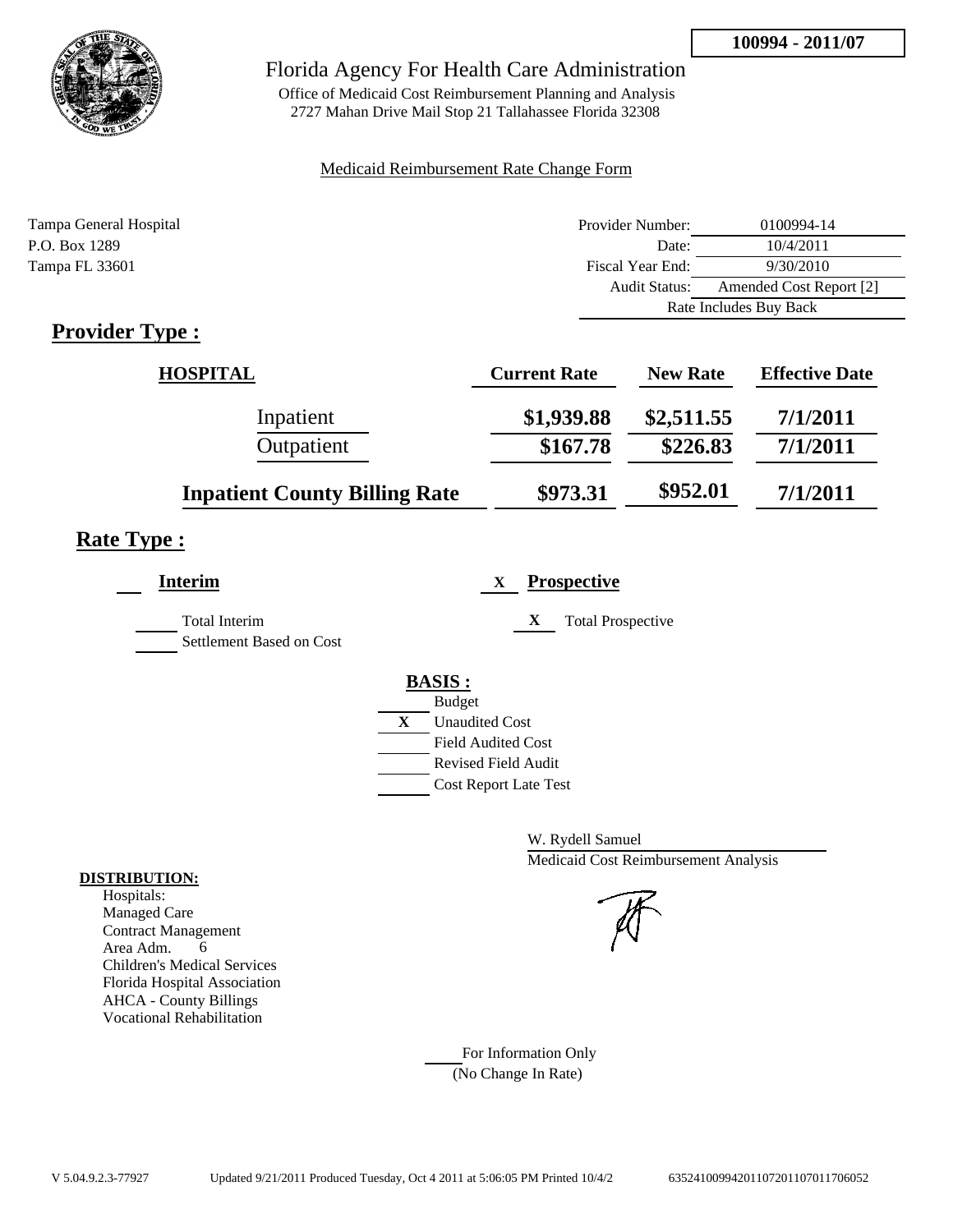

Office of Medicaid Cost Reimbursement Planning and Analysis 2727 Mahan Drive Mail Stop 21 Tallahassee Florida 32308

#### Medicaid Reimbursement Rate Change Form

| University Community Hospital-Tampa | Provider Number:     | 0101028-00                           |
|-------------------------------------|----------------------|--------------------------------------|
| 3100 East Fletcher Avenue           | Date:                | 10/4/2011                            |
| Tampa FL 33613                      | Fiscal Year End:     | 8/31/2010                            |
|                                     | <b>Audit Status:</b> | Unaudited Cost Report [1]            |
|                                     |                      | Rate Includes Partial Self Exemption |

# **Provider Type :**

| <b>HOSPITAL</b>                      | <b>Current Rate</b> | <b>New Rate</b> | <b>Effective Date</b> |
|--------------------------------------|---------------------|-----------------|-----------------------|
| Inpatient                            | \$790.01            | \$1,021.85      | 7/1/2011              |
| Outpatient                           | \$73.57             | \$78.09         | 7/1/2011              |
| <b>Inpatient County Billing Rate</b> |                     | \$790.01        | 7/1/2011              |

# **Rate Type :**

| <b>Interim</b>                                   | <b>Prospective</b><br>X       |
|--------------------------------------------------|-------------------------------|
| <b>Total Interim</b><br>Settlement Based on Cost | X<br><b>Total Prospective</b> |
|                                                  | <b>BASIS:</b>                 |
|                                                  | <b>Budget</b>                 |
|                                                  | X<br><b>Unaudited Cost</b>    |
|                                                  | <b>Field Audited Cost</b>     |
|                                                  | <b>Revised Field Audit</b>    |
|                                                  | <b>Cost Report Late Test</b>  |
|                                                  |                               |

W. Rydell Samuel Medicaid Cost Reimbursement Analysis

For Information Only (No Change In Rate)

#### **DISTRIBUTION:**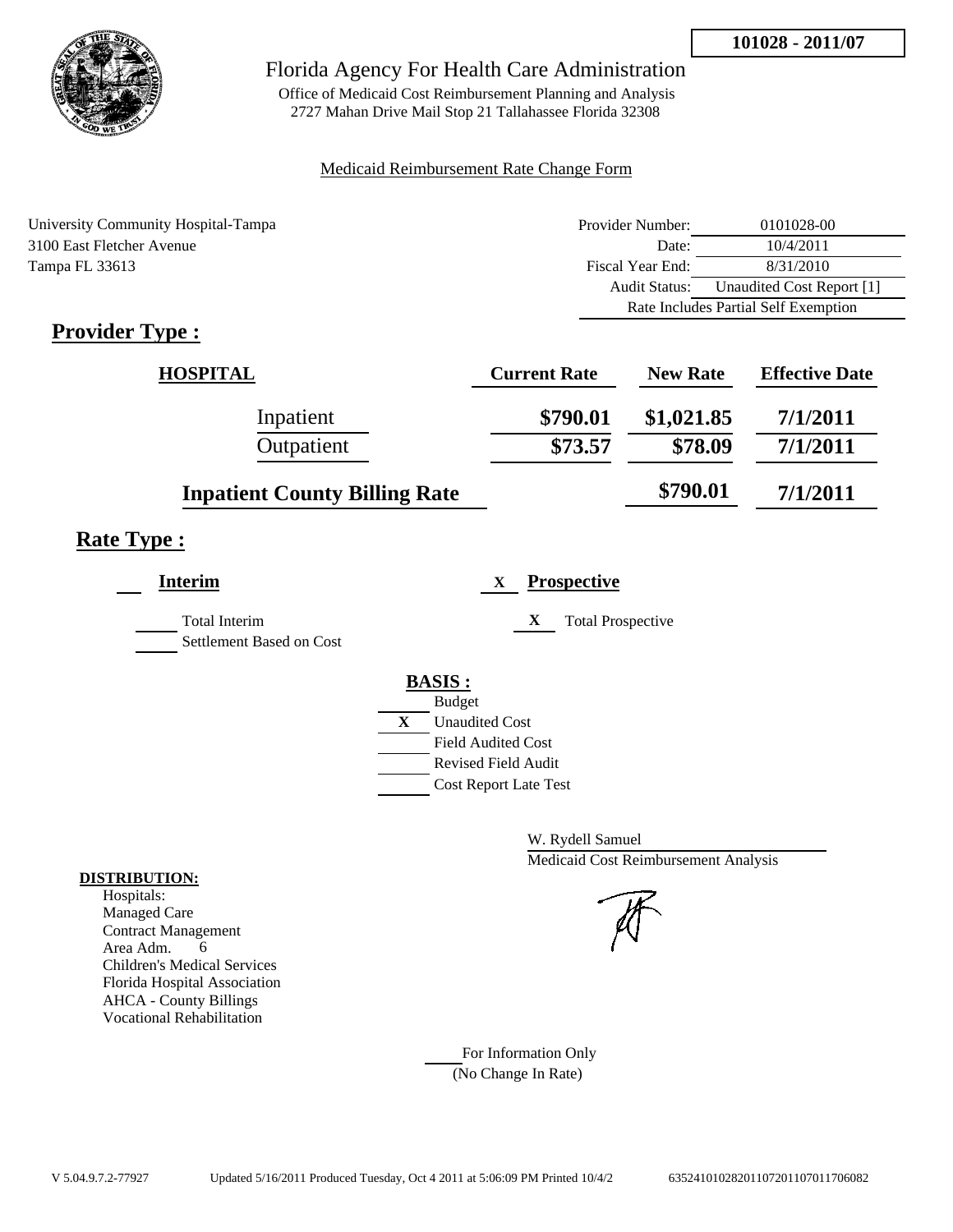

Office of Medicaid Cost Reimbursement Planning and Analysis 2727 Mahan Drive Mail Stop 21 Tallahassee Florida 32308

#### Medicaid Reimbursement Rate Change Form

Doctors Memorial Hospital Provider Number: 0101036-00 P.O. Box 188 10/4/2011 Bonifay FL 32425 Fiscal Year End: 9/30/2010 Audit Status: Unaudited Cost Report [1] Rate Includes Buy Back

# **Provider Type :**

| <b>HOSPITAL</b> | <b>Current Rate</b> | <b>New Rate</b> | <b>Effective Date</b> |
|-----------------|---------------------|-----------------|-----------------------|
| Inpatient       | \$1,357.73          | \$1,357.73      | 7/1/2011              |
| Outpatient      | \$152.51            | \$152.51        | 7/1/2011              |

## **Rate Type :**

| <b>Interim</b>                                   | <b>Prospective</b><br>X                                                                                                                                 |
|--------------------------------------------------|---------------------------------------------------------------------------------------------------------------------------------------------------------|
| <b>Total Interim</b><br>Settlement Based on Cost | X<br><b>Total Prospective</b>                                                                                                                           |
|                                                  | <b>BASIS:</b><br><b>Budget</b><br>X<br><b>Unaudited Cost</b><br><b>Field Audited Cost</b><br><b>Revised Field Audit</b><br><b>Cost Report Late Test</b> |

W. Rydell Samuel Medicaid Cost Reimbursement Analysis

For Information Only (No Change In Rate)

#### **DISTRIBUTION:**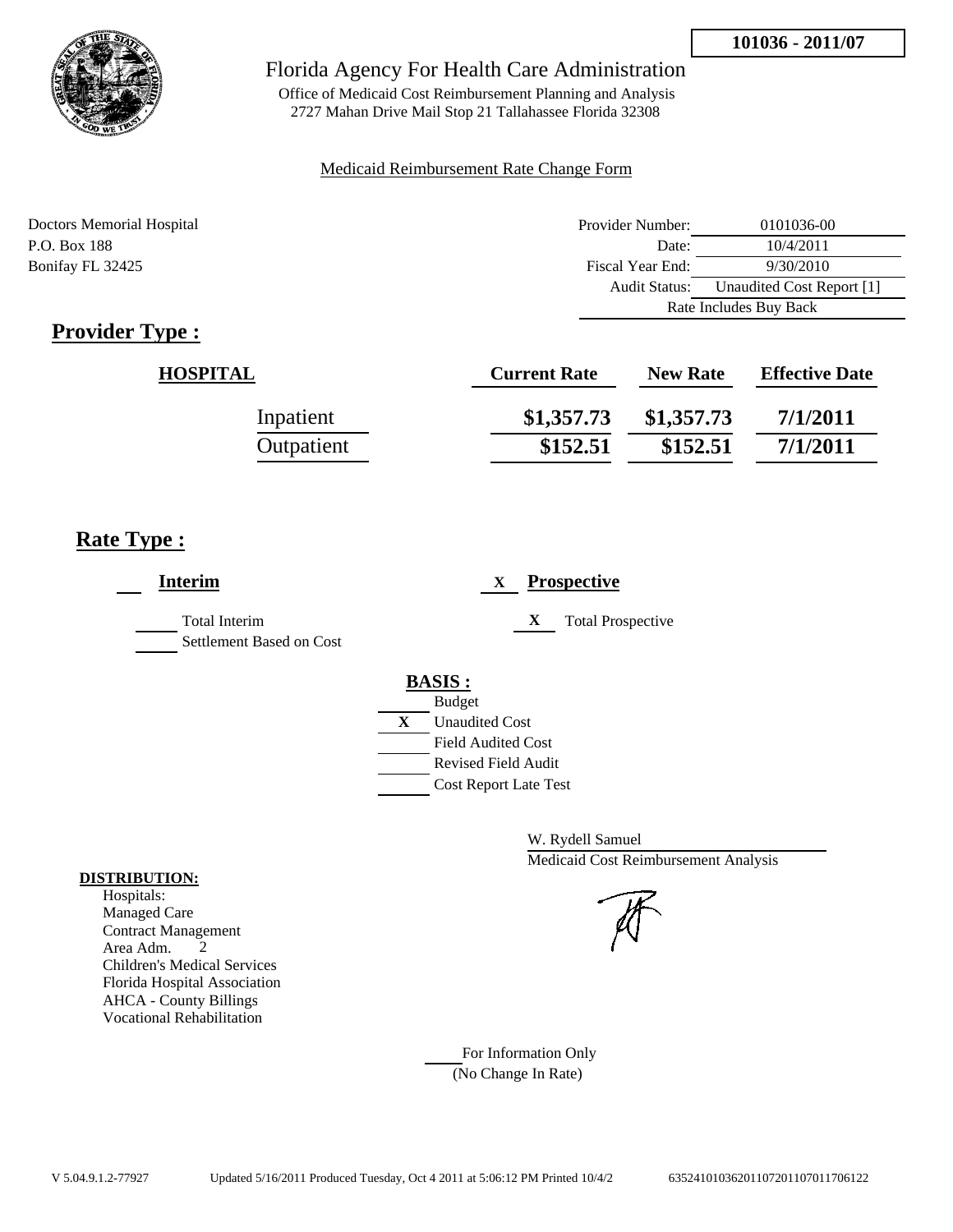

Office of Medicaid Cost Reimbursement Planning and Analysis 2727 Mahan Drive Mail Stop 21 Tallahassee Florida 32308

#### Medicaid Reimbursement Rate Change Form

Indian River Memorial Hospital 1000 36th Street Vero Beach FL 32960

| Provider Number: | 0101044-00                                     |
|------------------|------------------------------------------------|
| Date:            | 10/4/2011                                      |
| Fiscal Year End: | 9/30/2010                                      |
| Audit Status:    | Unaudited Cost Report [1]                      |
|                  | Rate Includes Buy Back and 100% Self Exemption |

# **Provider Type :**

| <b>HOSPITAL</b>                      | <b>Current Rate</b> | <b>New Rate</b> | <b>Effective Date</b> |
|--------------------------------------|---------------------|-----------------|-----------------------|
| Inpatient                            | \$802.87            | \$1,804.64      | 7/1/2011              |
| Outpatient                           | \$89.83             | \$115.80        | 7/1/2011              |
| <b>Inpatient County Billing Rate</b> |                     | \$802.87        | 7/1/2011              |

## **Rate Type :**

| <b>Interim</b>           | <b>Prospective</b><br>X       |  |
|--------------------------|-------------------------------|--|
| <b>Total Interim</b>     | X<br><b>Total Prospective</b> |  |
| Settlement Based on Cost |                               |  |
|                          | <b>BASIS:</b>                 |  |
|                          | <b>Budget</b>                 |  |
|                          | X<br><b>Unaudited Cost</b>    |  |
|                          | <b>Field Audited Cost</b>     |  |
|                          | Revised Field Audit           |  |
|                          | <b>Cost Report Late Test</b>  |  |
|                          |                               |  |

W. Rydell Samuel Medicaid Cost Reimbursement Analysis

For Information Only (No Change In Rate)

#### **DISTRIBUTION:**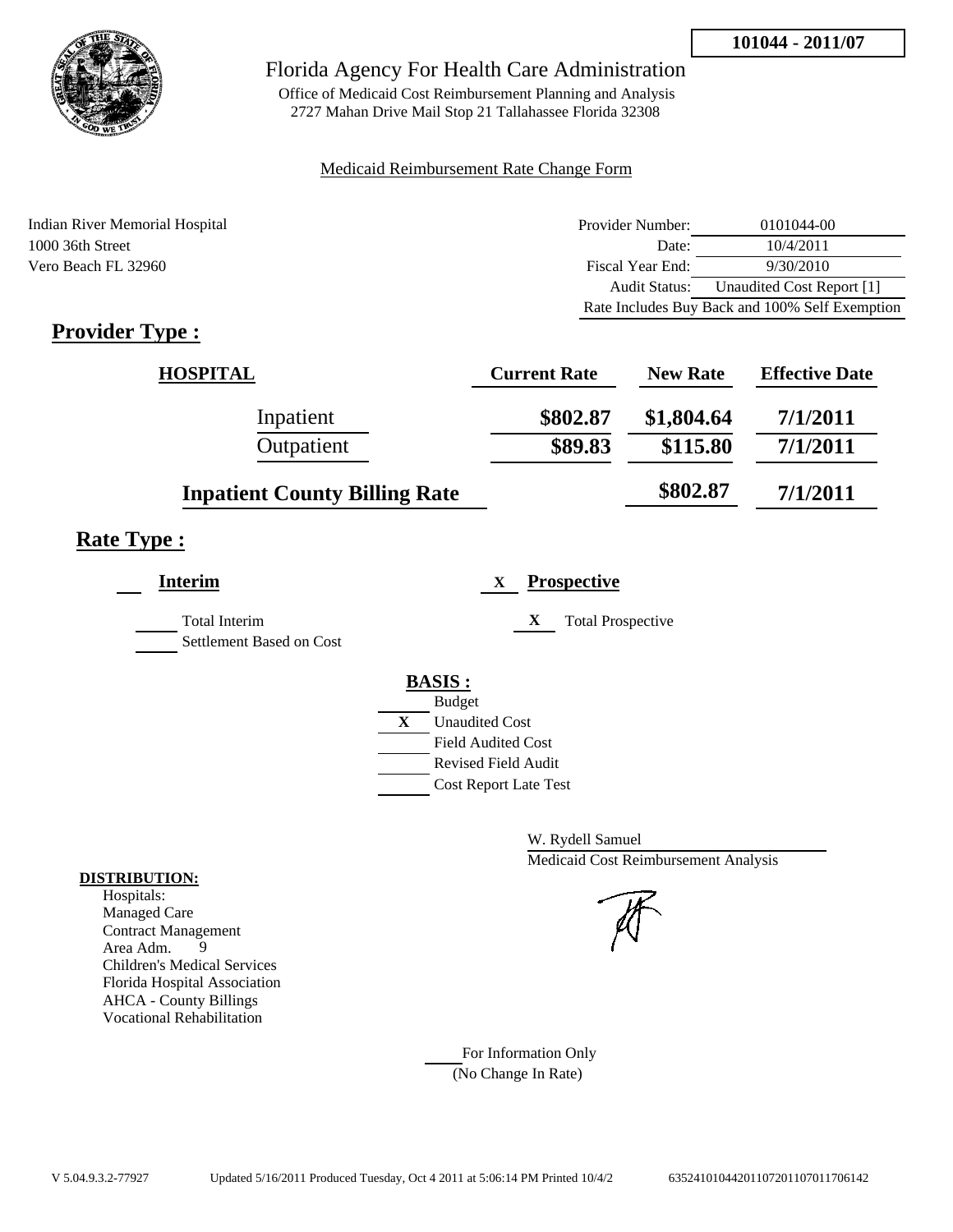

Office of Medicaid Cost Reimbursement Planning and Analysis 2727 Mahan Drive Mail Stop 21 Tallahassee Florida 32308

#### Medicaid Reimbursement Rate Change Form

| Jackson Hospital    | Provider Number:     | 0101061-00                |  |
|---------------------|----------------------|---------------------------|--|
| 4250 Hospital Drive | Date:                | 10/4/2011                 |  |
| Marianna FL 32446   | Fiscal Year End:     | 9/30/2010                 |  |
|                     | <b>Audit Status:</b> | Unaudited Cost Report [1] |  |
|                     |                      | Rate Includes Buy Back    |  |

# **Provider Type :**

| <b>HOSPITAL</b> | <b>Current Rate</b> | <b>New Rate</b> | <b>Effective Date</b> |
|-----------------|---------------------|-----------------|-----------------------|
| Inpatient       | \$2,266.10          | \$2,182.17      | 7/1/2011              |
| Outpatient      | \$121.07            | \$111.37        | 7/1/2011              |

## **Rate Type :**

| <b>Interim</b>                                   | <b>Prospective</b><br>X                                                                                                                                 |
|--------------------------------------------------|---------------------------------------------------------------------------------------------------------------------------------------------------------|
| <b>Total Interim</b><br>Settlement Based on Cost | <b>Total Prospective</b><br>$\mathbf{x}$                                                                                                                |
|                                                  | <b>BASIS:</b><br><b>Budget</b><br>X<br><b>Unaudited Cost</b><br><b>Field Audited Cost</b><br><b>Revised Field Audit</b><br><b>Cost Report Late Test</b> |

W. Rydell Samuel Medicaid Cost Reimbursement Analysis

For Information Only (No Change In Rate)

#### **DISTRIBUTION:**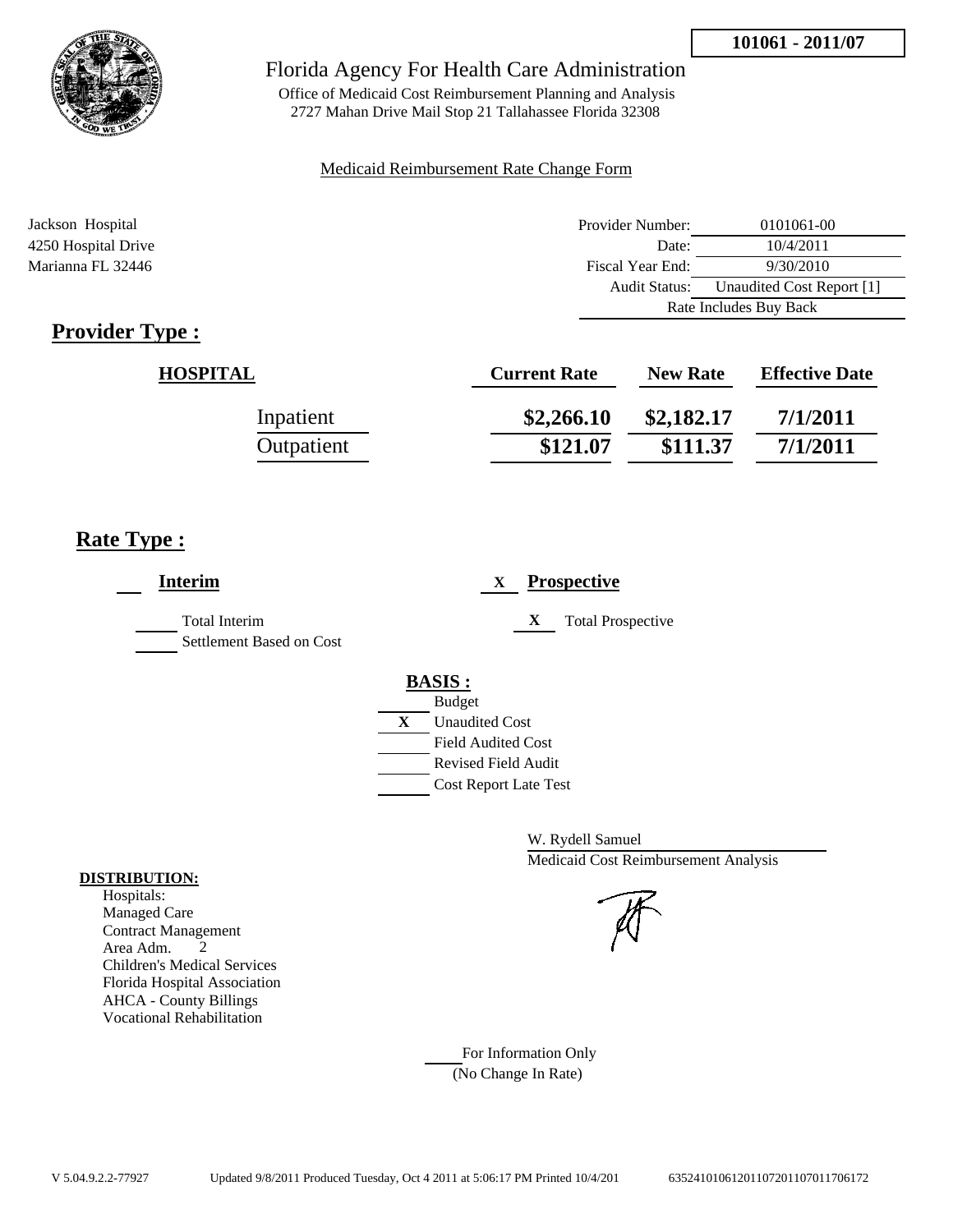

Office of Medicaid Cost Reimbursement Planning and Analysis 2727 Mahan Drive Mail Stop 21 Tallahassee Florida 32308

#### Medicaid Reimbursement Rate Change Form

| Leesburg Regional Medical Center | Provider Number: | 0101079-00                           |  |
|----------------------------------|------------------|--------------------------------------|--|
| 600 E Dixie Ave                  | Date:            | 10/4/2011                            |  |
| Leesburg FL 32748                | Fiscal Year End: | 6/30/2009                            |  |
|                                  | Audit Status:    | Unaudited Cost Report [1]            |  |
|                                  |                  | Rate Includes Partial Self Exemption |  |

# **Provider Type :**

| <b>HOSPITAL</b>                      | <b>Current Rate</b> | <b>New Rate</b> | <b>Effective Date</b> |
|--------------------------------------|---------------------|-----------------|-----------------------|
| Inpatient                            | \$762.75            | \$1,689.26      | 7/1/2011              |
| Outpatient                           | \$87.74             | \$100.87        | 7/1/2011              |
| <b>Inpatient County Billing Rate</b> |                     | \$762.75        | 7/1/2011              |

## **Rate Type :**

| <b>Interim</b>                                   | <b>Prospective</b><br>X               |
|--------------------------------------------------|---------------------------------------|
| <b>Total Interim</b><br>Settlement Based on Cost | X<br><b>Total Prospective</b>         |
|                                                  | <b>BASIS:</b>                         |
|                                                  | <b>Budget</b>                         |
|                                                  | $\mathbf{X}$<br><b>Unaudited Cost</b> |
|                                                  | <b>Field Audited Cost</b>             |
|                                                  | <b>Revised Field Audit</b>            |
|                                                  | <b>Cost Report Late Test</b>          |
|                                                  |                                       |
|                                                  |                                       |

W. Rydell Samuel Medicaid Cost Reimbursement Analysis

For Information Only (No Change In Rate)

#### **DISTRIBUTION:**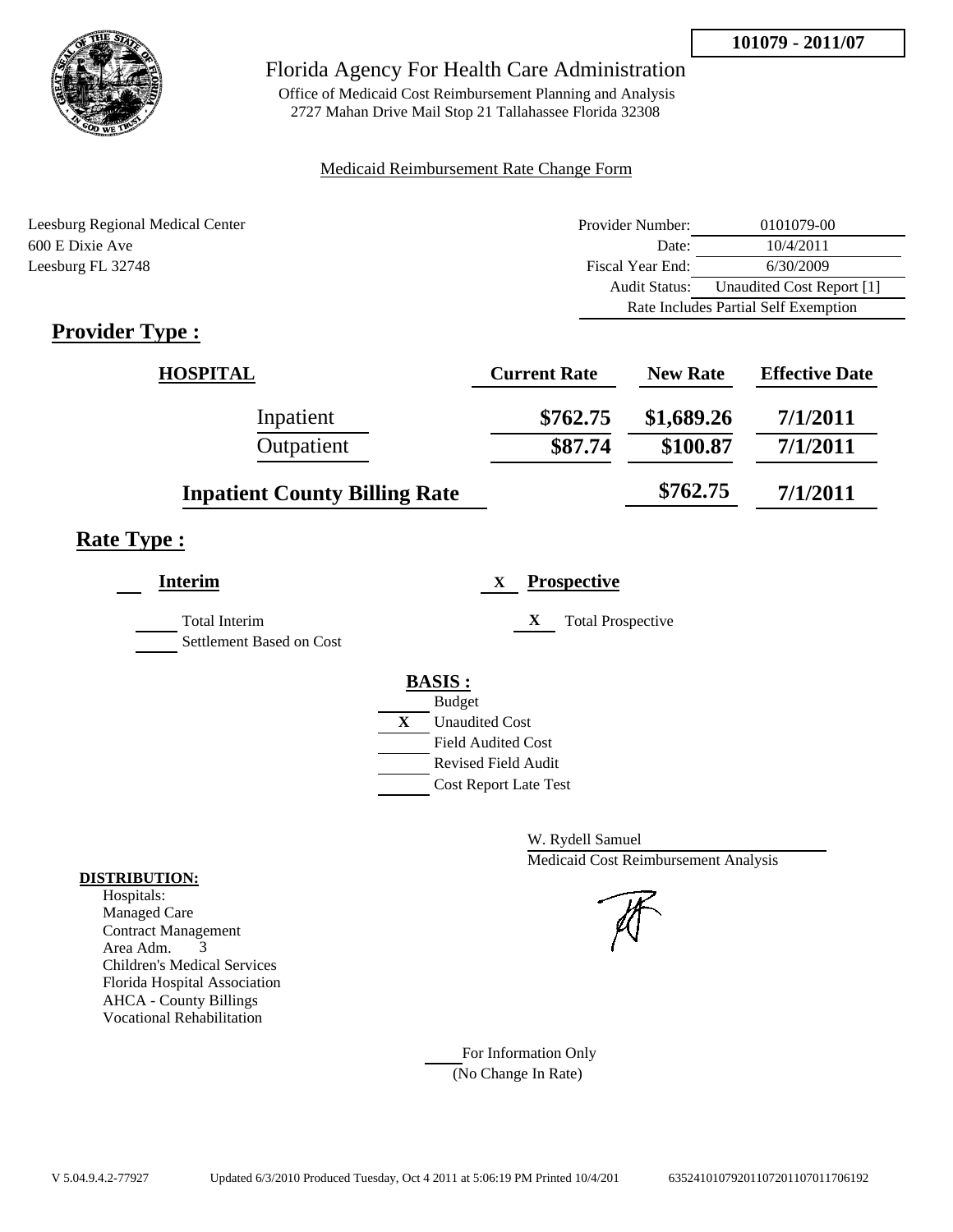

Office of Medicaid Cost Reimbursement Planning and Analysis 2727 Mahan Drive Mail Stop 21 Tallahassee Florida 32308

#### Medicaid Reimbursement Rate Change Form

| South Lake Memorial Hospital | Provider Number: | 0101087-00                                     |
|------------------------------|------------------|------------------------------------------------|
| 847 8th Street               | Date:            | 10/4/2011                                      |
| Clermont FL 32711            | Fiscal Year End: | 9/30/2010                                      |
|                              | Audit Status:    | Amended Cost Report [2]                        |
|                              |                  | Rate Includes Buy Back and 100% Self Exemption |

# **Provider Type :**

| <b>HOSPITAL</b>                      | <b>Current Rate</b> | <b>New Rate</b> | <b>Effective Date</b> |
|--------------------------------------|---------------------|-----------------|-----------------------|
| Inpatient                            | \$927.54            | \$2,307.93      | 7/1/2011              |
| Outpatient                           | \$72.57             | \$93.22         | 7/1/2011              |
| <b>Inpatient County Billing Rate</b> |                     | \$865.81        | 7/1/2011              |

# **Rate Type :**

| <b>Interim</b>                                   |   | <b>Prospective</b><br>X       |
|--------------------------------------------------|---|-------------------------------|
| <b>Total Interim</b><br>Settlement Based on Cost |   | X<br><b>Total Prospective</b> |
|                                                  |   | <b>BASIS:</b>                 |
|                                                  |   | <b>Budget</b>                 |
|                                                  | X | <b>Unaudited Cost</b>         |
|                                                  |   | <b>Field Audited Cost</b>     |
|                                                  |   | <b>Revised Field Audit</b>    |
|                                                  |   | <b>Cost Report Late Test</b>  |
|                                                  |   |                               |

W. Rydell Samuel Medicaid Cost Reimbursement Analysis

For Information Only (No Change In Rate)

#### **DISTRIBUTION:**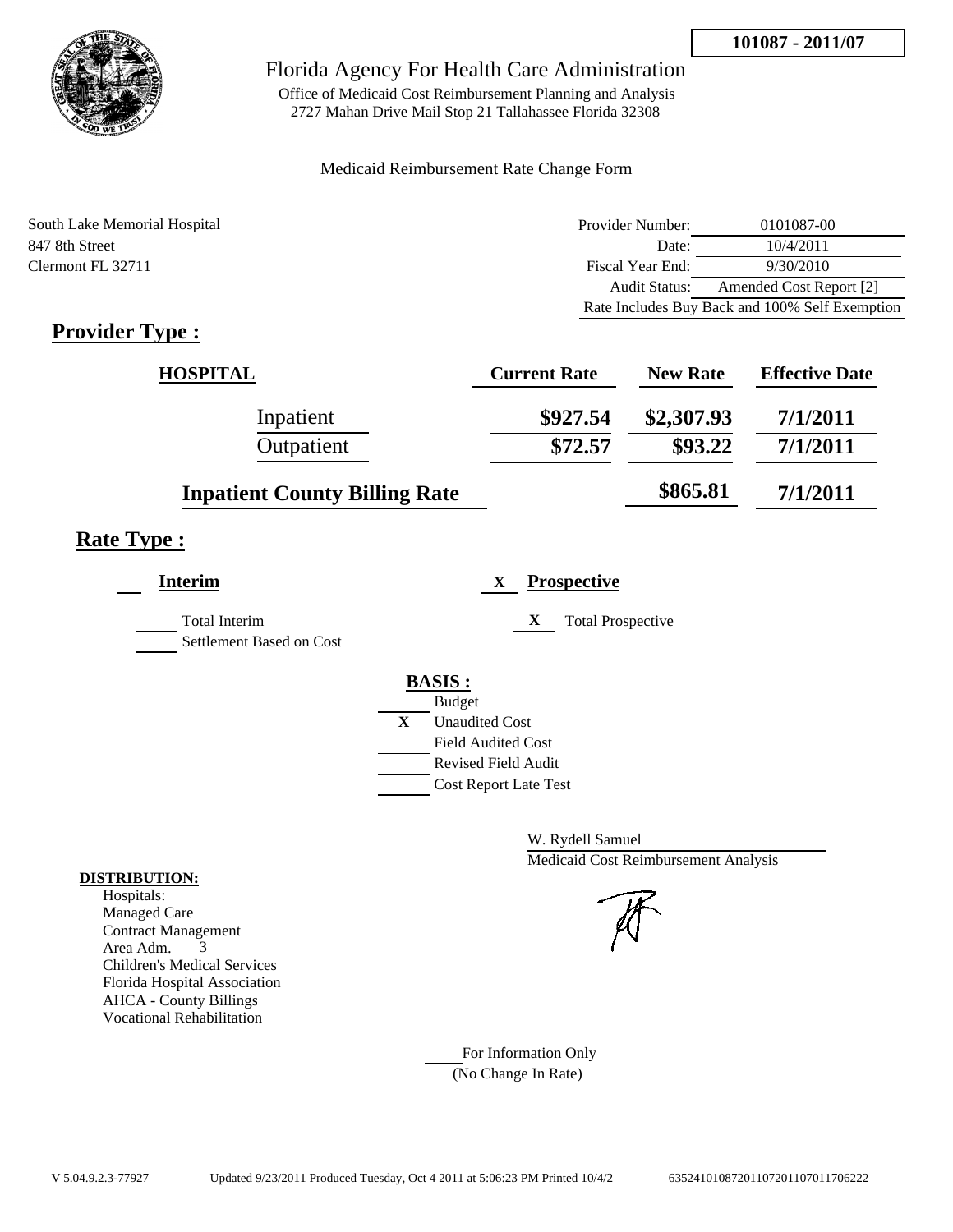

Office of Medicaid Cost Reimbursement Planning and Analysis 2727 Mahan Drive Mail Stop 21 Tallahassee Florida 32308

#### Medicaid Reimbursement Rate Change Form

| Florida Hospital Waterman | Provider Number: | 0101095-00                                     |
|---------------------------|------------------|------------------------------------------------|
| P.O. Box 333              | Date:            | 10/4/2011                                      |
| Eustis FL 32727-0333      | Fiscal Year End: | 12/31/2009                                     |
|                           | Audit Status:    | Unaudited Cost Report [1]                      |
|                           |                  | Rate Includes Buy Back and 100% Self Exemption |

# **Provider Type :**

| <b>HOSPITAL</b>                      | <b>Current Rate</b> | <b>New Rate</b> | <b>Effective Date</b> |
|--------------------------------------|---------------------|-----------------|-----------------------|
| Inpatient                            | \$717.70            | \$2,149.16      | 7/1/2011              |
| Outpatient                           | \$78.14             | \$141.01        | 7/1/2011              |
| <b>Inpatient County Billing Rate</b> |                     | \$717.70        | 7/1/2011              |

## **Rate Type :**

| <b>Interim</b>                                   | <b>Prospective</b><br>X       |
|--------------------------------------------------|-------------------------------|
| <b>Total Interim</b><br>Settlement Based on Cost | X<br><b>Total Prospective</b> |
|                                                  | <b>BASIS:</b>                 |
|                                                  | <b>Budget</b>                 |
|                                                  | X<br><b>Unaudited Cost</b>    |
|                                                  | <b>Field Audited Cost</b>     |
|                                                  | <b>Revised Field Audit</b>    |
|                                                  | <b>Cost Report Late Test</b>  |
|                                                  |                               |

W. Rydell Samuel Medicaid Cost Reimbursement Analysis

For Information Only (No Change In Rate)

#### **DISTRIBUTION:**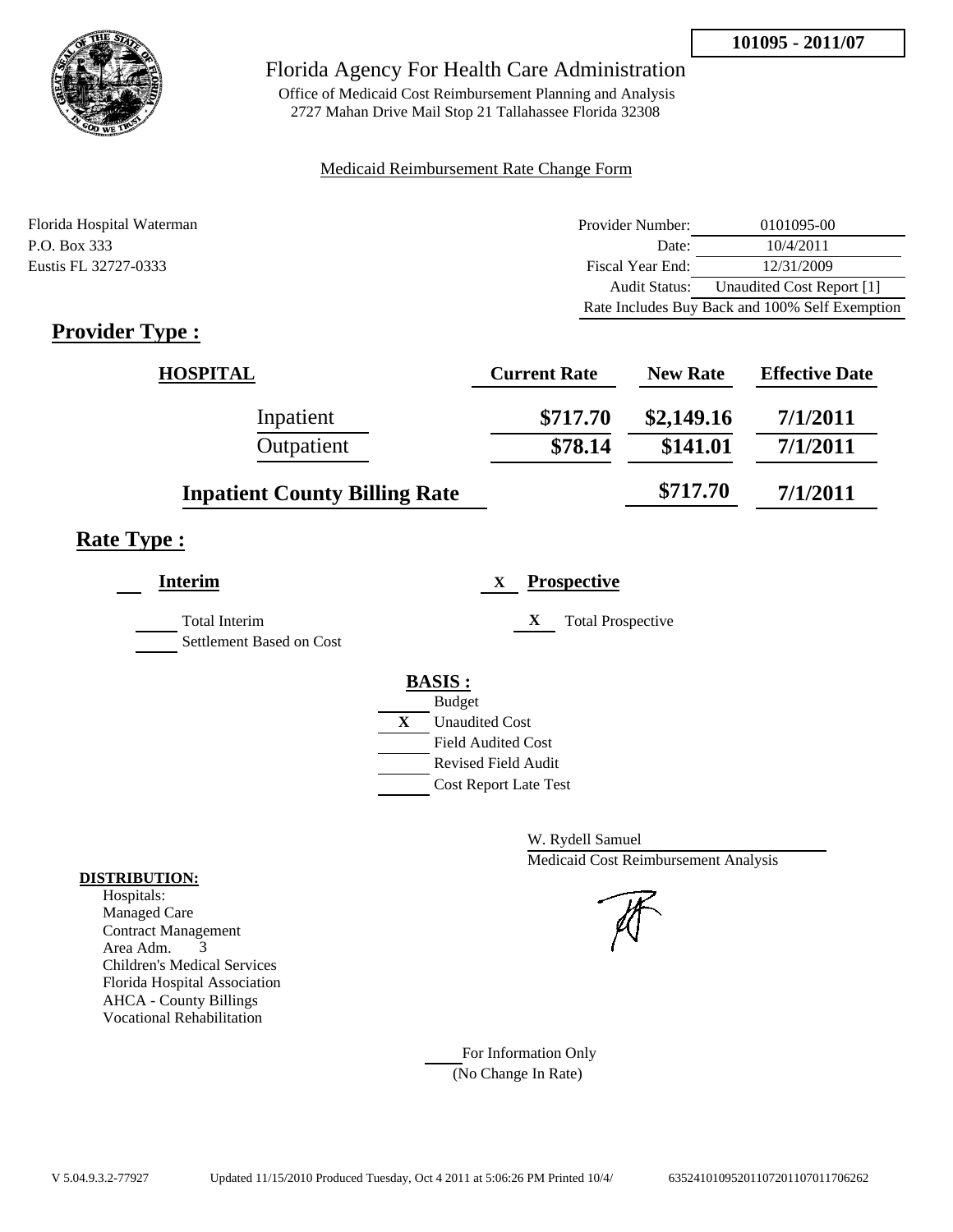

## Florida Agency For Health Care Administration

Office of Medicaid Cost Reimbursement Planning and Analysis 2727 Mahan Drive Mail Stop 21 Tallahassee Florida 32308

#### Medicaid Reimbursement Rate Change Form

| Lee Memorial Hospital                     | Provider Number:     | 0101109-00                |  |
|-------------------------------------------|----------------------|---------------------------|--|
| PO Box 151247                             | Date:                | 10/4/2011                 |  |
| Cape Coral FL 33915                       | Fiscal Year End:     | 9/30/2010                 |  |
|                                           | <b>Audit Status:</b> | Unaudited Cost Report [1] |  |
|                                           |                      | Rate Includes Buy Back    |  |
| $\sim$ $\sim$<br>$\overline{\phantom{a}}$ |                      |                           |  |

## **Provider Type :**

| <b>HOSPITAL</b>                      | <b>Current Rate</b> | <b>New Rate</b> | <b>Effective Date</b> |
|--------------------------------------|---------------------|-----------------|-----------------------|
| Inpatient                            | \$1,153.53          | \$1,679.30      | 7/1/2011              |
| Outpatient                           | \$111.38            | \$156.28        | 7/1/2011              |
| <b>Inpatient County Billing Rate</b> | \$811.28            | \$811.28        | 7/1/2011              |

# **Rate Type :**

| <b>Prospective</b><br>X       |
|-------------------------------|
| X<br><b>Total Prospective</b> |
| <b>BASIS:</b>                 |
| <b>Budget</b>                 |
| X<br><b>Unaudited Cost</b>    |
| <b>Field Audited Cost</b>     |
| <b>Revised Field Audit</b>    |
| <b>Cost Report Late Test</b>  |
|                               |

W. Rydell Samuel Medicaid Cost Reimbursement Analysis

For Information Only (No Change In Rate)

#### **DISTRIBUTION:**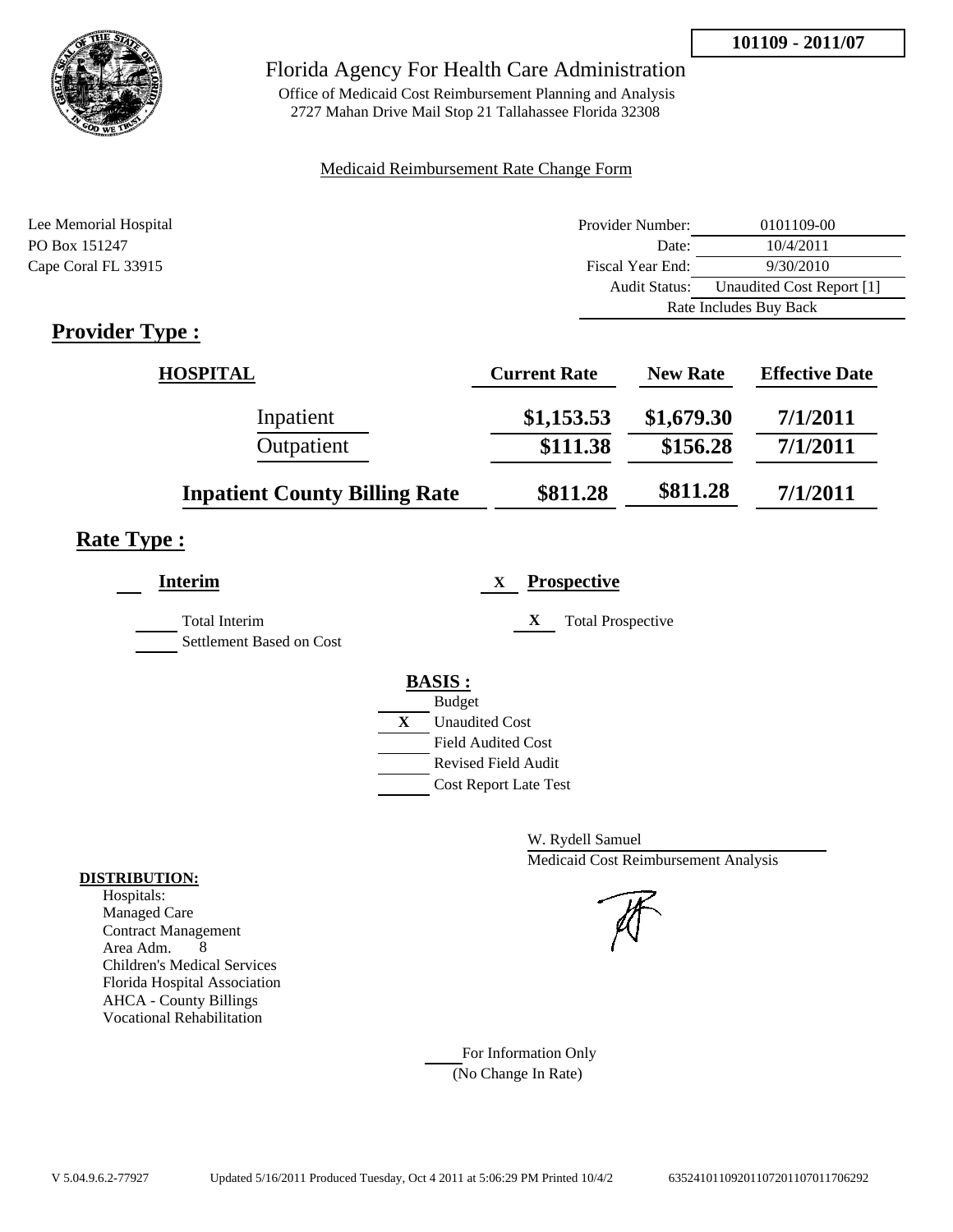

## Florida Agency For Health Care Administration

Office of Medicaid Cost Reimbursement Planning and Analysis 2727 Mahan Drive Mail Stop 21 Tallahassee Florida 32308

#### Medicaid Reimbursement Rate Change Form

| Lee Memorial Hospital                                 | Provider Number:     | 0101109-11                |  |
|-------------------------------------------------------|----------------------|---------------------------|--|
| PO Box 151247                                         | Date:                | 10/4/2011                 |  |
| Cape Coral FL 33915                                   | Fiscal Year End:     | 9/30/2010                 |  |
|                                                       | <b>Audit Status:</b> | Unaudited Cost Report [1] |  |
|                                                       |                      | Rate Includes Buy Back    |  |
| $\bullet$ $\bullet$<br>--<br>$\overline{\phantom{a}}$ |                      |                           |  |

# **Provider Type :**

| <b>HOSPITAL</b>                      | <b>Current Rate</b> | <b>New Rate</b> | <b>Effective Date</b> |
|--------------------------------------|---------------------|-----------------|-----------------------|
| Inpatient                            | \$1,153.53          | \$1,679.30      | 7/1/2011              |
| Outpatient                           | \$111.38            | \$156.28        | 7/1/2011              |
| <b>Inpatient County Billing Rate</b> | \$811.28            | \$811.28        | 7/1/2011              |

## **Rate Type :**

| <b>Interim</b>                            | <b>Prospective</b><br>X       |
|-------------------------------------------|-------------------------------|
| Total Interim<br>Settlement Based on Cost | X<br><b>Total Prospective</b> |
|                                           | <b>BASIS:</b>                 |
|                                           | <b>Budget</b>                 |
|                                           | X<br><b>Unaudited Cost</b>    |
|                                           | <b>Field Audited Cost</b>     |
|                                           | Revised Field Audit           |
|                                           | <b>Cost Report Late Test</b>  |
|                                           |                               |

W. Rydell Samuel Medicaid Cost Reimbursement Analysis

For Information Only (No Change In Rate)

#### **DISTRIBUTION:**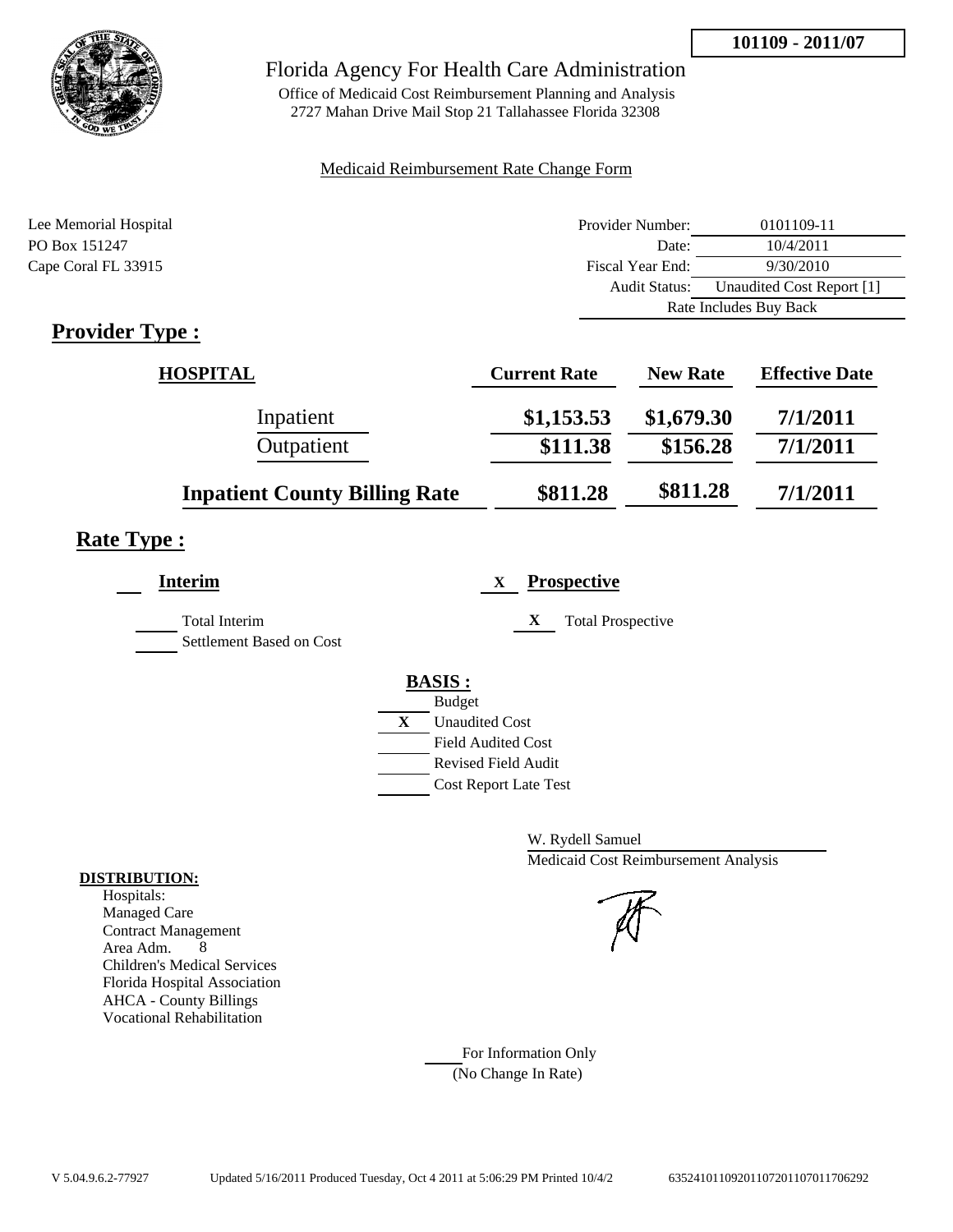

## Florida Agency For Health Care Administration

Office of Medicaid Cost Reimbursement Planning and Analysis 2727 Mahan Drive Mail Stop 21 Tallahassee Florida 32308

#### Medicaid Reimbursement Rate Change Form

| Lee Memorial Hospital | Provider Number:     | 0101109-17                |  |
|-----------------------|----------------------|---------------------------|--|
| PO Box 151247         | Date:                | 10/4/2011                 |  |
| Cape Coral FL 33915   | Fiscal Year End:     | 9/30/2010                 |  |
|                       | <b>Audit Status:</b> | Unaudited Cost Report [1] |  |
|                       |                      | Rate Includes Buy Back    |  |
| $\sim$<br>$\sim$      |                      |                           |  |

## **Provider Type :**

| <b>HOSPITAL</b>                      | <b>Current Rate</b> | <b>New Rate</b> | <b>Effective Date</b> |
|--------------------------------------|---------------------|-----------------|-----------------------|
| Inpatient                            | \$1,153.53          | \$1,679.30      | 7/1/2011              |
| Outpatient                           | \$111.38            | \$156.28        | 7/1/2011              |
| <b>Inpatient County Billing Rate</b> | \$811.28            | \$811.28        | 7/1/2011              |

# **Rate Type :**

| <b>Interim</b>                                   | <b>Prospective</b><br>X       |
|--------------------------------------------------|-------------------------------|
| <b>Total Interim</b><br>Settlement Based on Cost | X<br><b>Total Prospective</b> |
|                                                  | <b>BASIS:</b>                 |
|                                                  | <b>Budget</b>                 |
|                                                  | X<br><b>Unaudited Cost</b>    |
|                                                  | <b>Field Audited Cost</b>     |
|                                                  | <b>Revised Field Audit</b>    |
|                                                  | <b>Cost Report Late Test</b>  |
|                                                  |                               |

W. Rydell Samuel Medicaid Cost Reimbursement Analysis

For Information Only (No Change In Rate)

#### **DISTRIBUTION:**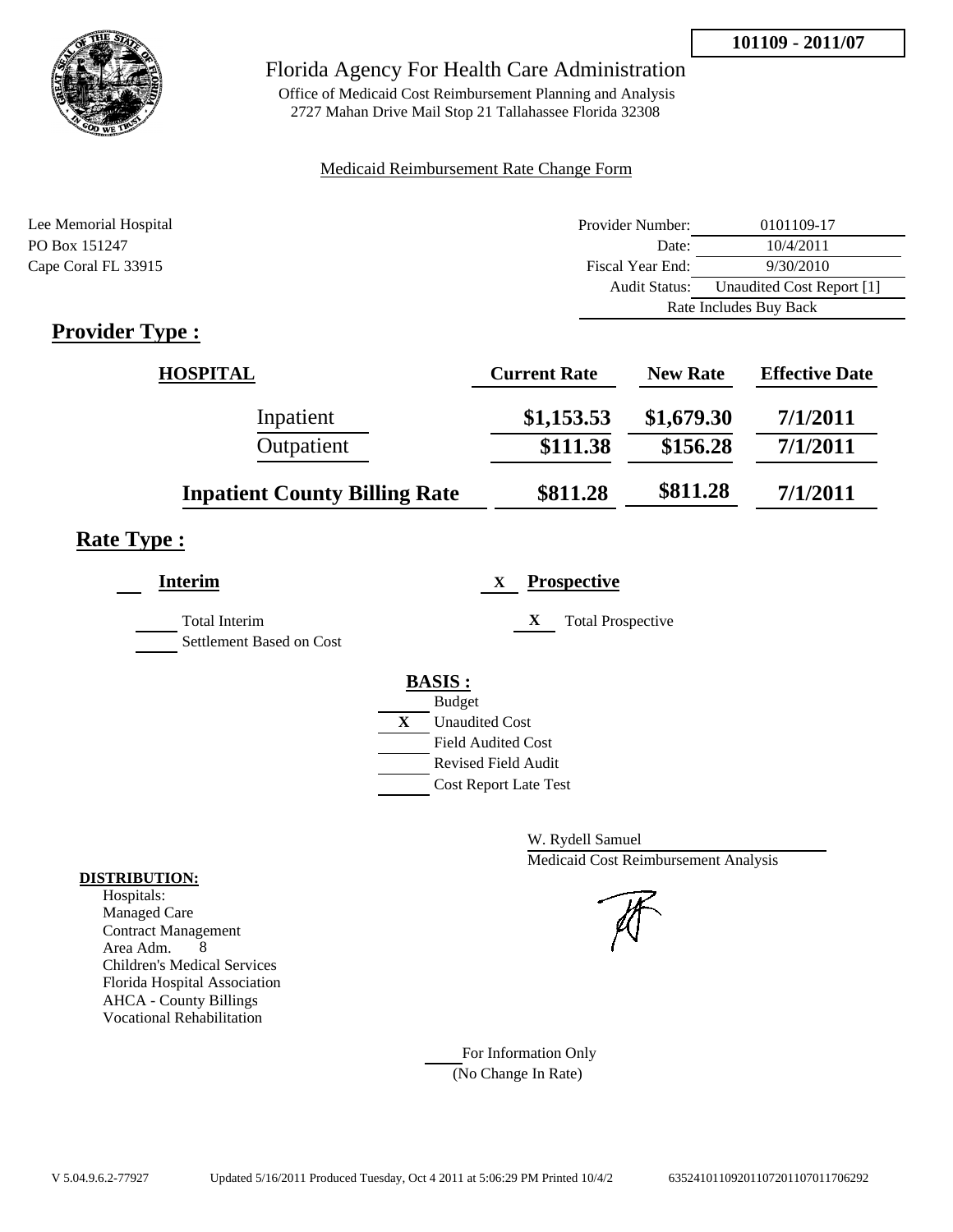

## Florida Agency For Health Care Administration

Office of Medicaid Cost Reimbursement Planning and Analysis 2727 Mahan Drive Mail Stop 21 Tallahassee Florida 32308

#### Medicaid Reimbursement Rate Change Form

| Lee Memorial Hospital                     | Provider Number:     | 0101109-18                |  |
|-------------------------------------------|----------------------|---------------------------|--|
| PO Box 151247                             | Date:                | 10/4/2011                 |  |
| Cape Coral FL 33915                       | Fiscal Year End:     | 9/30/2010                 |  |
|                                           | <b>Audit Status:</b> | Unaudited Cost Report [1] |  |
|                                           |                      | Rate Includes Buy Back    |  |
| $\sim$ $\sim$<br>$\overline{\phantom{a}}$ |                      |                           |  |

## **Provider Type :**

| <b>HOSPITAL</b>                      | <b>Current Rate</b> | <b>New Rate</b> | <b>Effective Date</b> |
|--------------------------------------|---------------------|-----------------|-----------------------|
| Inpatient                            | \$1,153.53          | \$1,679.30      | 7/1/2011              |
| Outpatient                           | \$111.38            | \$156.28        | 7/1/2011              |
| <b>Inpatient County Billing Rate</b> | \$811.28            | \$811.28        | 7/1/2011              |

# **Rate Type :**

| <b>Interim</b>                            | <b>Prospective</b><br>X       |
|-------------------------------------------|-------------------------------|
| Total Interim<br>Settlement Based on Cost | X<br><b>Total Prospective</b> |
|                                           | <b>BASIS:</b>                 |
|                                           | <b>Budget</b>                 |
|                                           | X<br><b>Unaudited Cost</b>    |
|                                           | <b>Field Audited Cost</b>     |
|                                           | <b>Revised Field Audit</b>    |
|                                           | <b>Cost Report Late Test</b>  |
|                                           |                               |

W. Rydell Samuel Medicaid Cost Reimbursement Analysis

For Information Only (No Change In Rate)

#### **DISTRIBUTION:**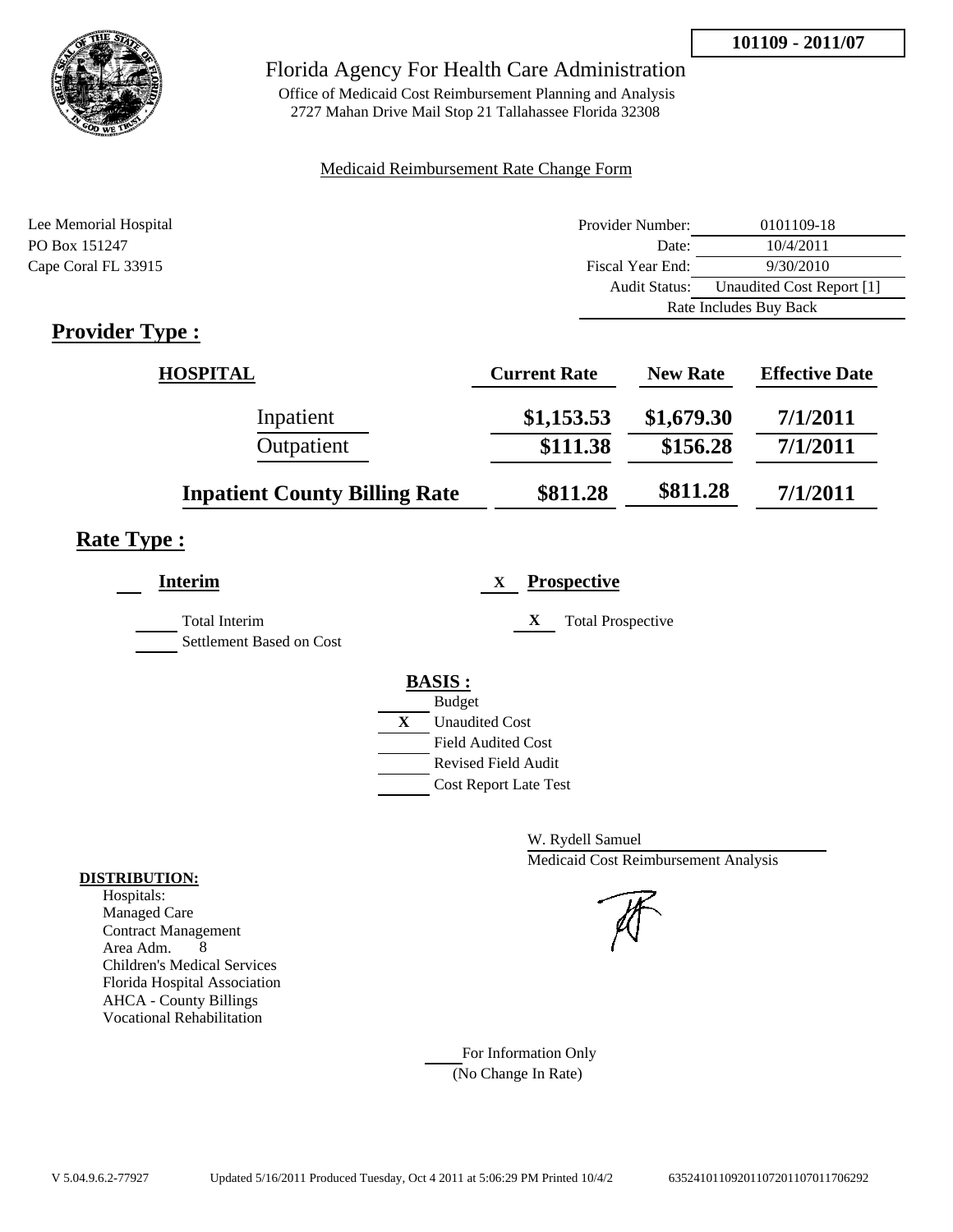

Office of Medicaid Cost Reimbursement Planning and Analysis 2727 Mahan Drive Mail Stop 21 Tallahassee Florida 32308

### Medicaid Reimbursement Rate Change Form

| Lehigh Regional Medical Center | Provider Number: | 0101117-00                |
|--------------------------------|------------------|---------------------------|
| $1500$ Lee Blyd.               | Date:            | 10/4/2011                 |
| Lehigh Acres FL 33936          | Fiscal Year End: | 12/31/2009                |
|                                | Audit Status:    | Unaudited Cost Report [1] |

# **Provider Type :**

| <b>HOSPITAL</b> | <b>Current Rate</b> | <b>New Rate</b> | <b>Effective Date</b> |
|-----------------|---------------------|-----------------|-----------------------|
| Inpatient       | \$820.33            | \$820.33        | 7/1/2011              |
| Outpatient      | \$51.03             | \$51.03         | 7/1/2011              |

## **Rate Type :**

| <b>Interim</b>                                   | <b>Prospective</b><br>X       |
|--------------------------------------------------|-------------------------------|
| <b>Total Interim</b><br>Settlement Based on Cost | X<br><b>Total Prospective</b> |
|                                                  | <b>BASIS:</b>                 |
|                                                  | <b>Budget</b>                 |
|                                                  | X<br><b>Unaudited Cost</b>    |
|                                                  | <b>Field Audited Cost</b>     |
|                                                  | <b>Revised Field Audit</b>    |
|                                                  | <b>Cost Report Late Test</b>  |
|                                                  |                               |

W. Rydell Samuel Medicaid Cost Reimbursement Analysis

For Information Only (No Change In Rate)

#### **DISTRIBUTION:**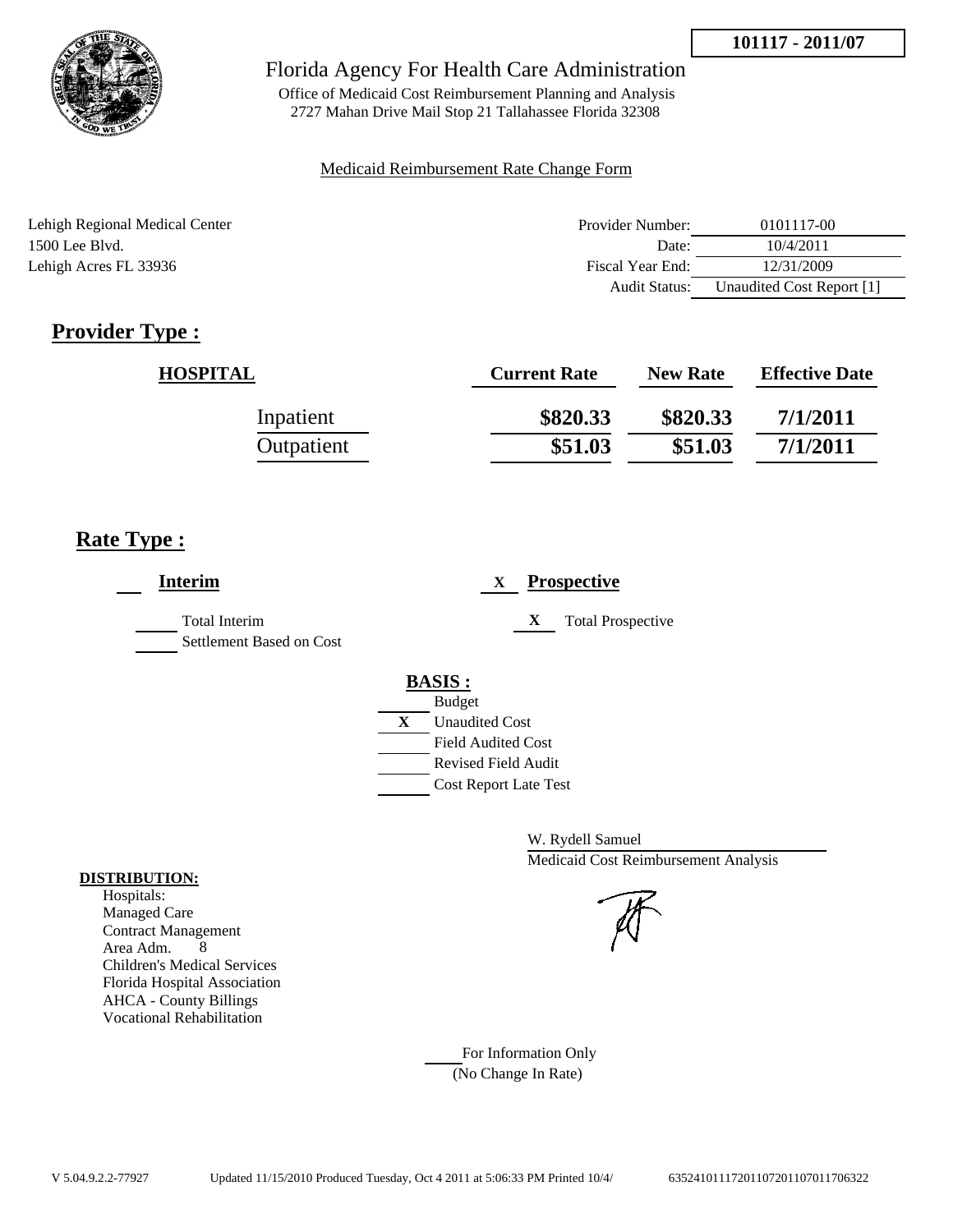

## Florida Agency For Health Care Administration

Office of Medicaid Cost Reimbursement Planning and Analysis 2727 Mahan Drive Mail Stop 21 Tallahassee Florida 32308

#### Medicaid Reimbursement Rate Change Form

| Tallahassee Memorial Regional M.C. | Provider Number:     | 0101133-00                |  |
|------------------------------------|----------------------|---------------------------|--|
| 1300 Miccousukee                   | Date:                | 10/4/2011                 |  |
| Tallahassee FL 32308               | Fiscal Year End:     | 9/30/2010                 |  |
|                                    | <b>Audit Status:</b> | Unaudited Cost Report [1] |  |
|                                    |                      | Rate Includes Buy Back    |  |
|                                    |                      |                           |  |

# **Provider Type :**

| <b>HOSPITAL</b>                      | <b>Current Rate</b> | <b>New Rate</b> | <b>Effective Date</b> |
|--------------------------------------|---------------------|-----------------|-----------------------|
| Inpatient                            | \$1,179.13          | \$1,179.13      | 7/1/2011              |
| Outpatient                           | \$102.05            | \$102.05        | 7/1/2011              |
| <b>Inpatient County Billing Rate</b> | \$723.40            | \$723.40        | 7/1/2011              |

# **Rate Type :**

| Interim                                          | <b>Prospective</b><br>X       |
|--------------------------------------------------|-------------------------------|
| <b>Total Interim</b><br>Settlement Based on Cost | X<br><b>Total Prospective</b> |
|                                                  | <b>BASIS:</b>                 |
|                                                  | <b>Budget</b>                 |
|                                                  | X<br><b>Unaudited Cost</b>    |
|                                                  | <b>Field Audited Cost</b>     |
|                                                  | Revised Field Audit           |
|                                                  | <b>Cost Report Late Test</b>  |

W. Rydell Samuel Medicaid Cost Reimbursement Analysis

For Information Only (No Change In Rate)

#### **DISTRIBUTION:**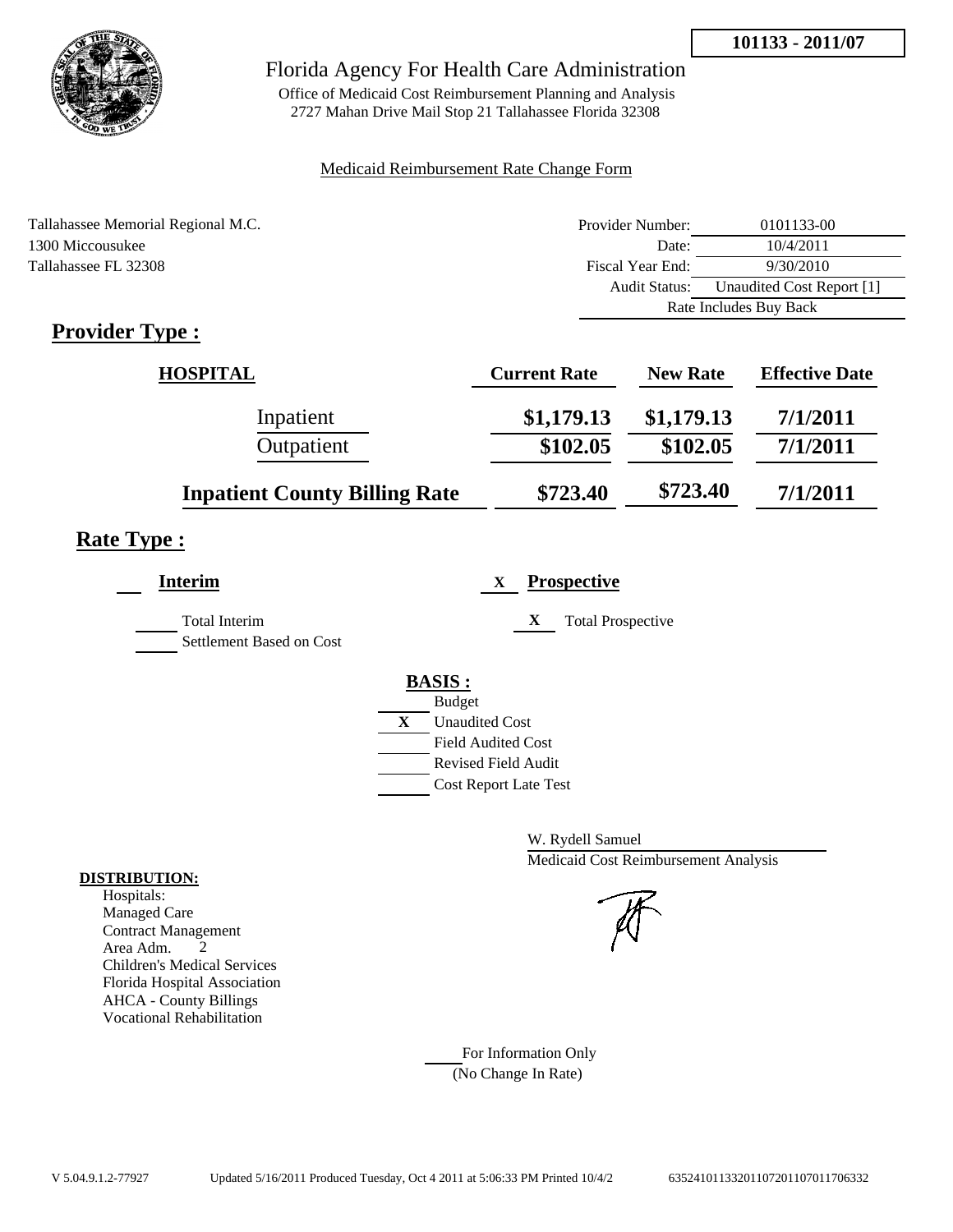

## Florida Agency For Health Care Administration

Office of Medicaid Cost Reimbursement Planning and Analysis 2727 Mahan Drive Mail Stop 21 Tallahassee Florida 32308

#### Medicaid Reimbursement Rate Change Form

Tri-County Hospital Williston Provider Number: 0101141-00 P.O. Drawer 460 Date: 10/4/2011 Williston FL 32696 Fiscal Year End: 9/30/2010 Audit Status: Unaudited Cost Report [1] Rate Includes Buy Back

# **Provider Type :**

| <b>HOSPITAL</b> | <b>Current Rate</b> | <b>New Rate</b> | <b>Effective Date</b> |
|-----------------|---------------------|-----------------|-----------------------|
| Inpatient       | \$1,224.35          | \$1,224.35      | 7/1/2011              |
| Outpatient      | \$36.33             | \$36.33         | 7/1/2011              |

## **Rate Type :**

| <b>Interim</b>                                   | <b>Prospective</b><br>X                                                                                                                                     |
|--------------------------------------------------|-------------------------------------------------------------------------------------------------------------------------------------------------------------|
| <b>Total Interim</b><br>Settlement Based on Cost | X<br><b>Total Prospective</b>                                                                                                                               |
|                                                  | <b>BASIS:</b><br><b>Budget</b><br>$\mathbf{X}$<br><b>Unaudited Cost</b><br><b>Field Audited Cost</b><br>Revised Field Audit<br><b>Cost Report Late Test</b> |

W. Rydell Samuel Medicaid Cost Reimbursement Analysis

For Information Only (No Change In Rate)

#### **DISTRIBUTION:**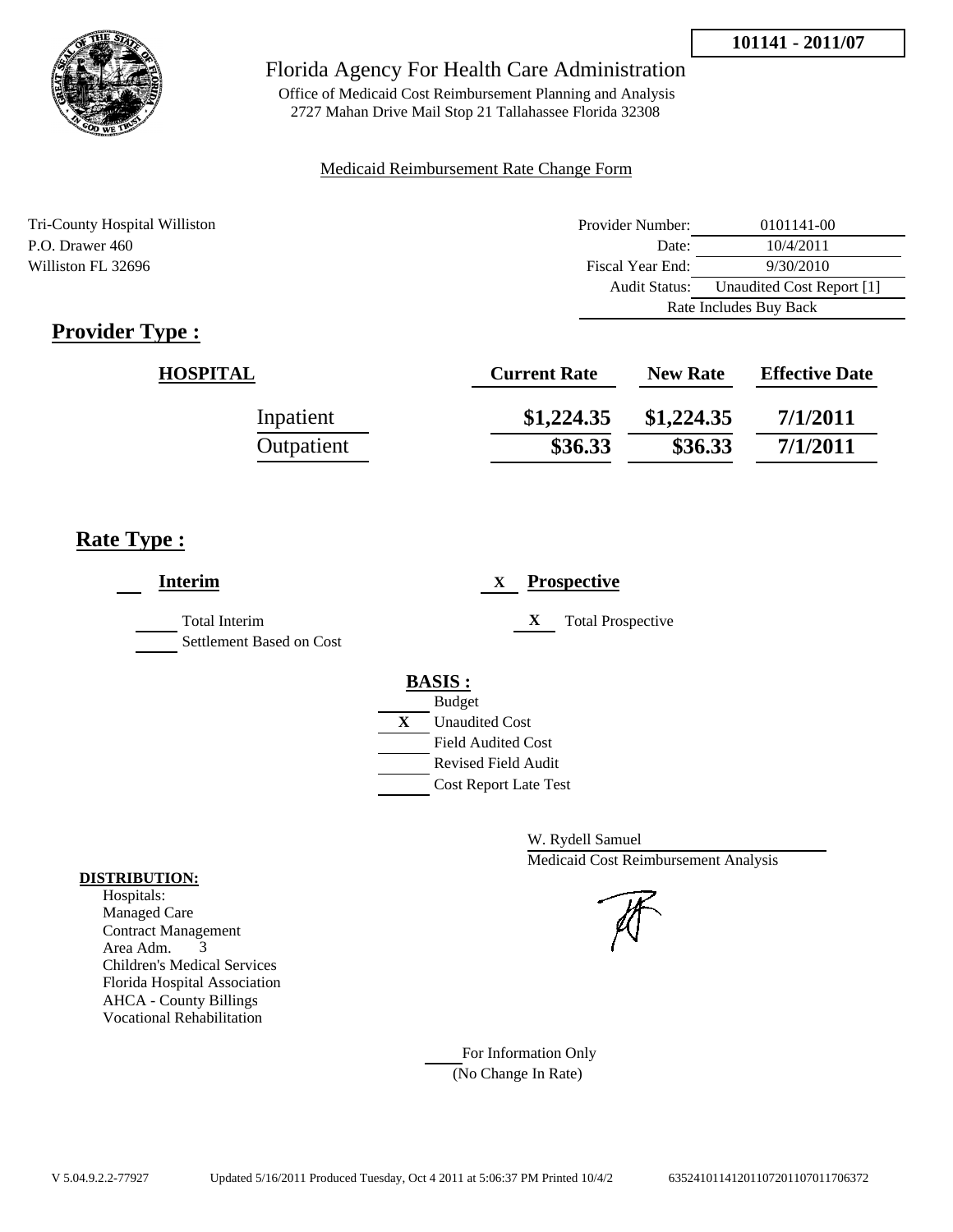

Office of Medicaid Cost Reimbursement Planning and Analysis 2727 Mahan Drive Mail Stop 21 Tallahassee Florida 32308

#### Medicaid Reimbursement Rate Change Form

Madison County Memorial Hospital 201 East Marion Street Madison FL 32340

| Provider Number:       | 0101150-00                |  |
|------------------------|---------------------------|--|
| Date:                  | 10/4/2011                 |  |
| Fiscal Year End:       | 9/30/2010                 |  |
| <b>Audit Status:</b>   | Unaudited Cost Report [1] |  |
| Rate Includes Buy Back |                           |  |

# **Provider Type :**

| <b>HOSPITAL</b> | <b>Current Rate</b> | <b>New Rate</b> | <b>Effective Date</b> |
|-----------------|---------------------|-----------------|-----------------------|
| Inpatient       | \$1,275.74          | \$1,275.74      | 7/1/2011              |
| Outpatient      | \$51.16             | \$51.16         | 7/1/2011              |

## **Rate Type :**

| <b>Interim</b>                            | <b>Prospective</b><br>X                                                                                                                                     |
|-------------------------------------------|-------------------------------------------------------------------------------------------------------------------------------------------------------------|
| Total Interim<br>Settlement Based on Cost | X<br><b>Total Prospective</b>                                                                                                                               |
|                                           | <b>BASIS:</b><br><b>Budget</b><br>$\mathbf{X}$<br><b>Unaudited Cost</b><br><b>Field Audited Cost</b><br>Revised Field Audit<br><b>Cost Report Late Test</b> |

W. Rydell Samuel Medicaid Cost Reimbursement Analysis

For Information Only (No Change In Rate)

#### **DISTRIBUTION:**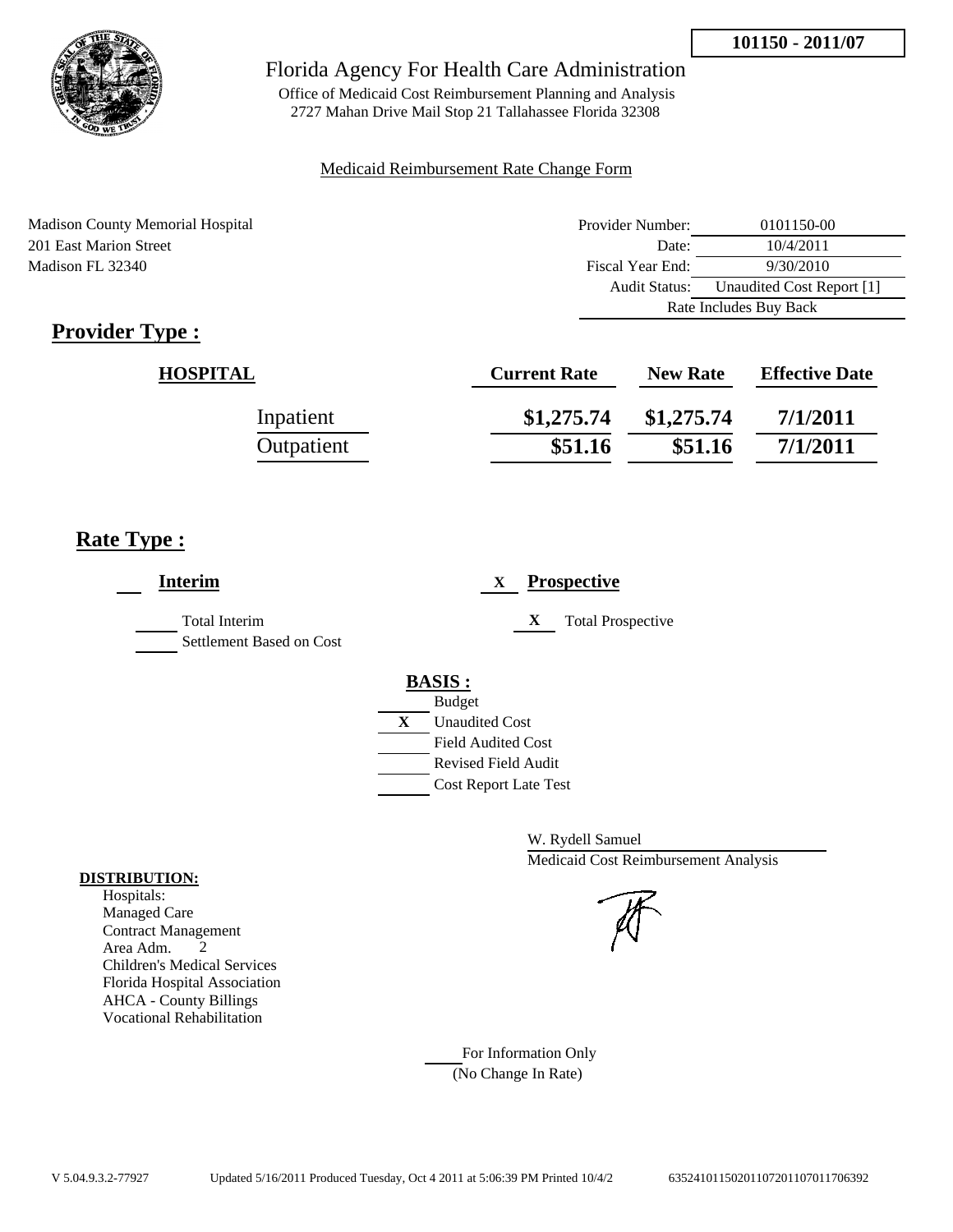

## Florida Agency For Health Care Administration

Office of Medicaid Cost Reimbursement Planning and Analysis 2727 Mahan Drive Mail Stop 21 Tallahassee Florida 32308

#### Medicaid Reimbursement Rate Change Form

| Manatee Memorial Hospital | Provider Number:     | 0101168-00                |
|---------------------------|----------------------|---------------------------|
| 206 Second Street East    | Date:                | 10/4/2011                 |
| Bradenton FL 34208        | Fiscal Year End:     | 12/31/2009                |
|                           | <b>Audit Status:</b> | Unaudited Cost Report [1] |
|                           |                      | Rate Includes Buy Back    |
| $Providen Tryn \cdot$     |                      |                           |

# **Provider Type :**

| <b>HOSPITAL</b>                      | <b>Current Rate</b> | <b>New Rate</b> | <b>Effective Date</b> |
|--------------------------------------|---------------------|-----------------|-----------------------|
| Inpatient                            | \$1,093.18          | \$1,727.40      | 7/1/2011              |
| Outpatient                           | \$86.54             | \$116.58        | 7/1/2011              |
| <b>Inpatient County Billing Rate</b> | \$694.48            | \$694.48        | 7/1/2011              |

# **Rate Type :**

| <b>Interim</b>                                   | <b>Prospective</b><br>X               |
|--------------------------------------------------|---------------------------------------|
| <b>Total Interim</b><br>Settlement Based on Cost | X<br><b>Total Prospective</b>         |
|                                                  | <b>BASIS:</b>                         |
|                                                  | <b>Budget</b>                         |
|                                                  | $\mathbf{X}$<br><b>Unaudited Cost</b> |
|                                                  | <b>Field Audited Cost</b>             |
|                                                  | Revised Field Audit                   |
|                                                  | <b>Cost Report Late Test</b>          |
|                                                  |                                       |

W. Rydell Samuel Medicaid Cost Reimbursement Analysis

For Information Only (No Change In Rate)

#### **DISTRIBUTION:**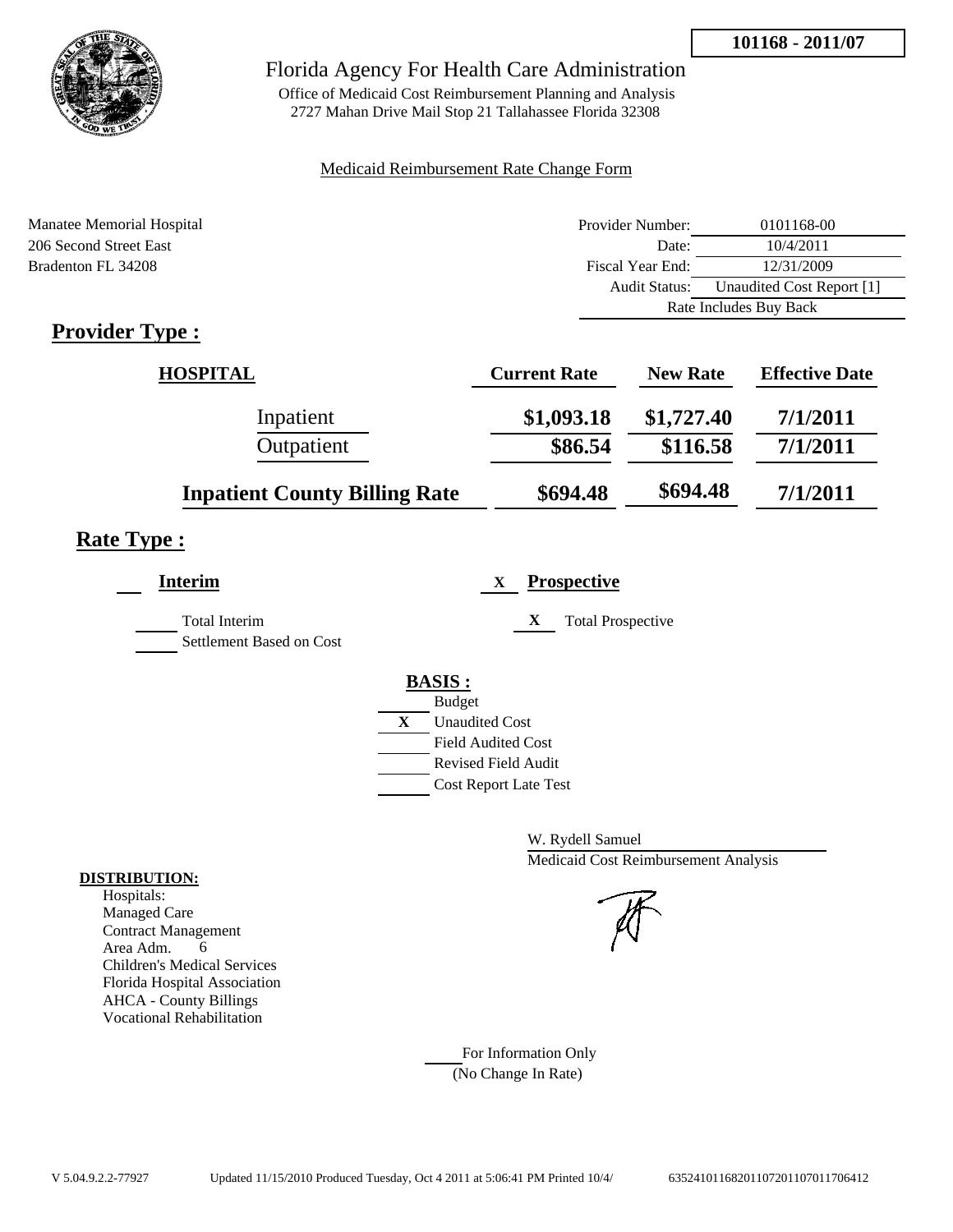

Office of Medicaid Cost Reimbursement Planning and Analysis 2727 Mahan Drive Mail Stop 21 Tallahassee Florida 32308

#### Medicaid Reimbursement Rate Change Form

Munroe Regional Medical Center Post Office Box 6000 Ocala FL 34478

| Provider Number: | 0101176-00                                     |
|------------------|------------------------------------------------|
| Date:            | 10/4/2011                                      |
| Fiscal Year End: | 9/30/2010                                      |
| Audit Status:    | Unaudited Cost Report [1]                      |
|                  | Rate Includes Buy Back and 100% Self Exemption |

# **Provider Type :**

| <b>HOSPITAL</b>                      | <b>Current Rate</b> | <b>New Rate</b> | <b>Effective Date</b> |
|--------------------------------------|---------------------|-----------------|-----------------------|
| Inpatient                            | \$1,362.46          | \$1,825.06      | 7/1/2011              |
| Outpatient                           | \$80.18             | \$103.35        | 7/1/2011              |
| <b>Inpatient County Billing Rate</b> | \$766.53            | \$766.53        | 7/1/2011              |

## **Rate Type :**

| <b>Interim</b>                                   | <b>Prospective</b><br>X               |
|--------------------------------------------------|---------------------------------------|
| <b>Total Interim</b><br>Settlement Based on Cost | X<br><b>Total Prospective</b>         |
|                                                  | <b>BASIS:</b>                         |
|                                                  | <b>Budget</b>                         |
|                                                  | $\mathbf{X}$<br><b>Unaudited Cost</b> |
|                                                  | <b>Field Audited Cost</b>             |
|                                                  | <b>Revised Field Audit</b>            |
|                                                  | <b>Cost Report Late Test</b>          |
|                                                  |                                       |

W. Rydell Samuel Medicaid Cost Reimbursement Analysis

For Information Only (No Change In Rate)

#### **DISTRIBUTION:**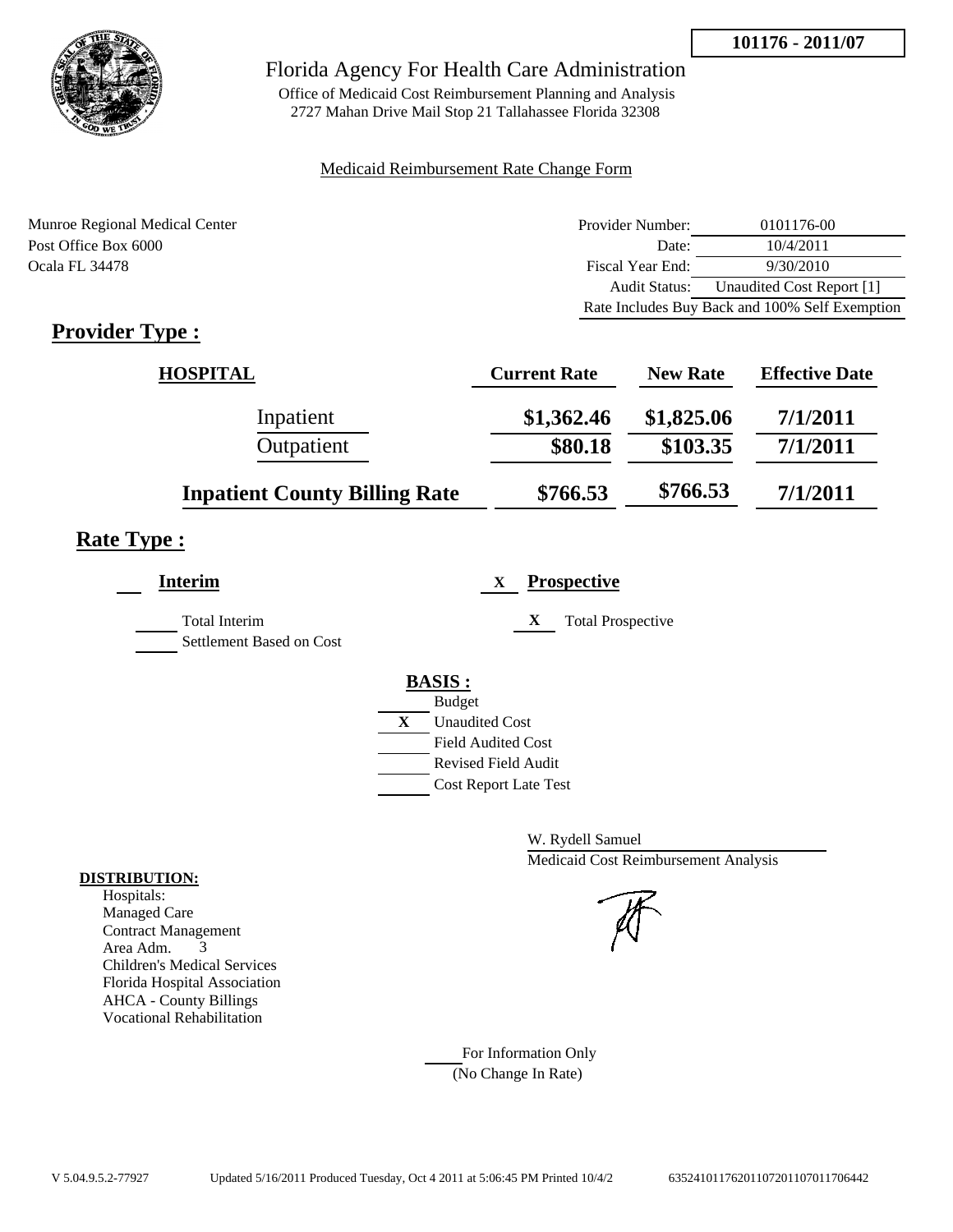

Office of Medicaid Cost Reimbursement Planning and Analysis 2727 Mahan Drive Mail Stop 21 Tallahassee Florida 32308

#### Medicaid Reimbursement Rate Change Form

Martin Memorial Hospital Provider Number: 0101184-00 P.O. Box 9033 Date: 10/4/2011 Stuart FL 34995-9033 Fiscal Year End: 9/30/2010 Audit Status: Unaudited Cost Report [1] Rate Includes Buy Back

# **Provider Type :**

| <b>HOSPITAL</b> | <b>Current Rate</b> | <b>New Rate</b> | <b>Effective Date</b> |
|-----------------|---------------------|-----------------|-----------------------|
| Inpatient       | \$814.63            | \$1,091.23      | 7/1/2011              |
| Outpatient      | \$91.13             | \$114.90        | 7/1/2011              |

## **Rate Type :**

| <b>Interim</b>                                   | <b>Prospective</b><br>$\mathbf{X}$                                                                                                                      |
|--------------------------------------------------|---------------------------------------------------------------------------------------------------------------------------------------------------------|
| <b>Total Interim</b><br>Settlement Based on Cost | X<br><b>Total Prospective</b>                                                                                                                           |
|                                                  | <b>BASIS:</b><br><b>Budget</b><br>X<br><b>Unaudited Cost</b><br><b>Field Audited Cost</b><br><b>Revised Field Audit</b><br><b>Cost Report Late Test</b> |

W. Rydell Samuel Medicaid Cost Reimbursement Analysis

For Information Only (No Change In Rate)

#### **DISTRIBUTION:**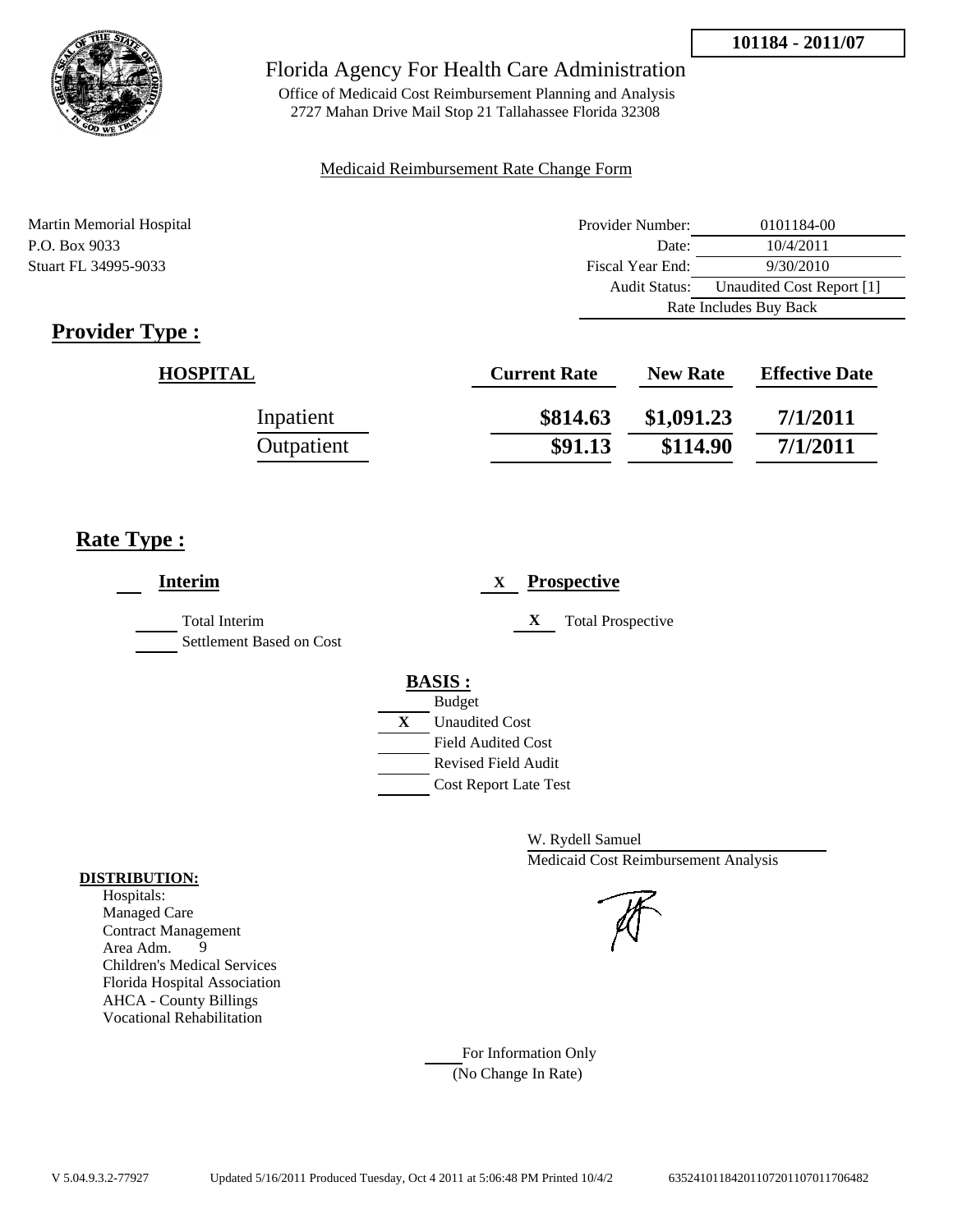

## Florida Agency For Health Care Administration

Office of Medicaid Cost Reimbursement Planning and Analysis 2727 Mahan Drive Mail Stop 21 Tallahassee Florida 32308

#### Medicaid Reimbursement Rate Change Form

| Lower Florida Keys Hospital | Provider Number:     | 0101192-00              |  |
|-----------------------------|----------------------|-------------------------|--|
| P.O. Box 9107               | Date:                | 10/4/2011               |  |
| Key West FL 33401           | Fiscal Year End:     | 9/30/2010               |  |
|                             | <b>Audit Status:</b> | Amended Cost Report [2] |  |
|                             |                      | Rate Includes Buy Back  |  |

# **Provider Type :**

| <b>HOSPITAL</b>                      | <b>Current Rate</b> | <b>New Rate</b> | <b>Effective Date</b> |
|--------------------------------------|---------------------|-----------------|-----------------------|
| Inpatient                            | \$1,050.33          | \$1,681.96      | 7/1/2011              |
| Outpatient                           | \$70.09             | \$111.25        | 7/1/2011              |
| <b>Inpatient County Billing Rate</b> | \$631.44            | \$634.43        | 7/1/2011              |

## **Rate Type :**

| <b>Interim</b>                                   | <b>Prospective</b><br>X       |
|--------------------------------------------------|-------------------------------|
| <b>Total Interim</b><br>Settlement Based on Cost | X<br><b>Total Prospective</b> |
|                                                  | <b>BASIS:</b>                 |
|                                                  | <b>Budget</b>                 |
|                                                  | X<br><b>Unaudited Cost</b>    |
|                                                  | <b>Field Audited Cost</b>     |
|                                                  | <b>Revised Field Audit</b>    |
|                                                  | <b>Cost Report Late Test</b>  |
|                                                  |                               |

W. Rydell Samuel Medicaid Cost Reimbursement Analysis

For Information Only (No Change In Rate)

#### **DISTRIBUTION:**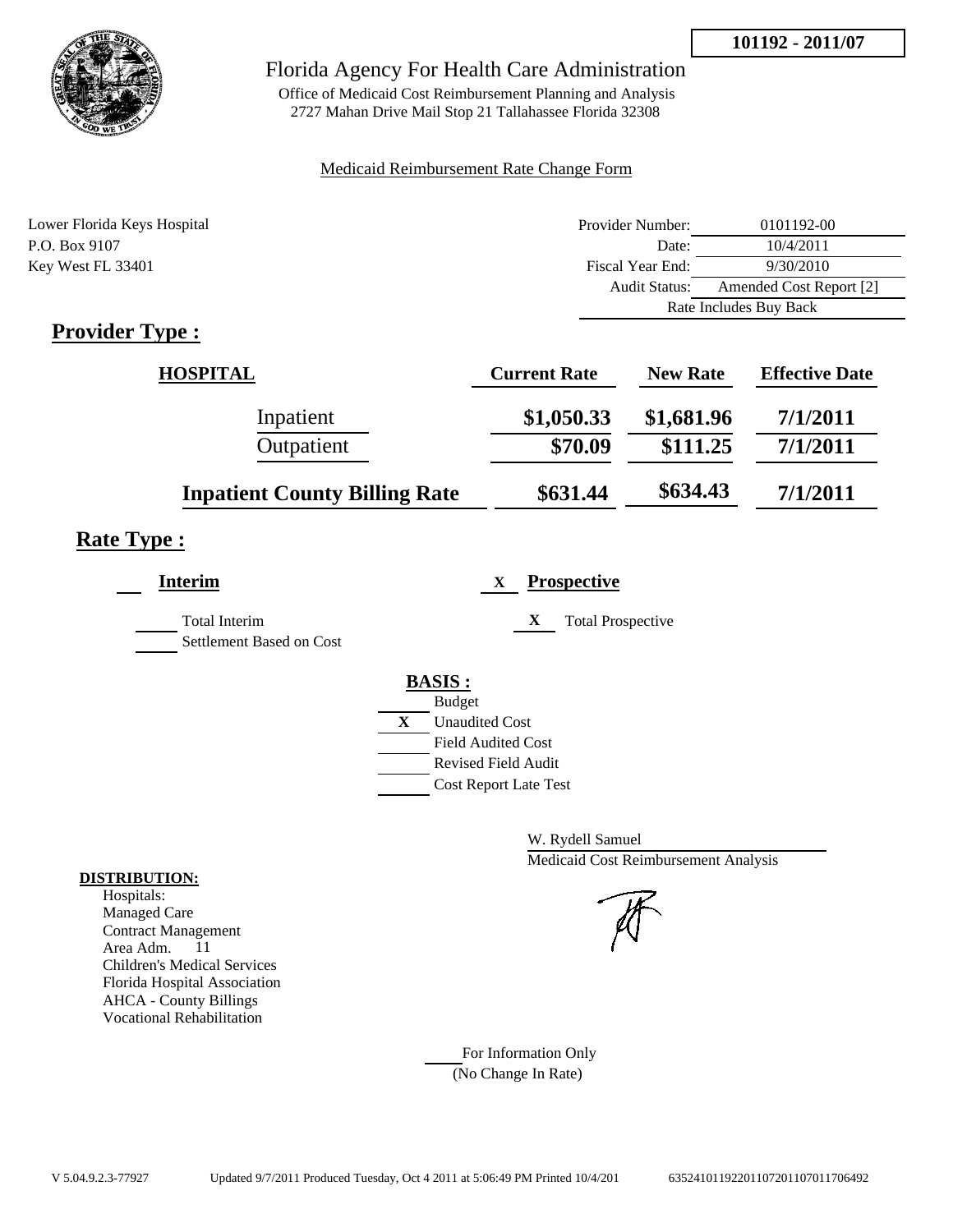

## Florida Agency For Health Care Administration

Office of Medicaid Cost Reimbursement Planning and Analysis 2727 Mahan Drive Mail Stop 21 Tallahassee Florida 32308

#### Medicaid Reimbursement Rate Change Form

| Lower Florida Keys Hospital | Provider Number: | 0101192-01              |  |
|-----------------------------|------------------|-------------------------|--|
| P.O. Box 9107               | Date:            | 10/4/2011               |  |
| Key West FL 33401           | Fiscal Year End: | 9/30/2010               |  |
|                             | Audit Status:    | Amended Cost Report [2] |  |
|                             |                  | Rate Includes Buy Back  |  |

# **Provider Type :**

| <b>HOSPITAL</b>                      | <b>Current Rate</b> | <b>New Rate</b> | <b>Effective Date</b> |
|--------------------------------------|---------------------|-----------------|-----------------------|
| Inpatient                            | \$1,050.33          | \$1,681.96      | 7/1/2011              |
| Outpatient                           | \$70.09             | \$111.25        | 7/1/2011              |
| <b>Inpatient County Billing Rate</b> | \$631.44            | \$634.43        | 7/1/2011              |

# **Rate Type :**

| <b>Interim</b>           | <b>Prospective</b><br>X       |
|--------------------------|-------------------------------|
| <b>Total Interim</b>     | X<br><b>Total Prospective</b> |
| Settlement Based on Cost |                               |
|                          | <b>BASIS:</b>                 |
|                          | <b>Budget</b>                 |
|                          | X<br><b>Unaudited Cost</b>    |
|                          | <b>Field Audited Cost</b>     |
|                          | <b>Revised Field Audit</b>    |
|                          | <b>Cost Report Late Test</b>  |

W. Rydell Samuel Medicaid Cost Reimbursement Analysis

### For Information Only (No Change In Rate)

**DISTRIBUTION:**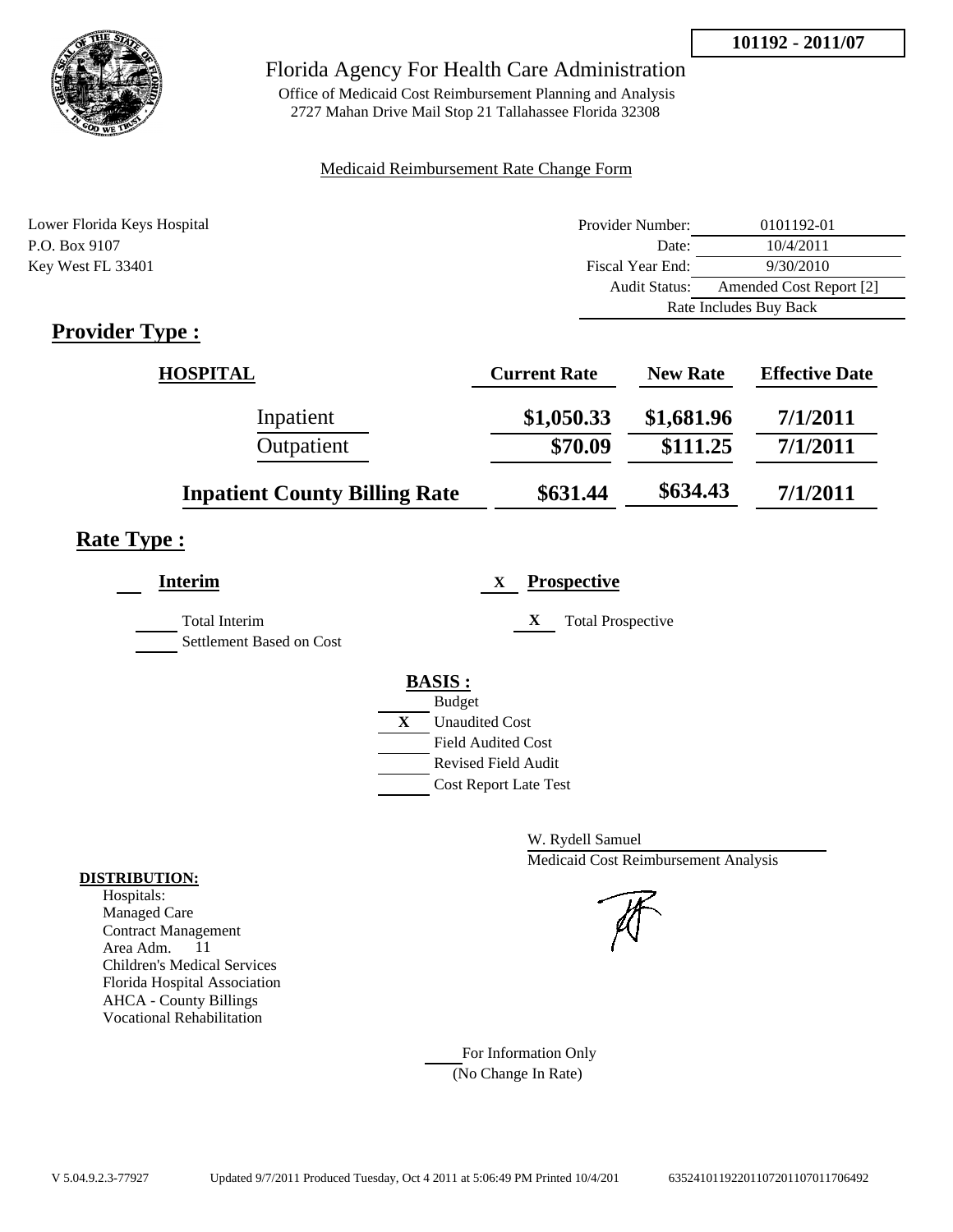

Office of Medicaid Cost Reimbursement Planning and Analysis 2727 Mahan Drive Mail Stop 21 Tallahassee Florida 32308

#### Medicaid Reimbursement Rate Change Form

Fishermen's Hospital **Provider Number:** 0101206-00 3301 Overseas Highway Date: 10/4/2011 Marathon FL 33050 Fiscal Year End: 9/30/2010 Audit Status: Unaudited Cost Report [1] Rate Includes Buy Back

# **Provider Type :**

| <b>HOSPITAL</b> | <b>Current Rate</b> | <b>New Rate</b> | <b>Effective Date</b> |
|-----------------|---------------------|-----------------|-----------------------|
| Inpatient       | \$3,149.23          | \$3,149.23      | 7/1/2011              |
| Outpatient      | \$119.47            | \$119.47        | 7/1/2011              |

## **Rate Type :**

| <b>Interim</b>                                   | <b>Prospective</b><br>X                                    |
|--------------------------------------------------|------------------------------------------------------------|
| <b>Total Interim</b><br>Settlement Based on Cost | X<br><b>Total Prospective</b>                              |
|                                                  | <b>BASIS:</b><br><b>Budget</b>                             |
|                                                  | X<br><b>Unaudited Cost</b><br><b>Field Audited Cost</b>    |
|                                                  | <b>Revised Field Audit</b><br><b>Cost Report Late Test</b> |

W. Rydell Samuel Medicaid Cost Reimbursement Analysis

For Information Only (No Change In Rate)

#### **DISTRIBUTION:**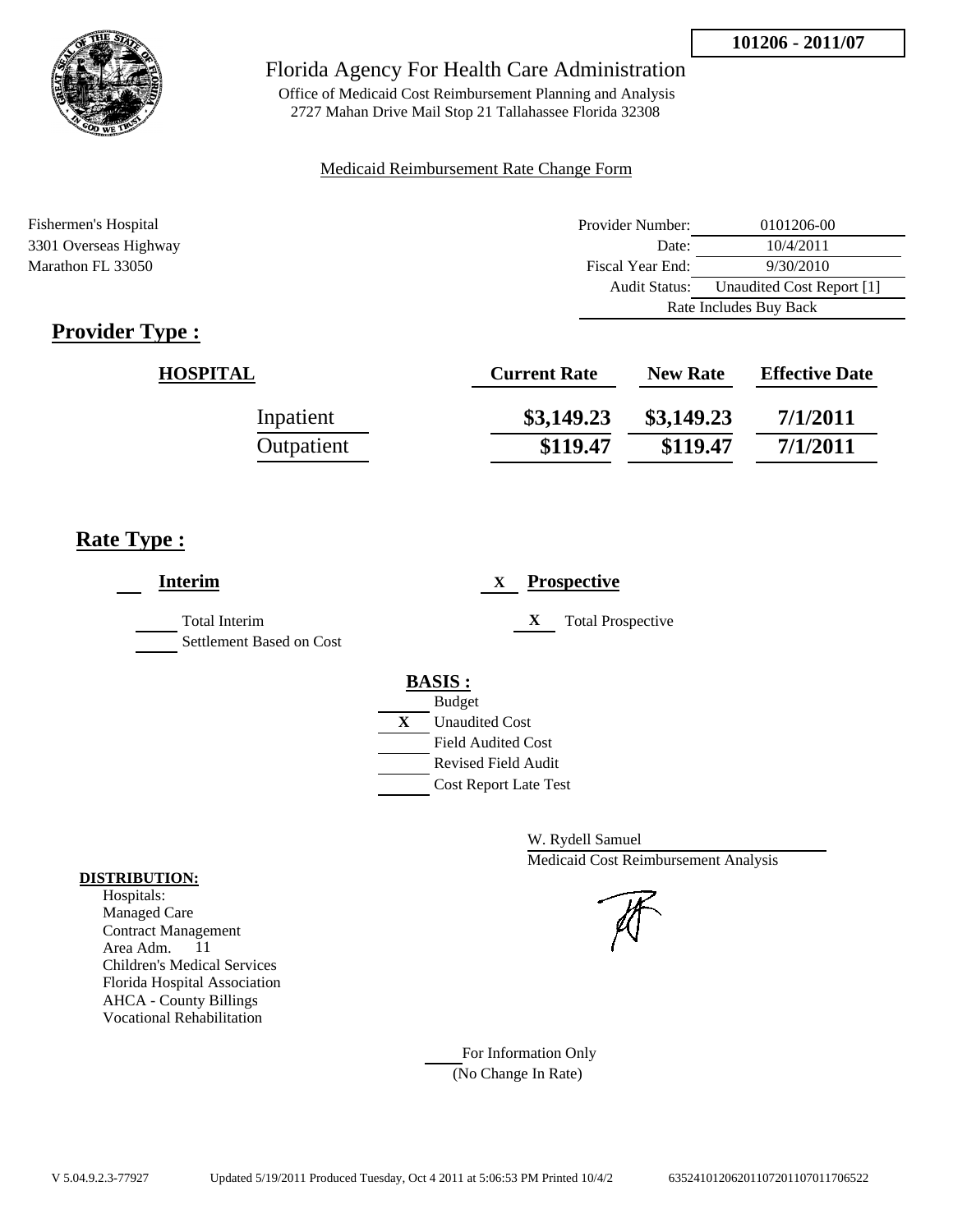



Office of Medicaid Cost Reimbursement Planning and Analysis 2727 Mahan Drive Mail Stop 21 Tallahassee Florida 32308

#### Medicaid Reimbursement Rate Change Form

Mariners Hospital **Provider Number:** 0101214-00 91500 Overseas Highway Date: 10/4/2011 Tavernier FL 33070 Fiscal Year End: 9/30/2010 Audit Status: Unaudited Cost Report [1] Rate Includes Buy Back

# **Provider Type :**

| <b>HOSPITAL</b> | <b>Current Rate</b> | <b>New Rate</b> | <b>Effective Date</b> |
|-----------------|---------------------|-----------------|-----------------------|
| Inpatient       | \$5,559.88          | \$5,559.88      | 7/1/2011              |
| Outpatient      | \$331.73            | \$331.73        | 7/1/2011              |

## **Rate Type :**

| <b>Interim</b>                                   | <b>Prospective</b><br>$\mathbf{X}$                                                                                                                          |
|--------------------------------------------------|-------------------------------------------------------------------------------------------------------------------------------------------------------------|
| <b>Total Interim</b><br>Settlement Based on Cost | X<br><b>Total Prospective</b>                                                                                                                               |
|                                                  | <b>BASIS:</b><br><b>Budget</b><br>$\mathbf{X}$<br><b>Unaudited Cost</b><br><b>Field Audited Cost</b><br>Revised Field Audit<br><b>Cost Report Late Test</b> |

W. Rydell Samuel Medicaid Cost Reimbursement Analysis

For Information Only (No Change In Rate)

#### **DISTRIBUTION:**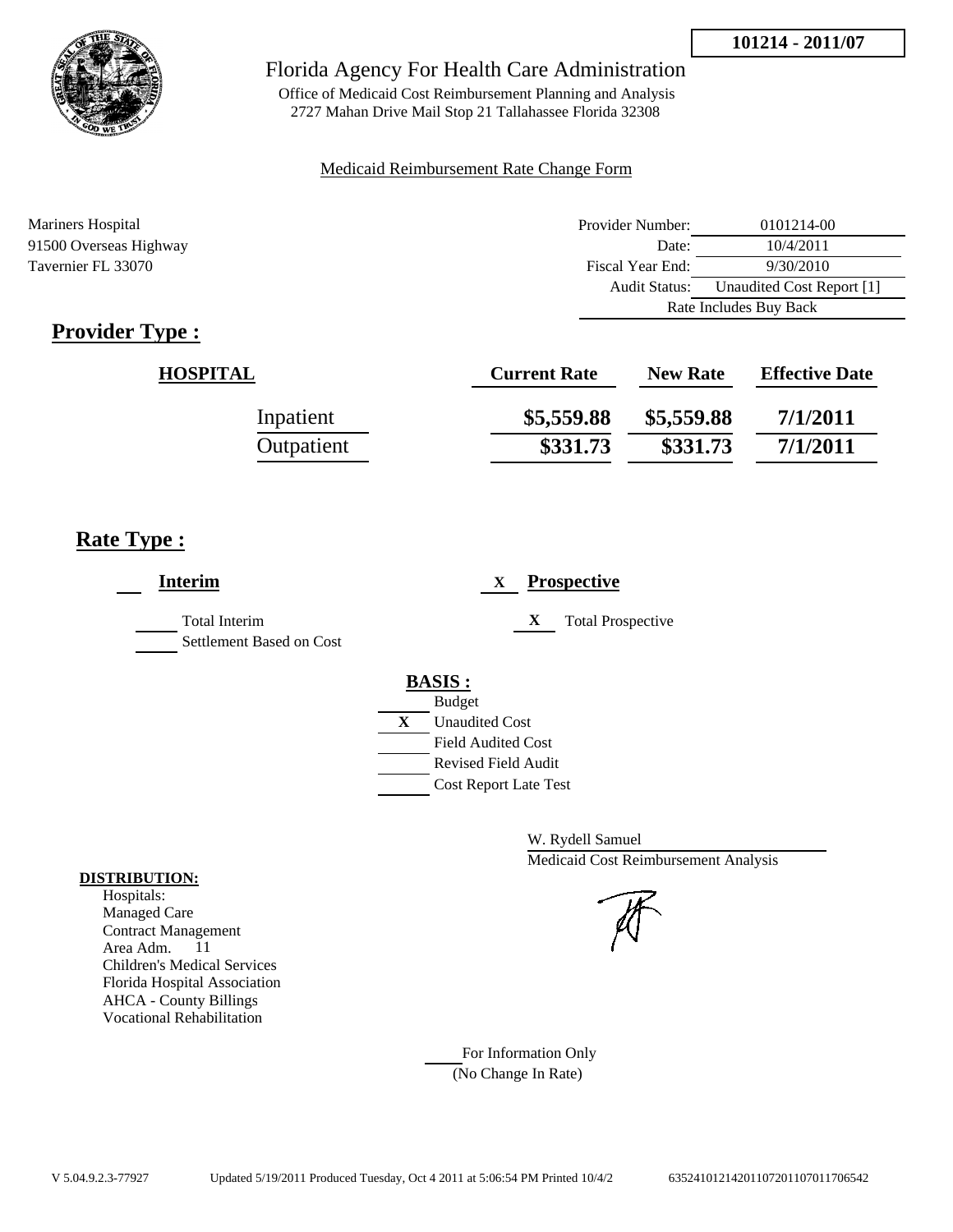

Office of Medicaid Cost Reimbursement Planning and Analysis 2727 Mahan Drive Mail Stop 21 Tallahassee Florida 32308

#### Medicaid Reimbursement Rate Change Form

Baptist Medical Center - Nassau 1250 South 18th Street Fernandina Beach FL 32034

| Provider Number:       | 0101231-00                |
|------------------------|---------------------------|
| Date:                  | 10/4/2011                 |
| Fiscal Year End:       | 9/30/2010                 |
| Audit Status:          | Unaudited Cost Report [1] |
| Rate Includes Buy Back |                           |

# **Provider Type :**

| <b>HOSPITAL</b> | <b>Current Rate</b> | <b>New Rate</b> | <b>Effective Date</b> |
|-----------------|---------------------|-----------------|-----------------------|
| Inpatient       | \$2,937.40          | \$2,937.40      | 7/1/2011              |
| Outpatient      | \$120.56            | \$120.56        | 7/1/2011              |

## **Rate Type :**

| <b>Interim</b>                                   | <b>Prospective</b><br>X                                                                                                   |
|--------------------------------------------------|---------------------------------------------------------------------------------------------------------------------------|
| <b>Total Interim</b><br>Settlement Based on Cost | X<br><b>Total Prospective</b>                                                                                             |
|                                                  | <b>BASIS:</b><br><b>Budget</b>                                                                                            |
|                                                  | $\mathbf{X}$<br><b>Unaudited Cost</b><br><b>Field Audited Cost</b><br>Revised Field Audit<br><b>Cost Report Late Test</b> |

W. Rydell Samuel Medicaid Cost Reimbursement Analysis

#### **DISTRIBUTION:** Hospitals:

Managed Care Contract Management Area Adm. 4 Children's Medical Services Florida Hospital Association AHCA - County Billings Vocational Rehabilitation

> For Information Only (No Change In Rate)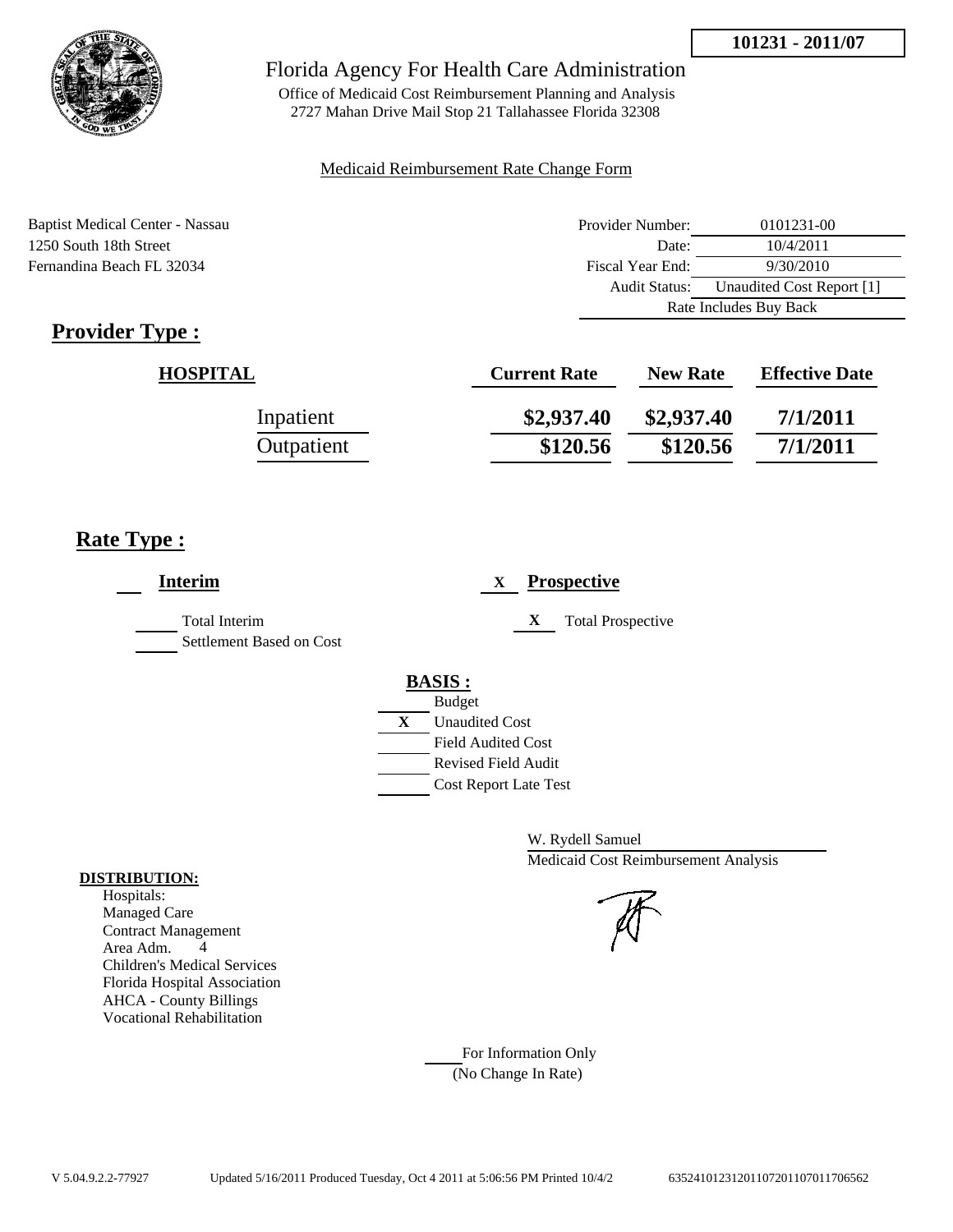

Office of Medicaid Cost Reimbursement Planning and Analysis 2727 Mahan Drive Mail Stop 21 Tallahassee Florida 32308

#### Medicaid Reimbursement Rate Change Form

| <b>Twin Cities Hospital</b> | Provider Number:     | 0101257-00                |
|-----------------------------|----------------------|---------------------------|
| 2190 Hwy 85 North           | Date:                | 10/4/2011                 |
| Niceville FL 32578          | Fiscal Year End:     | 5/31/2010                 |
|                             | <b>Audit Status:</b> | Unaudited Cost Report [1] |

# **Provider Type :**

| <b>HOSPITAL</b> | <b>Current Rate</b> | <b>New Rate</b> | <b>Effective Date</b> |
|-----------------|---------------------|-----------------|-----------------------|
| Inpatient       | \$906.36            | \$906.36        | 7/1/2011              |
| Outpatient      | \$68.52             | \$68.52         | 7/1/2011              |

# **Rate Type :**

| <b>Interim</b>                                   | <b>Prospective</b><br>X                                                                                                                          |
|--------------------------------------------------|--------------------------------------------------------------------------------------------------------------------------------------------------|
| <b>Total Interim</b><br>Settlement Based on Cost | X<br><b>Total Prospective</b>                                                                                                                    |
|                                                  | <b>BASIS:</b><br><b>Budget</b><br>X<br><b>Unaudited Cost</b><br><b>Field Audited Cost</b><br>Revised Field Audit<br><b>Cost Report Late Test</b> |

W. Rydell Samuel Medicaid Cost Reimbursement Analysis



### For Information Only (No Change In Rate)

**DISTRIBUTION:**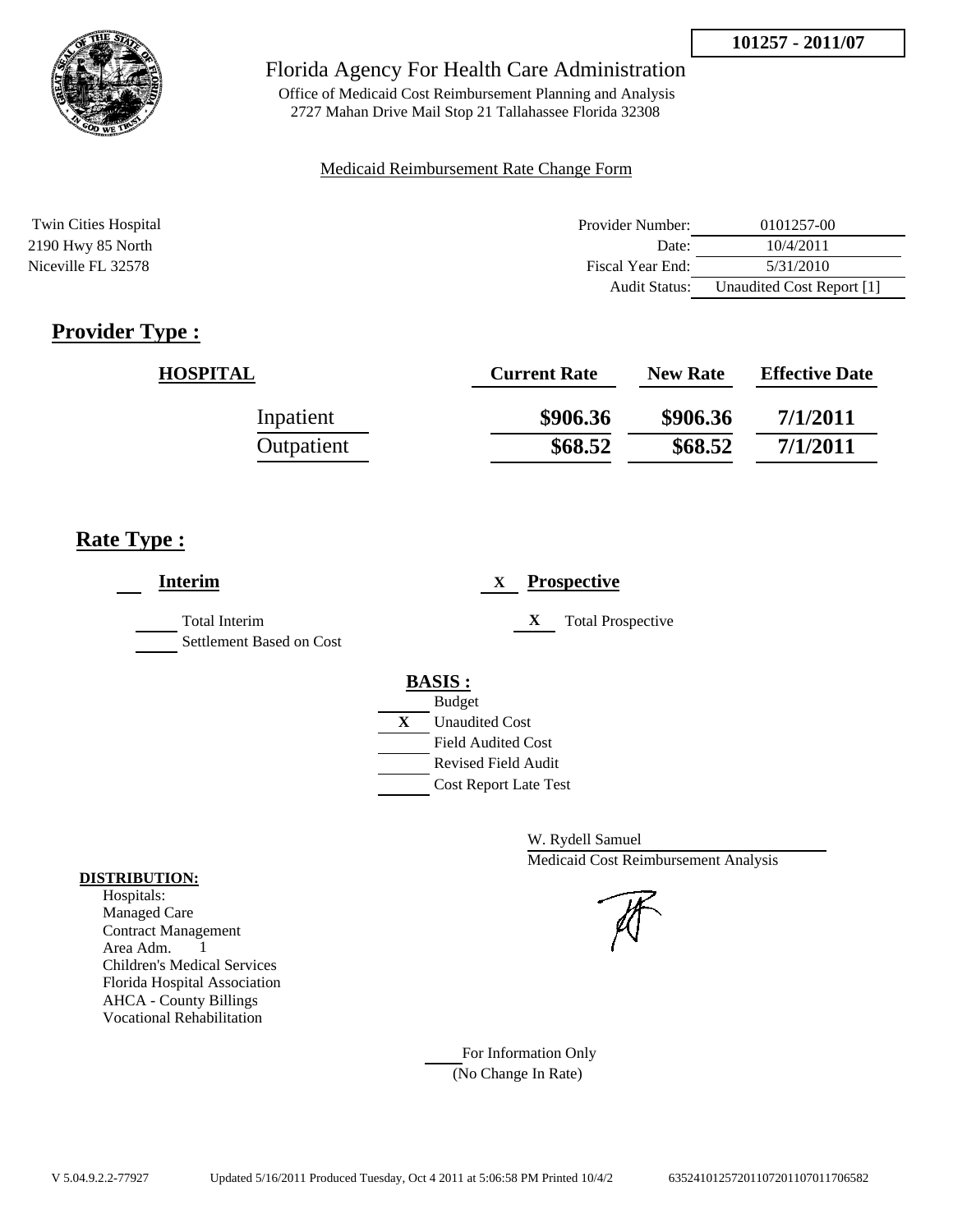

Office of Medicaid Cost Reimbursement Planning and Analysis 2727 Mahan Drive Mail Stop 21 Tallahassee Florida 32308

### Medicaid Reimbursement Rate Change Form

| North Okaloosa Medical Center | Provider Number:     | 0101265-00                |
|-------------------------------|----------------------|---------------------------|
| 151 Redstone Ave.             | Date:                | 10/4/2011                 |
| Crestview FL 32536            | Fiscal Year End:     | 3/31/2010                 |
|                               | <b>Audit Status:</b> | Unaudited Cost Report [1] |

# **Provider Type :**

| <b>HOSPITAL</b> | <b>Current Rate</b> | <b>New Rate</b> | <b>Effective Date</b> |
|-----------------|---------------------|-----------------|-----------------------|
| Inpatient       | \$789.88            | \$789.88        | 7/1/2011              |
| Outpatient      | \$87.17             | \$87.17         | 7/1/2011              |

# **Rate Type :**

| <b>Interim</b>                                   | <b>Prospective</b><br>X       |
|--------------------------------------------------|-------------------------------|
| <b>Total Interim</b><br>Settlement Based on Cost | X<br><b>Total Prospective</b> |
|                                                  | <b>BASIS:</b>                 |
|                                                  | <b>Budget</b>                 |
|                                                  | X<br><b>Unaudited Cost</b>    |
|                                                  | <b>Field Audited Cost</b>     |
|                                                  | Revised Field Audit           |
|                                                  | <b>Cost Report Late Test</b>  |
|                                                  |                               |

W. Rydell Samuel Medicaid Cost Reimbursement Analysis

For Information Only (No Change In Rate)

#### **DISTRIBUTION:**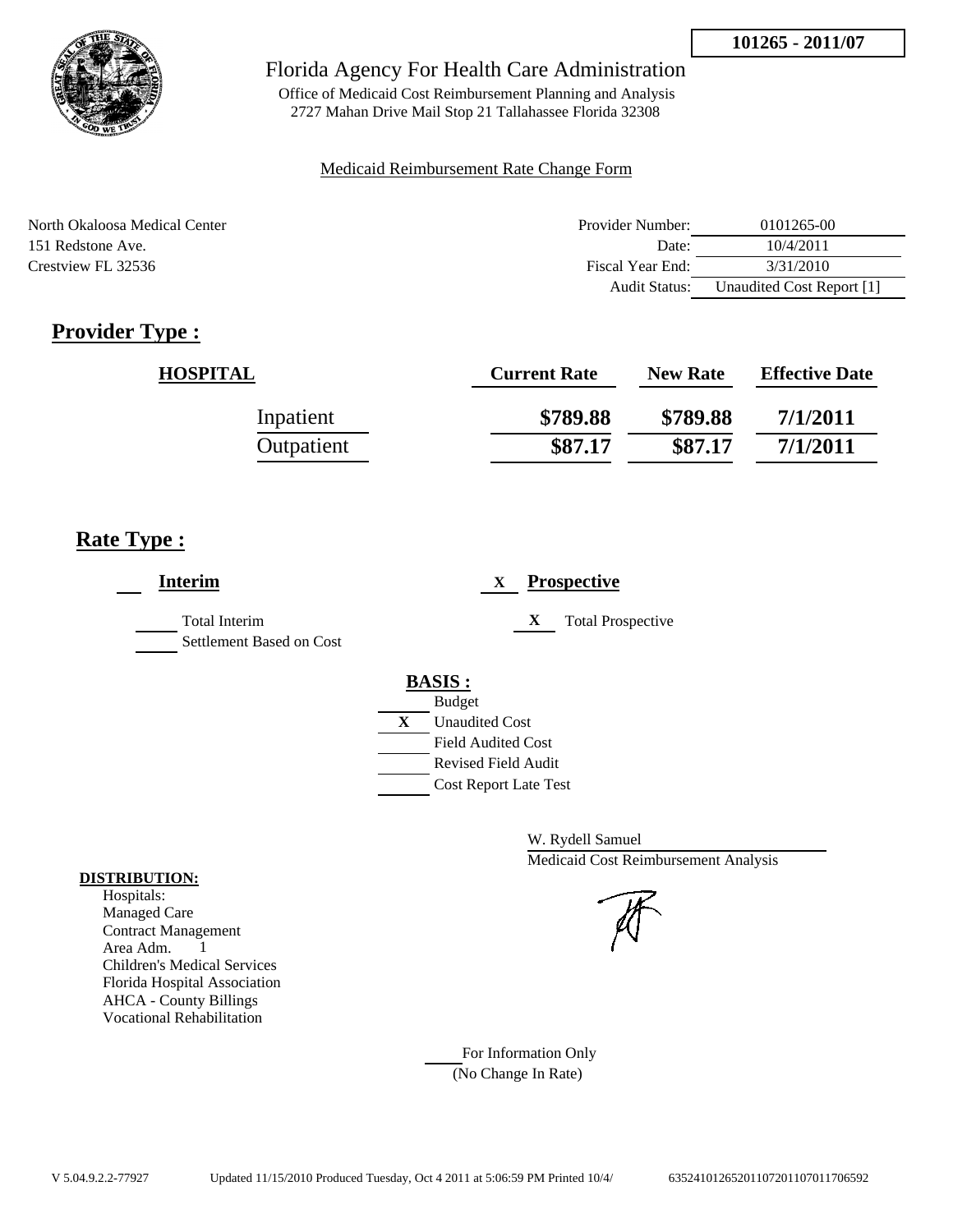

## Florida Agency For Health Care Administration

Office of Medicaid Cost Reimbursement Planning and Analysis 2727 Mahan Drive Mail Stop 21 Tallahassee Florida 32308

### Medicaid Reimbursement Rate Change Form

| Florida Hospital        | Provider Number: | 0101290-00                |
|-------------------------|------------------|---------------------------|
| 500 East Rollins Street | Date:            | 10/4/2011                 |
| Orlando FL 32803        | Fiscal Year End: | 12/31/2009                |
|                         | Audit Status:    | Unaudited Cost Report [1] |
|                         |                  | Rate Includes Buy Back    |
| Provider Type .         |                  |                           |

# **Provider Type :**

| <b>HOSPITAL</b>                      | <b>Current Rate</b> | <b>New Rate</b> | <b>Effective Date</b> |
|--------------------------------------|---------------------|-----------------|-----------------------|
| Inpatient                            | \$1,407.55          | \$1,591.90      | 7/1/2011              |
| Outpatient                           | \$110.20            | \$110.20        | 7/1/2011              |
| <b>Inpatient County Billing Rate</b> | \$804.05            | \$804.05        | 7/1/2011              |

# **Rate Type :**

| <b>Interim</b>                                   | <b>Prospective</b><br>X       |
|--------------------------------------------------|-------------------------------|
| <b>Total Interim</b><br>Settlement Based on Cost | X<br><b>Total Prospective</b> |
|                                                  | <b>BASIS:</b>                 |
|                                                  | <b>Budget</b>                 |
|                                                  | X<br><b>Unaudited Cost</b>    |
|                                                  | <b>Field Audited Cost</b>     |
|                                                  | <b>Revised Field Audit</b>    |
|                                                  | <b>Cost Report Late Test</b>  |
|                                                  |                               |

W. Rydell Samuel Medicaid Cost Reimbursement Analysis

For Information Only (No Change In Rate)

#### **DISTRIBUTION:**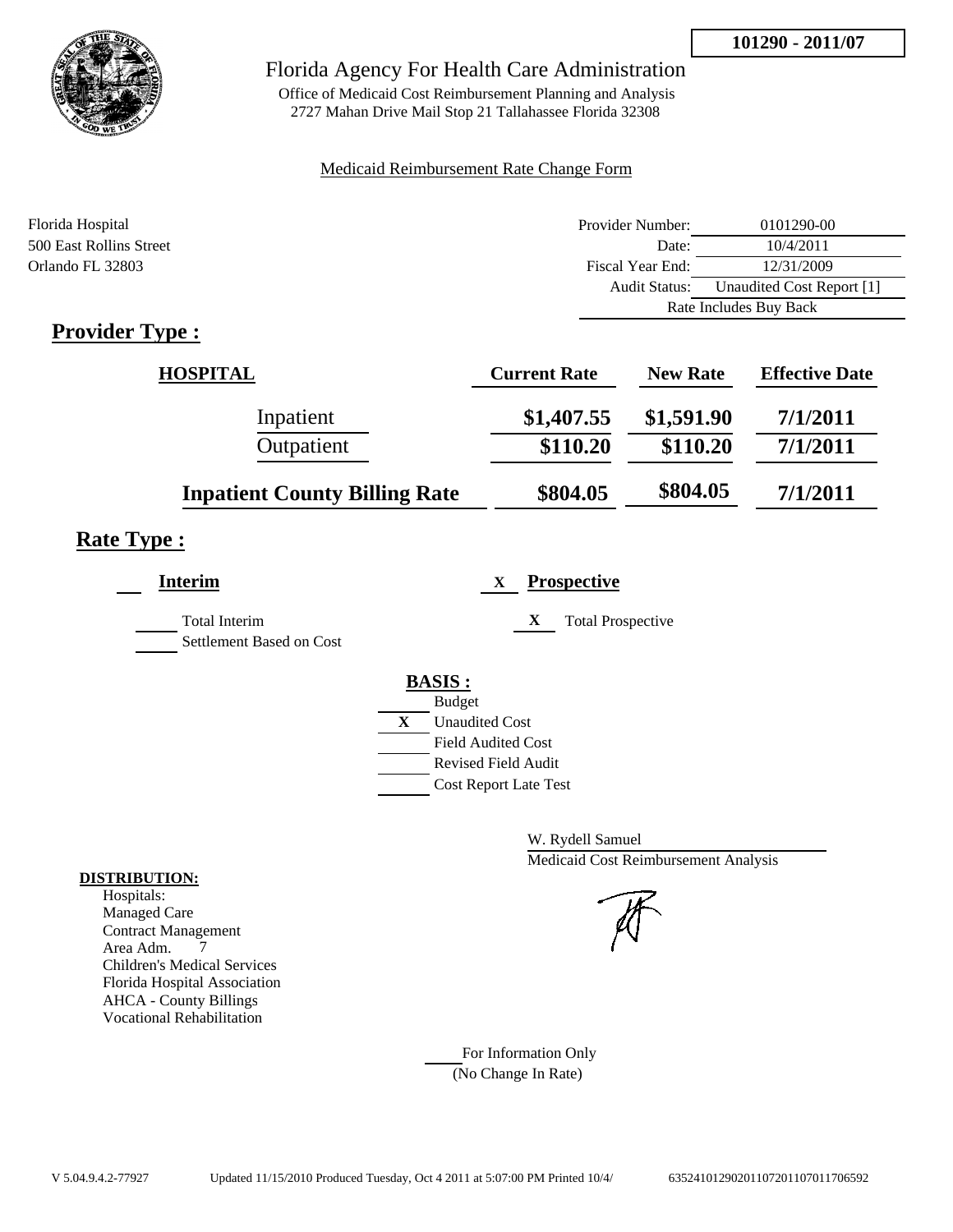

## Florida Agency For Health Care Administration

Office of Medicaid Cost Reimbursement Planning and Analysis 2727 Mahan Drive Mail Stop 21 Tallahassee Florida 32308

### Medicaid Reimbursement Rate Change Form

| Florida Hospital        | Provider Number:     | 0101290-01                |
|-------------------------|----------------------|---------------------------|
| 500 East Rollins Street | Date:                | 10/4/2011                 |
| Orlando FL 32803        | Fiscal Year End:     | 12/31/2009                |
|                         | <b>Audit Status:</b> | Unaudited Cost Report [1] |
|                         |                      | Rate Includes Buy Back    |
| <b>Provider Type :</b>  |                      |                           |

# **Provider Type :**

| <b>HOSPITAL</b>                      | <b>Current Rate</b> | <b>New Rate</b> | <b>Effective Date</b> |
|--------------------------------------|---------------------|-----------------|-----------------------|
| Inpatient                            | \$1,407.55          | \$1,591.90      | 7/1/2011              |
| Outpatient                           | \$110.20            | \$110.20        | 7/1/2011              |
| <b>Inpatient County Billing Rate</b> | \$804.05            | \$804.05        | 7/1/2011              |

# **Rate Type :**

| <b>Interim</b>                                   | <b>Prospective</b><br>X       |
|--------------------------------------------------|-------------------------------|
| <b>Total Interim</b><br>Settlement Based on Cost | X<br><b>Total Prospective</b> |
|                                                  | <b>BASIS:</b>                 |
|                                                  | <b>Budget</b>                 |
|                                                  | X<br><b>Unaudited Cost</b>    |
|                                                  | <b>Field Audited Cost</b>     |
|                                                  | <b>Revised Field Audit</b>    |
|                                                  | <b>Cost Report Late Test</b>  |
|                                                  |                               |

W. Rydell Samuel Medicaid Cost Reimbursement Analysis

For Information Only (No Change In Rate)

#### **DISTRIBUTION:**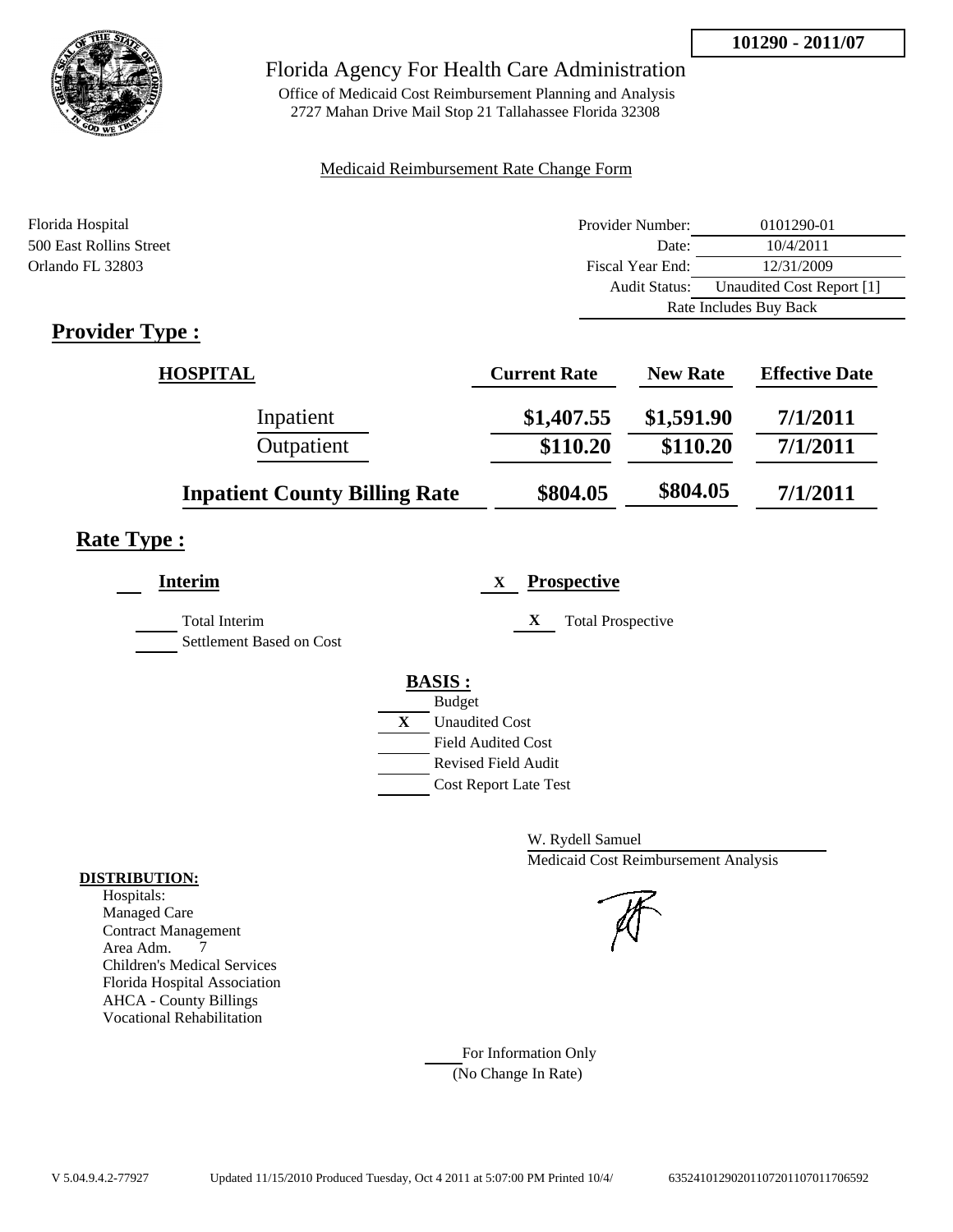

## Florida Agency For Health Care Administration

Office of Medicaid Cost Reimbursement Planning and Analysis 2727 Mahan Drive Mail Stop 21 Tallahassee Florida 32308

### Medicaid Reimbursement Rate Change Form

| Florida Hospital        | Provider Number: | 0101290-04                |
|-------------------------|------------------|---------------------------|
| 500 East Rollins Street | Date:            | 10/4/2011                 |
| Orlando FL 32803        | Fiscal Year End: | 12/31/2009                |
|                         | Audit Status:    | Unaudited Cost Report [1] |
|                         |                  | Rate Includes Buy Back    |
| <b>Provider Type</b> .  |                  |                           |

# **Provider Type :**

| <b>HOSPITAL</b>                      | <b>Current Rate</b> | <b>New Rate</b> | <b>Effective Date</b> |
|--------------------------------------|---------------------|-----------------|-----------------------|
| Inpatient                            | \$1,407.55          | \$1,591.90      | 7/1/2011              |
| Outpatient                           | \$110.20            | \$110.20        | 7/1/2011              |
| <b>Inpatient County Billing Rate</b> | \$804.05            | \$804.05        | 7/1/2011              |

# **Rate Type :**

| Interim                                          | <b>Prospective</b><br>X       |
|--------------------------------------------------|-------------------------------|
| <b>Total Interim</b><br>Settlement Based on Cost | X<br><b>Total Prospective</b> |
|                                                  | <b>BASIS:</b>                 |
|                                                  | <b>Budget</b>                 |
|                                                  | X<br><b>Unaudited Cost</b>    |
|                                                  | <b>Field Audited Cost</b>     |
|                                                  | Revised Field Audit           |
|                                                  | <b>Cost Report Late Test</b>  |
|                                                  |                               |

W. Rydell Samuel Medicaid Cost Reimbursement Analysis

For Information Only (No Change In Rate)

#### **DISTRIBUTION:**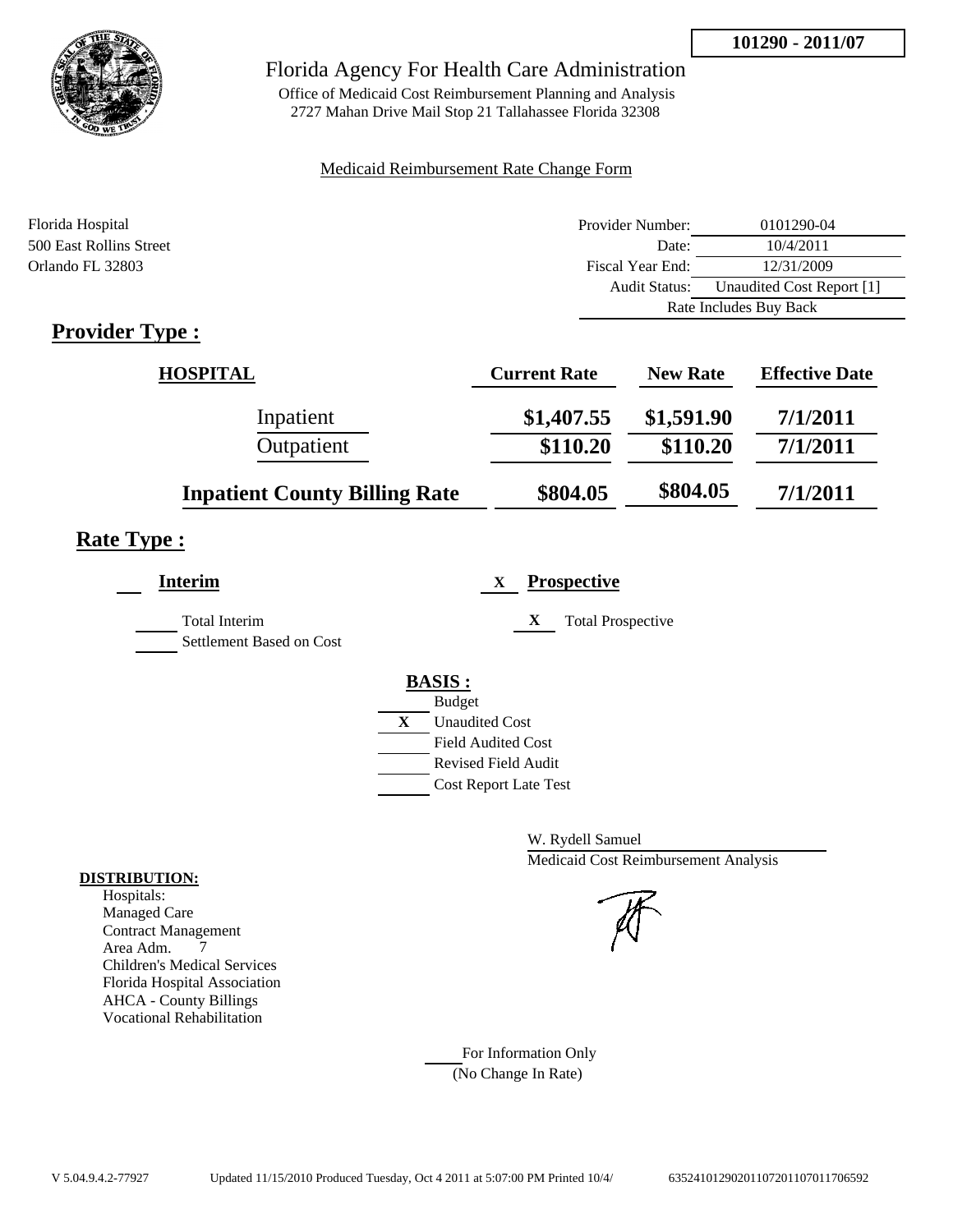

## Florida Agency For Health Care Administration

Office of Medicaid Cost Reimbursement Planning and Analysis 2727 Mahan Drive Mail Stop 21 Tallahassee Florida 32308

### Medicaid Reimbursement Rate Change Form

| Orlando Health         | Provider Number:     | 0101338-00              |
|------------------------|----------------------|-------------------------|
| 1414 S. Kuhl Avenue    | Date:                | 10/4/2011               |
| Orlando FL 32806       | Fiscal Year End:     | 9/30/2010               |
|                        | <b>Audit Status:</b> | Amended Cost Report [2] |
|                        |                      | Rate Includes Buy Back  |
| <b>Provider Type :</b> |                      |                         |

| <b>HOSPITAL</b>                      | <b>Current Rate</b> | <b>New Rate</b> | <b>Effective Date</b> |
|--------------------------------------|---------------------|-----------------|-----------------------|
| Inpatient                            | \$1,484.17          | \$1,635.55      | 7/1/2011              |
| Outpatient                           | \$134.72            | \$134.84        | 7/1/2011              |
| <b>Inpatient County Billing Rate</b> | \$1,006.97          | \$1,003.00      | 7/1/2011              |

# **Rate Type :**

| Interim                                          | <b>Prospective</b><br>X       |
|--------------------------------------------------|-------------------------------|
| <b>Total Interim</b><br>Settlement Based on Cost | X<br><b>Total Prospective</b> |
|                                                  | <b>BASIS:</b>                 |
|                                                  | <b>Budget</b>                 |
|                                                  | X<br><b>Unaudited Cost</b>    |
|                                                  | <b>Field Audited Cost</b>     |
|                                                  | Revised Field Audit           |
|                                                  | <b>Cost Report Late Test</b>  |
|                                                  |                               |

W. Rydell Samuel Medicaid Cost Reimbursement Analysis

For Information Only (No Change In Rate)

#### **DISTRIBUTION:**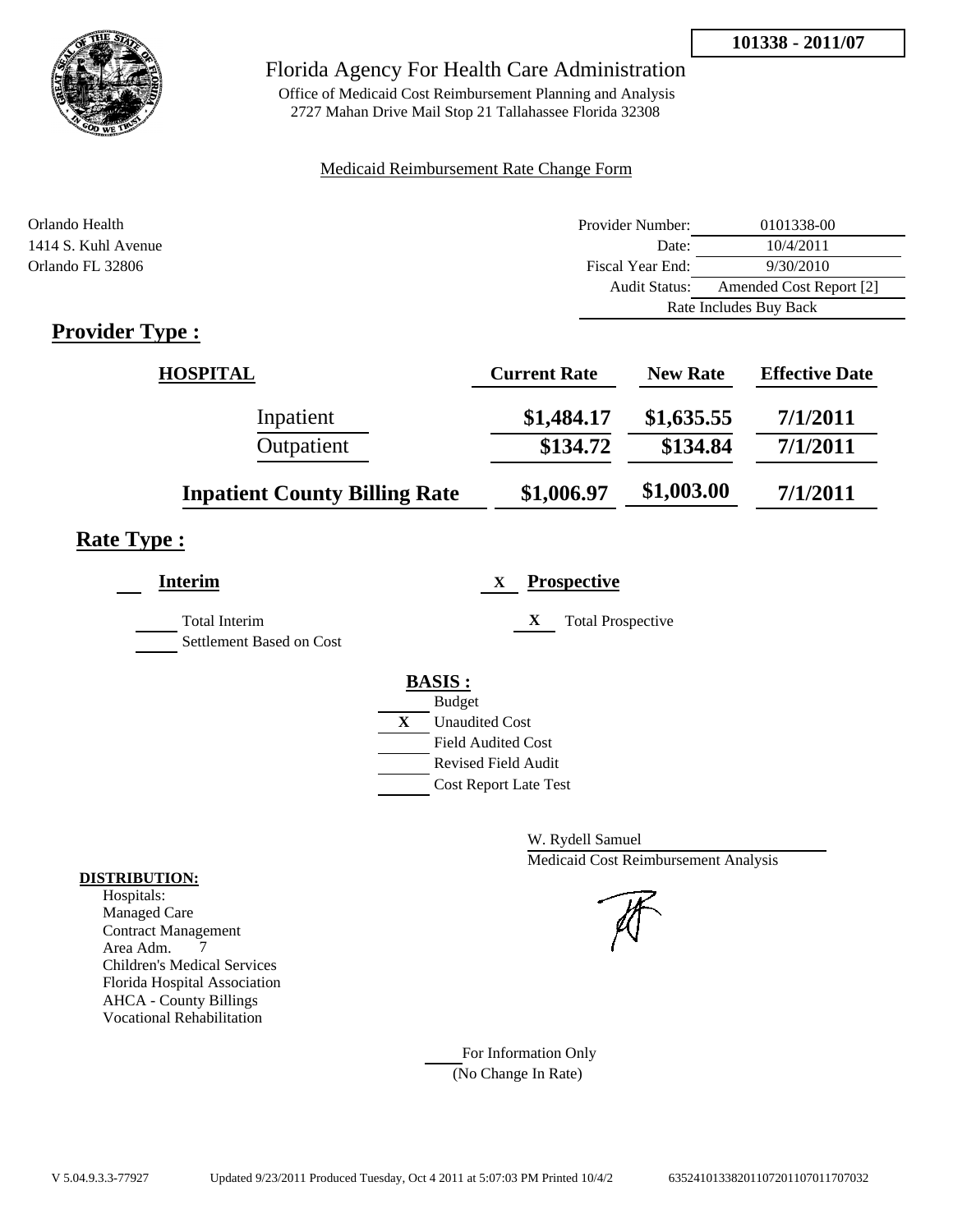

## Florida Agency For Health Care Administration

Office of Medicaid Cost Reimbursement Planning and Analysis 2727 Mahan Drive Mail Stop 21 Tallahassee Florida 32308

### Medicaid Reimbursement Rate Change Form

| Health Central          | Provider Number:     | 0101354-00                |
|-------------------------|----------------------|---------------------------|
| 10000 West Colonial Dr. | Date:                | 10/4/2011                 |
| Ocoee FL 34761          | Fiscal Year End:     | 9/30/2010                 |
|                         | <b>Audit Status:</b> | Unaudited Cost Report [1] |
|                         |                      | Rate Includes Buy Back    |
| Provider Type .         |                      |                           |

# **Provider Type :**

| <b>HOSPITAL</b>                      | <b>Current Rate</b> | <b>New Rate</b> | <b>Effective Date</b> |
|--------------------------------------|---------------------|-----------------|-----------------------|
| Inpatient                            | \$1,031.68          | \$1,531.68      | 7/1/2011              |
| Outpatient                           | \$90.40             | \$125.45        | 7/1/2011              |
| <b>Inpatient County Billing Rate</b> | \$804.78            | \$804.78        | 7/1/2011              |

# **Rate Type :**

| <b>Interim</b>           | <b>Prospective</b><br>X               |
|--------------------------|---------------------------------------|
| <b>Total Interim</b>     | X<br><b>Total Prospective</b>         |
| Settlement Based on Cost |                                       |
|                          | <b>BASIS:</b>                         |
|                          | <b>Budget</b>                         |
|                          | $\mathbf{X}$<br><b>Unaudited Cost</b> |
|                          | <b>Field Audited Cost</b>             |
|                          | <b>Revised Field Audit</b>            |
|                          | <b>Cost Report Late Test</b>          |

W. Rydell Samuel Medicaid Cost Reimbursement Analysis

For Information Only (No Change In Rate)

#### **DISTRIBUTION:**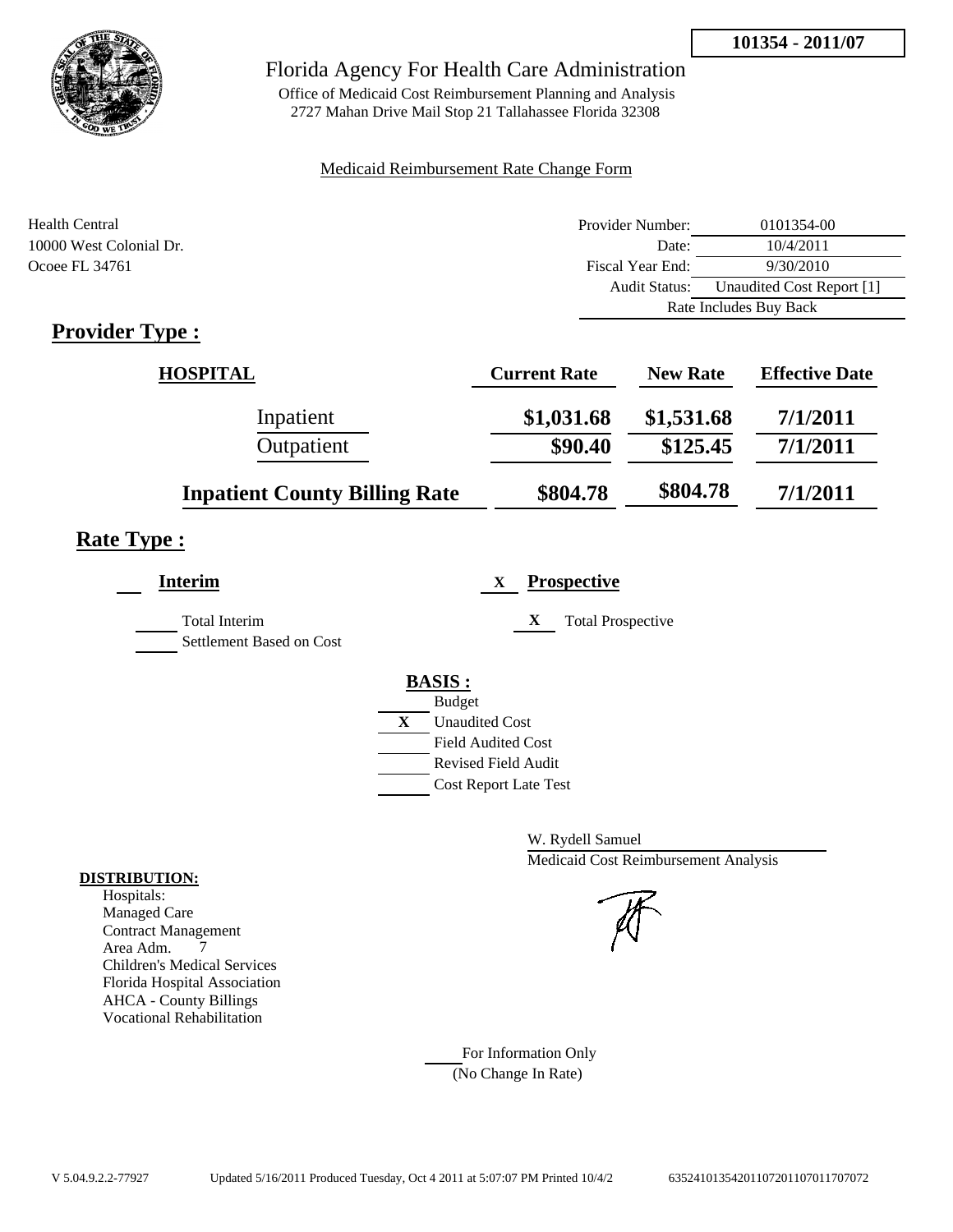

Office of Medicaid Cost Reimbursement Planning and Analysis 2727 Mahan Drive Mail Stop 21 Tallahassee Florida 32308

### Medicaid Reimbursement Rate Change Form

| Osceola Regional Medical Center | Provider Number:     | 0101389-00                |
|---------------------------------|----------------------|---------------------------|
| 700 West Oak St.                | Date:                | 10/4/2011                 |
| Kissimmee FL 32742-2589         | Fiscal Year End:     | 12/31/2009                |
|                                 | <b>Audit Status:</b> | Unaudited Cost Report [1] |

# **Provider Type :**

| <b>HOSPITAL</b>                      | <b>Current Rate</b> | <b>New Rate</b> | <b>Effective Date</b> |
|--------------------------------------|---------------------|-----------------|-----------------------|
| Inpatient                            | \$1,138.17          | \$1,138.17      | 7/1/2011              |
| Outpatient                           | \$92.76             | \$92.76         | 7/1/2011              |
| <b>Inpatient County Billing Rate</b> | \$747.54            | \$747.54        | 7/1/2011              |

# **Rate Type :**

| <b>Interim</b>                            | <b>Prospective</b><br>X                          |
|-------------------------------------------|--------------------------------------------------|
| Total Interim<br>Settlement Based on Cost | <b>Total Prospective</b><br>X                    |
|                                           | <b>BASIS:</b><br><b>Budget</b>                   |
|                                           | X<br><b>Unaudited Cost</b>                       |
|                                           | <b>Field Audited Cost</b><br>Revised Field Audit |
|                                           | <b>Cost Report Late Test</b>                     |

W. Rydell Samuel Medicaid Cost Reimbursement Analysis

For Information Only (No Change In Rate)

#### **DISTRIBUTION:**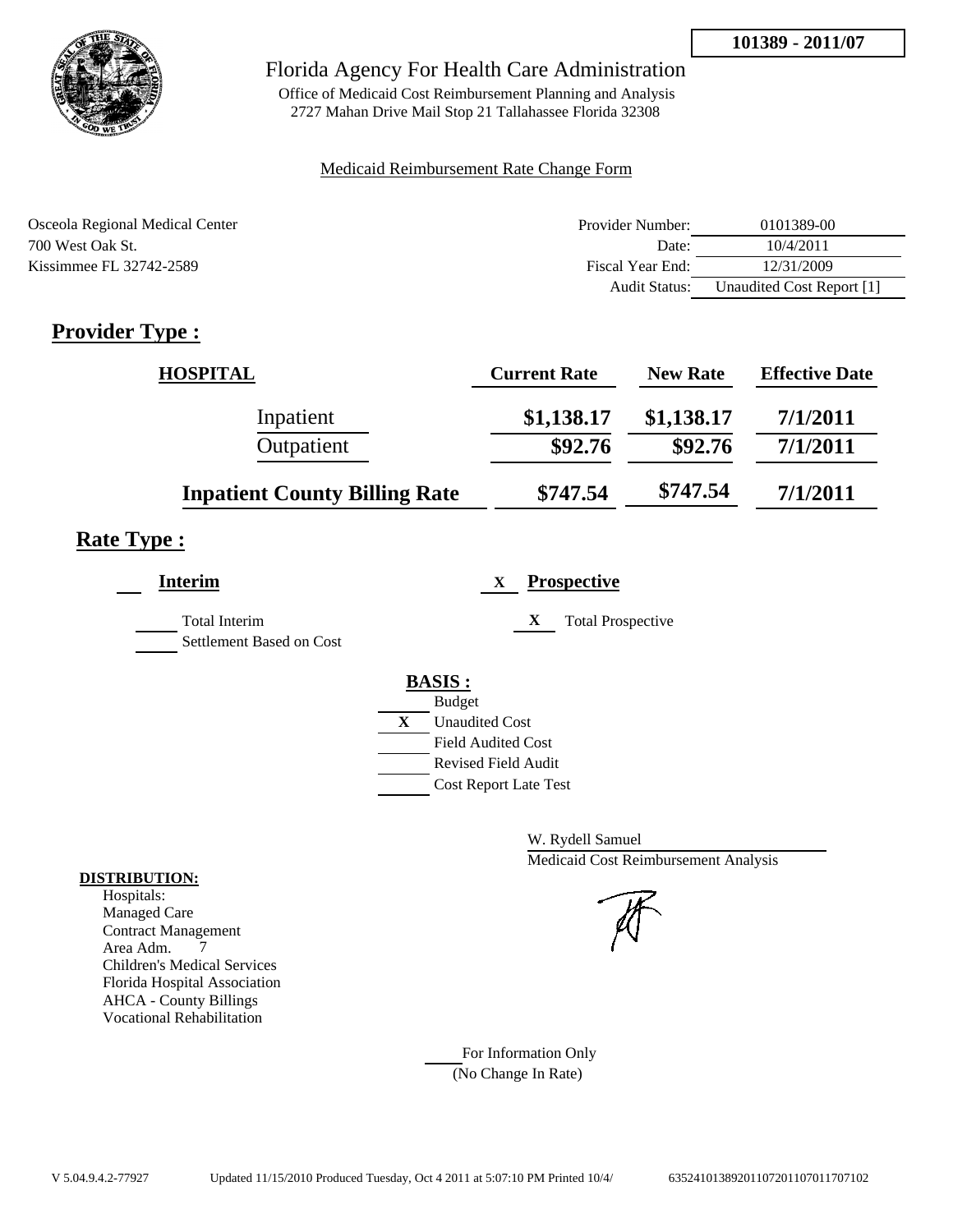

## Florida Agency For Health Care Administration

Office of Medicaid Cost Reimbursement Planning and Analysis 2727 Mahan Drive Mail Stop 21 Tallahassee Florida 32308

#### Medicaid Reimbursement Rate Change Form

| Bethesda Mem. Hosp.                                       | Provider Number:     | 0101401-00                |  |
|-----------------------------------------------------------|----------------------|---------------------------|--|
| 2815 S Seacrest Blvd.                                     | Date:                | 10/4/2011                 |  |
| Boynton Beach FL 33435                                    | Fiscal Year End:     | 9/30/2010                 |  |
|                                                           | <b>Audit Status:</b> | Unaudited Cost Report [1] |  |
|                                                           |                      | Rate Includes Buy Back    |  |
| $\mathbf{D}_{\text{model}}$ , $\mathbf{D}_{\text{model}}$ |                      |                           |  |

# **Provider Type :**

| <b>HOSPITAL</b>                      | <b>Current Rate</b> | <b>New Rate</b> | <b>Effective Date</b> |
|--------------------------------------|---------------------|-----------------|-----------------------|
| Inpatient                            | \$1,128.19          | \$1,358.59      | 7/1/2011              |
| Outpatient                           | \$87.13             | \$87.13         | 7/1/2011              |
| <b>Inpatient County Billing Rate</b> | \$846.02            | \$836.69        | 7/1/2011              |

# **Rate Type :**

| <b>Interim</b>                                   | <b>Prospective</b><br>X       |
|--------------------------------------------------|-------------------------------|
| <b>Total Interim</b><br>Settlement Based on Cost | X<br><b>Total Prospective</b> |
|                                                  | <b>BASIS:</b>                 |
|                                                  | <b>Budget</b>                 |
|                                                  | X<br><b>Unaudited Cost</b>    |
|                                                  | <b>Field Audited Cost</b>     |
|                                                  | <b>Revised Field Audit</b>    |
|                                                  | <b>Cost Report Late Test</b>  |
|                                                  |                               |

W. Rydell Samuel Medicaid Cost Reimbursement Analysis

For Information Only (No Change In Rate)

#### **DISTRIBUTION:**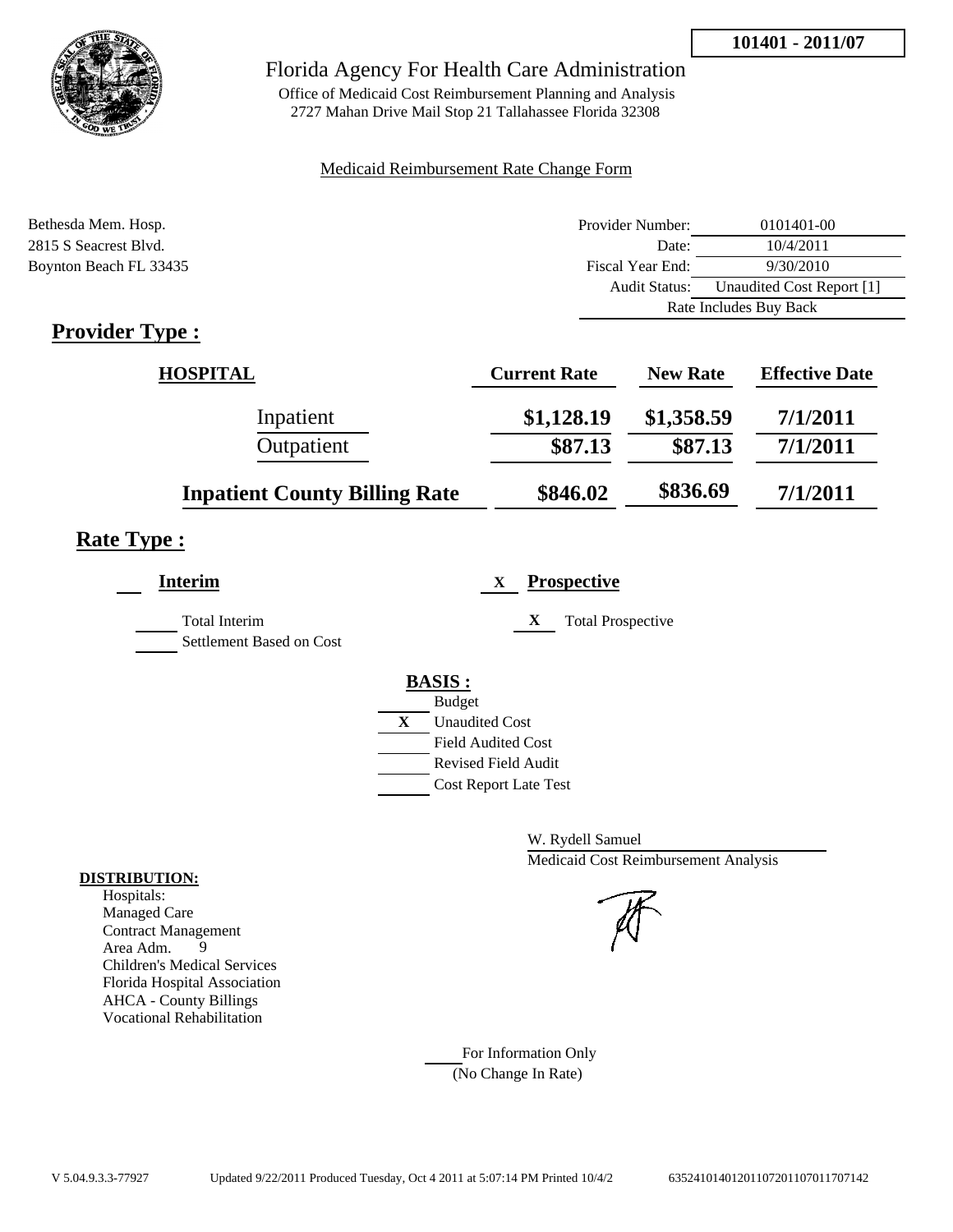

Office of Medicaid Cost Reimbursement Planning and Analysis 2727 Mahan Drive Mail Stop 21 Tallahassee Florida 32308

### Medicaid Reimbursement Rate Change Form

| Boca Raton Community Hospital | Provider Number: | 0101419-00                |
|-------------------------------|------------------|---------------------------|
| 800 Meadows Rd.               | Date:            | 10/4/2011                 |
| Boca Raton FL 33486           | Fiscal Year End: | 6/30/2010                 |
|                               | Audit Status:    | Unaudited Cost Report [1] |

# **Provider Type :**

| <b>HOSPITAL</b> | <b>Current Rate</b> | <b>New Rate</b> | <b>Effective Date</b> |
|-----------------|---------------------|-----------------|-----------------------|
| Inpatient       | \$769.00            | \$769.00        | 7/1/2011              |
| Outpatient      | \$82.89             | \$82.89         | 7/1/2011              |

# **Rate Type :**

| <b>Interim</b>                            | <b>Prospective</b><br>X       |
|-------------------------------------------|-------------------------------|
| Total Interim<br>Settlement Based on Cost | X<br><b>Total Prospective</b> |
|                                           | <b>BASIS:</b>                 |
|                                           | <b>Budget</b>                 |
|                                           | X<br><b>Unaudited Cost</b>    |
|                                           | <b>Field Audited Cost</b>     |
|                                           | <b>Revised Field Audit</b>    |
|                                           | <b>Cost Report Late Test</b>  |

W. Rydell Samuel Medicaid Cost Reimbursement Analysis

For Information Only (No Change In Rate)

#### **DISTRIBUTION:**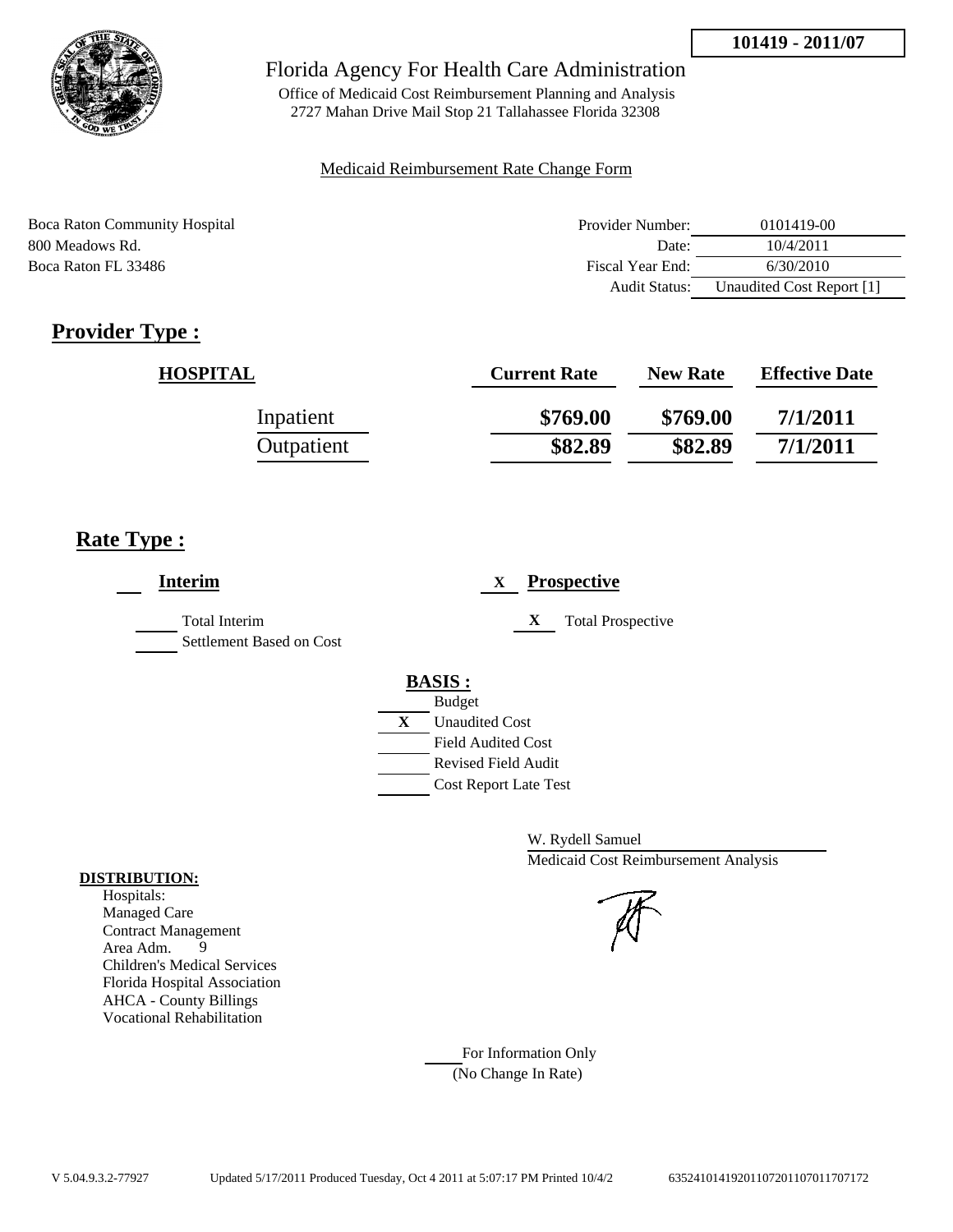



Office of Medicaid Cost Reimbursement Planning and Analysis 2727 Mahan Drive Mail Stop 21 Tallahassee Florida 32308

#### Medicaid Reimbursement Rate Change Form

Lakeside Medical Center **Provider Number:** 0101443-00 39200 Hooker Highway Date: 10/4/2011 Belle Glade FL 33430 Fiscal Year End: 9/30/2010 Audit Status: Unaudited Cost Report [1] Rate Includes Buy Back

# **Provider Type :**

| <b>HOSPITAL</b> | <b>Current Rate</b> | <b>New Rate</b> | <b>Effective Date</b> |
|-----------------|---------------------|-----------------|-----------------------|
| Inpatient       | \$1,934.38          | \$2,034.03      | 7/1/2011              |
| Outpatient      | \$87.32             | \$93.00         | 7/1/2011              |

## **Rate Type :**

| <b>Interim</b>                                   | <b>Prospective</b><br>$\mathbf{X}$                                                                                                                      |
|--------------------------------------------------|---------------------------------------------------------------------------------------------------------------------------------------------------------|
| <b>Total Interim</b><br>Settlement Based on Cost | X<br><b>Total Prospective</b>                                                                                                                           |
|                                                  | <b>BASIS:</b><br><b>Budget</b><br>X<br><b>Unaudited Cost</b><br><b>Field Audited Cost</b><br><b>Revised Field Audit</b><br><b>Cost Report Late Test</b> |

W. Rydell Samuel Medicaid Cost Reimbursement Analysis

For Information Only (No Change In Rate)

#### **DISTRIBUTION:**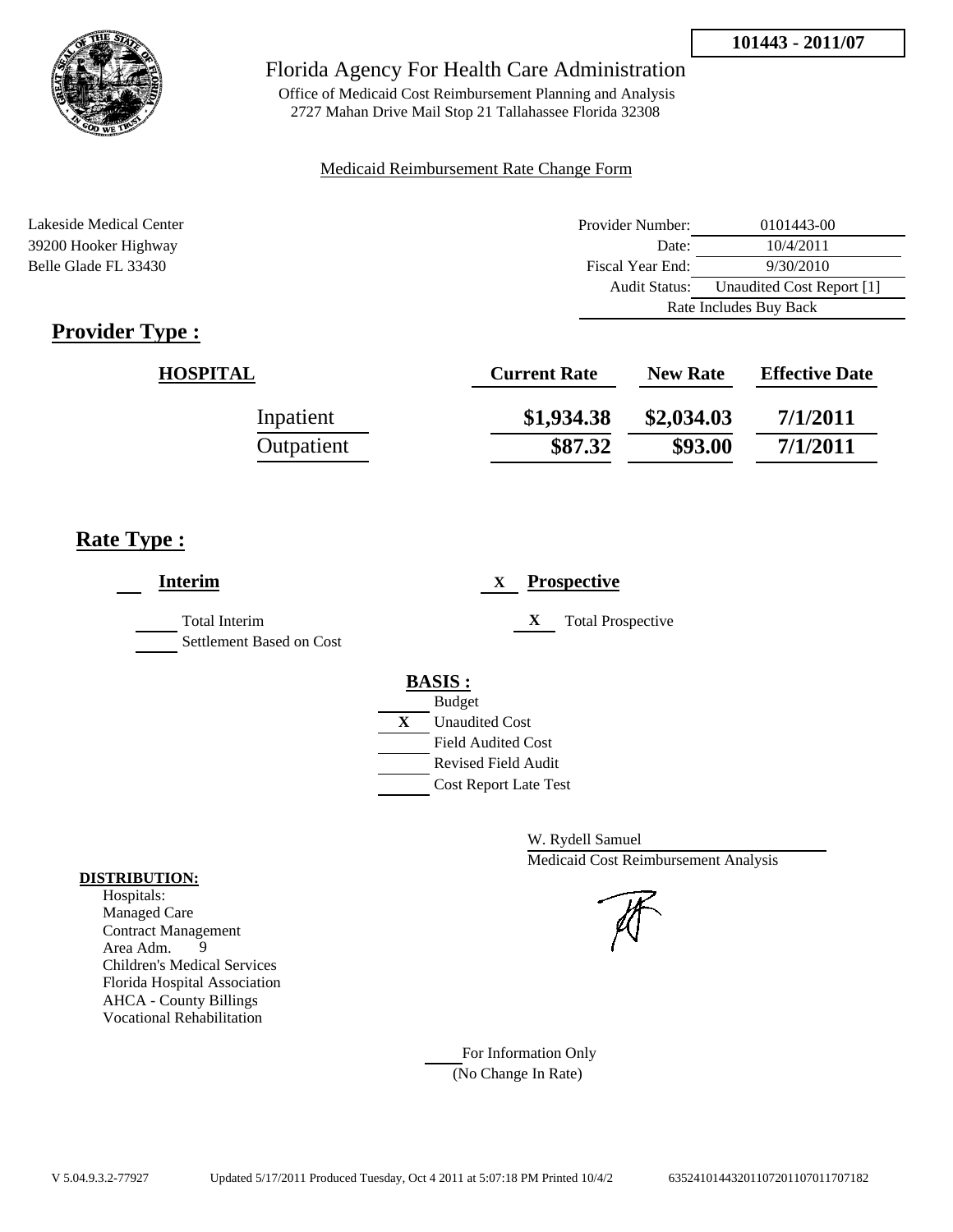

## Florida Agency For Health Care Administration

Office of Medicaid Cost Reimbursement Planning and Analysis 2727 Mahan Drive Mail Stop 21 Tallahassee Florida 32308

### Medicaid Reimbursement Rate Change Form

| JFK Medical Center       | Provider Number: | 0101460-00                |  |
|--------------------------|------------------|---------------------------|--|
| 5301 S. Congress Ave.    | Date:            | 10/4/2011                 |  |
| Lake Worth FL 33462-1149 | Fiscal Year End: | 6/30/2010                 |  |
|                          | Audit Status:    | Unaudited Cost Report [1] |  |
|                          |                  | Rate Includes Buy Back    |  |

# **Provider Type :**

| <b>HOSPITAL</b>                      | <b>Current Rate</b> | <b>New Rate</b> | <b>Effective Date</b> |
|--------------------------------------|---------------------|-----------------|-----------------------|
| Inpatient                            | \$1,107.55          | \$1,641.96      | 7/1/2011              |
| Outpatient                           | \$108.59            | \$139.98        | 7/1/2011              |
| <b>Inpatient County Billing Rate</b> | \$679.41            | \$679.41        | 7/1/2011              |

# **Rate Type :**

| <b>Interim</b>                            |   | <b>Prospective</b><br>X       |
|-------------------------------------------|---|-------------------------------|
| Total Interim<br>Settlement Based on Cost |   | X<br><b>Total Prospective</b> |
|                                           |   | <b>BASIS:</b>                 |
|                                           |   | <b>Budget</b>                 |
|                                           | X | <b>Unaudited Cost</b>         |
|                                           |   | <b>Field Audited Cost</b>     |
|                                           |   | <b>Revised Field Audit</b>    |
|                                           |   | <b>Cost Report Late Test</b>  |
|                                           |   |                               |

W. Rydell Samuel Medicaid Cost Reimbursement Analysis

For Information Only (No Change In Rate)

#### **DISTRIBUTION:**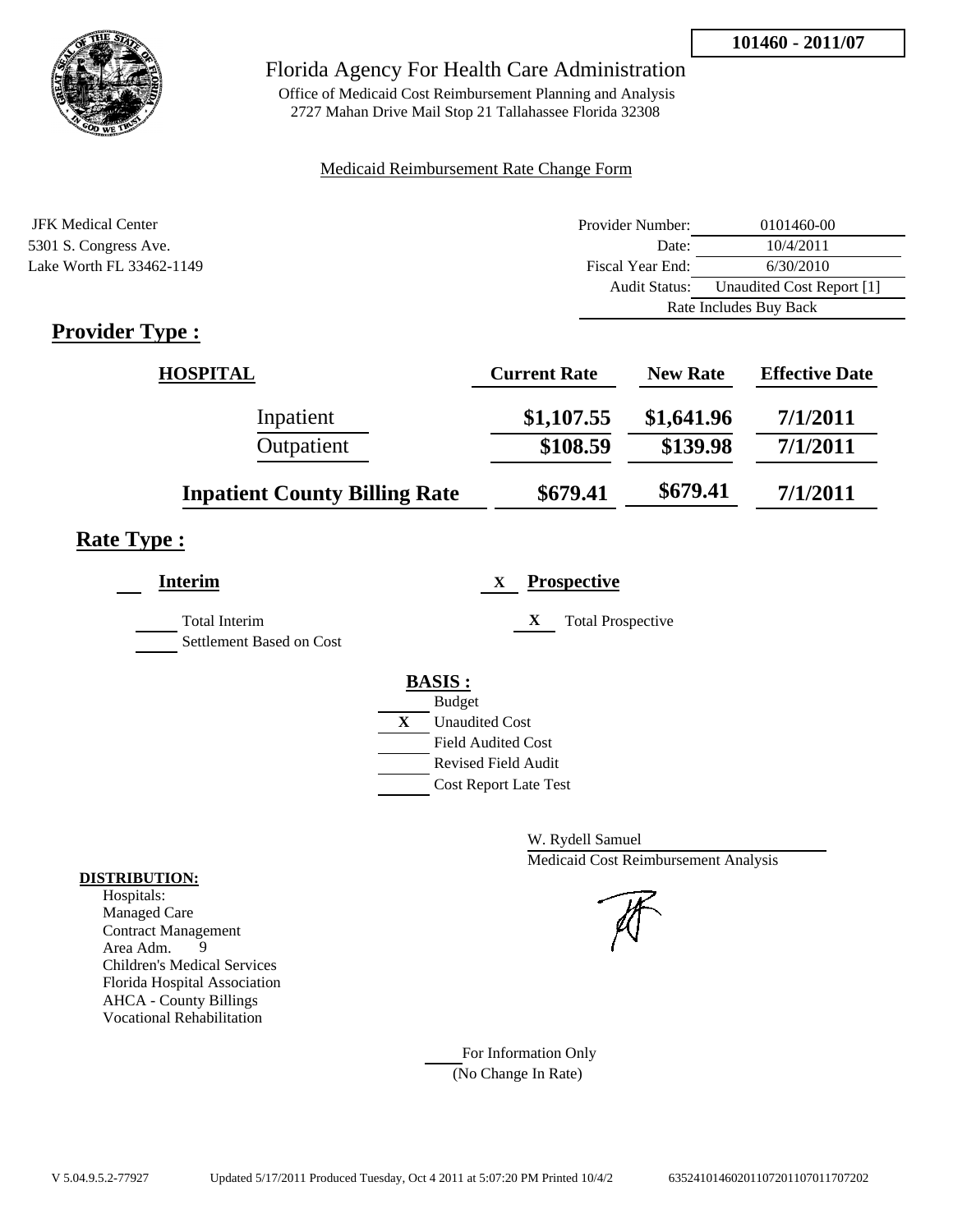

Office of Medicaid Cost Reimbursement Planning and Analysis 2727 Mahan Drive Mail Stop 21 Tallahassee Florida 32308

### Medicaid Reimbursement Rate Change Form

| St. Mary's Hospital      | Provider Number:     | 0101486-00                |  |
|--------------------------|----------------------|---------------------------|--|
| 1300 N. Flagler Drive    | Date:                | 10/4/2011                 |  |
| West Palm Beach FL 33401 | Fiscal Year End:     | 5/31/2010                 |  |
|                          | <b>Audit Status:</b> | Unaudited Cost Report [1] |  |
|                          |                      | Rate Includes Buy Back    |  |
|                          |                      |                           |  |

# **Provider Type :**

| <b>HOSPITAL</b>                      | <b>Current Rate</b> | <b>New Rate</b> | <b>Effective Date</b> |
|--------------------------------------|---------------------|-----------------|-----------------------|
| Inpatient                            | \$1,085.19          | \$1,454.22      | 7/1/2011              |
| Outpatient                           | \$87.96             | \$109.44        | 7/1/2011              |
| <b>Inpatient County Billing Rate</b> | \$822.84            | \$822.84        | 7/1/2011              |

# **Rate Type :**

| <b>Interim</b>                            | <b>Prospective</b><br>X                                                          |
|-------------------------------------------|----------------------------------------------------------------------------------|
| Total Interim<br>Settlement Based on Cost | X<br><b>Total Prospective</b>                                                    |
|                                           | <b>BASIS:</b><br><b>Budget</b><br>X<br><b>Unaudited Cost</b>                     |
|                                           | <b>Field Audited Cost</b><br>Revised Field Audit<br><b>Cost Report Late Test</b> |

W. Rydell Samuel Medicaid Cost Reimbursement Analysis

For Information Only (No Change In Rate)

#### **DISTRIBUTION:**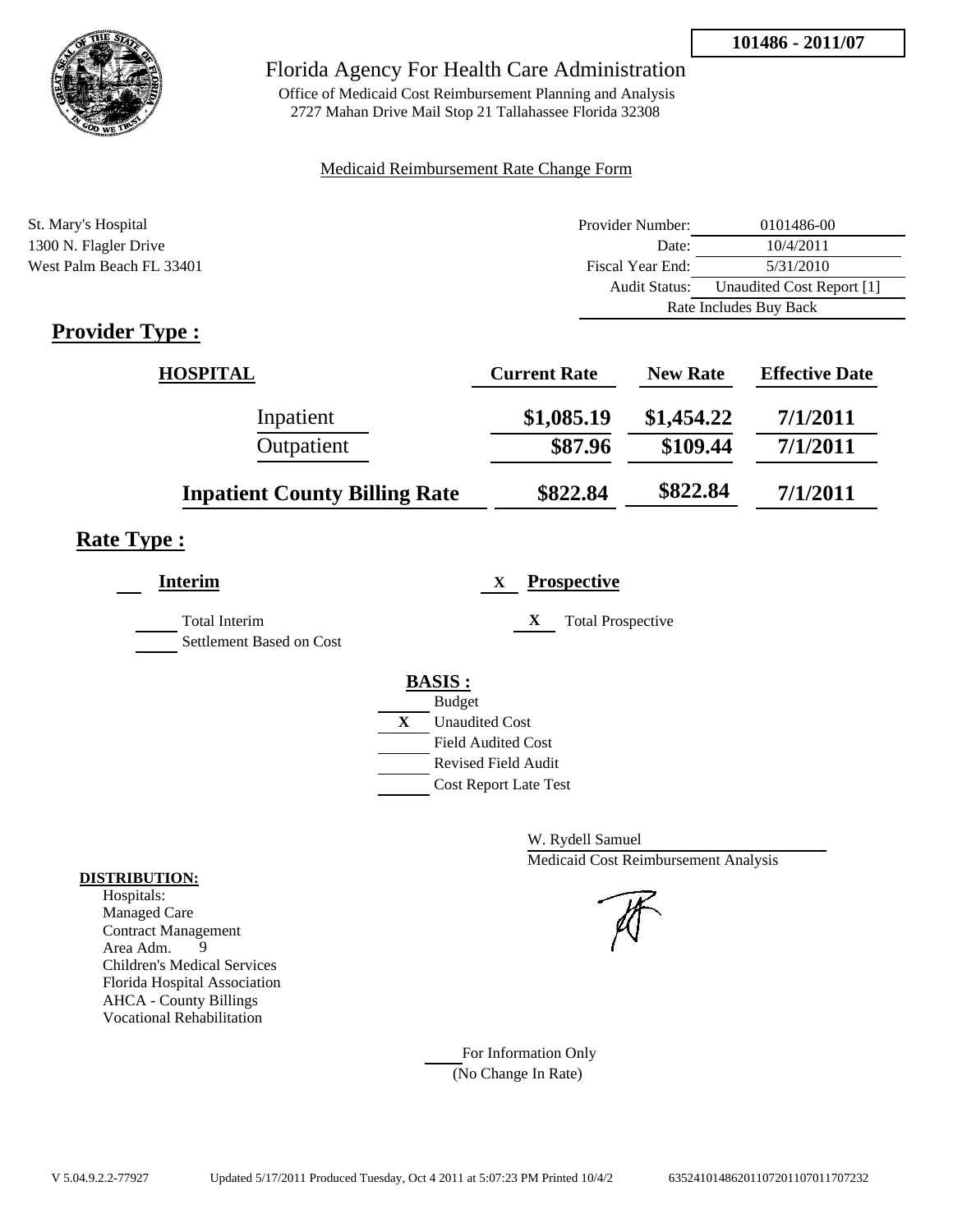

Office of Medicaid Cost Reimbursement Planning and Analysis 2727 Mahan Drive Mail Stop 21 Tallahassee Florida 32308

### Medicaid Reimbursement Rate Change Form

| St. Mary's Hospital      | Provider Number:     | 0101486-01                |  |
|--------------------------|----------------------|---------------------------|--|
| 1300 N. Flagler Drive    | Date:                | 10/4/2011                 |  |
| West Palm Beach FL 33401 | Fiscal Year End:     | 5/31/2010                 |  |
|                          | <b>Audit Status:</b> | Unaudited Cost Report [1] |  |
|                          |                      | Rate Includes Buy Back    |  |
|                          |                      |                           |  |

# **Provider Type :**

| <b>HOSPITAL</b>                      | <b>Current Rate</b> | <b>New Rate</b> | <b>Effective Date</b> |
|--------------------------------------|---------------------|-----------------|-----------------------|
| Inpatient                            | \$1,085.19          | \$1,454.22      | 7/1/2011              |
| Outpatient                           | \$87.96             | \$109.44        | 7/1/2011              |
| <b>Inpatient County Billing Rate</b> | \$822.84            | \$822.84        | 7/1/2011              |

# **Rate Type :**

| <b>Interim</b>                            | <b>Prospective</b><br>X                                |
|-------------------------------------------|--------------------------------------------------------|
| Total Interim<br>Settlement Based on Cost | X<br><b>Total Prospective</b>                          |
|                                           | <b>BASIS:</b>                                          |
|                                           | <b>Budget</b><br>$\mathbf{X}$<br><b>Unaudited Cost</b> |
|                                           | <b>Field Audited Cost</b><br>Revised Field Audit       |
|                                           | <b>Cost Report Late Test</b>                           |

W. Rydell Samuel Medicaid Cost Reimbursement Analysis

For Information Only (No Change In Rate)

#### **DISTRIBUTION:**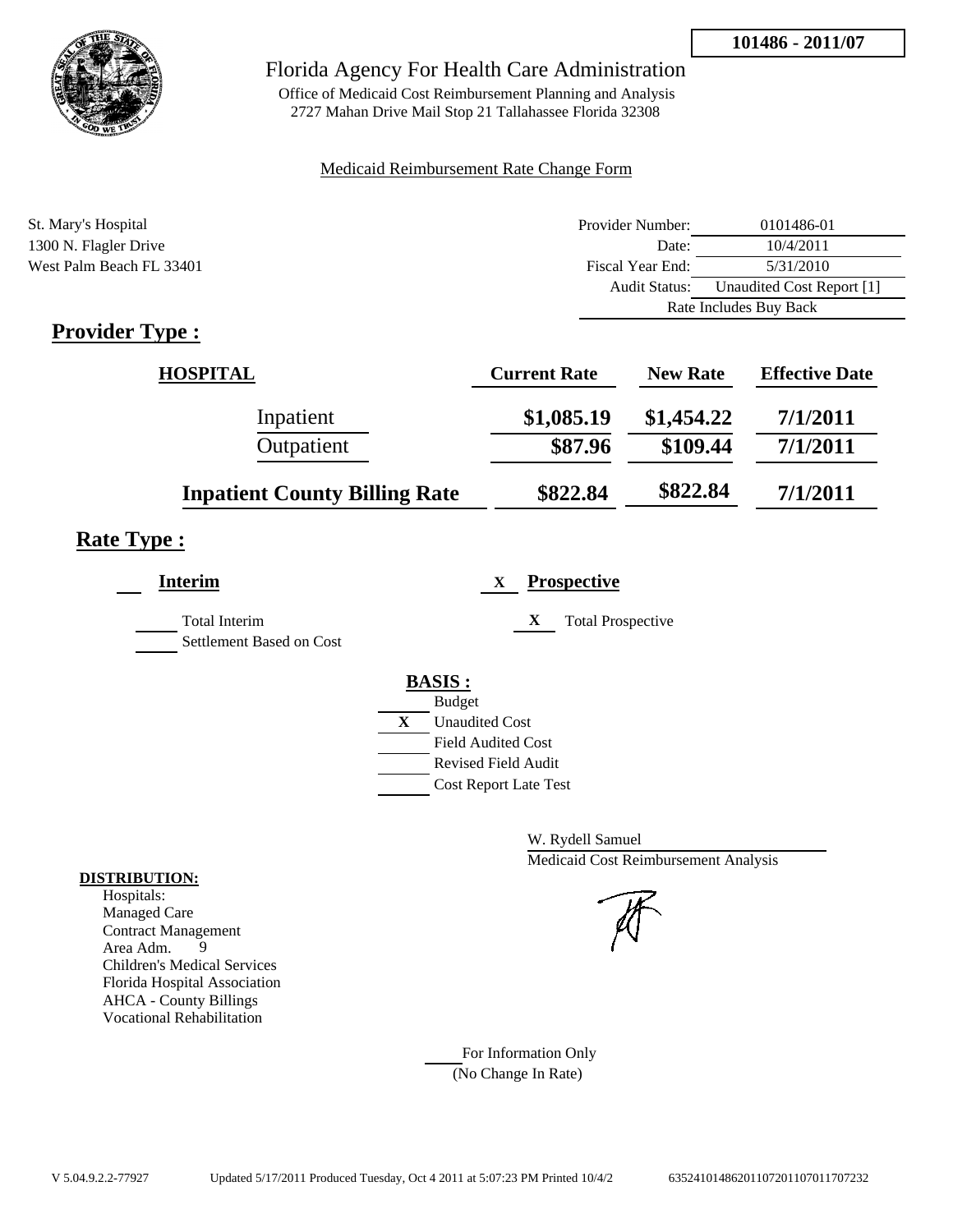

Office of Medicaid Cost Reimbursement Planning and Analysis 2727 Mahan Drive Mail Stop 21 Tallahassee Florida 32308

### Medicaid Reimbursement Rate Change Form

| Florida Hospital Zephyrhills | Provider Number:     | 0101494-00                |
|------------------------------|----------------------|---------------------------|
| 7050 Gall Blyd               | Date:                | 10/4/2011                 |
| Zephyrhills FL 33541         | Fiscal Year End:     | 12/31/2009                |
|                              | <b>Audit Status:</b> | Unaudited Cost Report [1] |

# **Provider Type :**

| <b>HOSPITAL</b> | <b>Current Rate</b> | <b>New Rate</b> | <b>Effective Date</b> |
|-----------------|---------------------|-----------------|-----------------------|
| Inpatient       | \$744.22            | \$744.22        | 7/1/2011              |
| Outpatient      | \$70.04             | \$70.04         | 7/1/2011              |

# **Rate Type :**

| <b>Interim</b>                            | <b>Prospective</b><br>X       |
|-------------------------------------------|-------------------------------|
| Total Interim<br>Settlement Based on Cost | X<br><b>Total Prospective</b> |
|                                           | <b>BASIS:</b>                 |
|                                           | <b>Budget</b>                 |
|                                           | X<br><b>Unaudited Cost</b>    |
|                                           | <b>Field Audited Cost</b>     |
|                                           | <b>Revised Field Audit</b>    |
|                                           | <b>Cost Report Late Test</b>  |
|                                           |                               |

W. Rydell Samuel Medicaid Cost Reimbursement Analysis

For Information Only (No Change In Rate)

#### **DISTRIBUTION:**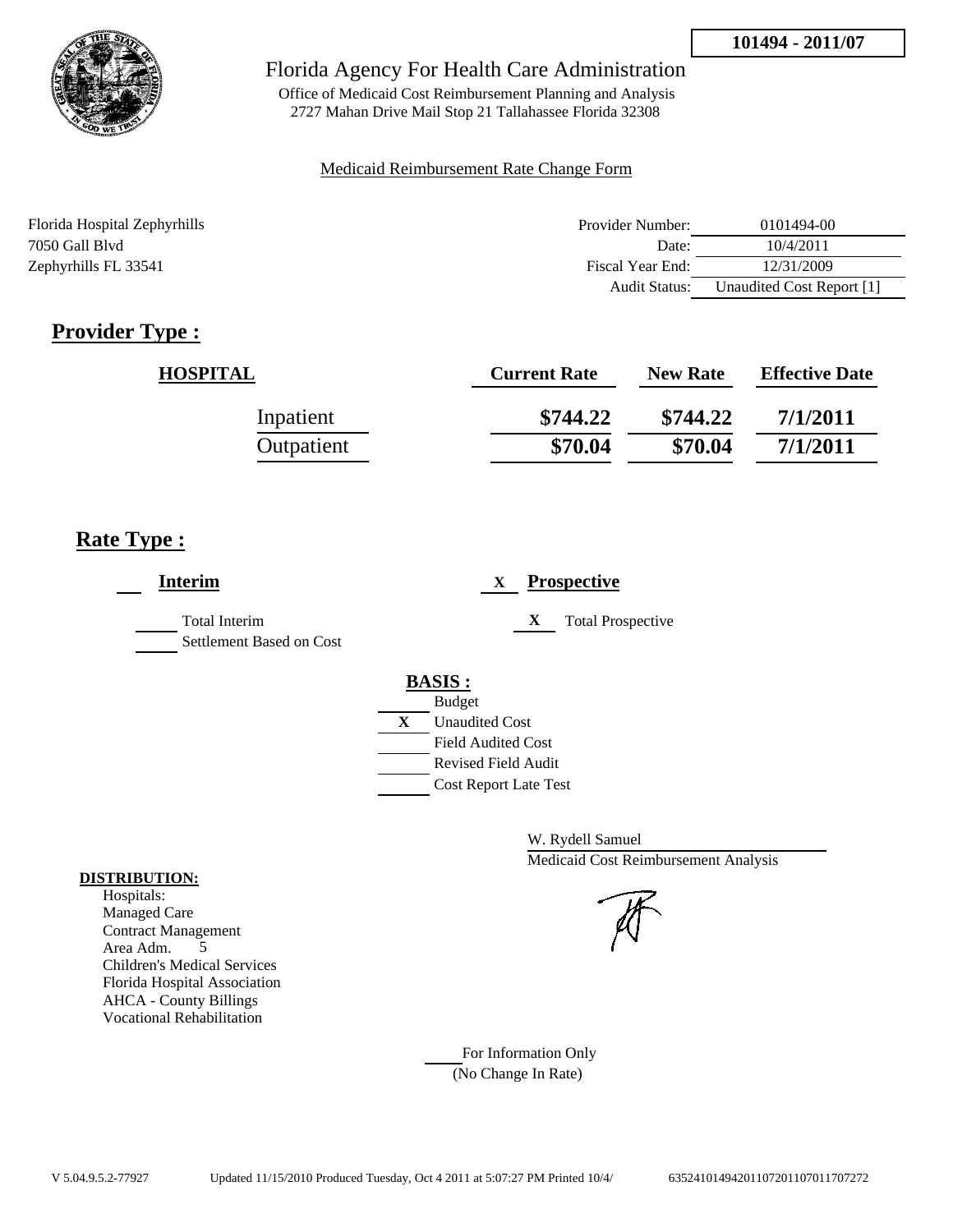

Office of Medicaid Cost Reimbursement Planning and Analysis 2727 Mahan Drive Mail Stop 21 Tallahassee Florida 32308

### Medicaid Reimbursement Rate Change Form

| Florida Hospital Zephyrhills | Provider Number: | 0101494-01                |
|------------------------------|------------------|---------------------------|
| 7050 Gall Blyd               | Date:            | 10/4/2011                 |
| Zephyrhills FL 33541         | Fiscal Year End: | 12/31/2009                |
|                              | Audit Status:    | Unaudited Cost Report [1] |

# **Provider Type :**

| <b>HOSPITAL</b> | <b>Current Rate</b> | <b>New Rate</b> | <b>Effective Date</b> |
|-----------------|---------------------|-----------------|-----------------------|
| Inpatient       | \$744.22            | \$744.22        | 7/1/2011              |
| Outpatient      | \$70.04             | \$70.04         | 7/1/2011              |

# **Rate Type :**

| <b>Interim</b>                            | <b>Prospective</b><br>X       |
|-------------------------------------------|-------------------------------|
| Total Interim<br>Settlement Based on Cost | X<br><b>Total Prospective</b> |
|                                           | <b>BASIS:</b>                 |
|                                           | <b>Budget</b>                 |
|                                           | X<br><b>Unaudited Cost</b>    |
|                                           | <b>Field Audited Cost</b>     |
|                                           | <b>Revised Field Audit</b>    |
|                                           | <b>Cost Report Late Test</b>  |
|                                           |                               |

W. Rydell Samuel Medicaid Cost Reimbursement Analysis

For Information Only (No Change In Rate)

#### **DISTRIBUTION:**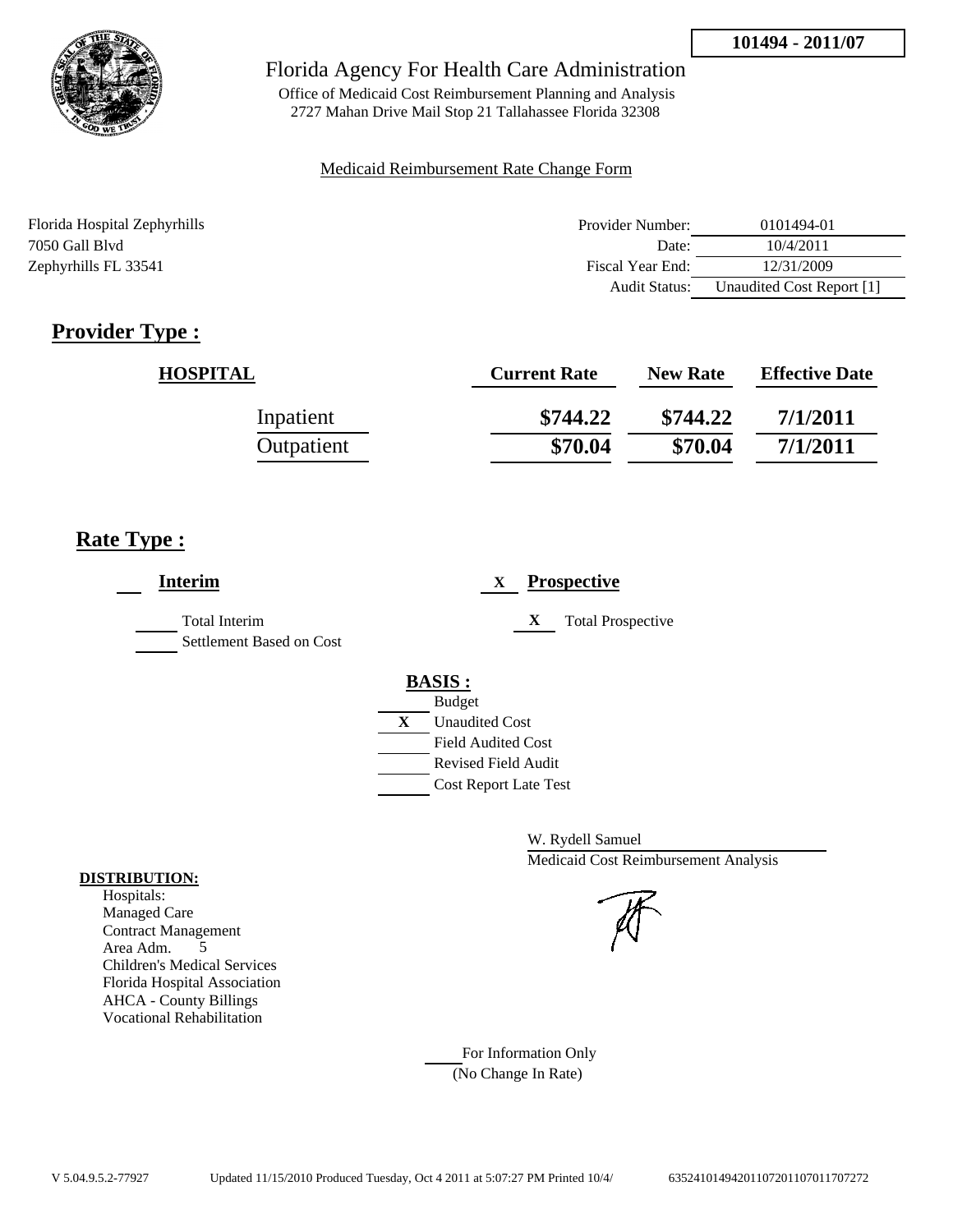

Office of Medicaid Cost Reimbursement Planning and Analysis 2727 Mahan Drive Mail Stop 21 Tallahassee Florida 32308

### Medicaid Reimbursement Rate Change Form

| North Bay Medical Center | Provider Number: | 0101508-00                                     |
|--------------------------|------------------|------------------------------------------------|
| 16255 Bay Vista Drive    | Date:            | 10/4/2011                                      |
| Clearwater FL 33760      | Fiscal Year End: | 12/31/2009                                     |
|                          | Audit Status:    | Unaudited Cost Report [1]                      |
|                          |                  | Rate Includes Buy Back and 100% Self Exemption |

# **Provider Type :**

| <b>HOSPITAL</b>                      | <b>Current Rate</b> | <b>New Rate</b> | <b>Effective Date</b> |
|--------------------------------------|---------------------|-----------------|-----------------------|
| Inpatient                            | \$752.89            | \$1,882.69      | 7/1/2011              |
| Outpatient                           | \$79.66             | \$122.94        | 7/1/2011              |
| <b>Inpatient County Billing Rate</b> |                     | \$752.89        | 7/1/2011              |

# **Rate Type :**

| Interim                                          | <b>Prospective</b><br>X       |
|--------------------------------------------------|-------------------------------|
| <b>Total Interim</b><br>Settlement Based on Cost | X<br><b>Total Prospective</b> |
|                                                  | <b>BASIS:</b>                 |
|                                                  | <b>Budget</b>                 |
|                                                  | X<br><b>Unaudited Cost</b>    |
|                                                  | <b>Field Audited Cost</b>     |
|                                                  | Revised Field Audit           |
|                                                  | <b>Cost Report Late Test</b>  |
|                                                  |                               |

W. Rydell Samuel Medicaid Cost Reimbursement Analysis

For Information Only (No Change In Rate)

#### **DISTRIBUTION:**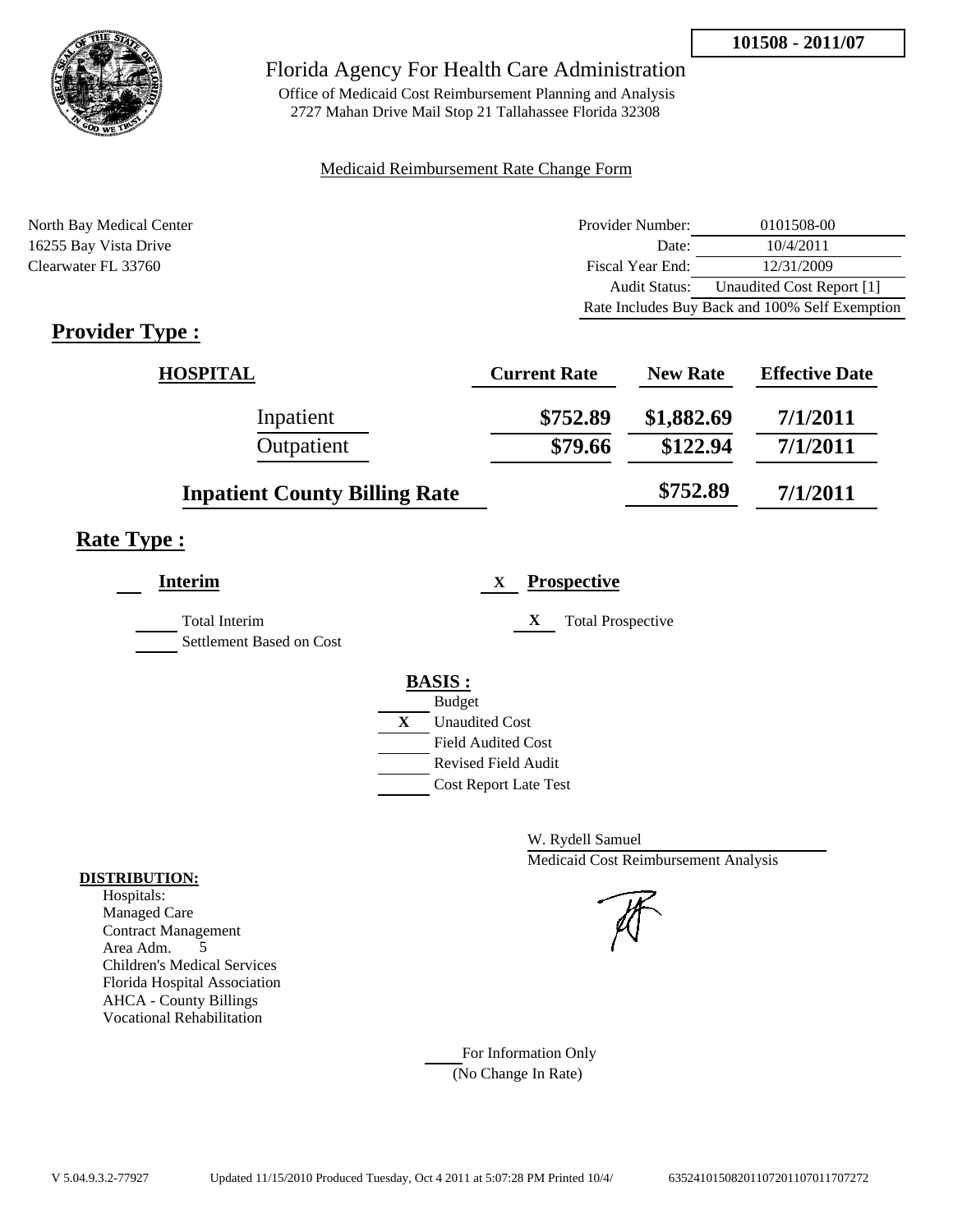

## Florida Agency For Health Care Administration

Office of Medicaid Cost Reimbursement Planning and Analysis 2727 Mahan Drive Mail Stop 21 Tallahassee Florida 32308

### Medicaid Reimbursement Rate Change Form

| All Children's Hospital | Provider Number:     | 0101516-00              |
|-------------------------|----------------------|-------------------------|
| 801 6th St. South       | Date:                | 10/4/2011               |
| St. Petersburg FL 33701 | Fiscal Year End:     | 9/30/2010               |
|                         | <b>Audit Status:</b> | Amended Cost Report [2] |
|                         |                      | Rate Includes Buy Back  |
| T.<br>m                 |                      |                         |

# **Provider Type :**

| HOSPITAL                             | <b>Current Rate</b> | <b>New Rate</b> | <b>Effective Date</b> |
|--------------------------------------|---------------------|-----------------|-----------------------|
| Inpatient                            | \$2,512.04          | \$2,765.67      | 7/1/2011              |
| Outpatient                           | \$217.45            | \$211.12        | 7/1/2011              |
| <b>Inpatient County Billing Rate</b> | \$1,783.99          | \$1,787.76      | 7/1/2011              |

# **Rate Type :**

| <b>Interim</b>                                   | <b>Prospective</b><br>X               |
|--------------------------------------------------|---------------------------------------|
| <b>Total Interim</b><br>Settlement Based on Cost | X<br><b>Total Prospective</b>         |
|                                                  | <b>BASIS:</b>                         |
|                                                  | <b>Budget</b>                         |
|                                                  | $\mathbf{X}$<br><b>Unaudited Cost</b> |
|                                                  | <b>Field Audited Cost</b>             |
|                                                  | Revised Field Audit                   |
|                                                  | <b>Cost Report Late Test</b>          |
|                                                  |                                       |

W. Rydell Samuel Medicaid Cost Reimbursement Analysis

For Information Only (No Change In Rate)

#### **DISTRIBUTION:**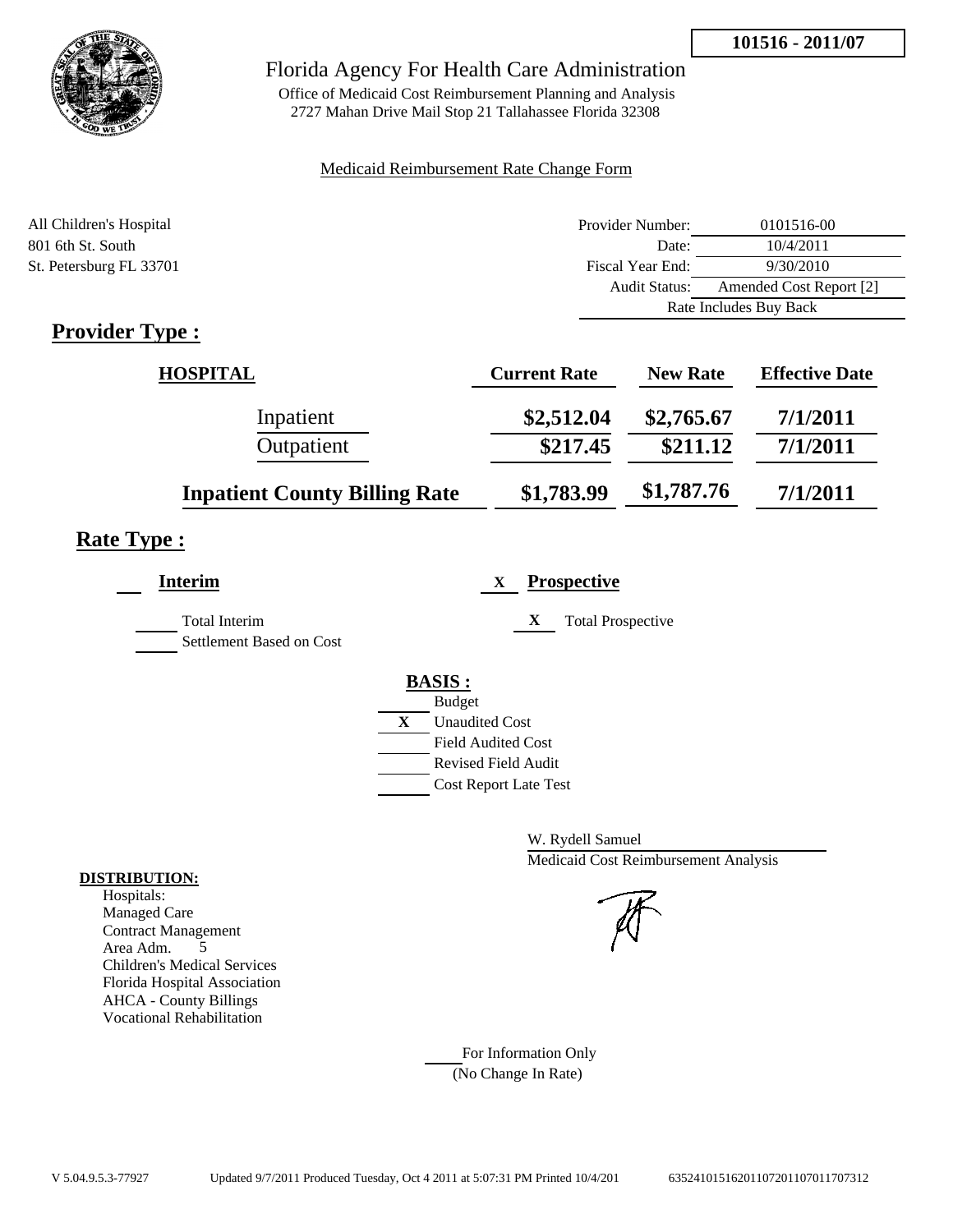

Office of Medicaid Cost Reimbursement Planning and Analysis 2727 Mahan Drive Mail Stop 21 Tallahassee Florida 32308

### Medicaid Reimbursement Rate Change Form

Good Samaritan Hospital **Provider Number:** 0101524-00 1300 N. Flagler Drive Date: 10/4/2011 West Palm Beach FL 33401 Fiscal Year End: 5/31/2010 Audit Status: Unaudited Cost Report [1] Rate Includes Buy Back and Partial Self Exemption

# **Provider Type :**

| <b>HOSPITAL</b>                      | <b>Current Rate</b> | <b>New Rate</b> | <b>Effective Date</b> |
|--------------------------------------|---------------------|-----------------|-----------------------|
| Inpatient                            | \$834.17            | \$1,918.28      | 7/1/2011              |
| Outpatient                           | \$88.67             | \$114.30        | 7/1/2011              |
| <b>Inpatient County Billing Rate</b> |                     | \$834.17        | 7/1/2011              |

# **Rate Type :**

| <b>Interim</b>           |   | <b>Prospective</b><br>X       |
|--------------------------|---|-------------------------------|
| <b>Total Interim</b>     |   | X<br><b>Total Prospective</b> |
| Settlement Based on Cost |   |                               |
|                          |   | <b>BASIS:</b>                 |
|                          |   | <b>Budget</b>                 |
|                          | X | <b>Unaudited Cost</b>         |
|                          |   | <b>Field Audited Cost</b>     |
|                          |   | <b>Revised Field Audit</b>    |
|                          |   | <b>Cost Report Late Test</b>  |
|                          |   |                               |

W. Rydell Samuel Medicaid Cost Reimbursement Analysis

For Information Only (No Change In Rate)

#### **DISTRIBUTION:**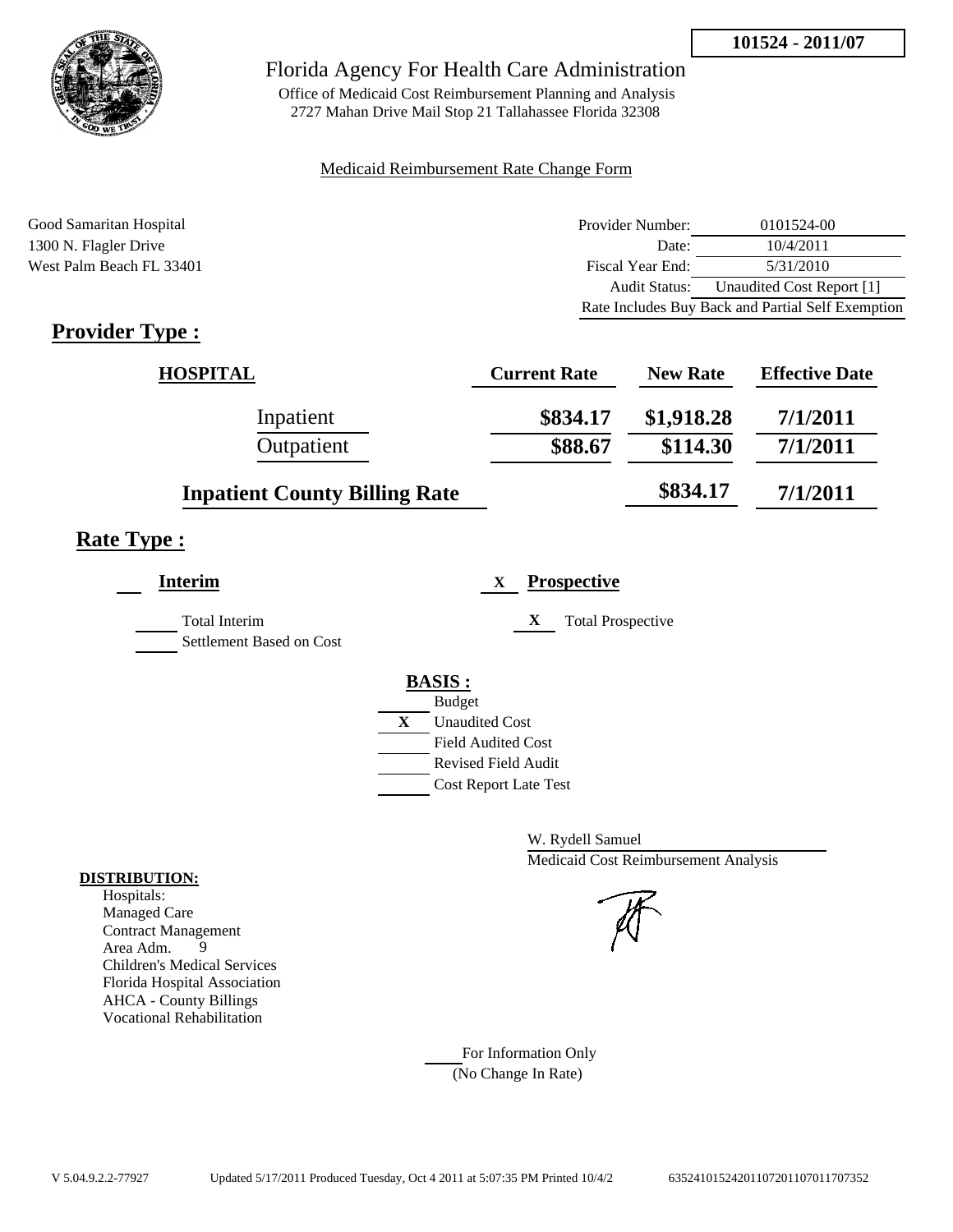

Office of Medicaid Cost Reimbursement Planning and Analysis 2727 Mahan Drive Mail Stop 21 Tallahassee Florida 32308

### Medicaid Reimbursement Rate Change Form

Mease Hospital Clinic **Provider Number:** 0101541-00 Post Box 210 Mailstation 102 Date: 10/4/2011 Clearwater FL 33517 Fiscal Year End: 12/31/2009 Audit Status: Unaudited Cost Report [1] Rate Includes Buy Back and 100% Self Exemption

# **Provider Type :**

| <b>HOSPITAL</b>                      | <b>Current Rate</b> | <b>New Rate</b> | <b>Effective Date</b> |
|--------------------------------------|---------------------|-----------------|-----------------------|
| Inpatient                            | \$821.22            | \$1,613.09      | 7/1/2011              |
| Outpatient                           | \$85.61             | \$111.74        | 7/1/2011              |
| <b>Inpatient County Billing Rate</b> |                     | \$821.22        | 7/1/2011              |

# **Rate Type :**

| <b>Interim</b>                                   | <b>Prospective</b><br>X       |
|--------------------------------------------------|-------------------------------|
| <b>Total Interim</b><br>Settlement Based on Cost | X<br><b>Total Prospective</b> |
|                                                  | <b>BASIS:</b>                 |
|                                                  | <b>Budget</b>                 |
|                                                  | X<br><b>Unaudited Cost</b>    |
|                                                  | <b>Field Audited Cost</b>     |
|                                                  | Revised Field Audit           |
|                                                  | <b>Cost Report Late Test</b>  |
|                                                  |                               |

W. Rydell Samuel Medicaid Cost Reimbursement Analysis

For Information Only (No Change In Rate)

#### **DISTRIBUTION:**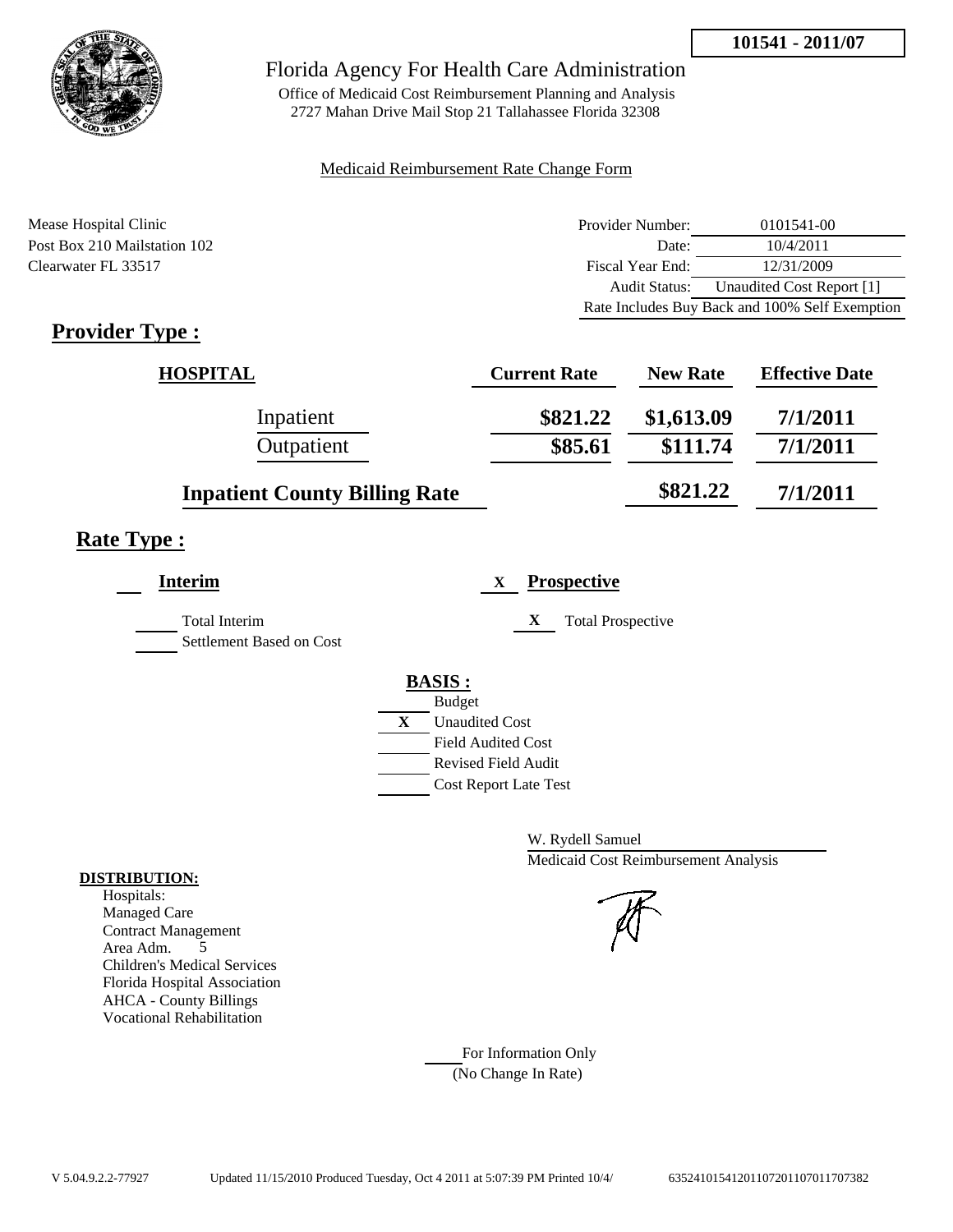

## Florida Agency For Health Care Administration

Office of Medicaid Cost Reimbursement Planning and Analysis 2727 Mahan Drive Mail Stop 21 Tallahassee Florida 32308

### Medicaid Reimbursement Rate Change Form

| <b>Bayfront Medical Center</b> | Provider Number:     | 0101567-00                |
|--------------------------------|----------------------|---------------------------|
| 701 6th St. South              | Date:                | 10/4/2011                 |
| St. Petersburg FL 33701        | Fiscal Year End:     | 12/31/2009                |
|                                | <b>Audit Status:</b> | Unaudited Cost Report [1] |
|                                |                      | Rate Includes Buy Back    |

# **Provider Type :**

| <b>HOSPITAL</b>                      | <b>Current Rate</b> | <b>New Rate</b> | <b>Effective Date</b> |
|--------------------------------------|---------------------|-----------------|-----------------------|
| Inpatient                            | \$1,180.03          | \$1,756.52      | 7/1/2011              |
| Outpatient                           | \$70.27             | \$90.06         | 7/1/2011              |
| <b>Inpatient County Billing Rate</b> | \$797.08            | \$797.08        | 7/1/2011              |

# **Rate Type :**

| <b>Interim</b>                                   | <b>Prospective</b><br>X       |
|--------------------------------------------------|-------------------------------|
| <b>Total Interim</b><br>Settlement Based on Cost | X<br><b>Total Prospective</b> |
|                                                  | <b>BASIS:</b>                 |
|                                                  | <b>Budget</b>                 |
|                                                  | X<br><b>Unaudited Cost</b>    |
|                                                  | <b>Field Audited Cost</b>     |
|                                                  | <b>Revised Field Audit</b>    |
|                                                  | <b>Cost Report Late Test</b>  |
|                                                  |                               |

W. Rydell Samuel Medicaid Cost Reimbursement Analysis

For Information Only (No Change In Rate)

#### **DISTRIBUTION:**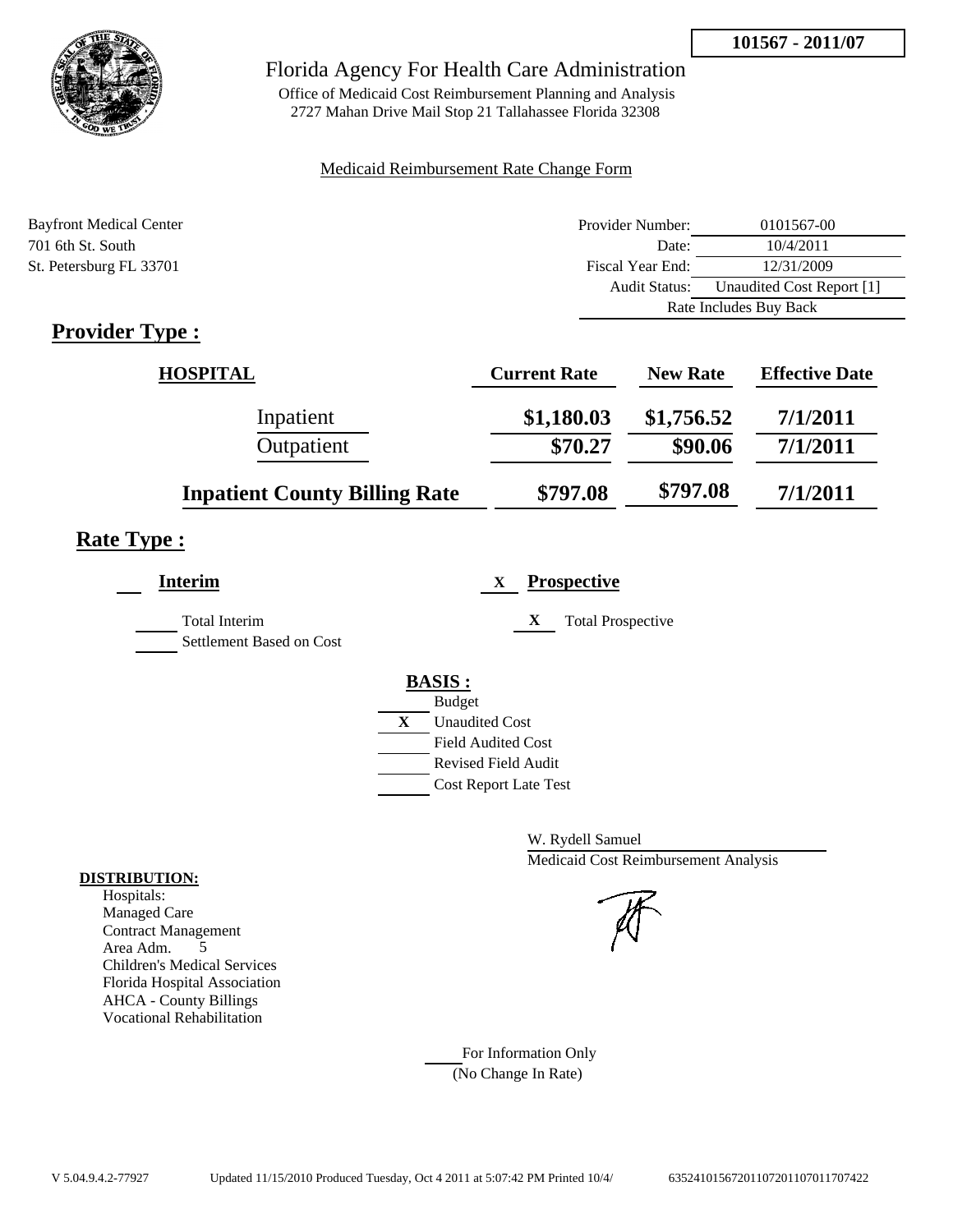

## Florida Agency For Health Care Administration

Office of Medicaid Cost Reimbursement Planning and Analysis 2727 Mahan Drive Mail Stop 21 Tallahassee Florida 32308

### Medicaid Reimbursement Rate Change Form

| <b>Bayfront Medical Center</b> | Provider Number:     | 0101567-07                |
|--------------------------------|----------------------|---------------------------|
| 701 6th St. South              | Date:                | 10/4/2011                 |
| St. Petersburg FL 33701        | Fiscal Year End:     | 12/31/2009                |
|                                | <b>Audit Status:</b> | Unaudited Cost Report [1] |
|                                |                      | Rate Includes Buy Back    |
|                                |                      |                           |

# **Provider Type :**

| <b>HOSPITAL</b>                      | <b>Current Rate</b> | <b>New Rate</b> | <b>Effective Date</b> |
|--------------------------------------|---------------------|-----------------|-----------------------|
| Inpatient                            | \$1,180.03          | \$1,756.52      | 7/1/2011              |
| Outpatient                           | \$70.27             | \$90.06         | 7/1/2011              |
| <b>Inpatient County Billing Rate</b> | \$797.08            | \$797.08        | 7/1/2011              |

# **Rate Type :**

| <b>Interim</b>                                   | <b>Prospective</b><br>X       |
|--------------------------------------------------|-------------------------------|
| <b>Total Interim</b><br>Settlement Based on Cost | X<br><b>Total Prospective</b> |
|                                                  | <b>BASIS:</b>                 |
|                                                  | <b>Budget</b>                 |
|                                                  | X<br><b>Unaudited Cost</b>    |
|                                                  | <b>Field Audited Cost</b>     |
|                                                  | <b>Revised Field Audit</b>    |
|                                                  | <b>Cost Report Late Test</b>  |
|                                                  |                               |

W. Rydell Samuel Medicaid Cost Reimbursement Analysis

For Information Only (No Change In Rate)

#### **DISTRIBUTION:**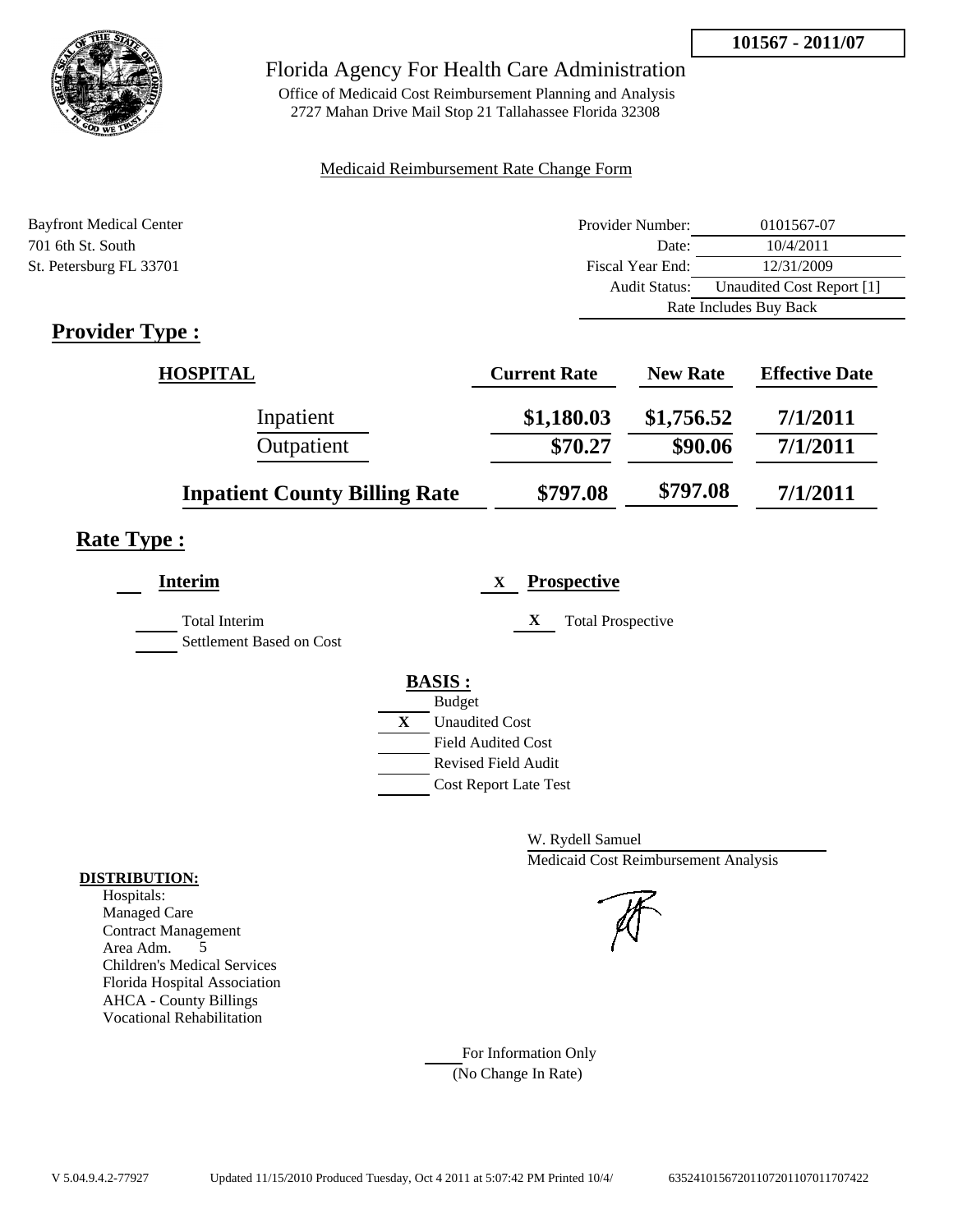

## Florida Agency For Health Care Administration

Office of Medicaid Cost Reimbursement Planning and Analysis 2727 Mahan Drive Mail Stop 21 Tallahassee Florida 32308

### Medicaid Reimbursement Rate Change Form

| Morton F. Plant Hospital    | Provider Number:     | 0101583-00                |
|-----------------------------|----------------------|---------------------------|
| 16255 Bay Vista Dr, MS 100  | Date:                | 10/4/2011                 |
| Clearwater FL 33760         | Fiscal Year End:     | 12/31/2009                |
|                             | <b>Audit Status:</b> | Unaudited Cost Report [1] |
|                             |                      | Rate Includes Buy Back    |
| $\mathbf{D}_{\text{model}}$ |                      |                           |

# **Provider Type :**

| <b>HOSPITAL</b>                      | <b>Current Rate</b> | <b>New Rate</b> | <b>Effective Date</b> |
|--------------------------------------|---------------------|-----------------|-----------------------|
| Inpatient                            | \$1,349.35          | \$2,164.55      | 7/1/2011              |
| Outpatient                           | \$121.22            | \$178.69        | 7/1/2011              |
| <b>Inpatient County Billing Rate</b> | \$594.09            | \$594.09        | 7/1/2011              |

# **Rate Type :**

| <b>Interim</b>                                   | <b>Prospective</b><br>X               |
|--------------------------------------------------|---------------------------------------|
| <b>Total Interim</b><br>Settlement Based on Cost | X<br><b>Total Prospective</b>         |
|                                                  | <b>BASIS:</b>                         |
|                                                  | <b>Budget</b>                         |
|                                                  | $\mathbf{X}$<br><b>Unaudited Cost</b> |
|                                                  | <b>Field Audited Cost</b>             |
|                                                  | <b>Revised Field Audit</b>            |
|                                                  | <b>Cost Report Late Test</b>          |
|                                                  |                                       |

W. Rydell Samuel Medicaid Cost Reimbursement Analysis

For Information Only (No Change In Rate)

#### **DISTRIBUTION:**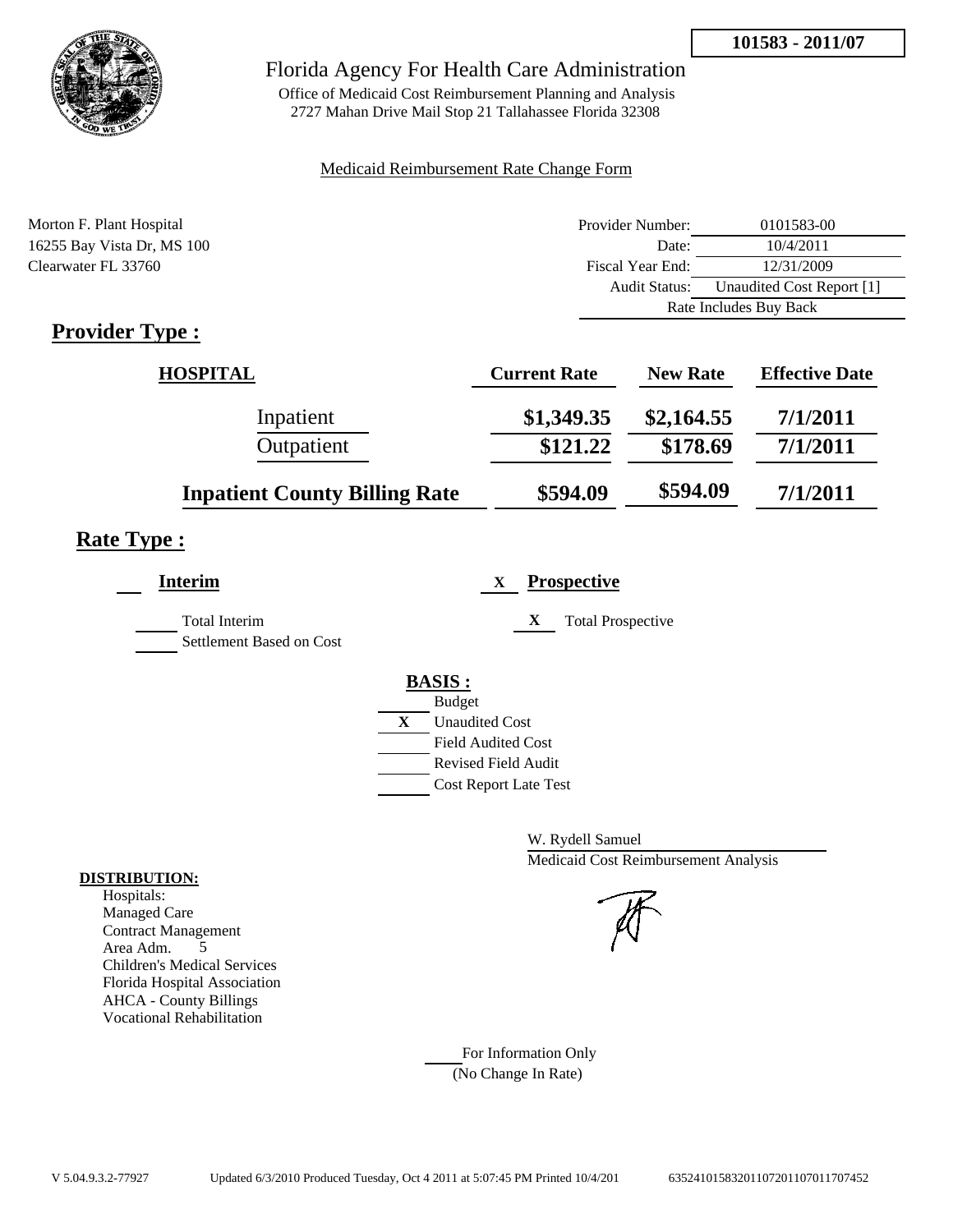

Office of Medicaid Cost Reimbursement Planning and Analysis 2727 Mahan Drive Mail Stop 21 Tallahassee Florida 32308

#### Medicaid Reimbursement Rate Change Form

| Helen Ellis Memorial Hospital | Provider Number:     | 0101613-00                |
|-------------------------------|----------------------|---------------------------|
| 1395 South Pinellas Ave.      | Date:                | 10/4/2011                 |
| Tarpon Springs FL 34689-1487  | Fiscal Year End:     | 8/31/2010                 |
|                               | <b>Audit Status:</b> | Unaudited Cost Report [1] |

# **Provider Type :**

| <b>HOSPITAL</b> | <b>Current Rate</b> | <b>New Rate</b> | <b>Effective Date</b> |
|-----------------|---------------------|-----------------|-----------------------|
| Inpatient       | \$786.19            | \$786.19        | 7/1/2011              |
| Outpatient      | \$94.98             | \$94.98         | 7/1/2011              |

# **Rate Type :**

| <b>Interim</b>                                   | <b>Prospective</b><br>X       |
|--------------------------------------------------|-------------------------------|
| <b>Total Interim</b><br>Settlement Based on Cost | <b>Total Prospective</b><br>X |
|                                                  | <b>BASIS:</b>                 |
|                                                  | <b>Budget</b>                 |
|                                                  | X<br><b>Unaudited Cost</b>    |
|                                                  | <b>Field Audited Cost</b>     |
|                                                  | <b>Revised Field Audit</b>    |
|                                                  | <b>Cost Report Late Test</b>  |
|                                                  |                               |

W. Rydell Samuel Medicaid Cost Reimbursement Analysis

For Information Only (No Change In Rate)

#### **DISTRIBUTION:**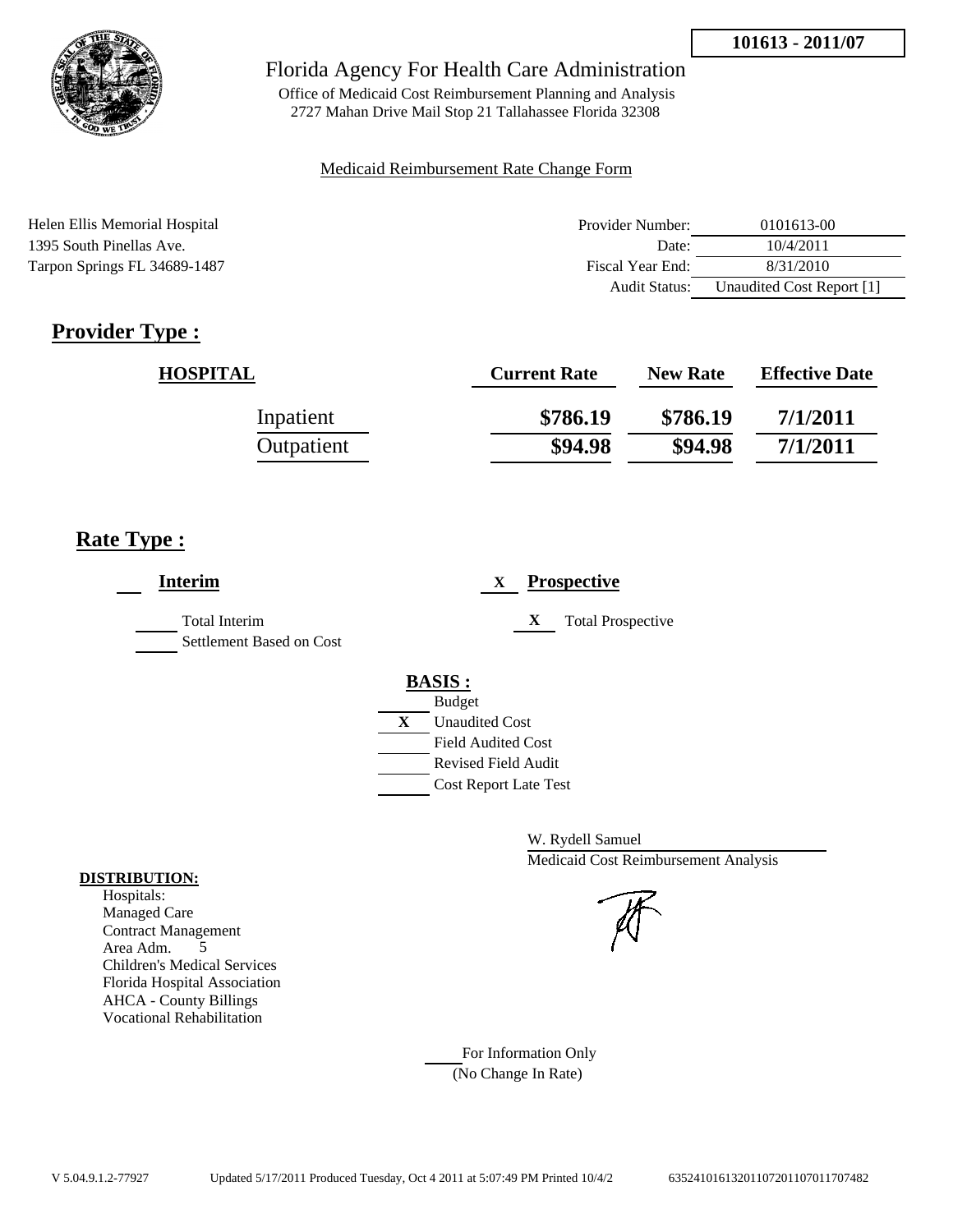

Office of Medicaid Cost Reimbursement Planning and Analysis 2727 Mahan Drive Mail Stop 21 Tallahassee Florida 32308

### Medicaid Reimbursement Rate Change Form

| Lakeland Regional Medical Center            | Provider Number: | 0101648-00                |
|---------------------------------------------|------------------|---------------------------|
| 230 South Florida Ave, Reimb Dept 4th Floor | Date:            | 10/4/2011                 |
| Lakeland FL 33801                           | Fiscal Year End: | 9/30/2010                 |
|                                             | Audit Status:    | Unaudited Cost Report [1] |
|                                             |                  | Rate Includes Buy Back    |
| $\cdot$ $\cdot$<br>$\blacksquare$<br>m      |                  |                           |

# **Provider Type :**

| <b>HOSPITAL</b>                      | <b>Current Rate</b> | <b>New Rate</b> | <b>Effective Date</b> |
|--------------------------------------|---------------------|-----------------|-----------------------|
| Inpatient                            | \$1,125.14          | \$1,521.55      | 7/1/2011              |
| Outpatient                           | \$110.04            | \$141.76        | 7/1/2011              |
| <b>Inpatient County Billing Rate</b> | \$716.70            | \$716.70        | 7/1/2011              |

# **Rate Type :**

| <b>Interim</b>                                   | <b>Prospective</b><br>X       |
|--------------------------------------------------|-------------------------------|
| <b>Total Interim</b><br>Settlement Based on Cost | X<br><b>Total Prospective</b> |
|                                                  | <b>BASIS:</b>                 |
|                                                  | <b>Budget</b>                 |
|                                                  | X<br><b>Unaudited Cost</b>    |
|                                                  | <b>Field Audited Cost</b>     |
|                                                  | <b>Revised Field Audit</b>    |
|                                                  | <b>Cost Report Late Test</b>  |
|                                                  |                               |

W. Rydell Samuel Medicaid Cost Reimbursement Analysis

For Information Only (No Change In Rate)

#### **DISTRIBUTION:**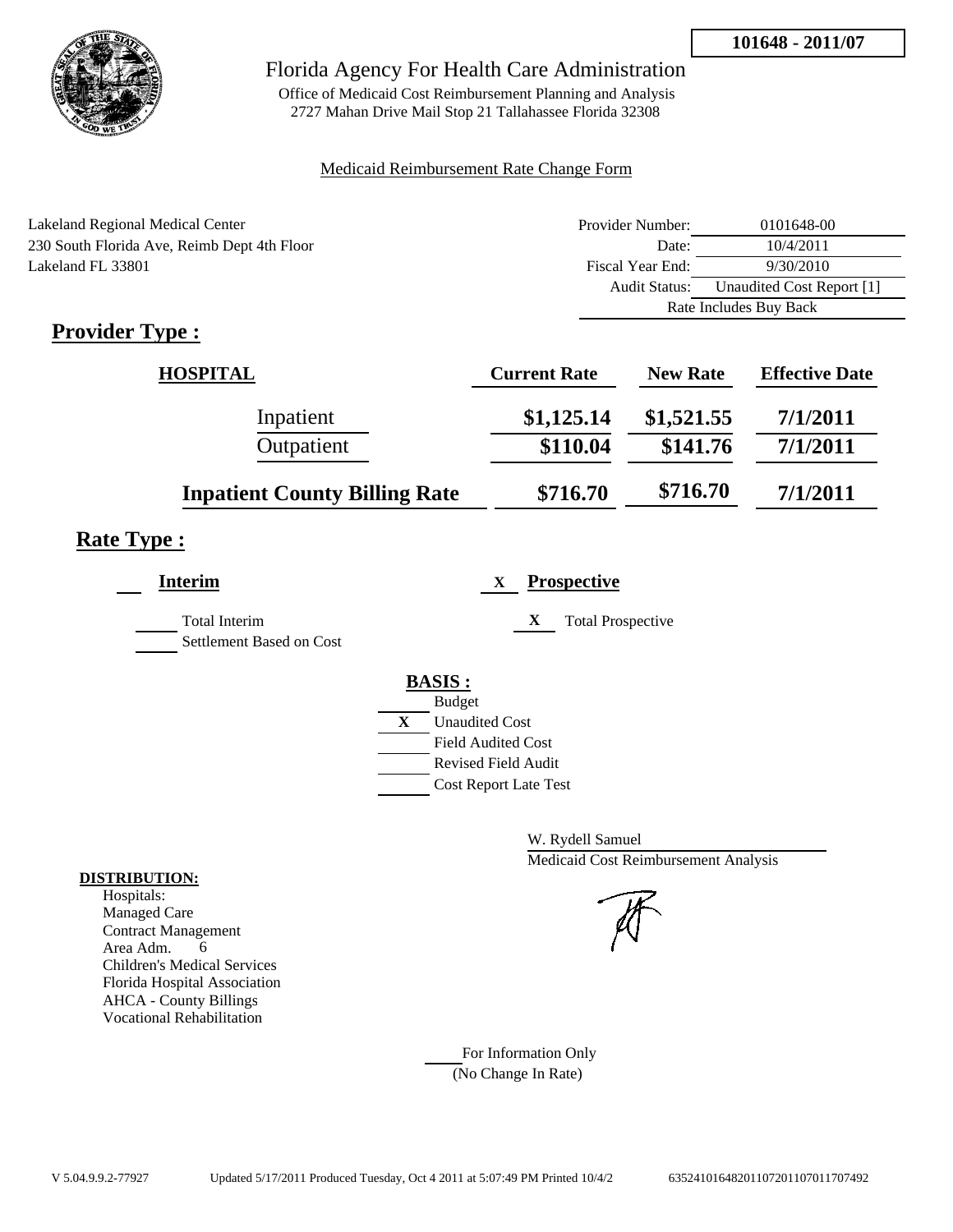

Office of Medicaid Cost Reimbursement Planning and Analysis 2727 Mahan Drive Mail Stop 21 Tallahassee Florida 32308

#### Medicaid Reimbursement Rate Change Form

Lake Wales Hospital Association 410 South 11th St. Lake Wales FL 33853

| Provider Number:       | 0101664-00                |
|------------------------|---------------------------|
| Date:                  | 10/4/2011                 |
| Fiscal Year End:       | 12/31/2009                |
| <b>Audit Status:</b>   | Unaudited Cost Report [1] |
| Rate Includes Buy Back |                           |

# **Provider Type :**

| <b>HOSPITAL</b> | <b>Current Rate</b> | <b>New Rate</b> | <b>Effective Date</b> |
|-----------------|---------------------|-----------------|-----------------------|
| Inpatient       | \$1,156.90          | \$1,549.71      | 7/1/2011              |
| Outpatient      | \$58.17             | \$74.99         | 7/1/2011              |

# **Rate Type :**

| <b>Interim</b>                                   | <b>Prospective</b><br>$\mathbf{X}$                                                                                      |
|--------------------------------------------------|-------------------------------------------------------------------------------------------------------------------------|
| <b>Total Interim</b><br>Settlement Based on Cost | X<br><b>Total Prospective</b>                                                                                           |
|                                                  | <b>BASIS:</b><br><b>Budget</b><br>X<br><b>Unaudited Cost</b><br><b>Field Audited Cost</b><br><b>Revised Field Audit</b> |
|                                                  | <b>Cost Report Late Test</b>                                                                                            |

W. Rydell Samuel Medicaid Cost Reimbursement Analysis



For Information Only (No Change In Rate)

#### **DISTRIBUTION:**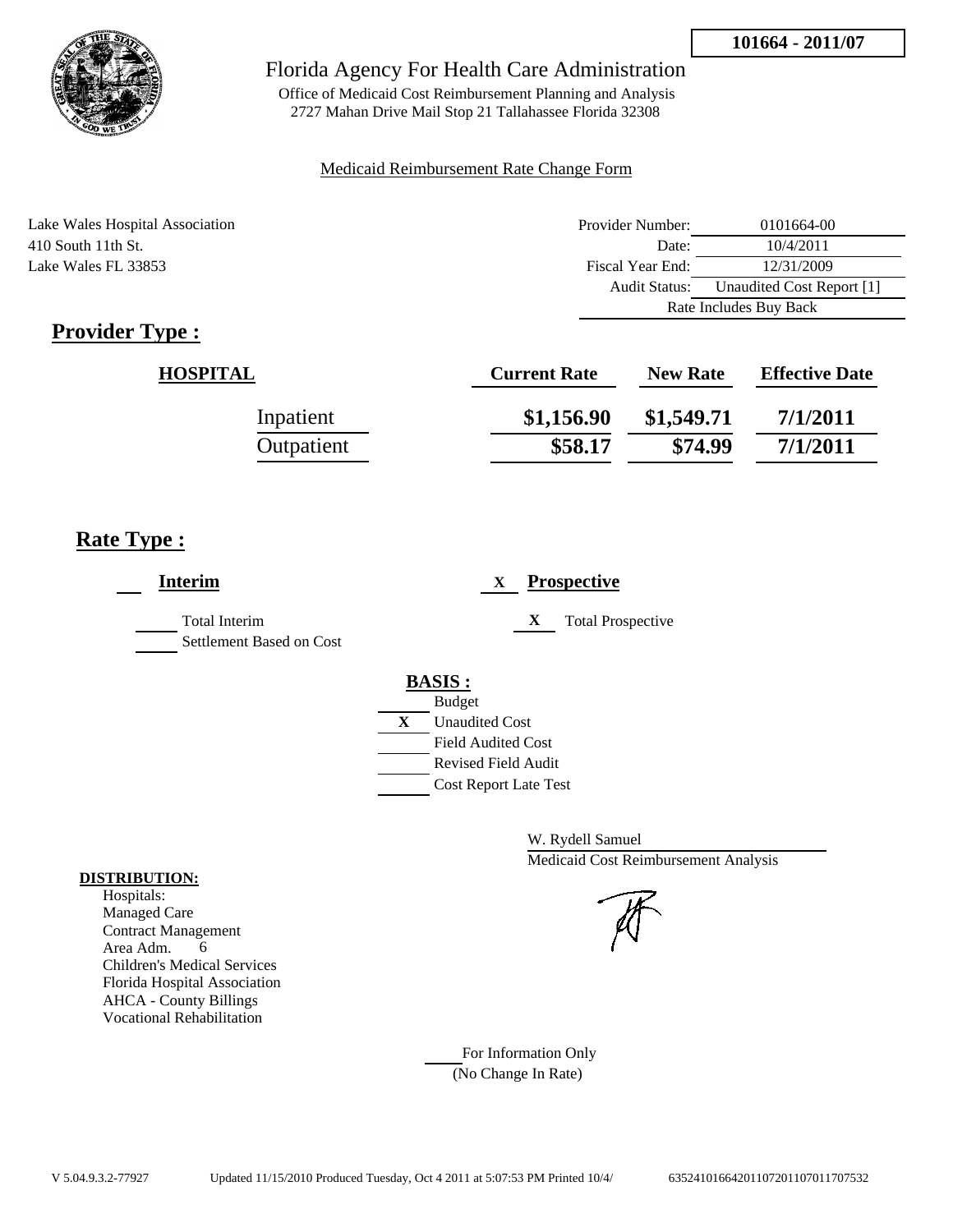

Office of Medicaid Cost Reimbursement Planning and Analysis 2727 Mahan Drive Mail Stop 21 Tallahassee Florida 32308

### Medicaid Reimbursement Rate Change Form

| Winter Haven Hospital    | Provider Number:     | 0101699-00                |
|--------------------------|----------------------|---------------------------|
| 200 Avenue "F" Northeast | Date:                | 10/4/2011                 |
| Winter Haven FL 33880    | Fiscal Year End:     | 9/30/2010                 |
|                          | <b>Audit Status:</b> | Unaudited Cost Report [1] |
|                          |                      | Rate Includes Buy Back    |
| $Pravidar Tvna$          |                      |                           |

# **Provider Type :**

| <b>HOSPITAL</b>                      | <b>Current Rate</b> | <b>New Rate</b> | <b>Effective Date</b> |
|--------------------------------------|---------------------|-----------------|-----------------------|
| Inpatient                            | \$1,080.89          | \$1,530.80      | 7/1/2011              |
| Outpatient                           | \$81.66             | \$107.99        | 7/1/2011              |
| <b>Inpatient County Billing Rate</b> | \$585.13            | \$585.13        | 7/1/2011              |

# **Rate Type :**

| <b>Interim</b>                                   | <b>Prospective</b><br>X       |
|--------------------------------------------------|-------------------------------|
| <b>Total Interim</b><br>Settlement Based on Cost | X<br><b>Total Prospective</b> |
|                                                  | <b>BASIS:</b>                 |
|                                                  | <b>Budget</b>                 |
|                                                  | X<br><b>Unaudited Cost</b>    |
|                                                  | <b>Field Audited Cost</b>     |
|                                                  | <b>Revised Field Audit</b>    |
|                                                  | <b>Cost Report Late Test</b>  |
|                                                  |                               |

W. Rydell Samuel Medicaid Cost Reimbursement Analysis

### For Information Only (No Change In Rate)

#### **DISTRIBUTION:**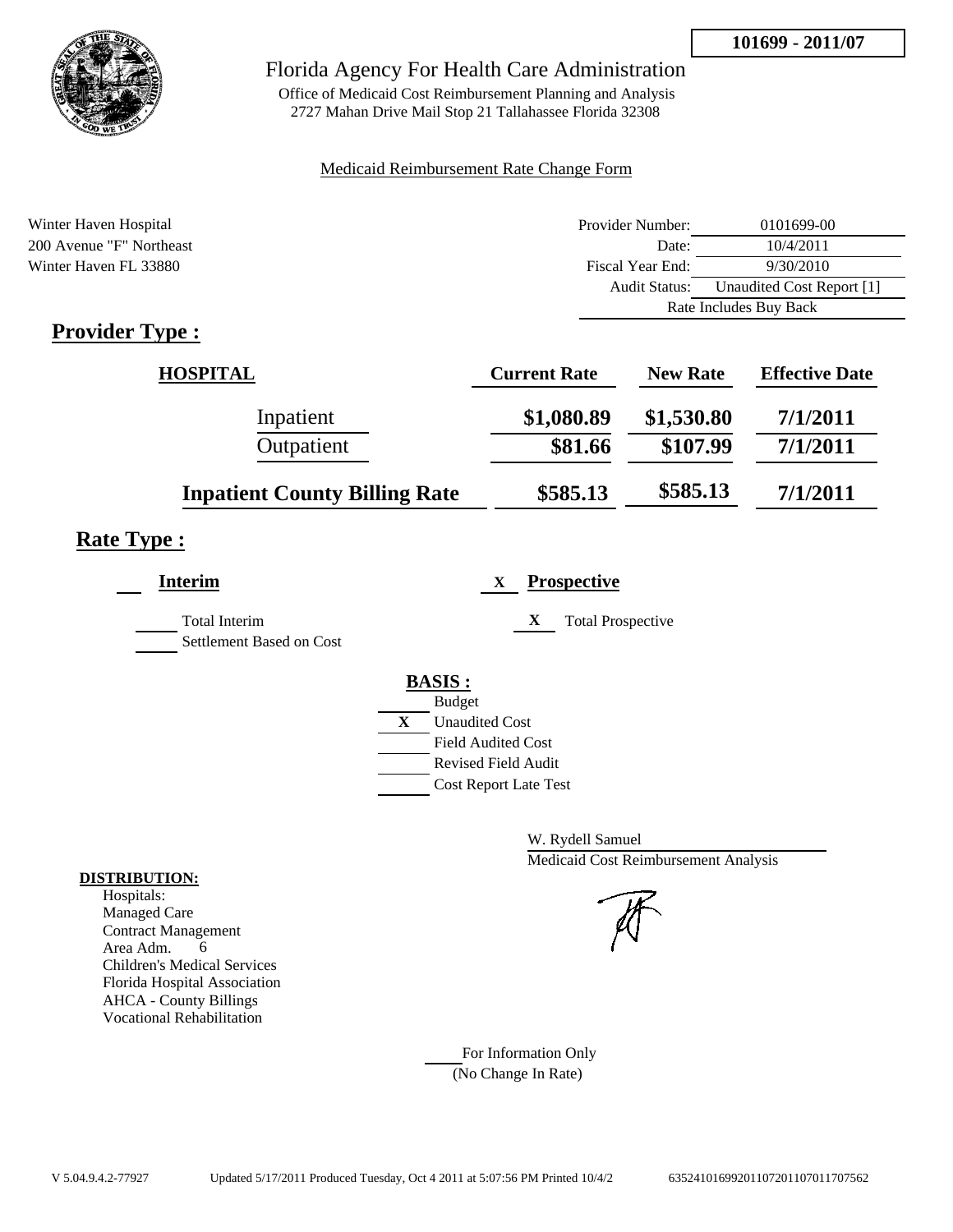

Office of Medicaid Cost Reimbursement Planning and Analysis 2727 Mahan Drive Mail Stop 21 Tallahassee Florida 32308

### Medicaid Reimbursement Rate Change Form

| West Gables Rehabilitation | Provider Number: | 0101702-00                |
|----------------------------|------------------|---------------------------|
| 2525 Southwest 75th Av.    | Date:            | 10/4/2011                 |
| Miami FL 33155             | Fiscal Year End: | 12/31/2009                |
|                            | Audit Status:    | Unaudited Cost Report [1] |

# **Provider Type :**

| <b>HOSPITAL</b> | <b>Current Rate</b> | <b>New Rate</b> | <b>Effective Date</b> |
|-----------------|---------------------|-----------------|-----------------------|
| Inpatient       | \$382.46            | \$382.46        | 7/1/2011              |
| Outpatient      | \$15.15             | \$15.15         | 7/1/2011              |

# **Rate Type :**

| <b>Interim</b>                            | <b>Prospective</b><br>X                                                                   |
|-------------------------------------------|-------------------------------------------------------------------------------------------|
| Total Interim<br>Settlement Based on Cost | X<br><b>Total Prospective</b>                                                             |
|                                           | <b>BASIS:</b><br><b>Budget</b><br>X<br><b>Unaudited Cost</b><br><b>Field Audited Cost</b> |
|                                           | Revised Field Audit<br><b>Cost Report Late Test</b>                                       |

W. Rydell Samuel Medicaid Cost Reimbursement Analysis

For Information Only (No Change In Rate)

#### **DISTRIBUTION:**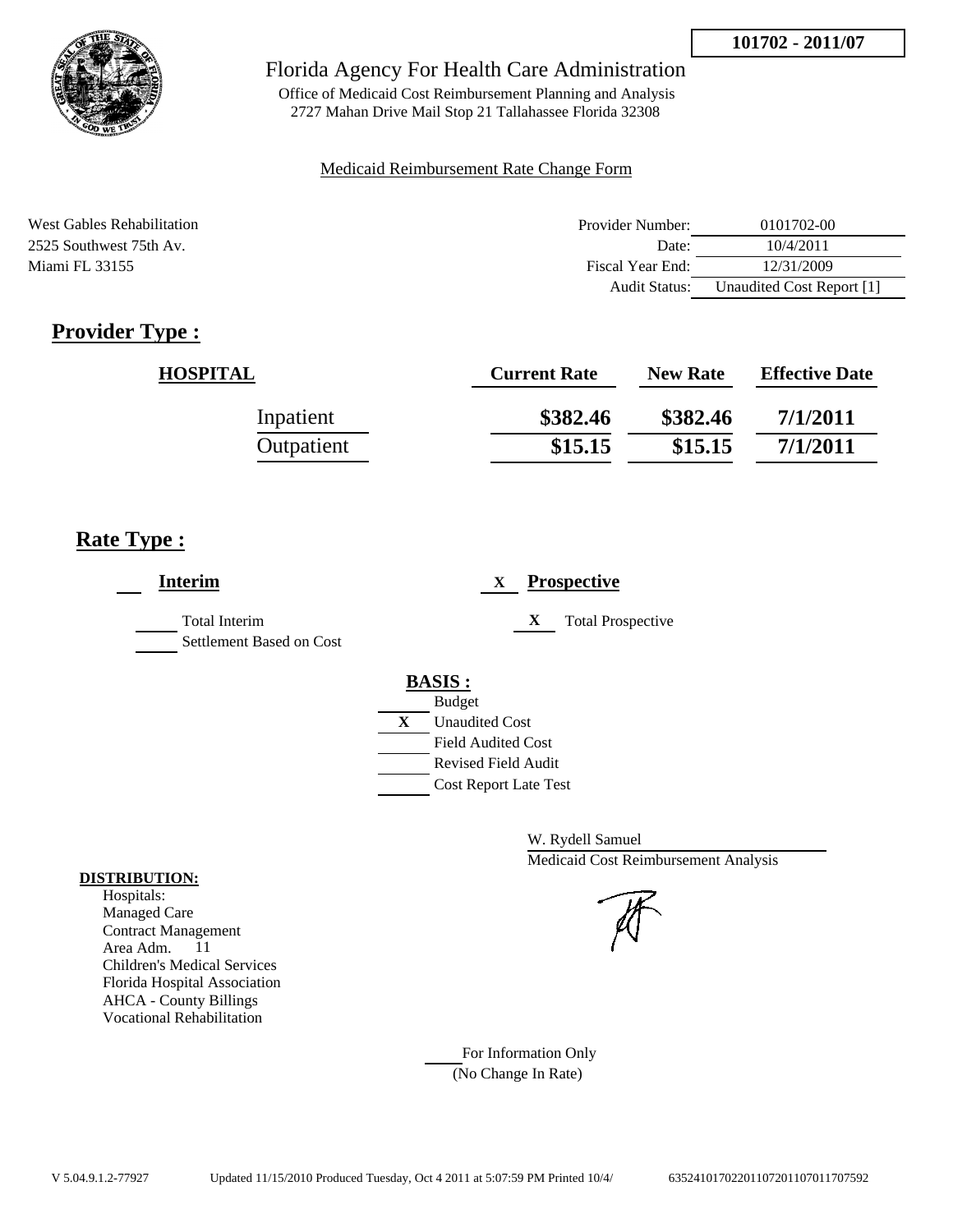



Office of Medicaid Cost Reimbursement Planning and Analysis 2727 Mahan Drive Mail Stop 21 Tallahassee Florida 32308

### Medicaid Reimbursement Rate Change Form

| Flagler Hospital       | Provider Number:     | 0101711-00                |  |
|------------------------|----------------------|---------------------------|--|
| 400 Health Park Blvd.  | Date:                | 10/4/2011                 |  |
| St. Augustine FL 32086 | Fiscal Year End:     | 9/30/2010                 |  |
|                        | <b>Audit Status:</b> | Unaudited Cost Report [1] |  |
|                        |                      | Rate Includes Buy Back    |  |

# **Provider Type :**

| <b>HOSPITAL</b> | <b>Current Rate</b> | <b>New Rate</b> | <b>Effective Date</b> |
|-----------------|---------------------|-----------------|-----------------------|
| Inpatient       | \$777.13            | \$1,041.00      | 7/1/2011              |
| Outpatient      | \$50.77             | \$57.71         | 7/1/2011              |

# **Rate Type :**

| <b>Interim</b>                                   | <b>Prospective</b><br>X       |
|--------------------------------------------------|-------------------------------|
| <b>Total Interim</b><br>Settlement Based on Cost | <b>Total Prospective</b><br>X |
|                                                  | <b>BASIS:</b>                 |
|                                                  | <b>Budget</b>                 |
|                                                  | X<br><b>Unaudited Cost</b>    |
|                                                  | <b>Field Audited Cost</b>     |
|                                                  | <b>Revised Field Audit</b>    |
|                                                  | <b>Cost Report Late Test</b>  |
|                                                  |                               |

W. Rydell Samuel Medicaid Cost Reimbursement Analysis

### For Information Only (No Change In Rate)

**DISTRIBUTION:**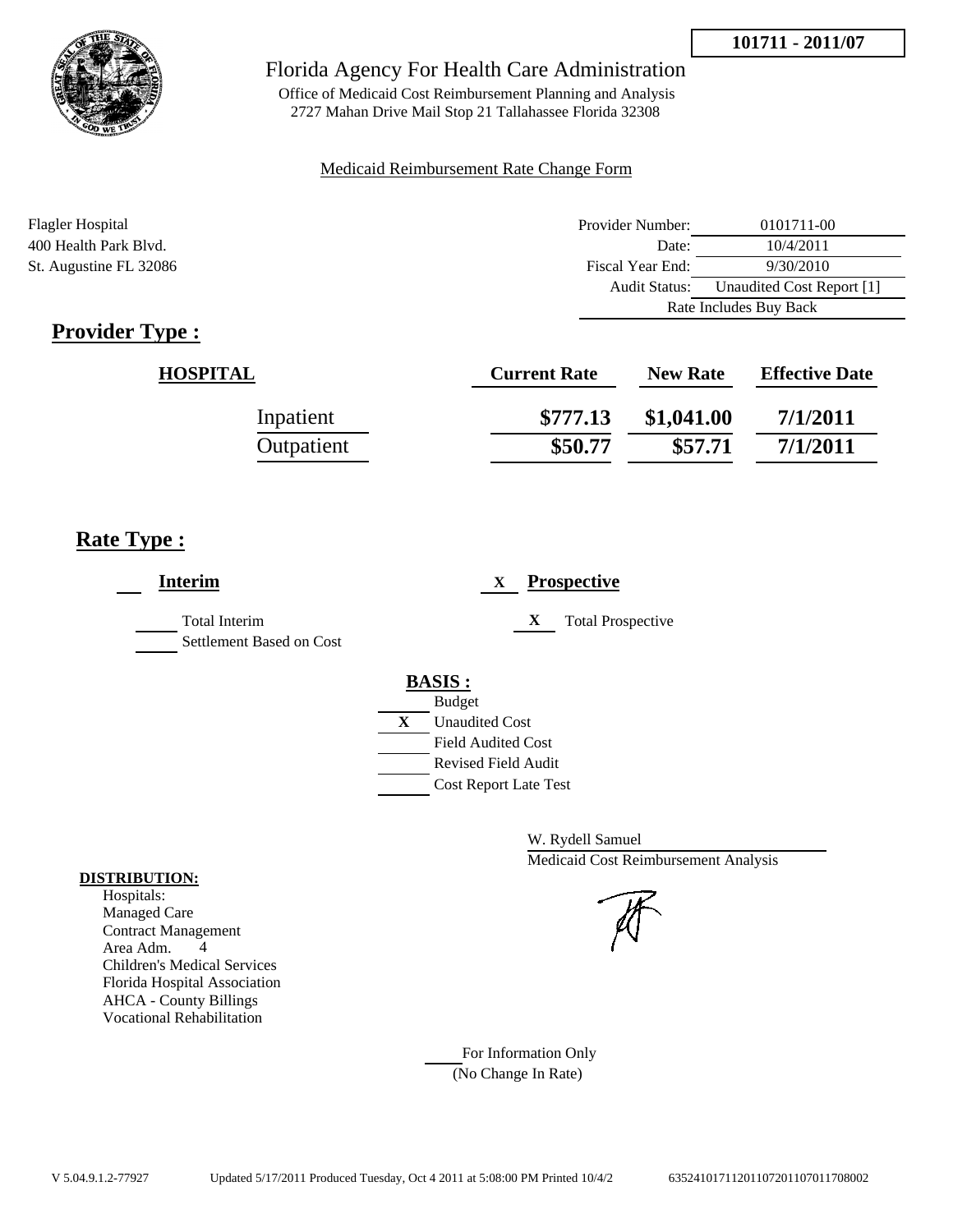

Audit Status: Unaudited Cost Report [1]

Rate Includes Buy Back



## Florida Agency For Health Care Administration

Office of Medicaid Cost Reimbursement Planning and Analysis 2727 Mahan Drive Mail Stop 21 Tallahassee Florida 32308

#### Medicaid Reimbursement Rate Change Form

Jay Hospital Provider Number: 0101737-00 221 South Alabama Street Date: 10/4/2011 Jay FL 32565 Fiscal Year End: 9/30/2010

# **Provider Type :**

| <b>HOSPITAL</b> | <b>Current Rate</b> | <b>New Rate</b> | <b>Effective Date</b> |
|-----------------|---------------------|-----------------|-----------------------|
| Inpatient       | \$1,109.78          | \$1,109.78      | 7/1/2011              |
| Outpatient      | \$62.64             | \$62.64         | 7/1/2011              |

## **Rate Type :**

| <b>Interim</b>                                   | <b>Prospective</b><br>X       |
|--------------------------------------------------|-------------------------------|
| <b>Total Interim</b><br>Settlement Based on Cost | X<br><b>Total Prospective</b> |
|                                                  | <b>BASIS:</b>                 |
|                                                  | <b>Budget</b>                 |
|                                                  | X<br><b>Unaudited Cost</b>    |
|                                                  | <b>Field Audited Cost</b>     |
|                                                  | Revised Field Audit           |
|                                                  | <b>Cost Report Late Test</b>  |
|                                                  |                               |

W. Rydell Samuel Medicaid Cost Reimbursement Analysis

For Information Only (No Change In Rate)

#### **DISTRIBUTION:**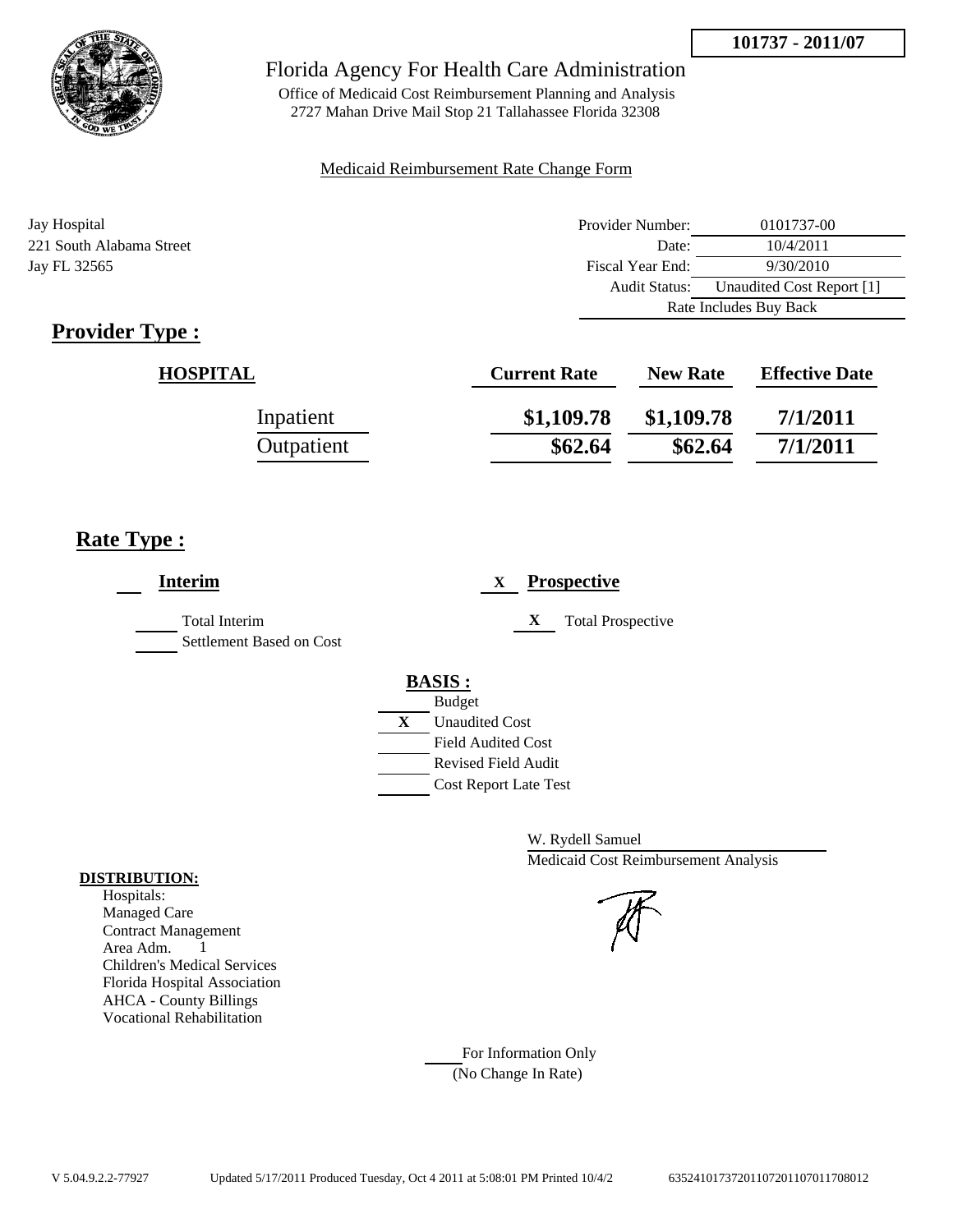

Office of Medicaid Cost Reimbursement Planning and Analysis 2727 Mahan Drive Mail Stop 21 Tallahassee Florida 32308

### Medicaid Reimbursement Rate Change Form

| Santa Rosa Hospital | Provider Number: | 0101745-00                                     |
|---------------------|------------------|------------------------------------------------|
| P.O. BOX 648        | Date:            | 10/4/2011                                      |
| Milton FL 32570     | Fiscal Year End: | 5/31/2010                                      |
|                     | Audit Status:    | Amended Cost Report [2]                        |
|                     |                  | Rate Includes Buy Back and 100% Self Exemption |

# **Provider Type :**

| <b>HOSPITAL</b>                      | <b>Current Rate</b> | <b>New Rate</b> | <b>Effective Date</b> |
|--------------------------------------|---------------------|-----------------|-----------------------|
| Inpatient                            | \$899.96            | \$1,819.23      | 7/1/2011              |
| Outpatient                           | \$65.13             | \$86.27         | 7/1/2011              |
| <b>Inpatient County Billing Rate</b> |                     | \$899.96        | 7/1/2011              |

# **Rate Type :**

|   | <b>Prospective</b>            |
|---|-------------------------------|
|   | X<br><b>Total Prospective</b> |
|   | <b>BASIS:</b>                 |
|   | <b>Budget</b>                 |
| X | <b>Unaudited Cost</b>         |
|   | <b>Field Audited Cost</b>     |
|   | <b>Revised Field Audit</b>    |
|   | <b>Cost Report Late Test</b>  |
|   |                               |

W. Rydell Samuel Medicaid Cost Reimbursement Analysis

For Information Only (No Change In Rate)

#### **DISTRIBUTION:**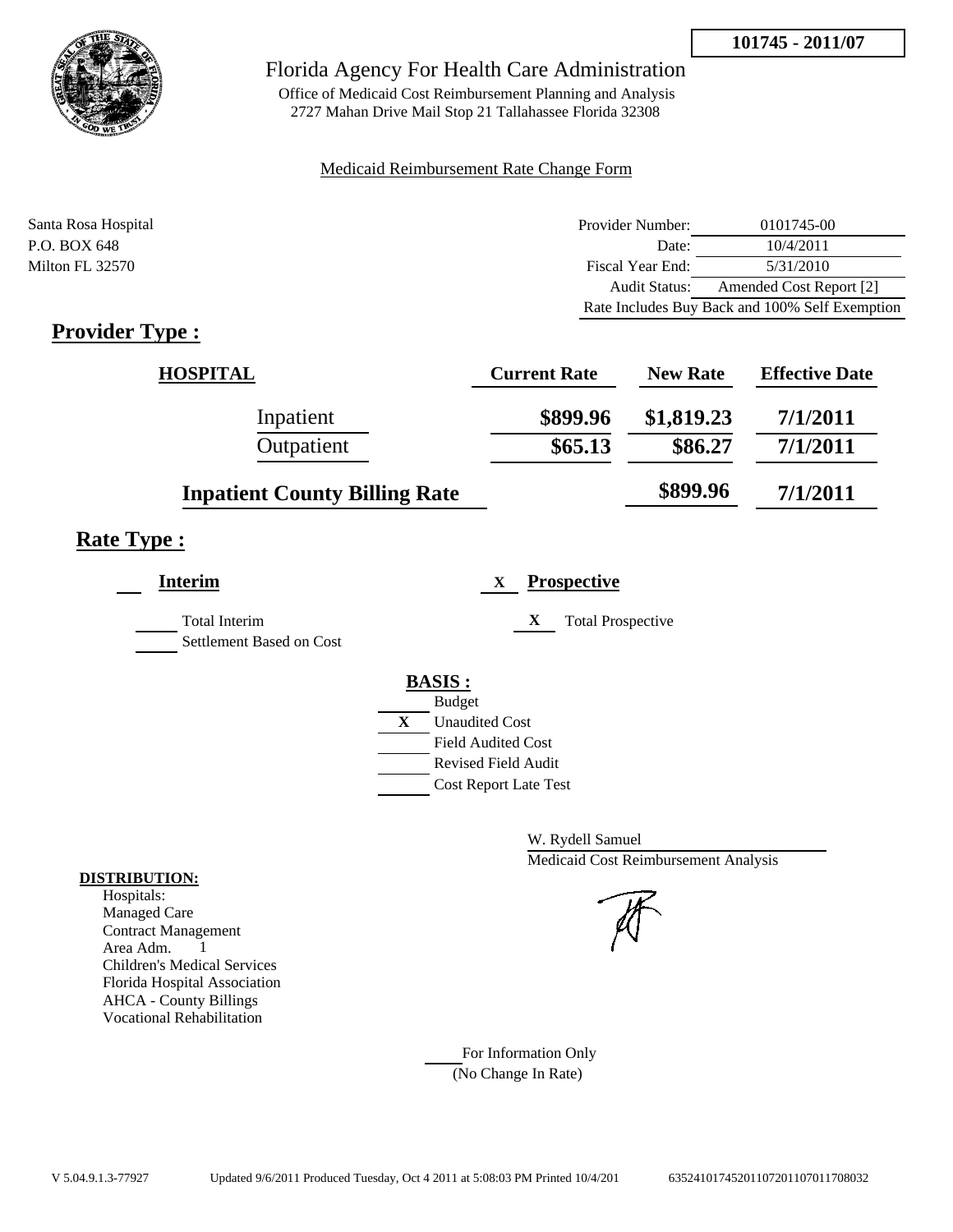

Office of Medicaid Cost Reimbursement Planning and Analysis 2727 Mahan Drive Mail Stop 21 Tallahassee Florida 32308

### Medicaid Reimbursement Rate Change Form

| HealthSouth Rehabilitation Hospital-Largo | Provider Number:     | 0101753-00                |
|-------------------------------------------|----------------------|---------------------------|
| 901 Clearwater Largo Rd.                  | Date:                | 10/4/2011                 |
| Largo FL 34640                            | Fiscal Year End:     | 12/31/2009                |
|                                           | <b>Audit Status:</b> | Unaudited Cost Report [1] |

# **Provider Type :**

| <b>HOSPITAL</b> | <b>Current Rate</b> | <b>New Rate</b> | <b>Effective Date</b> |
|-----------------|---------------------|-----------------|-----------------------|
| Inpatient       | \$432.46            | \$432.46        | 7/1/2011              |
| Outpatient      | \$44.24             | \$44.24         | 7/1/2011              |

# **Rate Type :**

| <b>Interim</b>                                   | <b>Prospective</b><br>X       |
|--------------------------------------------------|-------------------------------|
| <b>Total Interim</b><br>Settlement Based on Cost | X<br><b>Total Prospective</b> |
|                                                  | <b>BASIS:</b>                 |
|                                                  | <b>Budget</b>                 |
|                                                  | X<br><b>Unaudited Cost</b>    |
|                                                  | <b>Field Audited Cost</b>     |
|                                                  | <b>Revised Field Audit</b>    |
|                                                  | <b>Cost Report Late Test</b>  |

W. Rydell Samuel Medicaid Cost Reimbursement Analysis

For Information Only (No Change In Rate)

#### **DISTRIBUTION:**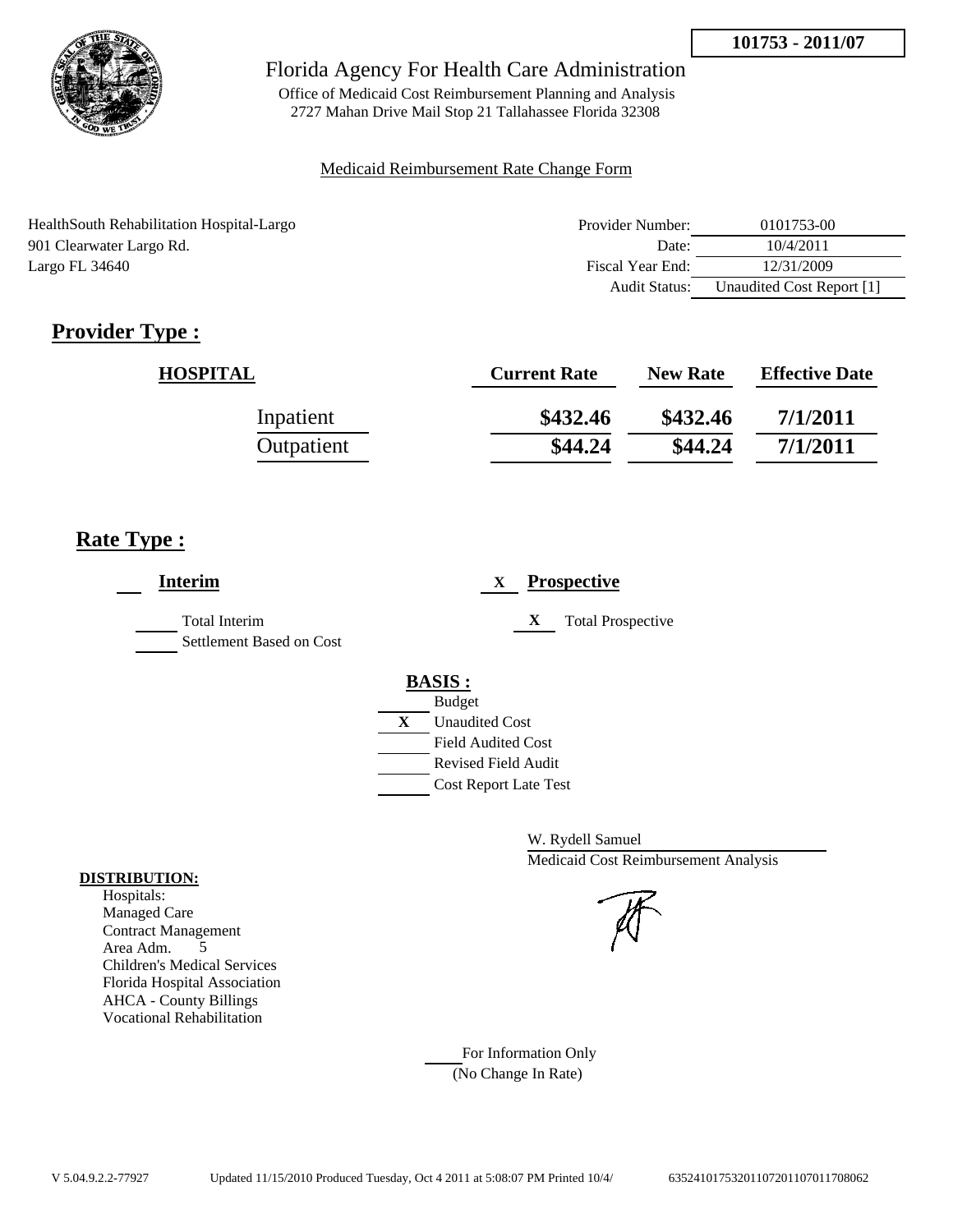

Office of Medicaid Cost Reimbursement Planning and Analysis 2727 Mahan Drive Mail Stop 21 Tallahassee Florida 32308

### Medicaid Reimbursement Rate Change Form

| Memorial Hospital  | Provider Number: | 0101761-00                                     |
|--------------------|------------------|------------------------------------------------|
| 1901 Arlington St. | Date:            | 10/4/2011                                      |
| Sarasota FL 33579  | Fiscal Year End: | 9/30/2010                                      |
|                    | Audit Status:    | Amended Cost Report [2]                        |
|                    |                  | Rate Includes Buy Back and 100% Self Exemption |

# **Provider Type :**

| <b>HOSPITAL</b>                      | <b>Current Rate</b> | <b>New Rate</b> | <b>Effective Date</b> |
|--------------------------------------|---------------------|-----------------|-----------------------|
| Inpatient                            | \$1,351.58          | \$1,810.49      | 7/1/2011              |
| Outpatient                           | \$116.26            | \$124.26        | 7/1/2011              |
| <b>Inpatient County Billing Rate</b> | \$809.12            | \$809.12        | 7/1/2011              |

# **Rate Type :**

| <b>Interim</b>                                   | <b>Prospective</b><br>X       |
|--------------------------------------------------|-------------------------------|
| <b>Total Interim</b><br>Settlement Based on Cost | X<br><b>Total Prospective</b> |
|                                                  | <b>BASIS:</b>                 |
|                                                  | <b>Budget</b>                 |
|                                                  | X<br><b>Unaudited Cost</b>    |
|                                                  | <b>Field Audited Cost</b>     |
|                                                  | Revised Field Audit           |
|                                                  | <b>Cost Report Late Test</b>  |
|                                                  |                               |

W. Rydell Samuel Medicaid Cost Reimbursement Analysis

For Information Only (No Change In Rate)

#### **DISTRIBUTION:**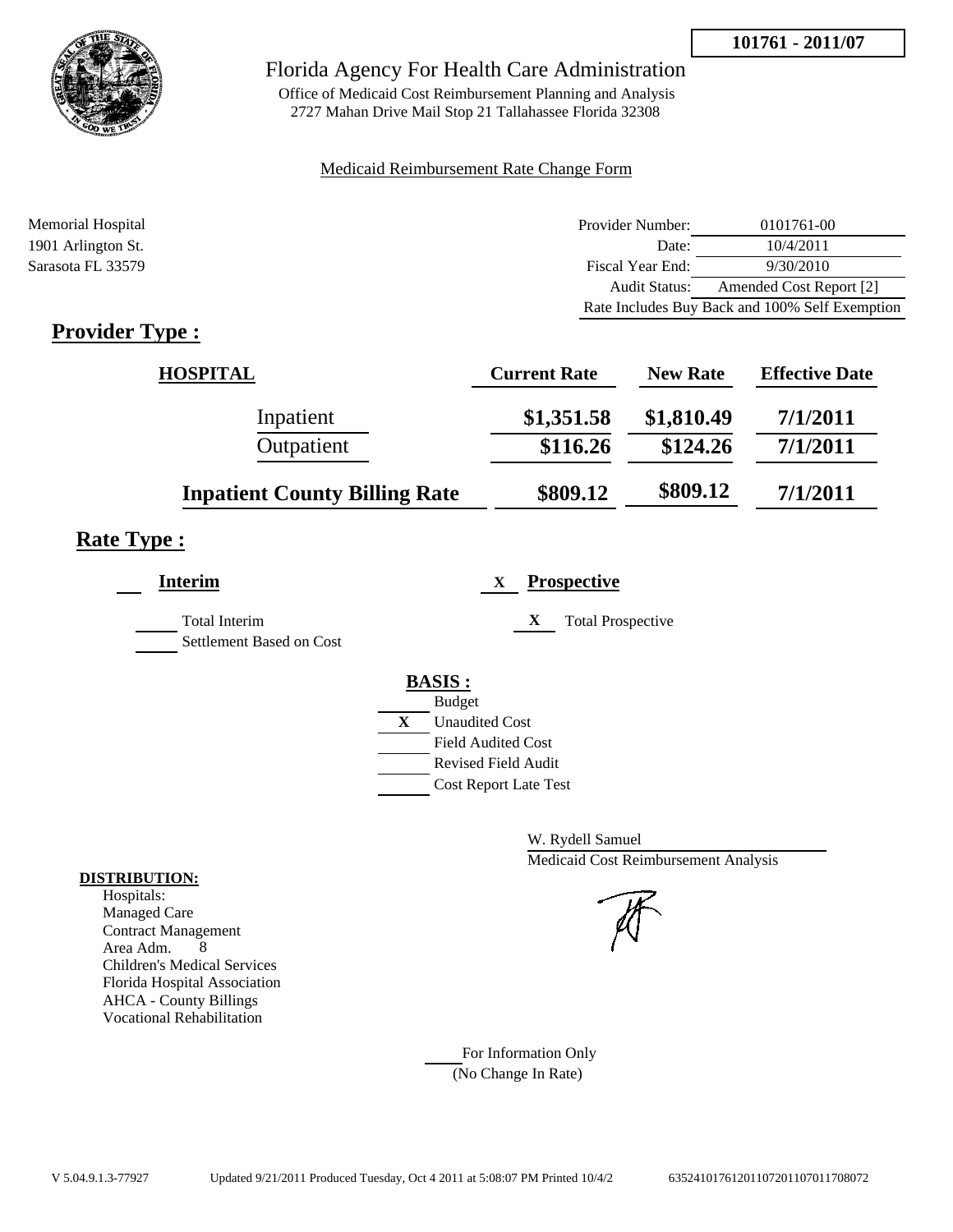

Office of Medicaid Cost Reimbursement Planning and Analysis 2727 Mahan Drive Mail Stop 21 Tallahassee Florida 32308

#### Medicaid Reimbursement Rate Change Form

Central Florida Regional Hospital 1401 West Seminole Blvd. Sanford FL 32771

| Provider Number: | 0101788-00                |
|------------------|---------------------------|
| Date:            | 10/4/2011                 |
| Fiscal Year End: | 5/31/2010                 |
| Audit Status:    | Unaudited Cost Report [1] |

# **Provider Type :**

| <b>HOSPITAL</b> | <b>Current Rate</b> | <b>New Rate</b> | <b>Effective Date</b> |
|-----------------|---------------------|-----------------|-----------------------|
| Inpatient       | \$789.48            | \$789.48        | 7/1/2011              |
| Outpatient      | \$83.43             | \$83.43         | 7/1/2011              |

# **Rate Type :**

| <b>Interim</b>                                   | <b>Prospective</b><br>X       |
|--------------------------------------------------|-------------------------------|
| <b>Total Interim</b><br>Settlement Based on Cost | X<br><b>Total Prospective</b> |
|                                                  | <b>BASIS:</b>                 |
|                                                  | <b>Budget</b>                 |
|                                                  | X<br><b>Unaudited Cost</b>    |
|                                                  | <b>Field Audited Cost</b>     |
|                                                  | <b>Revised Field Audit</b>    |
|                                                  | <b>Cost Report Late Test</b>  |
|                                                  |                               |

W. Rydell Samuel Medicaid Cost Reimbursement Analysis

For Information Only (No Change In Rate)

#### **DISTRIBUTION:**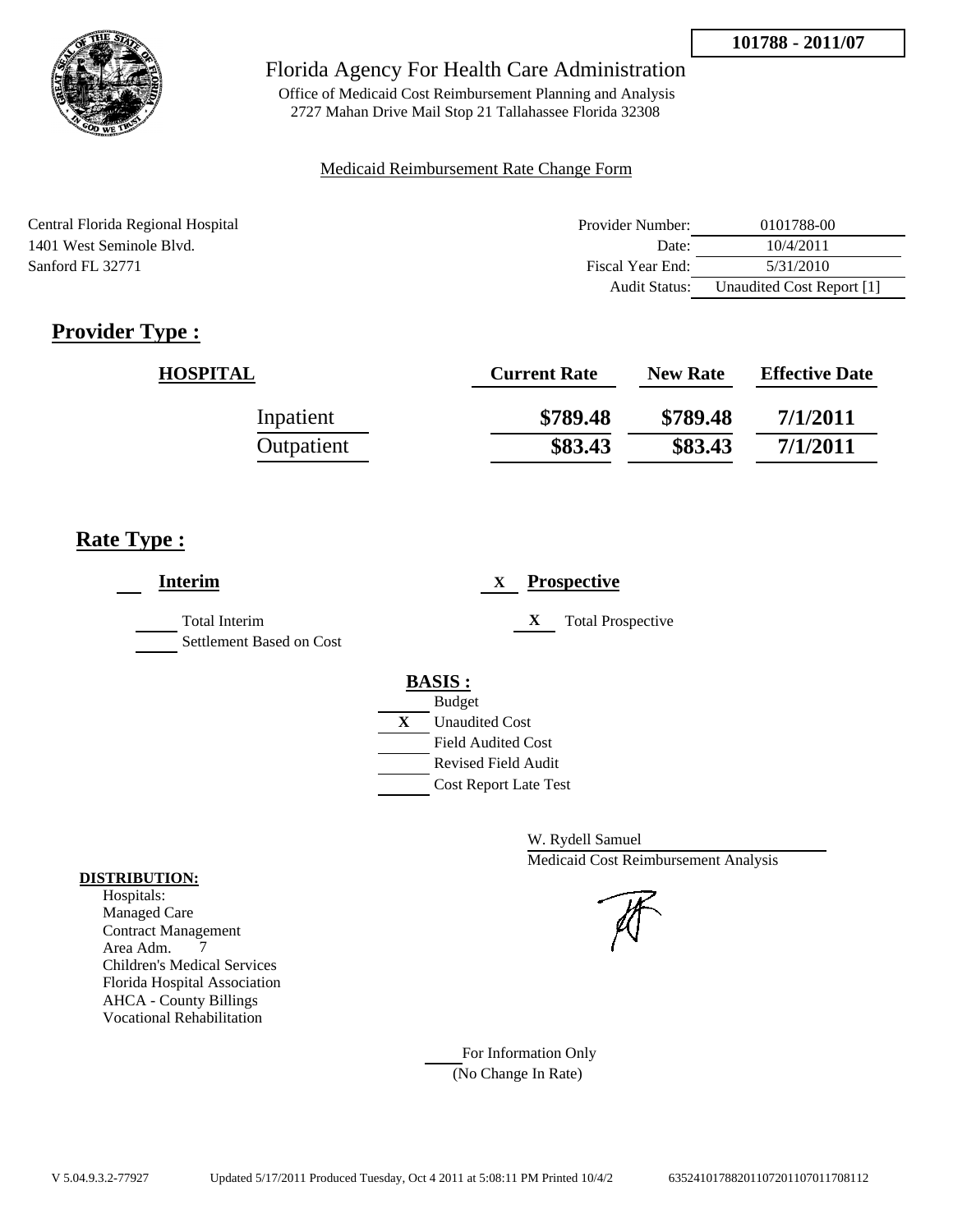



Office of Medicaid Cost Reimbursement Planning and Analysis 2727 Mahan Drive Mail Stop 21 Tallahassee Florida 32308

#### Medicaid Reimbursement Rate Change Form

Shands at Live Oak **Provider Number:** 0101796-00 Post Office Box 100336 Date: 10/4/2011 Gainesville FL 32610-0336 Fiscal Year End: 6/30/2009 Audit Status: Unaudited Cost Report [1] Rate Includes Buy Back

# **Provider Type :**

| <b>HOSPITAL</b> | <b>Current Rate</b> | <b>New Rate</b> | <b>Effective Date</b> |
|-----------------|---------------------|-----------------|-----------------------|
| Inpatient       | \$1,678.71          | \$1,678.71      | 7/1/2011              |
| Outpatient      | \$90.42             | \$90.42         | 7/1/2011              |

# **Rate Type :**

| <b>Interim</b>                                   | <b>Prospective</b><br>$\mathbf{X}$                                                                                                                      |
|--------------------------------------------------|---------------------------------------------------------------------------------------------------------------------------------------------------------|
| <b>Total Interim</b><br>Settlement Based on Cost | <b>Total Prospective</b><br>X                                                                                                                           |
|                                                  | <b>BASIS:</b><br><b>Budget</b><br>X<br><b>Unaudited Cost</b><br><b>Field Audited Cost</b><br><b>Revised Field Audit</b><br><b>Cost Report Late Test</b> |

W. Rydell Samuel Medicaid Cost Reimbursement Analysis

### For Information Only (No Change In Rate)

#### **DISTRIBUTION:**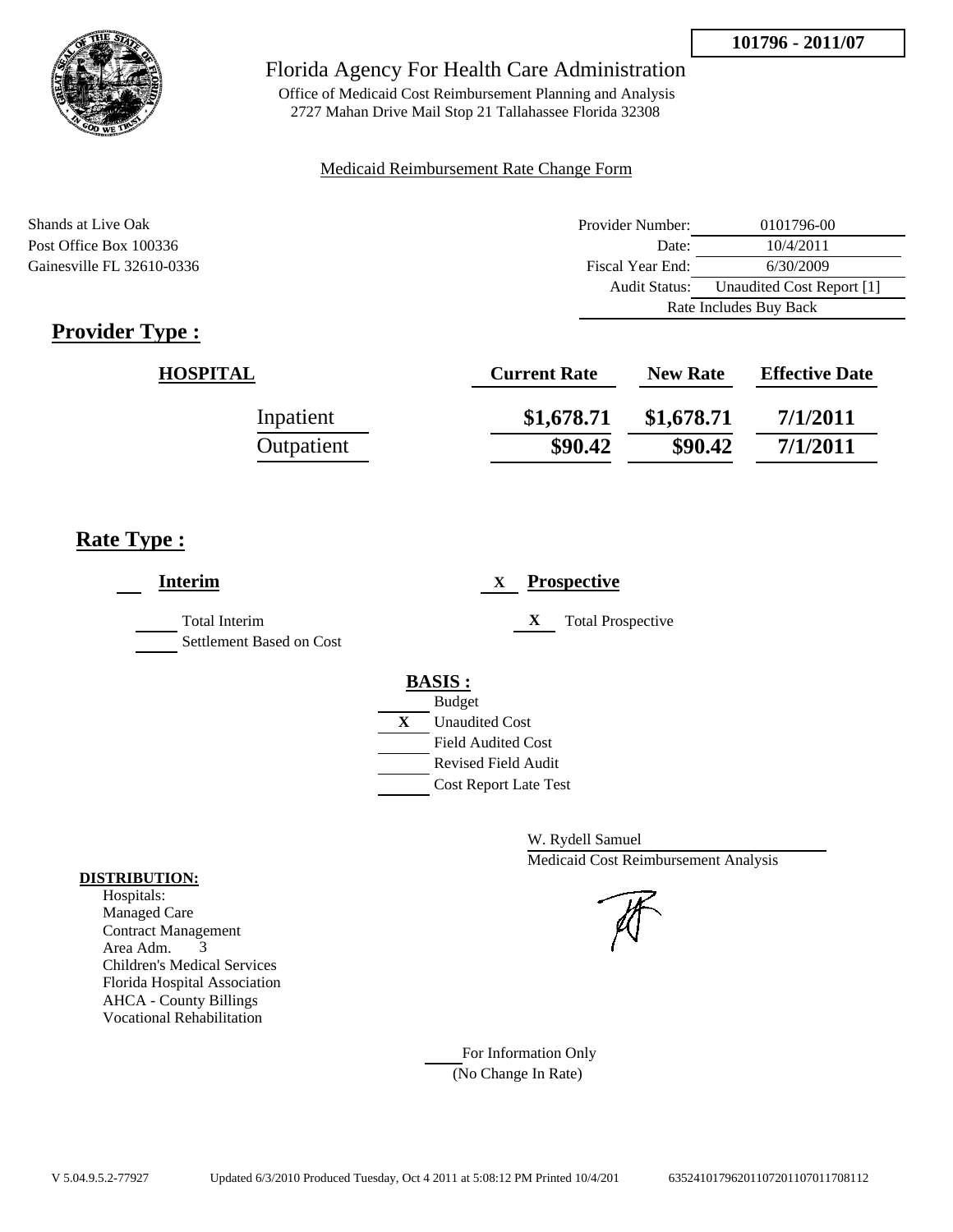

Office of Medicaid Cost Reimbursement Planning and Analysis 2727 Mahan Drive Mail Stop 21 Tallahassee Florida 32308

### Medicaid Reimbursement Rate Change Form

Doctor's Memorial Hospital 407 East Ash Street Perry FL 32347

| Provider Number:       | 0101800-00                |
|------------------------|---------------------------|
| Date:                  | 10/4/2011                 |
| Fiscal Year End:       | 5/31/2010                 |
| Audit Status:          | Unaudited Cost Report [1] |
| Rate Includes Buy Back |                           |

# **Provider Type :**

| <b>HOSPITAL</b> | <b>Current Rate</b> | <b>New Rate</b> | <b>Effective Date</b> |
|-----------------|---------------------|-----------------|-----------------------|
| Inpatient       | \$1,501.89          | \$1,501.89      | 7/1/2011              |
| Outpatient      | \$102.22            | \$102.22        | 7/1/2011              |

# **Rate Type :**

| <b>Interim</b>                                   | <b>Prospective</b><br>X                                                                                                                                 |
|--------------------------------------------------|---------------------------------------------------------------------------------------------------------------------------------------------------------|
| <b>Total Interim</b><br>Settlement Based on Cost | X<br><b>Total Prospective</b>                                                                                                                           |
|                                                  | <b>BASIS:</b><br><b>Budget</b><br>X<br><b>Unaudited Cost</b><br><b>Field Audited Cost</b><br><b>Revised Field Audit</b><br><b>Cost Report Late Test</b> |

W. Rydell Samuel Medicaid Cost Reimbursement Analysis

For Information Only (No Change In Rate)

#### **DISTRIBUTION:**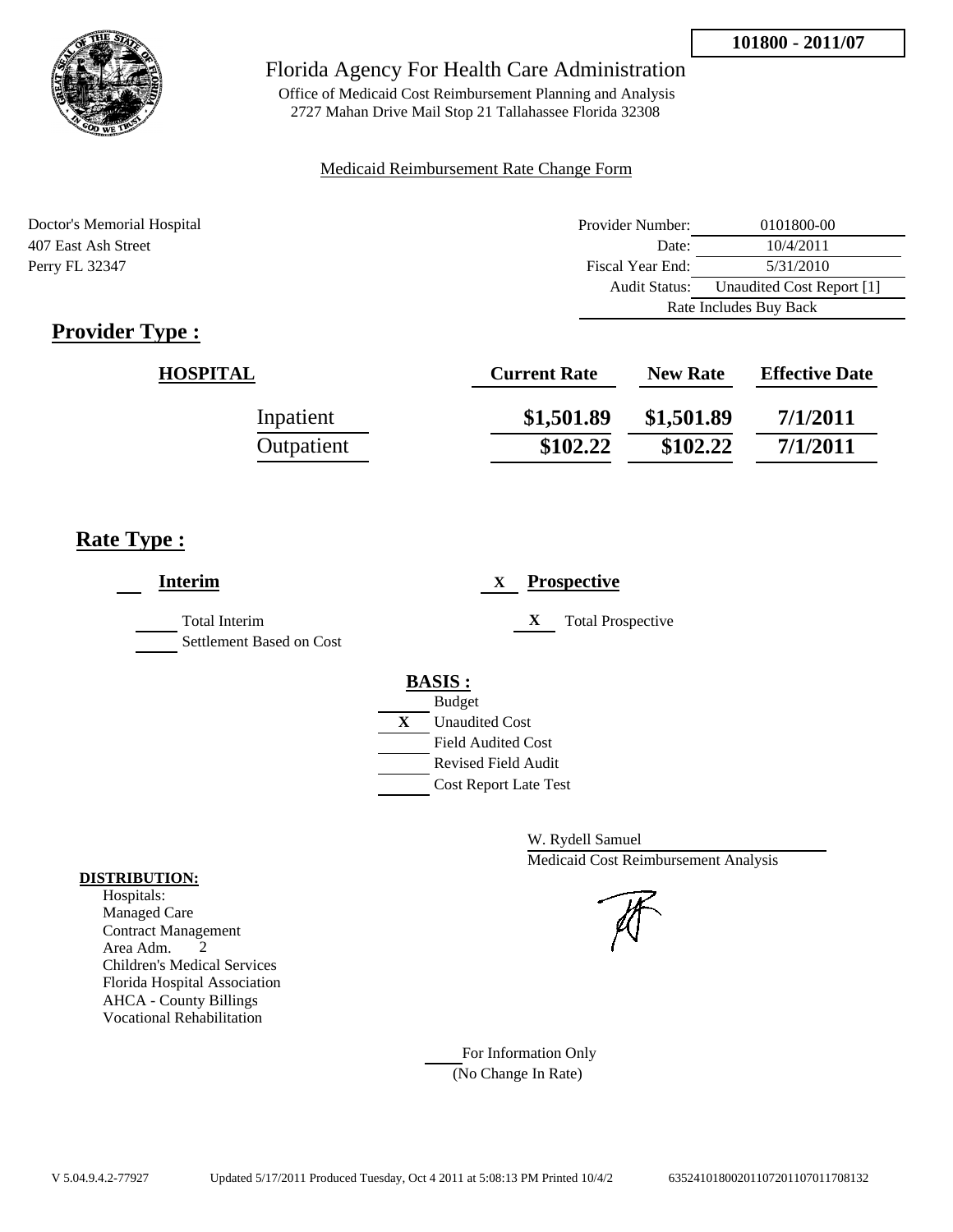

Office of Medicaid Cost Reimbursement Planning and Analysis 2727 Mahan Drive Mail Stop 21 Tallahassee Florida 32308

#### Medicaid Reimbursement Rate Change Form

Florida Hospital - Fish Memorial 1055 Sax Boulevard Orange City FL 32763

| Provider Number: | 0101826-00                                     |
|------------------|------------------------------------------------|
| Date:            | 10/4/2011                                      |
| Fiscal Year End: | 12/31/2009                                     |
| Audit Status:    | Unaudited Cost Report [1]                      |
|                  | Rate Includes Buy Back and 100% Self Exemption |

# **Provider Type :**

| <b>HOSPITAL</b>                      | <b>Current Rate</b> | <b>New Rate</b> | <b>Effective Date</b> |
|--------------------------------------|---------------------|-----------------|-----------------------|
| Inpatient                            | \$904.05            | \$1,921.43      | 7/1/2011              |
| Outpatient                           | \$79.78             | \$90.26         | 7/1/2011              |
| <b>Inpatient County Billing Rate</b> |                     | \$904.05        | 7/1/2011              |

# **Rate Type :**

| <b>Interim</b>                            |   | <b>Prospective</b><br>X       |
|-------------------------------------------|---|-------------------------------|
| Total Interim<br>Settlement Based on Cost |   | X<br><b>Total Prospective</b> |
|                                           |   | <b>BASIS:</b>                 |
|                                           |   | <b>Budget</b>                 |
|                                           | X | <b>Unaudited Cost</b>         |
|                                           |   | <b>Field Audited Cost</b>     |
|                                           |   | Revised Field Audit           |
|                                           |   | <b>Cost Report Late Test</b>  |
|                                           |   |                               |

W. Rydell Samuel Medicaid Cost Reimbursement Analysis

For Information Only (No Change In Rate)

#### **DISTRIBUTION:**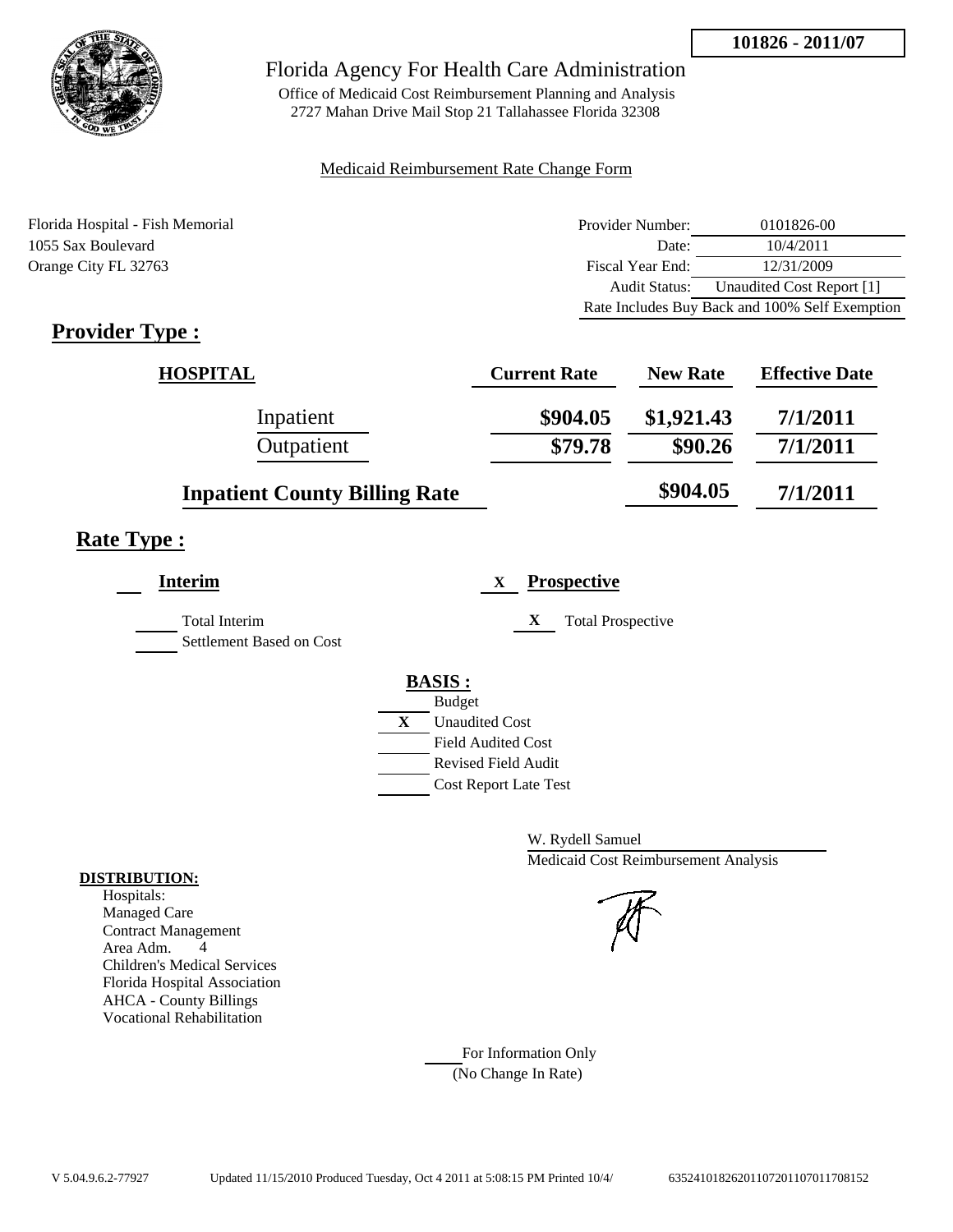

Office of Medicaid Cost Reimbursement Planning and Analysis 2727 Mahan Drive Mail Stop 21 Tallahassee Florida 32308

#### Medicaid Reimbursement Rate Change Form

Bert Fish Memorial Hospital 401 Palmetto Street New Smyrna Beach FL 32170

| Provider Number: | 0101834-00                                     |
|------------------|------------------------------------------------|
| Date:            | 10/4/2011                                      |
| Fiscal Year End: | 6/30/2010                                      |
| Audit Status:    | Unaudited Cost Report [1]                      |
|                  | Rate Includes Buy Back and 100% Self Exemption |

# **Provider Type :**

| <b>HOSPITAL</b>                      | <b>Current Rate</b> | <b>New Rate</b> | <b>Effective Date</b> |
|--------------------------------------|---------------------|-----------------|-----------------------|
| Inpatient                            | \$910.34            | \$2,079.88      | 7/1/2011              |
| Outpatient                           | \$75.94             | \$111.49        | 7/1/2011              |
| <b>Inpatient County Billing Rate</b> |                     | \$910.34        | 7/1/2011              |

# **Rate Type :**

L,

| <b>Interim</b>                                   | <b>Prospective</b><br>X               |  |
|--------------------------------------------------|---------------------------------------|--|
| <b>Total Interim</b><br>Settlement Based on Cost | X<br><b>Total Prospective</b>         |  |
|                                                  | <b>BASIS:</b>                         |  |
|                                                  | <b>Budget</b>                         |  |
|                                                  | $\mathbf{X}$<br><b>Unaudited Cost</b> |  |
|                                                  | <b>Field Audited Cost</b>             |  |
|                                                  | Revised Field Audit                   |  |
|                                                  | <b>Cost Report Late Test</b>          |  |
|                                                  |                                       |  |

W. Rydell Samuel Medicaid Cost Reimbursement Analysis

For Information Only (No Change In Rate)

#### **DISTRIBUTION:**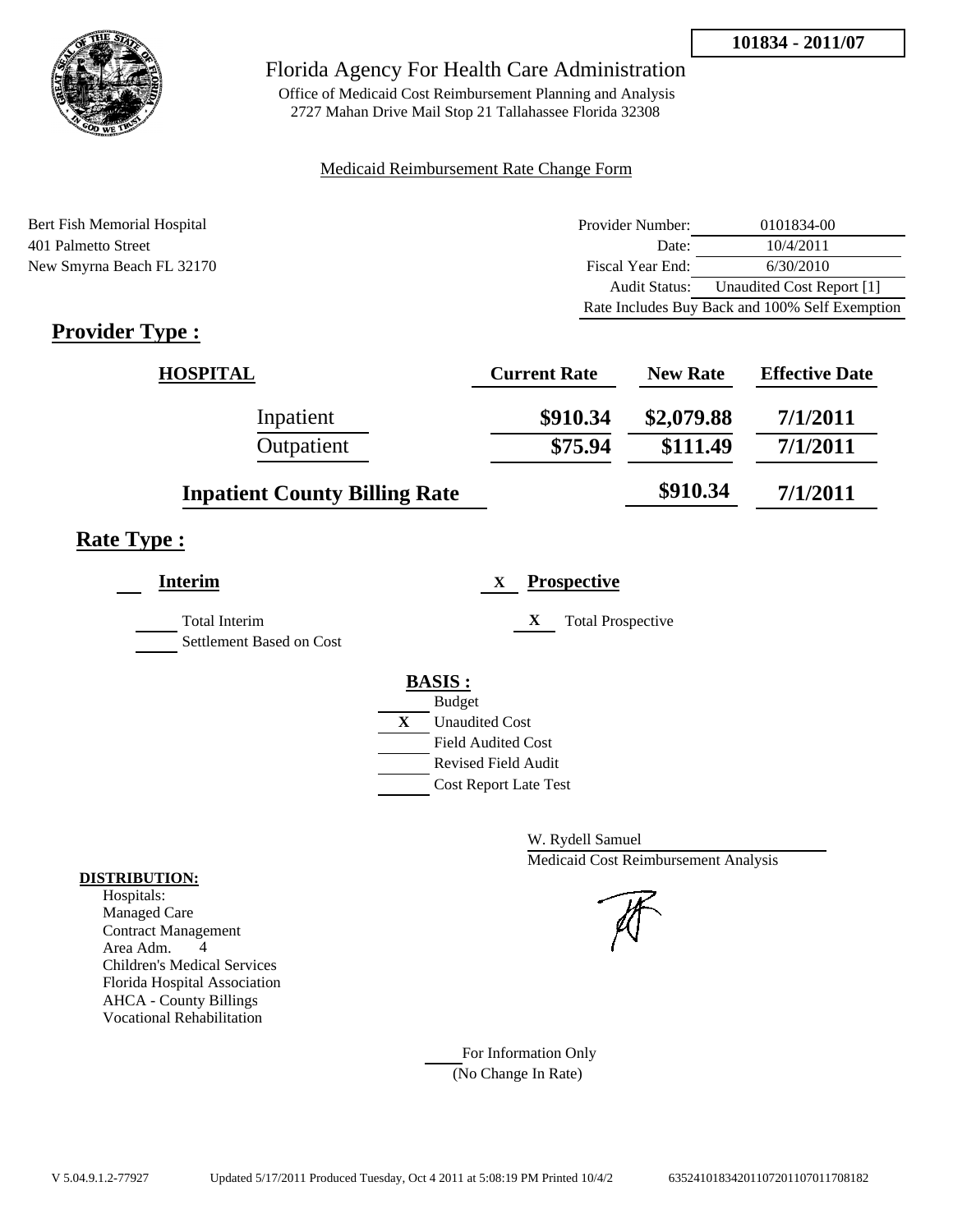**101842 - 2011/07**



## Florida Agency For Health Care Administration

Office of Medicaid Cost Reimbursement Planning and Analysis 2727 Mahan Drive Mail Stop 21 Tallahassee Florida 32308

#### Medicaid Reimbursement Rate Change Form

| Halifax Medical Center      | Provider Number:     | 0101842-00                |
|-----------------------------|----------------------|---------------------------|
| P.O. Box 2830               | Date:                | 10/4/2011                 |
| Daytona Beach FL 32115-2830 | Fiscal Year End:     | 9/30/2010                 |
|                             | <b>Audit Status:</b> | Unaudited Cost Report [1] |
|                             |                      | Rate Includes Buy Back    |

# **Provider Type :**

| <b>HOSPITAL</b>                      | <b>Current Rate</b> | <b>New Rate</b> | <b>Effective Date</b> |
|--------------------------------------|---------------------|-----------------|-----------------------|
| Inpatient                            | \$1,088.68          | \$1,616.59      | 7/1/2011              |
| Outpatient                           | \$114.39            | \$156.46        | 7/1/2011              |
| <b>Inpatient County Billing Rate</b> | \$732.40            | \$732.40        | 7/1/2011              |

# **Rate Type :**

| <b>Interim</b>                                   | <b>Prospective</b><br>X                     |
|--------------------------------------------------|---------------------------------------------|
| <b>Total Interim</b><br>Settlement Based on Cost | X<br><b>Total Prospective</b>               |
|                                                  | <b>BASIS:</b>                               |
|                                                  | <b>Budget</b><br>X<br><b>Unaudited Cost</b> |
|                                                  | <b>Field Audited Cost</b>                   |
|                                                  | <b>Revised Field Audit</b>                  |
|                                                  | <b>Cost Report Late Test</b>                |
|                                                  |                                             |

W. Rydell Samuel Medicaid Cost Reimbursement Analysis

For Information Only (No Change In Rate)

#### **DISTRIBUTION:**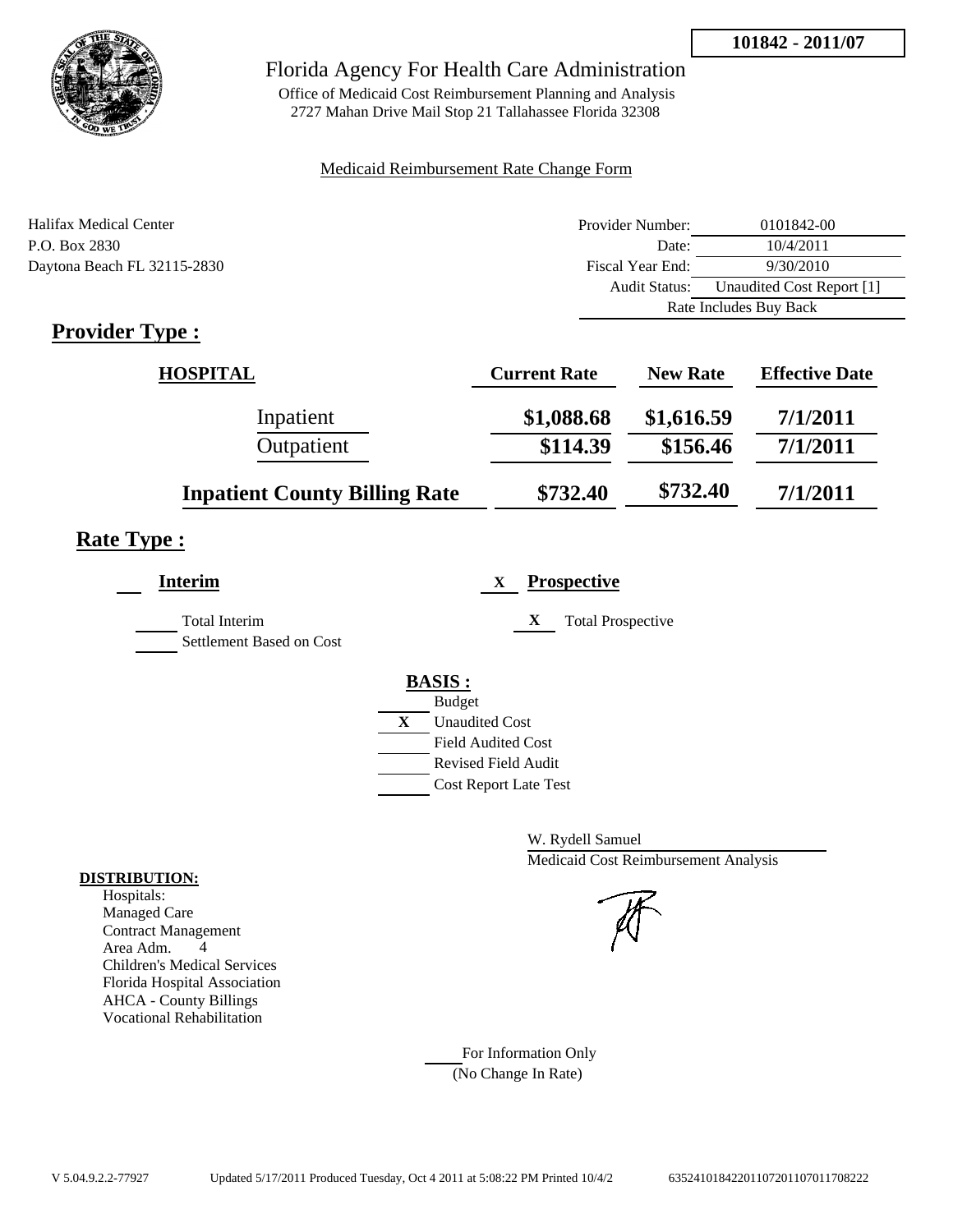

Office of Medicaid Cost Reimbursement Planning and Analysis 2727 Mahan Drive Mail Stop 21 Tallahassee Florida 32308

### Medicaid Reimbursement Rate Change Form

| Ormond Beach Memorial Hospital | Provider Number: | 0101869-00              |
|--------------------------------|------------------|-------------------------|
| 875 Sterthaus Avenue           | Date:            | 10/4/2011               |
| Ormond Beach FL 32174          | Fiscal Year End: | 12/31/2009              |
|                                | Audit Status:    | Amended Cost Report [2] |

# **Provider Type :**

| <b>HOSPITAL</b> | <b>Current Rate</b> | <b>New Rate</b> | <b>Effective Date</b> |
|-----------------|---------------------|-----------------|-----------------------|
| Inpatient       | \$853.30            | \$853.30        | 7/1/2011              |
| Outpatient      | \$82.57             | \$82.57         | 7/1/2011              |

# **Rate Type :**

| <b>Interim</b>                                   | <b>Prospective</b><br>X               |
|--------------------------------------------------|---------------------------------------|
| <b>Total Interim</b><br>Settlement Based on Cost | X<br><b>Total Prospective</b>         |
|                                                  | <b>BASIS:</b>                         |
|                                                  | <b>Budget</b>                         |
|                                                  | $\mathbf{X}$<br><b>Unaudited Cost</b> |
|                                                  | <b>Field Audited Cost</b>             |
|                                                  | <b>Revised Field Audit</b>            |
|                                                  | Cost Report Late Test                 |
|                                                  |                                       |

W. Rydell Samuel Medicaid Cost Reimbursement Analysis

For Information Only (No Change In Rate)

#### **DISTRIBUTION:**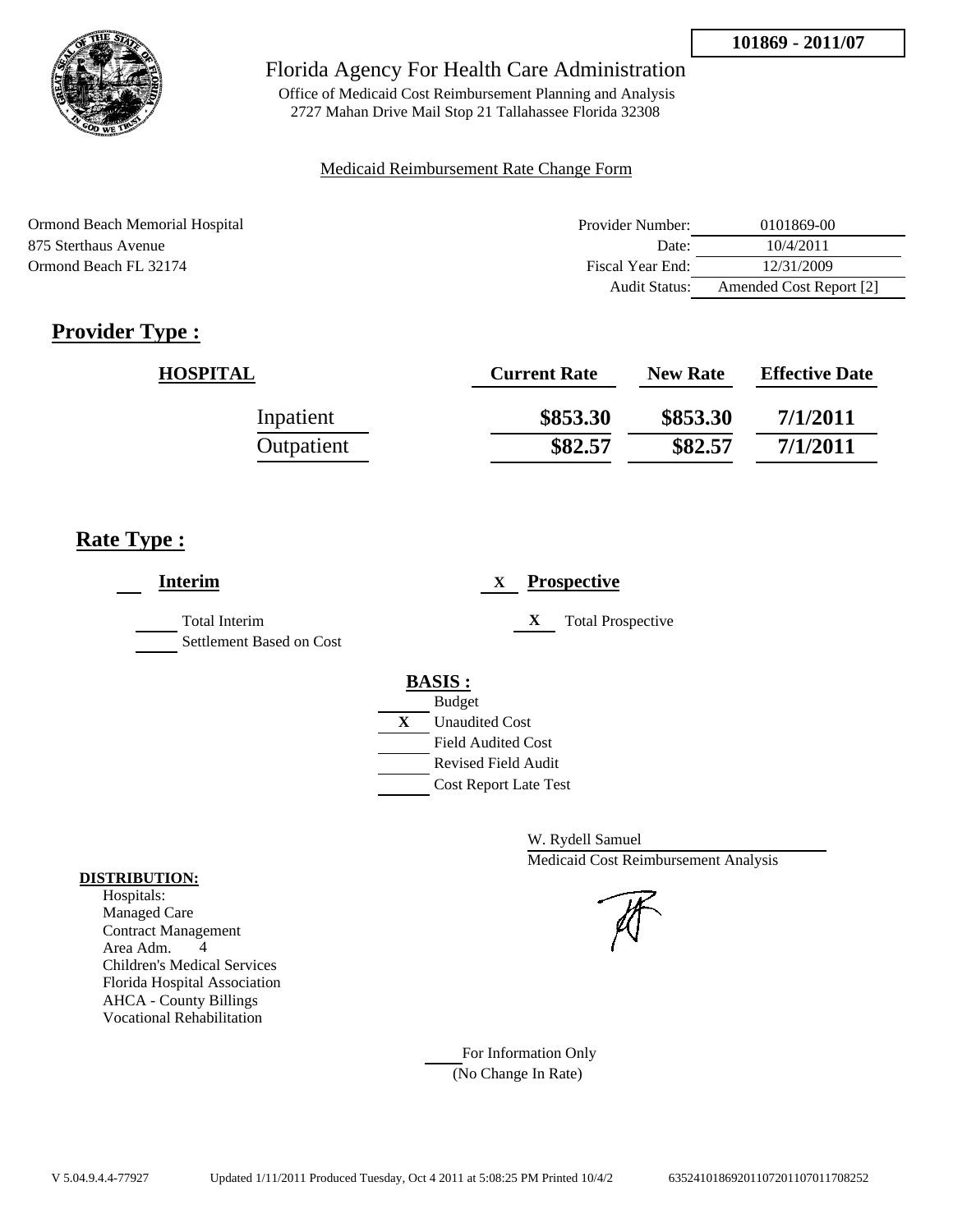

Office of Medicaid Cost Reimbursement Planning and Analysis 2727 Mahan Drive Mail Stop 21 Tallahassee Florida 32308

#### Medicaid Reimbursement Rate Change Form

Memorial Hospital - West Volusia 701 West Plymouth Avenue Deland FL 32720

| Provider Number: | 0101877-00                                     |
|------------------|------------------------------------------------|
| Date:            | 10/4/2011                                      |
| Fiscal Year End: | 12/31/2009                                     |
| Audit Status:    | Unaudited Cost Report [1]                      |
|                  | Rate Includes Buy Back and 100% Self Exemption |

# **Provider Type :**

| <b>HOSPITAL</b>                      | <b>Current Rate</b> | <b>New Rate</b> | <b>Effective Date</b> |
|--------------------------------------|---------------------|-----------------|-----------------------|
| Inpatient                            | \$833.79            | \$2,005.01      | 7/1/2011              |
| Outpatient                           | \$66.48             | \$80.46         | 7/1/2011              |
| <b>Inpatient County Billing Rate</b> |                     | \$833.79        | 7/1/2011              |

## **Rate Type :**

| <b>Interim</b>                                   | <b>Prospective</b><br>X       |
|--------------------------------------------------|-------------------------------|
| <b>Total Interim</b><br>Settlement Based on Cost | X<br><b>Total Prospective</b> |
|                                                  | <b>BASIS:</b>                 |
|                                                  | <b>Budget</b>                 |
|                                                  | X<br><b>Unaudited Cost</b>    |
|                                                  | <b>Field Audited Cost</b>     |
|                                                  | Revised Field Audit           |
|                                                  | <b>Cost Report Late Test</b>  |

W. Rydell Samuel Medicaid Cost Reimbursement Analysis

For Information Only (No Change In Rate)

#### **DISTRIBUTION:**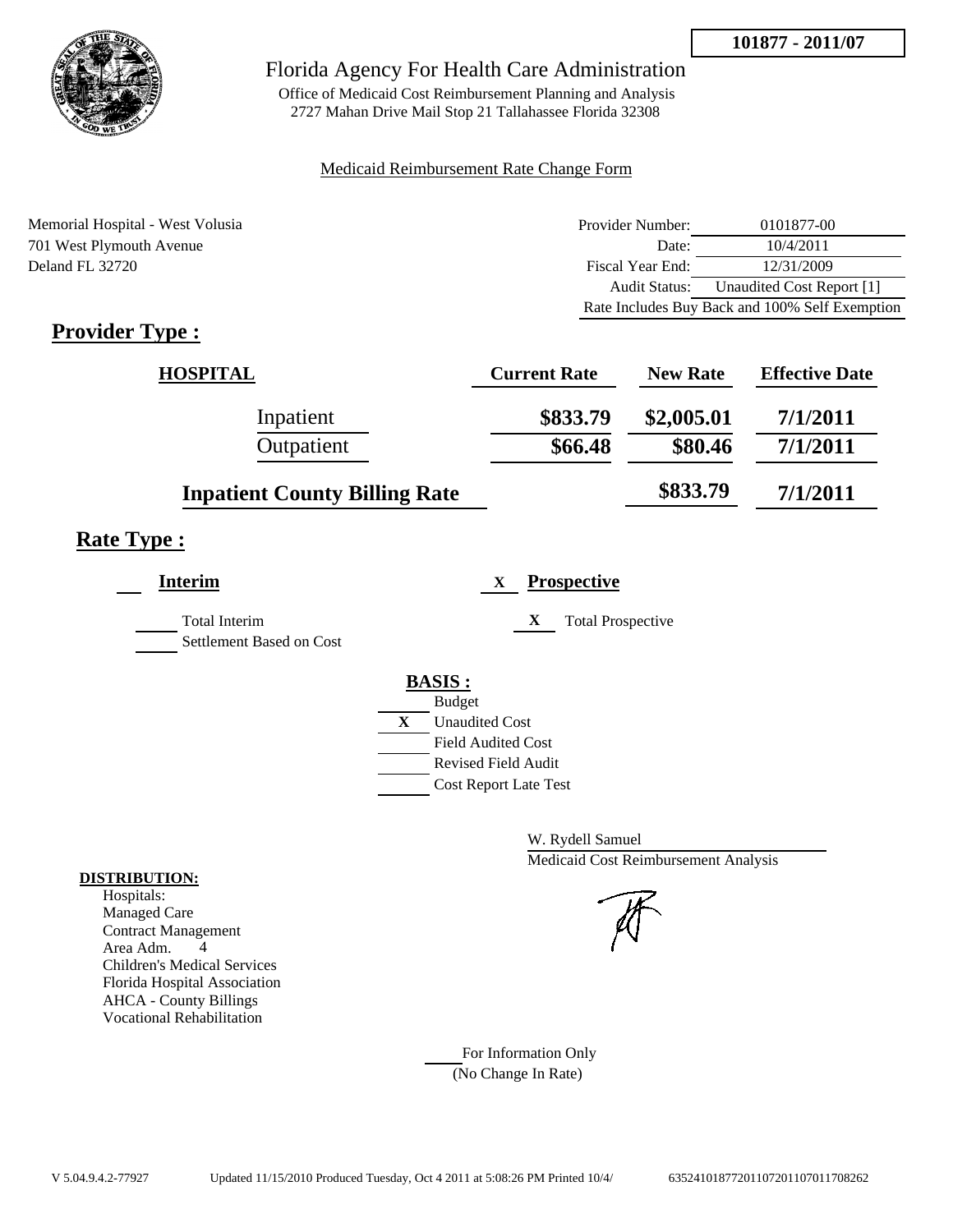

Office of Medicaid Cost Reimbursement Planning and Analysis 2727 Mahan Drive Mail Stop 21 Tallahassee Florida 32308

### Medicaid Reimbursement Rate Change Form

| Healthmark Regional Medical Center | Provider Number: | 0101885-00                |
|------------------------------------|------------------|---------------------------|
| PO Box 1326                        | Date:            | 10/4/2011                 |
| Defuniak Springs FL 32433          | Fiscal Year End: | 9/30/2009                 |
|                                    | Audit Status:    | Unaudited Cost Report [1] |
|                                    |                  | Rate Includes Buy Back    |

# **Provider Type :**

| <b>HOSPITAL</b> | <b>Current Rate</b> | <b>New Rate</b> | <b>Effective Date</b> |
|-----------------|---------------------|-----------------|-----------------------|
| Inpatient       | \$1,227.44          | \$1,227.44      | 7/1/2011              |
| Outpatient      | \$56.74             | \$56.74         | 7/1/2011              |

# **Rate Type :**

| <b>Interim</b>                                   | <b>Prospective</b><br>X       |
|--------------------------------------------------|-------------------------------|
| <b>Total Interim</b><br>Settlement Based on Cost | X<br><b>Total Prospective</b> |
|                                                  | <b>BASIS:</b>                 |
|                                                  | <b>Budget</b>                 |
|                                                  | X<br><b>Unaudited Cost</b>    |
|                                                  | <b>Field Audited Cost</b>     |
|                                                  | <b>Revised Field Audit</b>    |
|                                                  | <b>Cost Report Late Test</b>  |
|                                                  |                               |

W. Rydell Samuel Medicaid Cost Reimbursement Analysis

### For Information Only (No Change In Rate)

**DISTRIBUTION:**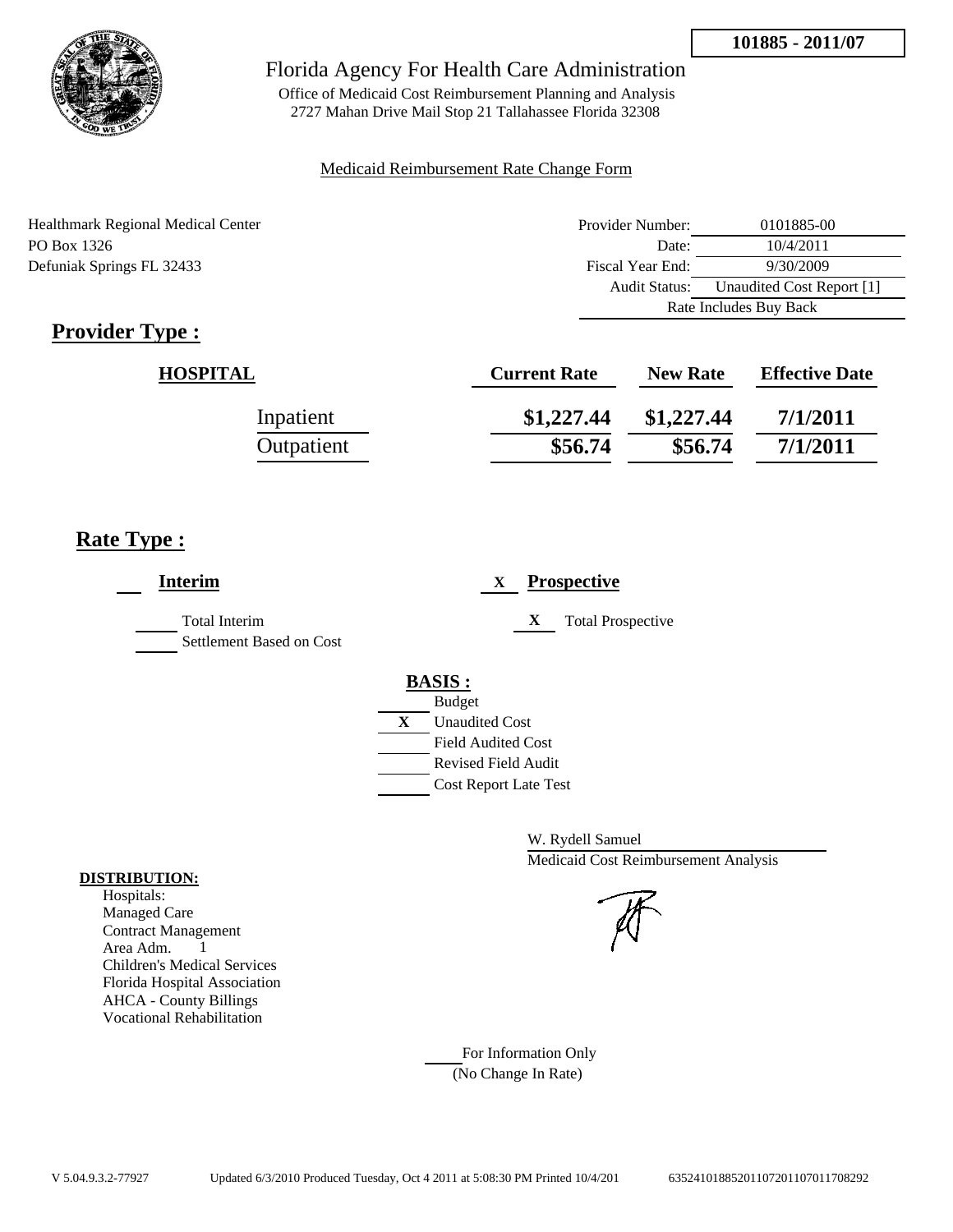Audit Status: Unaudited Cost Report [1]

Rate Includes Buy Back



## Florida Agency For Health Care Administration

Office of Medicaid Cost Reimbursement Planning and Analysis 2727 Mahan Drive Mail Stop 21 Tallahassee Florida 32308

### Medicaid Reimbursement Rate Change Form

Florida Hospital - Flagler Provider Number: 0101893-00 60 Memorial Medical Pkwy Date: 10/4/2011 Palm Coast FL 32164 Fiscal Year End: 12/31/2009

|--|

| <b>HOSPITAL</b> | <b>Current Rate</b> | <b>New Rate</b> | <b>Effective Date</b> |
|-----------------|---------------------|-----------------|-----------------------|
| Inpatient       | \$1,615.48          | \$1,615.48      | 7/1/2011              |
| Outpatient      | \$73.96             | \$73.96         | 7/1/2011              |

## **Rate Type :**

| <b>Interim</b>                                   | <b>Prospective</b><br>$\mathbf{X}$                                                                                                                      |
|--------------------------------------------------|---------------------------------------------------------------------------------------------------------------------------------------------------------|
| <b>Total Interim</b><br>Settlement Based on Cost | <b>Total Prospective</b><br>X                                                                                                                           |
|                                                  | <b>BASIS:</b><br><b>Budget</b><br>X<br><b>Unaudited Cost</b><br><b>Field Audited Cost</b><br><b>Revised Field Audit</b><br><b>Cost Report Late Test</b> |

W. Rydell Samuel Medicaid Cost Reimbursement Analysis

For Information Only (No Change In Rate)

#### **DISTRIBUTION:**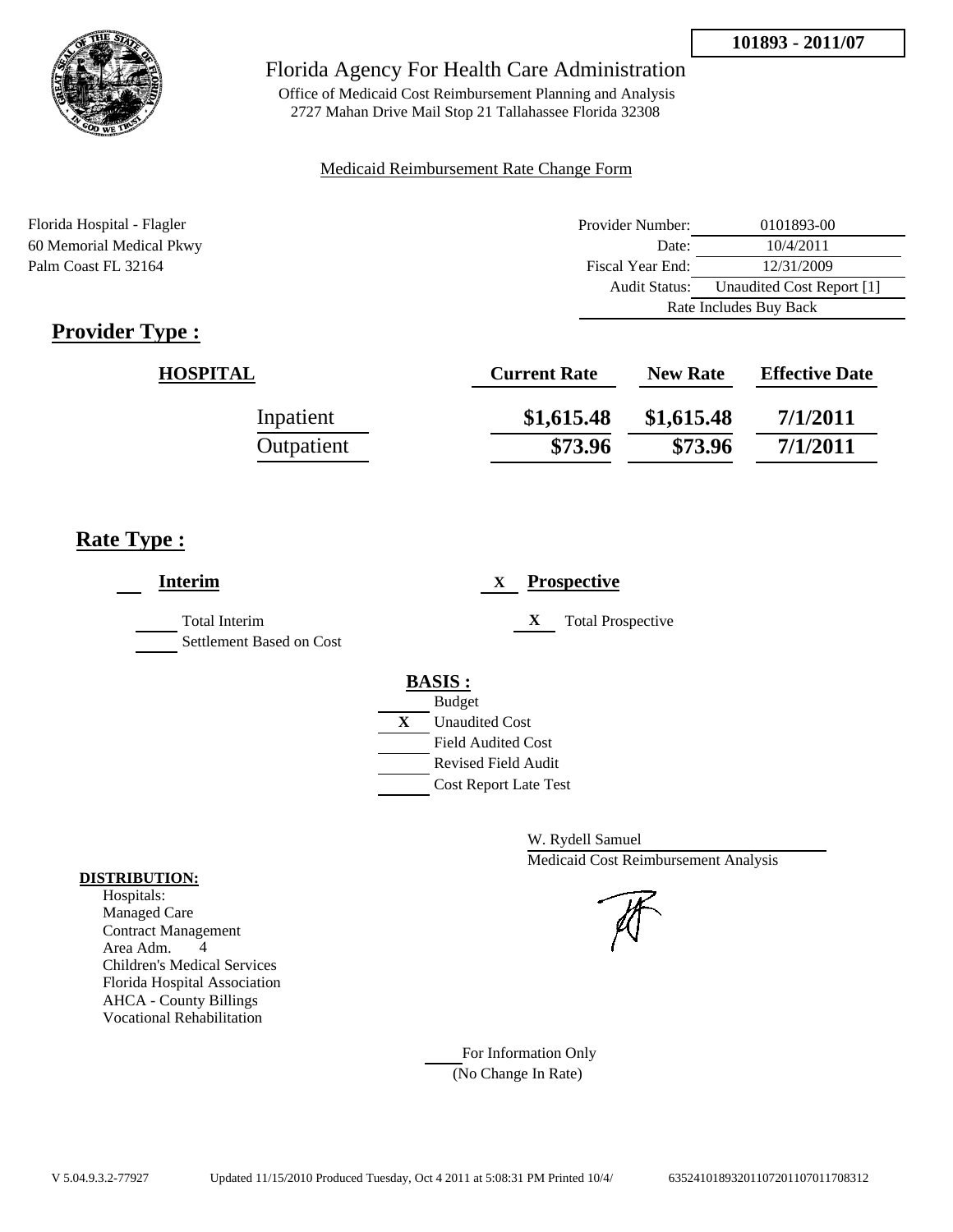

Office of Medicaid Cost Reimbursement Planning and Analysis 2727 Mahan Drive Mail Stop 21 Tallahassee Florida 32308

#### Medicaid Reimbursement Rate Change Form

Northwest Community Hospital Post Office Box 889 Chipley FL 32428

| Provider Number: | 0101907-00                |
|------------------|---------------------------|
| Date:            | 10/4/2011                 |
| Fiscal Year End: | 9/30/2010                 |
| Audit Status:    | Unaudited Cost Report [1] |
|                  | Rate Includes Buy Back    |

# **Provider Type :**

| <b>HOSPITAL</b> | <b>Current Rate</b> | <b>New Rate</b> | <b>Effective Date</b> |
|-----------------|---------------------|-----------------|-----------------------|
| Inpatient       | \$1,831.73          | \$1,831.73      | 7/1/2011              |
| Outpatient      | \$117.29            | \$117.29        | 7/1/2011              |

# **Rate Type :**

| <b>Prospective</b><br>X                                                                                                                                 |
|---------------------------------------------------------------------------------------------------------------------------------------------------------|
| X<br><b>Total Prospective</b>                                                                                                                           |
| <b>BASIS:</b><br><b>Budget</b><br>X<br><b>Unaudited Cost</b><br><b>Field Audited Cost</b><br><b>Revised Field Audit</b><br><b>Cost Report Late Test</b> |
|                                                                                                                                                         |

W. Rydell Samuel Medicaid Cost Reimbursement Analysis

For Information Only (No Change In Rate)

#### **DISTRIBUTION:**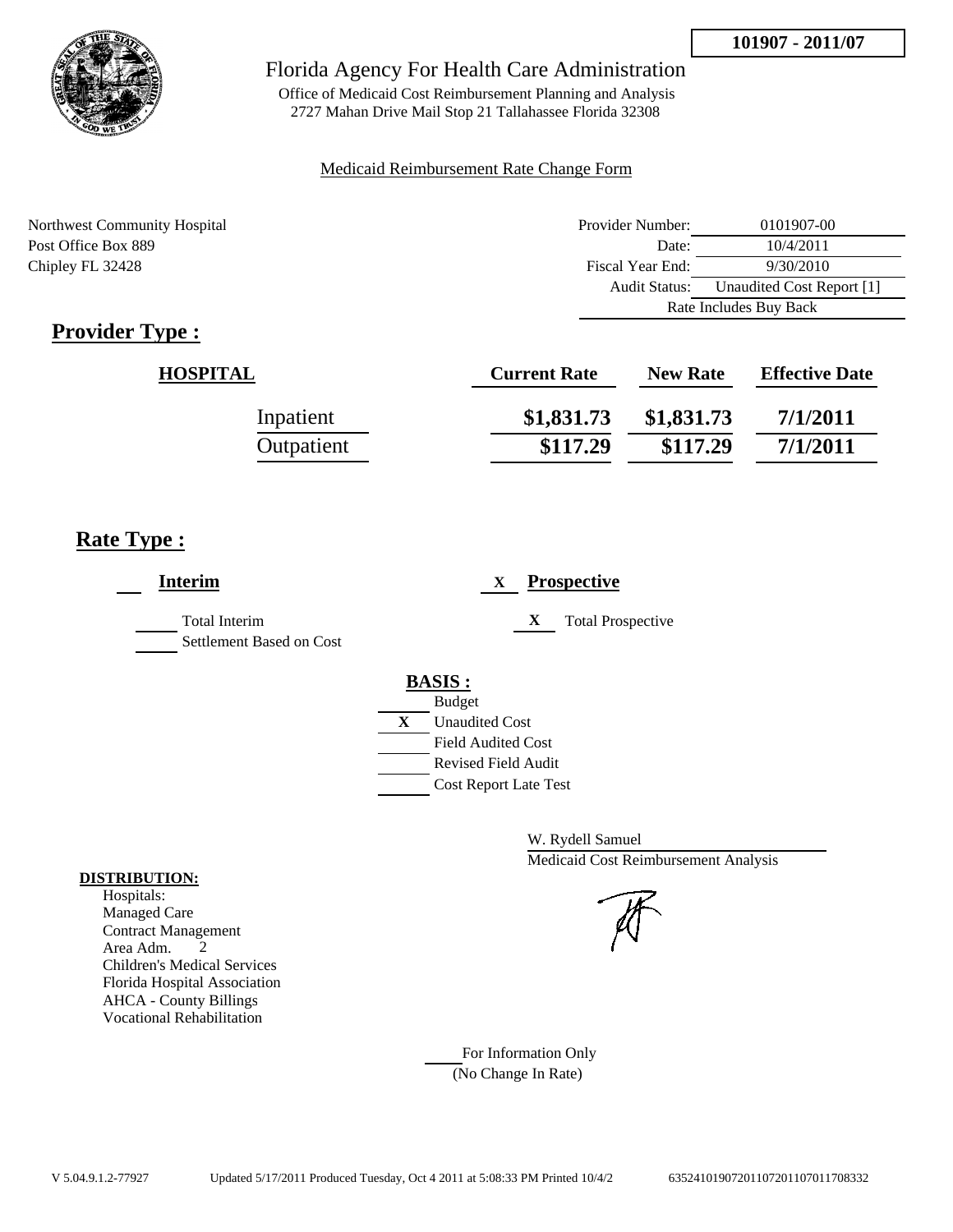

Office of Medicaid Cost Reimbursement Planning and Analysis 2727 Mahan Drive Mail Stop 21 Tallahassee Florida 32308

### Medicaid Reimbursement Rate Change Form

| Kindred Hospital-Hollywood | Provider Number:     | 0101915-00                |
|----------------------------|----------------------|---------------------------|
| 1859 Van Buren St.         | Date:                | 10/4/2011                 |
| Hollywood FL 33022         | Fiscal Year End:     | 8/31/2010                 |
|                            | <b>Audit Status:</b> | Unaudited Cost Report [1] |

# **Provider Type :**

| <b>HOSPITAL</b> | <b>Current Rate</b> | <b>New Rate</b> | <b>Effective Date</b> |
|-----------------|---------------------|-----------------|-----------------------|
| Inpatient       | \$605.69            | \$605.69        | 7/1/2011              |
| Outpatient      | \$15.15             | \$15.15         | 7/1/2011              |

# **Rate Type :**

| <b>Interim</b>                                   | <b>Prospective</b><br>X               |
|--------------------------------------------------|---------------------------------------|
| <b>Total Interim</b><br>Settlement Based on Cost | X<br><b>Total Prospective</b>         |
|                                                  | <b>BASIS:</b>                         |
|                                                  | <b>Budget</b>                         |
|                                                  | $\mathbf{X}$<br><b>Unaudited Cost</b> |
|                                                  | <b>Field Audited Cost</b>             |
|                                                  | Revised Field Audit                   |
|                                                  | <b>Cost Report Late Test</b>          |
|                                                  |                                       |

W. Rydell Samuel Medicaid Cost Reimbursement Analysis

For Information Only (No Change In Rate)

#### **DISTRIBUTION:**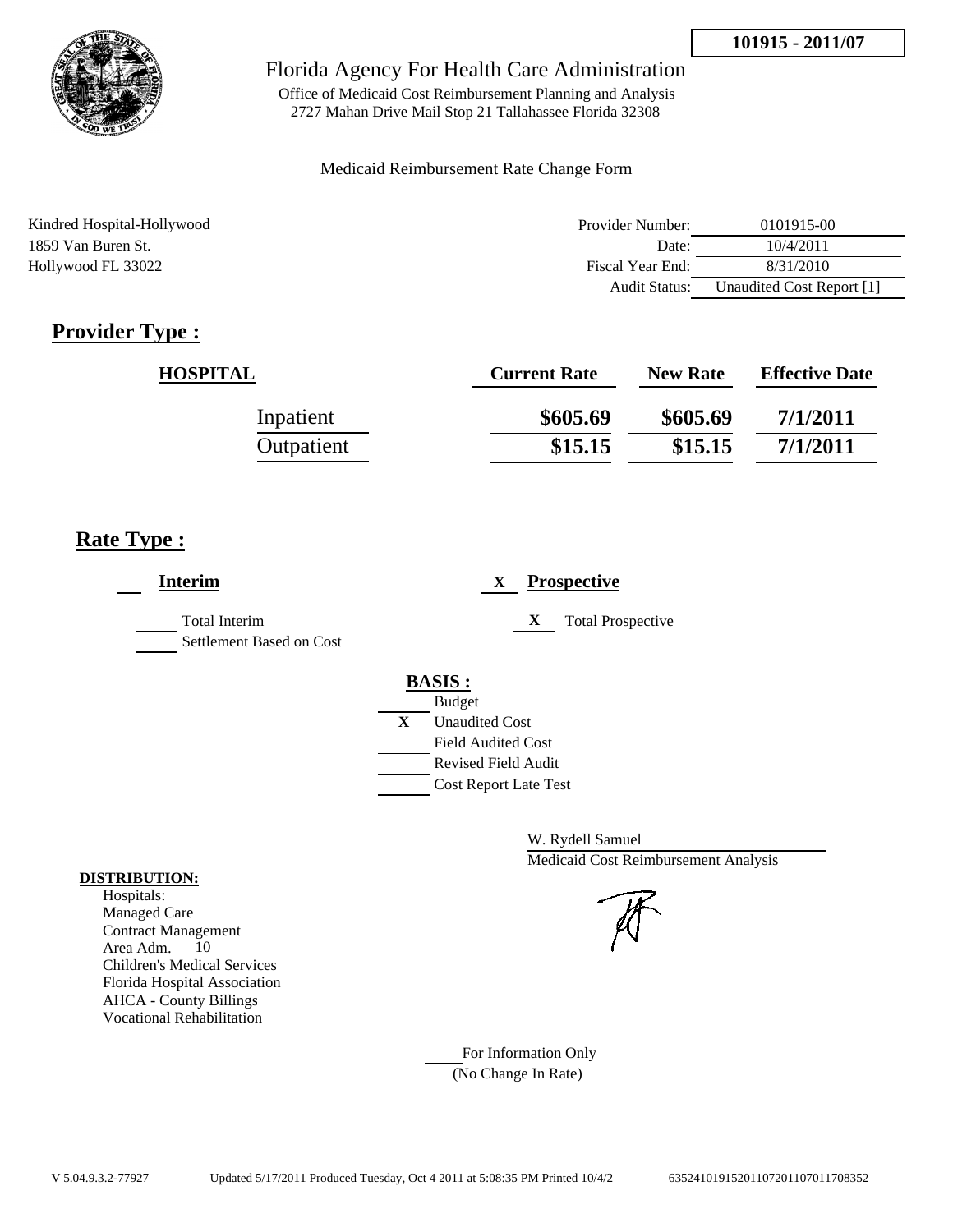

Office of Medicaid Cost Reimbursement Planning and Analysis 2727 Mahan Drive Mail Stop 21 Tallahassee Florida 32308

#### Medicaid Reimbursement Rate Change Form

Desoto Memorial Hospital Provider Number: 0101923-00 PO Box 2180 10/4/2011 Arcadia FL 33821 Fiscal Year End: 9/30/2010 Audit Status: Unaudited Cost Report [1] Rate Includes Buy Back

# **Provider Type :**

| <b>HOSPITAL</b> | <b>Current Rate</b> | <b>New Rate</b> | <b>Effective Date</b> |
|-----------------|---------------------|-----------------|-----------------------|
| Inpatient       | \$2,135.03          | \$2,135.03      | 7/1/2011              |
| Outpatient      | \$142.04            | \$142.04        | 7/1/2011              |

# **Rate Type :**

| <b>Interim</b>                                   | <b>Prospective</b><br>$\mathbf{X}$                                                                                                                      |
|--------------------------------------------------|---------------------------------------------------------------------------------------------------------------------------------------------------------|
| <b>Total Interim</b><br>Settlement Based on Cost | <b>Total Prospective</b><br>X                                                                                                                           |
|                                                  | <b>BASIS:</b><br><b>Budget</b><br>X<br><b>Unaudited Cost</b><br><b>Field Audited Cost</b><br><b>Revised Field Audit</b><br><b>Cost Report Late Test</b> |

W. Rydell Samuel Medicaid Cost Reimbursement Analysis

For Information Only (No Change In Rate)

#### **DISTRIBUTION:**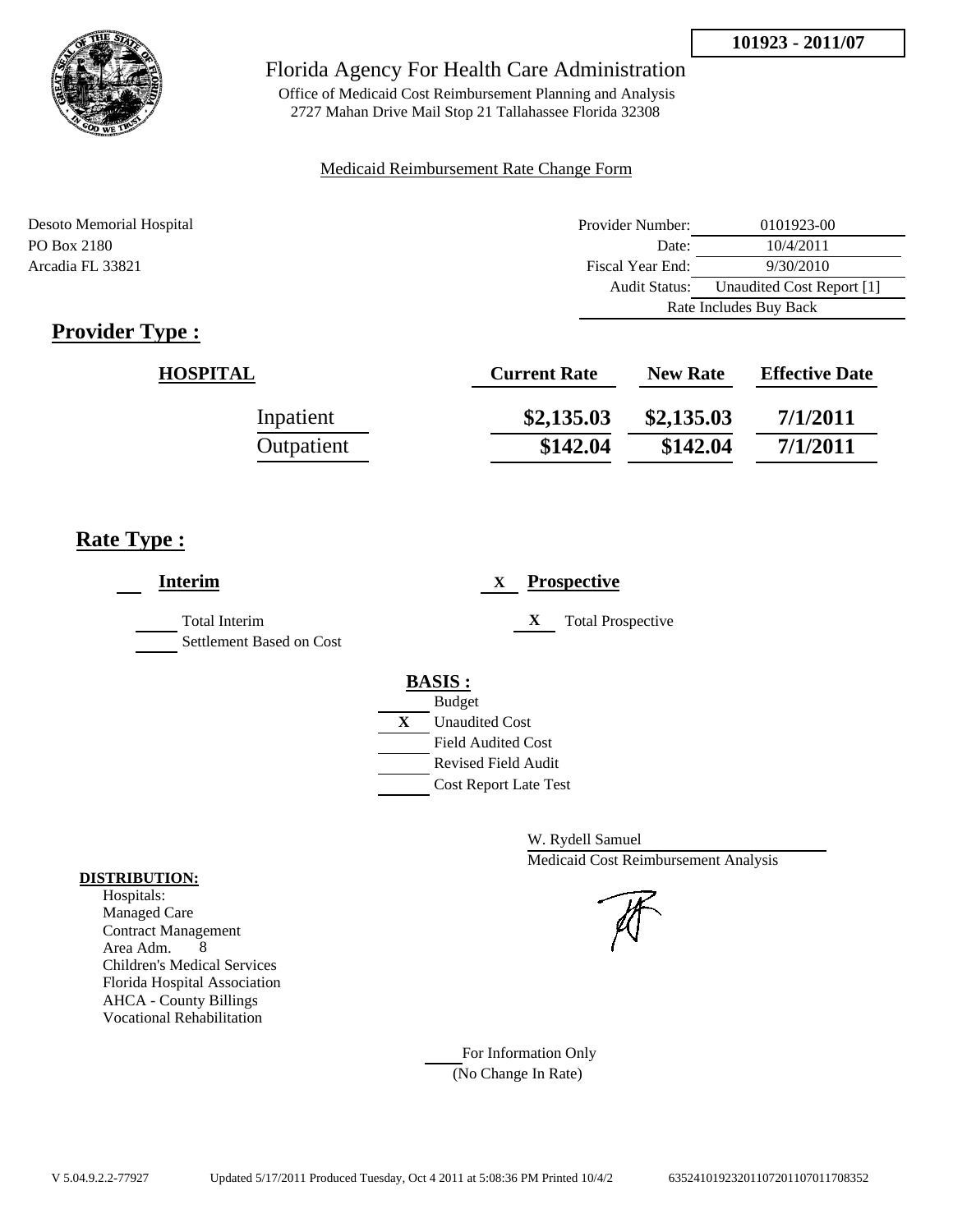

Office of Medicaid Cost Reimbursement Planning and Analysis 2727 Mahan Drive Mail Stop 21 Tallahassee Florida 32308

### Medicaid Reimbursement Rate Change Form

| Memorial Hospital of Jacksonville | Provider Number:     | 0101931-00                |
|-----------------------------------|----------------------|---------------------------|
| PO Box16325                       | Date:                | 10/4/2011                 |
| Jacksonville FL 32216             | Fiscal Year End:     | 12/31/2009                |
|                                   | <b>Audit Status:</b> | Unaudited Cost Report [1] |

# **Provider Type :**

| <b>HOSPITAL</b> | <b>Current Rate</b> | <b>New Rate</b> | <b>Effective Date</b> |
|-----------------|---------------------|-----------------|-----------------------|
| Inpatient       | \$752.51            | \$752.51        | 7/1/2011              |
| Outpatient      | \$69.35             | \$69.35         | 7/1/2011              |

# **Rate Type :**

| <b>Interim</b>                            | <b>Prospective</b><br>X                                                                 |
|-------------------------------------------|-----------------------------------------------------------------------------------------|
| Total Interim<br>Settlement Based on Cost | X<br><b>Total Prospective</b>                                                           |
|                                           | <b>BASIS:</b><br><b>Budget</b><br>$\mathbf{X}$<br><b>Unaudited Cost</b>                 |
|                                           | <b>Field Audited Cost</b><br><b>Revised Field Audit</b><br><b>Cost Report Late Test</b> |

W. Rydell Samuel Medicaid Cost Reimbursement Analysis

#### **DISTRIBUTION:** Hospitals:

Managed Care Contract Management Area Adm. 4 Children's Medical Services Florida Hospital Association AHCA - County Billings Vocational Rehabilitation

> For Information Only (No Change In Rate)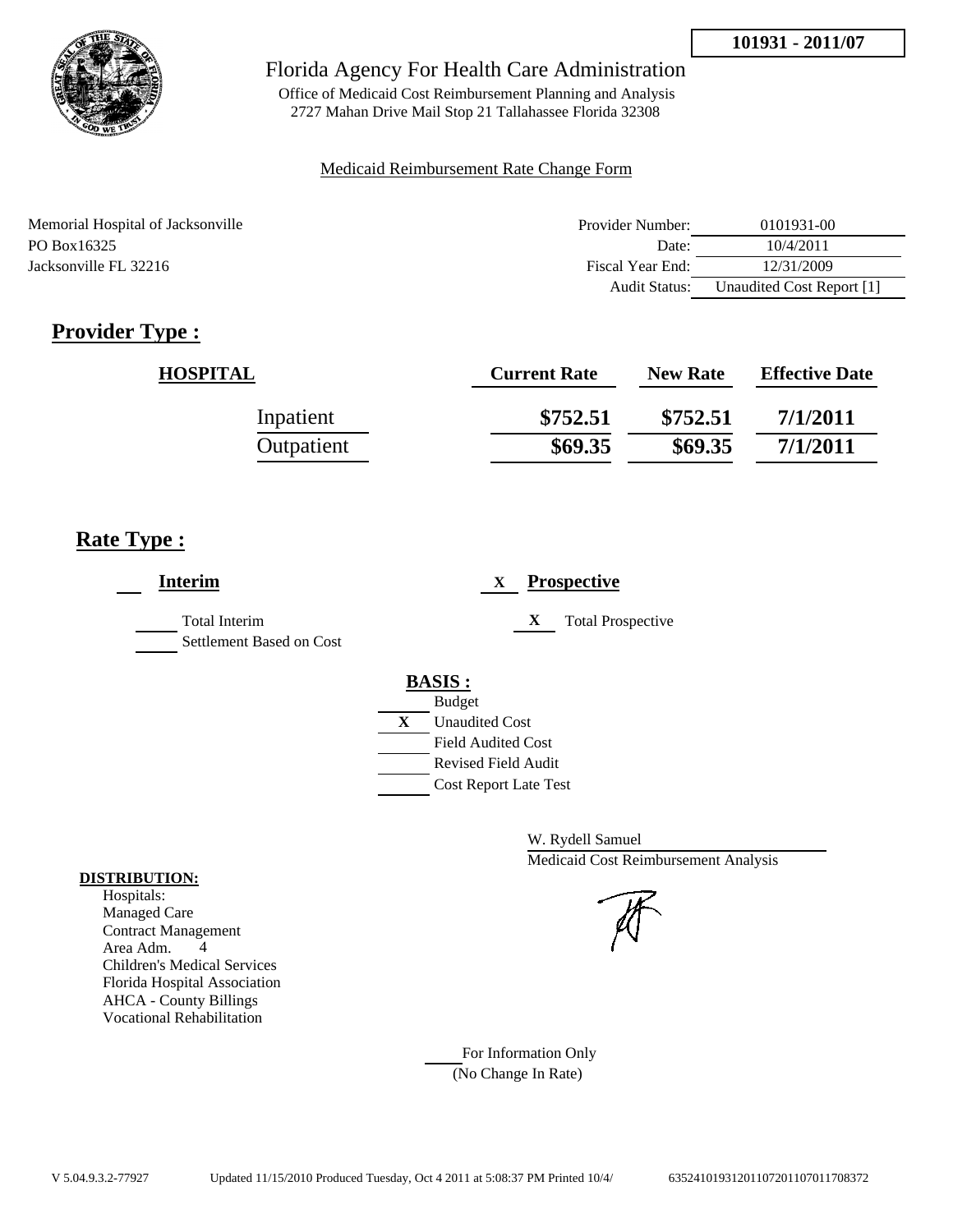

Office of Medicaid Cost Reimbursement Planning and Analysis 2727 Mahan Drive Mail Stop 21 Tallahassee Florida 32308

#### Medicaid Reimbursement Rate Change Form

Campbellton-Graceville Hospital 5429 College Dr. Graceville FL 32240

| Provider Number: | 0101940-00                |
|------------------|---------------------------|
| Date:            | 10/4/2011                 |
| Fiscal Year End: | 9/30/2009                 |
| Audit Status:    | Unaudited Cost Report [1] |
|                  | Rate Includes Buy Back    |

# **Provider Type :**

| <b>HOSPITAL</b> | <b>Current Rate</b> | <b>New Rate</b> | <b>Effective Date</b> |
|-----------------|---------------------|-----------------|-----------------------|
| Inpatient       | \$2,490.26          | \$2,490.26      | 7/1/2011              |
| Outpatient      | \$101.01            | \$101.01        | 7/1/2011              |

# **Rate Type :**

| <b>Interim</b>                                   | <b>Prospective</b><br>X                                                                                                                                 |
|--------------------------------------------------|---------------------------------------------------------------------------------------------------------------------------------------------------------|
| <b>Total Interim</b><br>Settlement Based on Cost | X<br><b>Total Prospective</b>                                                                                                                           |
|                                                  | <b>BASIS:</b><br><b>Budget</b><br>X<br><b>Unaudited Cost</b><br><b>Field Audited Cost</b><br><b>Revised Field Audit</b><br><b>Cost Report Late Test</b> |

W. Rydell Samuel Medicaid Cost Reimbursement Analysis

For Information Only (No Change In Rate)

#### **DISTRIBUTION:**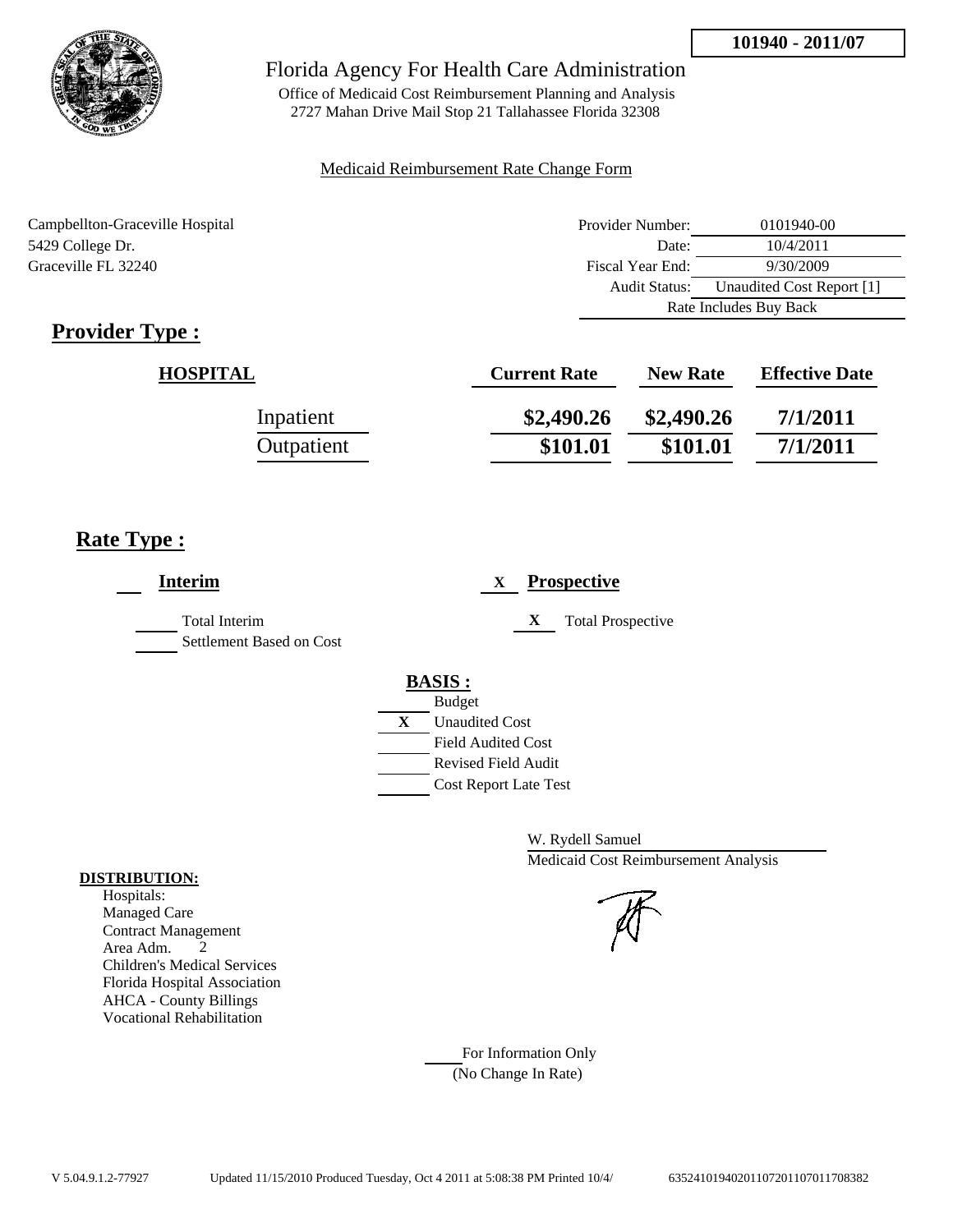

Office of Medicaid Cost Reimbursement Planning and Analysis 2727 Mahan Drive Mail Stop 21 Tallahassee Florida 32308

#### Medicaid Reimbursement Rate Change Form

| Wiregrass Hospital | Provider Number:     | 0101991-00                |
|--------------------|----------------------|---------------------------|
| 1200 Maple Av.     | Date:                | 10/4/2011                 |
| Geneva AL 36340    | Fiscal Year End:     | 9/30/2010                 |
|                    | <b>Audit Status:</b> | Unaudited Cost Report [1] |

# **Provider Type :**

| <b>HOSPITAL</b> | <b>Current Rate</b> | <b>New Rate</b> | <b>Effective Date</b> |
|-----------------|---------------------|-----------------|-----------------------|
| Inpatient       | \$235.83            | \$235.83        | 7/1/2011              |
| Outpatient      | \$83.59             | \$83.59         | 7/1/2011              |

# **Rate Type :**

| <b>Interim</b>                            | <b>Prospective</b><br>X                                                                             |
|-------------------------------------------|-----------------------------------------------------------------------------------------------------|
| Total Interim<br>Settlement Based on Cost | X<br><b>Total Prospective</b>                                                                       |
|                                           | <b>BASIS:</b><br><b>Budget</b><br>$\mathbf X$<br><b>Unaudited Cost</b><br><b>Field Audited Cost</b> |
|                                           | <b>Revised Field Audit</b><br><b>Cost Report Late Test</b>                                          |

W. Rydell Samuel Medicaid Cost Reimbursement Analysis

For Information Only (No Change In Rate)

#### **DISTRIBUTION:**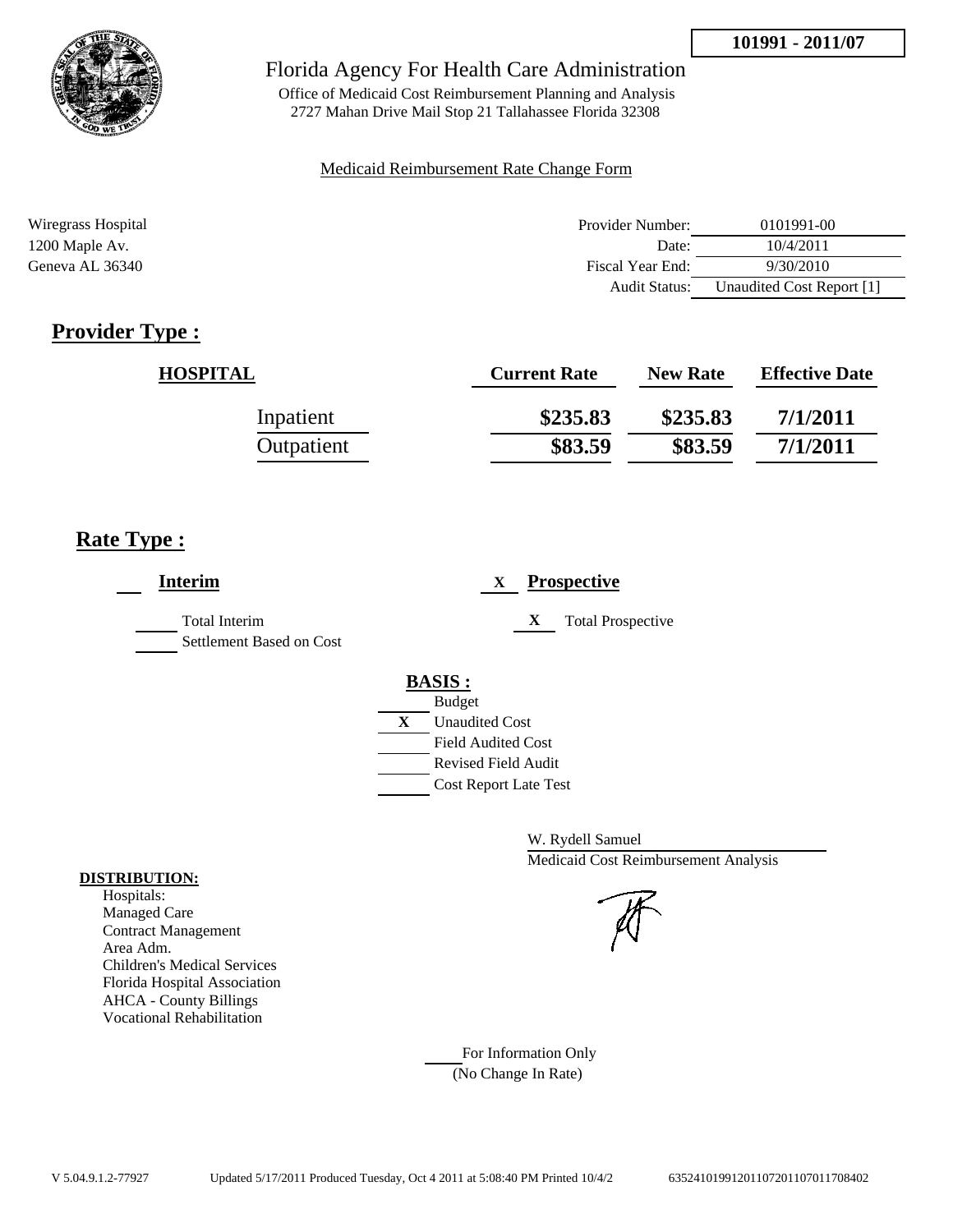

Office of Medicaid Cost Reimbursement Planning and Analysis 2727 Mahan Drive Mail Stop 21 Tallahassee Florida 32308

### Medicaid Reimbursement Rate Change Form

| Florala Memorial Hospital | Provider Number:     | 0102016-00                |
|---------------------------|----------------------|---------------------------|
| PO BOX 206                | Date:                | 10/4/2011                 |
| Florala AL 36442          | Fiscal Year End:     | 6/30/2010                 |
|                           | <b>Audit Status:</b> | Unaudited Cost Report [1] |

# **Provider Type :**

| <b>HOSPITAL</b> | <b>Current Rate</b> | <b>New Rate</b> | <b>Effective Date</b> |
|-----------------|---------------------|-----------------|-----------------------|
| Inpatient       | \$304.12            | \$304.12        | 7/1/2011              |
| Outpatient      | \$15.15             | \$15.15         | 7/1/2011              |

# **Rate Type :**

j.

| <b>Interim</b>                                   | <b>Prospective</b><br>X                                                               |
|--------------------------------------------------|---------------------------------------------------------------------------------------|
| <b>Total Interim</b><br>Settlement Based on Cost | X<br><b>Total Prospective</b>                                                         |
|                                                  | <b>BASIS:</b><br><b>Budget</b>                                                        |
|                                                  | X<br><b>Unaudited Cost</b><br><b>Field Audited Cost</b><br><b>Revised Field Audit</b> |
|                                                  | <b>Cost Report Late Test</b>                                                          |

W. Rydell Samuel Medicaid Cost Reimbursement Analysis

For Information Only (No Change In Rate)

#### **DISTRIBUTION:**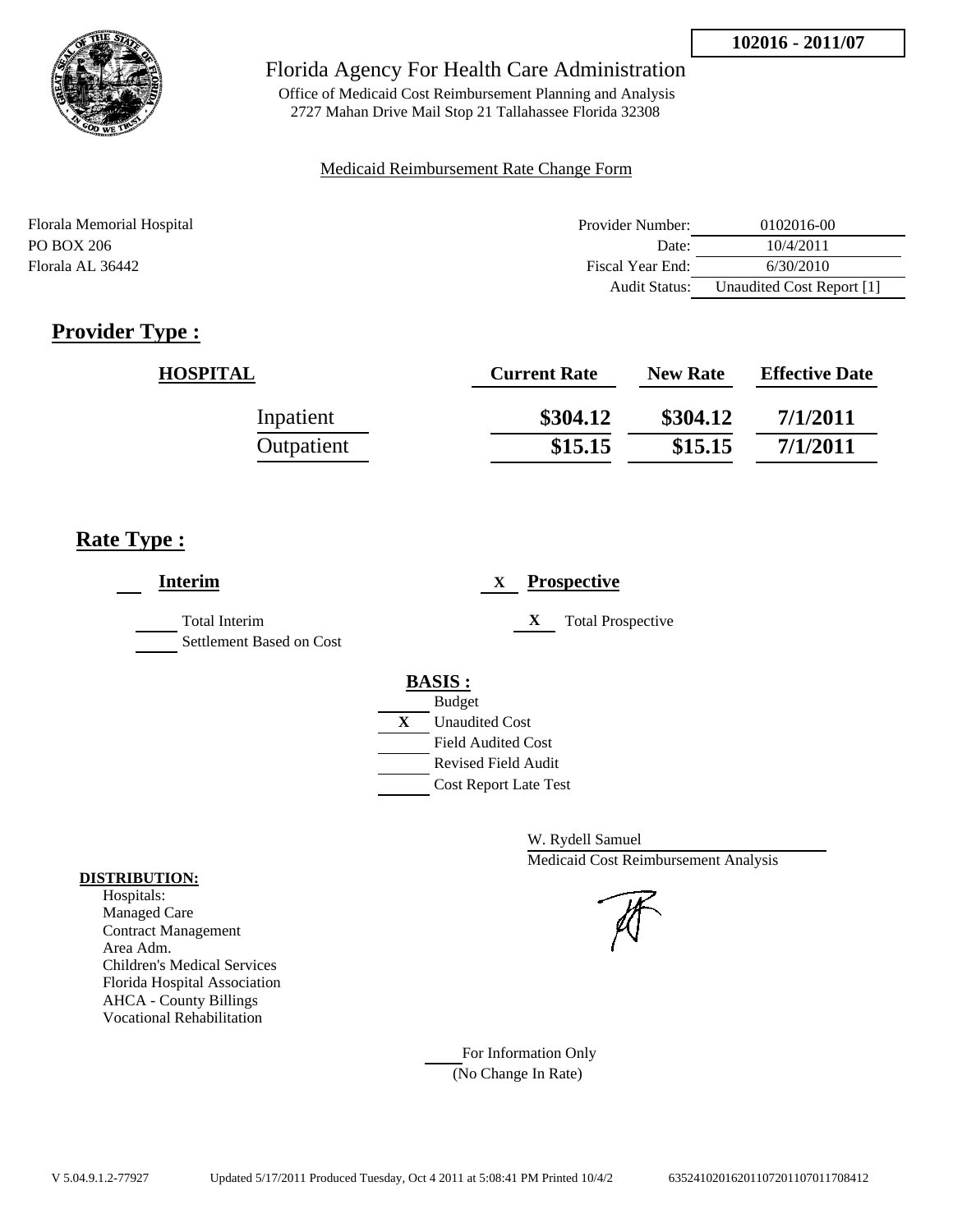

Office of Medicaid Cost Reimbursement Planning and Analysis 2727 Mahan Drive Mail Stop 21 Tallahassee Florida 32308

### Medicaid Reimbursement Rate Change Form

| D.W.Mcmillan Memorial | Provider Number:     | 0102024-00                |
|-----------------------|----------------------|---------------------------|
| PO BOX 908            | Date:                | 10/4/2011                 |
| Brewton AL 36427      | Fiscal Year End:     | 9/30/2004                 |
|                       | <b>Audit Status:</b> | Unaudited Cost Report [1] |

# **Provider Type :**

| <b>HOSPITAL</b> | <b>Current Rate</b> | <b>New Rate</b> | <b>Effective Date</b> |
|-----------------|---------------------|-----------------|-----------------------|
| Inpatient       | \$506.92            | \$506.92        | 7/1/2011              |
| Outpatient      | \$139.61            | \$139.61        | 7/1/2011              |

# **Rate Type :**

| <b>Interim</b>                            | <b>Prospective</b><br>X       |
|-------------------------------------------|-------------------------------|
| Total Interim<br>Settlement Based on Cost | <b>Total Prospective</b><br>X |
|                                           | <b>BASIS:</b>                 |
|                                           | <b>Budget</b>                 |
|                                           | X<br><b>Unaudited Cost</b>    |
|                                           | <b>Field Audited Cost</b>     |
|                                           | Revised Field Audit           |
|                                           | <b>Cost Report Late Test</b>  |

W. Rydell Samuel Medicaid Cost Reimbursement Analysis

## For Information Only (No Change In Rate)

**DISTRIBUTION:**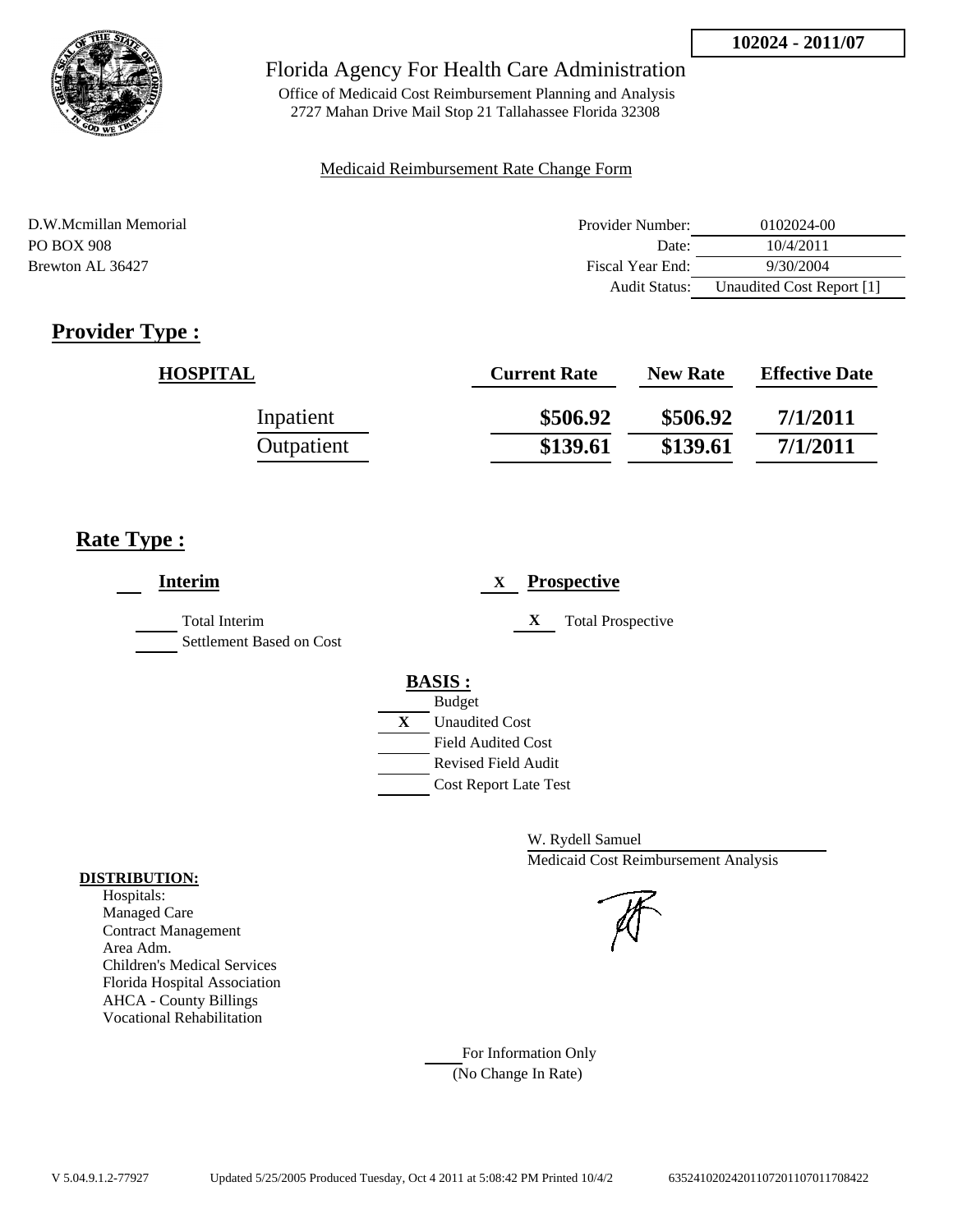

Office of Medicaid Cost Reimbursement Planning and Analysis 2727 Mahan Drive Mail Stop 21 Tallahassee Florida 32308

#### Medicaid Reimbursement Rate Change Form

| Archbold Memorial Hospital | Provider Number: | 0102041-00                |
|----------------------------|------------------|---------------------------|
| Post Office Box 1018       | Date:            | 10/4/2011                 |
| Thomasville GA 31799-1018  | Fiscal Year End: | 9/30/2009                 |
|                            | Audit Status:    | Unaudited Cost Report [1] |

# **Provider Type :**

| <b>HOSPITAL</b> | <b>Current Rate</b> | <b>New Rate</b> | <b>Effective Date</b> |
|-----------------|---------------------|-----------------|-----------------------|
| Inpatient       | \$524.85            | \$524.85        | 7/1/2011              |
| Outpatient      | \$83.57             | \$83.57         | 7/1/2011              |

# **Rate Type :**

| <b>Interim</b>                                   | <b>Prospective</b><br>X       |
|--------------------------------------------------|-------------------------------|
| <b>Total Interim</b><br>Settlement Based on Cost | X<br><b>Total Prospective</b> |
|                                                  | <b>BASIS:</b>                 |
|                                                  | <b>Budget</b>                 |
|                                                  | X<br><b>Unaudited Cost</b>    |
|                                                  | <b>Field Audited Cost</b>     |
|                                                  | <b>Revised Field Audit</b>    |
|                                                  | <b>Cost Report Late Test</b>  |
|                                                  |                               |

W. Rydell Samuel Medicaid Cost Reimbursement Analysis

For Information Only (No Change In Rate)

#### **DISTRIBUTION:**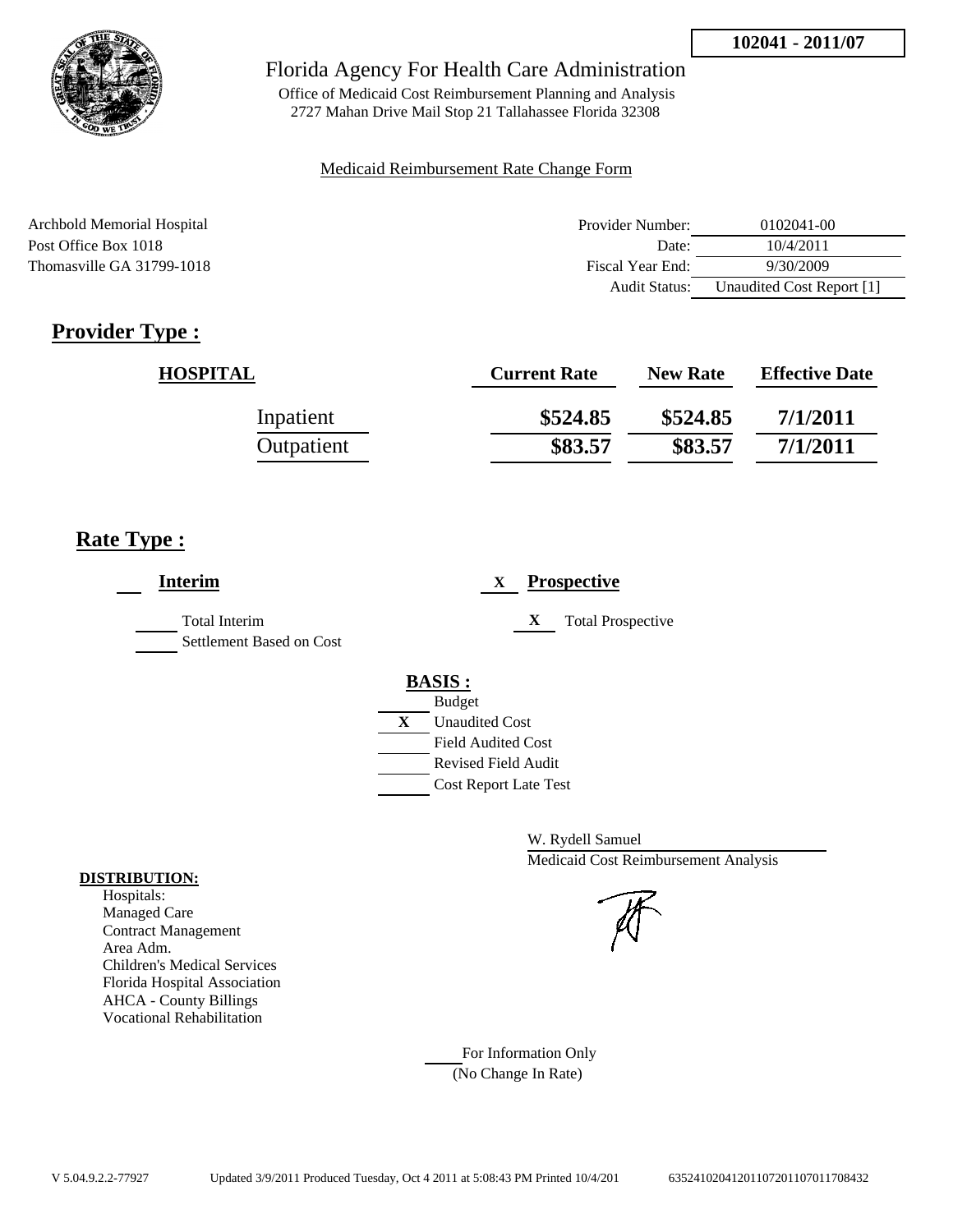

Office of Medicaid Cost Reimbursement Planning and Analysis 2727 Mahan Drive Mail Stop 21 Tallahassee Florida 32308

### Medicaid Reimbursement Rate Change Form

| Southeast Alabama General | Provider Number: | 0102067-00                |
|---------------------------|------------------|---------------------------|
| PO BOX 6987               | Date:            | 10/4/2011                 |
| Dothan AL 36301           | Fiscal Year End: | 9/30/2009                 |
|                           | Audit Status:    | Unaudited Cost Report [1] |

# **Provider Type :**

| <b>HOSPITAL</b> | <b>Current Rate</b> | <b>New Rate</b> | <b>Effective Date</b> |
|-----------------|---------------------|-----------------|-----------------------|
| Inpatient       | \$697.97            | \$697.97        | 7/1/2011              |
| Outpatient      | \$112.32            | \$112.32        | 7/1/2011              |

# **Rate Type :**

| <b>Interim</b>                                   | <b>Prospective</b><br>X       |
|--------------------------------------------------|-------------------------------|
| <b>Total Interim</b><br>Settlement Based on Cost | X<br><b>Total Prospective</b> |
|                                                  | <b>BASIS:</b>                 |
|                                                  | <b>Budget</b>                 |
|                                                  | X<br><b>Unaudited Cost</b>    |
|                                                  | <b>Field Audited Cost</b>     |
|                                                  | <b>Revised Field Audit</b>    |
|                                                  | <b>Cost Report Late Test</b>  |
|                                                  |                               |

W. Rydell Samuel Medicaid Cost Reimbursement Analysis

#### Hospitals: Managed Care

**DISTRIBUTION:**

Contract Management Area Adm. Children's Medical Services Florida Hospital Association AHCA - County Billings Vocational Rehabilitation

> For Information Only (No Change In Rate)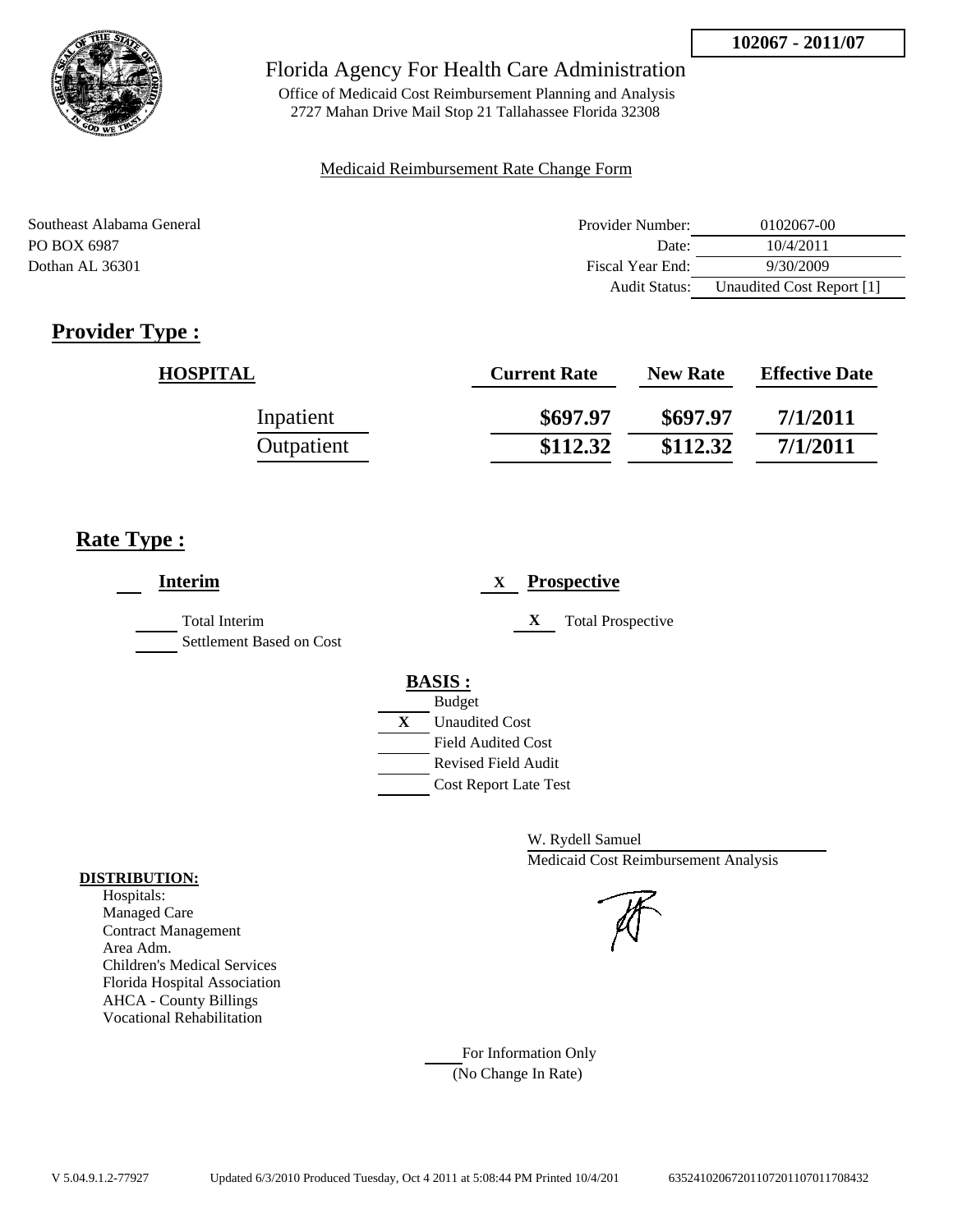

Office of Medicaid Cost Reimbursement Planning and Analysis 2727 Mahan Drive Mail Stop 21 Tallahassee Florida 32308

### Medicaid Reimbursement Rate Change Form

| South Georgia Medical Center | Provider Number: | 0102075-00                |
|------------------------------|------------------|---------------------------|
| PO BOX 1727                  | Date:            | 10/4/2011                 |
| Valdosta GA 31601            | Fiscal Year End: | 9/30/2009                 |
|                              | Audit Status:    | Unaudited Cost Report [1] |

# **Provider Type :**

| <b>HOSPITAL</b> | <b>Current Rate</b> | <b>New Rate</b> | <b>Effective Date</b> |
|-----------------|---------------------|-----------------|-----------------------|
| Inpatient       | \$625.36            | \$625.36        | 7/1/2011              |
| Outpatient      | \$79.24             | \$79.24         | 7/1/2011              |

# **Rate Type :**

| <b>Interim</b>                                   | <b>Prospective</b><br>X               |
|--------------------------------------------------|---------------------------------------|
| <b>Total Interim</b><br>Settlement Based on Cost | X<br><b>Total Prospective</b>         |
|                                                  | <b>BASIS:</b>                         |
|                                                  | <b>Budget</b>                         |
|                                                  | $\mathbf{X}$<br><b>Unaudited Cost</b> |
|                                                  | <b>Field Audited Cost</b>             |
|                                                  | <b>Revised Field Audit</b>            |
|                                                  | Cost Report Late Test                 |
|                                                  |                                       |

W. Rydell Samuel Medicaid Cost Reimbursement Analysis

# Managed Care

**DISTRIBUTION:** Hospitals:

> Contract Management Area Adm. Children's Medical Services Florida Hospital Association AHCA - County Billings Vocational Rehabilitation

> > For Information Only (No Change In Rate)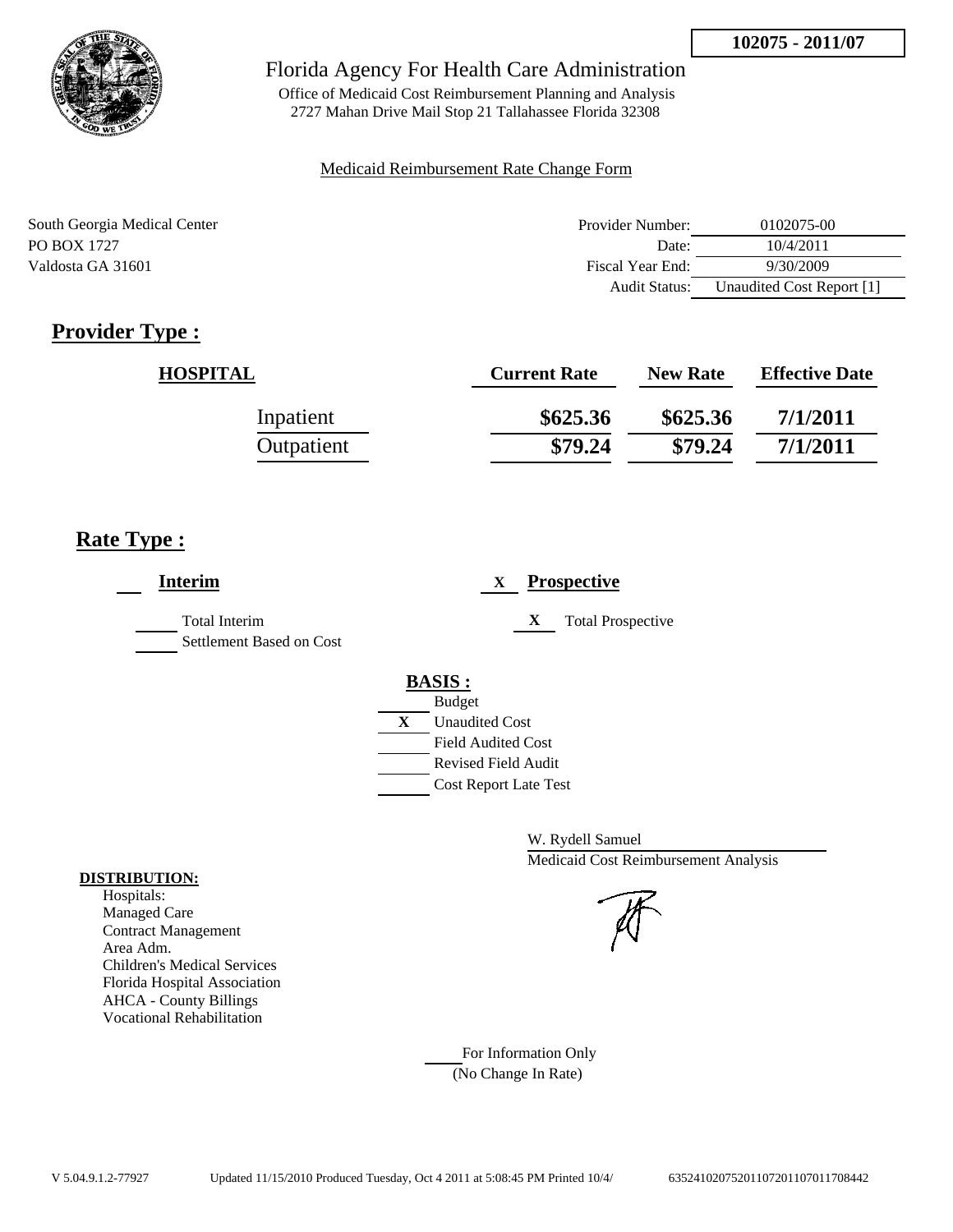

Office of Medicaid Cost Reimbursement Planning and Analysis 2727 Mahan Drive Mail Stop 21 Tallahassee Florida 32308

#### Medicaid Reimbursement Rate Change Form

| <b>Flowers Hospital</b> | Provider Number:     | 0102091-00                |
|-------------------------|----------------------|---------------------------|
| PO BOX 6907             | Date:                | 10/4/2011                 |
| Dothan AL 36302         | Fiscal Year End:     | 6/30/2010                 |
|                         | <b>Audit Status:</b> | Unaudited Cost Report [1] |

# **Provider Type :**

| <b>HOSPITAL</b> | <b>Current Rate</b> | <b>New Rate</b> | <b>Effective Date</b> |
|-----------------|---------------------|-----------------|-----------------------|
| Inpatient       | \$595.24            | \$595.24        | 7/1/2011              |
| Outpatient      | \$111.50            | \$111.50        | 7/1/2011              |

# **Rate Type :**

| <b>Interim</b>                            | <b>Prospective</b><br>X                                                                                                                                 |
|-------------------------------------------|---------------------------------------------------------------------------------------------------------------------------------------------------------|
| Total Interim<br>Settlement Based on Cost | X<br><b>Total Prospective</b>                                                                                                                           |
|                                           | <b>BASIS:</b><br><b>Budget</b><br>X<br><b>Unaudited Cost</b><br><b>Field Audited Cost</b><br><b>Revised Field Audit</b><br><b>Cost Report Late Test</b> |

W. Rydell Samuel Medicaid Cost Reimbursement Analysis

For Information Only (No Change In Rate)

#### **DISTRIBUTION:**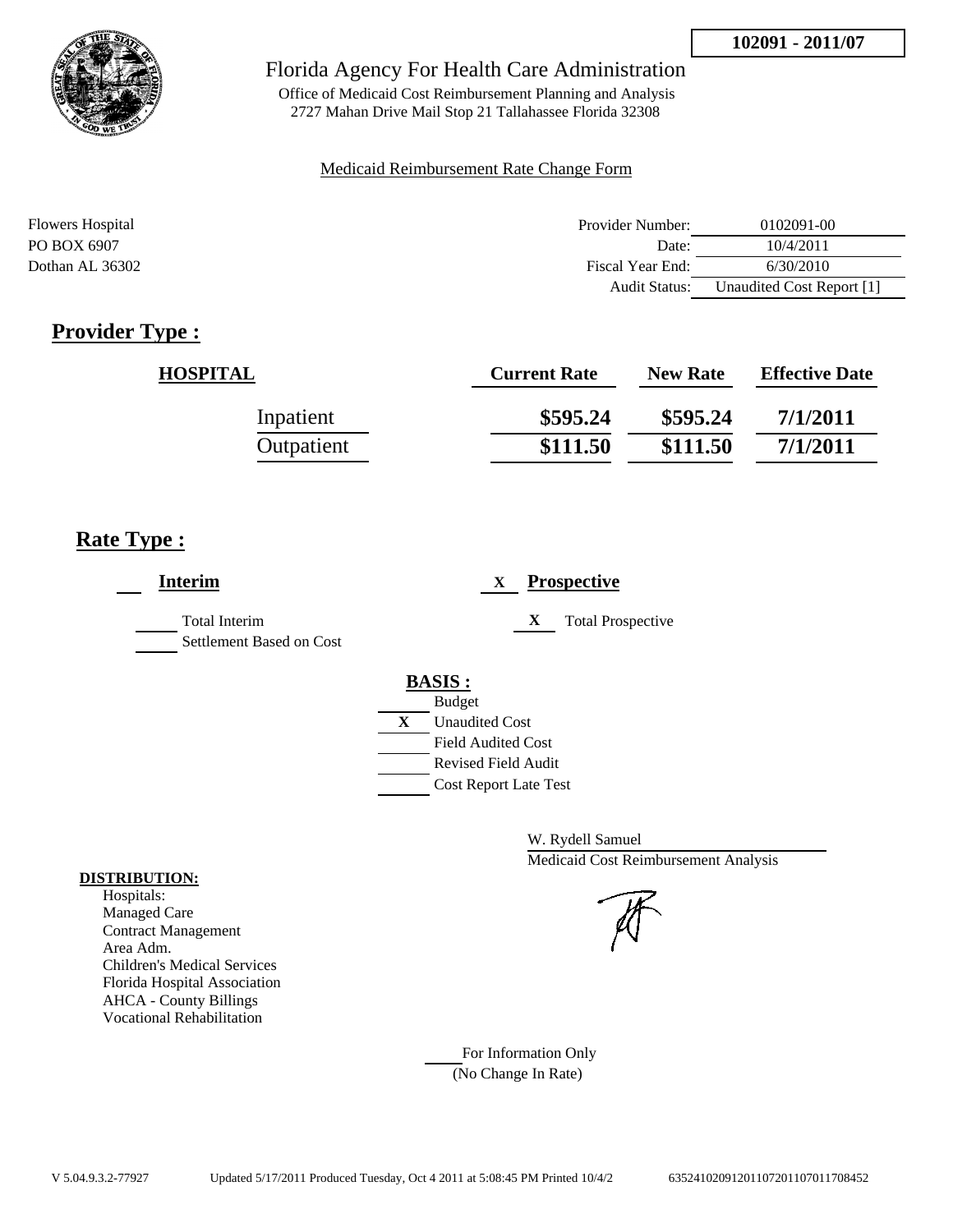

Office of Medicaid Cost Reimbursement Planning and Analysis 2727 Mahan Drive Mail Stop 21 Tallahassee Florida 32308

#### Medicaid Reimbursement Rate Change Form

Palm Beach Gardens Medical Center 3360 Burns Rd. Palm Beach Gardens FL 33410

| Provider Number: | 0102105-00                                     |
|------------------|------------------------------------------------|
| Date:            | 10/4/2011                                      |
| Fiscal Year End: | 12/31/2009                                     |
| Audit Status:    | Amended Cost Report [2]                        |
|                  | Rate Includes Buy Back and 100% Self Exemption |

# **Provider Type :**

| <b>HOSPITAL</b>                      | <b>Current Rate</b> | <b>New Rate</b> | <b>Effective Date</b> |
|--------------------------------------|---------------------|-----------------|-----------------------|
| Inpatient                            | \$839.51            | \$2,257.07      | 7/1/2011              |
| Outpatient                           | \$77.18             | \$109.70        | 7/1/2011              |
| <b>Inpatient County Billing Rate</b> |                     | \$839.51        | 7/1/2011              |

# **Rate Type :**

| <b>Interim</b>                                   | <b>Prospective</b>            |
|--------------------------------------------------|-------------------------------|
| <b>Total Interim</b><br>Settlement Based on Cost | X<br><b>Total Prospective</b> |
|                                                  | <b>BASIS:</b>                 |
|                                                  | <b>Budget</b>                 |
|                                                  | X<br><b>Unaudited Cost</b>    |
|                                                  | <b>Field Audited Cost</b>     |
|                                                  | Revised Field Audit           |
|                                                  | <b>Cost Report Late Test</b>  |
|                                                  |                               |

W. Rydell Samuel Medicaid Cost Reimbursement Analysis

For Information Only (No Change In Rate)

#### **DISTRIBUTION:**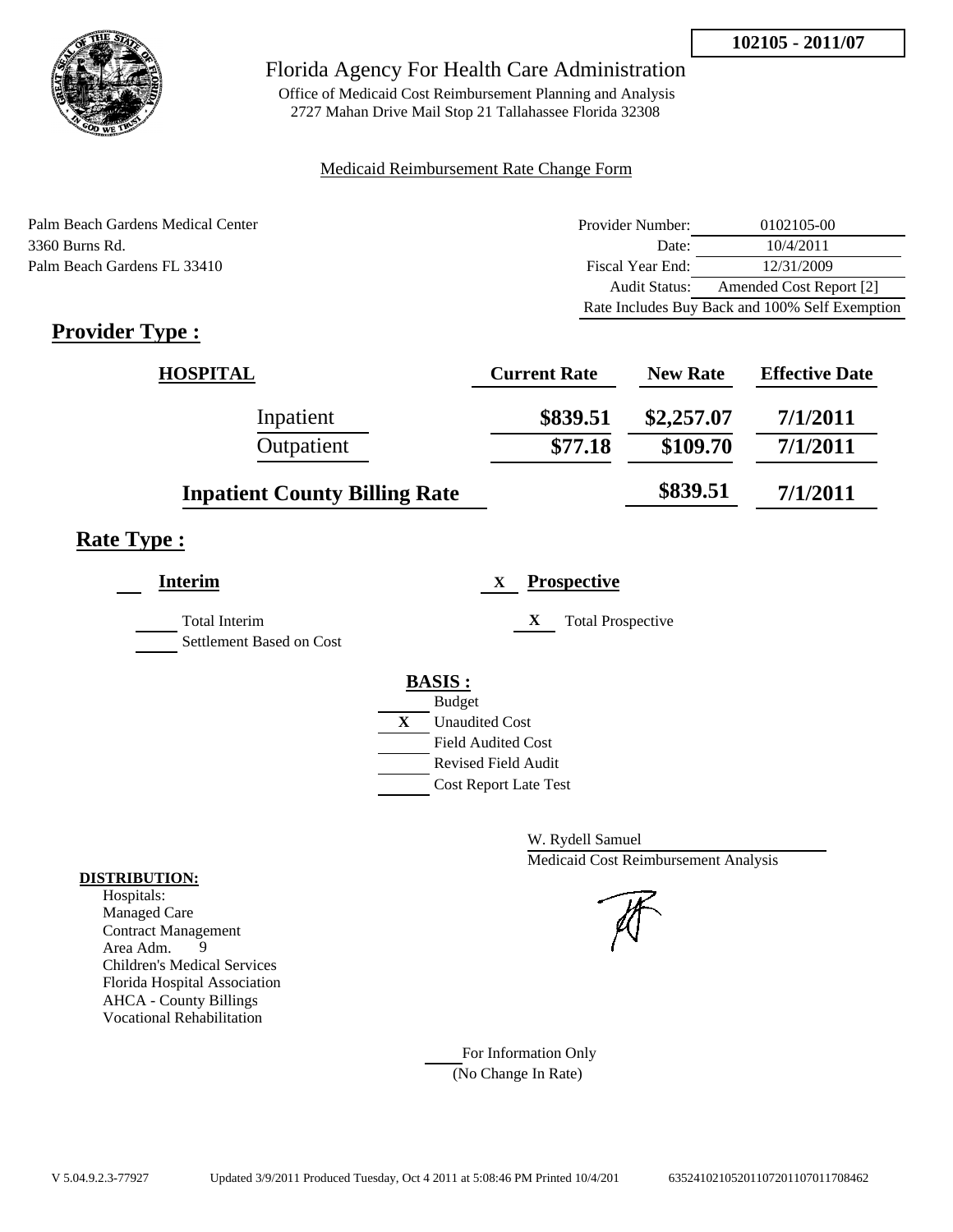

Office of Medicaid Cost Reimbursement Planning and Analysis 2727 Mahan Drive Mail Stop 21 Tallahassee Florida 32308

### Medicaid Reimbursement Rate Change Form

| Grady General Hospital | Provider Number:     | 0102121-00                |
|------------------------|----------------------|---------------------------|
| 1155 5th St.           | Date:                | 10/4/2011                 |
| Cairo GA 31728         | Fiscal Year End:     | 9/30/2009                 |
|                        | <b>Audit Status:</b> | Unaudited Cost Report [1] |

# **Provider Type :**

| <b>HOSPITAL</b> | <b>Current Rate</b> | <b>New Rate</b> | <b>Effective Date</b> |
|-----------------|---------------------|-----------------|-----------------------|
| Inpatient       | \$497.78            | \$497.78        | 7/1/2011              |
| Outpatient      | \$51.13             | \$51.13         | 7/1/2011              |

# **Rate Type :**

| <b>Interim</b>                            | <b>Prospective</b><br>X       |
|-------------------------------------------|-------------------------------|
| Total Interim<br>Settlement Based on Cost | X<br><b>Total Prospective</b> |
|                                           | <b>BASIS:</b>                 |
|                                           | <b>Budget</b>                 |
|                                           | X<br><b>Unaudited Cost</b>    |
|                                           | <b>Field Audited Cost</b>     |
|                                           | <b>Revised Field Audit</b>    |
|                                           | <b>Cost Report Late Test</b>  |
|                                           |                               |

W. Rydell Samuel Medicaid Cost Reimbursement Analysis

## For Information Only (No Change In Rate)

**DISTRIBUTION:**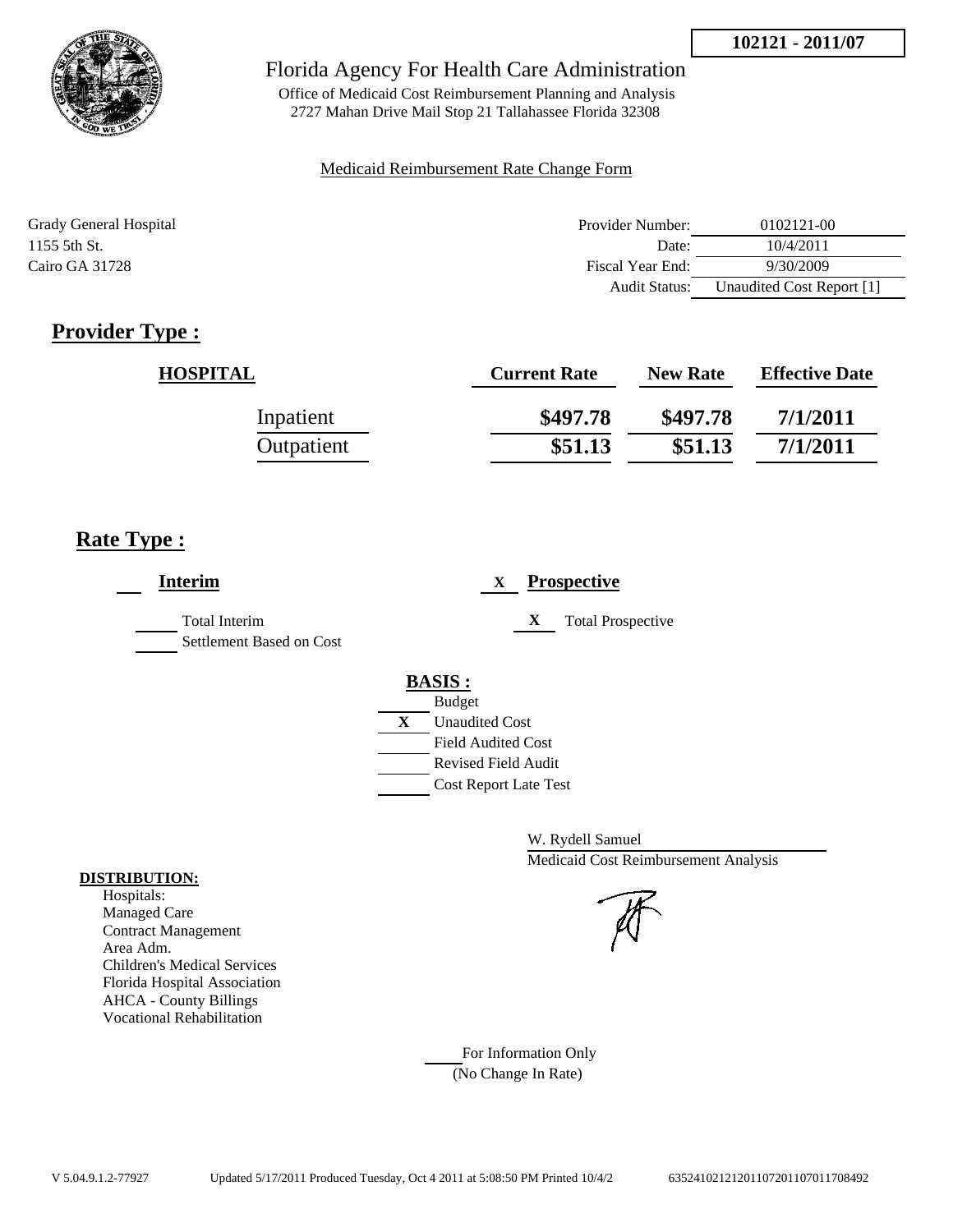

Office of Medicaid Cost Reimbursement Planning and Analysis 2727 Mahan Drive Mail Stop 21 Tallahassee Florida 32308

### Medicaid Reimbursement Rate Change Form

| Wellington Regional Medical Center | Provider Number:     | 0102130-00                |  |
|------------------------------------|----------------------|---------------------------|--|
| 10101 Forest Hill Blyd.            | Date:                | 10/4/2011                 |  |
| West Palm Beach FL 33414           | Fiscal Year End:     | 12/31/2009                |  |
|                                    | <b>Audit Status:</b> | Unaudited Cost Report [1] |  |
|                                    |                      | Rate Includes Buy Back    |  |
| T.<br>m                            |                      |                           |  |

# **Provider Type :**

| <b>HOSPITAL</b>                      | <b>Current Rate</b> | <b>New Rate</b> | <b>Effective Date</b> |
|--------------------------------------|---------------------|-----------------|-----------------------|
| Inpatient                            | \$936.35            | \$1,276.17      | 7/1/2011              |
| Outpatient                           | \$94.78             | \$123.88        | 7/1/2011              |
| <b>Inpatient County Billing Rate</b> | \$805.41            | \$805.41        | 7/1/2011              |

# **Rate Type :**

| <b>Interim</b>                            | <b>Prospective</b><br>X               |
|-------------------------------------------|---------------------------------------|
| Total Interim<br>Settlement Based on Cost | X<br><b>Total Prospective</b>         |
|                                           | <b>BASIS:</b>                         |
|                                           | <b>Budget</b>                         |
|                                           | $\mathbf{X}$<br><b>Unaudited Cost</b> |
|                                           | <b>Field Audited Cost</b>             |
|                                           | <b>Revised Field Audit</b>            |
|                                           | <b>Cost Report Late Test</b>          |
|                                           |                                       |

W. Rydell Samuel Medicaid Cost Reimbursement Analysis

For Information Only (No Change In Rate)

#### **DISTRIBUTION:**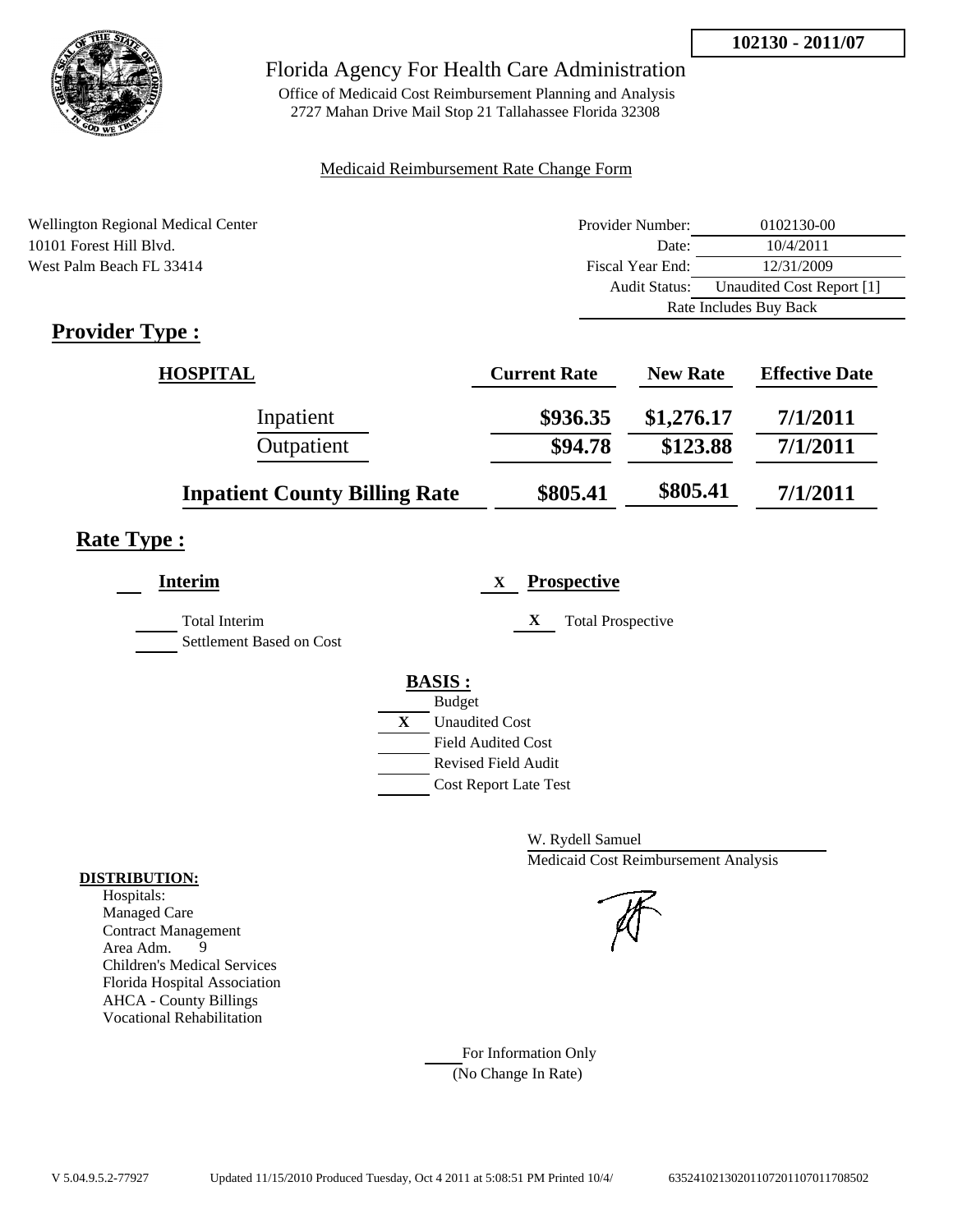

Office of Medicaid Cost Reimbursement Planning and Analysis 2727 Mahan Drive Mail Stop 21 Tallahassee Florida 32308

### Medicaid Reimbursement Rate Change Form

| Mizell Memorial Hospital | Provider Number:     | 0102164-00                |
|--------------------------|----------------------|---------------------------|
| PO BOX 429               | Date:                | 10/4/2011                 |
| Opp AL 36467             | Fiscal Year End:     | 9/30/1992                 |
|                          | <b>Audit Status:</b> | Unaudited Cost Report [1] |

# **Provider Type :**

| <b>HOSPITAL</b> | <b>Current Rate</b> | <b>New Rate</b> | <b>Effective Date</b> |
|-----------------|---------------------|-----------------|-----------------------|
| Inpatient       | \$487.66            | \$487.66        | 7/1/2011              |
| Outpatient      | \$15.15             | \$15.15         | 7/1/2011              |

# **Rate Type :**

| <b>Interim</b>                                   | <b>Prospective</b><br>X       |
|--------------------------------------------------|-------------------------------|
| <b>Total Interim</b><br>Settlement Based on Cost | X<br><b>Total Prospective</b> |
|                                                  | <b>BASIS:</b>                 |
|                                                  | <b>Budget</b>                 |
|                                                  | X<br><b>Unaudited Cost</b>    |
|                                                  | <b>Field Audited Cost</b>     |
|                                                  | Revised Field Audit           |
|                                                  | <b>Cost Report Late Test</b>  |
|                                                  |                               |

W. Rydell Samuel Medicaid Cost Reimbursement Analysis

For Information Only (No Change In Rate)

#### **DISTRIBUTION:**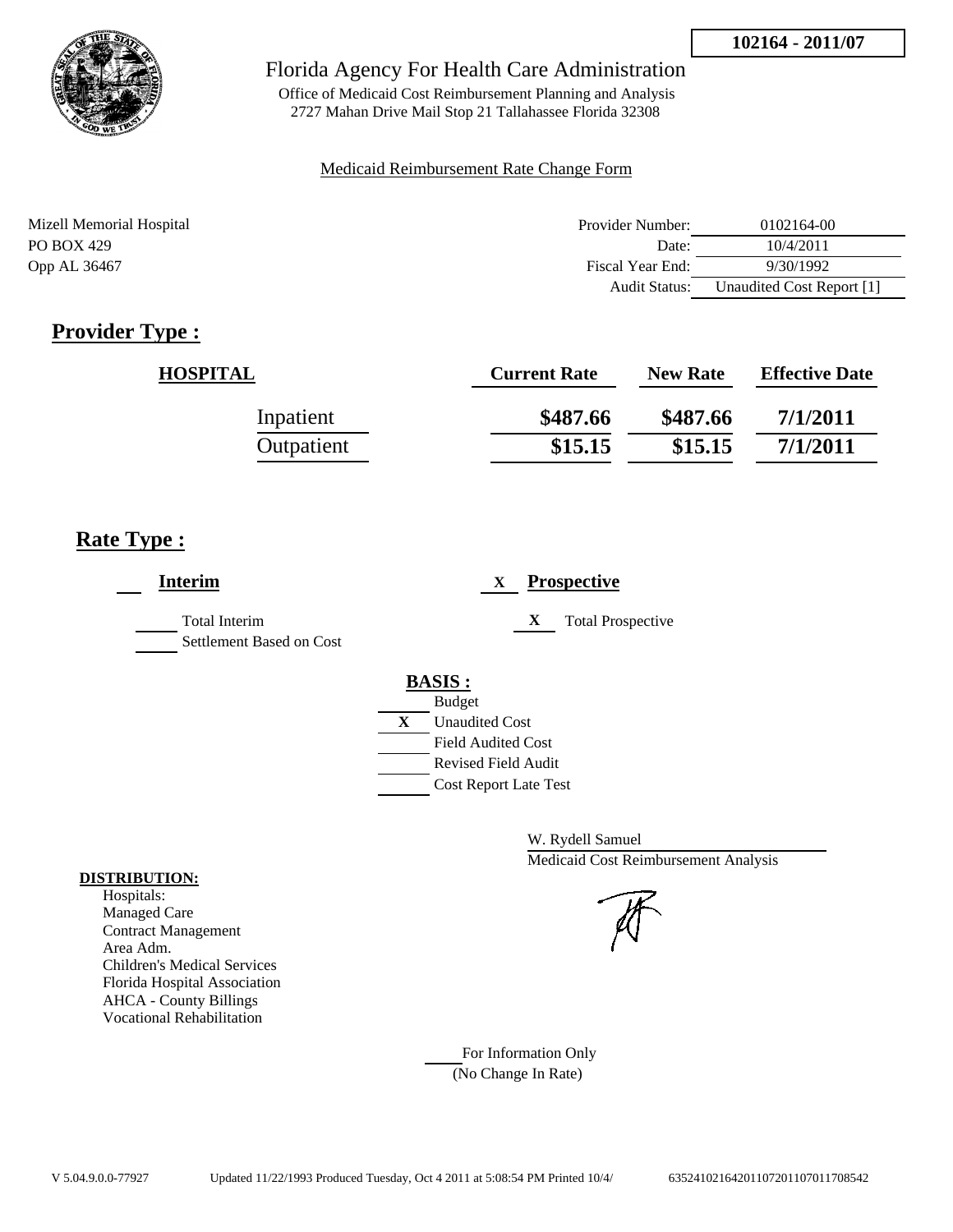

Office of Medicaid Cost Reimbursement Planning and Analysis 2727 Mahan Drive Mail Stop 21 Tallahassee Florida 32308

### Medicaid Reimbursement Rate Change Form

| Citrus Memorial Hospital | Provider Number: | 0102199-00                                     |
|--------------------------|------------------|------------------------------------------------|
| 502 Highland Blvd.       | Date:            | 10/4/2011                                      |
| Iverness FL 32652        | Fiscal Year End: | 9/30/2010                                      |
|                          | Audit Status:    | Unaudited Cost Report [1]                      |
|                          |                  | Rate Includes Buy Back and 100% Self Exemption |

# **Provider Type :**

| <b>HOSPITAL</b>                      | <b>Current Rate</b> | <b>New Rate</b> | <b>Effective Date</b> |
|--------------------------------------|---------------------|-----------------|-----------------------|
| Inpatient                            | \$779.53            | \$1,970.35      | 7/1/2011              |
| Outpatient                           | \$63.19             | \$89.23         | 7/1/2011              |
| <b>Inpatient County Billing Rate</b> |                     | \$779.53        | 7/1/2011              |

# **Rate Type :**

| Interim                                          | <b>Prospective</b><br>X       |
|--------------------------------------------------|-------------------------------|
| <b>Total Interim</b><br>Settlement Based on Cost | X<br><b>Total Prospective</b> |
|                                                  | <b>BASIS:</b>                 |
|                                                  | <b>Budget</b>                 |
|                                                  | X<br><b>Unaudited Cost</b>    |
|                                                  | <b>Field Audited Cost</b>     |
|                                                  | <b>Revised Field Audit</b>    |
|                                                  | <b>Cost Report Late Test</b>  |

W. Rydell Samuel Medicaid Cost Reimbursement Analysis

For Information Only (No Change In Rate)

#### **DISTRIBUTION:**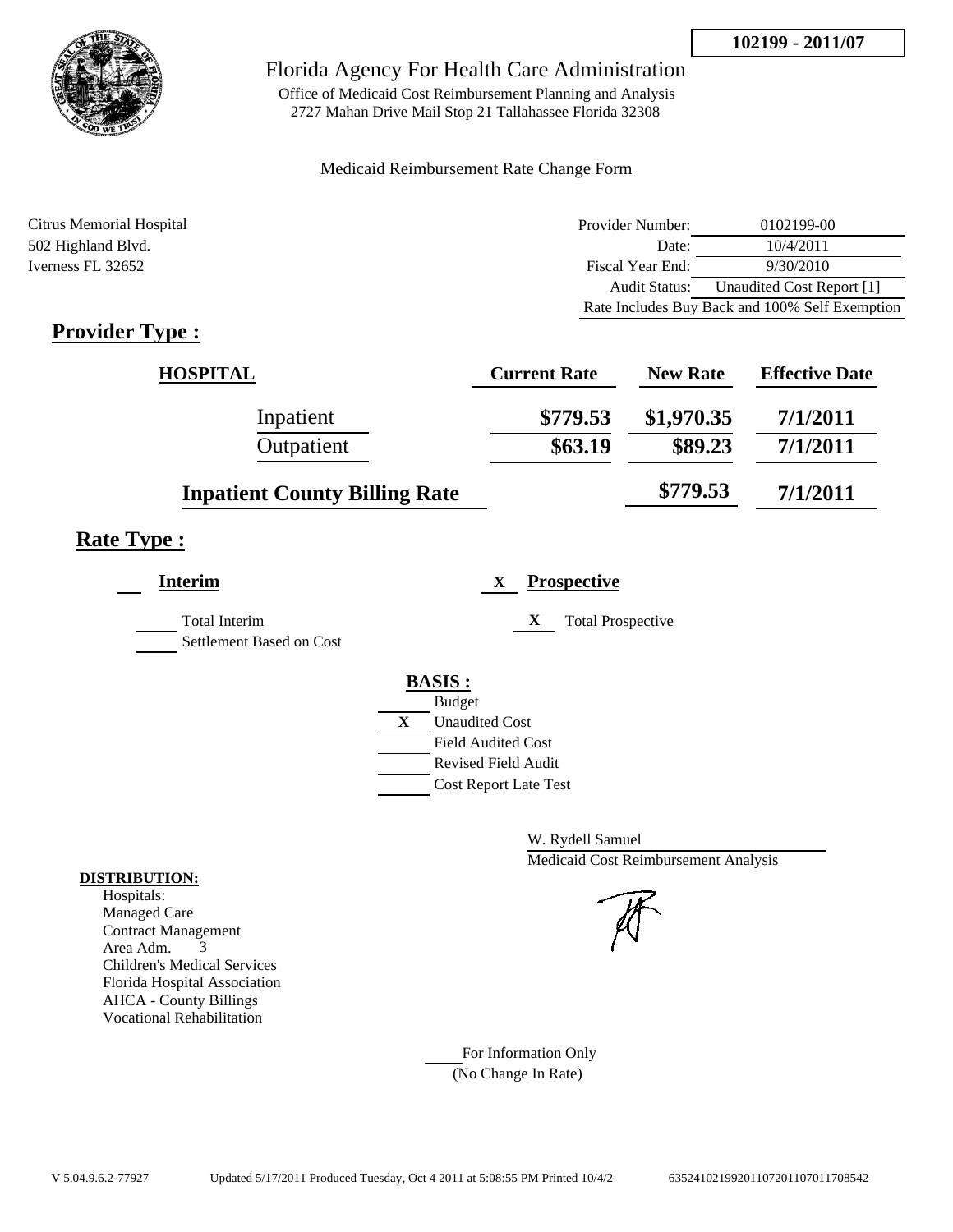

Office of Medicaid Cost Reimbursement Planning and Analysis 2727 Mahan Drive Mail Stop 21 Tallahassee Florida 32308

#### Medicaid Reimbursement Rate Change Form

Cleveland Clinic Hospital-Weston 3100 Weston Rd Weston FL 33331

| Provider Number: | 0102202-00                |
|------------------|---------------------------|
| Date:            | 10/4/2011                 |
| Fiscal Year End: | 12/31/2009                |
| Audit Status:    | Unaudited Cost Report [1] |

# **Provider Type :**

| <b>HOSPITAL</b> | <b>Current Rate</b> | <b>New Rate</b> | <b>Effective Date</b> |
|-----------------|---------------------|-----------------|-----------------------|
| Inpatient       | \$831.18            | \$831.18        | 7/1/2011              |
| Outpatient      | \$56.77             | \$56.77         | 7/1/2011              |

# **Rate Type :**

| <b>Interim</b>                            | <b>Prospective</b><br>X       |
|-------------------------------------------|-------------------------------|
| Total Interim<br>Settlement Based on Cost | X<br><b>Total Prospective</b> |
|                                           | <b>BASIS:</b>                 |
|                                           | <b>Budget</b>                 |
|                                           | X<br><b>Unaudited Cost</b>    |
|                                           | <b>Field Audited Cost</b>     |
|                                           | <b>Revised Field Audit</b>    |
|                                           | <b>Cost Report Late Test</b>  |
|                                           |                               |

W. Rydell Samuel Medicaid Cost Reimbursement Analysis

For Information Only (No Change In Rate)

#### **DISTRIBUTION:**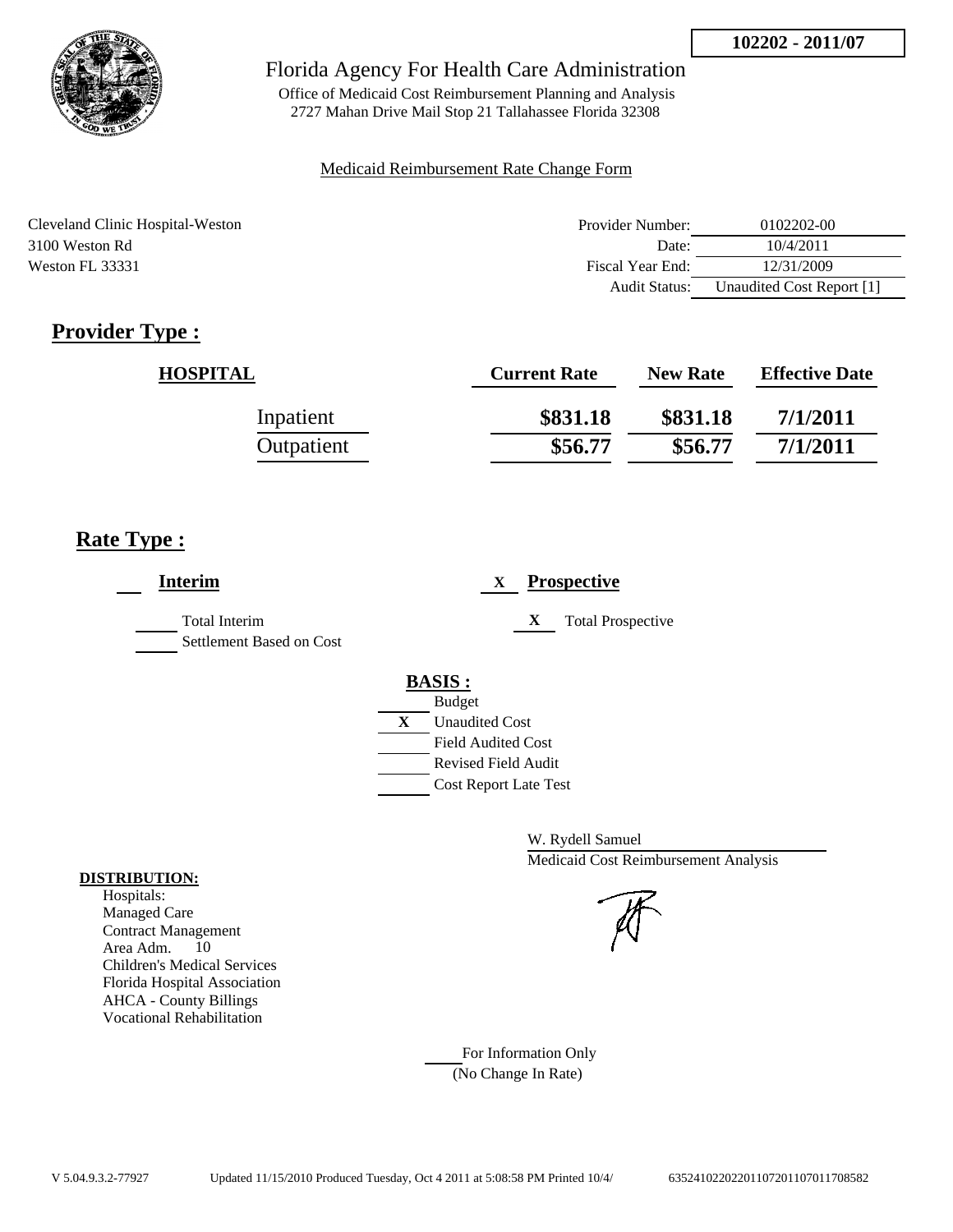

Office of Medicaid Cost Reimbursement Planning and Analysis 2727 Mahan Drive Mail Stop 21 Tallahassee Florida 32308

### Medicaid Reimbursement Rate Change Form

| Pembroke Pines Hospital | Provider Number:     | 0102229-00                |  |
|-------------------------|----------------------|---------------------------|--|
| 2301 University Dr.     | Date:                | 10/4/2011                 |  |
| Pembroke Pines FL 33024 | Fiscal Year End:     | 4/30/2010                 |  |
|                         | <b>Audit Status:</b> | Unaudited Cost Report [1] |  |
|                         |                      | Rate Includes Buy Back    |  |

# **Provider Type :**

| <b>HOSPITAL</b>                      | <b>Current Rate</b> | <b>New Rate</b> | <b>Effective Date</b> |
|--------------------------------------|---------------------|-----------------|-----------------------|
| Inpatient                            | \$1,594.27          | \$2,398.78      | 7/1/2011              |
| Outpatient                           | \$98.60             | \$132.54        | 7/1/2011              |
| <b>Inpatient County Billing Rate</b> | \$882.81            | \$882.81        | 7/1/2011              |

# **Rate Type :**

| <b>Interim</b>                                   | <b>Prospective</b><br>X                                                                                                                                 |
|--------------------------------------------------|---------------------------------------------------------------------------------------------------------------------------------------------------------|
| <b>Total Interim</b><br>Settlement Based on Cost | X<br><b>Total Prospective</b>                                                                                                                           |
|                                                  | <b>BASIS:</b><br><b>Budget</b><br>X<br><b>Unaudited Cost</b><br><b>Field Audited Cost</b><br><b>Revised Field Audit</b><br><b>Cost Report Late Test</b> |

W. Rydell Samuel Medicaid Cost Reimbursement Analysis

For Information Only (No Change In Rate)

#### **DISTRIBUTION:**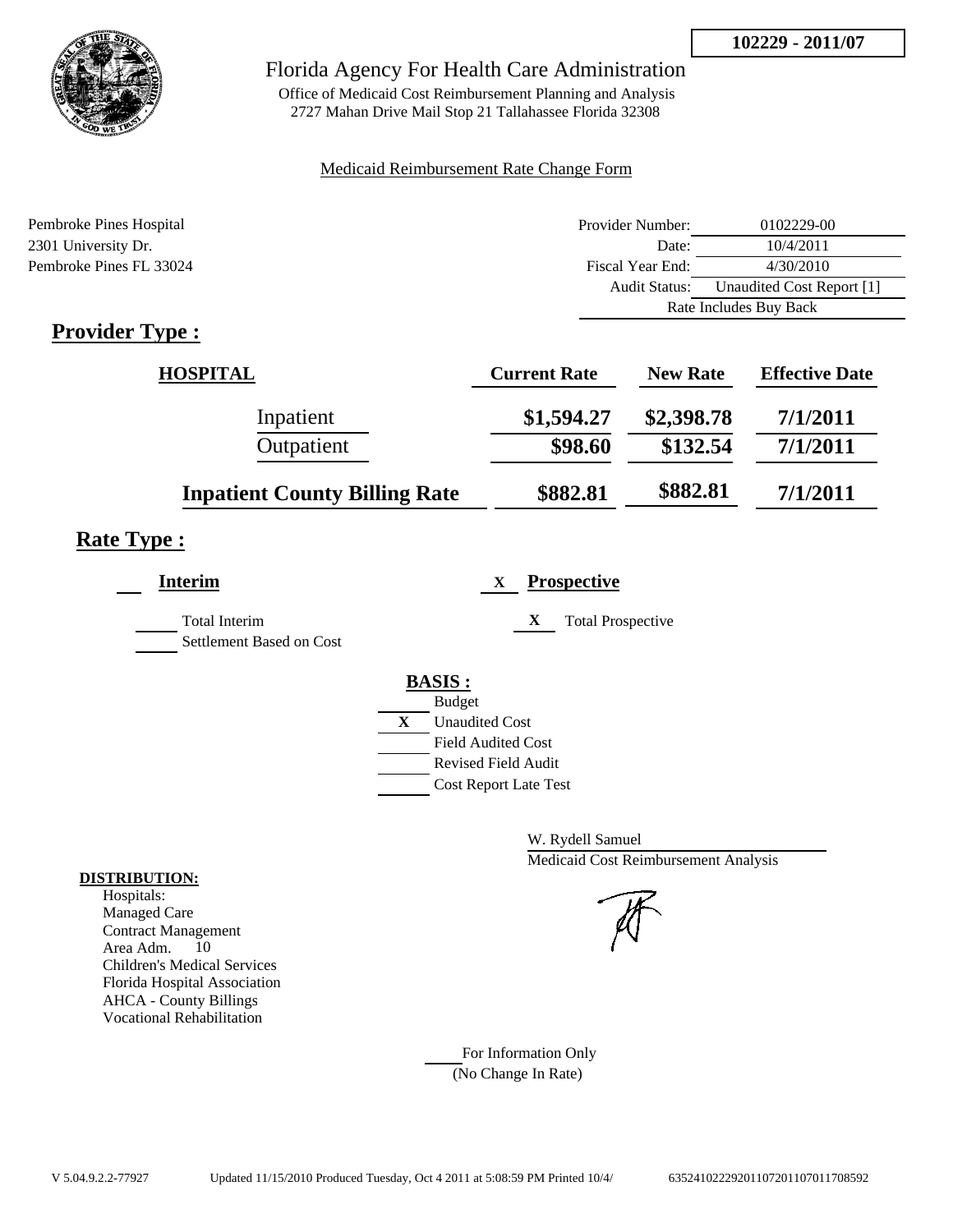

Office of Medicaid Cost Reimbursement Planning and Analysis 2727 Mahan Drive Mail Stop 21 Tallahassee Florida 32308

### Medicaid Reimbursement Rate Change Form

| Homestead Hospital     | Provider Number:     | $0102261 - 00$            |
|------------------------|----------------------|---------------------------|
| $160$ N.W. 13th Street | Date:                | 10/4/2011                 |
| Homestead FL 33030     | Fiscal Year End:     | 9/30/2010                 |
|                        | <b>Audit Status:</b> | Unaudited Cost Report [1] |

# **Provider Type :**

| <b>HOSPITAL</b>                      | <b>Current Rate</b> | <b>New Rate</b> | <b>Effective Date</b> |
|--------------------------------------|---------------------|-----------------|-----------------------|
| Inpatient                            | \$1,910.91          | \$1,910.91      | 7/1/2011              |
| Outpatient                           | \$158.11            | \$158.11        | 7/1/2011              |
| <b>Inpatient County Billing Rate</b> | \$987.57            | \$987.57        | 7/1/2011              |

# **Rate Type :**

| <b>Interim</b>                            | <b>Prospective</b><br>X               |
|-------------------------------------------|---------------------------------------|
| Total Interim<br>Settlement Based on Cost | <b>Total Prospective</b><br>X         |
|                                           | <b>BASIS:</b>                         |
|                                           | <b>Budget</b>                         |
|                                           | $\mathbf{X}$<br><b>Unaudited Cost</b> |
|                                           | <b>Field Audited Cost</b>             |
|                                           | Revised Field Audit                   |
|                                           | <b>Cost Report Late Test</b>          |
|                                           |                                       |

W. Rydell Samuel Medicaid Cost Reimbursement Analysis

For Information Only (No Change In Rate)

#### **DISTRIBUTION:**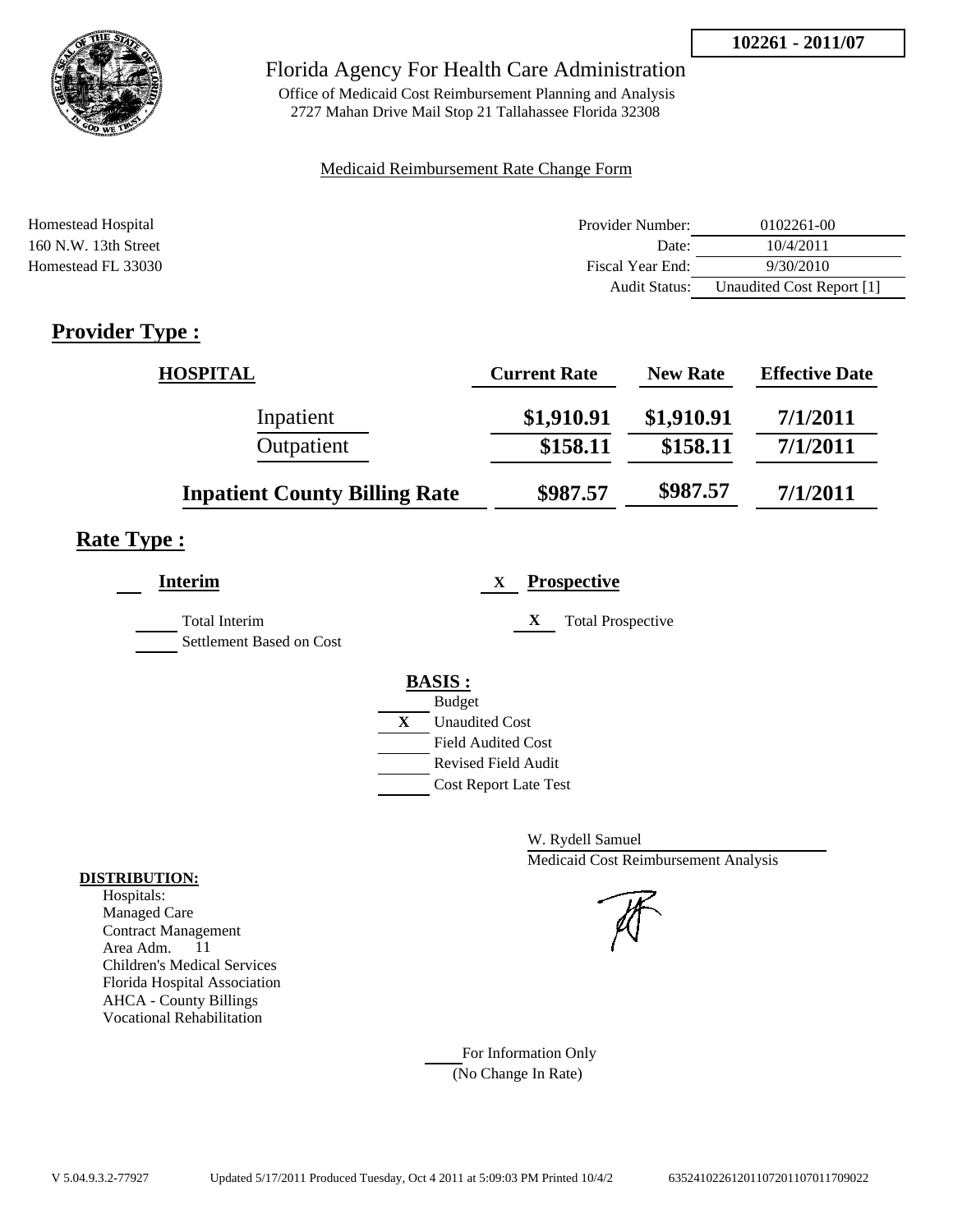

Office of Medicaid Cost Reimbursement Planning and Analysis 2727 Mahan Drive Mail Stop 21 Tallahassee Florida 32308

### Medicaid Reimbursement Rate Change Form

| Heart Of Florida Hospital | Provider Number:     | 0102288-00                |  |
|---------------------------|----------------------|---------------------------|--|
| P.O. Box 67               | Date:                | 10/4/2011                 |  |
| Haines City FL 33845      | Fiscal Year End:     | 6/30/2010                 |  |
|                           | <b>Audit Status:</b> | Unaudited Cost Report [1] |  |
|                           |                      | Rate Includes Buy Back    |  |

# **Provider Type :**

| <b>HOSPITAL</b>                      | <b>Current Rate</b> | <b>New Rate</b> | <b>Effective Date</b> |
|--------------------------------------|---------------------|-----------------|-----------------------|
| Inpatient                            | \$1,222.49          | \$1,740.33      | 7/1/2011              |
| Outpatient                           | \$60.21             | \$77.61         | 7/1/2011              |
| <b>Inpatient County Billing Rate</b> | \$608.03            | \$608.03        | 7/1/2011              |

# **Rate Type :**

| <b>Interim</b>                            | <b>Prospective</b><br>X               |
|-------------------------------------------|---------------------------------------|
| Total Interim<br>Settlement Based on Cost | X<br><b>Total Prospective</b>         |
|                                           | <b>BASIS:</b>                         |
|                                           | <b>Budget</b>                         |
|                                           | $\mathbf{X}$<br><b>Unaudited Cost</b> |
|                                           | <b>Field Audited Cost</b>             |
|                                           | Revised Field Audit                   |
|                                           | <b>Cost Report Late Test</b>          |
|                                           |                                       |

W. Rydell Samuel Medicaid Cost Reimbursement Analysis

For Information Only (No Change In Rate)

#### **DISTRIBUTION:**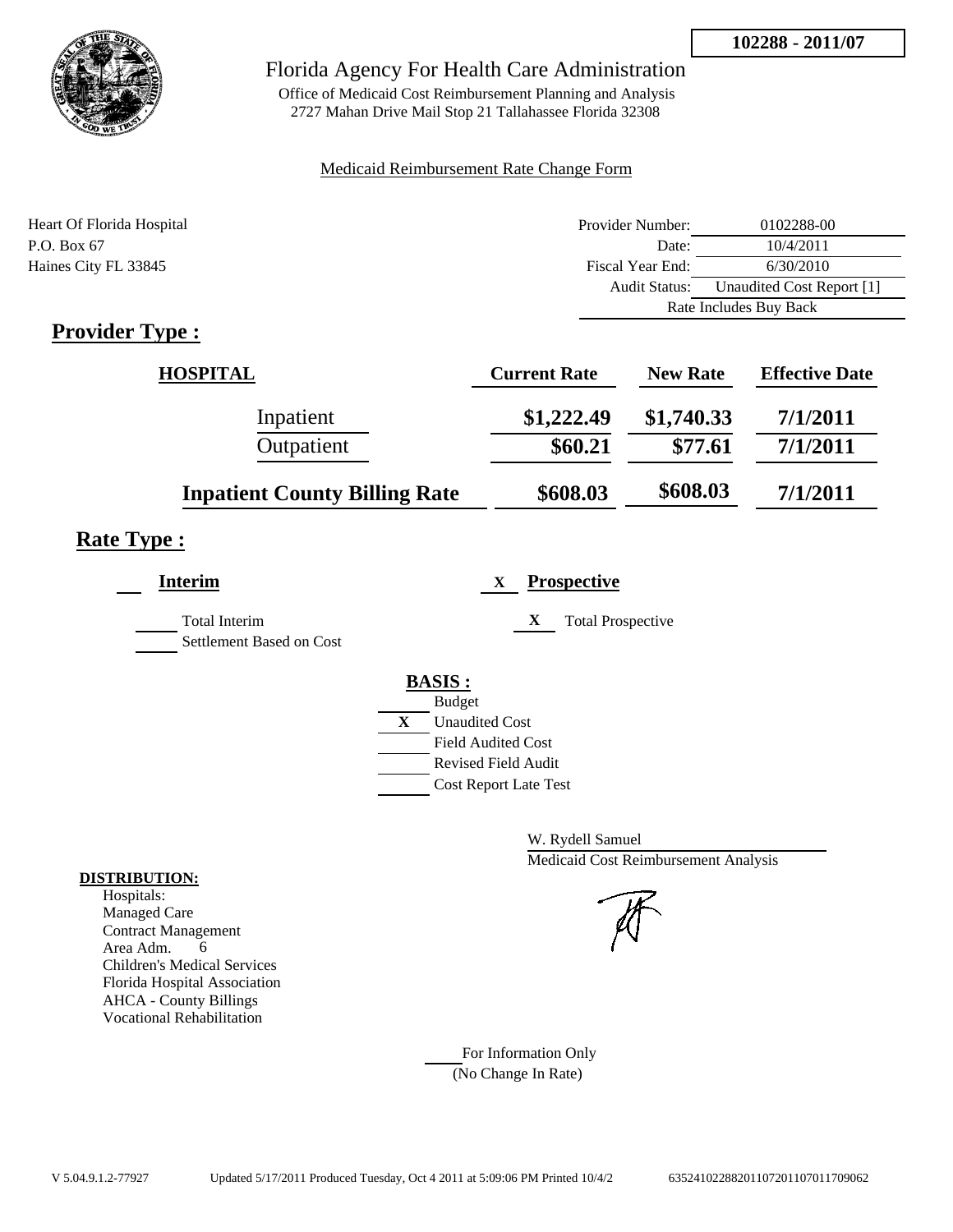

Office of Medicaid Cost Reimbursement Planning and Analysis 2727 Mahan Drive Mail Stop 21 Tallahassee Florida 32308

#### Medicaid Reimbursement Rate Change Form

| Kindred Hospital Central Tampa | Provider Number: | 0102300-00      |
|--------------------------------|------------------|-----------------|
| 4801 N HOWARD AVE.             | Date:            | 10/4/2011       |
| Tampa FL 33604                 | Fiscal Year End: | 8/31/2010       |
|                                | Audit Status:    | Field Audit [3] |

# **Provider Type :**

| <b>HOSPITAL</b> | <b>Current Rate</b> | <b>New Rate</b> | <b>Effective Date</b> |
|-----------------|---------------------|-----------------|-----------------------|
| Inpatient       | \$724.90            | \$724.90        | 7/1/2011              |
| Outpatient      | \$15.15             | \$15.15         | 7/1/2011              |

# **Rate Type :**

 $\overline{a}$ 

| <b>Interim</b>                            | <b>Prospective</b><br>X                                                                                                                                 |
|-------------------------------------------|---------------------------------------------------------------------------------------------------------------------------------------------------------|
| Total Interim<br>Settlement Based on Cost | X<br><b>Total Prospective</b>                                                                                                                           |
|                                           | <b>BASIS:</b><br><b>Budget</b><br><b>Unaudited Cost</b><br>X<br><b>Field Audited Cost</b><br><b>Revised Field Audit</b><br><b>Cost Report Late Test</b> |

W. Rydell Samuel Medicaid Cost Reimbursement Analysis

For Information Only (No Change In Rate)

#### **DISTRIBUTION:**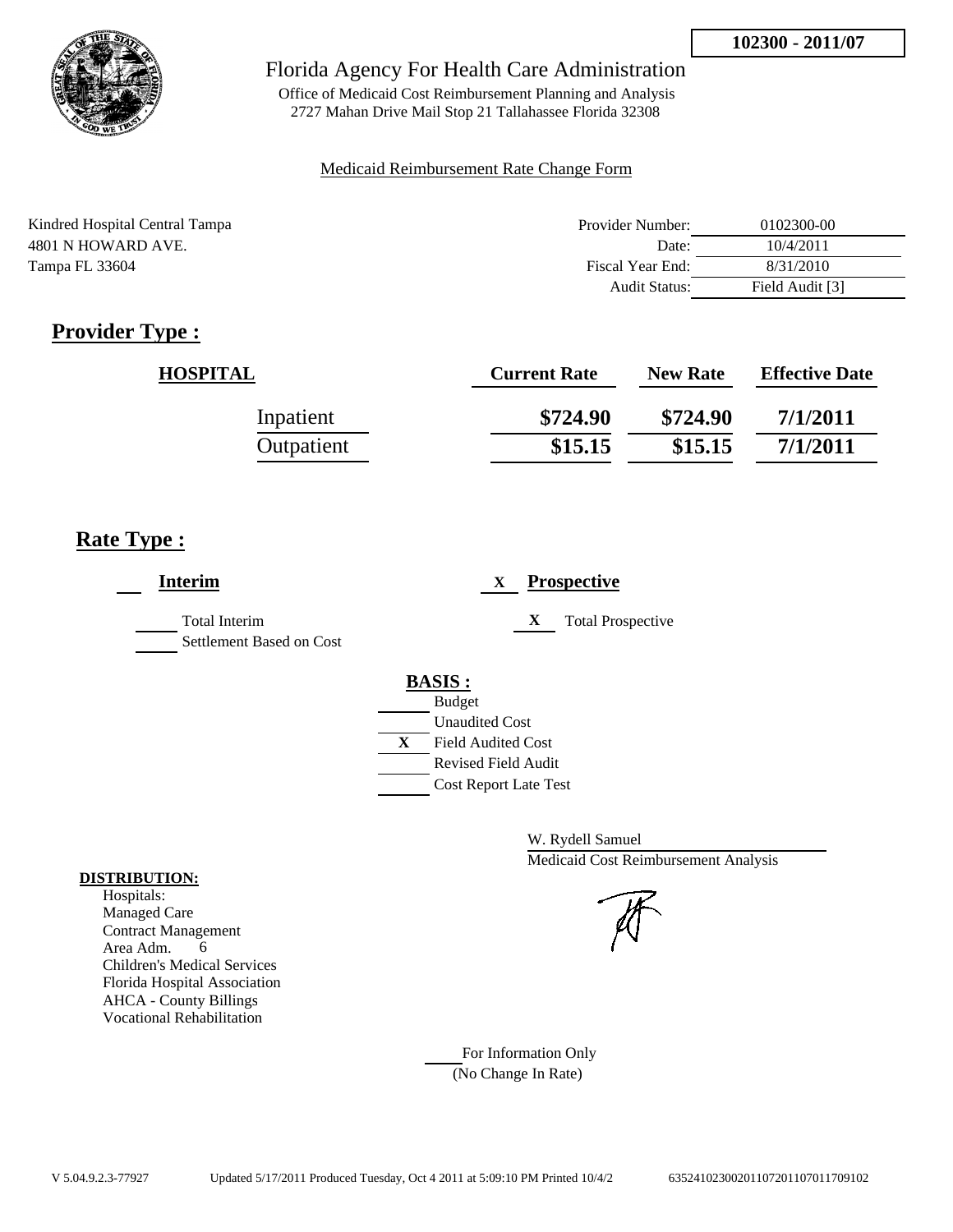

Office of Medicaid Cost Reimbursement Planning and Analysis 2727 Mahan Drive Mail Stop 21 Tallahassee Florida 32308

#### Medicaid Reimbursement Rate Change Form

| <b>Baptist Hospital Of Beaches</b> | Provider Number:     | 0102326-00                |
|------------------------------------|----------------------|---------------------------|
| 1350 13th AVE., SOUTH              | Date:                | 10/4/2011                 |
| Jacksonville FL 32250              | Fiscal Year End:     | 9/30/2010                 |
|                                    | <b>Audit Status:</b> | Unaudited Cost Report [1] |

# **Provider Type :**

| <b>HOSPITAL</b> | <b>Current Rate</b> | <b>New Rate</b> | <b>Effective Date</b> |
|-----------------|---------------------|-----------------|-----------------------|
| Inpatient       | \$773.86            | \$773.86        | 7/1/2011              |
| Outpatient      | \$62.56             | \$62.56         | 7/1/2011              |

## **Rate Type :**

| <b>Interim</b>                                   | <b>Prospective</b><br>X       |
|--------------------------------------------------|-------------------------------|
| <b>Total Interim</b><br>Settlement Based on Cost | X<br><b>Total Prospective</b> |
|                                                  | <b>BASIS:</b>                 |
|                                                  | <b>Budget</b>                 |
|                                                  | X<br><b>Unaudited Cost</b>    |
|                                                  | <b>Field Audited Cost</b>     |
|                                                  | Revised Field Audit           |
|                                                  | <b>Cost Report Late Test</b>  |
|                                                  |                               |

W. Rydell Samuel Medicaid Cost Reimbursement Analysis

For Information Only (No Change In Rate)

#### **DISTRIBUTION:**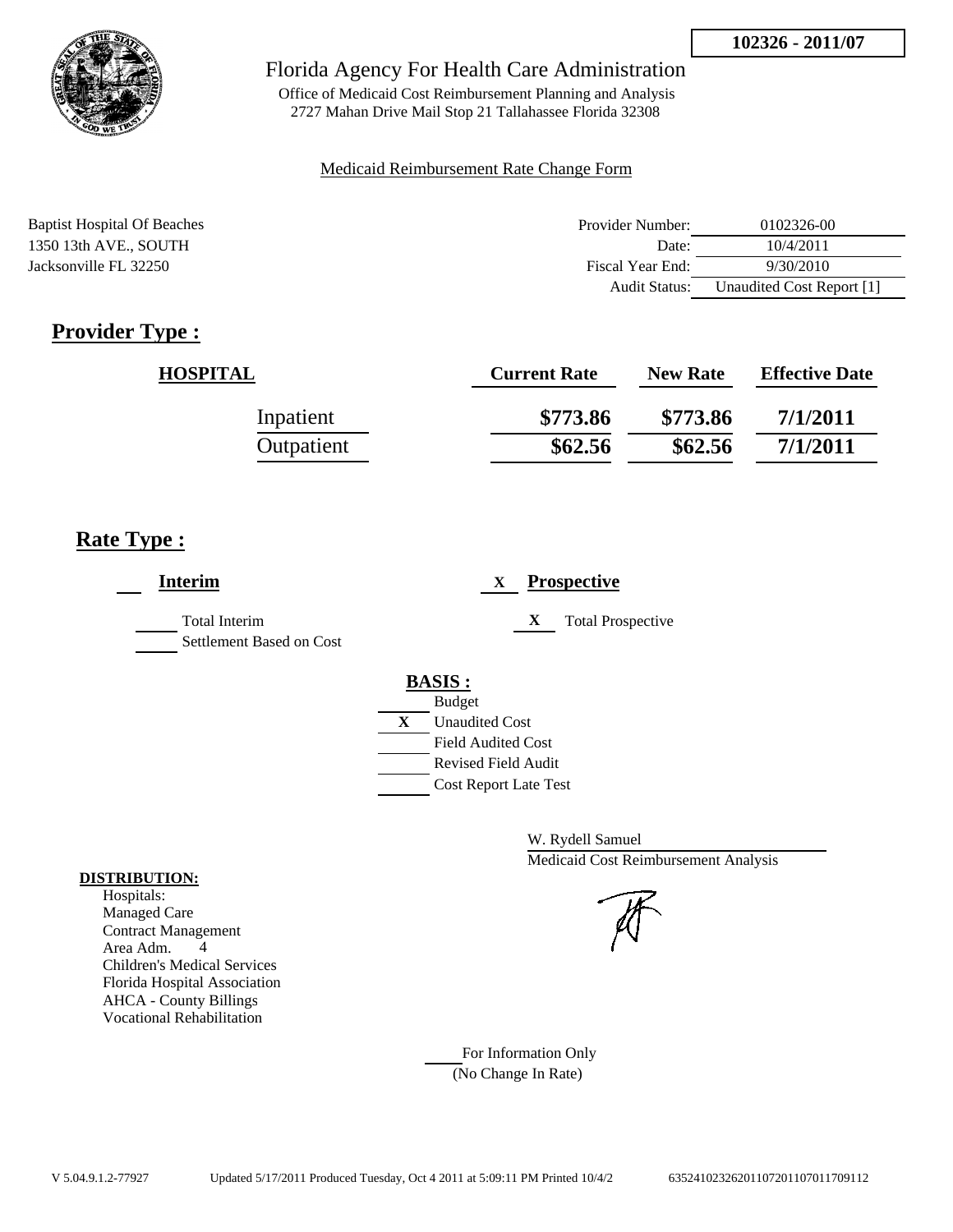

Office of Medicaid Cost Reimbursement Planning and Analysis 2727 Mahan Drive Mail Stop 21 Tallahassee Florida 32308

### Medicaid Reimbursement Rate Change Form

| <b>Atmore Community Hospital</b> | Provider Number:     | 0102334-00                |
|----------------------------------|----------------------|---------------------------|
| 401 Medical Park Dr.             | Date:                | 10/4/2011                 |
| Atmore AL 36502                  | Fiscal Year End:     | 9/30/2010                 |
|                                  | <b>Audit Status:</b> | Unaudited Cost Report [1] |

# **Provider Type :**

| <b>HOSPITAL</b> | <b>Current Rate</b> | <b>New Rate</b> | <b>Effective Date</b> |
|-----------------|---------------------|-----------------|-----------------------|
| Inpatient       | \$546.94            | \$546.94        | 7/1/2011              |
| Outpatient      | \$50.21             | \$50.21         | 7/1/2011              |

# **Rate Type :**

| <b>Interim</b>                            | <b>Prospective</b><br>X                                                                                                                          |
|-------------------------------------------|--------------------------------------------------------------------------------------------------------------------------------------------------|
| Total Interim<br>Settlement Based on Cost | X<br><b>Total Prospective</b>                                                                                                                    |
|                                           | <b>BASIS:</b><br><b>Budget</b><br>X<br><b>Unaudited Cost</b><br><b>Field Audited Cost</b><br>Revised Field Audit<br><b>Cost Report Late Test</b> |

W. Rydell Samuel Medicaid Cost Reimbursement Analysis

For Information Only (No Change In Rate)

#### **DISTRIBUTION:**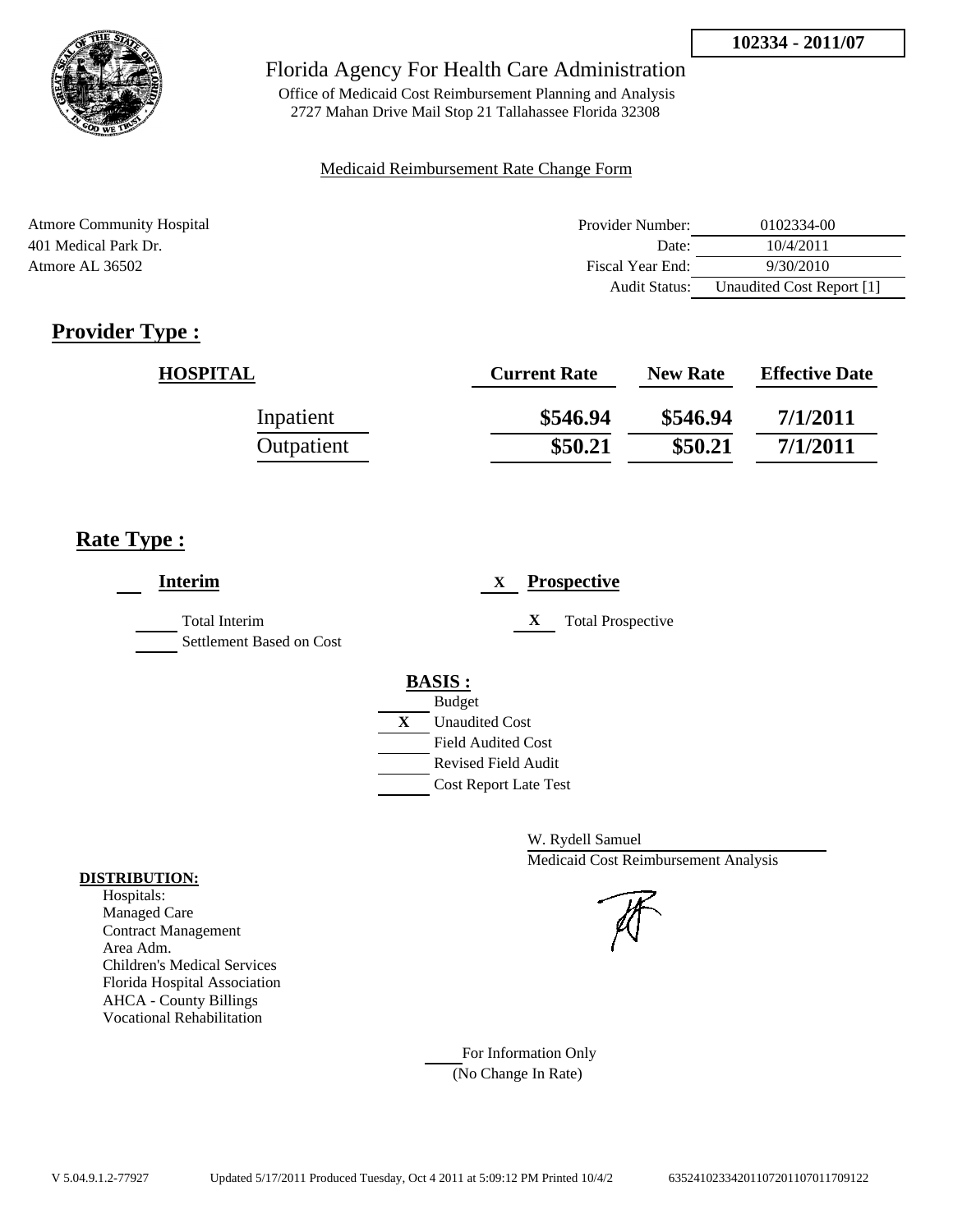

Office of Medicaid Cost Reimbursement Planning and Analysis 2727 Mahan Drive Mail Stop 21 Tallahassee Florida 32308

### Medicaid Reimbursement Rate Change Form

| Kindred Hospital (Tampa)  | Provider Number:     | 0102342-00      |
|---------------------------|----------------------|-----------------|
| 4555 SOUTH MANHATTAN AVE. | Date:                | 10/4/2011       |
| Tampa FL 33611            | Fiscal Year End:     | 8/31/2010       |
|                           | <b>Audit Status:</b> | Field Audit [3] |

# **Provider Type :**

| <b>HOSPITAL</b> | <b>Current Rate</b> | <b>New Rate</b> | <b>Effective Date</b> |
|-----------------|---------------------|-----------------|-----------------------|
| Inpatient       | \$614.19            | \$614.19        | 7/1/2011              |
| Outpatient      | \$15.15             | \$15.15         | 7/1/2011              |

# **Rate Type :**

| <b>Interim</b>                                   | <b>Prospective</b><br>X                                                                                                                          |
|--------------------------------------------------|--------------------------------------------------------------------------------------------------------------------------------------------------|
| <b>Total Interim</b><br>Settlement Based on Cost | X<br><b>Total Prospective</b>                                                                                                                    |
|                                                  | <b>BASIS:</b><br><b>Budget</b><br><b>Unaudited Cost</b><br>X<br><b>Field Audited Cost</b><br>Revised Field Audit<br><b>Cost Report Late Test</b> |

W. Rydell Samuel Medicaid Cost Reimbursement Analysis

For Information Only (No Change In Rate)

#### **DISTRIBUTION:**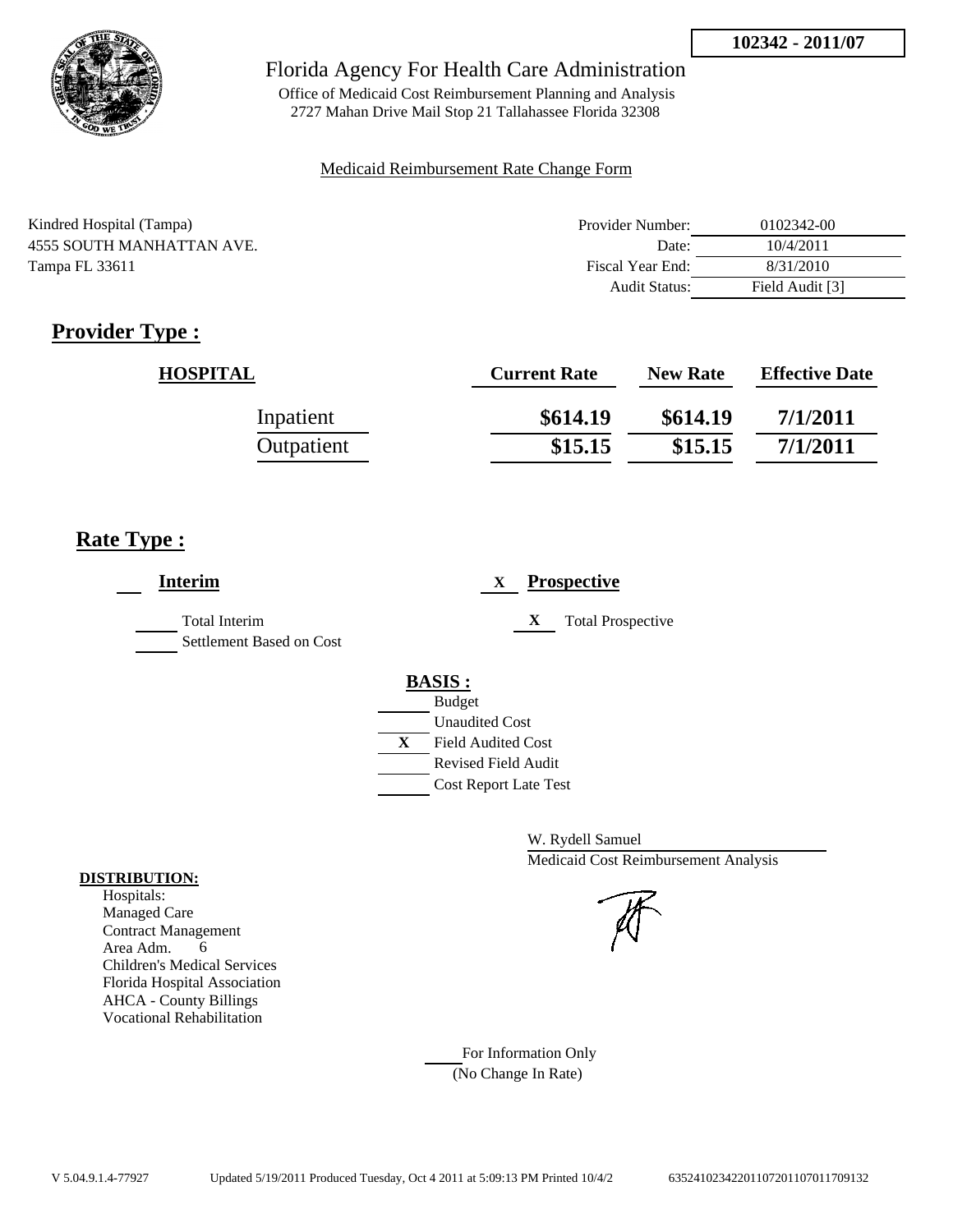

Office of Medicaid Cost Reimbursement Planning and Analysis 2727 Mahan Drive Mail Stop 21 Tallahassee Florida 32308

#### Medicaid Reimbursement Rate Change Form

| Smith Hospital    | Provider Number: | 0102369-00                |
|-------------------|------------------|---------------------------|
| P.O. Box 10010    | Date:            | 10/4/2011                 |
| Valdosta GA 31604 | Fiscal Year End: | 12/31/1994                |
|                   | Audit Status:    | Unaudited Cost Report [1] |

# **Provider Type :**

| <b>HOSPITAL</b> | <b>Current Rate</b> | <b>New Rate</b> | <b>Effective Date</b> |
|-----------------|---------------------|-----------------|-----------------------|
| Inpatient       | \$323.31            | \$323.31        | 7/1/2011              |
| Outpatient      | \$96.80             | \$96.80         | 7/1/2011              |

## **Rate Type :**

| <b>Interim</b>                            | <b>Prospective</b><br>X                 |
|-------------------------------------------|-----------------------------------------|
| Total Interim<br>Settlement Based on Cost | <b>Total Prospective</b><br>$\mathbf X$ |
|                                           | <b>BASIS:</b>                           |
|                                           | <b>Budget</b>                           |
|                                           | X<br><b>Unaudited Cost</b>              |
|                                           | <b>Field Audited Cost</b>               |
|                                           | <b>Revised Field Audit</b>              |
|                                           | <b>Cost Report Late Test</b>            |
|                                           |                                         |

W. Rydell Samuel Medicaid Cost Reimbursement Analysis

For Information Only (No Change In Rate)

#### **DISTRIBUTION:**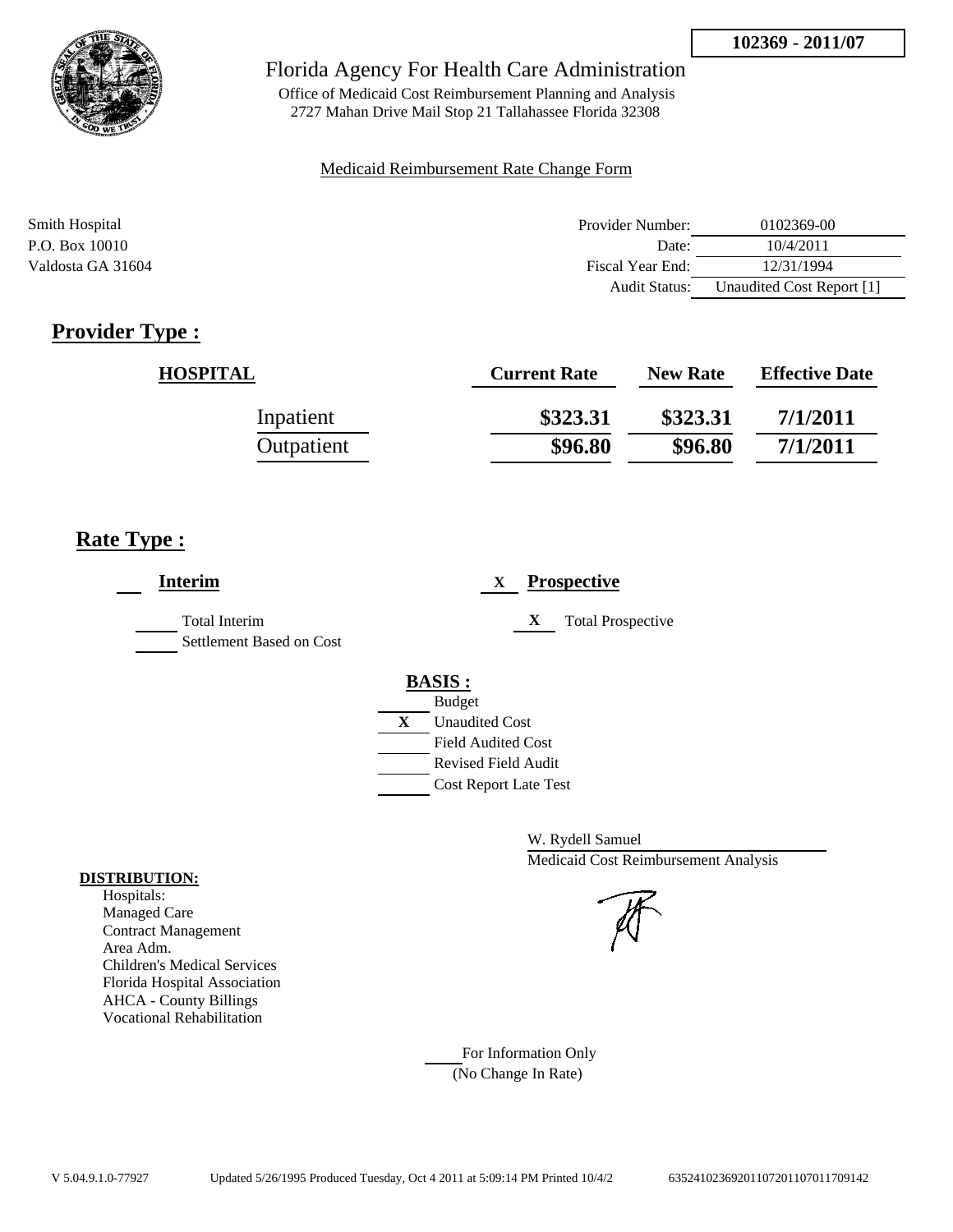

Office of Medicaid Cost Reimbursement Planning and Analysis 2727 Mahan Drive Mail Stop 21 Tallahassee Florida 32308

#### Medicaid Reimbursement Rate Change Form

St. John'S Rehabilitation Hospital 3075 N.W. 35th Ave. Lauderdale Lake FL 33311

| Provider Number: | 0102407-00                |
|------------------|---------------------------|
| Date:            | 10/4/2011                 |
| Fiscal Year End: | 9/30/2010                 |
| Audit Status:    | Unaudited Cost Report [1] |

# **Provider Type :**

| <b>HOSPITAL</b> | <b>Current Rate</b> | <b>New Rate</b> | <b>Effective Date</b> |
|-----------------|---------------------|-----------------|-----------------------|
| Inpatient       | \$592.38            | \$592.38        | 7/1/2011              |
| Outpatient      | \$15.15             | \$15.15         | 7/1/2011              |

# **Rate Type :**

| <b>Interim</b>                            | <b>Prospective</b><br>X                                                                                                                          |
|-------------------------------------------|--------------------------------------------------------------------------------------------------------------------------------------------------|
| Total Interim<br>Settlement Based on Cost | X<br><b>Total Prospective</b>                                                                                                                    |
|                                           | <b>BASIS:</b><br><b>Budget</b><br>X<br><b>Unaudited Cost</b><br><b>Field Audited Cost</b><br>Revised Field Audit<br><b>Cost Report Late Test</b> |

W. Rydell Samuel Medicaid Cost Reimbursement Analysis

For Information Only (No Change In Rate)

#### **DISTRIBUTION:**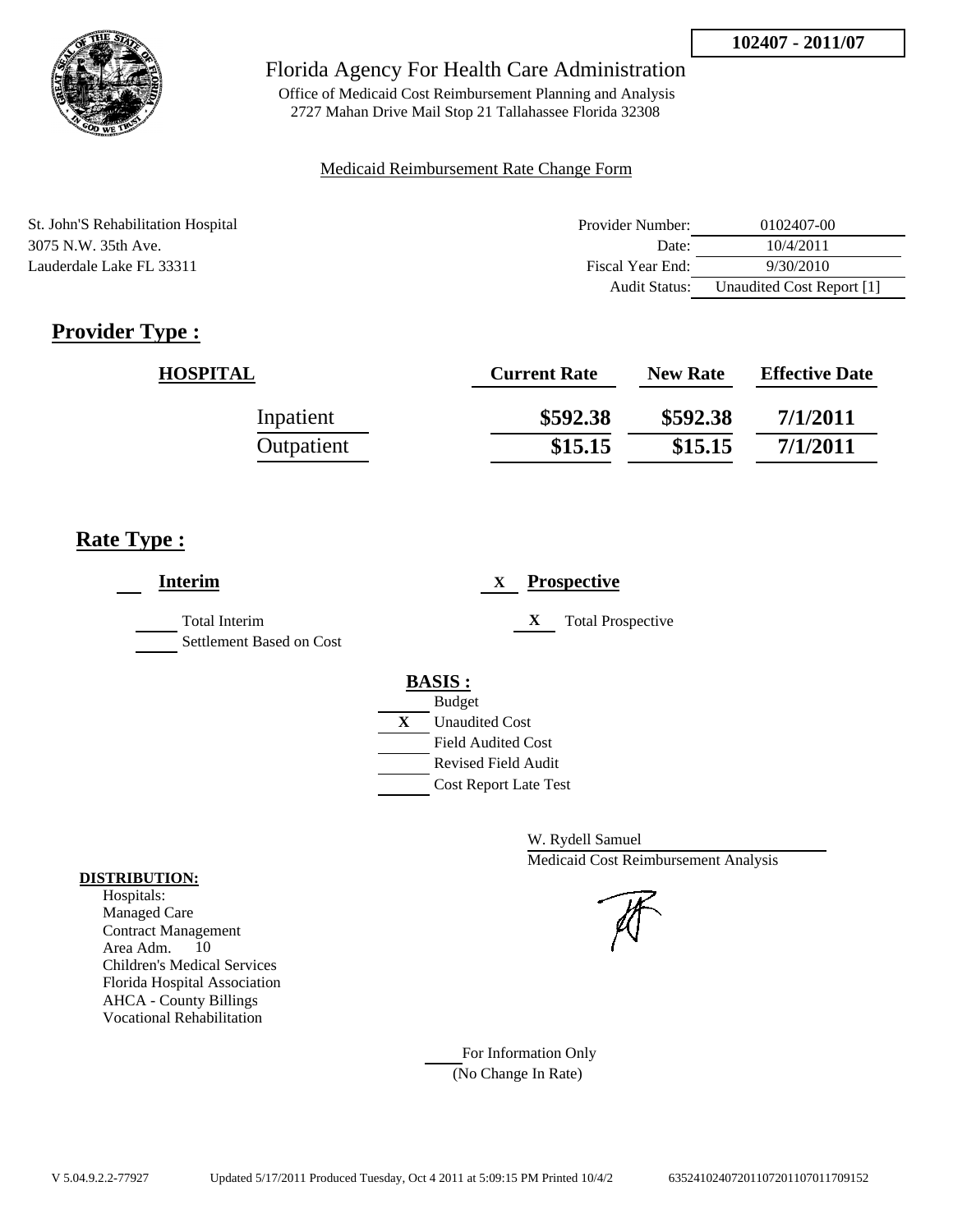

Office of Medicaid Cost Reimbursement Planning and Analysis 2727 Mahan Drive Mail Stop 21 Tallahassee Florida 32308

### Medicaid Reimbursement Rate Change Form

| South Baldwin Hospital | Provider Number: | 0102474-00                |
|------------------------|------------------|---------------------------|
| 1613 West McKenzie St. | Date:            | 10/4/2011                 |
| Foley AL 36536         | Fiscal Year End: | 9/30/1995                 |
|                        | Audit Status:    | Unaudited Cost Report [1] |

# **Provider Type :**

| <b>HOSPITAL</b> | <b>Current Rate</b> | <b>New Rate</b> | <b>Effective Date</b> |
|-----------------|---------------------|-----------------|-----------------------|
| Inpatient       | \$566.27            | \$566.27        | 7/1/2011              |
| Outpatient      | \$15.15             | \$15.15         | 7/1/2011              |

# **Rate Type :**

| <b>Interim</b>                                   | <b>Prospective</b><br>X       |
|--------------------------------------------------|-------------------------------|
| <b>Total Interim</b><br>Settlement Based on Cost | X<br><b>Total Prospective</b> |
|                                                  | <b>BASIS:</b>                 |
|                                                  | <b>Budget</b>                 |
|                                                  | X<br><b>Unaudited Cost</b>    |
|                                                  | <b>Field Audited Cost</b>     |
|                                                  | <b>Revised Field Audit</b>    |
|                                                  | <b>Cost Report Late Test</b>  |
|                                                  |                               |

W. Rydell Samuel Medicaid Cost Reimbursement Analysis



For Information Only (No Change In Rate)

#### **DISTRIBUTION:**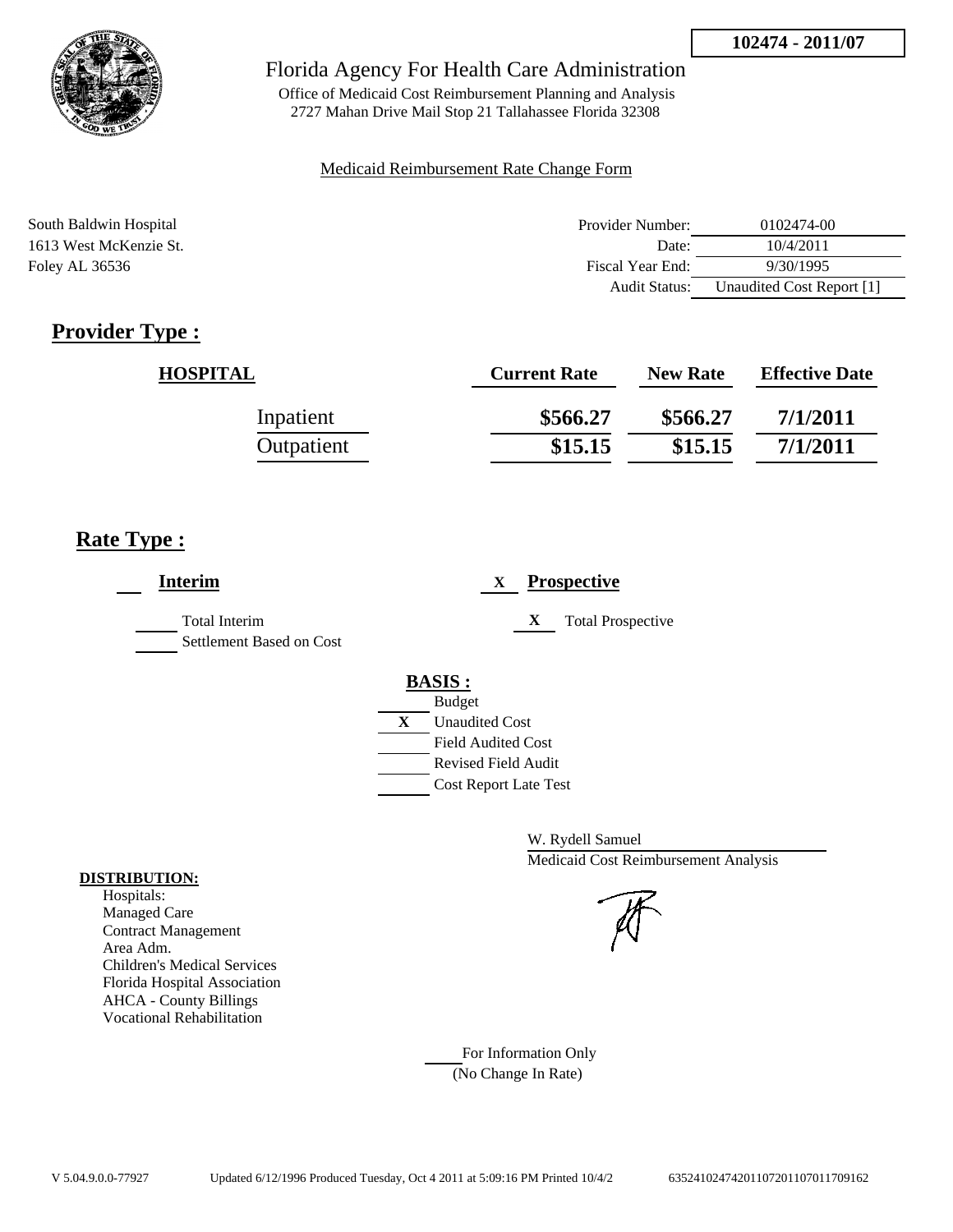

Office of Medicaid Cost Reimbursement Planning and Analysis 2727 Mahan Drive Mail Stop 21 Tallahassee Florida 32308

## Medicaid Reimbursement Rate Change Form

Memorial Hosp. - West **Provider Number:** 0102521-00 703 North Flamingo Road Date: 10/4/2011 Pembroke Pines FL 33028 Fiscal Year End: 4/30/2010 Audit Status: Unaudited Cost Report [1] Rate Includes Buy Back and 100% Self Exemption

# **Provider Type :**

| <b>HOSPITAL</b>                      | <b>Current Rate</b> | <b>New Rate</b> | <b>Effective Date</b> |
|--------------------------------------|---------------------|-----------------|-----------------------|
| Inpatient                            | \$1,580.03          | \$2,000.97      | 7/1/2011              |
| Outpatient                           | \$130.21            | \$159.92        | 7/1/2011              |
| <b>Inpatient County Billing Rate</b> | \$902.48            | \$902.48        | 7/1/2011              |

## **Rate Type :**

L,

| <b>Interim</b>                            | <b>Prospective</b><br>X       |
|-------------------------------------------|-------------------------------|
| Total Interim<br>Settlement Based on Cost | <b>Total Prospective</b><br>X |
|                                           | <b>BASIS:</b>                 |
|                                           | <b>Budget</b>                 |
|                                           | X<br><b>Unaudited Cost</b>    |
|                                           | <b>Field Audited Cost</b>     |
|                                           | Revised Field Audit           |
|                                           | <b>Cost Report Late Test</b>  |
|                                           |                               |

W. Rydell Samuel Medicaid Cost Reimbursement Analysis

For Information Only (No Change In Rate)

## **DISTRIBUTION:**

Hospitals: Managed Care Contract Management Area Adm. 10 Children's Medical Services Florida Hospital Association AHCA - County Billings Vocational Rehabilitation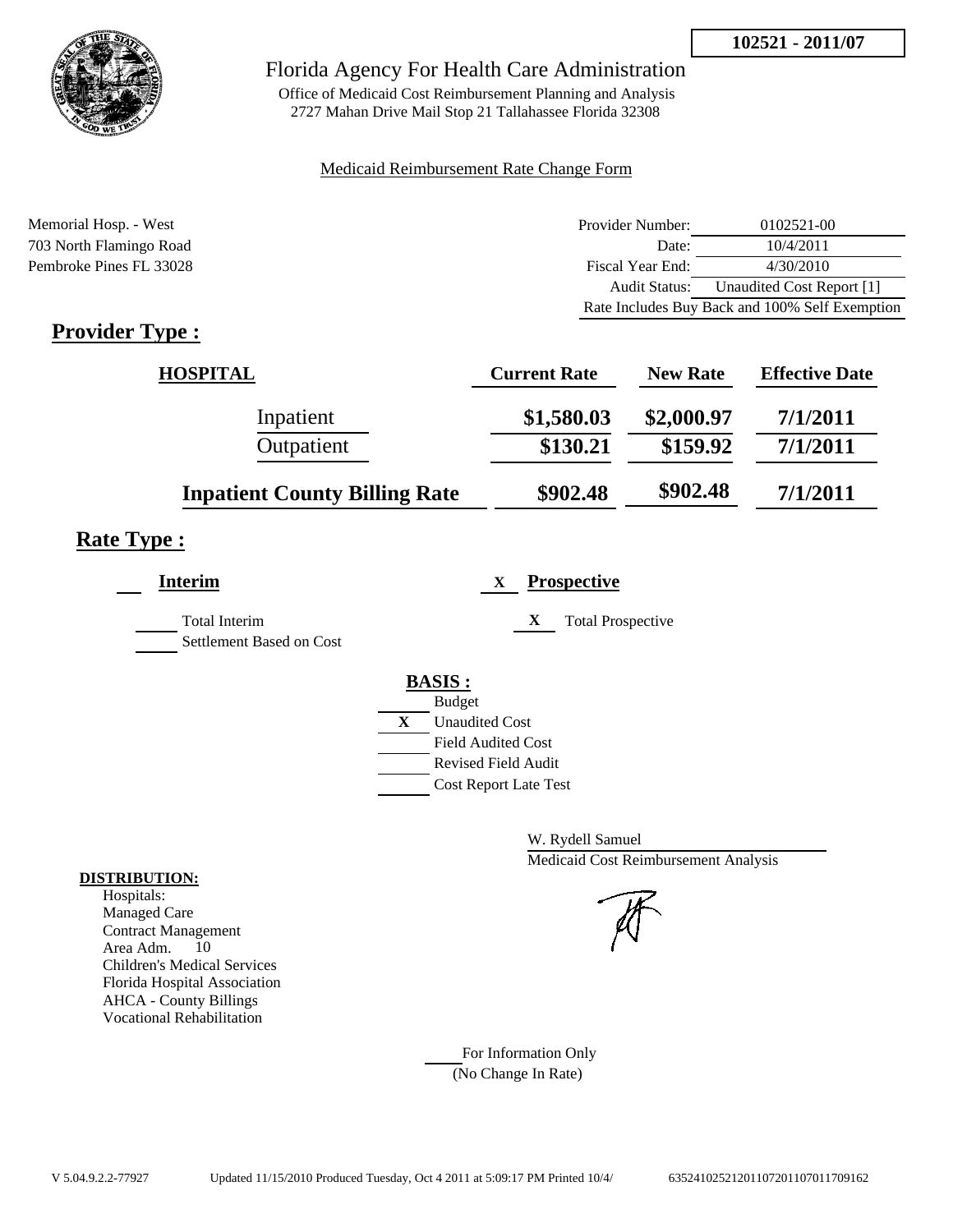

Office of Medicaid Cost Reimbursement Planning and Analysis 2727 Mahan Drive Mail Stop 21 Tallahassee Florida 32308

## Medicaid Reimbursement Rate Change Form

| <b>Englewood Community Hospital</b> | Provider Number:     | 0102539-00                |
|-------------------------------------|----------------------|---------------------------|
| 700 Medical Blyd.                   | Date:                | 10/4/2011                 |
| Englewood FL 34223                  | Fiscal Year End:     | 12/31/2009                |
|                                     | <b>Audit Status:</b> | Unaudited Cost Report [1] |

# **Provider Type :**

| <b>HOSPITAL</b> | <b>Current Rate</b> | <b>New Rate</b> | <b>Effective Date</b> |
|-----------------|---------------------|-----------------|-----------------------|
| Inpatient       | \$781.29            | \$781.29        | 7/1/2011              |
| Outpatient      | \$45.86             | \$45.86         | 7/1/2011              |

# **Rate Type :**

| <b>Interim</b>                                   | <b>Prospective</b><br>X                                                                                                                                 |
|--------------------------------------------------|---------------------------------------------------------------------------------------------------------------------------------------------------------|
| <b>Total Interim</b><br>Settlement Based on Cost | X<br><b>Total Prospective</b>                                                                                                                           |
|                                                  | <b>BASIS:</b><br><b>Budget</b><br>X<br><b>Unaudited Cost</b><br><b>Field Audited Cost</b><br><b>Revised Field Audit</b><br><b>Cost Report Late Test</b> |

W. Rydell Samuel Medicaid Cost Reimbursement Analysis

For Information Only (No Change In Rate)

## **DISTRIBUTION:**

Hospitals: Managed Care Contract Management Area Adm. 8 Children's Medical Services Florida Hospital Association AHCA - County Billings Vocational Rehabilitation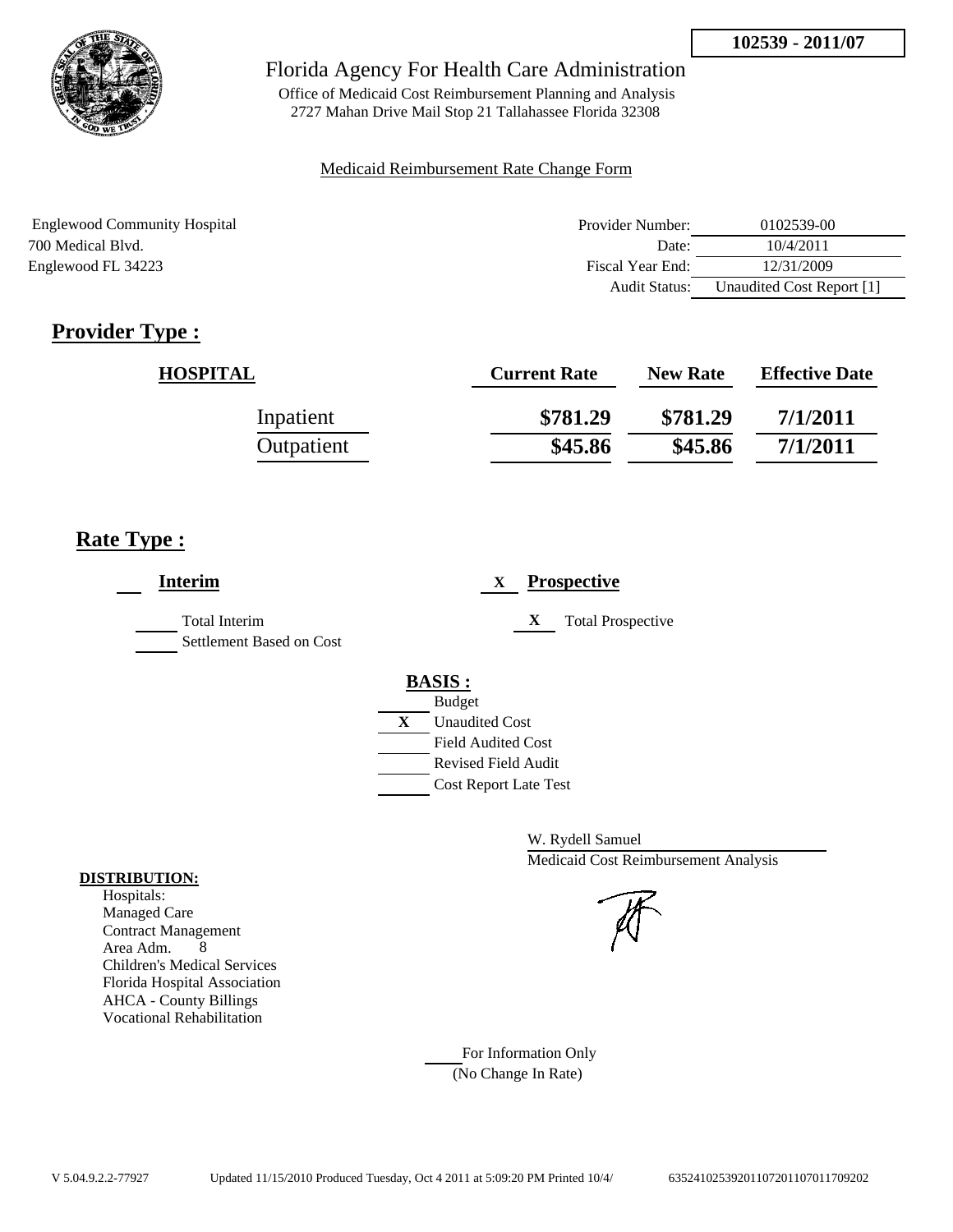

Office of Medicaid Cost Reimbursement Planning and Analysis 2727 Mahan Drive Mail Stop 21 Tallahassee Florida 32308

## Medicaid Reimbursement Rate Change Form

| Southeast Georgia Medical Center | Provider Number: | 0102555-00                |
|----------------------------------|------------------|---------------------------|
| 3100 Kemble Avenue               | Date:            | 10/4/2011                 |
| Brunswick GA 31520               | Fiscal Year End: | 4/30/2010                 |
|                                  | Audit Status:    | Unaudited Cost Report [1] |

# **Provider Type :**

| <b>HOSPITAL</b> | <b>Current Rate</b> | <b>New Rate</b> | <b>Effective Date</b> |
|-----------------|---------------------|-----------------|-----------------------|
| Inpatient       | \$673.66            | \$669.60        | 7/1/2011              |
| Outpatient      | \$92.06             | \$55.95         | 7/1/2011              |

# **Rate Type :**

| <b>Interim</b>                            | <b>Prospective</b><br>X       |
|-------------------------------------------|-------------------------------|
| Total Interim<br>Settlement Based on Cost | X<br><b>Total Prospective</b> |
|                                           | <b>BASIS:</b>                 |
|                                           | <b>Budget</b>                 |
|                                           | X<br><b>Unaudited Cost</b>    |
|                                           | <b>Field Audited Cost</b>     |
|                                           | <b>Revised Field Audit</b>    |
|                                           | <b>Cost Report Late Test</b>  |
|                                           |                               |

W. Rydell Samuel Medicaid Cost Reimbursement Analysis

For Information Only (No Change In Rate)

## **DISTRIBUTION:**

Hospitals: Managed Care Contract Management Area Adm. Children's Medical Services Florida Hospital Association AHCA - County Billings Vocational Rehabilitation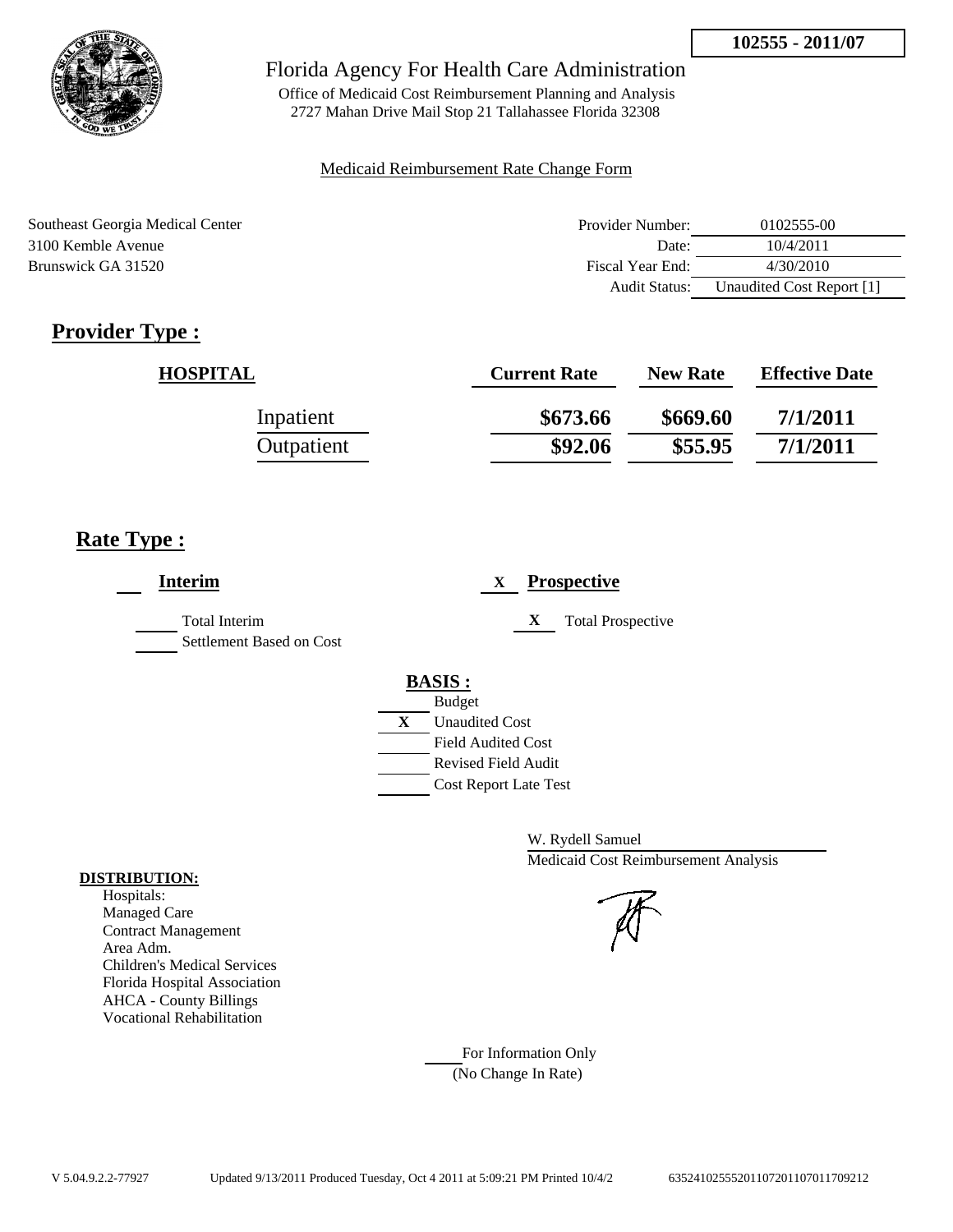

Office of Medicaid Cost Reimbursement Planning and Analysis 2727 Mahan Drive Mail Stop 21 Tallahassee Florida 32308

## Medicaid Reimbursement Rate Change Form

| Edward White Hospital                | Provider Number: | 0102598-00                |
|--------------------------------------|------------------|---------------------------|
| 2323 9th Avenue North P.O. Box 12018 | Date:            | 10/4/2011                 |
| St. Petersburg Fl 33733              | Fiscal Year End: | 12/31/2009                |
|                                      | Audit Status:    | Unaudited Cost Report [1] |

# **Provider Type :**

| <b>HOSPITAL</b> | <b>Current Rate</b> | <b>New Rate</b> | <b>Effective Date</b> |
|-----------------|---------------------|-----------------|-----------------------|
| Inpatient       | \$808.56            | \$808.56        | 7/1/2011              |
| Outpatient      | \$88.86             | \$88.86         | 7/1/2011              |

# **Rate Type :**

| <b>Interim</b>                            | <b>Prospective</b><br>X       |
|-------------------------------------------|-------------------------------|
| Total Interim<br>Settlement Based on Cost | X<br><b>Total Prospective</b> |
|                                           | <b>BASIS:</b>                 |
|                                           | <b>Budget</b>                 |
|                                           | X<br><b>Unaudited Cost</b>    |
|                                           | <b>Field Audited Cost</b>     |
|                                           | <b>Revised Field Audit</b>    |
|                                           | <b>Cost Report Late Test</b>  |
|                                           |                               |

W. Rydell Samuel Medicaid Cost Reimbursement Analysis

## For Information Only (No Change In Rate)

**DISTRIBUTION:**

Hospitals: Managed Care Contract Management Area Adm. 5 Children's Medical Services Florida Hospital Association AHCA - County Billings Vocational Rehabilitation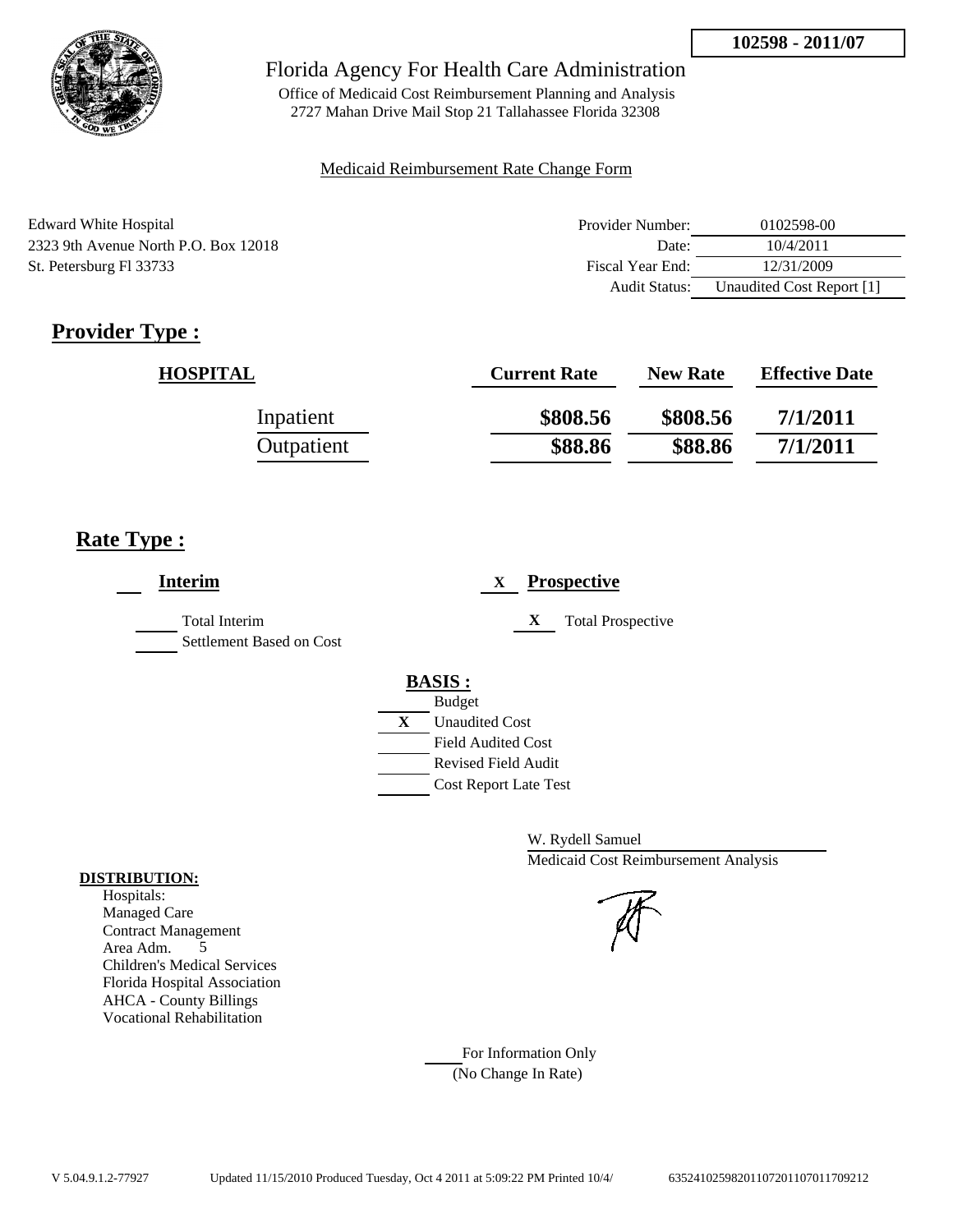

Office of Medicaid Cost Reimbursement Planning and Analysis 2727 Mahan Drive Mail Stop 21 Tallahassee Florida 32308

## Medicaid Reimbursement Rate Change Form

| Florida Hospital Wauchula            | Provider Number:       | 0102601-00                |
|--------------------------------------|------------------------|---------------------------|
| 2501 U.S. Hwy 27 North P.O. Box 1200 | Date:                  | 10/4/2011                 |
| Avon Park FL 33825                   | Fiscal Year End:       | 12/31/2009                |
|                                      | Audit Status:          | Unaudited Cost Report [1] |
|                                      | Rate Includes Buy Back |                           |

# **Provider Type :**

| <b>HOSPITAL</b> | <b>Current Rate</b> | <b>New Rate</b> | <b>Effective Date</b> |
|-----------------|---------------------|-----------------|-----------------------|
| Inpatient       | \$6,087.70          | \$6,087.70      | 7/1/2011              |
| Outpatient      | \$108.74            | \$108.74        | 7/1/2011              |

# **Rate Type :**

| <b>Interim</b>                                   | <b>Prospective</b><br>X                                                                                                                          |
|--------------------------------------------------|--------------------------------------------------------------------------------------------------------------------------------------------------|
| <b>Total Interim</b><br>Settlement Based on Cost | X<br><b>Total Prospective</b>                                                                                                                    |
|                                                  | <b>BASIS:</b><br><b>Budget</b><br>X<br><b>Unaudited Cost</b><br><b>Field Audited Cost</b><br>Revised Field Audit<br><b>Cost Report Late Test</b> |

W. Rydell Samuel Medicaid Cost Reimbursement Analysis

For Information Only (No Change In Rate)

## **DISTRIBUTION:**

Hospitals: Managed Care Contract Management Area Adm. 6 Children's Medical Services Florida Hospital Association AHCA - County Billings Vocational Rehabilitation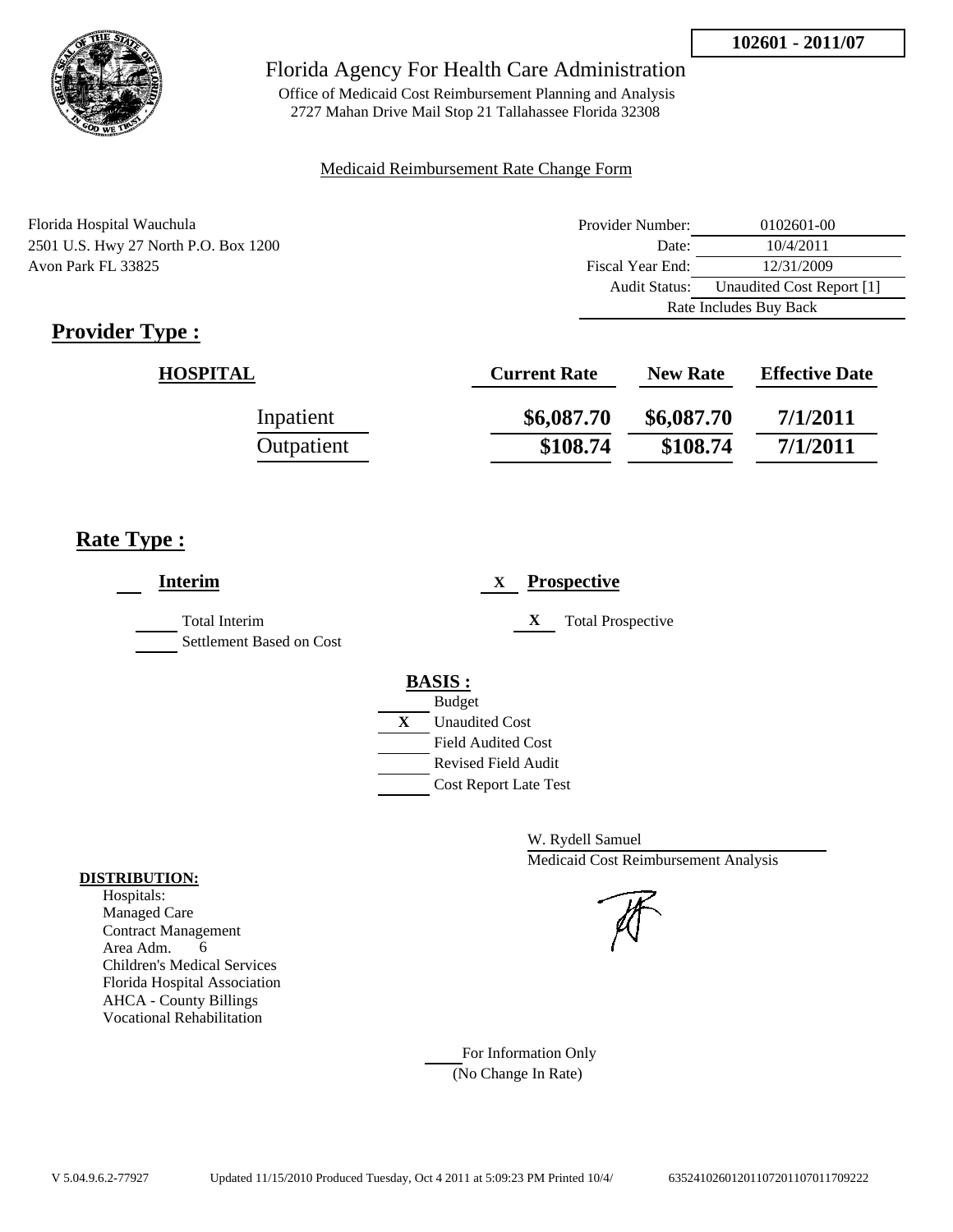

Office of Medicaid Cost Reimbursement Planning and Analysis 2727 Mahan Drive Mail Stop 21 Tallahassee Florida 32308

## Medicaid Reimbursement Rate Change Form

| A.G. Holley State Hospital     | Provider Number: | 0102610-00                |
|--------------------------------|------------------|---------------------------|
| 1199 Lantana Rd. P.O. Box 3084 | Date:            | 10/4/2011                 |
| Lantana FL 33465               | Fiscal Year End: | 6/30/2010                 |
|                                | Audit Status:    | Unaudited Cost Report [1] |

# **Provider Type :**

| <b>HOSPITAL</b>                      | <b>Current Rate</b> | <b>New Rate</b> | <b>Effective Date</b> |
|--------------------------------------|---------------------|-----------------|-----------------------|
| Inpatient                            | \$609.83            | \$609.83        | 7/1/2011              |
| Outpatient                           | \$15.15             | \$15.15         | 7/1/2011              |
| <b>Inpatient County Billing Rate</b> | \$447.21            | \$447.21        | 7/1/2011              |

# **Rate Type :**

| <b>Interim</b>                                   | <b>Prospective</b><br>$\mathbf{X}$                                                                                                                          |
|--------------------------------------------------|-------------------------------------------------------------------------------------------------------------------------------------------------------------|
| <b>Total Interim</b><br>Settlement Based on Cost | <b>Total Prospective</b><br>X                                                                                                                               |
|                                                  | <b>BASIS:</b><br><b>Budget</b><br>$\mathbf{X}$<br><b>Unaudited Cost</b><br><b>Field Audited Cost</b><br>Revised Field Audit<br><b>Cost Report Late Test</b> |

W. Rydell Samuel Medicaid Cost Reimbursement Analysis

## For Information Only (No Change In Rate)

**DISTRIBUTION:**

Hospitals: Managed Care Contract Management Area Adm. 9 Children's Medical Services Florida Hospital Association AHCA - County Billings Vocational Rehabilitation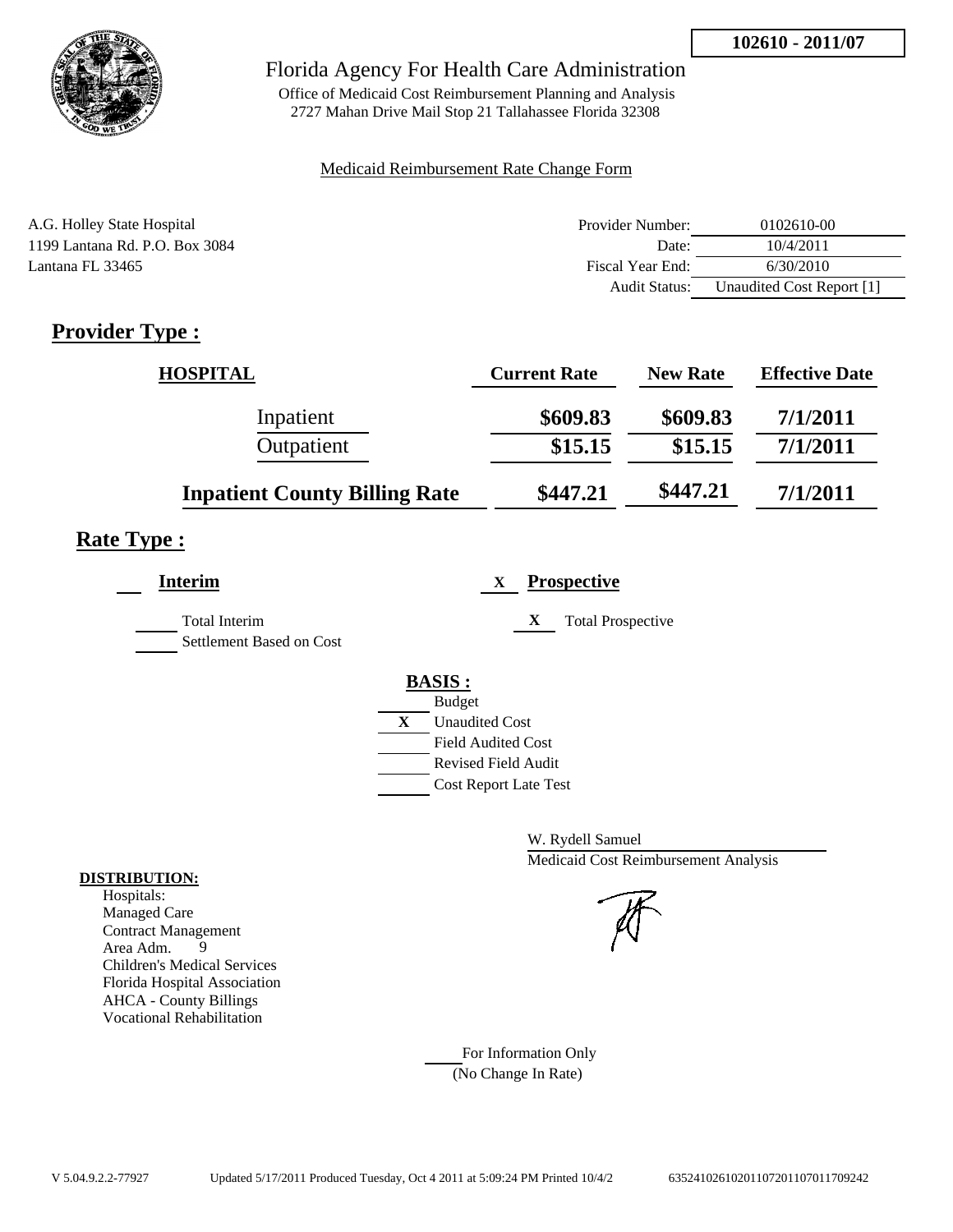

Office of Medicaid Cost Reimbursement Planning and Analysis 2727 Mahan Drive Mail Stop 21 Tallahassee Florida 32308

## Medicaid Reimbursement Rate Change Form

| Kindred Hosp. - North Fla   | Provider Number:     | 0102679-00                |
|-----------------------------|----------------------|---------------------------|
| 801 Oak Street              | Date:                | 10/4/2011                 |
| Green Cove Springs FL 32043 | Fiscal Year End:     | 8/31/2010                 |
|                             | <b>Audit Status:</b> | Unaudited Cost Report [1] |

# **Provider Type :**

| <b>HOSPITAL</b> | <b>Current Rate</b> | <b>New Rate</b> | <b>Effective Date</b> |
|-----------------|---------------------|-----------------|-----------------------|
| Inpatient       | \$601.57            | \$601.57        | 7/1/2011              |
| Outpatient      | \$130.11            | \$130.11        | 7/1/2011              |

# **Rate Type :**

| <b>Interim</b>                                   | <b>Prospective</b><br>$\mathbf{X}$ |
|--------------------------------------------------|------------------------------------|
| <b>Total Interim</b><br>Settlement Based on Cost | X<br><b>Total Prospective</b>      |
|                                                  | <b>BASIS:</b>                      |
|                                                  | <b>Budget</b>                      |
|                                                  | X<br><b>Unaudited Cost</b>         |
|                                                  | <b>Field Audited Cost</b>          |
|                                                  | <b>Revised Field Audit</b>         |
|                                                  | <b>Cost Report Late Test</b>       |

W. Rydell Samuel Medicaid Cost Reimbursement Analysis

For Information Only (No Change In Rate)

## **DISTRIBUTION:**

Hospitals: Managed Care Contract Management Area Adm. 4 Children's Medical Services Florida Hospital Association AHCA - County Billings Vocational Rehabilitation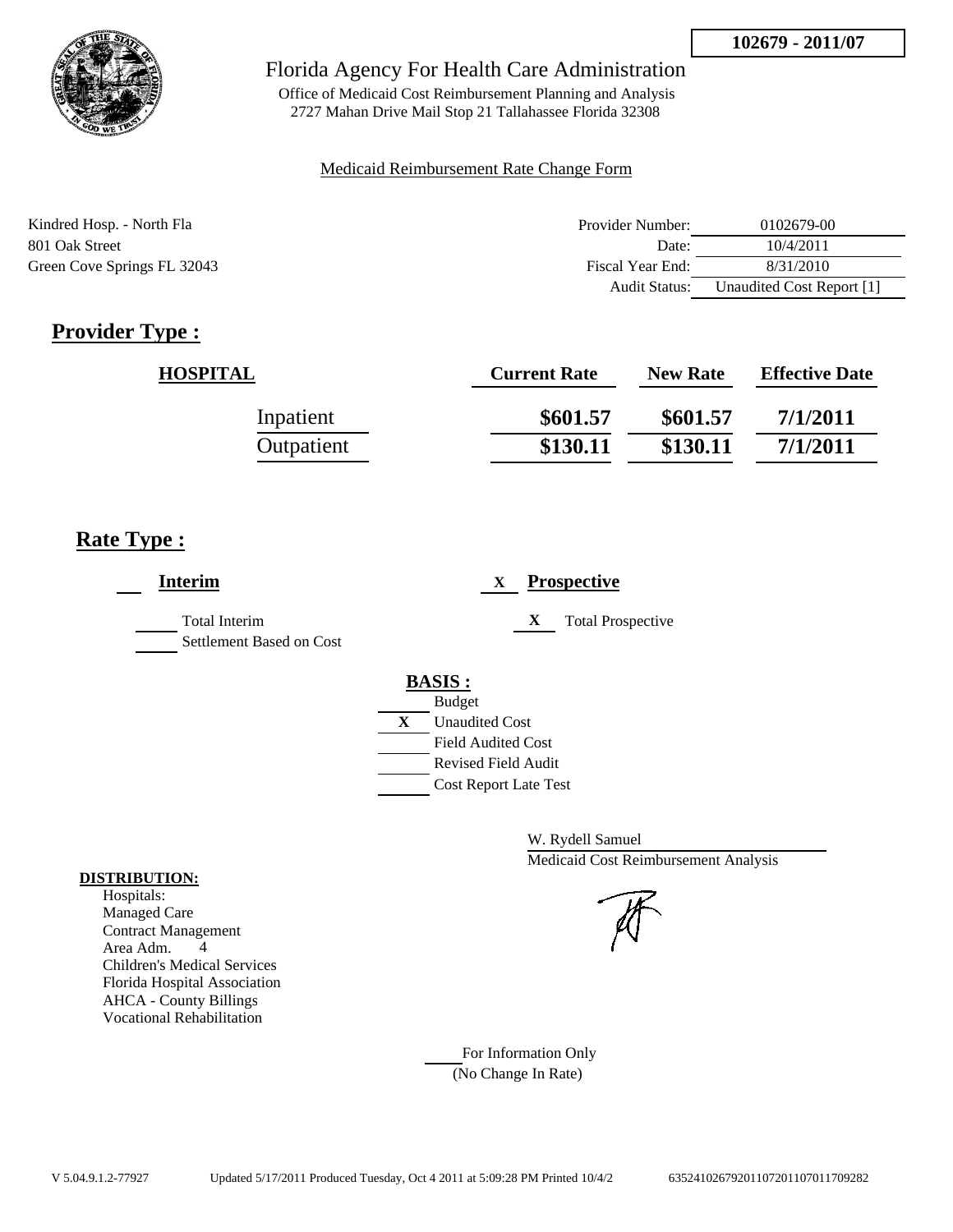

Office of Medicaid Cost Reimbursement Planning and Analysis 2727 Mahan Drive Mail Stop 21 Tallahassee Florida 32308

## Medicaid Reimbursement Rate Change Form

| HealthSouth Rehab - Dothan | Provider Number:     | 0102687-00                |
|----------------------------|----------------------|---------------------------|
| 1736 East Main Street      | Date:                | 10/4/2011                 |
| Dothan AL 36301            | Fiscal Year End:     | 12/31/2002                |
|                            | <b>Audit Status:</b> | Unaudited Cost Report [1] |

# **Provider Type :**

| <b>HOSPITAL</b> | <b>Current Rate</b> | <b>New Rate</b> | <b>Effective Date</b> |
|-----------------|---------------------|-----------------|-----------------------|
| Inpatient       | \$490.19            | \$423.25        | 7/1/2011              |
| Outpatient      | \$63.60             | \$15.15         | 7/1/2011              |

# **Rate Type :**

| <b>Interim</b>                                   | <b>Prospective</b><br>X                                                                                                                                 |
|--------------------------------------------------|---------------------------------------------------------------------------------------------------------------------------------------------------------|
| <b>Total Interim</b><br>Settlement Based on Cost | X<br><b>Total Prospective</b>                                                                                                                           |
|                                                  | <b>BASIS:</b><br><b>Budget</b><br>X<br><b>Unaudited Cost</b><br><b>Field Audited Cost</b><br><b>Revised Field Audit</b><br><b>Cost Report Late Test</b> |

W. Rydell Samuel Medicaid Cost Reimbursement Analysis

For Information Only (No Change In Rate)

## **DISTRIBUTION:**

Hospitals: Managed Care Contract Management Area Adm. Children's Medical Services Florida Hospital Association AHCA - County Billings Vocational Rehabilitation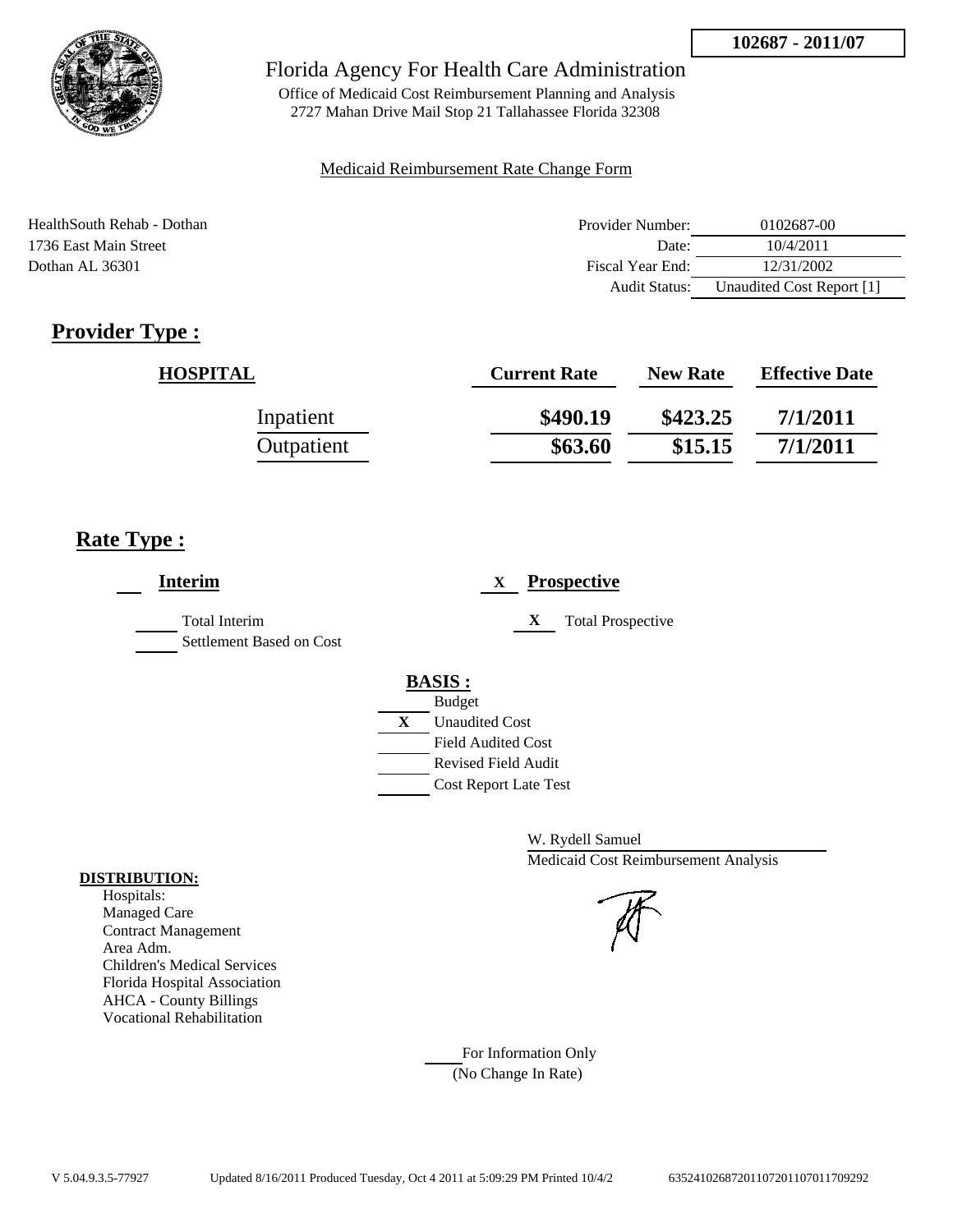

Office of Medicaid Cost Reimbursement Planning and Analysis 2727 Mahan Drive Mail Stop 21 Tallahassee Florida 32308

## Medicaid Reimbursement Rate Change Form

| Health South Rehabililation Hospital - Miami | Provider Number: | 0102709-00                |
|----------------------------------------------|------------------|---------------------------|
| 20601 Old Cutler Road                        | Date:            | 10/4/2011                 |
| Miami FL 33188                               | Fiscal Year End: | 12/31/2009                |
|                                              | Audit Status:    | Unaudited Cost Report [1] |

# **Provider Type :**

| <b>HOSPITAL</b> | <b>Current Rate</b> | <b>New Rate</b> | <b>Effective Date</b> |
|-----------------|---------------------|-----------------|-----------------------|
| Inpatient       | \$387.41            | \$387.41        | 7/1/2011              |
| Outpatient      | \$42.91             | \$42.91         | 7/1/2011              |

# **Rate Type :**

| <b>Interim</b>                            | <b>Prospective</b><br>X               |
|-------------------------------------------|---------------------------------------|
| Total Interim<br>Settlement Based on Cost | X<br><b>Total Prospective</b>         |
|                                           | <b>BASIS:</b>                         |
|                                           | <b>Budget</b>                         |
|                                           | $\mathbf{X}$<br><b>Unaudited Cost</b> |
|                                           | <b>Field Audited Cost</b>             |
|                                           | <b>Revised Field Audit</b>            |
|                                           | <b>Cost Report Late Test</b>          |
|                                           |                                       |

W. Rydell Samuel Medicaid Cost Reimbursement Analysis

For Information Only (No Change In Rate)

## **DISTRIBUTION:**

Hospitals: Managed Care Contract Management Area Adm. 11 Children's Medical Services Florida Hospital Association AHCA - County Billings Vocational Rehabilitation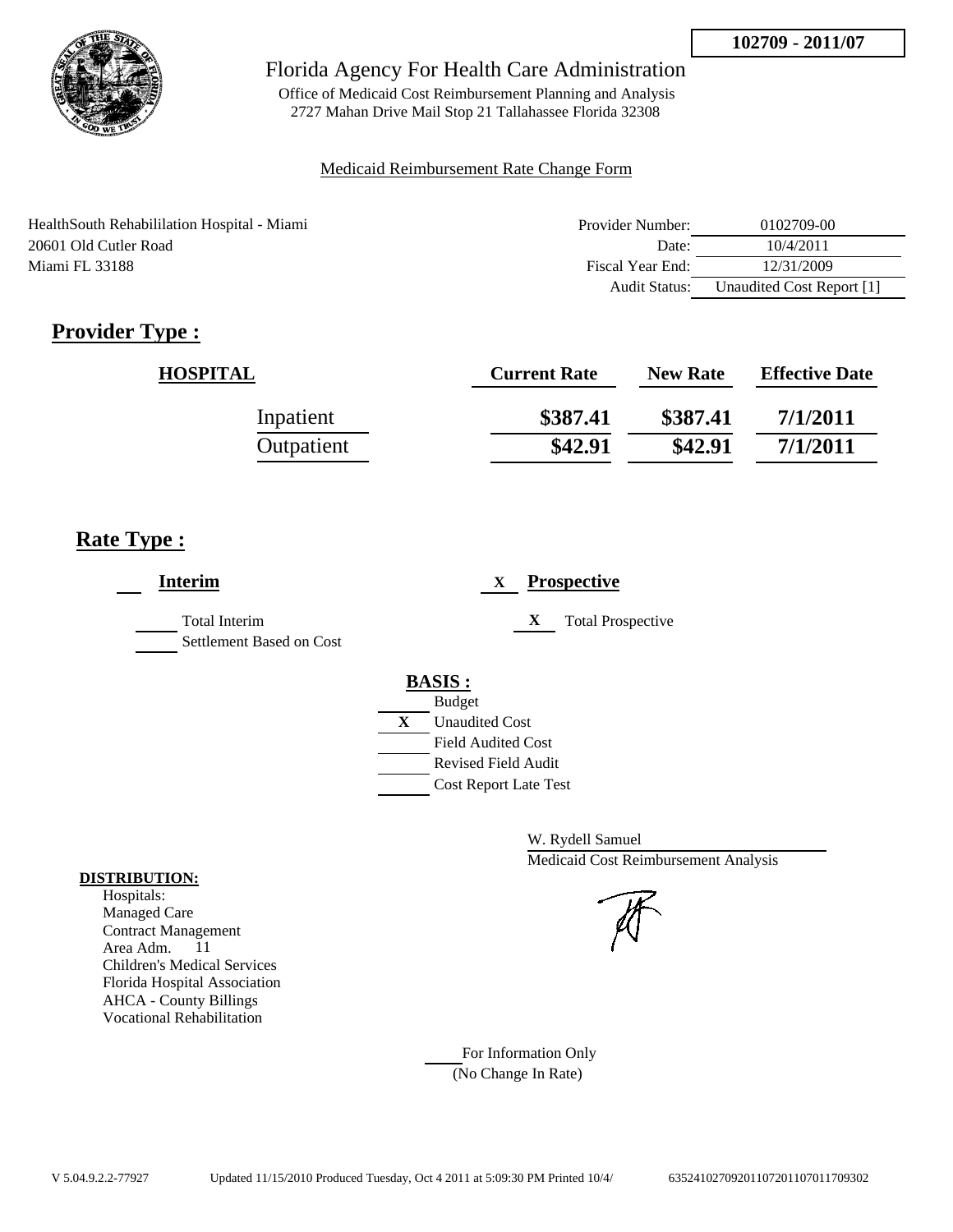

Office of Medicaid Cost Reimbursement Planning and Analysis 2727 Mahan Drive Mail Stop 21 Tallahassee Florida 32308

## Medicaid Reimbursement Rate Change Form

Brooks Rehabilitation Hospital **Provider Number:** 0102717-00 3599 University Blvd., S Date: 10/4/2011 Jacksonville FL 32216 Fiscal Year End: 12/31/2009 Audit Status: Unaudited Cost Report [1]

# **Provider Type :**

| <b>HOSPITAL</b> | <b>Current Rate</b> | <b>New Rate</b> | <b>Effective Date</b> |
|-----------------|---------------------|-----------------|-----------------------|
| Inpatient       | \$613.79            | \$613.79        | 7/1/2011              |
| Outpatient      | \$54.56             | \$54.56         | 7/1/2011              |

# **Rate Type :**

| <b>Interim</b>                                   | <b>Prospective</b><br>X                                                                                                                                 |
|--------------------------------------------------|---------------------------------------------------------------------------------------------------------------------------------------------------------|
| <b>Total Interim</b><br>Settlement Based on Cost | X<br><b>Total Prospective</b>                                                                                                                           |
|                                                  | <b>BASIS:</b><br><b>Budget</b><br>X<br><b>Unaudited Cost</b><br><b>Field Audited Cost</b><br><b>Revised Field Audit</b><br><b>Cost Report Late Test</b> |

W. Rydell Samuel Medicaid Cost Reimbursement Analysis

For Information Only (No Change In Rate)

## **DISTRIBUTION:**

Hospitals: Managed Care Contract Management Area Adm. 4 Children's Medical Services Florida Hospital Association AHCA - County Billings Vocational Rehabilitation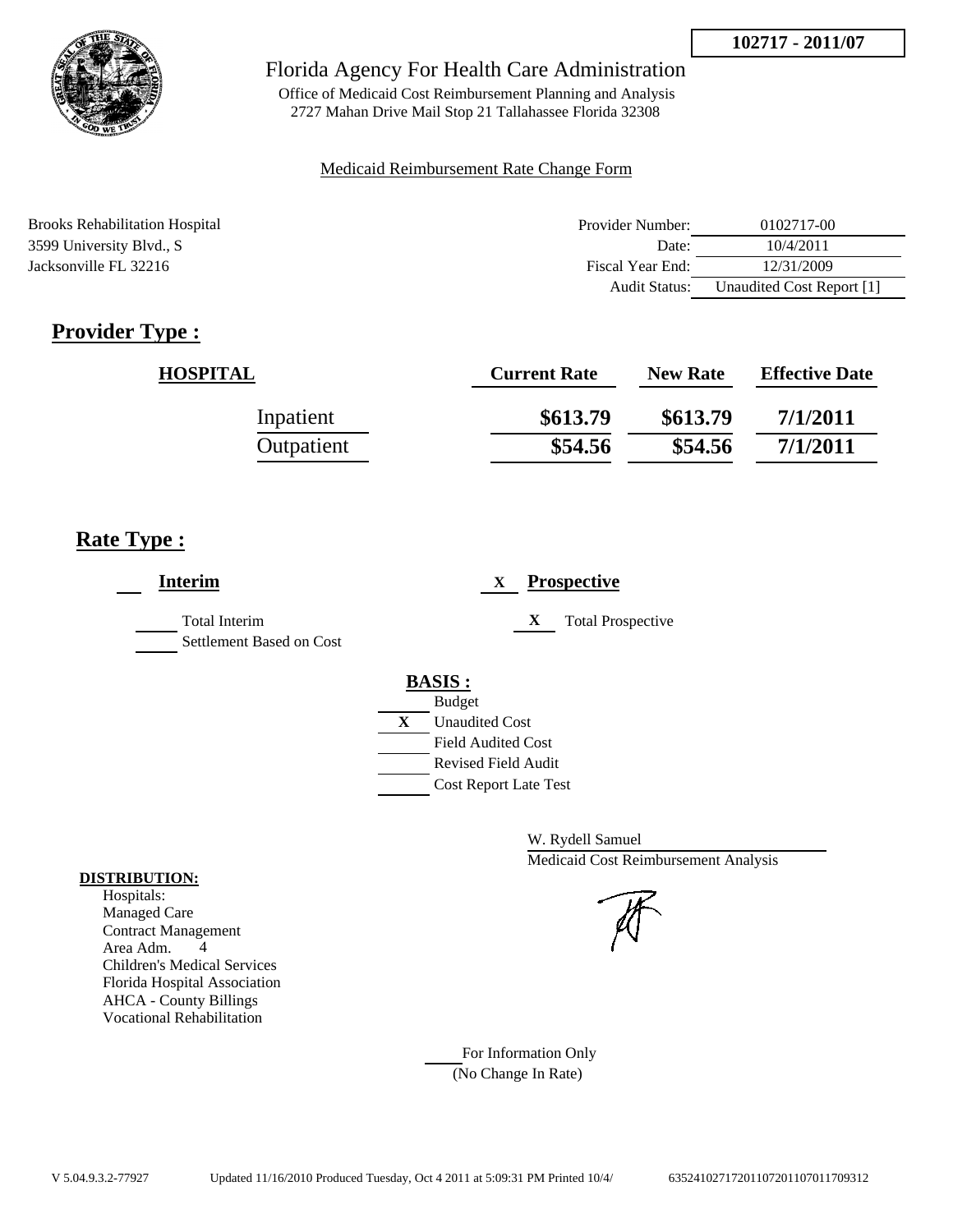

Office of Medicaid Cost Reimbursement Planning and Analysis 2727 Mahan Drive Mail Stop 21 Tallahassee Florida 32308

## Medicaid Reimbursement Rate Change Form

| Healthsouth Emerald Coast Hospital | Provider Number:     | 0102750-00                |
|------------------------------------|----------------------|---------------------------|
| 1847 Florida Avenue                | Date:                | 10/4/2011                 |
| Panama City FL 32405               | Fiscal Year End:     | 12/31/2009                |
|                                    | <b>Audit Status:</b> | Unaudited Cost Report [1] |

# **Provider Type :**

| <b>HOSPITAL</b> | <b>Current Rate</b> | <b>New Rate</b> | <b>Effective Date</b> |
|-----------------|---------------------|-----------------|-----------------------|
| Inpatient       | \$410.67            | \$410.67        | 7/1/2011              |
| Outpatient      | \$42.67             | \$42.67         | 7/1/2011              |

# **Rate Type :**

| <b>Interim</b>                                   |   |                              | X |   | <b>Prospective</b>       |
|--------------------------------------------------|---|------------------------------|---|---|--------------------------|
| <b>Total Interim</b><br>Settlement Based on Cost |   |                              |   | X | <b>Total Prospective</b> |
|                                                  |   | <b>BASIS:</b>                |   |   |                          |
|                                                  |   | <b>Budget</b>                |   |   |                          |
|                                                  | X | <b>Unaudited Cost</b>        |   |   |                          |
|                                                  |   | <b>Field Audited Cost</b>    |   |   |                          |
|                                                  |   | Revised Field Audit          |   |   |                          |
|                                                  |   | <b>Cost Report Late Test</b> |   |   |                          |
|                                                  |   |                              |   |   |                          |

W. Rydell Samuel Medicaid Cost Reimbursement Analysis

For Information Only (No Change In Rate)

## **DISTRIBUTION:**

Hospitals: Managed Care Contract Management Area Adm. 2 Children's Medical Services Florida Hospital Association AHCA - County Billings Vocational Rehabilitation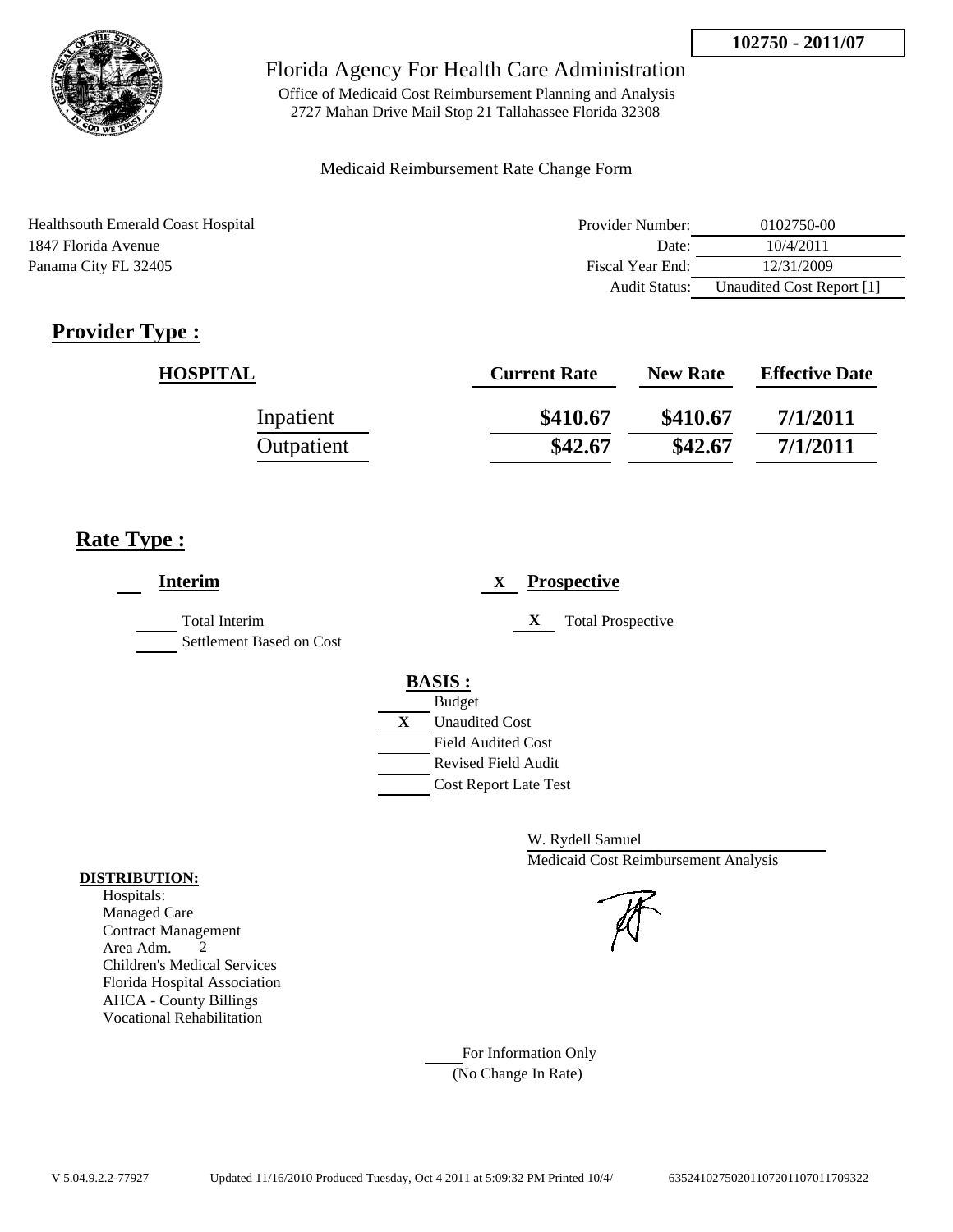

Office of Medicaid Cost Reimbursement Planning and Analysis 2727 Mahan Drive Mail Stop 21 Tallahassee Florida 32308

## Medicaid Reimbursement Rate Change Form

| Kindred Hospital-St. Petersburg | Provider Number: | 0102768-00      |
|---------------------------------|------------------|-----------------|
| 3030 6th Street, South          | Date:            | 10/4/2011       |
| St. Petersburg FL 33705         | Fiscal Year End: | 8/31/2010       |
|                                 | Audit Status:    | Field Audit [3] |

# **Provider Type :**

| <b>HOSPITAL</b> | <b>Current Rate</b> | <b>New Rate</b> | <b>Effective Date</b> |
|-----------------|---------------------|-----------------|-----------------------|
| Inpatient       | \$622.85            | \$622.85        | 7/1/2011              |
| Outpatient      | \$15.15             | \$15.15         | 7/1/2011              |

# **Rate Type :**

 $\overline{a}$ 

| <b>Interim</b>                            | <b>Prospective</b><br>X                                                                                                                          |
|-------------------------------------------|--------------------------------------------------------------------------------------------------------------------------------------------------|
| Total Interim<br>Settlement Based on Cost | X<br><b>Total Prospective</b>                                                                                                                    |
|                                           | <b>BASIS:</b><br><b>Budget</b><br><b>Unaudited Cost</b><br>X<br><b>Field Audited Cost</b><br>Revised Field Audit<br><b>Cost Report Late Test</b> |

W. Rydell Samuel Medicaid Cost Reimbursement Analysis

For Information Only (No Change In Rate)

## **DISTRIBUTION:**

Hospitals: Managed Care Contract Management Area Adm. 5 Children's Medical Services Florida Hospital Association AHCA - County Billings Vocational Rehabilitation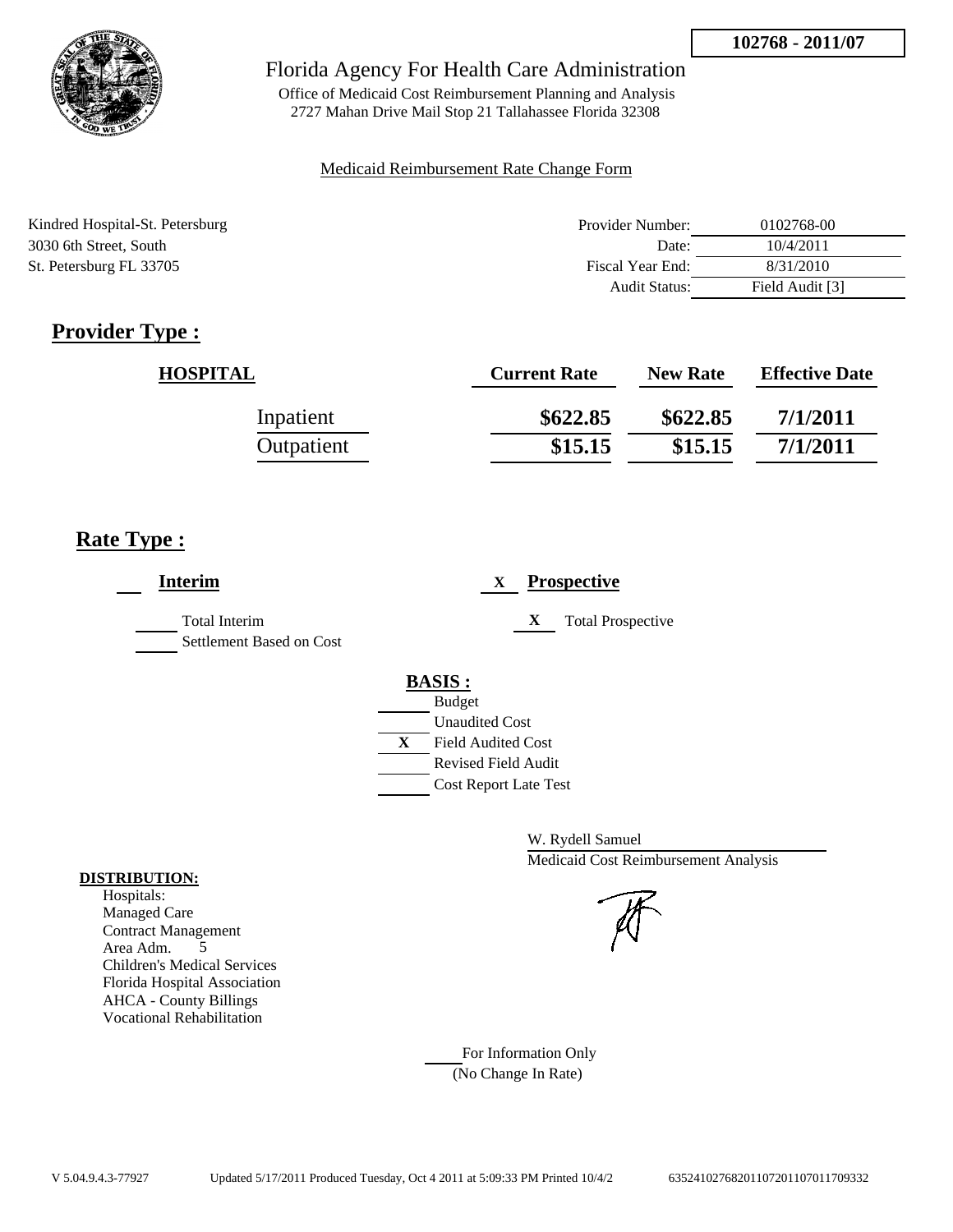

Office of Medicaid Cost Reimbursement Planning and Analysis 2727 Mahan Drive Mail Stop 21 Tallahassee Florida 32308

## Medicaid Reimbursement Rate Change Form

| Douglas Gardens Hospital | Provider Number:     | 0102776-00                |
|--------------------------|----------------------|---------------------------|
| 5200 NE 2nd Avenue       | Date:                | 10/4/2011                 |
| Miami FL 33137           | Fiscal Year End:     | 6/30/2010                 |
|                          | <b>Audit Status:</b> | Unaudited Cost Report [1] |

# **Provider Type :**

| <b>HOSPITAL</b> | <b>Current Rate</b> | <b>New Rate</b> | <b>Effective Date</b> |
|-----------------|---------------------|-----------------|-----------------------|
| Inpatient       | \$1,305.75          | \$1,305.75      | 7/1/2011              |
| Outpatient      | \$15.15             | \$15.15         | 7/1/2011              |

# **Rate Type :**

| <b>Interim</b>                                   | <b>Prospective</b><br>X                     |
|--------------------------------------------------|---------------------------------------------|
| <b>Total Interim</b><br>Settlement Based on Cost | <b>Total Prospective</b><br>X               |
|                                                  | <b>BASIS:</b>                               |
|                                                  | <b>Budget</b><br>X<br><b>Unaudited Cost</b> |
|                                                  | <b>Field Audited Cost</b>                   |
|                                                  | <b>Revised Field Audit</b>                  |
|                                                  | <b>Cost Report Late Test</b>                |

W. Rydell Samuel Medicaid Cost Reimbursement Analysis

For Information Only (No Change In Rate)

## **DISTRIBUTION:**

Hospitals: Managed Care Contract Management Area Adm. 11 Children's Medical Services Florida Hospital Association AHCA - County Billings Vocational Rehabilitation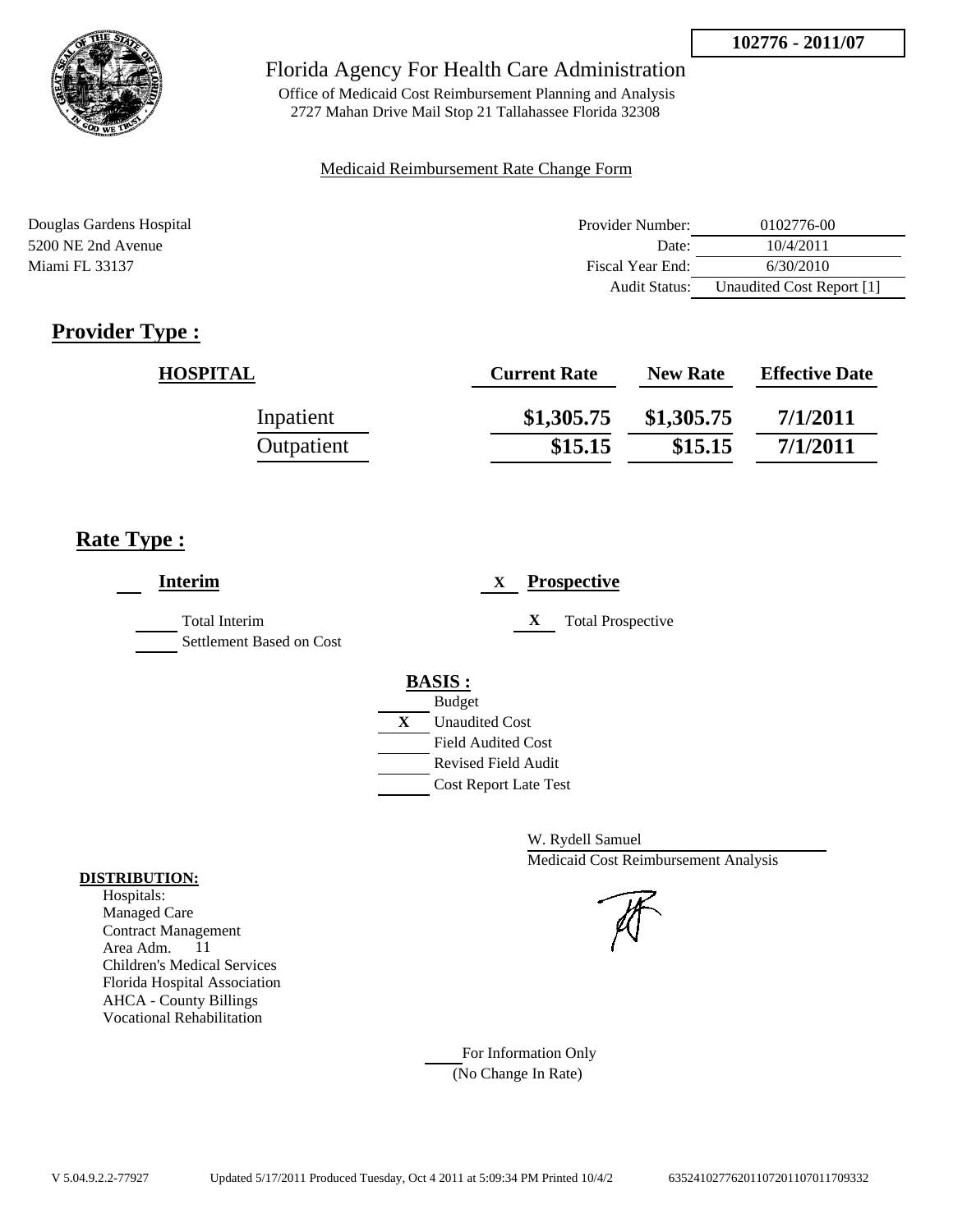

Office of Medicaid Cost Reimbursement Planning and Analysis 2727 Mahan Drive Mail Stop 21 Tallahassee Florida 32308

## Medicaid Reimbursement Rate Change Form

Physicians Regional Medical Center 6101 Pine Ridge Road Naples FL 34119

| Provider Number: | 0103144-00                                        |
|------------------|---------------------------------------------------|
| Date:            | 10/4/2011                                         |
| Fiscal Year End: | 12/31/2009                                        |
| Audit Status:    | Unaudited Cost Report [1]                         |
|                  | Rate Includes Buy Back and Partial Self Exemption |

# **Provider Type :**

| <b>HOSPITAL</b>                      | <b>Current Rate</b> | <b>New Rate</b> | <b>Effective Date</b> |
|--------------------------------------|---------------------|-----------------|-----------------------|
| Inpatient                            | \$967.05            | \$1,643.92      | 7/1/2011              |
| Outpatient                           | \$93.58             | \$121.27        | 7/1/2011              |
| <b>Inpatient County Billing Rate</b> |                     | \$967.05        | 7/1/2011              |

# **Rate Type :**

| <b>Interim</b>           |   | <b>Prospective</b><br>X       |
|--------------------------|---|-------------------------------|
| <b>Total Interim</b>     |   | X<br><b>Total Prospective</b> |
| Settlement Based on Cost |   |                               |
|                          |   | <b>BASIS:</b>                 |
|                          |   | <b>Budget</b>                 |
|                          | X | <b>Unaudited Cost</b>         |
|                          |   | <b>Field Audited Cost</b>     |
|                          |   | Revised Field Audit           |
|                          |   | <b>Cost Report Late Test</b>  |
|                          |   |                               |

W. Rydell Samuel Medicaid Cost Reimbursement Analysis



For Information Only (No Change In Rate)

## **DISTRIBUTION:**

Hospitals: Managed Care Contract Management Area Adm. 8 Children's Medical Services Florida Hospital Association AHCA - County Billings Vocational Rehabilitation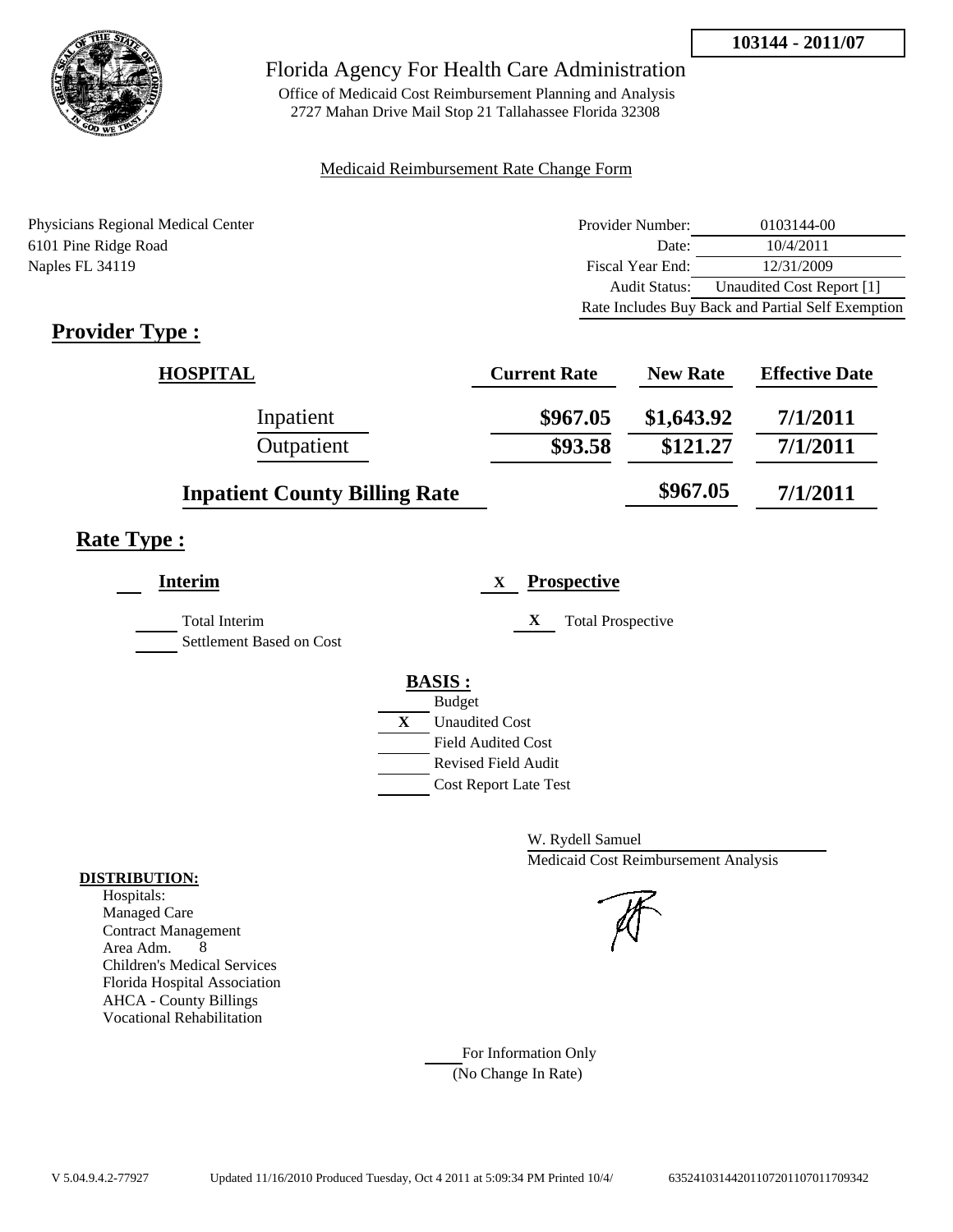

Office of Medicaid Cost Reimbursement Planning and Analysis 2727 Mahan Drive Mail Stop 21 Tallahassee Florida 32308

## Medicaid Reimbursement Rate Change Form

Physicians Regional Medical Center 6101 Pine Ridge Road Naples FL 34119

| Provider Number: | 0103144-01                                        |
|------------------|---------------------------------------------------|
| Date:            | 10/4/2011                                         |
| Fiscal Year End: | 12/31/2009                                        |
| Audit Status:    | Unaudited Cost Report [1]                         |
|                  | Rate Includes Buy Back and Partial Self Exemption |

# **Provider Type :**

| <b>HOSPITAL</b>                      | <b>Current Rate</b> | <b>New Rate</b> | <b>Effective Date</b> |
|--------------------------------------|---------------------|-----------------|-----------------------|
| Inpatient                            | \$967.05            | \$1,643.92      | 7/1/2011              |
| Outpatient                           | \$93.58             | \$121.27        | 7/1/2011              |
| <b>Inpatient County Billing Rate</b> |                     | \$967.05        | 7/1/2011              |

# **Rate Type :**

| <b>Interim</b>                                   |   | <b>Prospective</b><br>X       |
|--------------------------------------------------|---|-------------------------------|
| <b>Total Interim</b><br>Settlement Based on Cost |   | X<br><b>Total Prospective</b> |
|                                                  |   | <b>BASIS:</b>                 |
|                                                  |   | <b>Budget</b>                 |
|                                                  | X | <b>Unaudited Cost</b>         |
|                                                  |   | <b>Field Audited Cost</b>     |
|                                                  |   | <b>Revised Field Audit</b>    |
|                                                  |   | <b>Cost Report Late Test</b>  |
|                                                  |   |                               |

W. Rydell Samuel Medicaid Cost Reimbursement Analysis



For Information Only (No Change In Rate)

## **DISTRIBUTION:**

Hospitals: Managed Care Contract Management Area Adm. 8 Children's Medical Services Florida Hospital Association AHCA - County Billings Vocational Rehabilitation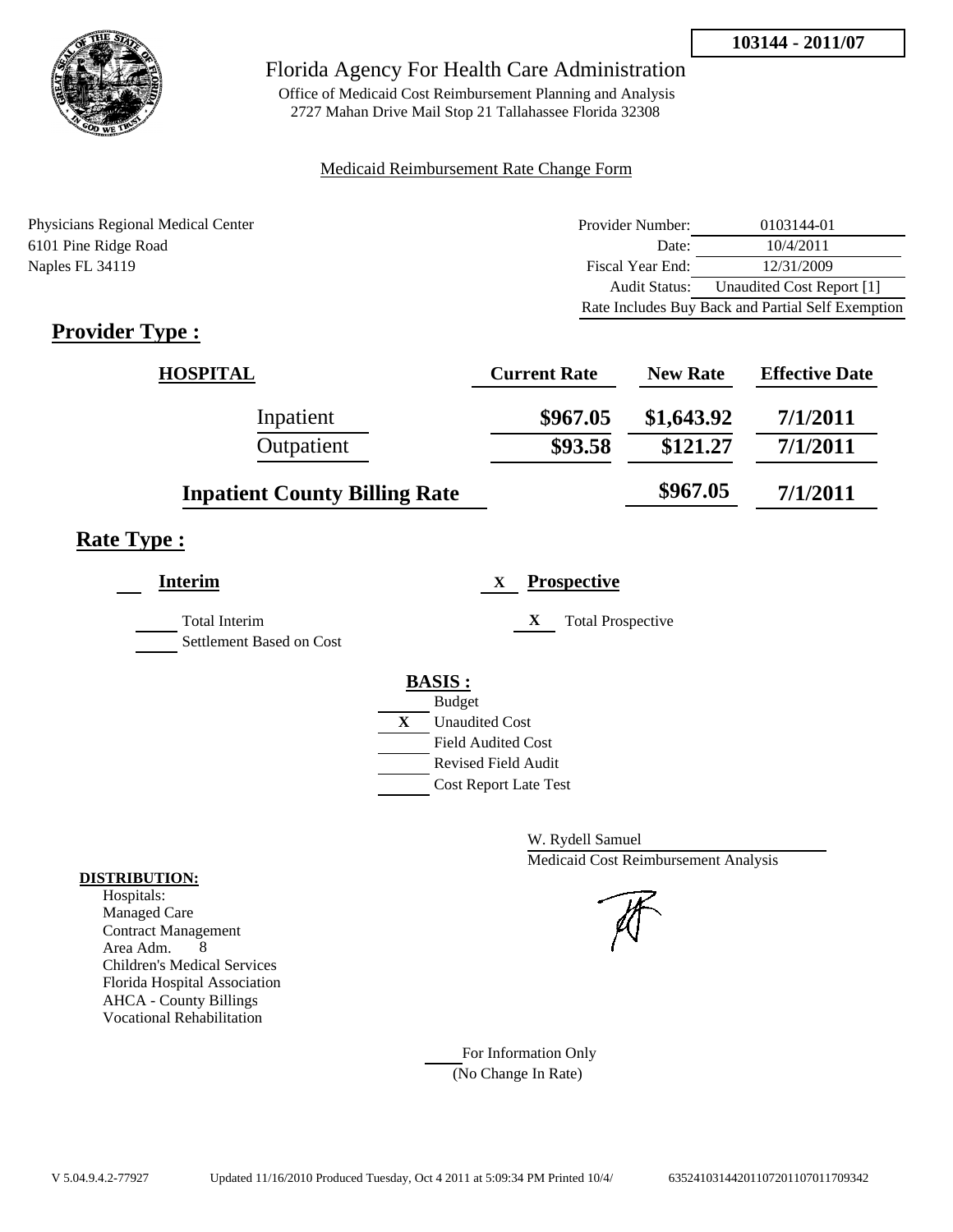

Office of Medicaid Cost Reimbursement Planning and Analysis 2727 Mahan Drive Mail Stop 21 Tallahassee Florida 32308

## Medicaid Reimbursement Rate Change Form

The Villages Regional Hospital **Provider Number:** 0103179-00 600 East Dixie Ave Date: 10/4/2011 Leesburg FL 34748 Fiscal Year End: 6/30/2009 Audit Status: Unaudited Cost Report [1]

# **Provider Type :**

| <b>HOSPITAL</b> | <b>Current Rate</b> | <b>New Rate</b> | <b>Effective Date</b> |
|-----------------|---------------------|-----------------|-----------------------|
| Inpatient       | \$1,163.79          | \$1,163.79      | 7/1/2011              |
| Outpatient      | \$88.74             | \$88.74         | 7/1/2011              |

# **Rate Type :**

| <b>Interim</b>                            | <b>Prospective</b><br>X                                                                                                                                 |
|-------------------------------------------|---------------------------------------------------------------------------------------------------------------------------------------------------------|
| Total Interim<br>Settlement Based on Cost | <b>Total Prospective</b><br>$\mathbf X$                                                                                                                 |
|                                           | <b>BASIS:</b><br><b>Budget</b><br>X<br><b>Unaudited Cost</b><br><b>Field Audited Cost</b><br><b>Revised Field Audit</b><br><b>Cost Report Late Test</b> |

W. Rydell Samuel Medicaid Cost Reimbursement Analysis

For Information Only (No Change In Rate)

## **DISTRIBUTION:**

Hospitals: Managed Care Contract Management Area Adm. 3 Children's Medical Services Florida Hospital Association AHCA - County Billings Vocational Rehabilitation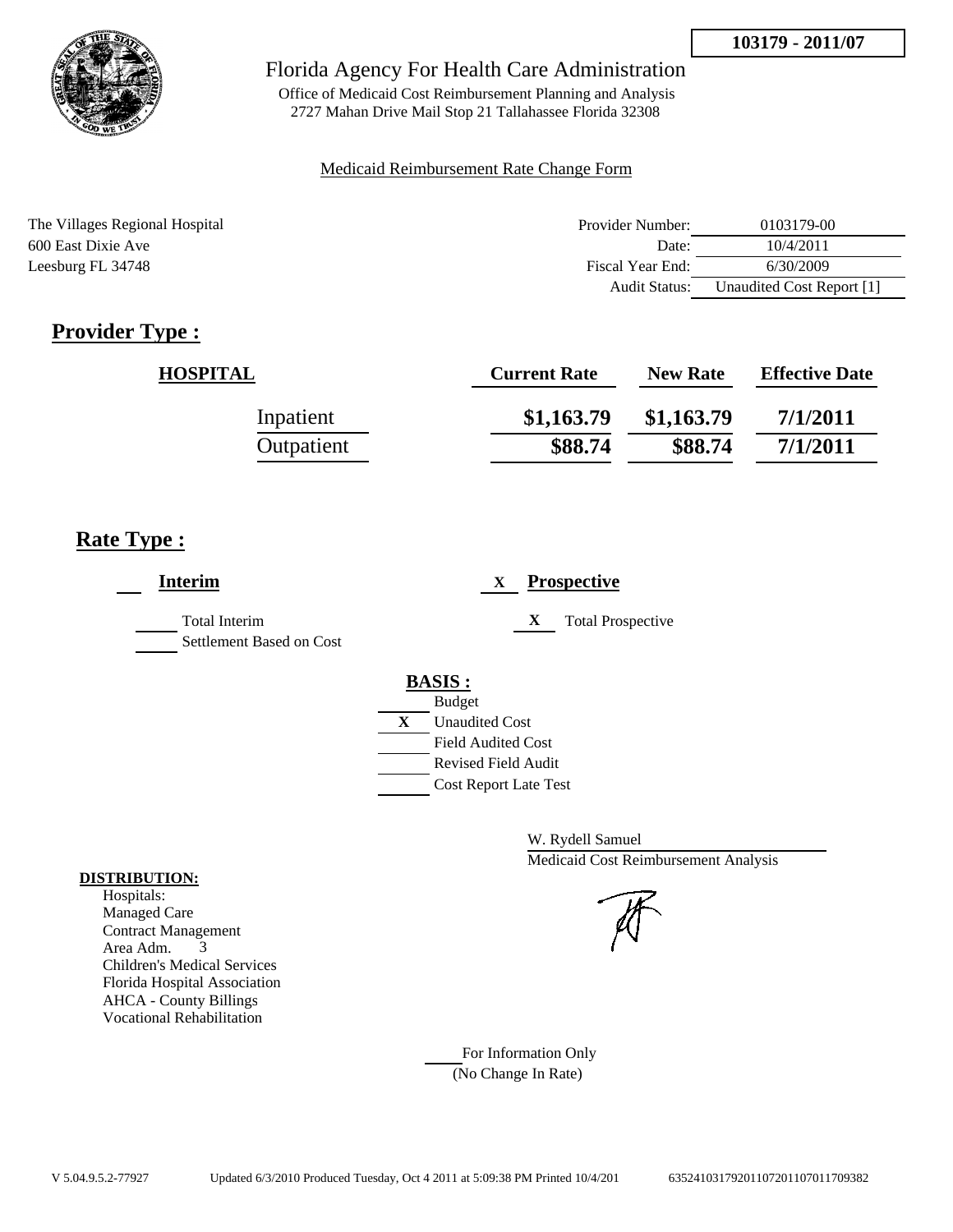

Office of Medicaid Cost Reimbursement Planning and Analysis 2727 Mahan Drive Mail Stop 21 Tallahassee Florida 32308

## Medicaid Reimbursement Rate Change Form

Wuesthoff Medical Center Melbourne 250 N. Wickham Road Melbourne FL 32935

| Provider Number: | 0103209-00                |
|------------------|---------------------------|
| Date:            | 10/4/2011                 |
| Fiscal Year End: | 9/30/2010                 |
| Audit Status:    | Unaudited Cost Report [1] |

# **Provider Type :**

| <b>HOSPITAL</b> | <b>Current Rate</b> | <b>New Rate</b> | <b>Effective Date</b> |
|-----------------|---------------------|-----------------|-----------------------|
| Inpatient       | \$898.79            | \$898.79        | 7/1/2011              |
| Outpatient      | \$108.14            | \$108.14        | 7/1/2011              |

# **Rate Type :**

| <b>Interim</b>                                   | <b>Prospective</b><br>X                                                                                                                          |
|--------------------------------------------------|--------------------------------------------------------------------------------------------------------------------------------------------------|
| <b>Total Interim</b><br>Settlement Based on Cost | X<br><b>Total Prospective</b>                                                                                                                    |
|                                                  | <b>BASIS:</b><br><b>Budget</b><br>X<br><b>Unaudited Cost</b><br><b>Field Audited Cost</b><br>Revised Field Audit<br><b>Cost Report Late Test</b> |

W. Rydell Samuel Medicaid Cost Reimbursement Analysis

For Information Only (No Change In Rate)

## **DISTRIBUTION:**

Hospitals: Managed Care Contract Management Area Adm. 7 Children's Medical Services Florida Hospital Association AHCA - County Billings Vocational Rehabilitation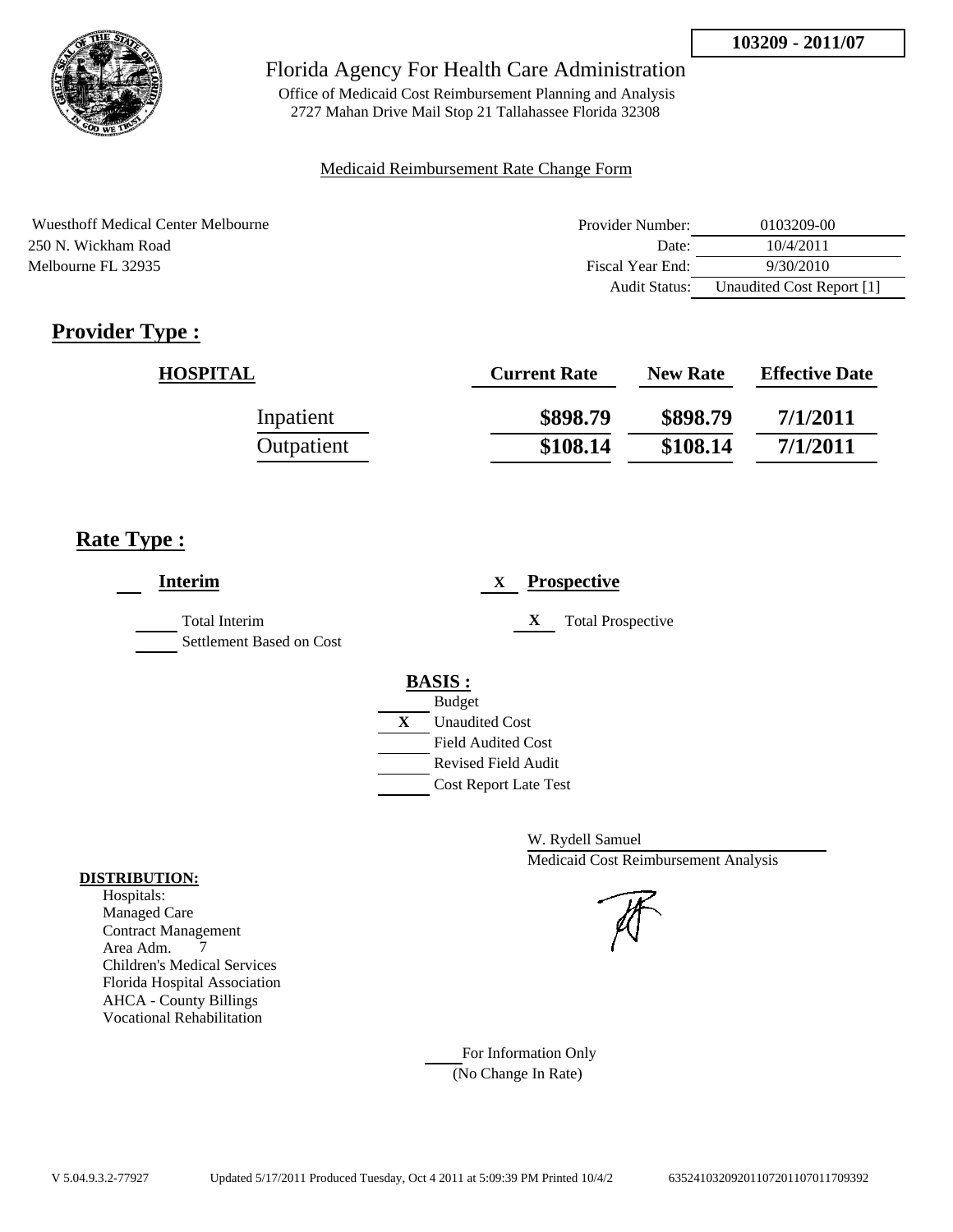

Office of Medicaid Cost Reimbursement Planning and Analysis 2727 Mahan Drive Mail Stop 21 Tallahassee Florida 32308

## Medicaid Reimbursement Rate Change Form

| Sacred Heart Hospital on the Emerald Coast | Provider Number:     | 0103233-00                |
|--------------------------------------------|----------------------|---------------------------|
| 7800 US Highway 98 West                    | Date:                | 10/4/2011                 |
| Destin FL 32550-7228                       | Fiscal Year End:     | 6/30/2010                 |
|                                            | <b>Audit Status:</b> | Unaudited Cost Report [1] |
|                                            |                      | Rate Includes Buy Back    |

# **Provider Type :**

| <b>HOSPITAL</b> | <b>Current Rate</b> | <b>New Rate</b> | <b>Effective Date</b> |
|-----------------|---------------------|-----------------|-----------------------|
| Inpatient       | \$3,039.52          | \$3,039.52      | 7/1/2011              |
| Outpatient      | \$122.23            | \$122.23        | 7/1/2011              |

# **Rate Type :**

| <b>Interim</b>                            | <b>Prospective</b><br>X                                                                                              |
|-------------------------------------------|----------------------------------------------------------------------------------------------------------------------|
| Total Interim<br>Settlement Based on Cost | X<br><b>Total Prospective</b>                                                                                        |
|                                           | <b>BASIS:</b><br><b>Budget</b><br>$\mathbf{X}$<br><b>Unaudited Cost</b><br>Field Audited Cost<br>Revised Field Audit |
|                                           | <b>Cost Report Late Test</b>                                                                                         |

W. Rydell Samuel Medicaid Cost Reimbursement Analysis

## For Information Only (No Change In Rate)

#### **DISTRIBUTION:**

Hospitals: Managed Care Contract Management Area Adm. 1 Children's Medical Services Florida Hospital Association AHCA - County Billings Vocational Rehabilitation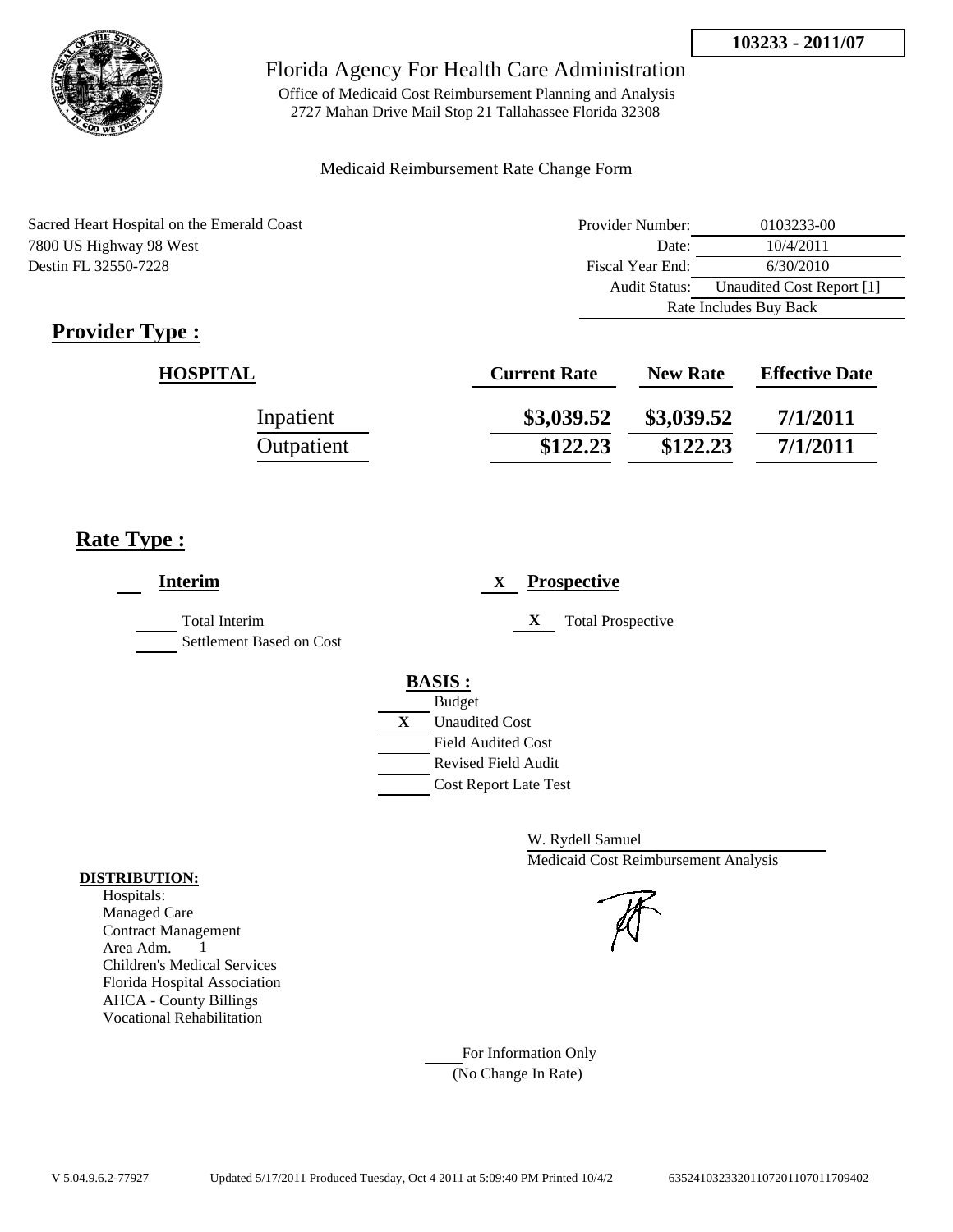

Office of Medicaid Cost Reimbursement Planning and Analysis 2727 Mahan Drive Mail Stop 21 Tallahassee Florida 32308

## Medicaid Reimbursement Rate Change Form

| Sister Emmanuel Hospital        | Provider Number: | 0103284-00                |
|---------------------------------|------------------|---------------------------|
| 3663 South Miami Ave, 4th Floor | Date:            | 10/4/2011                 |
| Miami FL 33133                  | Fiscal Year End: | 12/31/2010                |
|                                 | Audit Status:    | Unaudited Cost Report [1] |

# **Provider Type :**

| <b>HOSPITAL</b> | <b>Current Rate</b> | <b>New Rate</b> | <b>Effective Date</b> |
|-----------------|---------------------|-----------------|-----------------------|
| Inpatient       | \$638.73            | \$638.73        | 7/1/2011              |
| Outpatient      | \$15.15             | \$15.15         | 7/1/2011              |

# **Rate Type :**

| <b>Interim</b>                            | <b>Prospective</b><br>X       |
|-------------------------------------------|-------------------------------|
| Total Interim<br>Settlement Based on Cost | X<br><b>Total Prospective</b> |
|                                           | <b>BASIS:</b>                 |
|                                           | <b>Budget</b>                 |
|                                           | X<br><b>Unaudited Cost</b>    |
|                                           | <b>Field Audited Cost</b>     |
|                                           | <b>Revised Field Audit</b>    |
|                                           | <b>Cost Report Late Test</b>  |
|                                           |                               |

W. Rydell Samuel Medicaid Cost Reimbursement Analysis



For Information Only (No Change In Rate)

## **DISTRIBUTION:**

Hospitals: Managed Care Contract Management Area Adm. 11 Children's Medical Services Florida Hospital Association AHCA - County Billings Vocational Rehabilitation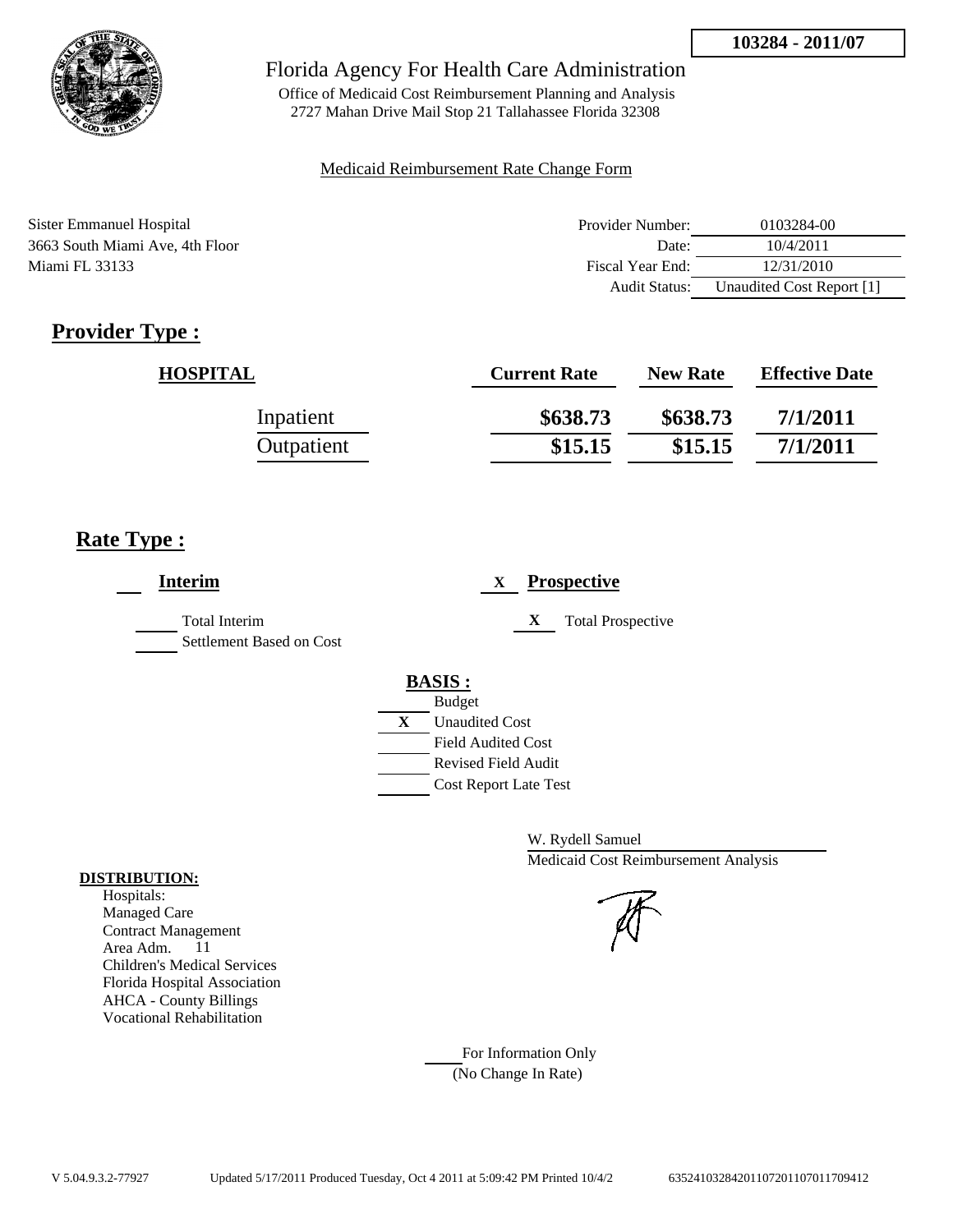

Office of Medicaid Cost Reimbursement Planning and Analysis 2727 Mahan Drive Mail Stop 21 Tallahassee Florida 32308

## Medicaid Reimbursement Rate Change Form

Select Specialty Hospital Miami 955 NW 3rd Street, 8th Floor Miami FL 33128

| Provider Number: | 0103373-00                |
|------------------|---------------------------|
| Date:            | 10/4/2011                 |
| Fiscal Year End: | 8/31/2009                 |
| Audit Status:    | Unaudited Cost Report [1] |

# **Provider Type :**

| <b>HOSPITAL</b> | <b>Current Rate</b> | <b>New Rate</b> | <b>Effective Date</b> |
|-----------------|---------------------|-----------------|-----------------------|
| Inpatient       | \$819.94            | \$819.94        | 7/1/2011              |
| Outpatient      | \$15.15             | \$15.15         | 7/1/2011              |

# **Rate Type :**

| <b>Interim</b>                            | <b>Prospective</b><br>X       |
|-------------------------------------------|-------------------------------|
| Total Interim<br>Settlement Based on Cost | X<br><b>Total Prospective</b> |
|                                           | <b>BASIS:</b>                 |
|                                           | <b>Budget</b>                 |
|                                           | X<br><b>Unaudited Cost</b>    |
|                                           | <b>Field Audited Cost</b>     |
|                                           | <b>Revised Field Audit</b>    |
|                                           | <b>Cost Report Late Test</b>  |
|                                           |                               |

W. Rydell Samuel Medicaid Cost Reimbursement Analysis



For Information Only (No Change In Rate)

## **DISTRIBUTION:**

Hospitals: Managed Care Contract Management Area Adm. 11 Children's Medical Services Florida Hospital Association AHCA - County Billings Vocational Rehabilitation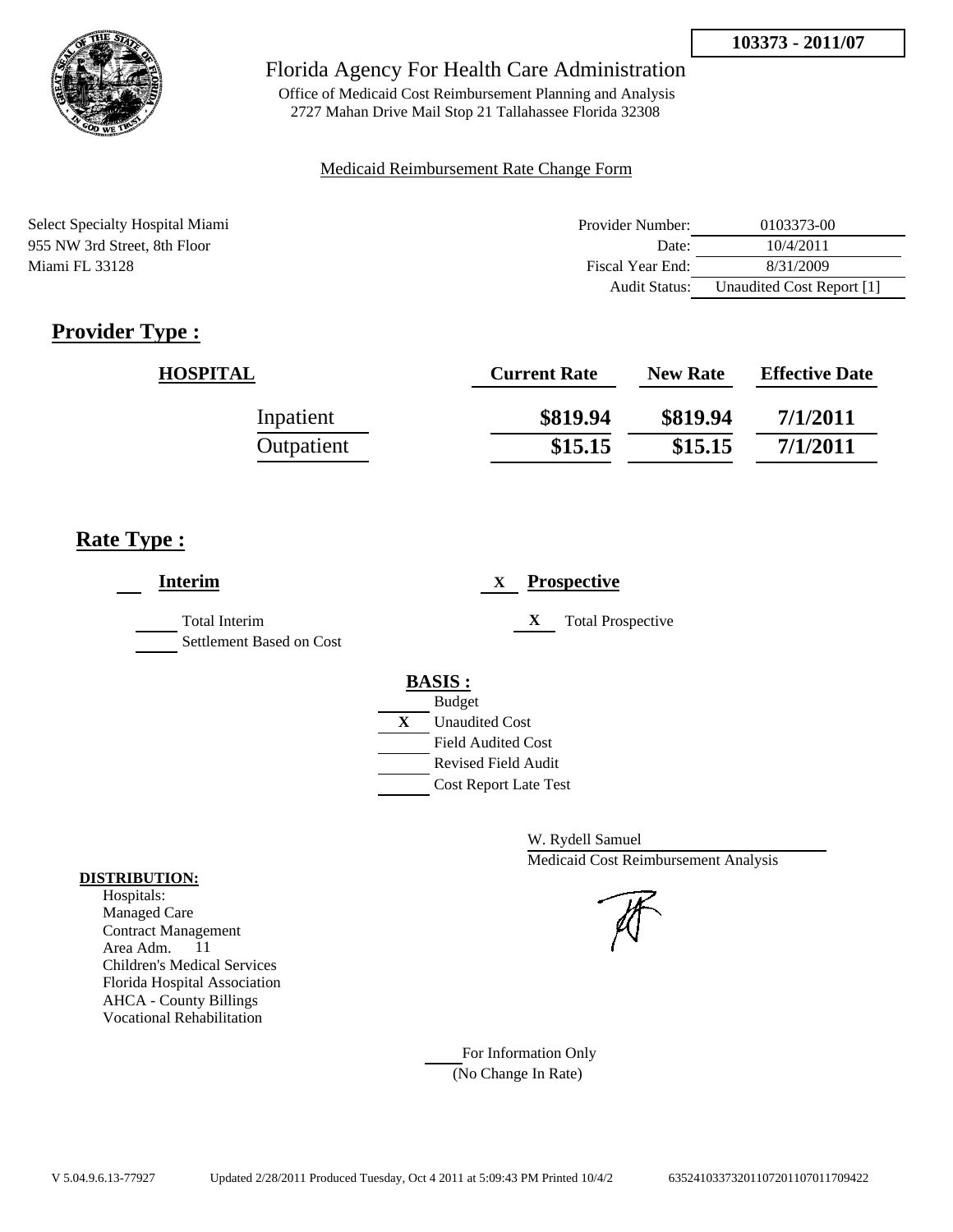

Office of Medicaid Cost Reimbursement Planning and Analysis 2727 Mahan Drive Mail Stop 21 Tallahassee Florida 32308

## Medicaid Reimbursement Rate Change Form

| Select Specialty Hospital - Orlando | Provider Number:     | 0103390-00      |
|-------------------------------------|----------------------|-----------------|
| 601 E Rollins Street                | Date:                | 10/4/2011       |
| Orlando FL 32803                    | Fiscal Year End:     | 12/31/2009      |
|                                     | <b>Audit Status:</b> | Field Audit [3] |

# **Provider Type :**

| <b>HOSPITAL</b> | <b>Current Rate</b> | <b>New Rate</b> | <b>Effective Date</b> |
|-----------------|---------------------|-----------------|-----------------------|
| Inpatient       | \$735.62            | \$735.62        | 7/1/2011              |
| Outpatient      | \$15.15             | \$15.15         | 7/1/2011              |

# **Rate Type :**

| <b>Interim</b>                            | <b>Prospective</b><br>X                                                                                                                                 |
|-------------------------------------------|---------------------------------------------------------------------------------------------------------------------------------------------------------|
| Total Interim<br>Settlement Based on Cost | X<br><b>Total Prospective</b>                                                                                                                           |
|                                           | <b>BASIS:</b><br><b>Budget</b><br><b>Unaudited Cost</b><br>X<br><b>Field Audited Cost</b><br><b>Revised Field Audit</b><br><b>Cost Report Late Test</b> |

W. Rydell Samuel Medicaid Cost Reimbursement Analysis

For Information Only (No Change In Rate)

## **DISTRIBUTION:**

Hospitals: Managed Care Contract Management Area Adm. 7 Children's Medical Services Florida Hospital Association AHCA - County Billings Vocational Rehabilitation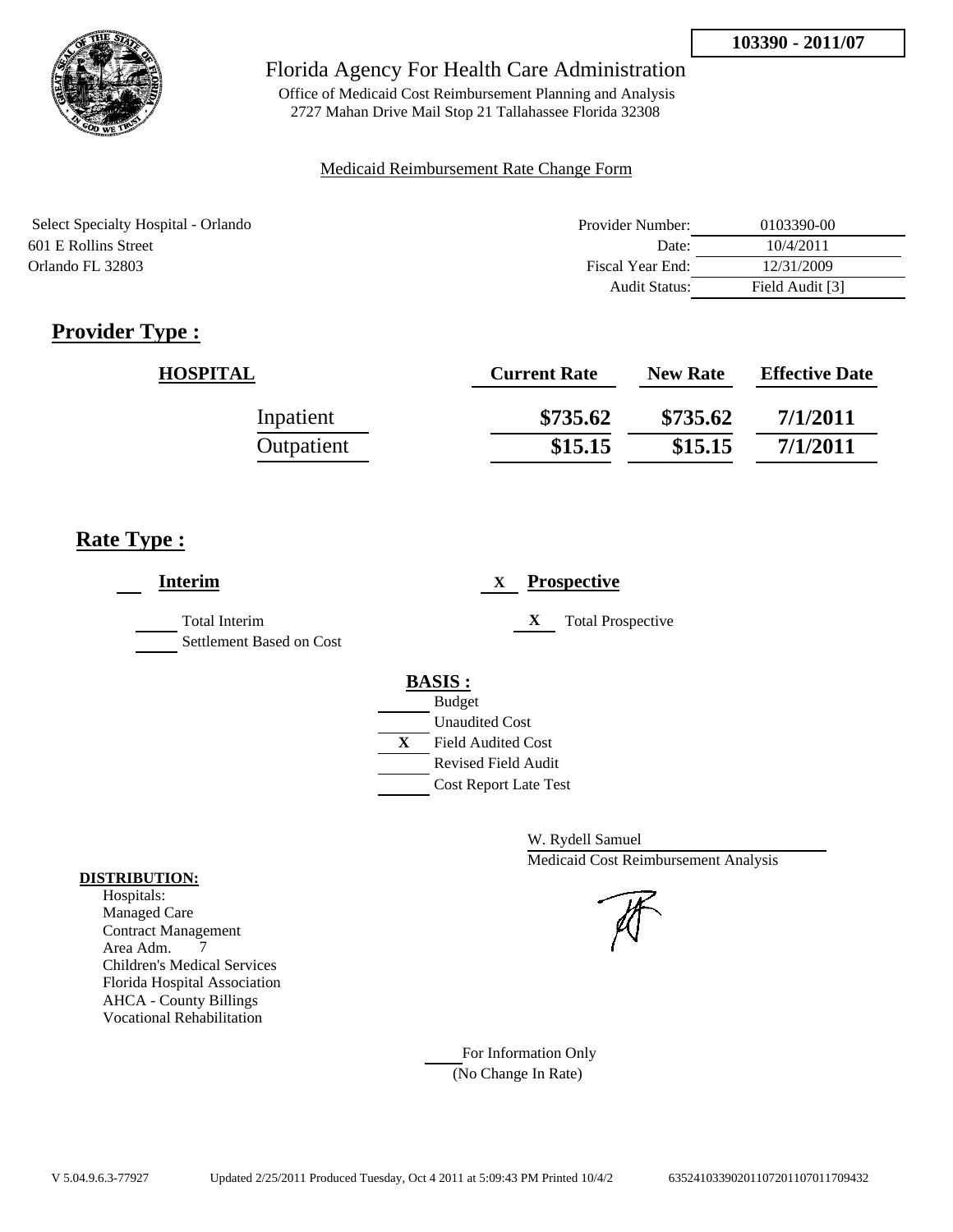

Office of Medicaid Cost Reimbursement Planning and Analysis 2727 Mahan Drive Mail Stop 21 Tallahassee Florida 32308

## Medicaid Reimbursement Rate Change Form

| Charlton Memorial Hospital | Provider Number:     | 0103411-00                |
|----------------------------|----------------------|---------------------------|
| Post Office Box 188        | Date:                | 10/4/2011                 |
| Folkston GA 31537          | Fiscal Year End:     | 6/30/2010                 |
|                            | <b>Audit Status:</b> | Unaudited Cost Report [1] |

# **Provider Type :**

| <b>HOSPITAL</b> | <b>Current Rate</b> | <b>New Rate</b> | <b>Effective Date</b> |
|-----------------|---------------------|-----------------|-----------------------|
| Inpatient       | \$797.62            | \$797.62        | 7/1/2011              |
| Outpatient      | \$139.61            | \$139.61        | 7/1/2011              |

# **Rate Type :**

| <b>Interim</b>                                   | <b>Prospective</b><br>X       |
|--------------------------------------------------|-------------------------------|
| <b>Total Interim</b><br>Settlement Based on Cost | X<br><b>Total Prospective</b> |
|                                                  | <b>BASIS:</b>                 |
|                                                  | <b>Budget</b>                 |
|                                                  | X<br><b>Unaudited Cost</b>    |
|                                                  | <b>Field Audited Cost</b>     |
|                                                  | Revised Field Audit           |
|                                                  | <b>Cost Report Late Test</b>  |
|                                                  |                               |

W. Rydell Samuel Medicaid Cost Reimbursement Analysis

For Information Only (No Change In Rate)

## **DISTRIBUTION:**

Hospitals: Managed Care Contract Management Area Adm. Children's Medical Services Florida Hospital Association AHCA - County Billings Vocational Rehabilitation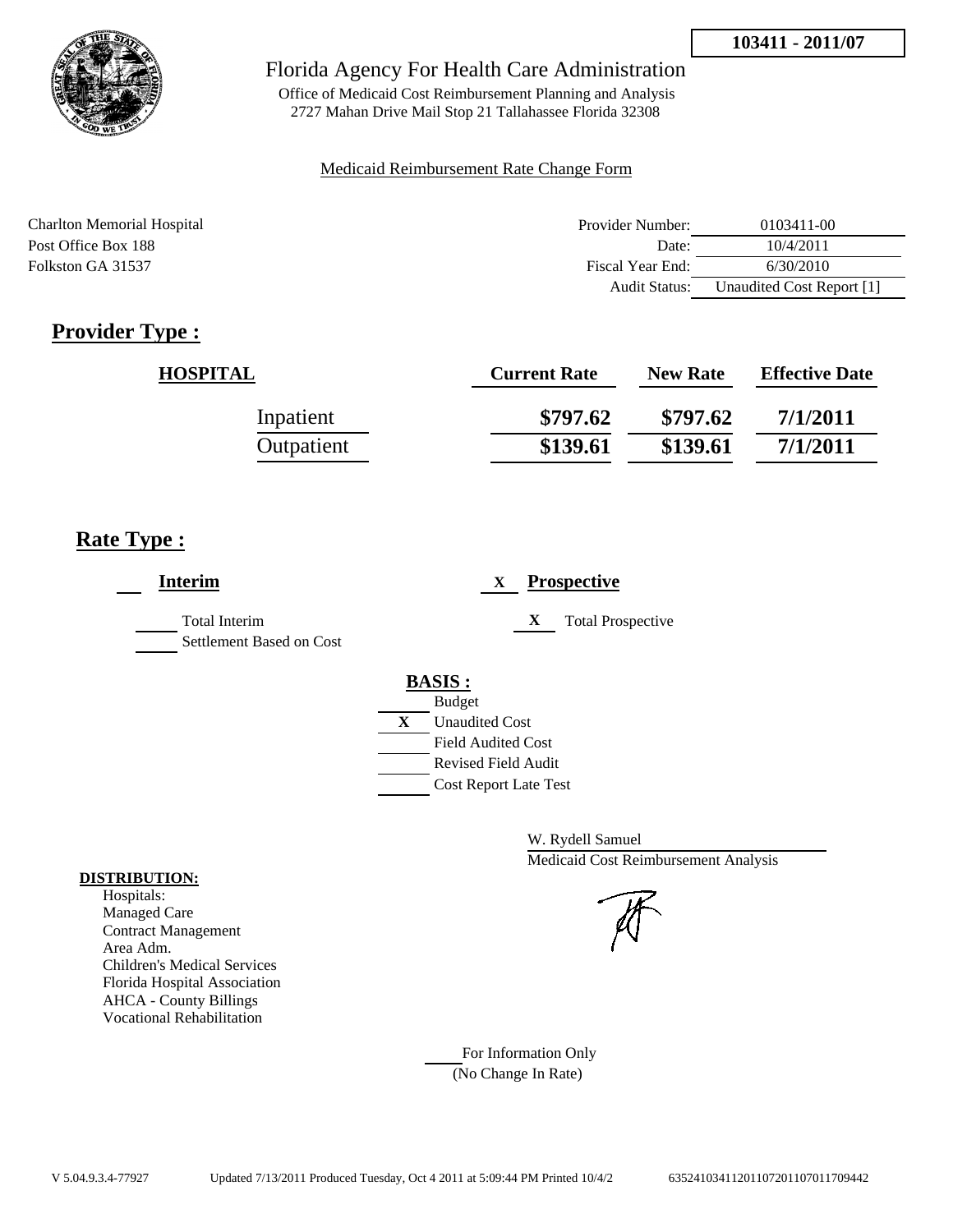

Office of Medicaid Cost Reimbursement Planning and Analysis 2727 Mahan Drive Mail Stop 21 Tallahassee Florida 32308

## Medicaid Reimbursement Rate Change Form

Lakewood Ranch Medical Center 8330 Lakewood Ranch Boulevard Bradenton FL 34202

| Provider Number: | 0103420-00                |
|------------------|---------------------------|
| Date:            | 10/4/2011                 |
| Fiscal Year End: | 12/31/2009                |
| Audit Status:    | Unaudited Cost Report [1] |

# **Provider Type :**

| <b>HOSPITAL</b> | <b>Current Rate</b> | <b>New Rate</b> | <b>Effective Date</b> |
|-----------------|---------------------|-----------------|-----------------------|
| Inpatient       | \$941.28            | \$941.28        | 7/1/2011              |
| Outpatient      | \$92.56             | \$92.56         | 7/1/2011              |

# **Rate Type :**

| <b>Interim</b>                                   | <b>Prospective</b><br>X                                                                                                                                 |
|--------------------------------------------------|---------------------------------------------------------------------------------------------------------------------------------------------------------|
| <b>Total Interim</b><br>Settlement Based on Cost | X<br><b>Total Prospective</b>                                                                                                                           |
|                                                  | <b>BASIS:</b><br><b>Budget</b><br>X<br><b>Unaudited Cost</b><br><b>Field Audited Cost</b><br><b>Revised Field Audit</b><br><b>Cost Report Late Test</b> |

W. Rydell Samuel Medicaid Cost Reimbursement Analysis

For Information Only (No Change In Rate)

## **DISTRIBUTION:**

Hospitals: Managed Care Contract Management Area Adm. 6 Children's Medical Services Florida Hospital Association AHCA - County Billings Vocational Rehabilitation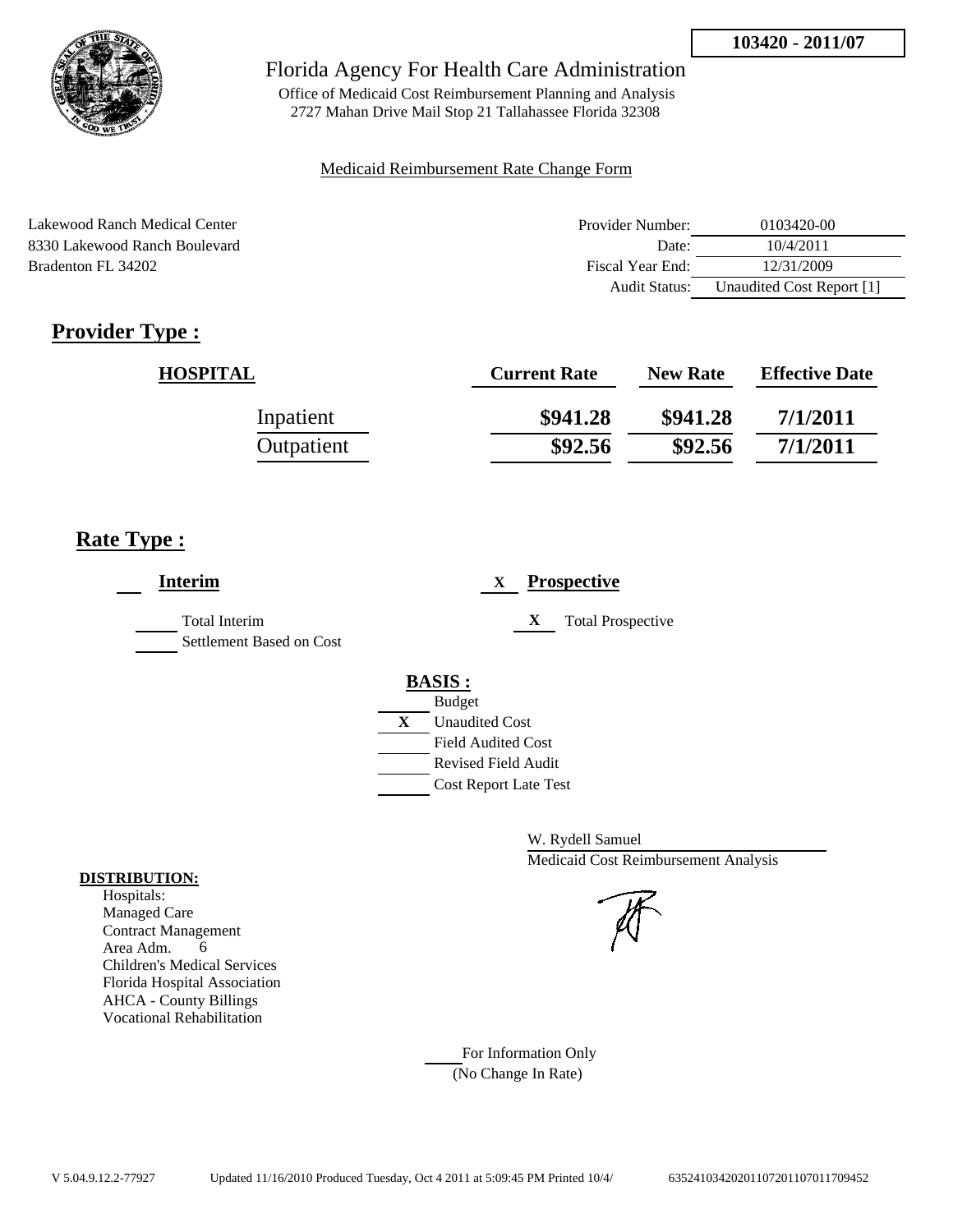

Office of Medicaid Cost Reimbursement Planning and Analysis 2727 Mahan Drive Mail Stop 21 Tallahassee Florida 32308

## Medicaid Reimbursement Rate Change Form

Select Specialty Hospital Panama City 615 N Bonita Avenue Panama City FL 32401

| Provider Number:     | 0103438-00                |
|----------------------|---------------------------|
| Date:                | 10/4/2011                 |
| Fiscal Year End:     | 7/31/2010                 |
| <b>Audit Status:</b> | Unaudited Cost Report [1] |

# **Provider Type :**

| <b>HOSPITAL</b> | <b>Current Rate</b> | <b>New Rate</b> | <b>Effective Date</b> |
|-----------------|---------------------|-----------------|-----------------------|
| Inpatient       | \$715.20            | \$715.20        | 7/1/2011              |
| Outpatient      | \$15.15             | \$15.15         | 7/1/2011              |

# **Rate Type :**

| <b>Interim</b>                                   | <b>Prospective</b><br>X                                                                                                                                 |
|--------------------------------------------------|---------------------------------------------------------------------------------------------------------------------------------------------------------|
| <b>Total Interim</b><br>Settlement Based on Cost | X<br><b>Total Prospective</b>                                                                                                                           |
|                                                  | <b>BASIS:</b><br><b>Budget</b><br>X<br><b>Unaudited Cost</b><br><b>Field Audited Cost</b><br><b>Revised Field Audit</b><br><b>Cost Report Late Test</b> |

W. Rydell Samuel Medicaid Cost Reimbursement Analysis

For Information Only (No Change In Rate)

## **DISTRIBUTION:**

Hospitals: Managed Care Contract Management Area Adm. 2 Children's Medical Services Florida Hospital Association AHCA - County Billings Vocational Rehabilitation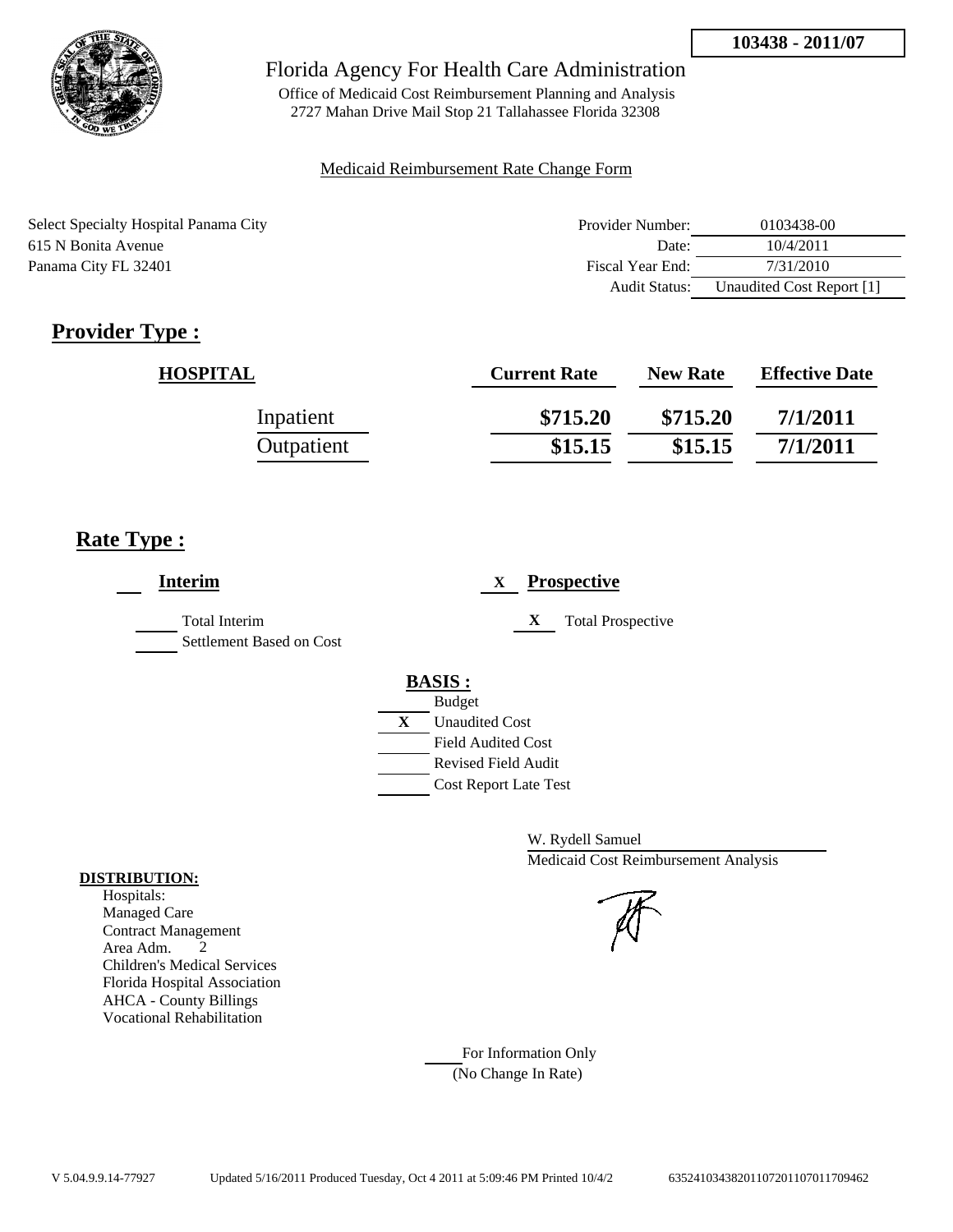

Office of Medicaid Cost Reimbursement Planning and Analysis 2727 Mahan Drive Mail Stop 21 Tallahassee Florida 32308

## Medicaid Reimbursement Rate Change Form

| Memorial Hospital Miramar | Provider Number:     | 0103454-00                                     |
|---------------------------|----------------------|------------------------------------------------|
| 1901 SW 172nd Avenue      | Date:                | 10/4/2011                                      |
| Miramar FL 33029          | Fiscal Year End:     | 4/30/2010                                      |
|                           | <b>Audit Status:</b> | Unaudited Cost Report [1]                      |
|                           |                      | Rate Includes Buy Back and 100% Self Exemption |

# **Provider Type :**

| <b>HOSPITAL</b>                      | <b>Current Rate</b> | <b>New Rate</b> | <b>Effective Date</b> |
|--------------------------------------|---------------------|-----------------|-----------------------|
| Inpatient                            | \$1,778.86          | \$2,252.03      | 7/1/2011              |
| Outpatient                           | \$109.84            | \$134.88        | 7/1/2011              |
| <b>Inpatient County Billing Rate</b> | \$1,046.24          | \$1,046.24      | 7/1/2011              |

# **Rate Type :**

L,

| <b>Interim</b>                                   | <b>Prospective</b><br>X                          |
|--------------------------------------------------|--------------------------------------------------|
| <b>Total Interim</b><br>Settlement Based on Cost | X<br><b>Total Prospective</b>                    |
|                                                  | <b>BASIS:</b>                                    |
|                                                  | <b>Budget</b><br>X<br><b>Unaudited Cost</b>      |
|                                                  | <b>Field Audited Cost</b><br>Revised Field Audit |
|                                                  | <b>Cost Report Late Test</b>                     |

W. Rydell Samuel Medicaid Cost Reimbursement Analysis

## For Information Only (No Change In Rate)

#### **DISTRIBUTION:**

Hospitals: Managed Care Contract Management Area Adm. 10 Children's Medical Services Florida Hospital Association AHCA - County Billings Vocational Rehabilitation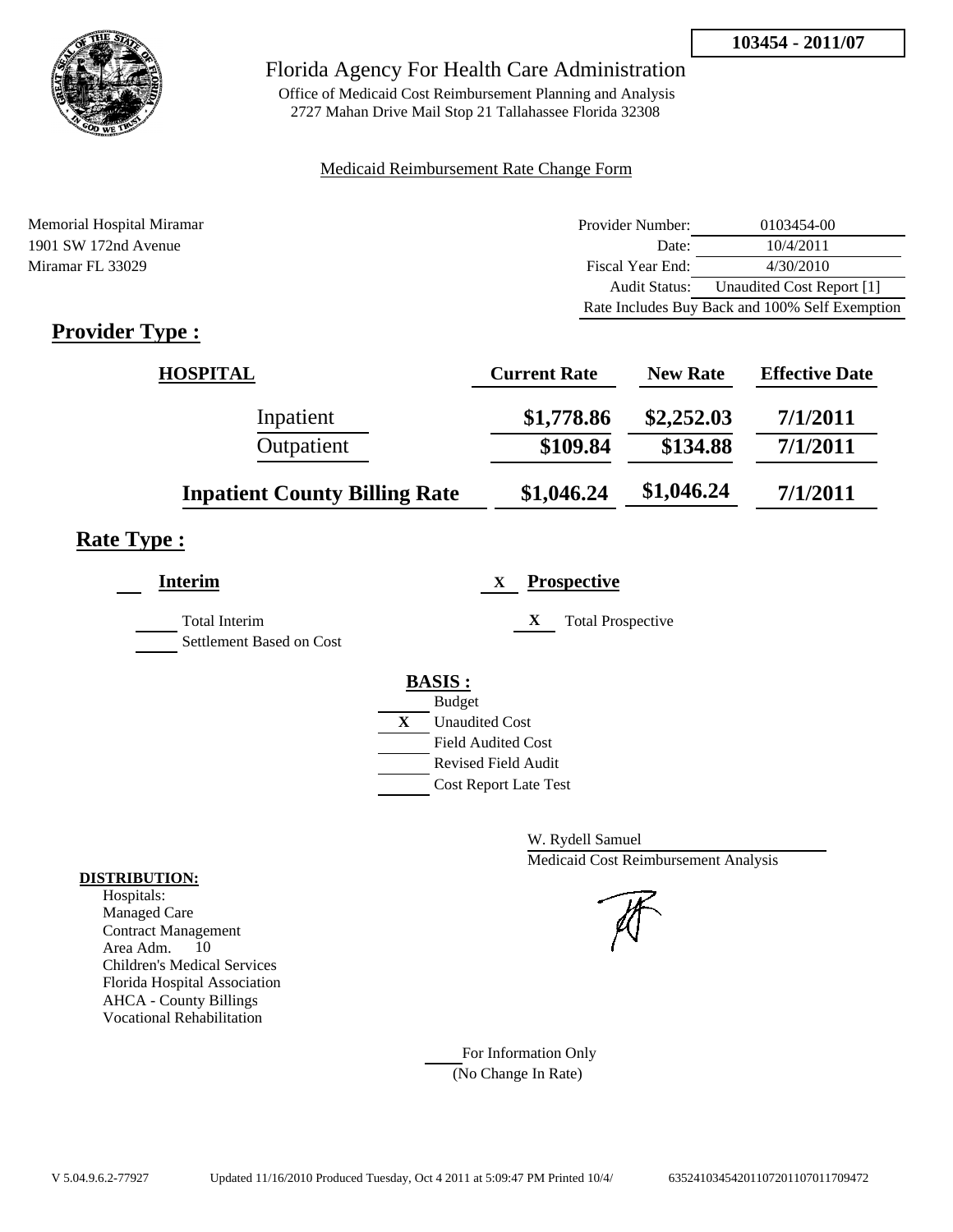

Office of Medicaid Cost Reimbursement Planning and Analysis 2727 Mahan Drive Mail Stop 21 Tallahassee Florida 32308

## Medicaid Reimbursement Rate Change Form

| St. Cloud Regional Medical Center | Provider Number:     | 0103462-00                |
|-----------------------------------|----------------------|---------------------------|
| 2906 17th Street                  | Date:                | 10/4/2011                 |
| Saint Cloud FL 34769              | Fiscal Year End:     | 12/31/2009                |
|                                   | <b>Audit Status:</b> | Unaudited Cost Report [1] |

# **Provider Type :**

| <b>HOSPITAL</b> | <b>Current Rate</b> | <b>New Rate</b> | <b>Effective Date</b> |
|-----------------|---------------------|-----------------|-----------------------|
| Inpatient       | \$841.61            | \$841.61        | 7/1/2011              |
| Outpatient      | \$59.89             | \$59.89         | 7/1/2011              |

# **Rate Type :**

| <b>Interim</b>                                   | <b>Prospective</b><br>X                                 |
|--------------------------------------------------|---------------------------------------------------------|
| <b>Total Interim</b><br>Settlement Based on Cost | <b>Total Prospective</b><br>X                           |
|                                                  | <b>BASIS:</b><br><b>Budget</b>                          |
|                                                  | X<br><b>Unaudited Cost</b>                              |
|                                                  | <b>Field Audited Cost</b><br><b>Revised Field Audit</b> |
|                                                  | <b>Cost Report Late Test</b>                            |

W. Rydell Samuel Medicaid Cost Reimbursement Analysis

For Information Only (No Change In Rate)

## **DISTRIBUTION:**

Hospitals: Managed Care Contract Management Area Adm. 7 Children's Medical Services Florida Hospital Association AHCA - County Billings Vocational Rehabilitation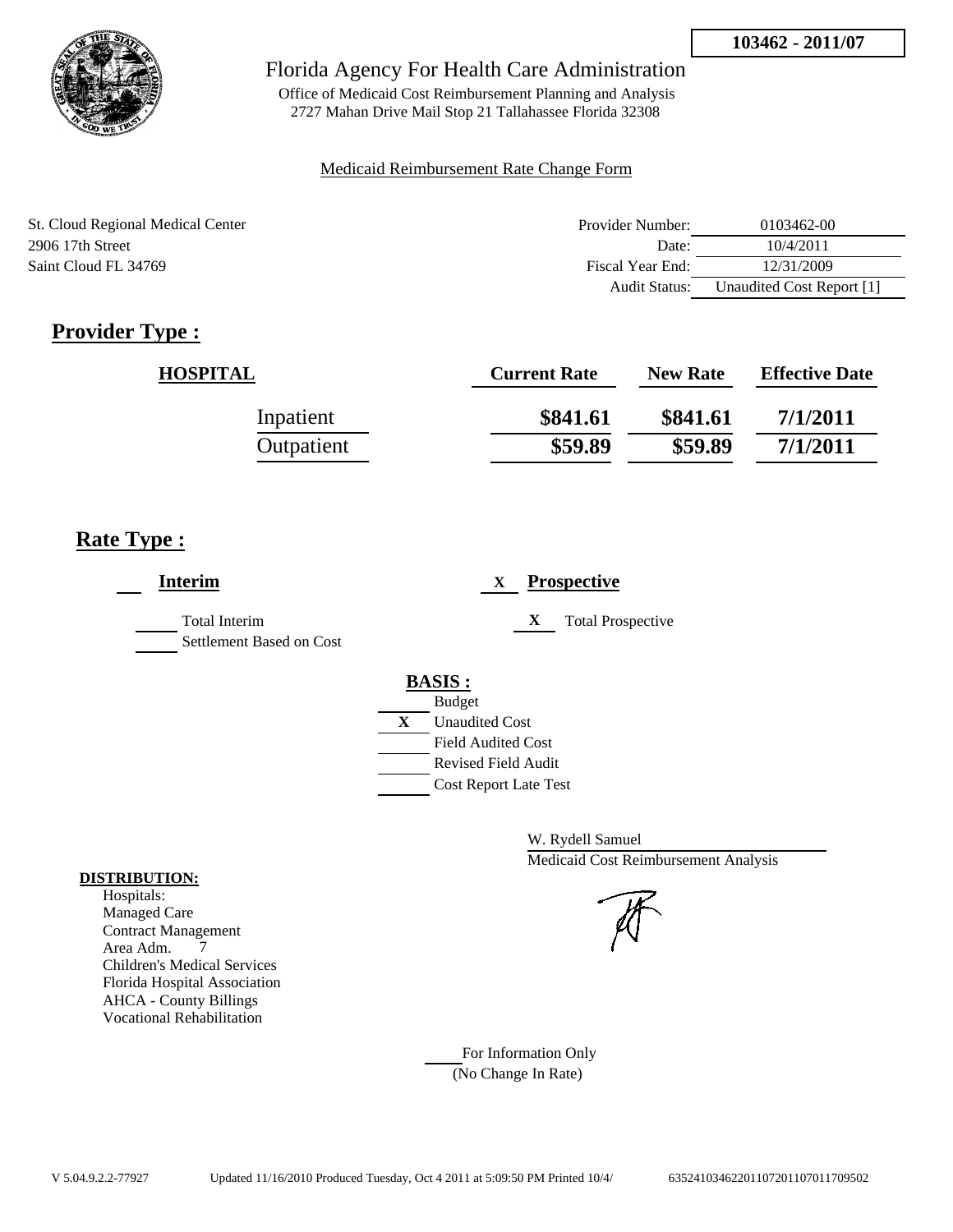

Office of Medicaid Cost Reimbursement Planning and Analysis 2727 Mahan Drive Mail Stop 21 Tallahassee Florida 32308

## Medicaid Reimbursement Rate Change Form

| Kindred Hospital Ocala        | Provider Number: | 0103535-00                |
|-------------------------------|------------------|---------------------------|
| 1500 SW 1st Avenue, 5th Floor | Date:            | 10/4/2011                 |
| <b>Ocala FL 34474</b>         | Fiscal Year End: | 5/31/2010                 |
|                               | Audit Status:    | Unaudited Cost Report [1] |

# **Provider Type :**

| <b>HOSPITAL</b> | <b>Current Rate</b> | <b>New Rate</b> | <b>Effective Date</b> |
|-----------------|---------------------|-----------------|-----------------------|
| Inpatient       | \$739.86            | \$739.86        | 7/1/2011              |
| Outpatient      | \$15.15             | \$15.15         | 7/1/2011              |

# **Rate Type :**

| <b>Interim</b>                                   | <b>Prospective</b><br>X       |
|--------------------------------------------------|-------------------------------|
| <b>Total Interim</b><br>Settlement Based on Cost | X<br><b>Total Prospective</b> |
|                                                  | <b>BASIS:</b>                 |
|                                                  | <b>Budget</b>                 |
|                                                  | X<br><b>Unaudited Cost</b>    |
|                                                  | <b>Field Audited Cost</b>     |
|                                                  | <b>Revised Field Audit</b>    |
|                                                  | <b>Cost Report Late Test</b>  |
|                                                  |                               |

W. Rydell Samuel Medicaid Cost Reimbursement Analysis

For Information Only (No Change In Rate)

## **DISTRIBUTION:**

Hospitals: Managed Care Contract Management Area Adm. 3 Children's Medical Services Florida Hospital Association AHCA - County Billings Vocational Rehabilitation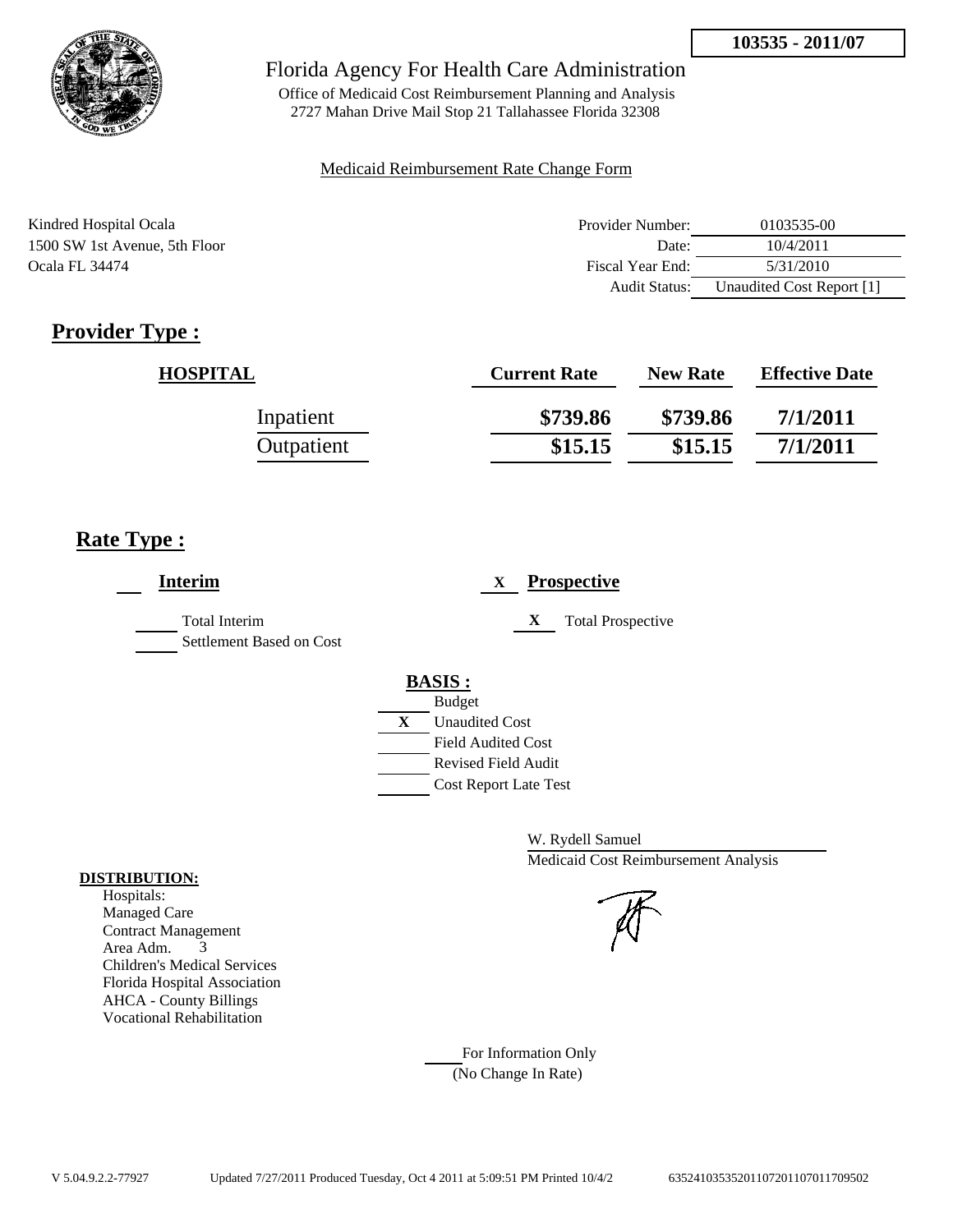

Office of Medicaid Cost Reimbursement Planning and Analysis 2727 Mahan Drive Mail Stop 21 Tallahassee Florida 32308

## Medicaid Reimbursement Rate Change Form

| Doctors Hospital      | Provider Number: | 0103543-00                |
|-----------------------|------------------|---------------------------|
| 5000 University Drive | Date:            | 10/4/2011                 |
| Coral Gables FL 33146 | Fiscal Year End: | 9/30/2010                 |
|                       | Audit Status:    | Unaudited Cost Report [1] |

# **Provider Type :**

| <b>HOSPITAL</b> | <b>Current Rate</b> | <b>New Rate</b> | <b>Effective Date</b> |
|-----------------|---------------------|-----------------|-----------------------|
| Inpatient       | \$919.29            | \$919.29        | 7/1/2011              |
| Outpatient      | \$161.23            | \$161.23        | 7/1/2011              |

# **Rate Type :**

| <b>Interim</b>                                   | <b>Prospective</b><br>X                                                                                                                          |
|--------------------------------------------------|--------------------------------------------------------------------------------------------------------------------------------------------------|
| <b>Total Interim</b><br>Settlement Based on Cost | X<br><b>Total Prospective</b>                                                                                                                    |
|                                                  | <b>BASIS:</b><br><b>Budget</b><br>X<br><b>Unaudited Cost</b><br><b>Field Audited Cost</b><br>Revised Field Audit<br><b>Cost Report Late Test</b> |

W. Rydell Samuel Medicaid Cost Reimbursement Analysis



# For Information Only

(No Change In Rate)

## **DISTRIBUTION:**

Hospitals: Managed Care Contract Management Area Adm. 11 Children's Medical Services Florida Hospital Association AHCA - County Billings Vocational Rehabilitation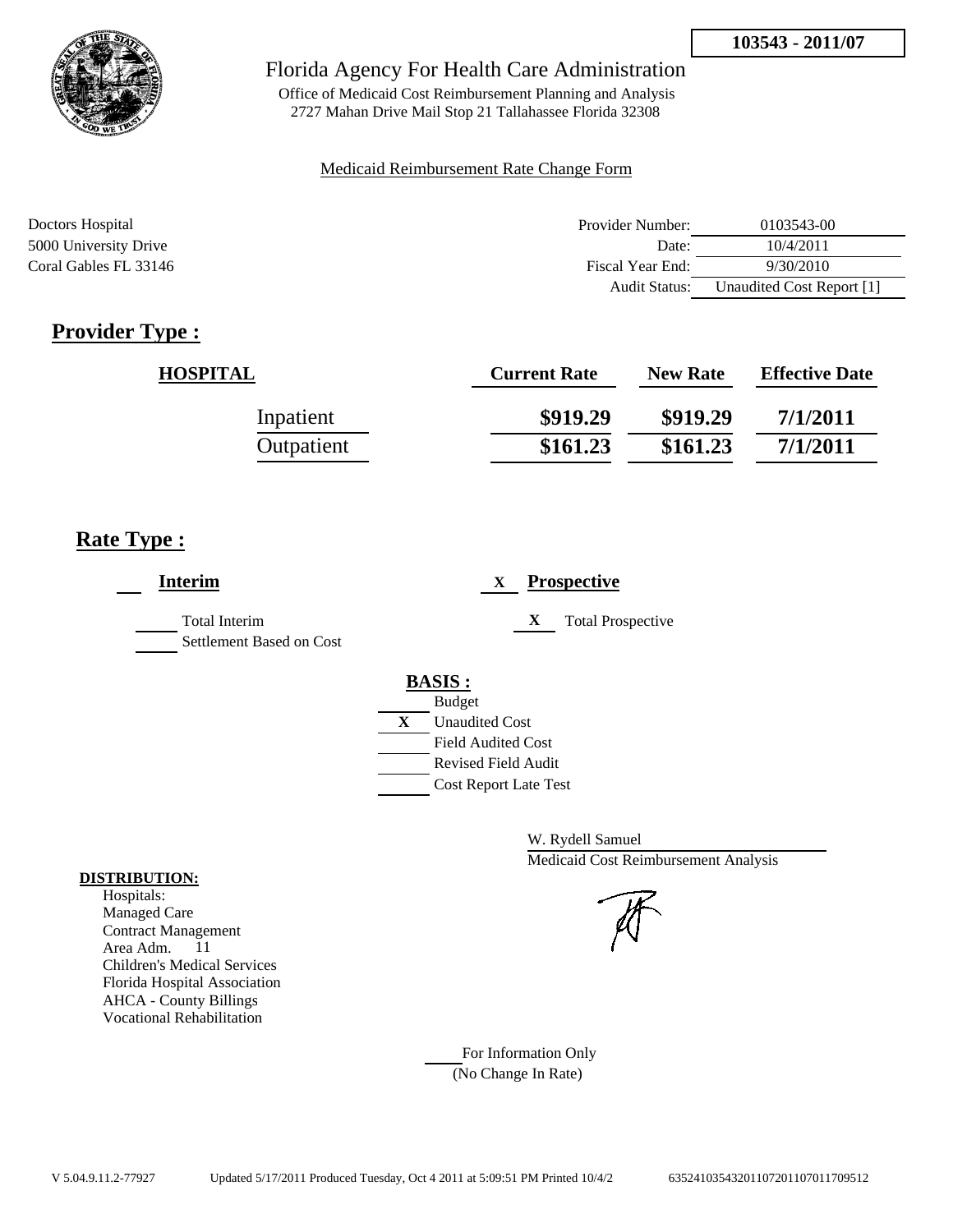

Office of Medicaid Cost Reimbursement Planning and Analysis 2727 Mahan Drive Mail Stop 21 Tallahassee Florida 32308

## Medicaid Reimbursement Rate Change Form

Healthsouth Hospital of Spring Hill 12440 Cortez Boulrvard Brooksville FL 34613

| Provider Number: | 0103551-00                |
|------------------|---------------------------|
| Date:            | 10/4/2011                 |
| Fiscal Year End: | 12/31/2009                |
| Audit Status:    | Unaudited Cost Report [1] |

# **Provider Type :**

| <b>HOSPITAL</b> | <b>Current Rate</b> | <b>New Rate</b> | <b>Effective Date</b> |
|-----------------|---------------------|-----------------|-----------------------|
| Inpatient       | \$486.74            | \$486.74        | 7/1/2011              |
| Outpatient      | \$129.26            | \$129.26        | 7/1/2011              |

# **Rate Type :**

| <b>Interim</b>                                   | <b>Prospective</b><br>X                                                                                                                                 |
|--------------------------------------------------|---------------------------------------------------------------------------------------------------------------------------------------------------------|
| <b>Total Interim</b><br>Settlement Based on Cost | X<br><b>Total Prospective</b>                                                                                                                           |
|                                                  | <b>BASIS:</b><br><b>Budget</b><br>X<br><b>Unaudited Cost</b><br><b>Field Audited Cost</b><br><b>Revised Field Audit</b><br><b>Cost Report Late Test</b> |

W. Rydell Samuel Medicaid Cost Reimbursement Analysis

For Information Only (No Change In Rate)

## **DISTRIBUTION:**

Hospitals: Managed Care Contract Management Area Adm. 3 Children's Medical Services Florida Hospital Association AHCA - County Billings Vocational Rehabilitation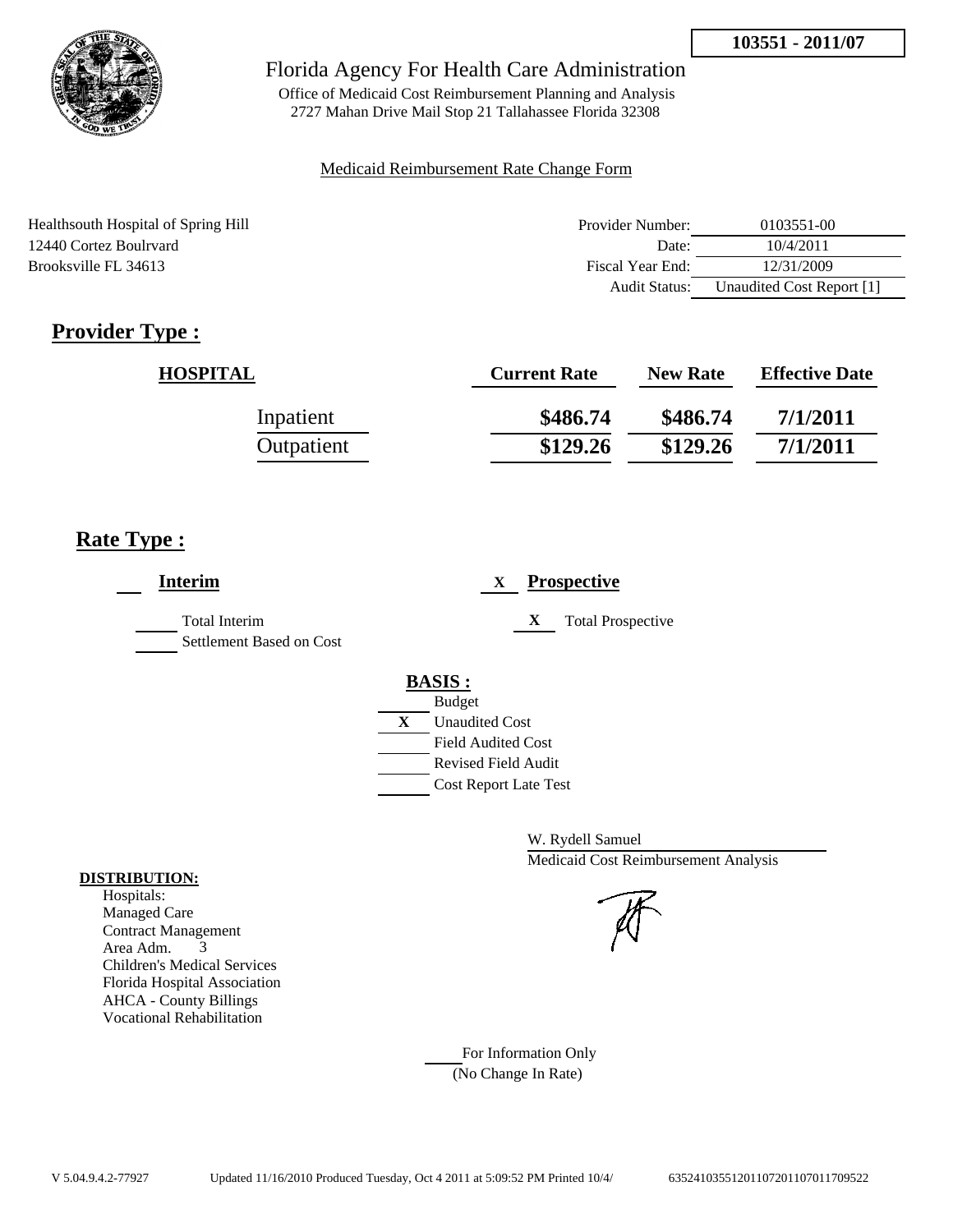

Office of Medicaid Cost Reimbursement Planning and Analysis 2727 Mahan Drive Mail Stop 21 Tallahassee Florida 32308

## Medicaid Reimbursement Rate Change Form

| Healthsouth Ridgelake Hospital | Provider Number: | 0103560-00                |
|--------------------------------|------------------|---------------------------|
| 6150 Edgelake Drive            | Date:            | 10/4/2011                 |
| Sarasota FL 34240              | Fiscal Year End: | 3/31/2010                 |
|                                | Audit Status:    | Unaudited Cost Report [1] |

# **Provider Type :**

| <b>HOSPITAL</b> | <b>Current Rate</b> | <b>New Rate</b> | <b>Effective Date</b> |
|-----------------|---------------------|-----------------|-----------------------|
| Inpatient       | \$780.91            | \$780.91        | 7/1/2011              |
| Outpatient      | \$15.15             | \$15.15         | 7/1/2011              |

# **Rate Type :**

| <b>Interim</b>                            | <b>Prospective</b><br>X       |
|-------------------------------------------|-------------------------------|
| Total Interim<br>Settlement Based on Cost | X<br><b>Total Prospective</b> |
|                                           | <b>BASIS:</b>                 |
|                                           | <b>Budget</b>                 |
|                                           | X<br><b>Unaudited Cost</b>    |
|                                           | <b>Field Audited Cost</b>     |
|                                           | <b>Revised Field Audit</b>    |
|                                           | <b>Cost Report Late Test</b>  |

W. Rydell Samuel Medicaid Cost Reimbursement Analysis

For Information Only (No Change In Rate)

## **DISTRIBUTION:**

Hospitals: Managed Care Contract Management Area Adm. 8 Children's Medical Services Florida Hospital Association AHCA - County Billings Vocational Rehabilitation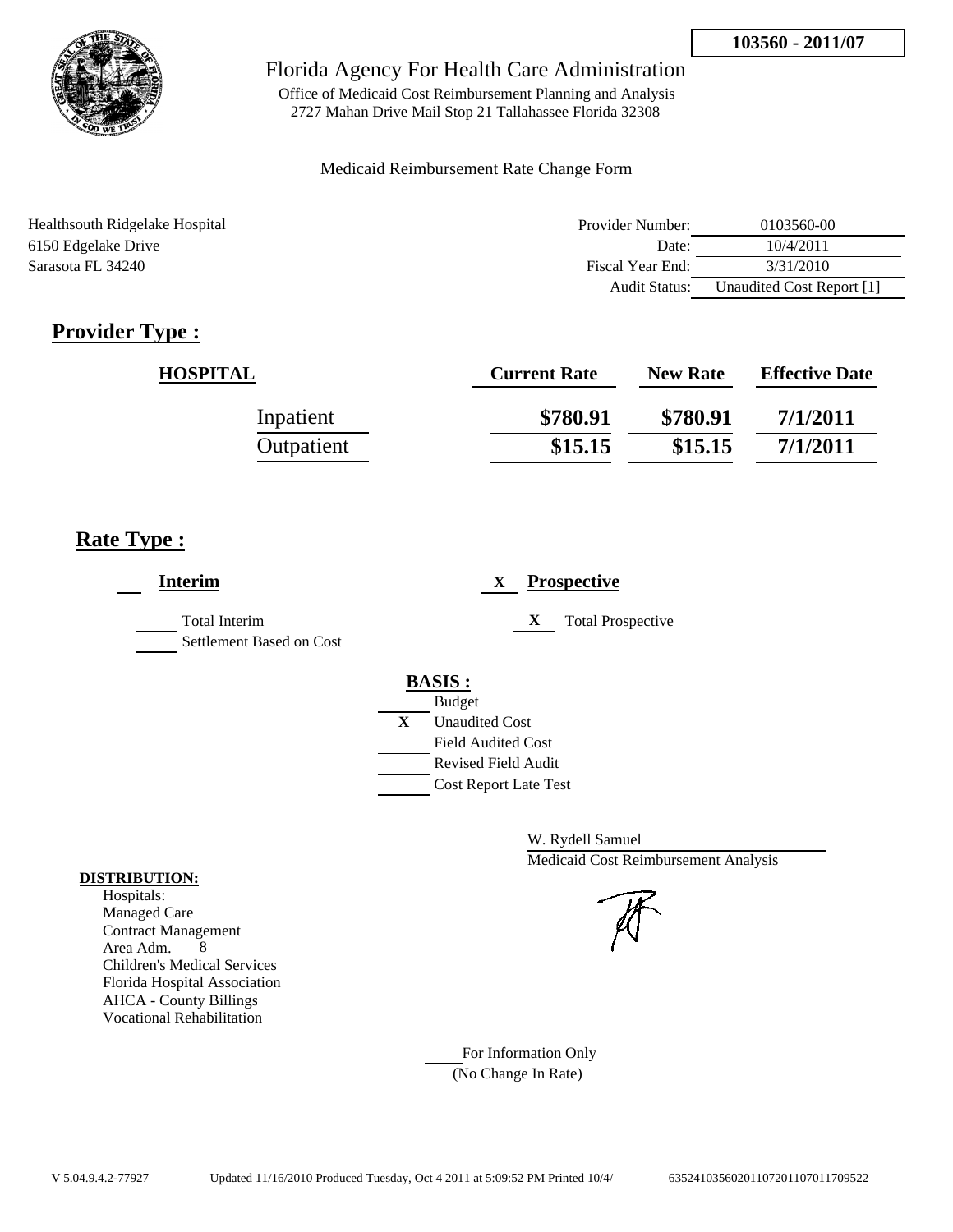

Office of Medicaid Cost Reimbursement Planning and Analysis 2727 Mahan Drive Mail Stop 21 Tallahassee Florida 32308

## Medicaid Reimbursement Rate Change Form

Select Specialty Hospital Pensacola 7000 Cobble Creek Drive Pensacola Fl 32504

| Provider Number:     | 0103683-00                |
|----------------------|---------------------------|
| Date:                | 10/4/2011                 |
| Fiscal Year End:     | 9/30/2009                 |
| <b>Audit Status:</b> | Unaudited Cost Report [1] |

# **Provider Type :**

| <b>HOSPITAL</b> | <b>Current Rate</b> | <b>New Rate</b> | <b>Effective Date</b> |
|-----------------|---------------------|-----------------|-----------------------|
| Inpatient       | \$1,107.00          | \$1,107.00      | 7/1/2011              |
| Outpatient      | \$15.15             | \$15.15         | 7/1/2011              |

# **Rate Type :**

| <b>Interim</b>                                   | <b>Prospective</b><br>$\mathbf{X}$ |
|--------------------------------------------------|------------------------------------|
| <b>Total Interim</b><br>Settlement Based on Cost | X<br><b>Total Prospective</b>      |
|                                                  | <b>BASIS:</b>                      |
|                                                  | <b>Budget</b>                      |
|                                                  | X<br><b>Unaudited Cost</b>         |
|                                                  | <b>Field Audited Cost</b>          |
|                                                  | <b>Revised Field Audit</b>         |
|                                                  | <b>Cost Report Late Test</b>       |

W. Rydell Samuel Medicaid Cost Reimbursement Analysis

For Information Only (No Change In Rate)

## **DISTRIBUTION:**

Hospitals: Managed Care Contract Management Area Adm. 1 Children's Medical Services Florida Hospital Association AHCA - County Billings Vocational Rehabilitation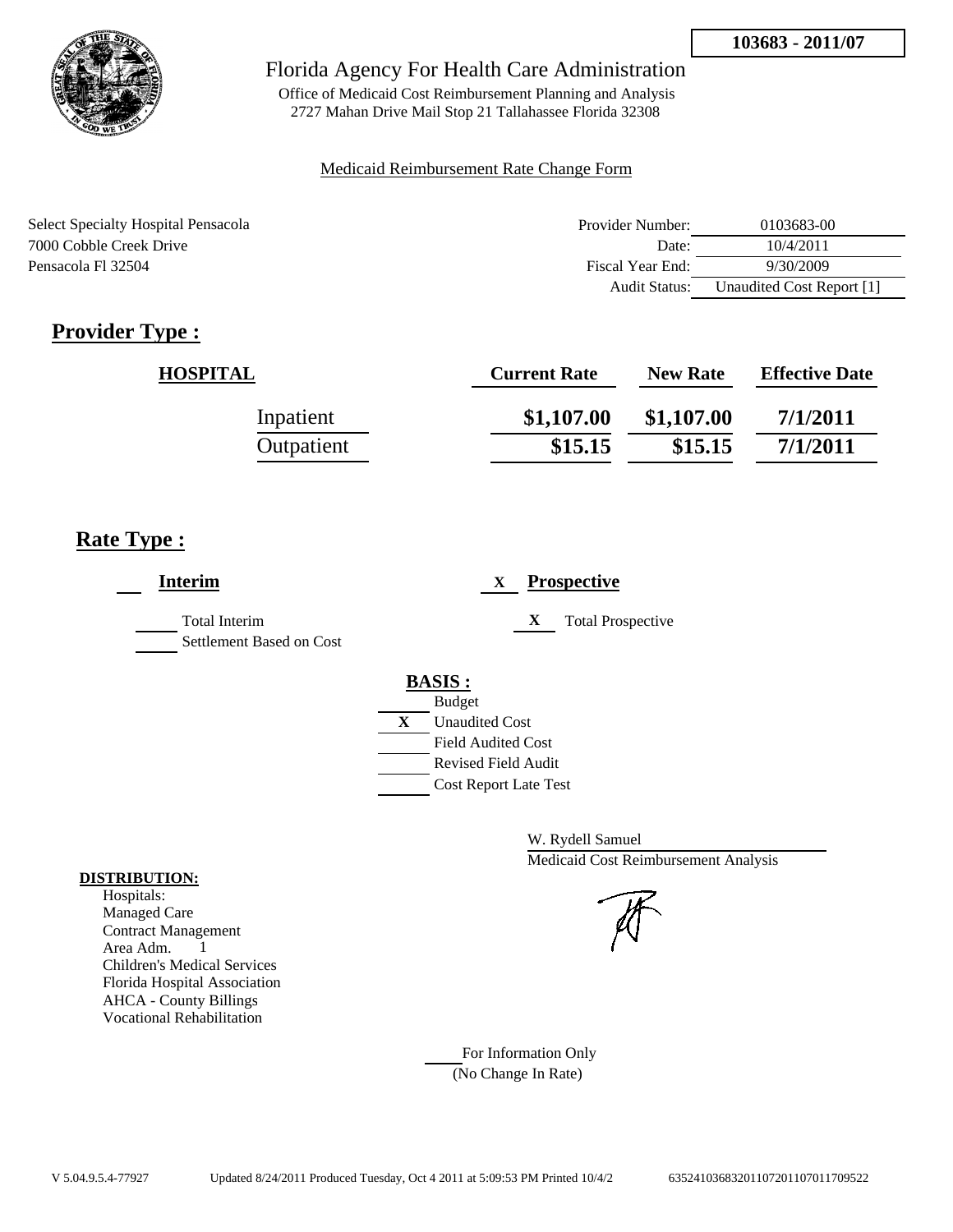

Office of Medicaid Cost Reimbursement Planning and Analysis 2727 Mahan Drive Mail Stop 21 Tallahassee Florida 32308

## Medicaid Reimbursement Rate Change Form

BayCare Alliant Hospital **Provider Number:** 0103721-00 601 Main Street, MS 469 Date: 10/4/2011 Dunedin FL 34698 Fiscal Year End: 12/31/2009 Audit Status: Unaudited Cost Report [1] Rate Includes Buy Back and 100% Self Exemption

# **Provider Type :**

| <b>HOSPITAL</b>                      | <b>Current Rate</b> | <b>New Rate</b> | <b>Effective Date</b> |
|--------------------------------------|---------------------|-----------------|-----------------------|
| Inpatient                            | \$847.00            | \$1,256.12      | 7/1/2011              |
| Outpatient                           | \$15.15             | \$15.15         | 7/1/2011              |
| <b>Inpatient County Billing Rate</b> |                     | \$847.00        | 7/1/2011              |

# **Rate Type :**

| <b>Interim</b>                                   |   | <b>Prospective</b><br>X       |
|--------------------------------------------------|---|-------------------------------|
| <b>Total Interim</b><br>Settlement Based on Cost |   | X<br><b>Total Prospective</b> |
|                                                  |   | <b>BASIS:</b>                 |
|                                                  |   | <b>Budget</b>                 |
|                                                  | X | <b>Unaudited Cost</b>         |
|                                                  |   | <b>Field Audited Cost</b>     |
|                                                  |   | <b>Revised Field Audit</b>    |
|                                                  |   | <b>Cost Report Late Test</b>  |
|                                                  |   |                               |

W. Rydell Samuel Medicaid Cost Reimbursement Analysis

For Information Only (No Change In Rate)

## **DISTRIBUTION:**

Hospitals: Managed Care Contract Management Area Adm. 5 Children's Medical Services Florida Hospital Association AHCA - County Billings Vocational Rehabilitation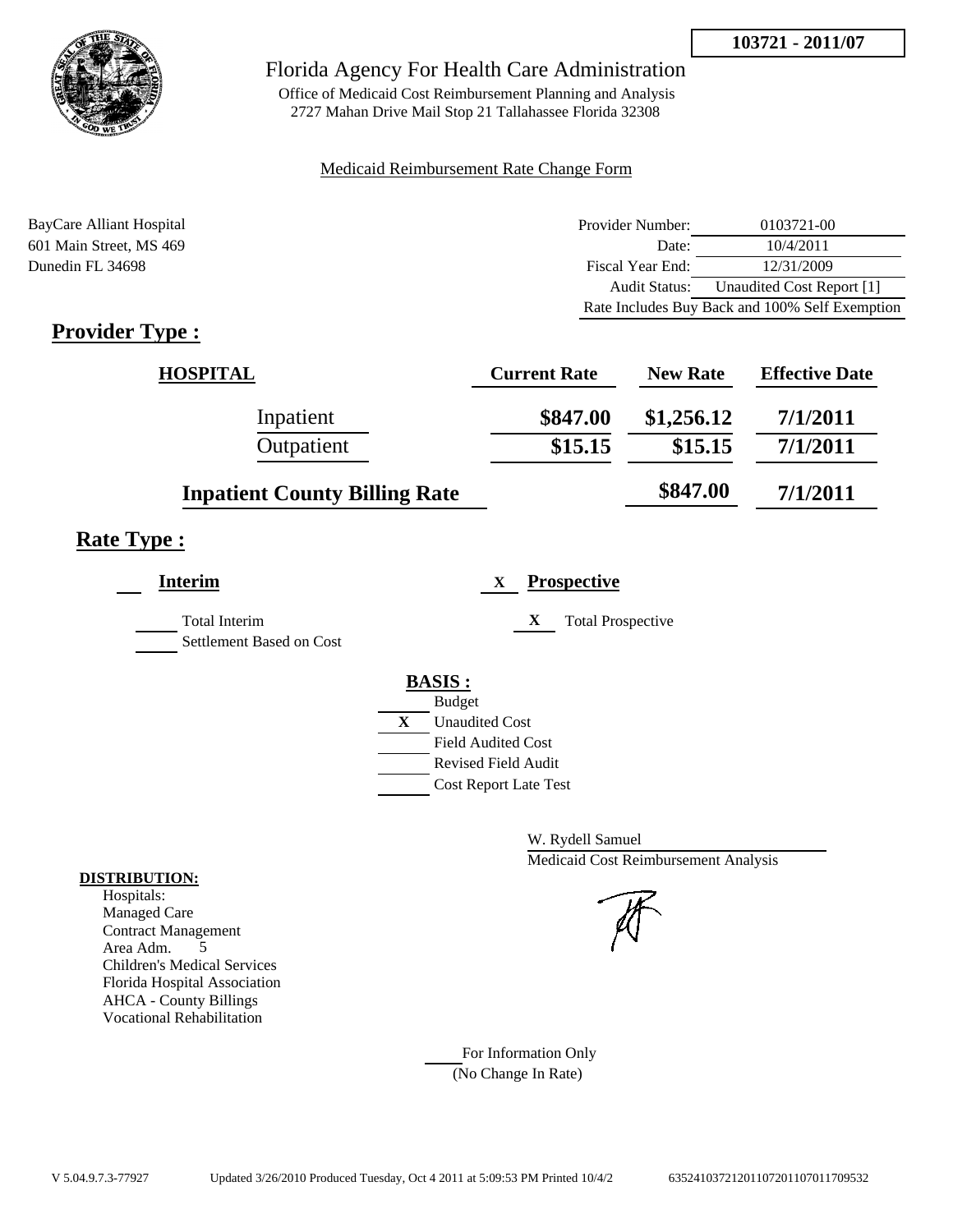

Office of Medicaid Cost Reimbursement Planning and Analysis 2727 Mahan Drive Mail Stop 21 Tallahassee Florida 32308

## Medicaid Reimbursement Rate Change Form

| St. Luke's-St. Vincent's Healthcare | Provider Number:     | 0103730-00              |
|-------------------------------------|----------------------|-------------------------|
| 4201 Belfort Road                   | Date:                | 10/4/2011               |
| Jacksonville FL 32215               | Fiscal Year End:     | 6/30/2010               |
|                                     | <b>Audit Status:</b> | Amended Cost Report [2] |

# **Provider Type :**

| <b>HOSPITAL</b> | <b>Current Rate</b> | <b>New Rate</b> | <b>Effective Date</b> |
|-----------------|---------------------|-----------------|-----------------------|
| Inpatient       | \$842.49            | \$842.42        | 7/1/2011              |
| Outpatient      | \$60.93             | \$78.55         | 7/1/2011              |

# **Rate Type :**

| <b>Interim</b>                                   | <b>Prospective</b><br>X                                                                                                                                 |
|--------------------------------------------------|---------------------------------------------------------------------------------------------------------------------------------------------------------|
| <b>Total Interim</b><br>Settlement Based on Cost | X<br><b>Total Prospective</b>                                                                                                                           |
|                                                  | <b>BASIS:</b><br><b>Budget</b><br>X<br><b>Unaudited Cost</b><br><b>Field Audited Cost</b><br><b>Revised Field Audit</b><br><b>Cost Report Late Test</b> |

W. Rydell Samuel Medicaid Cost Reimbursement Analysis

For Information Only (No Change In Rate)

## **DISTRIBUTION:**

Hospitals: Managed Care Contract Management Area Adm. 4 Children's Medical Services Florida Hospital Association AHCA - County Billings Vocational Rehabilitation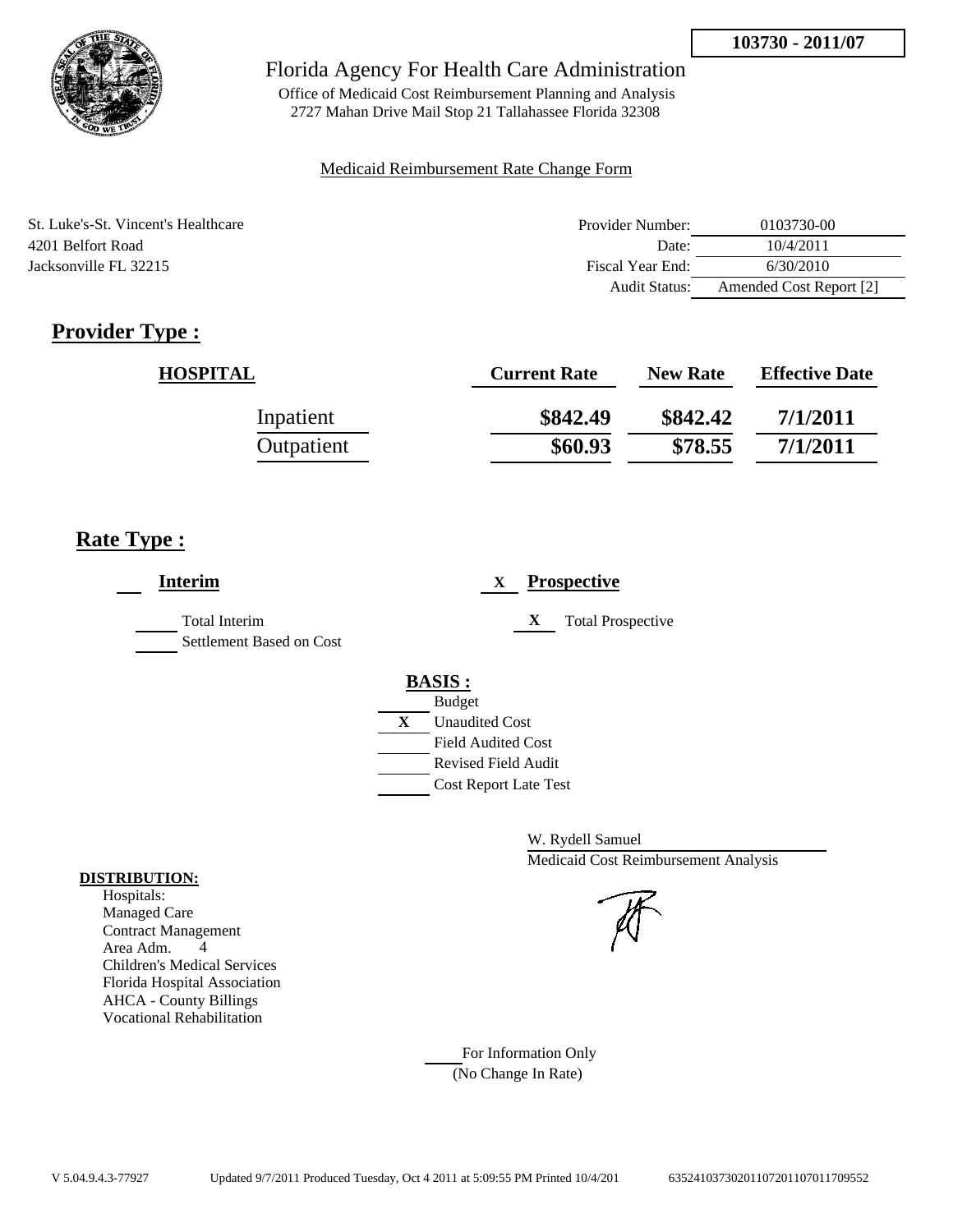

Office of Medicaid Cost Reimbursement Planning and Analysis 2727 Mahan Drive Mail Stop 21 Tallahassee Florida 32308

## Medicaid Reimbursement Rate Change Form

Select Specialty Hospital Tallahassee 1554 Surgeon's Drive Tallahassee FL 32308

| Provider Number:     | 0103748-00                |
|----------------------|---------------------------|
| Date:                | 10/4/2011                 |
| Fiscal Year End:     | 2/28/2010                 |
| <b>Audit Status:</b> | Unaudited Cost Report [1] |

# **Provider Type :**

| <b>HOSPITAL</b> | <b>Current Rate</b> | <b>New Rate</b> | <b>Effective Date</b> |
|-----------------|---------------------|-----------------|-----------------------|
| Inpatient       | \$1,043.12          | \$1,043.12      | 7/1/2011              |
| Outpatient      | \$15.15             | \$15.15         | 7/1/2011              |

# **Rate Type :**

| <b>Interim</b>                                   | <b>Prospective</b><br>X       |
|--------------------------------------------------|-------------------------------|
| <b>Total Interim</b><br>Settlement Based on Cost | <b>Total Prospective</b><br>X |
|                                                  | <b>BASIS:</b>                 |
|                                                  | <b>Budget</b>                 |
|                                                  | X<br><b>Unaudited Cost</b>    |
|                                                  | <b>Field Audited Cost</b>     |
|                                                  | <b>Revised Field Audit</b>    |
|                                                  | <b>Cost Report Late Test</b>  |
|                                                  |                               |

W. Rydell Samuel Medicaid Cost Reimbursement Analysis

For Information Only (No Change In Rate)

## **DISTRIBUTION:**

Hospitals: Managed Care Contract Management Area Adm. 2 Children's Medical Services Florida Hospital Association AHCA - County Billings Vocational Rehabilitation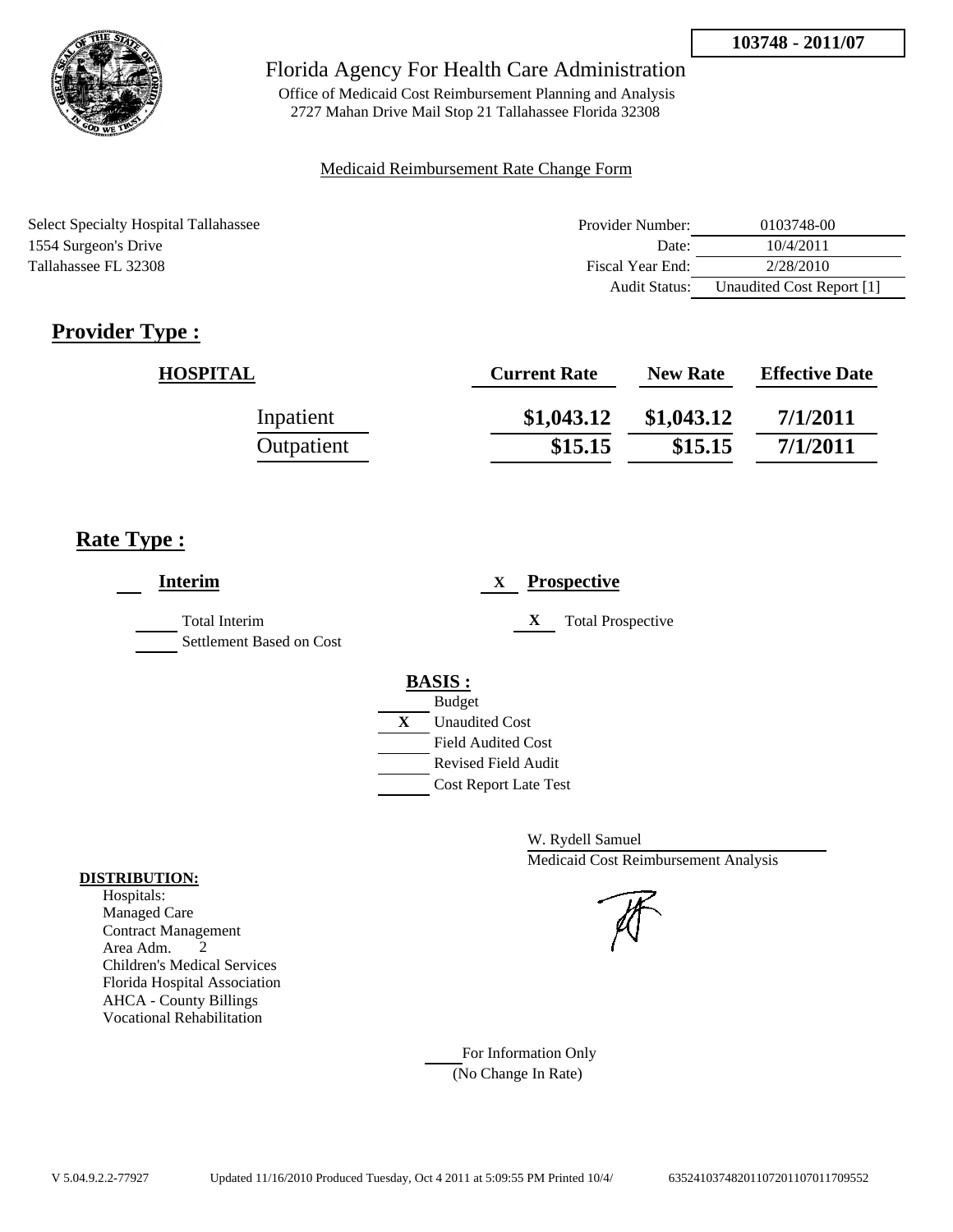

Office of Medicaid Cost Reimbursement Planning and Analysis 2727 Mahan Drive Mail Stop 21 Tallahassee Florida 32308

## Medicaid Reimbursement Rate Change Form

| Select Specialty Hospital Palm Beach | Provider Number:     | 0103764-00      |
|--------------------------------------|----------------------|-----------------|
| 3060 Melaleuca Lane                  | Date:                | 10/4/2011       |
| Lake Worth FL 33461                  | Fiscal Year End:     | 11/30/2009      |
|                                      | <b>Audit Status:</b> | Field Audit [3] |

# **Provider Type :**

| <b>HOSPITAL</b> | <b>Current Rate</b> | <b>New Rate</b> | <b>Effective Date</b> |
|-----------------|---------------------|-----------------|-----------------------|
| Inpatient       | \$955.38            | \$955.38        | 7/1/2011              |
| Outpatient      | \$15.15             | \$15.15         | 7/1/2011              |

# **Rate Type :**

j.

| <b>Interim</b>                                   | <b>Prospective</b><br>X                                                                                                                          |
|--------------------------------------------------|--------------------------------------------------------------------------------------------------------------------------------------------------|
| <b>Total Interim</b><br>Settlement Based on Cost | X<br><b>Total Prospective</b>                                                                                                                    |
|                                                  | <b>BASIS:</b><br><b>Budget</b><br><b>Unaudited Cost</b><br>X<br><b>Field Audited Cost</b><br>Revised Field Audit<br><b>Cost Report Late Test</b> |

W. Rydell Samuel Medicaid Cost Reimbursement Analysis



For Information Only (No Change In Rate)

## **DISTRIBUTION:**

Hospitals: Managed Care Contract Management Area Adm. 9 Children's Medical Services Florida Hospital Association AHCA - County Billings Vocational Rehabilitation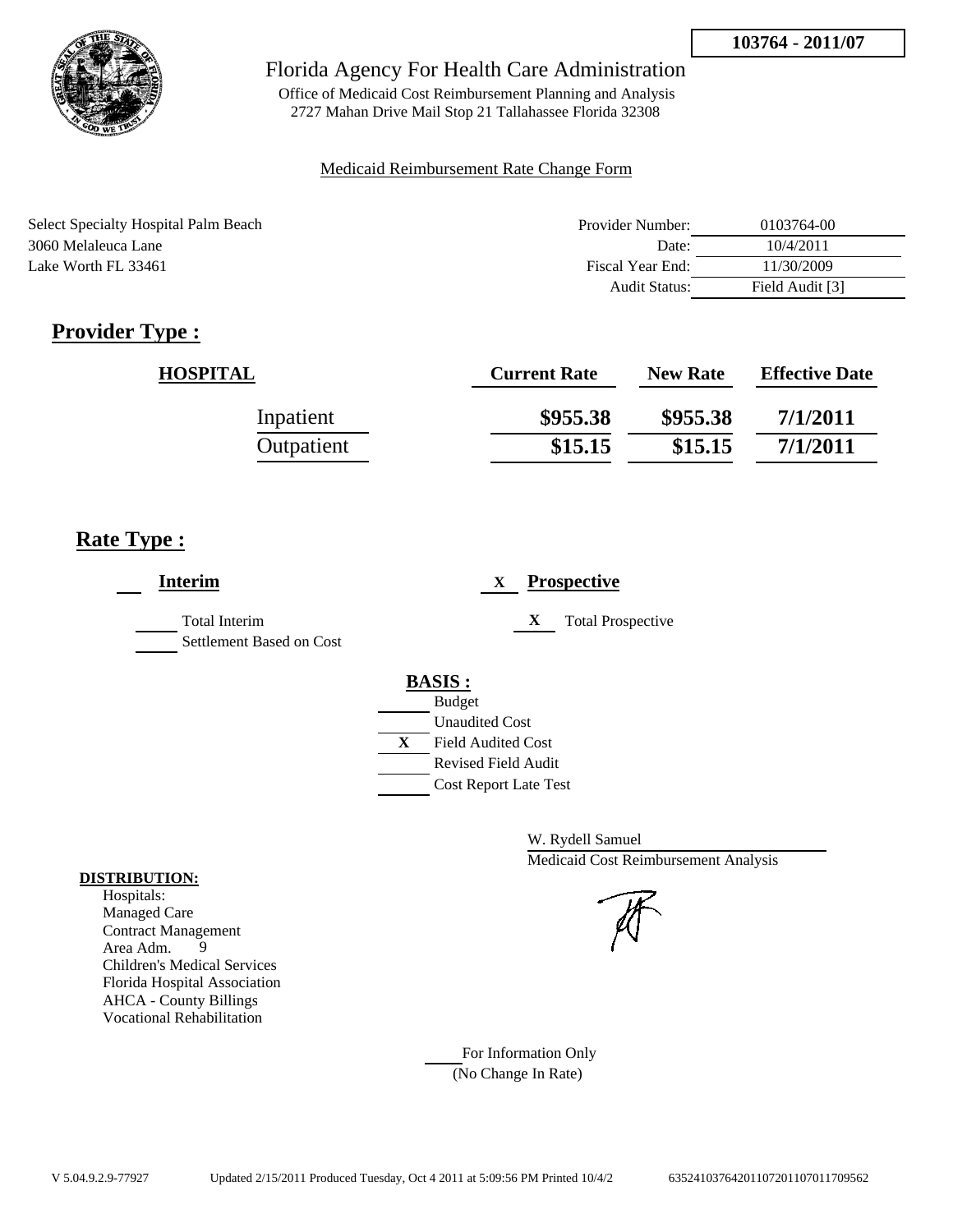

Office of Medicaid Cost Reimbursement Planning and Analysis 2727 Mahan Drive Mail Stop 21 Tallahassee Florida 32308

## Medicaid Reimbursement Rate Change Form

| <b>Select Speciality Hospital Gainesville</b> | Provider Number:     | 0103772-00      |
|-----------------------------------------------|----------------------|-----------------|
| 2708 SW Archer Road                           | Date:                | 10/4/2011       |
| Gainesville FL 32608                          | Fiscal Year End:     | 7/31/2009       |
|                                               | <b>Audit Status:</b> | Field Audit [3] |

# **Provider Type :**

| <b>HOSPITAL</b> | <b>Current Rate</b> | <b>New Rate</b> | <b>Effective Date</b> |
|-----------------|---------------------|-----------------|-----------------------|
| Inpatient       | \$977.39            | \$977.39        | 7/1/2011              |
| Outpatient      | \$15.15             | \$15.15         | 7/1/2011              |

# **Rate Type :**

 $\overline{a}$ 

| <b>Interim</b>                                   | <b>Prospective</b><br>X                                                                                                                          |
|--------------------------------------------------|--------------------------------------------------------------------------------------------------------------------------------------------------|
| <b>Total Interim</b><br>Settlement Based on Cost | X<br><b>Total Prospective</b>                                                                                                                    |
|                                                  | <b>BASIS:</b><br><b>Budget</b><br><b>Unaudited Cost</b><br>X<br><b>Field Audited Cost</b><br>Revised Field Audit<br><b>Cost Report Late Test</b> |

W. Rydell Samuel Medicaid Cost Reimbursement Analysis



For Information Only (No Change In Rate)

## **DISTRIBUTION:**

Hospitals: Managed Care Contract Management Area Adm. 3 Children's Medical Services Florida Hospital Association AHCA - County Billings Vocational Rehabilitation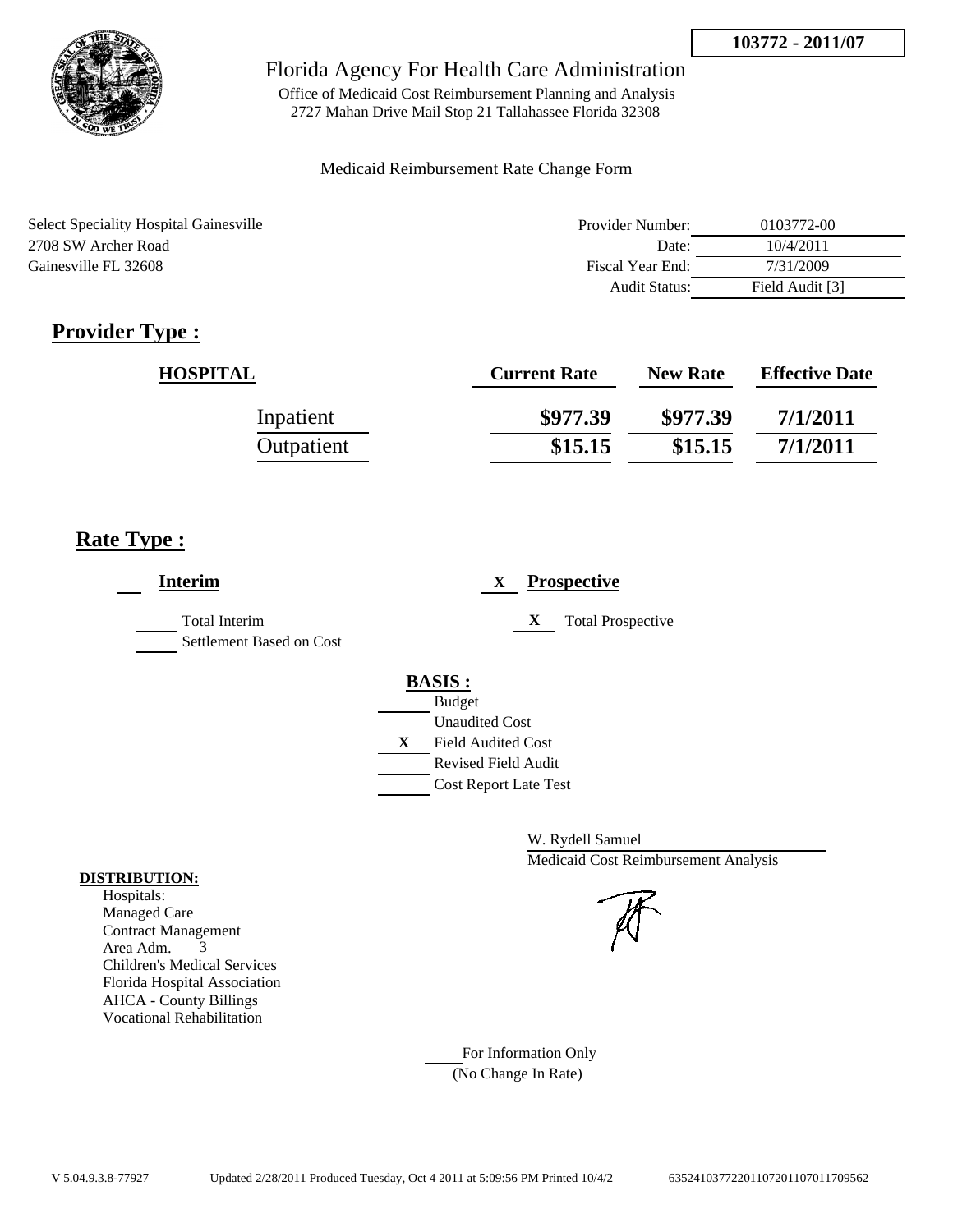

Office of Medicaid Cost Reimbursement Planning and Analysis 2727 Mahan Drive Mail Stop 21 Tallahassee Florida 32308

### Medicaid Reimbursement Rate Change Form

| Northwest Medical Center | Provider Number:     | 0104591-00                |
|--------------------------|----------------------|---------------------------|
| 5801 North State Road 7  | Date:                | 10/4/2011                 |
| Margate FL 33063         | Fiscal Year End:     | 12/31/2009                |
|                          | <b>Audit Status:</b> | Unaudited Cost Report [1] |

# **Provider Type :**

| <b>HOSPITAL</b> | <b>Current Rate</b> | <b>New Rate</b> | <b>Effective Date</b> |
|-----------------|---------------------|-----------------|-----------------------|
| Inpatient       | \$764.23            | \$764.23        | 7/1/2011              |
| Outpatient      | \$56.95             | \$56.95         | 7/1/2011              |

# **Rate Type :**

| <b>Interim</b>                                   | <b>Prospective</b><br>X                     |
|--------------------------------------------------|---------------------------------------------|
| <b>Total Interim</b><br>Settlement Based on Cost | X<br><b>Total Prospective</b>               |
|                                                  | <b>BASIS:</b>                               |
|                                                  | <b>Budget</b><br>X<br><b>Unaudited Cost</b> |
|                                                  | <b>Field Audited Cost</b>                   |
|                                                  | <b>Revised Field Audit</b>                  |
|                                                  | <b>Cost Report Late Test</b>                |

W. Rydell Samuel Medicaid Cost Reimbursement Analysis

For Information Only (No Change In Rate)

#### **DISTRIBUTION:**

Hospitals: Managed Care Contract Management Area Adm. 10 Children's Medical Services Florida Hospital Association AHCA - County Billings Vocational Rehabilitation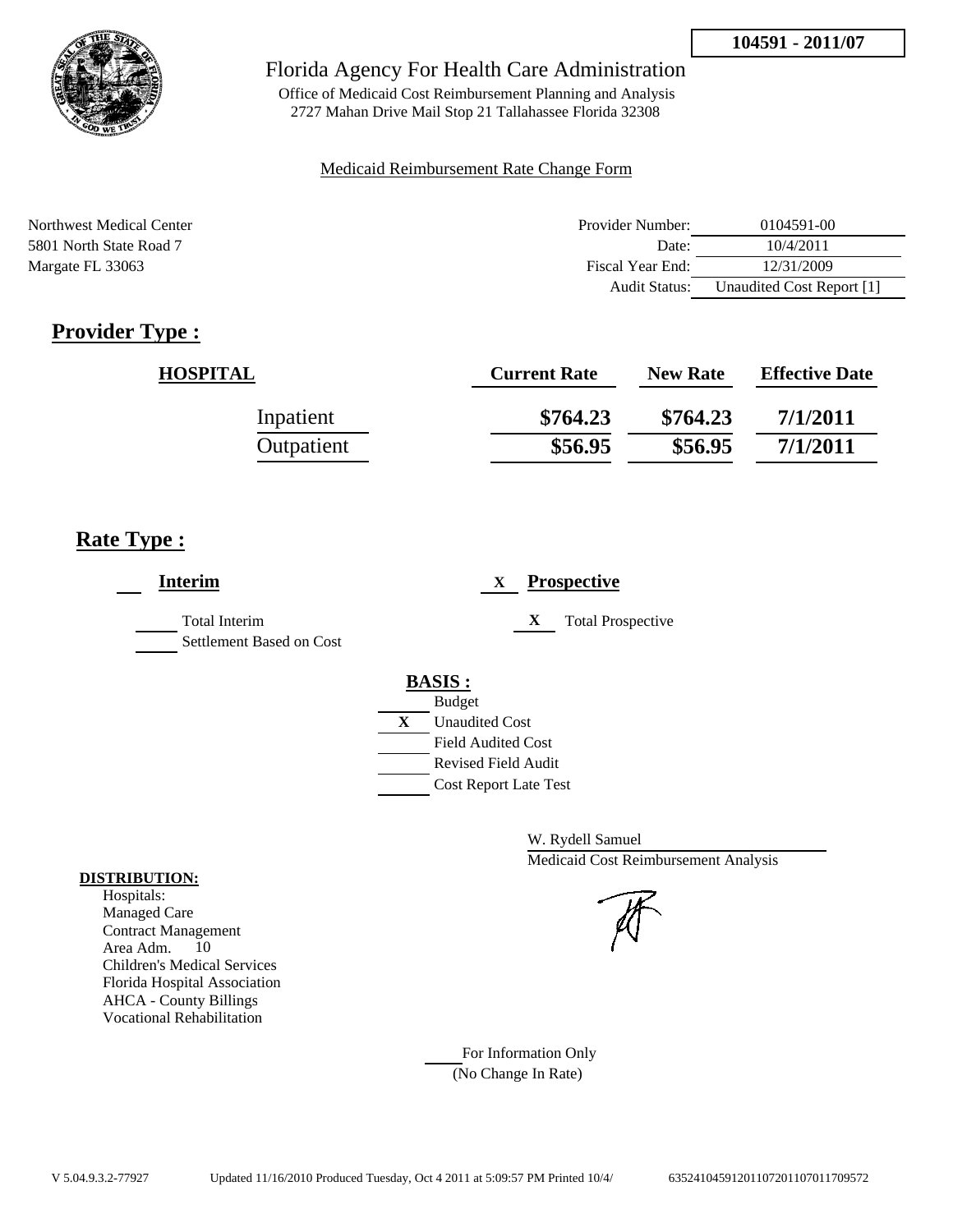

Office of Medicaid Cost Reimbursement Planning and Analysis 2727 Mahan Drive Mail Stop 21 Tallahassee Florida 32308

### Medicaid Reimbursement Rate Change Form

| Palmetto General Hospital | Provider Number:     | 0104604-00              |
|---------------------------|----------------------|-------------------------|
| 2001 West 68th St.        | Date:                | 10/4/2011               |
| Hialeah FL 33016          | Fiscal Year End:     | 12/31/2009              |
|                           | <b>Audit Status:</b> | Amended Cost Report [2] |

# **Provider Type :**

| <b>HOSPITAL</b>                      | <b>Current Rate</b> | <b>New Rate</b> | <b>Effective Date</b> |
|--------------------------------------|---------------------|-----------------|-----------------------|
| Inpatient                            | \$1,115.49          | \$1,115.49      | 7/1/2011              |
| Outpatient                           | \$100.28            | \$100.28        | 7/1/2011              |
| <b>Inpatient County Billing Rate</b> | \$656.90            | \$656.90        | 7/1/2011              |

# **Rate Type :**

| <b>Interim</b>                            | <b>Prospective</b><br>X       |
|-------------------------------------------|-------------------------------|
| Total Interim<br>Settlement Based on Cost | X<br><b>Total Prospective</b> |
|                                           | <b>BASIS:</b>                 |
|                                           | <b>Budget</b>                 |
|                                           | X<br><b>Unaudited Cost</b>    |
|                                           | <b>Field Audited Cost</b>     |
|                                           | <b>Revised Field Audit</b>    |
|                                           | <b>Cost Report Late Test</b>  |
|                                           |                               |

W. Rydell Samuel Medicaid Cost Reimbursement Analysis

For Information Only (No Change In Rate)

#### **DISTRIBUTION:**

Hospitals: Managed Care Contract Management Area Adm. 11 Children's Medical Services Florida Hospital Association AHCA - County Billings Vocational Rehabilitation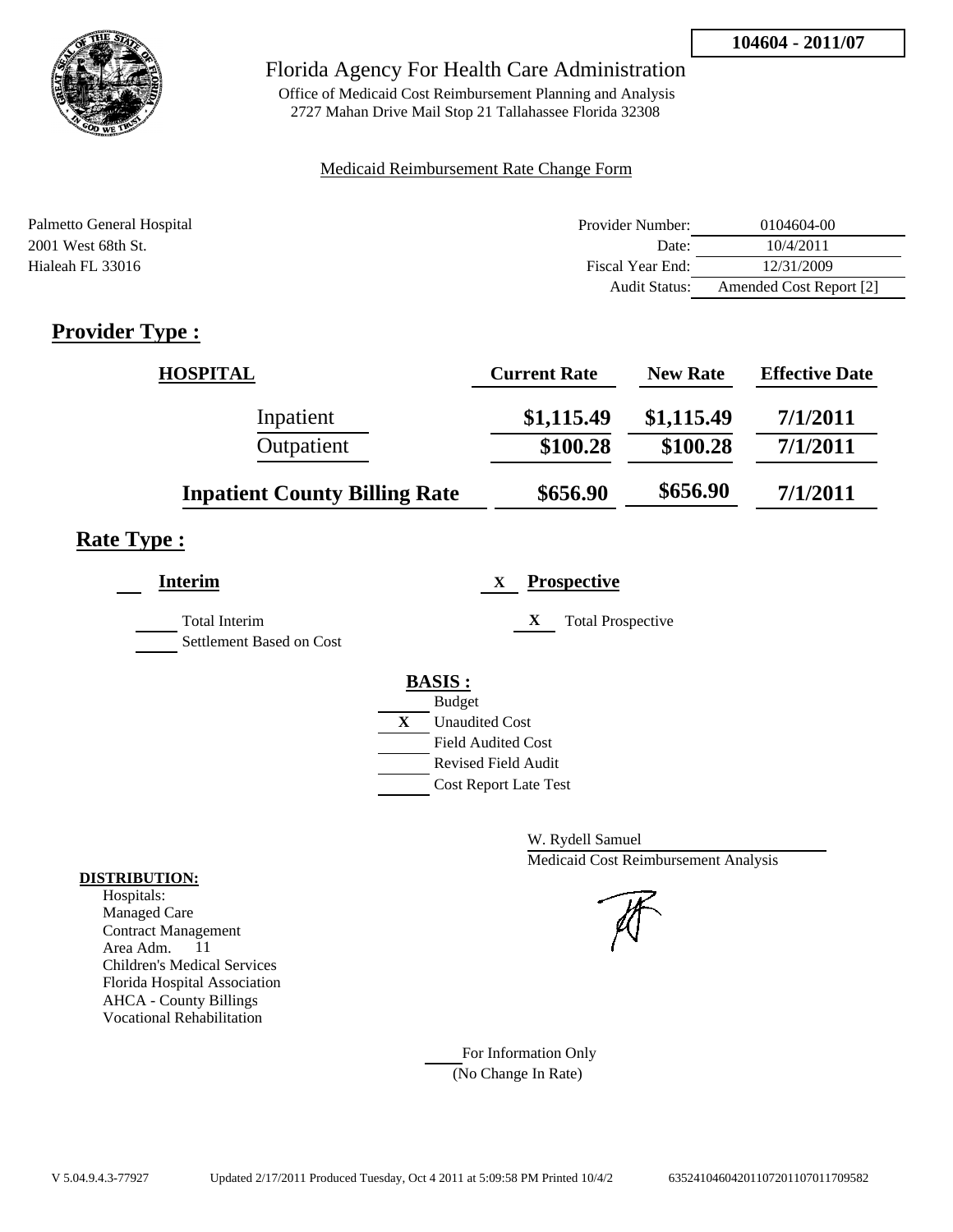

Office of Medicaid Cost Reimbursement Planning and Analysis 2727 Mahan Drive Mail Stop 21 Tallahassee Florida 32308

### Medicaid Reimbursement Rate Change Form

| Community Hospital of New Port Richey | Provider Number: | 0105520-00                |
|---------------------------------------|------------------|---------------------------|
| 5637 Marine Parkway                   | Date:            | 10/4/2011                 |
| New Port Richey FL 34652              | Fiscal Year End: | 6/30/2010                 |
|                                       | Audit Status:    | Unaudited Cost Report [1] |

# **Provider Type :**

| <b>HOSPITAL</b> | <b>Current Rate</b> | <b>New Rate</b> | <b>Effective Date</b> |
|-----------------|---------------------|-----------------|-----------------------|
| Inpatient       | \$1,260.47          | \$1,260.47      | 7/1/2011              |
| Outpatient      | \$37.43             | \$37.43         | 7/1/2011              |

# **Rate Type :**

| <b>Interim</b>                            | <b>Prospective</b><br>X                                                                                                                                 |
|-------------------------------------------|---------------------------------------------------------------------------------------------------------------------------------------------------------|
| Total Interim<br>Settlement Based on Cost | <b>Total Prospective</b><br>$\mathbf X$                                                                                                                 |
|                                           | <b>BASIS:</b><br><b>Budget</b><br>X<br><b>Unaudited Cost</b><br><b>Field Audited Cost</b><br><b>Revised Field Audit</b><br><b>Cost Report Late Test</b> |

W. Rydell Samuel Medicaid Cost Reimbursement Analysis



For Information Only (No Change In Rate)

#### **DISTRIBUTION:**

Hospitals: Managed Care Contract Management Area Adm. 5 Children's Medical Services Florida Hospital Association AHCA - County Billings Vocational Rehabilitation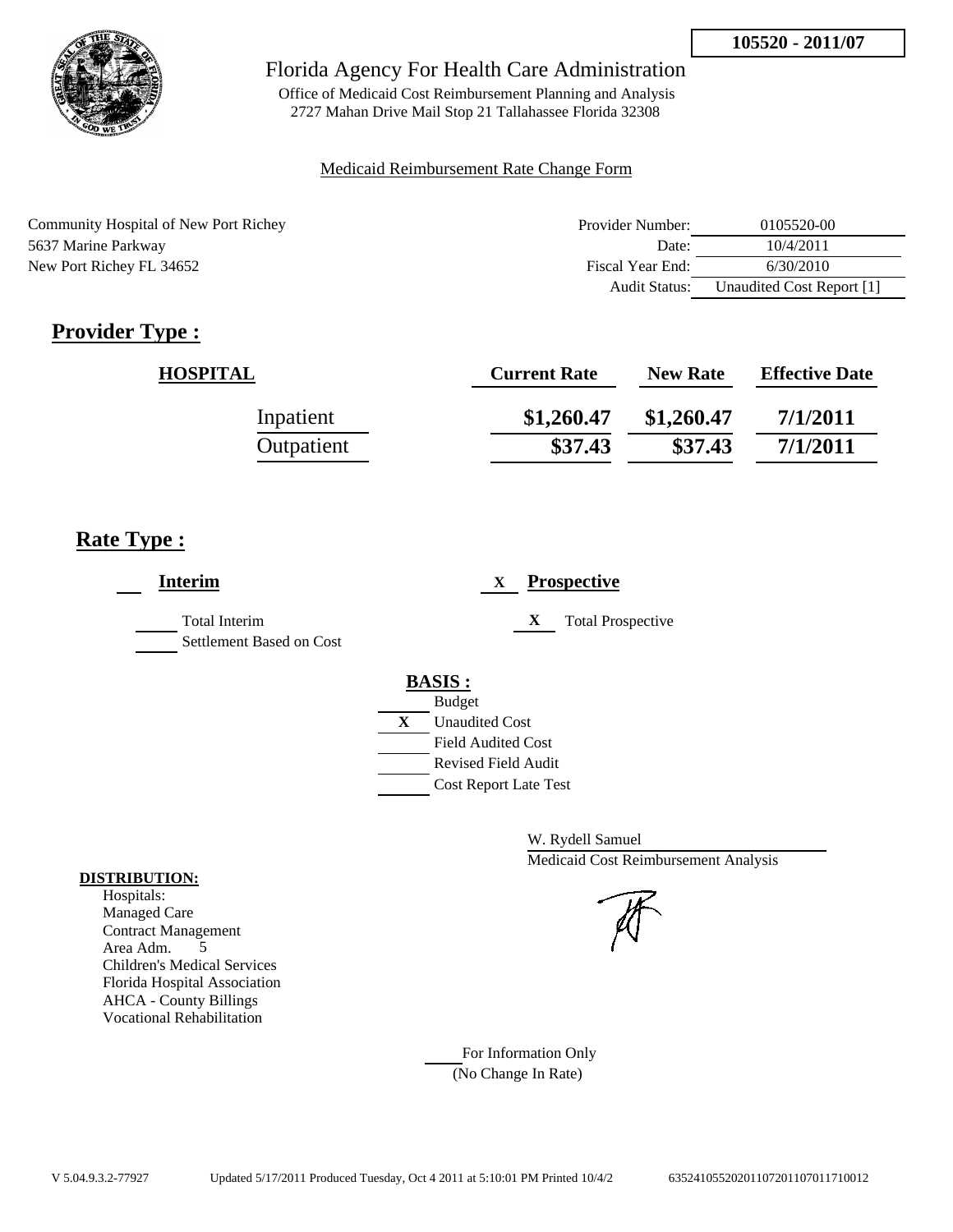

Office of Medicaid Cost Reimbursement Planning and Analysis 2727 Mahan Drive Mail Stop 21 Tallahassee Florida 32308

### Medicaid Reimbursement Rate Change Form

| Specialty Hospital Jacksonville | Provider Number: | 0106470-00                |
|---------------------------------|------------------|---------------------------|
| 4901 Richard Street             | Date:            | 10/4/2011                 |
| Jacksonville FL 32207           | Fiscal Year End: | 12/31/2009                |
|                                 | Audit Status:    | Unaudited Cost Report [1] |

# **Provider Type :**

| <b>HOSPITAL</b> | <b>Current Rate</b> | <b>New Rate</b> | <b>Effective Date</b> |
|-----------------|---------------------|-----------------|-----------------------|
| Inpatient       | \$640.05            | \$640.05        | 7/1/2011              |
| Outpatient      | \$15.15             | \$15.15         | 7/1/2011              |

# **Rate Type :**

| <b>Interim</b>                                   |   | $\mathbf{X}$                 |   | <b>Prospective</b>       |
|--------------------------------------------------|---|------------------------------|---|--------------------------|
| <b>Total Interim</b><br>Settlement Based on Cost |   |                              | X | <b>Total Prospective</b> |
|                                                  |   | <b>BASIS:</b>                |   |                          |
|                                                  |   | <b>Budget</b>                |   |                          |
|                                                  | X | <b>Unaudited Cost</b>        |   |                          |
|                                                  |   | <b>Field Audited Cost</b>    |   |                          |
|                                                  |   | <b>Revised Field Audit</b>   |   |                          |
|                                                  |   | <b>Cost Report Late Test</b> |   |                          |
|                                                  |   |                              |   |                          |

W. Rydell Samuel Medicaid Cost Reimbursement Analysis



For Information Only (No Change In Rate)

#### **DISTRIBUTION:**

Hospitals: Managed Care Contract Management Area Adm. 4 Children's Medical Services Florida Hospital Association AHCA - County Billings Vocational Rehabilitation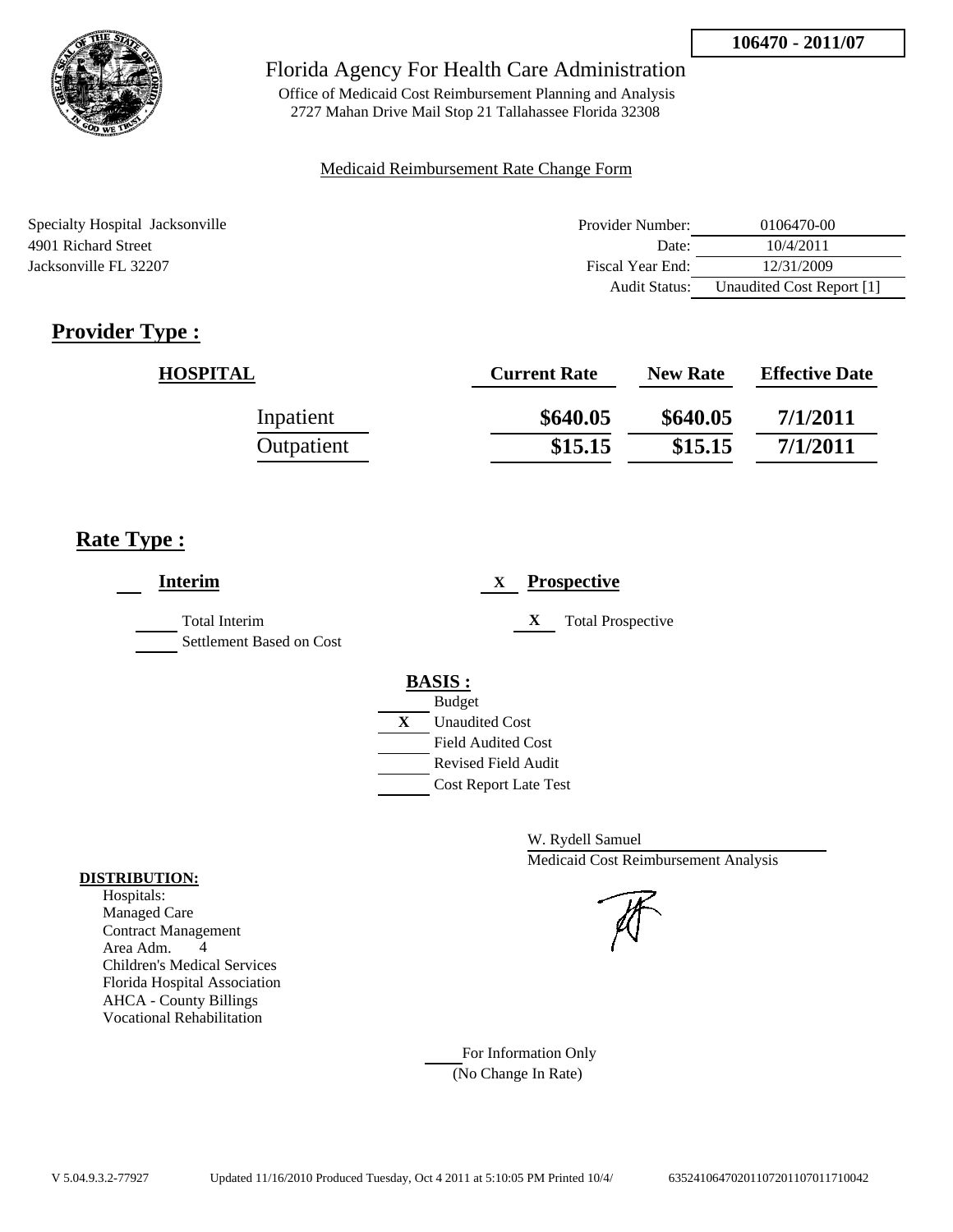

Office of Medicaid Cost Reimbursement Planning and Analysis 2727 Mahan Drive Mail Stop 21 Tallahassee Florida 32308

### Medicaid Reimbursement Rate Change Form

| <b>Imperial Point Hospital</b> | Provider Number:     | 0108219-00                |
|--------------------------------|----------------------|---------------------------|
| $1608$ S.E. 3rd Avenue         | Date:                | 10/4/2011                 |
| Ft. Lauderdale FL 33316        | Fiscal Year End:     | 6/30/2010                 |
|                                | <b>Audit Status:</b> | Unaudited Cost Report [1] |
|                                |                      | Rate Includes Buy Back    |
|                                |                      |                           |

# **Provider Type :**

| <b>HOSPITAL</b>                      | <b>Current Rate</b> | <b>New Rate</b> | <b>Effective Date</b> |
|--------------------------------------|---------------------|-----------------|-----------------------|
| Inpatient                            | \$1,071.74          | \$1,617.93      | 7/1/2011              |
| Outpatient                           | \$126.11            | \$175.60        | 7/1/2011              |
| <b>Inpatient County Billing Rate</b> | \$631.72            | \$631.72        | 7/1/2011              |

# **Rate Type :**

| <b>Interim</b>                                   | <b>Prospective</b><br>X        |
|--------------------------------------------------|--------------------------------|
| <b>Total Interim</b><br>Settlement Based on Cost | X<br><b>Total Prospective</b>  |
|                                                  | <b>BASIS:</b><br><b>Budget</b> |
|                                                  | X<br><b>Unaudited Cost</b>     |
|                                                  | <b>Field Audited Cost</b>      |
|                                                  | <b>Revised Field Audit</b>     |
|                                                  | <b>Cost Report Late Test</b>   |
|                                                  |                                |

W. Rydell Samuel Medicaid Cost Reimbursement Analysis

For Information Only (No Change In Rate)

#### **DISTRIBUTION:**

Hospitals: Managed Care Contract Management Area Adm. 10 Children's Medical Services Florida Hospital Association AHCA - County Billings Vocational Rehabilitation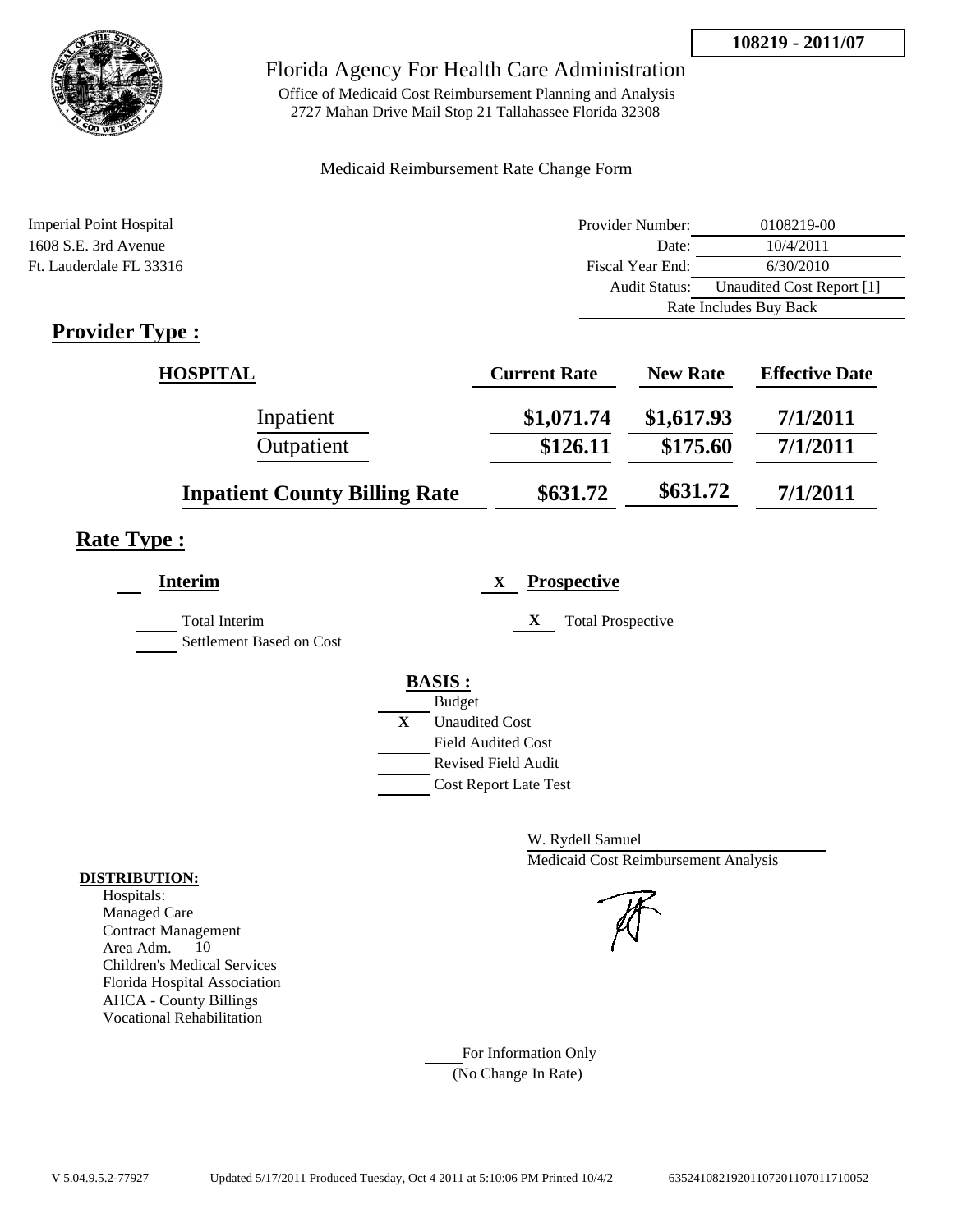

Office of Medicaid Cost Reimbursement Planning and Analysis 2727 Mahan Drive Mail Stop 21 Tallahassee Florida 32308

### Medicaid Reimbursement Rate Change Form

| <b>Imperial Point Hospital</b> | Provider Number:     | 0108219-05                |
|--------------------------------|----------------------|---------------------------|
| $1608$ S.E. 3rd Avenue         | Date:                | 10/4/2011                 |
| Ft. Lauderdale FL 33316        | Fiscal Year End:     | 6/30/2010                 |
|                                | <b>Audit Status:</b> | Unaudited Cost Report [1] |
|                                |                      | Rate Includes Buy Back    |
|                                |                      |                           |

# **Provider Type :**

| <b>HOSPITAL</b>                      | <b>Current Rate</b> | <b>New Rate</b> | <b>Effective Date</b> |
|--------------------------------------|---------------------|-----------------|-----------------------|
| Inpatient                            | \$1,071.74          | \$1,617.93      | 7/1/2011              |
| Outpatient                           | \$126.11            | \$175.60        | 7/1/2011              |
| <b>Inpatient County Billing Rate</b> | \$631.72            | \$631.72        | 7/1/2011              |

# **Rate Type :**

| Interim                                          | <b>Prospective</b><br>X        |
|--------------------------------------------------|--------------------------------|
| <b>Total Interim</b><br>Settlement Based on Cost | X<br><b>Total Prospective</b>  |
|                                                  | <b>BASIS:</b><br><b>Budget</b> |
|                                                  | X<br><b>Unaudited Cost</b>     |
|                                                  | <b>Field Audited Cost</b>      |
|                                                  | Revised Field Audit            |
|                                                  | <b>Cost Report Late Test</b>   |
|                                                  |                                |

W. Rydell Samuel Medicaid Cost Reimbursement Analysis

For Information Only (No Change In Rate)

#### **DISTRIBUTION:**

Hospitals: Managed Care Contract Management Area Adm. 10 Children's Medical Services Florida Hospital Association AHCA - County Billings Vocational Rehabilitation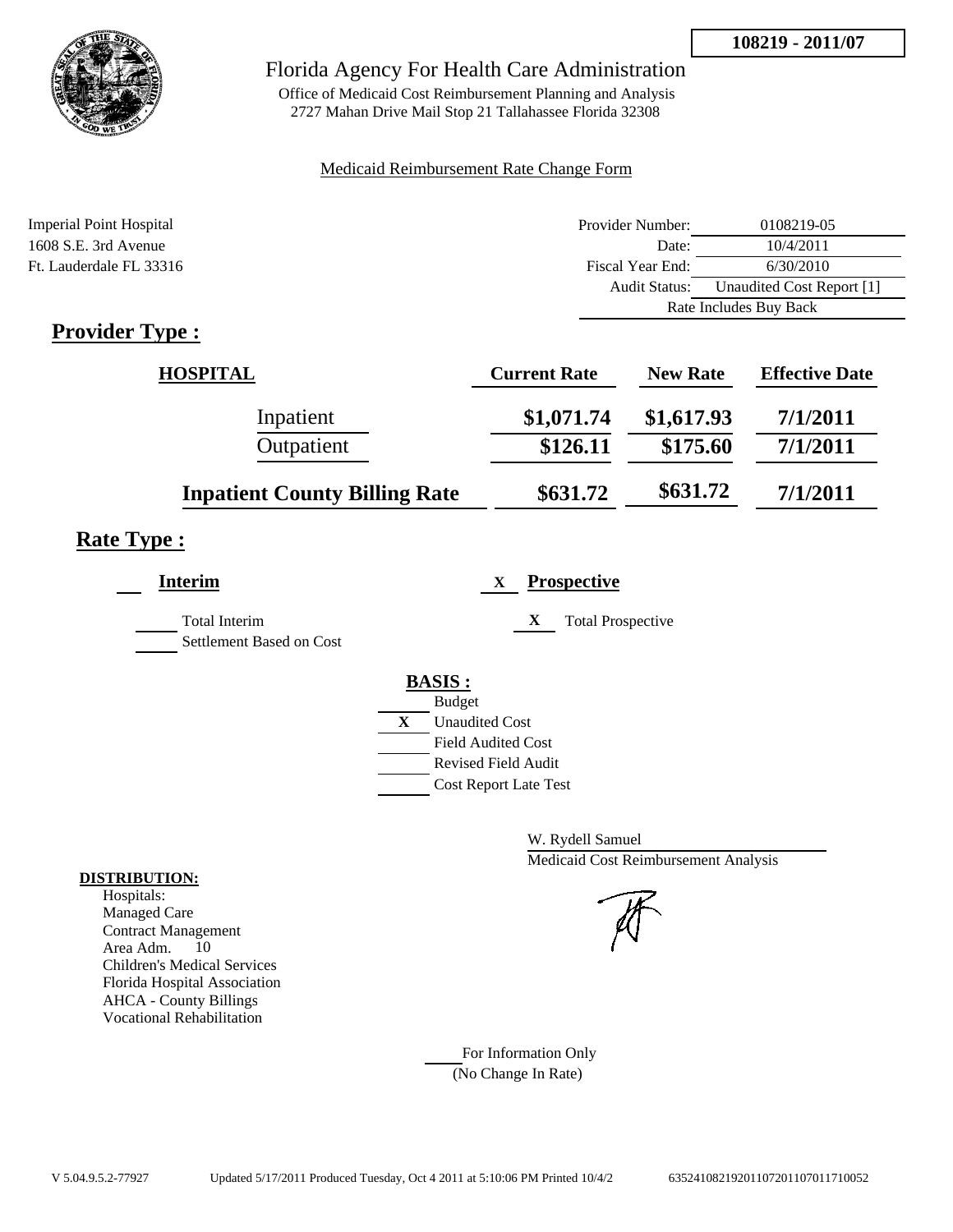

Office of Medicaid Cost Reimbursement Planning and Analysis 2727 Mahan Drive Mail Stop 21 Tallahassee Florida 32308

### Medicaid Reimbursement Rate Change Form

Lake Butler Hospital 850 EAST MAIN ST. P.O.B. 748 Lake Butler FL 32954

| Provider Number:       | 0108227-00                |
|------------------------|---------------------------|
| Date:                  | 10/4/2011                 |
| Fiscal Year End:       | 12/31/2009                |
| Audit Status:          | Unaudited Cost Report [1] |
| Rate Includes Buy Back |                           |

# **Provider Type :**

| <b>HOSPITAL</b> | <b>Current Rate</b> | <b>New Rate</b> | <b>Effective Date</b> |
|-----------------|---------------------|-----------------|-----------------------|
| Inpatient       | \$3,119.67          | \$3,119.67      | 7/1/2011              |
| Outpatient      | \$71.63             | \$71.63         | 7/1/2011              |

# **Rate Type :**

| <b>Interim</b>                                   |   | <b>Prospective</b><br>X                                                                                            |
|--------------------------------------------------|---|--------------------------------------------------------------------------------------------------------------------|
| <b>Total Interim</b><br>Settlement Based on Cost |   | X<br><b>Total Prospective</b>                                                                                      |
|                                                  | X | <b>BASIS:</b><br><b>Budget</b><br><b>Unaudited Cost</b><br><b>Field Audited Cost</b><br><b>Revised Field Audit</b> |
|                                                  |   | <b>Cost Report Late Test</b>                                                                                       |

W. Rydell Samuel Medicaid Cost Reimbursement Analysis

For Information Only (No Change In Rate)

#### **DISTRIBUTION:**

Hospitals: Managed Care Contract Management Area Adm. 3 Children's Medical Services Florida Hospital Association AHCA - County Billings Vocational Rehabilitation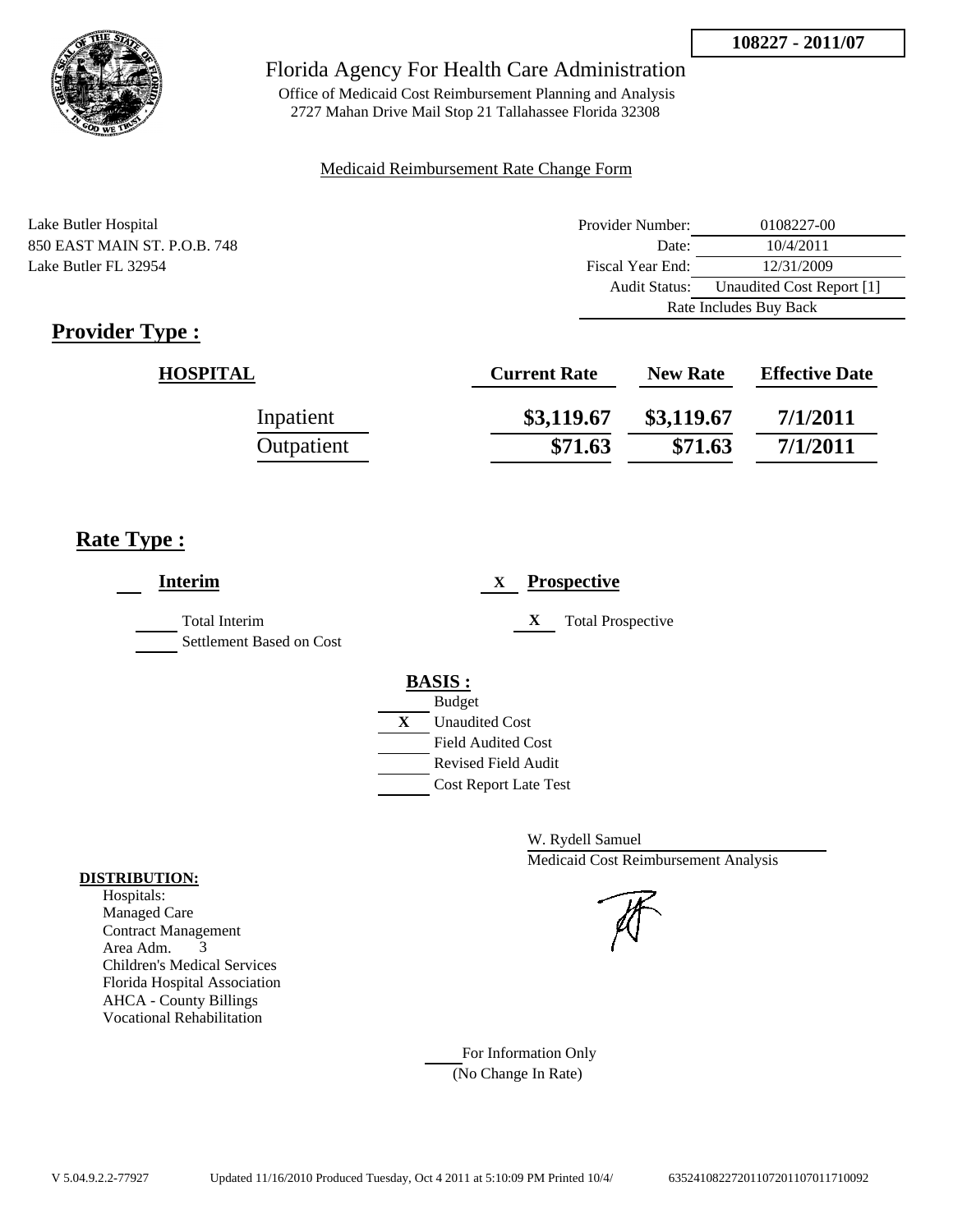

Office of Medicaid Cost Reimbursement Planning and Analysis 2727 Mahan Drive Mail Stop 21 Tallahassee Florida 32308

### Medicaid Reimbursement Rate Change Form

| North Florida Regional Medical Center | Provider Number:     | 0108626-00              |
|---------------------------------------|----------------------|-------------------------|
| P.O. Box NFR                          | Date:                | 10/4/2011               |
| Gainesville FL 32602                  | Fiscal Year End:     | 2/28/2010               |
|                                       | <b>Audit Status:</b> | Amended Cost Report [2] |

# **Provider Type :**

| <b>HOSPITAL</b> | <b>Current Rate</b> | <b>New Rate</b> | <b>Effective Date</b> |
|-----------------|---------------------|-----------------|-----------------------|
| Inpatient       | \$692.92            | \$692.92        | 7/1/2011              |
| Outpatient      | \$92.56             | \$92.56         | 7/1/2011              |

# **Rate Type :**

| <b>Interim</b>                                   | <b>Prospective</b><br>X.                                |
|--------------------------------------------------|---------------------------------------------------------|
| <b>Total Interim</b><br>Settlement Based on Cost | X<br><b>Total Prospective</b>                           |
|                                                  | <b>BASIS:</b><br><b>Budget</b>                          |
|                                                  | X<br><b>Unaudited Cost</b><br><b>Field Audited Cost</b> |
|                                                  | Revised Field Audit<br><b>Cost Report Late Test</b>     |

W. Rydell Samuel Medicaid Cost Reimbursement Analysis

For Information Only (No Change In Rate)

#### **DISTRIBUTION:**

Hospitals: Managed Care Contract Management Area Adm. 3 Children's Medical Services Florida Hospital Association AHCA - County Billings Vocational Rehabilitation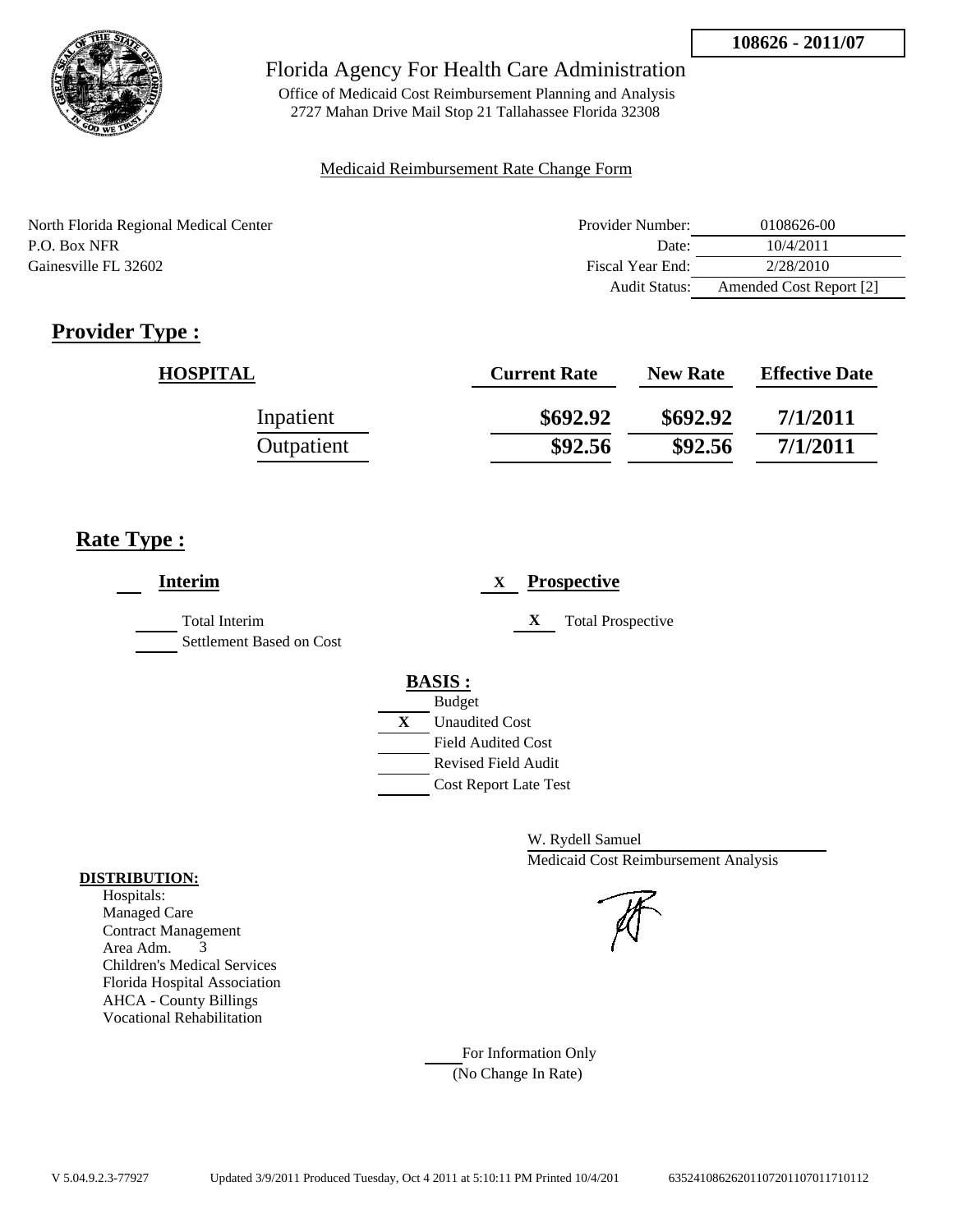

Office of Medicaid Cost Reimbursement Planning and Analysis 2727 Mahan Drive Mail Stop 21 Tallahassee Florida 32308

#### Medicaid Reimbursement Rate Change Form

| Pasco Community Hospital | Provider Number:     | 0109592-00              |
|--------------------------|----------------------|-------------------------|
| 13100 Fort King Road     | Date:                | 10/4/2011               |
| Dade City FL 33525       | Fiscal Year End:     | 9/30/2010               |
|                          | <b>Audit Status:</b> | Amended Cost Report [2] |

# **Provider Type :**

| <b>HOSPITAL</b> | <b>Current Rate</b> | <b>New Rate</b> | <b>Effective Date</b> |
|-----------------|---------------------|-----------------|-----------------------|
| Inpatient       | \$666.32            | \$666.32        | 7/1/2011              |
| Outpatient      | \$56.75             | \$70.89         | 7/1/2011              |

# **Rate Type :**

| <b>Interim</b>                            | <b>Prospective</b><br>X                                                                                                 |
|-------------------------------------------|-------------------------------------------------------------------------------------------------------------------------|
| Total Interim<br>Settlement Based on Cost | X<br><b>Total Prospective</b>                                                                                           |
|                                           | <b>BASIS:</b><br><b>Budget</b><br>X<br><b>Unaudited Cost</b><br><b>Field Audited Cost</b><br><b>Revised Field Audit</b> |
|                                           | <b>Cost Report Late Test</b>                                                                                            |

W. Rydell Samuel Medicaid Cost Reimbursement Analysis

For Information Only (No Change In Rate)

#### **DISTRIBUTION:**

Hospitals: Managed Care Contract Management Area Adm. 5 Children's Medical Services Florida Hospital Association AHCA - County Billings Vocational Rehabilitation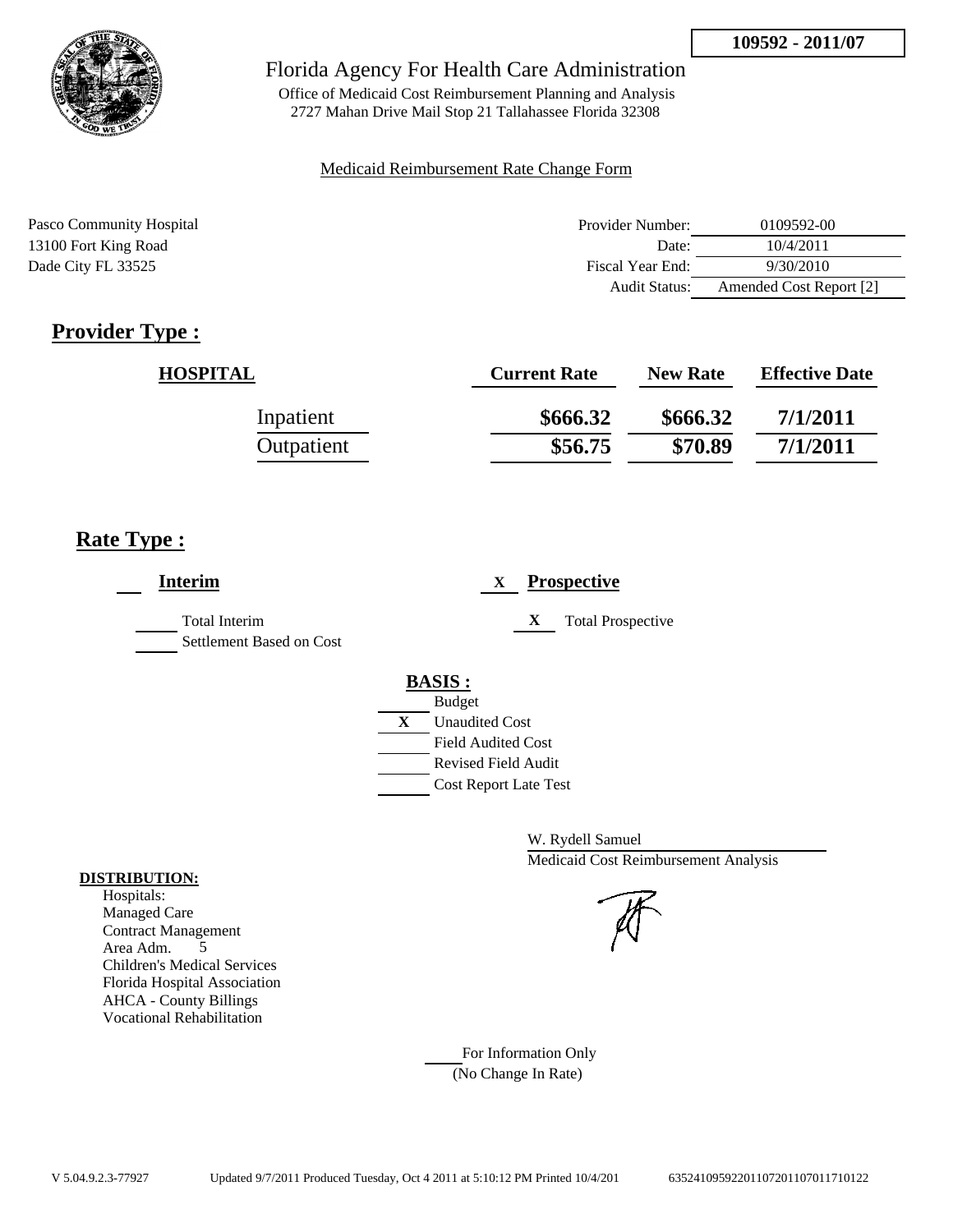

Office of Medicaid Cost Reimbursement Planning and Analysis 2727 Mahan Drive Mail Stop 21 Tallahassee Florida 32308

### Medicaid Reimbursement Rate Change Form

| Coral Gables Hospital | Provider Number:     | 0109606-00              |
|-----------------------|----------------------|-------------------------|
| P.O. BOX 610          | Date:                | 10/4/2011               |
| Coral Gables FL 33134 | Fiscal Year End:     | 12/31/2009              |
|                       | <b>Audit Status:</b> | Amended Cost Report [2] |

# **Provider Type :**

| <b>HOSPITAL</b>                      | <b>Current Rate</b> | <b>New Rate</b> | <b>Effective Date</b> |
|--------------------------------------|---------------------|-----------------|-----------------------|
| Inpatient                            | \$1,149.52          | \$1,149.52      | 7/1/2011              |
| Outpatient                           | \$118.20            | \$118.20        | 7/1/2011              |
| <b>Inpatient County Billing Rate</b> | \$704.09            | \$704.09        | 7/1/2011              |

# **Rate Type :**

| <b>Interim</b>                            | <b>Prospective</b><br>X                     |
|-------------------------------------------|---------------------------------------------|
| Total Interim<br>Settlement Based on Cost | X<br><b>Total Prospective</b>               |
|                                           | <b>BASIS:</b>                               |
|                                           | <b>Budget</b><br>X<br><b>Unaudited Cost</b> |
|                                           | <b>Field Audited Cost</b>                   |
|                                           | <b>Revised Field Audit</b>                  |
|                                           | <b>Cost Report Late Test</b>                |

W. Rydell Samuel Medicaid Cost Reimbursement Analysis

For Information Only (No Change In Rate)

#### **DISTRIBUTION:**

Hospitals: Managed Care Contract Management Area Adm. 11 Children's Medical Services Florida Hospital Association AHCA - County Billings Vocational Rehabilitation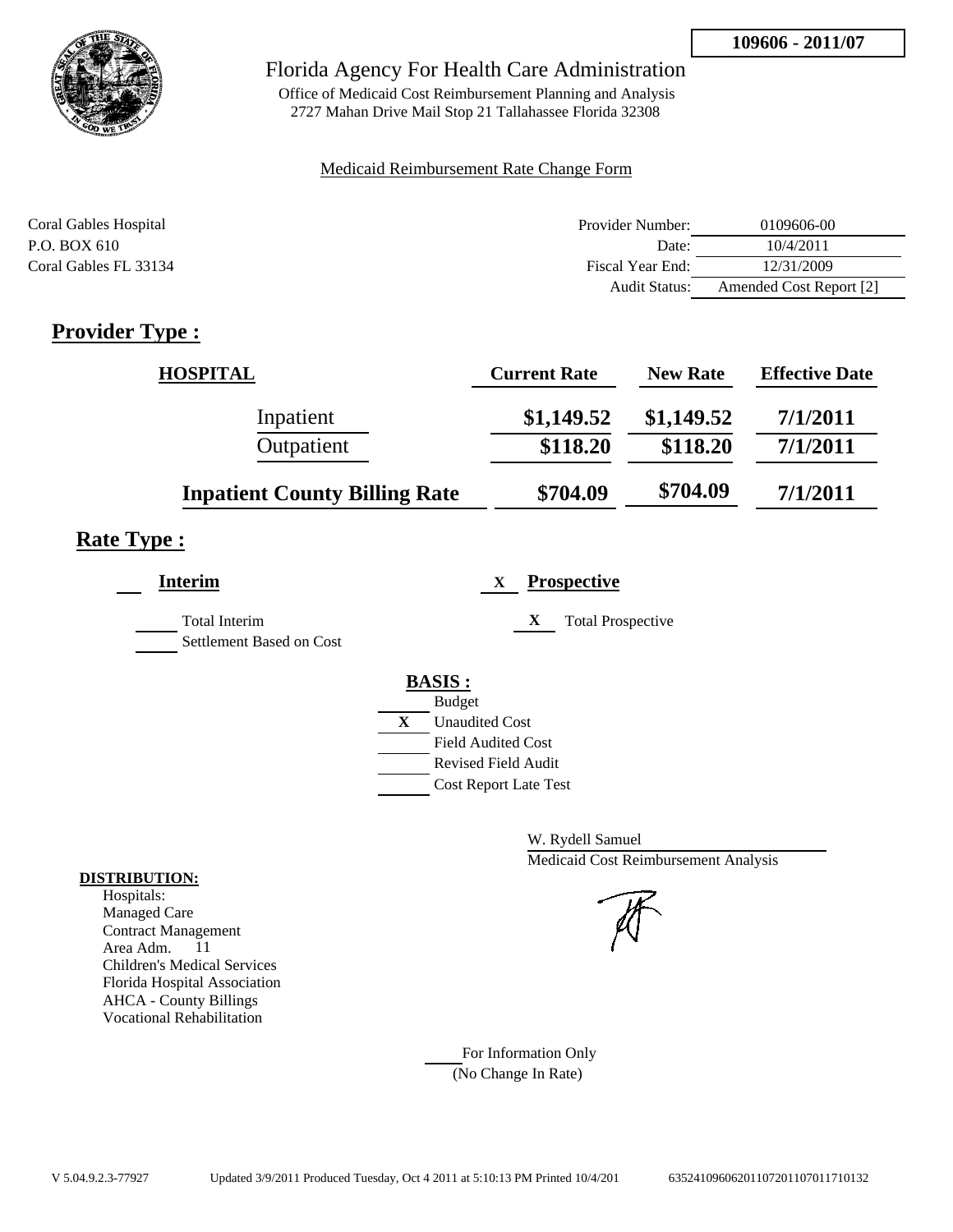

Office of Medicaid Cost Reimbursement Planning and Analysis 2727 Mahan Drive Mail Stop 21 Tallahassee Florida 32308

### Medicaid Reimbursement Rate Change Form

| Ocala Regional Medical Center           | Provider Number: | 0109886-00                |
|-----------------------------------------|------------------|---------------------------|
| 1431 SW 1st Avenue Post Office Box 2200 | Date:            | 10/4/2011                 |
| <b>Ocala FL 32678</b>                   | Fiscal Year End: | 8/31/2010                 |
|                                         | Audit Status:    | Unaudited Cost Report [1] |

# **Provider Type :**

| <b>HOSPITAL</b> | <b>Current Rate</b> | <b>New Rate</b> | <b>Effective Date</b> |
|-----------------|---------------------|-----------------|-----------------------|
| Inpatient       | \$662.09            | \$662.09        | 7/1/2011              |
| Outpatient      | \$78.78             | \$78.78         | 7/1/2011              |

# **Rate Type :**

| <b>Interim</b>                                   | <b>Prospective</b><br>X       |
|--------------------------------------------------|-------------------------------|
| <b>Total Interim</b><br>Settlement Based on Cost | X<br><b>Total Prospective</b> |
|                                                  | <b>BASIS:</b>                 |
|                                                  | <b>Budget</b>                 |
|                                                  | X<br><b>Unaudited Cost</b>    |
|                                                  | <b>Field Audited Cost</b>     |
|                                                  | <b>Revised Field Audit</b>    |
|                                                  | <b>Cost Report Late Test</b>  |

W. Rydell Samuel Medicaid Cost Reimbursement Analysis

For Information Only (No Change In Rate)

#### **DISTRIBUTION:**

Hospitals: Managed Care Contract Management Area Adm. 3 Children's Medical Services Florida Hospital Association AHCA - County Billings Vocational Rehabilitation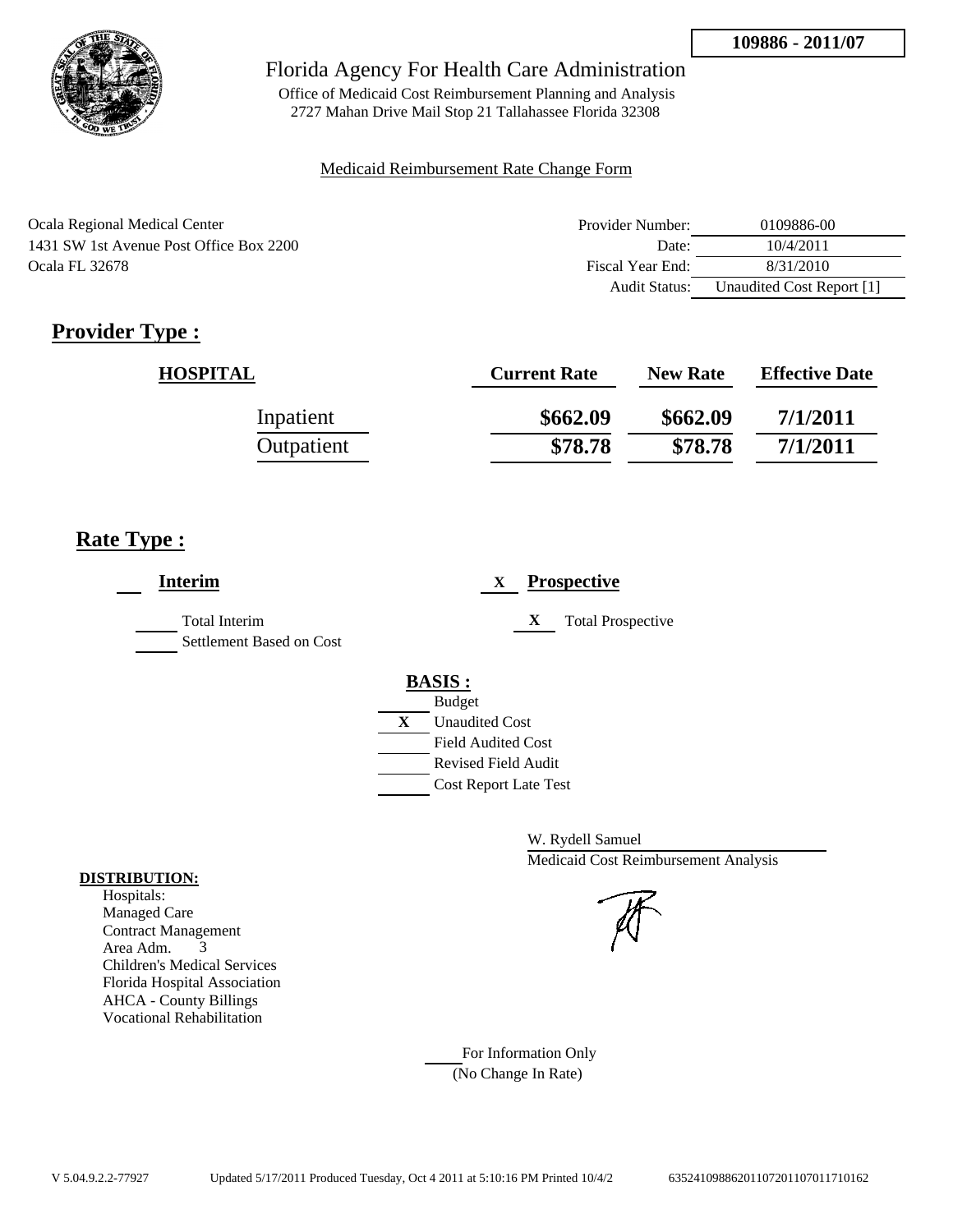

Office of Medicaid Cost Reimbursement Planning and Analysis 2727 Mahan Drive Mail Stop 21 Tallahassee Florida 32308

### Medicaid Reimbursement Rate Change Form

| <b>Blake Memorial Hospital</b> | Provider Number: | 0110213-00                                        |
|--------------------------------|------------------|---------------------------------------------------|
| 2020 59th St. West             | Date:            | 10/4/2011                                         |
| Bradenton FL 33505             | Fiscal Year End: | 4/30/2010                                         |
|                                | Audit Status:    | Unaudited Cost Report [1]                         |
|                                |                  | Rate Includes Buy Back and Partial Self Exemption |

# **Provider Type :**

| <b>HOSPITAL</b>                      | <b>Current Rate</b> | <b>New Rate</b> | <b>Effective Date</b> |
|--------------------------------------|---------------------|-----------------|-----------------------|
| Inpatient                            | \$683.78            | \$1,421.15      | 7/1/2011              |
| Outpatient                           | \$62.24             | \$95.44         | 7/1/2011              |
| <b>Inpatient County Billing Rate</b> |                     | \$683.78        | 7/1/2011              |

# **Rate Type :**

| <b>Interim</b>                                   | <b>Prospective</b><br>X       |
|--------------------------------------------------|-------------------------------|
| <b>Total Interim</b><br>Settlement Based on Cost | X<br><b>Total Prospective</b> |
|                                                  | <b>BASIS:</b>                 |
|                                                  | <b>Budget</b>                 |
|                                                  | X<br><b>Unaudited Cost</b>    |
|                                                  | <b>Field Audited Cost</b>     |
|                                                  | <b>Revised Field Audit</b>    |
|                                                  | <b>Cost Report Late Test</b>  |
|                                                  |                               |

W. Rydell Samuel Medicaid Cost Reimbursement Analysis



For Information Only (No Change In Rate)

#### **DISTRIBUTION:**

Hospitals: Managed Care Contract Management Area Adm. 6 Children's Medical Services Florida Hospital Association AHCA - County Billings Vocational Rehabilitation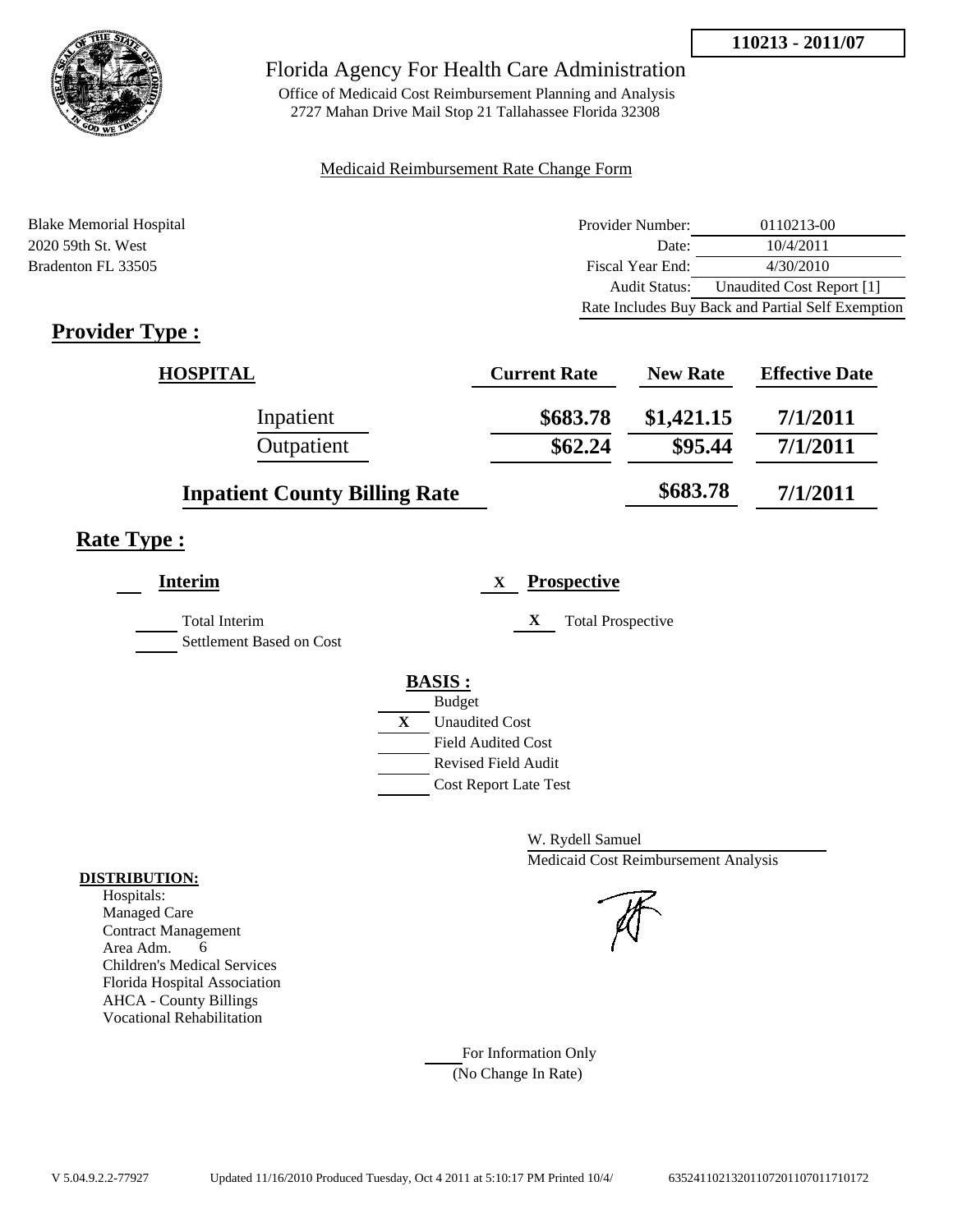

## Florida Agency For Health Care Administration

Office of Medicaid Cost Reimbursement Planning and Analysis 2727 Mahan Drive Mail Stop 21 Tallahassee Florida 32308

#### Medicaid Reimbursement Rate Change Form

| Ft. Walton Beach Medical Center | Provider Number:     | 0111325-00                |
|---------------------------------|----------------------|---------------------------|
| 1000 Mar-Walt Drive             | Date:                | 10/4/2011                 |
| Ft. Walton FL 32547             | Fiscal Year End:     | 5/31/2010                 |
|                                 | <b>Audit Status:</b> | Unaudited Cost Report [1] |

# **Provider Type :**

| <b>HOSPITAL</b> | <b>Current Rate</b> | <b>New Rate</b> | <b>Effective Date</b> |
|-----------------|---------------------|-----------------|-----------------------|
| Inpatient       | \$604.19            | \$604.19        | 7/1/2011              |
| Outpatient      | \$39.65             | \$39.65         | 7/1/2011              |

# **Rate Type :**

| <b>Prospective</b><br>X       |
|-------------------------------|
| X<br><b>Total Prospective</b> |
| <b>BASIS:</b>                 |
| <b>Budget</b>                 |
| X<br><b>Unaudited Cost</b>    |
| <b>Field Audited Cost</b>     |
| <b>Revised Field Audit</b>    |
| <b>Cost Report Late Test</b>  |
|                               |

W. Rydell Samuel Medicaid Cost Reimbursement Analysis



For Information Only (No Change In Rate)

#### **DISTRIBUTION:**

Hospitals: Managed Care Contract Management Area Adm. 1 Children's Medical Services Florida Hospital Association AHCA - County Billings Vocational Rehabilitation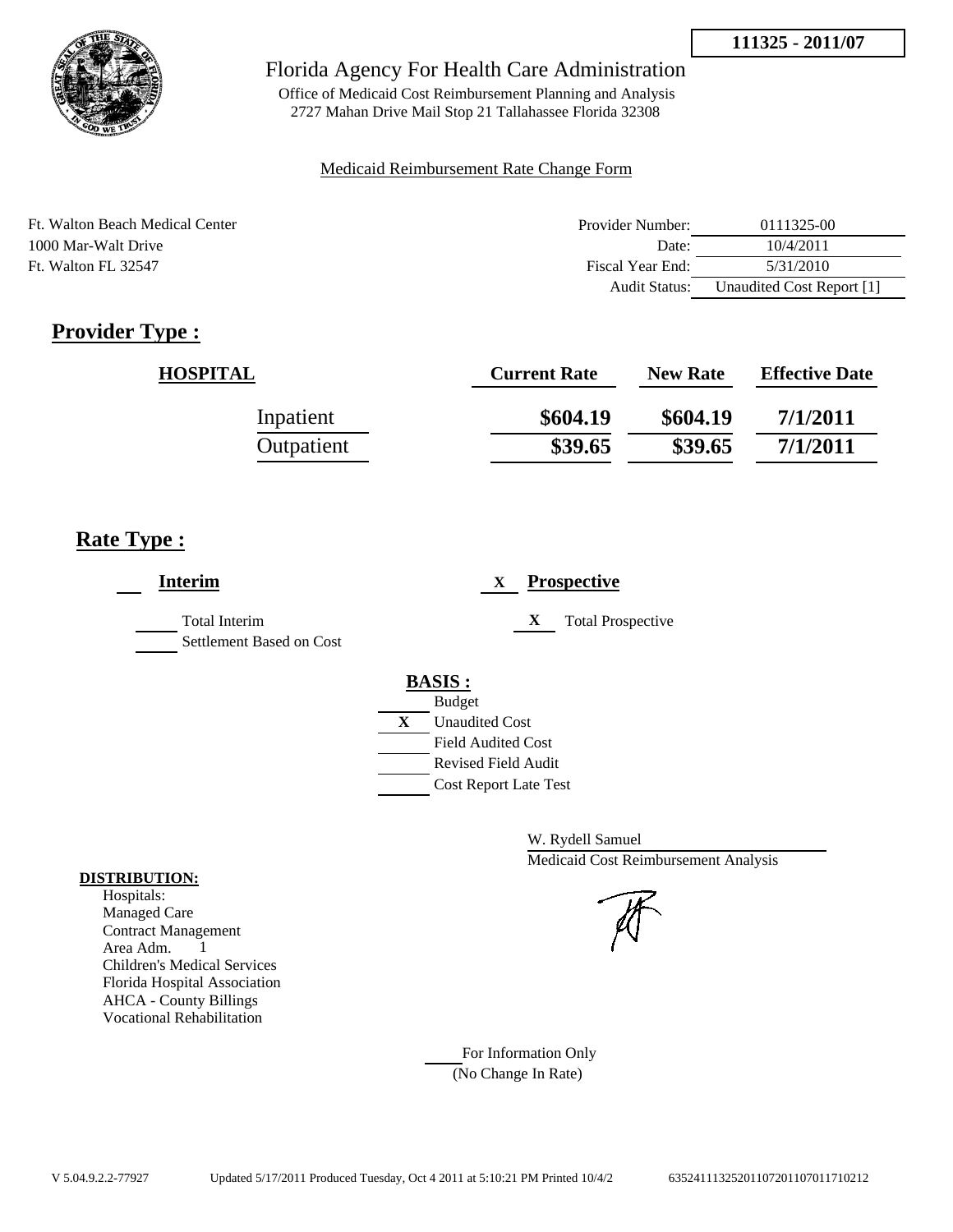

# Florida Agency For Health Care Administration

Office of Medicaid Cost Reimbursement Planning and Analysis 2727 Mahan Drive Mail Stop 21 Tallahassee Florida 32308

#### Medicaid Reimbursement Rate Change Form

| <b>Gulf Coast Medical Center</b> | Provider Number: | 0111341-00                                     |
|----------------------------------|------------------|------------------------------------------------|
| PO Box 151247                    | Date:            | 10/4/2011                                      |
| Cape Coral FL 33915              | Fiscal Year End: | 9/30/2010                                      |
|                                  | Audit Status:    | Unaudited Cost Report [1]                      |
|                                  |                  | Rate Includes Buy Back and 100% Self Exemption |

# **Provider Type :**

| <b>HOSPITAL</b>                      | <b>Current Rate</b> | <b>New Rate</b> | <b>Effective Date</b> |
|--------------------------------------|---------------------|-----------------|-----------------------|
| Inpatient                            | \$1,397.36          | \$1,871.82      | 7/1/2011              |
| Outpatient                           | \$157.82            | \$203.44        | 7/1/2011              |
| <b>Inpatient County Billing Rate</b> | \$892.79            | \$892.79        | 7/1/2011              |

# **Rate Type :**

| <b>Interim</b>                            | <b>Prospective</b><br>X       |
|-------------------------------------------|-------------------------------|
| Total Interim<br>Settlement Based on Cost | X<br><b>Total Prospective</b> |
|                                           | <b>BASIS:</b>                 |
|                                           | <b>Budget</b>                 |
|                                           | X<br><b>Unaudited Cost</b>    |
|                                           | <b>Field Audited Cost</b>     |
|                                           | <b>Revised Field Audit</b>    |
|                                           | <b>Cost Report Late Test</b>  |
|                                           |                               |

W. Rydell Samuel Medicaid Cost Reimbursement Analysis

For Information Only (No Change In Rate)

#### **DISTRIBUTION:**

Hospitals: Managed Care Contract Management Area Adm. 8 Children's Medical Services Florida Hospital Association AHCA - County Billings Vocational Rehabilitation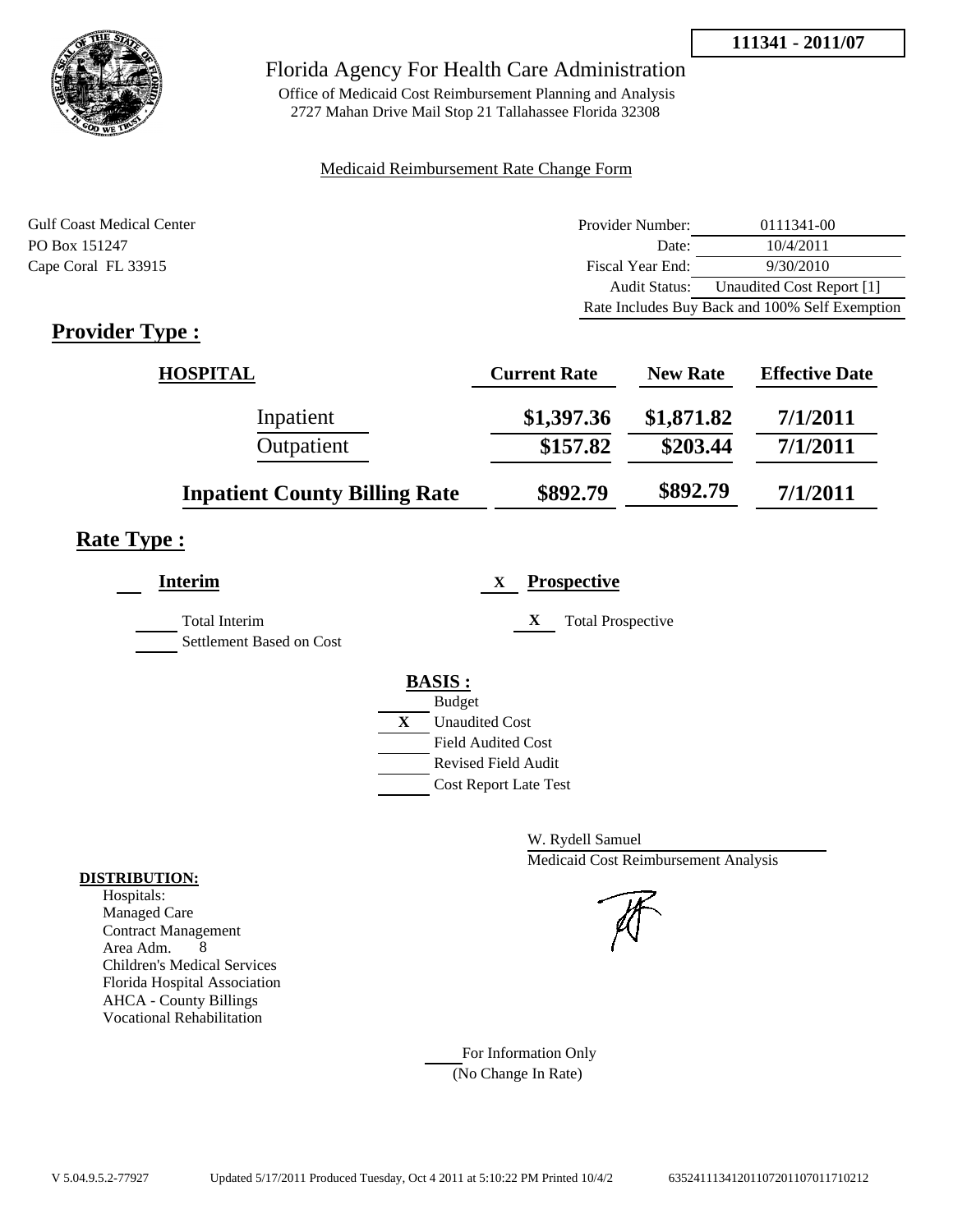

# Florida Agency For Health Care Administration

Office of Medicaid Cost Reimbursement Planning and Analysis 2727 Mahan Drive Mail Stop 21 Tallahassee Florida 32308

### Medicaid Reimbursement Rate Change Form

| Orange Park Medical Center | Provider Number:     | 0111741-00                |
|----------------------------|----------------------|---------------------------|
| 2001 Kingsley Avenue       | Date:                | 10/4/2011                 |
| Orange Park FL 32073       | Fiscal Year End:     | 6/30/2010                 |
|                            | <b>Audit Status:</b> | Unaudited Cost Report [1] |

# **Provider Type :**

| <b>HOSPITAL</b> | <b>Current Rate</b> | <b>New Rate</b> | <b>Effective Date</b> |
|-----------------|---------------------|-----------------|-----------------------|
| Inpatient       | \$712.39            | \$712.39        | 7/1/2011              |
| Outpatient      | \$71.87             | \$71.87         | 7/1/2011              |

# **Rate Type :**

| <b>Interim</b>                                   | <b>Prospective</b><br>X                                                                                                                                 |
|--------------------------------------------------|---------------------------------------------------------------------------------------------------------------------------------------------------------|
| <b>Total Interim</b><br>Settlement Based on Cost | X<br><b>Total Prospective</b>                                                                                                                           |
|                                                  | <b>BASIS:</b><br><b>Budget</b><br>X<br><b>Unaudited Cost</b><br><b>Field Audited Cost</b><br><b>Revised Field Audit</b><br><b>Cost Report Late Test</b> |

W. Rydell Samuel Medicaid Cost Reimbursement Analysis

#### **DISTRIBUTION:**

Hospitals: Managed Care Contract Management Area Adm. 4 Children's Medical Services Florida Hospital Association AHCA - County Billings Vocational Rehabilitation

> For Information Only (No Change In Rate)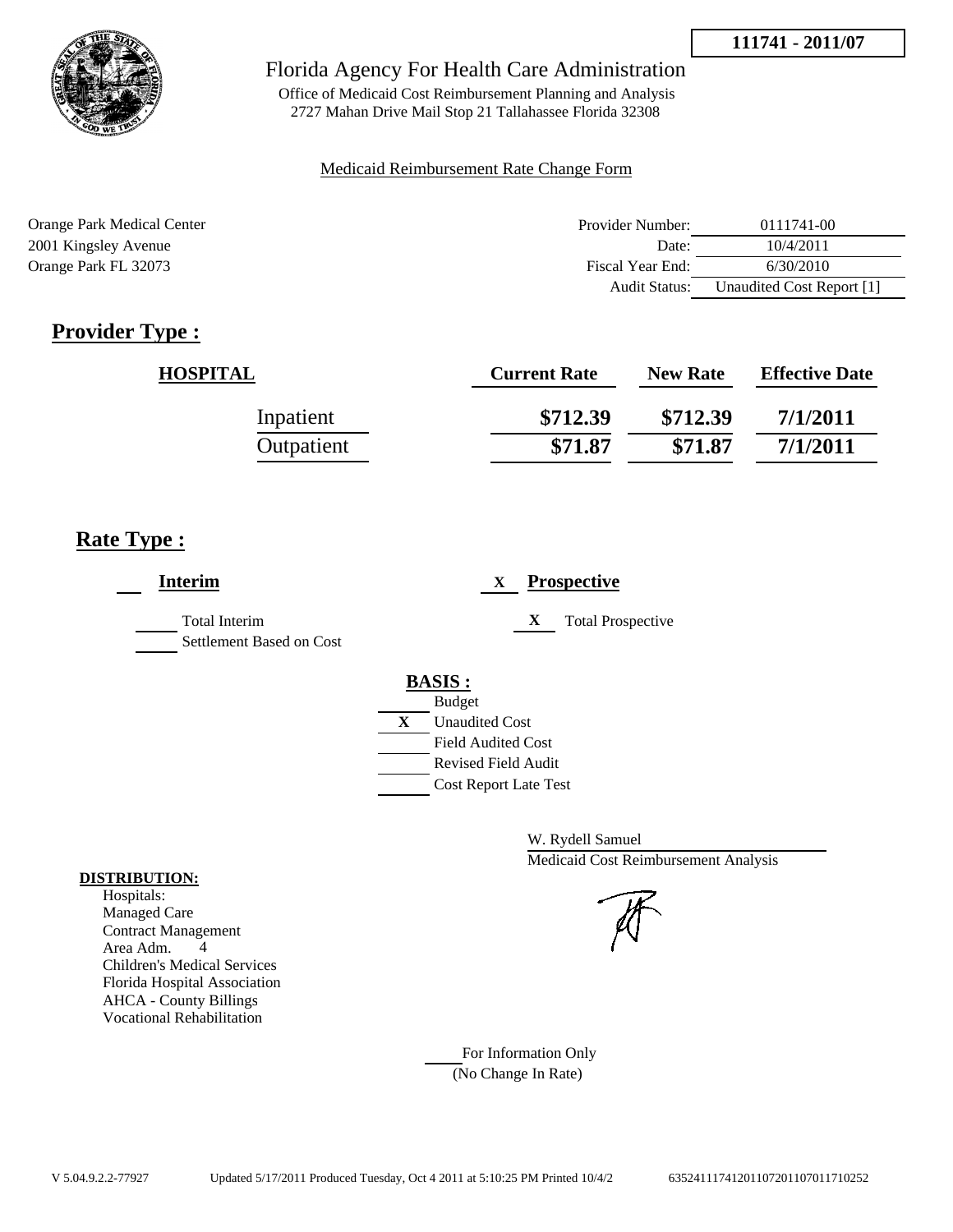

Office of Medicaid Cost Reimbursement Planning and Analysis 2727 Mahan Drive Mail Stop 21 Tallahassee Florida 32308

#### Medicaid Reimbursement Rate Change Form

Westside Regional Medical Center **Provider Number:** 0112305-00 8201 West Broward Blvd. Date: 10/4/2011 Plantation FL 33324 Fiscal Year End: 1/31/2010 Audit Status: Unaudited Cost Report [1]

# **Provider Type :**

| <b>HOSPITAL</b> | <b>Current Rate</b> | <b>New Rate</b> | <b>Effective Date</b> |
|-----------------|---------------------|-----------------|-----------------------|
| Inpatient       | \$796.37            | \$796.37        | 7/1/2011              |
| Outpatient      | \$48.10             | \$48.10         | 7/1/2011              |

# **Rate Type :**

| <b>Interim</b>                            | <b>Prospective</b><br>X       |
|-------------------------------------------|-------------------------------|
| Total Interim<br>Settlement Based on Cost | X<br><b>Total Prospective</b> |
|                                           | <b>BASIS:</b>                 |
|                                           | <b>Budget</b>                 |
|                                           | X<br><b>Unaudited Cost</b>    |
|                                           | <b>Field Audited Cost</b>     |
|                                           | <b>Revised Field Audit</b>    |
|                                           | <b>Cost Report Late Test</b>  |

W. Rydell Samuel Medicaid Cost Reimbursement Analysis

For Information Only (No Change In Rate)

#### **DISTRIBUTION:**

Hospitals: Managed Care Contract Management Area Adm. 10 Children's Medical Services Florida Hospital Association AHCA - County Billings Vocational Rehabilitation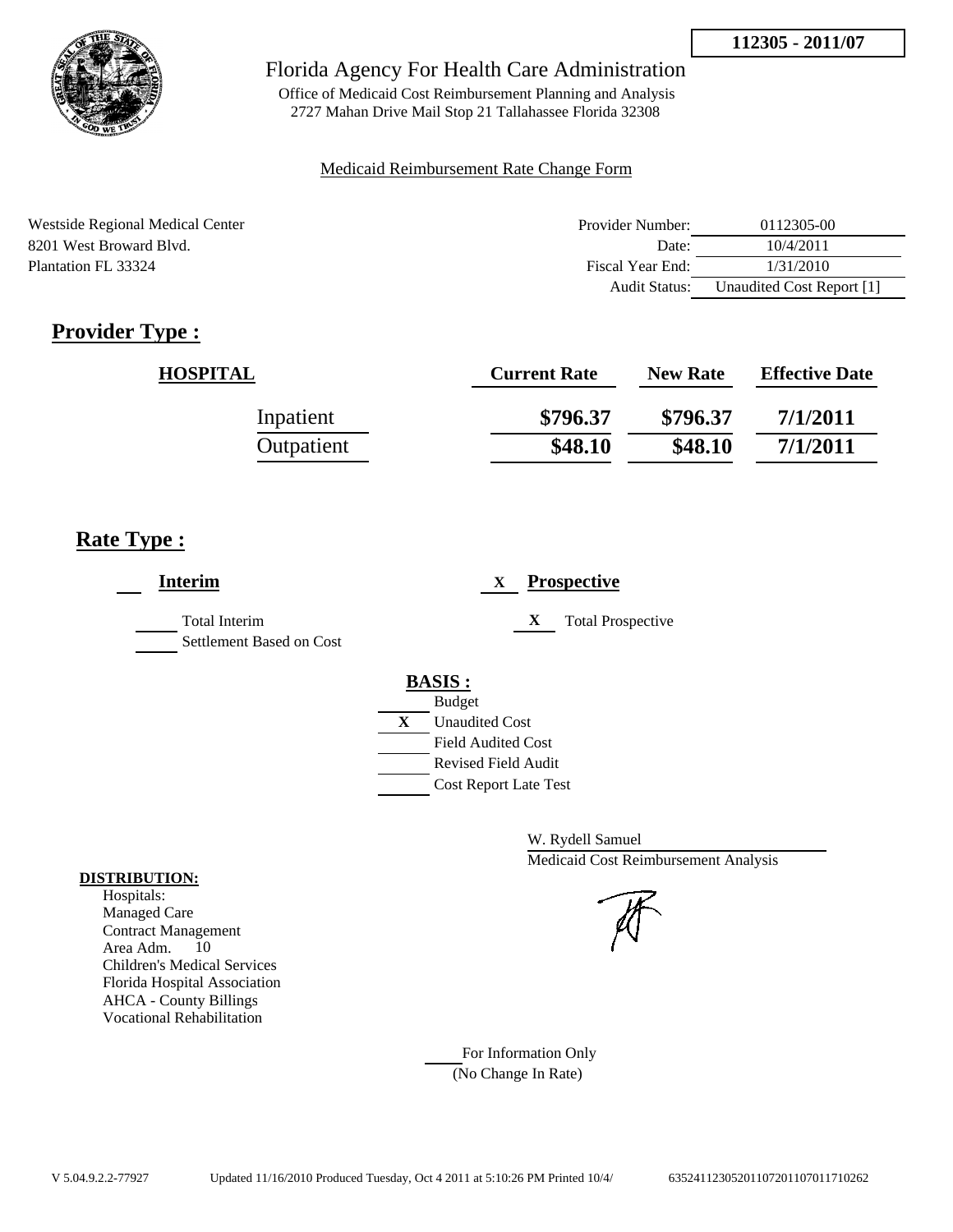

## Florida Agency For Health Care Administration

Office of Medicaid Cost Reimbursement Planning and Analysis 2727 Mahan Drive Mail Stop 21 Tallahassee Florida 32308

#### Medicaid Reimbursement Rate Change Form

Memorial Hospital Of Tampa **Provider Number:** 0112798-00 2901 Swann Avenue Date: 10/4/2011 Tampa FL 33609-0409 **Fiscal Year End:** 11/30/2009 **Fiscal Year End:** 11/30/2009 Audit Status: Unaudited Cost Report [1]

# **Provider Type :**

| <b>HOSPITAL</b> | <b>Current Rate</b> | <b>New Rate</b> | <b>Effective Date</b> |
|-----------------|---------------------|-----------------|-----------------------|
| Inpatient       | \$659.85            | \$659.85        | 7/1/2011              |
| Outpatient      | \$115.92            | \$115.92        | 7/1/2011              |

# **Rate Type :**

| <b>Interim</b>                                   | <b>Prospective</b><br>X                     |
|--------------------------------------------------|---------------------------------------------|
| <b>Total Interim</b><br>Settlement Based on Cost | <b>Total Prospective</b><br>X               |
|                                                  | <b>BASIS:</b>                               |
|                                                  | <b>Budget</b><br>X<br><b>Unaudited Cost</b> |
|                                                  | <b>Field Audited Cost</b>                   |
|                                                  | Revised Field Audit                         |
|                                                  | <b>Cost Report Late Test</b>                |

W. Rydell Samuel Medicaid Cost Reimbursement Analysis

For Information Only (No Change In Rate)

#### **DISTRIBUTION:**

Hospitals: Managed Care Contract Management Area Adm. 6 Children's Medical Services Florida Hospital Association AHCA - County Billings Vocational Rehabilitation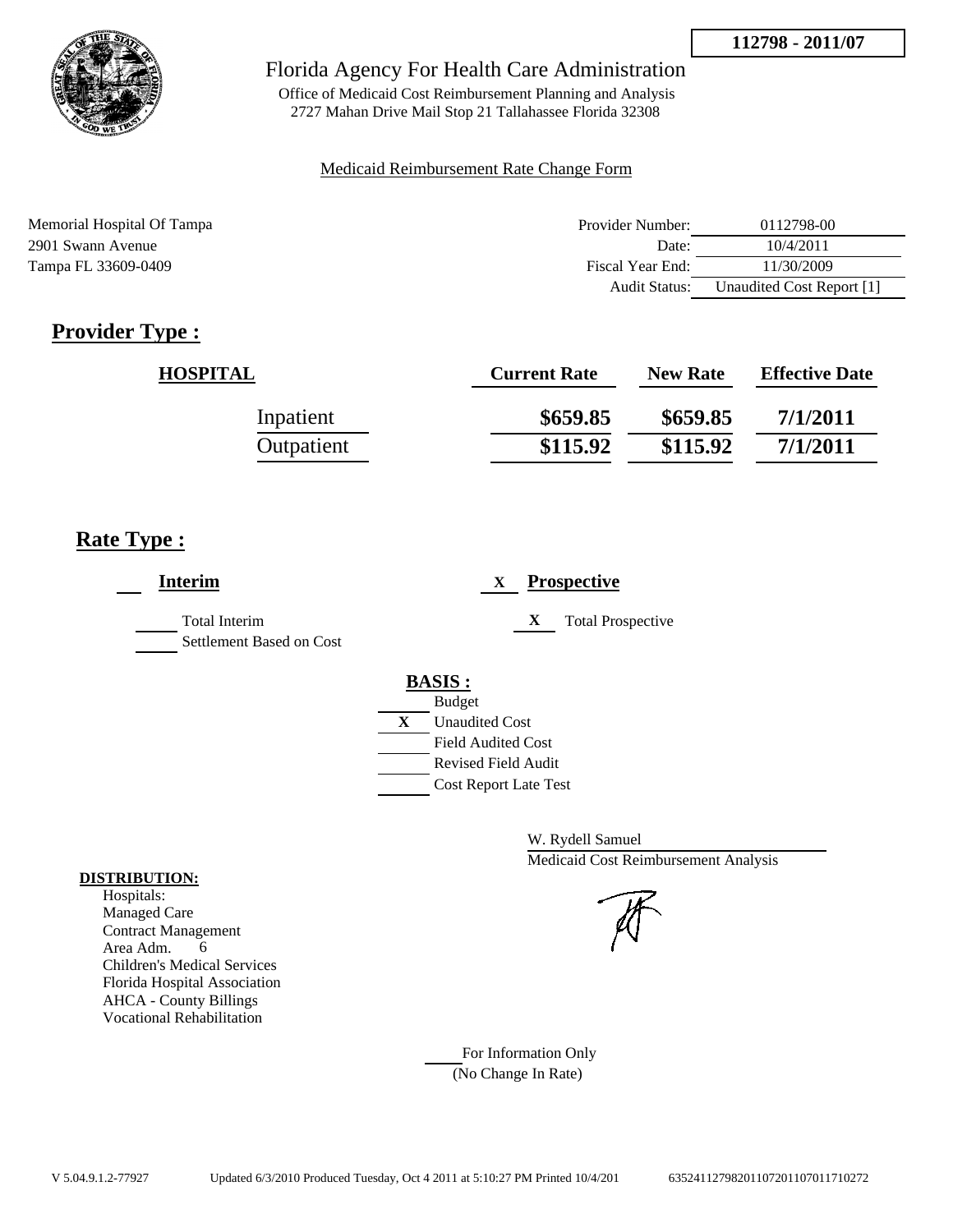

Office of Medicaid Cost Reimbursement Planning and Analysis 2727 Mahan Drive Mail Stop 21 Tallahassee Florida 32308

### Medicaid Reimbursement Rate Change Form

| University Hospital   | Provider Number:     | 0112801-00                |
|-----------------------|----------------------|---------------------------|
| 7201 University Drive | Date:                | 10/4/2011                 |
| Tamarac FL 33321      | Fiscal Year End:     | 4/30/2010                 |
|                       | <b>Audit Status:</b> | Unaudited Cost Report [1] |

# **Provider Type :**

| <b>HOSPITAL</b> | <b>Current Rate</b> | <b>New Rate</b> | <b>Effective Date</b> |
|-----------------|---------------------|-----------------|-----------------------|
| Inpatient       | \$450.51            | \$450.51        | 7/1/2011              |
| Outpatient      | \$57.17             | \$57.17         | 7/1/2011              |

# **Rate Type :**

| <b>Interim</b>                                   | <b>Prospective</b><br>X                     |
|--------------------------------------------------|---------------------------------------------|
| <b>Total Interim</b><br>Settlement Based on Cost | X<br><b>Total Prospective</b>               |
|                                                  | <b>BASIS:</b>                               |
|                                                  | <b>Budget</b><br>X<br><b>Unaudited Cost</b> |
|                                                  | <b>Field Audited Cost</b>                   |
|                                                  | <b>Revised Field Audit</b>                  |
|                                                  | <b>Cost Report Late Test</b>                |
|                                                  |                                             |

W. Rydell Samuel Medicaid Cost Reimbursement Analysis

For Information Only (No Change In Rate)

#### **DISTRIBUTION:**

Hospitals: Managed Care Contract Management Area Adm. 10 Children's Medical Services Florida Hospital Association AHCA - County Billings Vocational Rehabilitation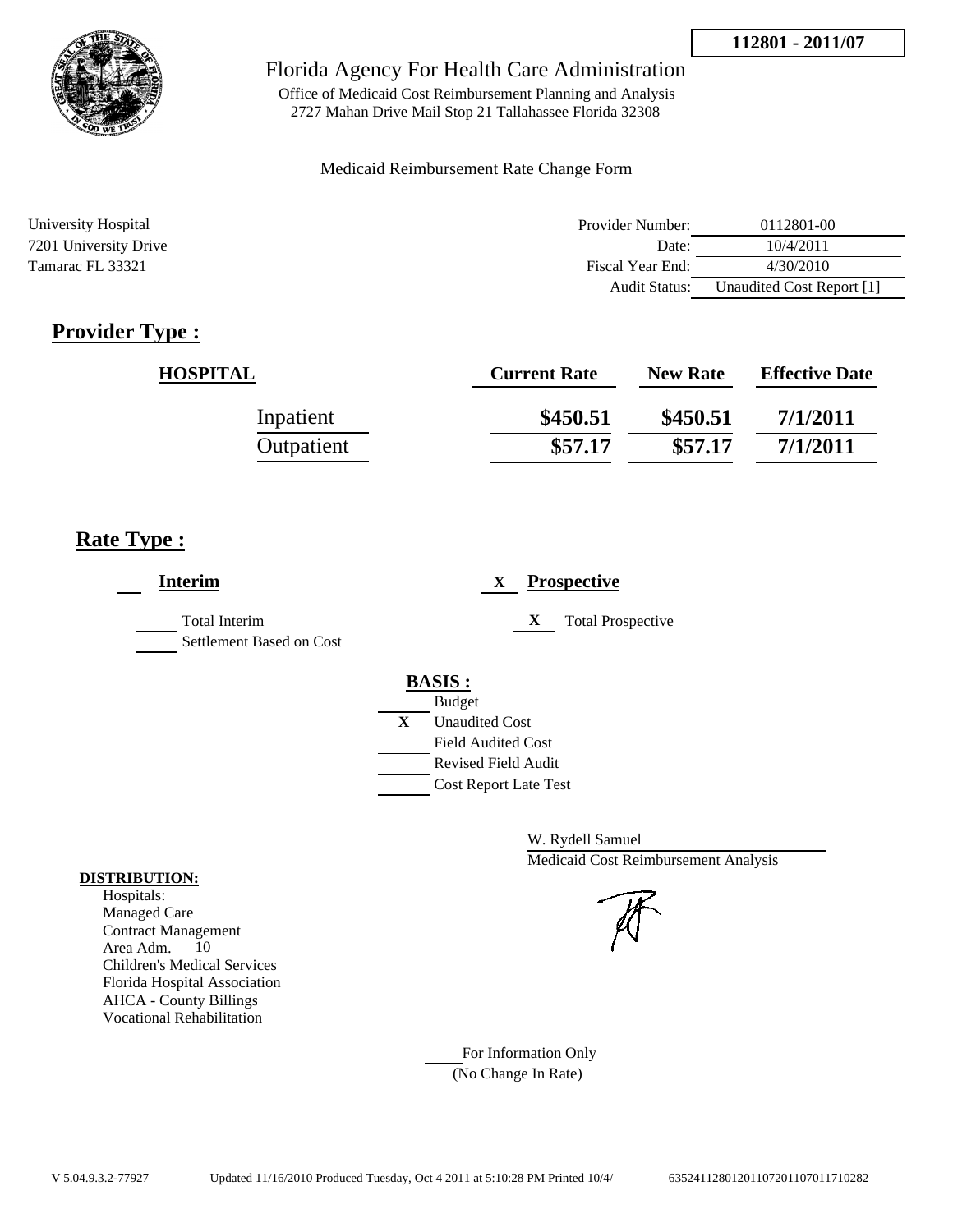

# Florida Agency For Health Care Administration

Office of Medicaid Cost Reimbursement Planning and Analysis 2727 Mahan Drive Mail Stop 21 Tallahassee Florida 32308

### Medicaid Reimbursement Rate Change Form

| West Florida Hospital | Provider Number: | 0113212-00                |
|-----------------------|------------------|---------------------------|
| 8383 North Davis Hwy. | Date:            | 10/4/2011                 |
| Pensacola FL 32514    | Fiscal Year End: | 5/31/2010                 |
|                       | Audit Status:    | Unaudited Cost Report [1] |

# **Provider Type :**

| <b>HOSPITAL</b> | <b>Current Rate</b> | <b>New Rate</b> | <b>Effective Date</b> |
|-----------------|---------------------|-----------------|-----------------------|
| Inpatient       | \$623.18            | \$623.18        | 7/1/2011              |
| Outpatient      | \$57.97             | \$57.97         | 7/1/2011              |

# **Rate Type :**

| <b>Interim</b>                                   | <b>Prospective</b><br>X                     |
|--------------------------------------------------|---------------------------------------------|
| <b>Total Interim</b><br>Settlement Based on Cost | X<br><b>Total Prospective</b>               |
|                                                  | <b>BASIS:</b>                               |
|                                                  | <b>Budget</b><br>X<br><b>Unaudited Cost</b> |
|                                                  | <b>Field Audited Cost</b>                   |
|                                                  | <b>Revised Field Audit</b>                  |
|                                                  | <b>Cost Report Late Test</b>                |

W. Rydell Samuel Medicaid Cost Reimbursement Analysis

For Information Only (No Change In Rate)

#### **DISTRIBUTION:**

Hospitals: Managed Care Contract Management Area Adm. 1 Children's Medical Services Florida Hospital Association AHCA - County Billings Vocational Rehabilitation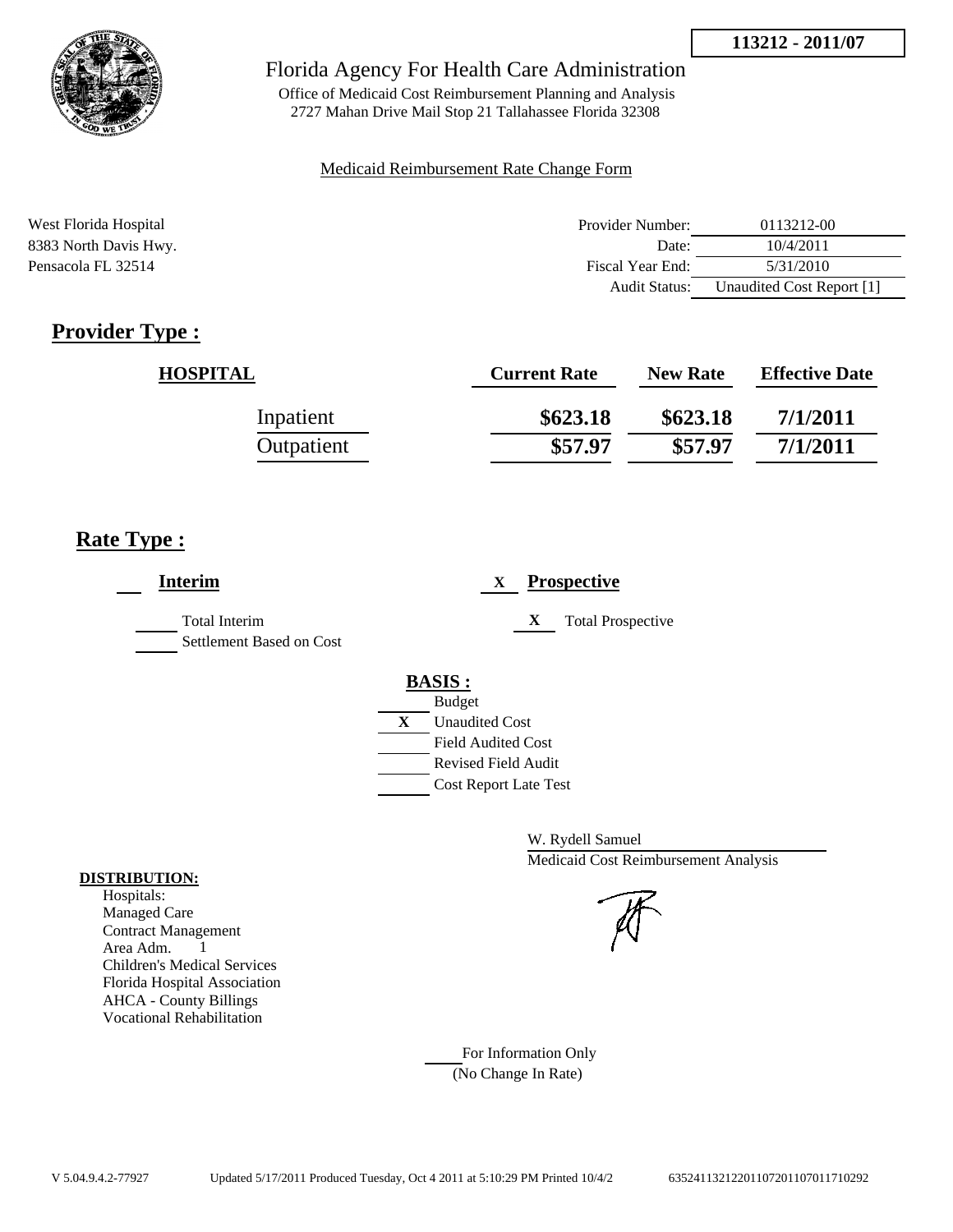

# Florida Agency For Health Care Administration

Office of Medicaid Cost Reimbursement Planning and Analysis 2727 Mahan Drive Mail Stop 21 Tallahassee Florida 32308

### Medicaid Reimbursement Rate Change Form

| Putnam Community Hospital | Provider Number:     | 0113514-00                |
|---------------------------|----------------------|---------------------------|
| P.O. Drawer 778           | Date:                | 10/4/2011                 |
| Palatka FL 32007          | Fiscal Year End:     | 2/28/2010                 |
|                           | <b>Audit Status:</b> | Unaudited Cost Report [1] |

# **Provider Type :**

| <b>HOSPITAL</b> | <b>Current Rate</b> | <b>New Rate</b> | <b>Effective Date</b> |
|-----------------|---------------------|-----------------|-----------------------|
| Inpatient       | \$1,290.76          | \$1,290.76      | 7/1/2011              |
| Outpatient      | \$73.43             | \$73.43         | 7/1/2011              |

# **Rate Type :**

| <b>Interim</b>                                   | <b>Prospective</b><br>X                     |
|--------------------------------------------------|---------------------------------------------|
| <b>Total Interim</b><br>Settlement Based on Cost | X<br><b>Total Prospective</b>               |
|                                                  | <b>BASIS:</b>                               |
|                                                  |                                             |
|                                                  | <b>Field Audited Cost</b>                   |
|                                                  | <b>Revised Field Audit</b>                  |
|                                                  | <b>Cost Report Late Test</b>                |
|                                                  | <b>Budget</b><br>X<br><b>Unaudited Cost</b> |

W. Rydell Samuel Medicaid Cost Reimbursement Analysis

For Information Only (No Change In Rate)

#### **DISTRIBUTION:**

Hospitals: Managed Care Contract Management Area Adm. 3 Children's Medical Services Florida Hospital Association AHCA - County Billings Vocational Rehabilitation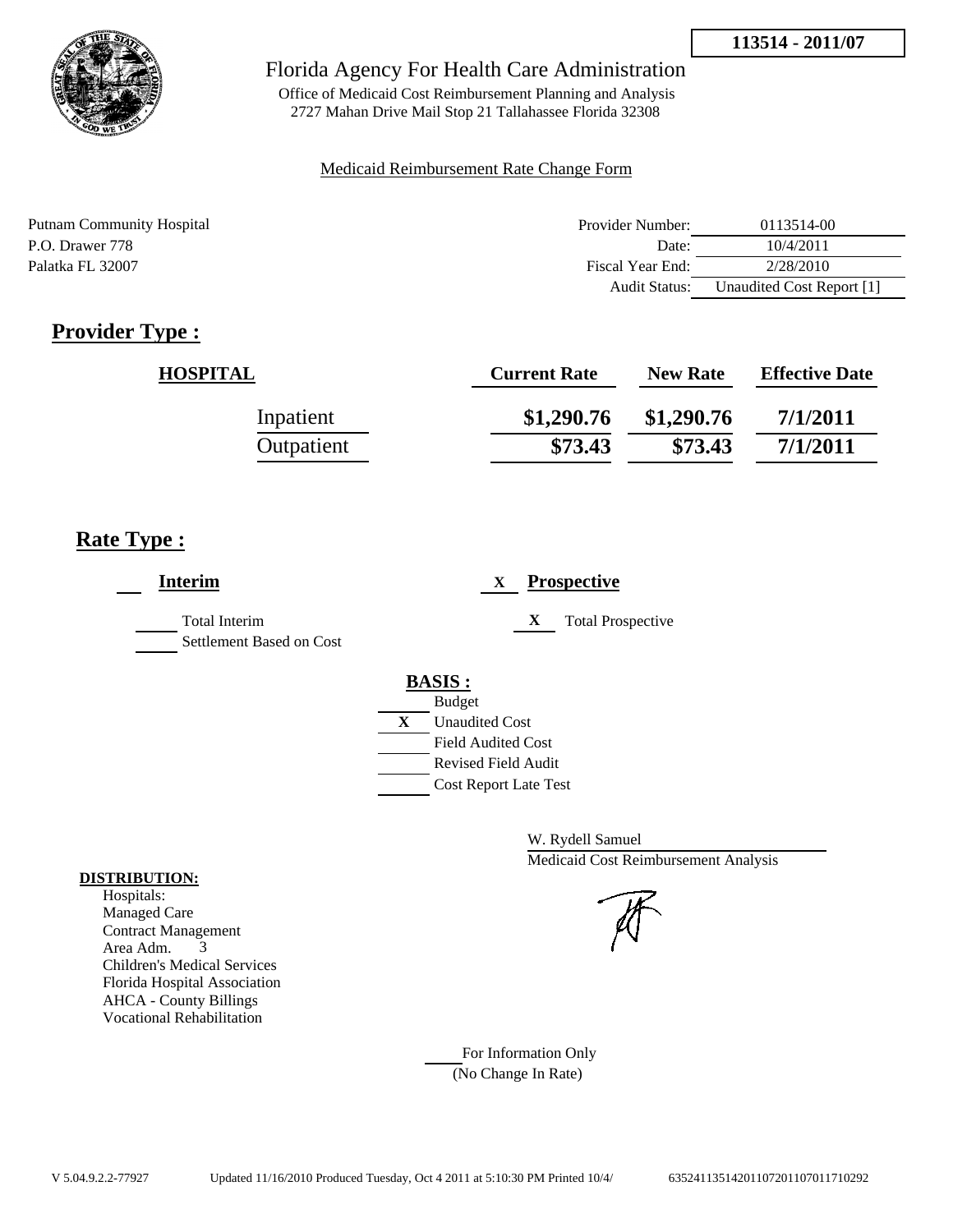

# Florida Agency For Health Care Administration

Office of Medicaid Cost Reimbursement Planning and Analysis 2727 Mahan Drive Mail Stop 21 Tallahassee Florida 32308

#### Medicaid Reimbursement Rate Change Form

| Northside Hospital      | Provider Number:     | 0115193-00                |
|-------------------------|----------------------|---------------------------|
| 6000 49th St. North     | Date:                | 10/4/2011                 |
| St. Petersburg FL 33709 | Fiscal Year End:     | 9/30/2010                 |
|                         | <b>Audit Status:</b> | Unaudited Cost Report [1] |

# **Provider Type :**

| <b>HOSPITAL</b>                      | <b>Current Rate</b> | <b>New Rate</b> | <b>Effective Date</b> |
|--------------------------------------|---------------------|-----------------|-----------------------|
| Inpatient                            | \$1,092.16          | \$1,092.16      | 7/1/2011              |
| Outpatient                           | \$88.93             | \$88.93         | 7/1/2011              |
| <b>Inpatient County Billing Rate</b> | \$565.90            | \$565.90        | 7/1/2011              |

# **Rate Type :**

| <b>Interim</b>                                   | <b>Prospective</b><br>X       |
|--------------------------------------------------|-------------------------------|
| <b>Total Interim</b><br>Settlement Based on Cost | X<br><b>Total Prospective</b> |
|                                                  | <b>BASIS:</b>                 |
|                                                  | <b>Budget</b>                 |
|                                                  | X<br><b>Unaudited Cost</b>    |
|                                                  | <b>Field Audited Cost</b>     |
|                                                  | <b>Revised Field Audit</b>    |
|                                                  | <b>Cost Report Late Test</b>  |
|                                                  |                               |

W. Rydell Samuel Medicaid Cost Reimbursement Analysis

For Information Only (No Change In Rate)

#### **DISTRIBUTION:**

Hospitals: Managed Care Contract Management Area Adm. 5 Children's Medical Services Florida Hospital Association AHCA - County Billings Vocational Rehabilitation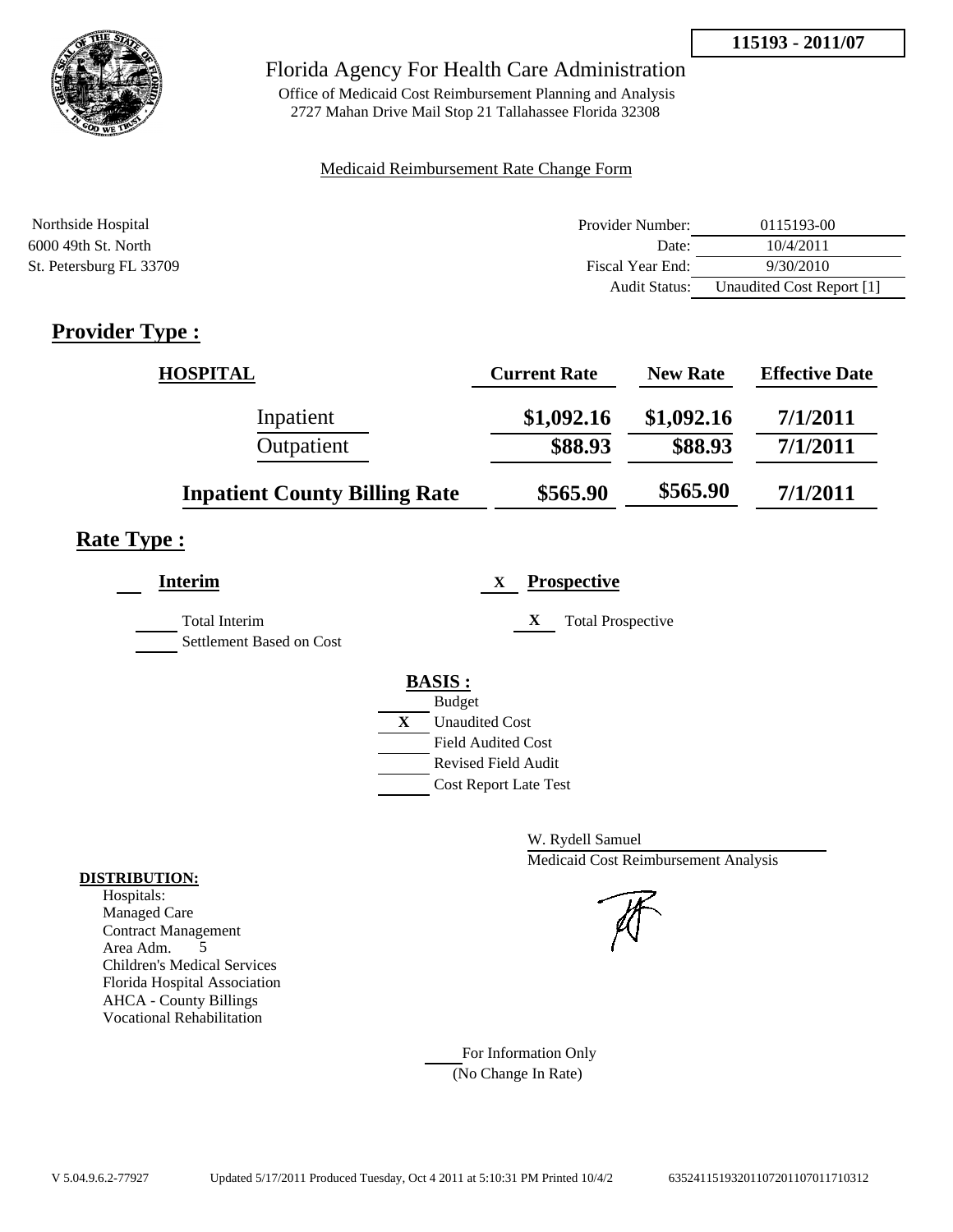

# Florida Agency For Health Care Administration

Office of Medicaid Cost Reimbursement Planning and Analysis 2727 Mahan Drive Mail Stop 21 Tallahassee Florida 32308

### Medicaid Reimbursement Rate Change Form

| Anne Bates Leach Eye Hospital | Provider Number:     | 0116483-00                |  |
|-------------------------------|----------------------|---------------------------|--|
| 900 NW 17th St.               | Date:                | 10/4/2011                 |  |
| Miami FL 33136                | Fiscal Year End:     | 5/31/2010                 |  |
|                               | <b>Audit Status:</b> | Unaudited Cost Report [1] |  |
|                               |                      | Rate Includes Buy Back    |  |
| $\sim$ $\sim$<br>__           |                      |                           |  |

# **Provider Type :**

| <b>HOSPITAL</b>                      | <b>Current Rate</b> | <b>New Rate</b> | <b>Effective Date</b> |
|--------------------------------------|---------------------|-----------------|-----------------------|
| Inpatient                            | \$4,717.81          | \$7,250.50      | 7/1/2011              |
| Outpatient                           | \$184.25            | \$263.20        | 7/1/2011              |
| <b>Inpatient County Billing Rate</b> | \$5,412.69          | \$5,412.69      | 7/1/2011              |

# **Rate Type :**

| <b>Interim</b>                            | <b>Prospective</b><br>X       |
|-------------------------------------------|-------------------------------|
| Total Interim<br>Settlement Based on Cost | X<br><b>Total Prospective</b> |
|                                           | <b>BASIS:</b>                 |
|                                           | <b>Budget</b>                 |
|                                           | X<br><b>Unaudited Cost</b>    |
|                                           | <b>Field Audited Cost</b>     |
|                                           | <b>Revised Field Audit</b>    |
|                                           | <b>Cost Report Late Test</b>  |
|                                           |                               |

W. Rydell Samuel Medicaid Cost Reimbursement Analysis

For Information Only (No Change In Rate)

#### **DISTRIBUTION:**

Hospitals: Managed Care Contract Management Area Adm. 11 Children's Medical Services Florida Hospital Association AHCA - County Billings Vocational Rehabilitation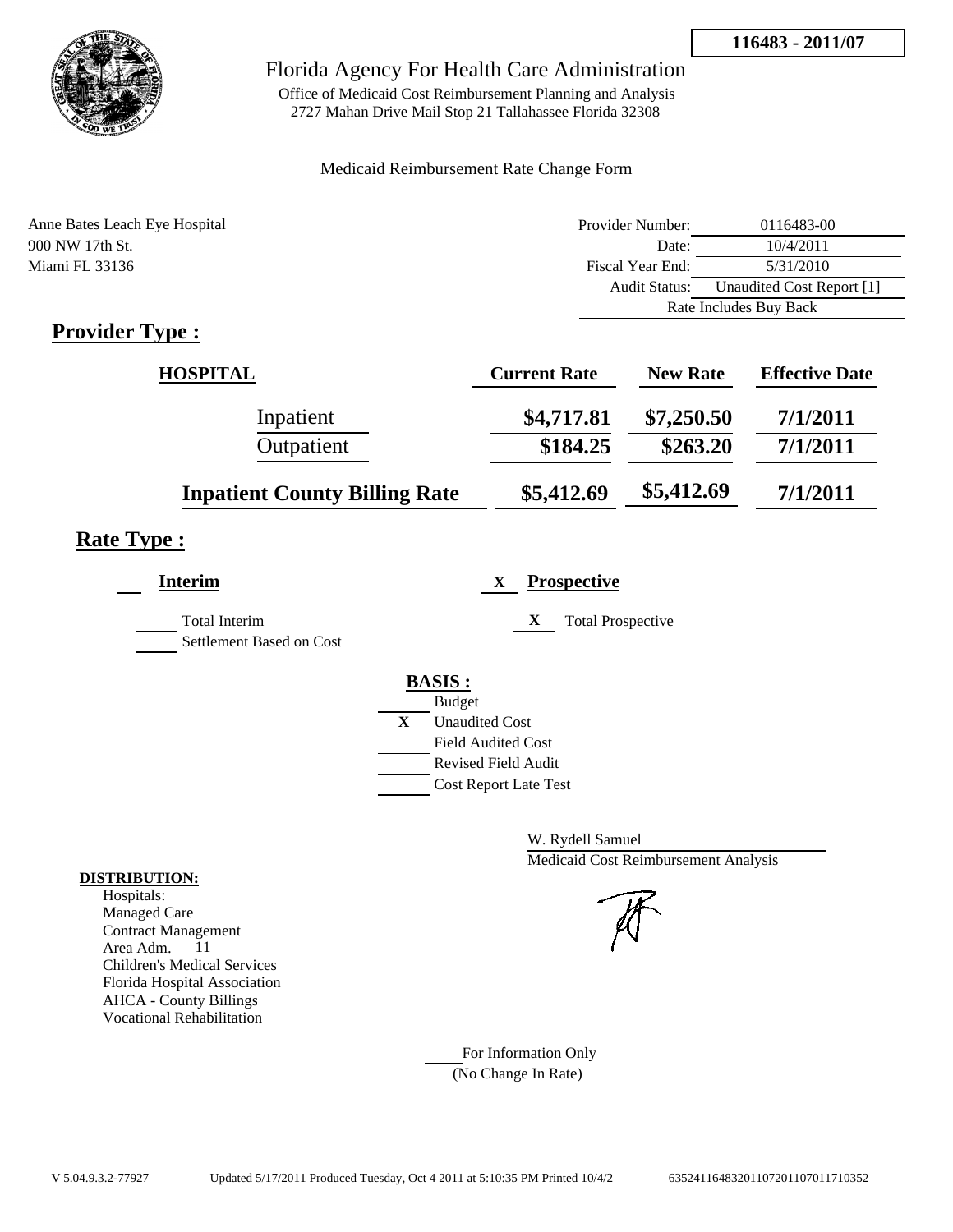

# Florida Agency For Health Care Administration

Office of Medicaid Cost Reimbursement Planning and Analysis 2727 Mahan Drive Mail Stop 21 Tallahassee Florida 32308

#### Medicaid Reimbursement Rate Change Form

| <b>Fawcett Memorial Hospital</b> | Provider Number: | 0117463-00                |
|----------------------------------|------------------|---------------------------|
| PO BOX 494960                    | Date:            | 10/4/2011                 |
| Port Charlotte FL 33952          | Fiscal Year End: | 12/31/2009                |
|                                  | Audit Status:    | Unaudited Cost Report [1] |

# **Provider Type :**

| HOSPITAL   | <b>Current Rate</b> | <b>New Rate</b> | <b>Effective Date</b> |
|------------|---------------------|-----------------|-----------------------|
| Inpatient  | \$607.16            | \$607.16        | 7/1/2011              |
| Outpatient | \$71.81             | \$71.81         | 7/1/2011              |

# **Rate Type :**

| <b>Interim</b>                                   | <b>Prospective</b><br>X       |
|--------------------------------------------------|-------------------------------|
| <b>Total Interim</b><br>Settlement Based on Cost | X<br><b>Total Prospective</b> |
|                                                  | <b>BASIS:</b>                 |
|                                                  | <b>Budget</b>                 |
|                                                  | X<br><b>Unaudited Cost</b>    |
|                                                  | <b>Field Audited Cost</b>     |
|                                                  | <b>Revised Field Audit</b>    |
|                                                  | <b>Cost Report Late Test</b>  |
|                                                  |                               |

W. Rydell Samuel Medicaid Cost Reimbursement Analysis

For Information Only (No Change In Rate)

#### **DISTRIBUTION:**

Hospitals: Managed Care Contract Management Area Adm. 8 Children's Medical Services Florida Hospital Association AHCA - County Billings Vocational Rehabilitation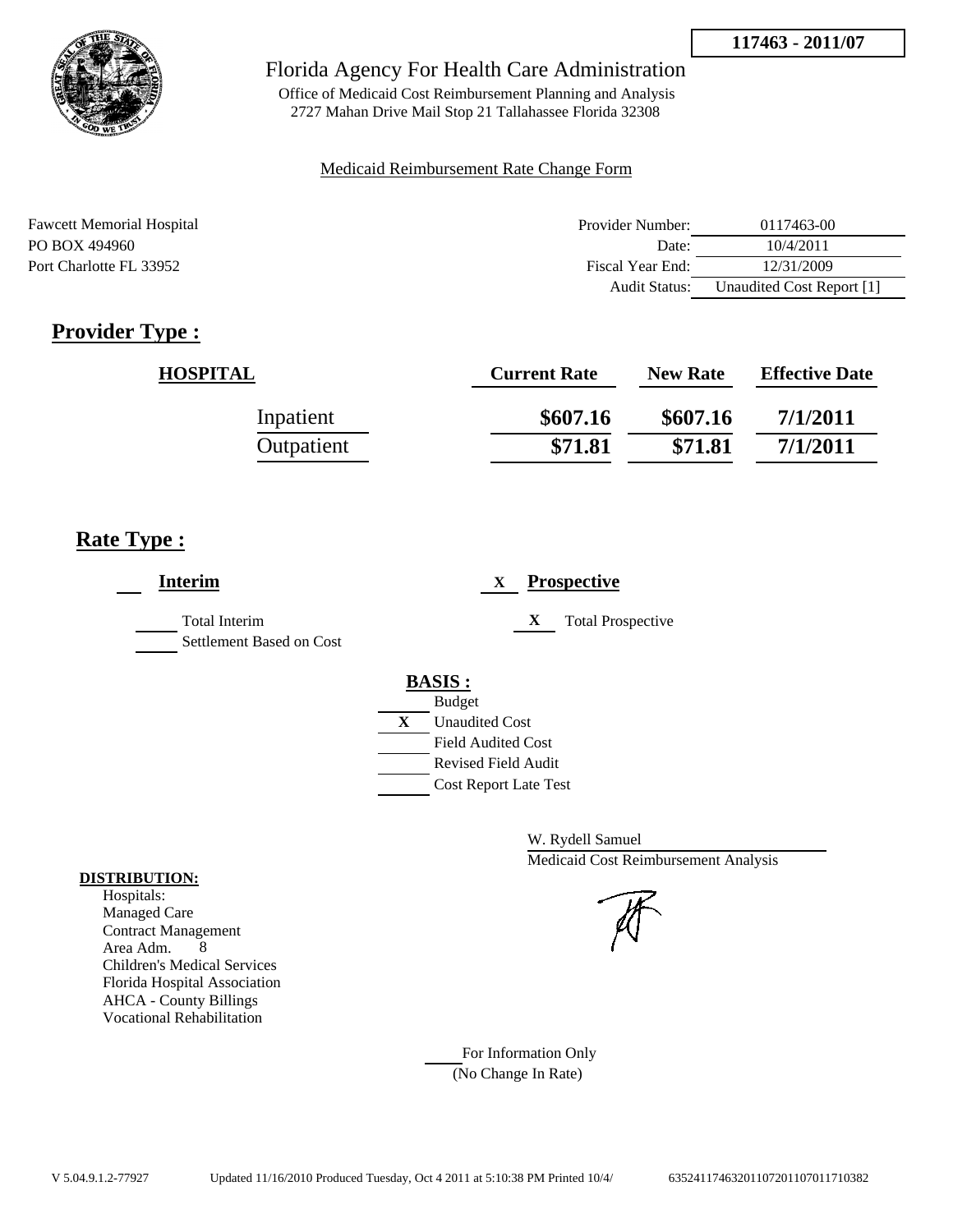

# Florida Agency For Health Care Administration

Office of Medicaid Cost Reimbursement Planning and Analysis 2727 Mahan Drive Mail Stop 21 Tallahassee Florida 32308

### Medicaid Reimbursement Rate Change Form

| <b>Gulf Coast Medical Center</b> | Provider Number: | 0117617-00                |
|----------------------------------|------------------|---------------------------|
| 449 West 23rd Street             | Date:            | 10/4/2011                 |
| Panama City FL 32405             | Fiscal Year End: | 1/31/2010                 |
|                                  | Audit Status:    | Unaudited Cost Report [1] |

# **Provider Type :**

| <b>HOSPITAL</b>                      | <b>Current Rate</b> | <b>New Rate</b> | <b>Effective Date</b> |
|--------------------------------------|---------------------|-----------------|-----------------------|
| Inpatient                            | \$984.81            | \$984.81        | 7/1/2011              |
| Outpatient                           | \$88.43             | \$88.43         | 7/1/2011              |
| <b>Inpatient County Billing Rate</b> | \$592.94            | \$592.94        | 7/1/2011              |

# **Rate Type :**

| <b>Interim</b>                            | <b>Prospective</b><br>X                                 |
|-------------------------------------------|---------------------------------------------------------|
| Total Interim<br>Settlement Based on Cost | <b>Total Prospective</b><br>X                           |
|                                           | <b>BASIS:</b><br><b>Budget</b>                          |
|                                           | X<br><b>Unaudited Cost</b><br><b>Field Audited Cost</b> |
|                                           | Revised Field Audit<br><b>Cost Report Late Test</b>     |

W. Rydell Samuel Medicaid Cost Reimbursement Analysis

For Information Only (No Change In Rate)

#### **DISTRIBUTION:**

Hospitals: Managed Care Contract Management Area Adm. 2 Children's Medical Services Florida Hospital Association AHCA - County Billings Vocational Rehabilitation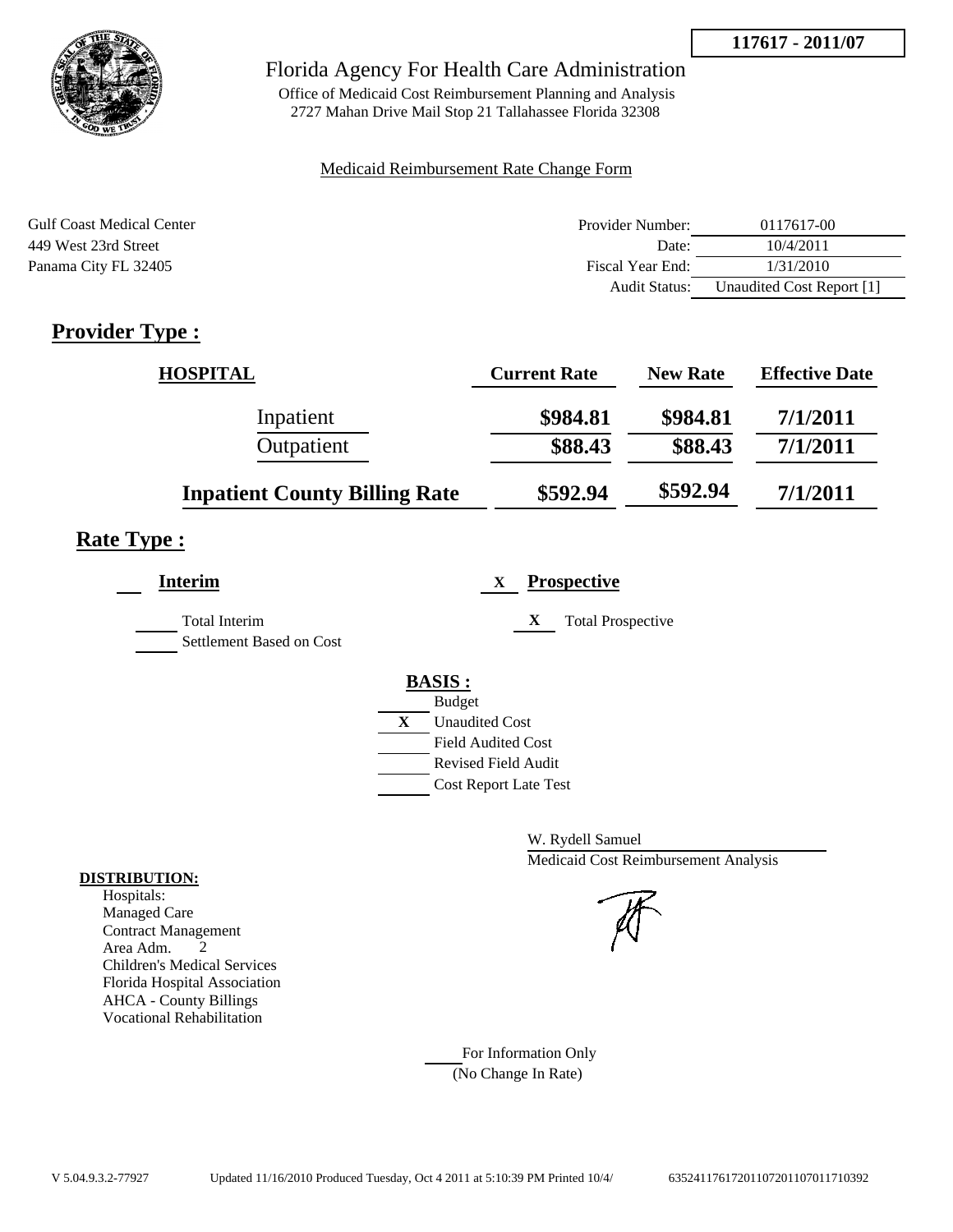

# Florida Agency For Health Care Administration

Office of Medicaid Cost Reimbursement Planning and Analysis 2727 Mahan Drive Mail Stop 21 Tallahassee Florida 32308

### Medicaid Reimbursement Rate Change Form

| <b>Brandon Regional Hospital</b> | Provider Number:     | 0118079-00                |  |
|----------------------------------|----------------------|---------------------------|--|
| 119 Oakfield Drive               | Date:                | 10/4/2011                 |  |
| Brandon FL 33511                 | Fiscal Year End:     | 12/31/2009                |  |
|                                  | <b>Audit Status:</b> | Unaudited Cost Report [1] |  |
|                                  |                      | Rate Includes Buy Back    |  |
|                                  |                      |                           |  |

# **Provider Type :**

| <b>HOSPITAL</b>                      | <b>Current Rate</b> | <b>New Rate</b> | <b>Effective Date</b> |
|--------------------------------------|---------------------|-----------------|-----------------------|
| Inpatient                            | \$1,078.90          | \$1,378.12      | 7/1/2011              |
| Outpatient                           | \$82.58             | \$82.58         | 7/1/2011              |
| <b>Inpatient County Billing Rate</b> | \$723.83            | \$723.83        | 7/1/2011              |

# **Rate Type :**

| <b>Interim</b>                                   | <b>Prospective</b><br>X       |
|--------------------------------------------------|-------------------------------|
| <b>Total Interim</b><br>Settlement Based on Cost | X<br><b>Total Prospective</b> |
|                                                  | <b>BASIS:</b>                 |
|                                                  | <b>Budget</b>                 |
|                                                  | X<br><b>Unaudited Cost</b>    |
|                                                  | <b>Field Audited Cost</b>     |
|                                                  | Revised Field Audit           |
|                                                  | <b>Cost Report Late Test</b>  |

W. Rydell Samuel Medicaid Cost Reimbursement Analysis



For Information Only (No Change In Rate)

#### **DISTRIBUTION:**

Hospitals: Managed Care Contract Management Area Adm. 6 Children's Medical Services Florida Hospital Association AHCA - County Billings Vocational Rehabilitation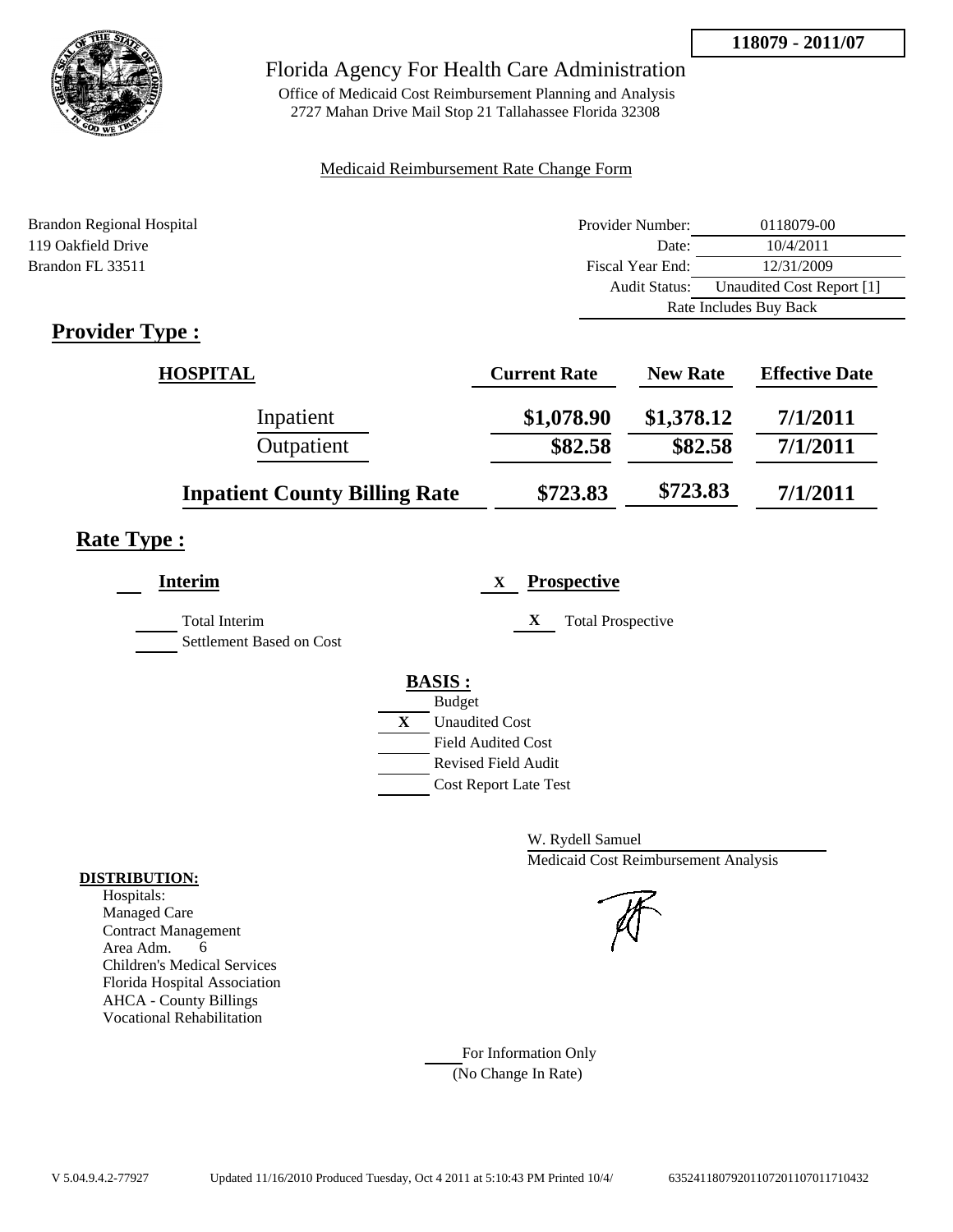

# Florida Agency For Health Care Administration

Office of Medicaid Cost Reimbursement Planning and Analysis 2727 Mahan Drive Mail Stop 21 Tallahassee Florida 32308

### Medicaid Reimbursement Rate Change Form

| Lawnwood Regional Medical Center | Provider Number: | 0119695-00                |  |
|----------------------------------|------------------|---------------------------|--|
| P.O. Box 188                     | Date:            | 10/4/2011                 |  |
| Ft Pierce FL 33450               | Fiscal Year End: | 9/30/2010                 |  |
|                                  | Audit Status:    | Unaudited Cost Report [1] |  |
|                                  |                  | Rate Includes Buy Back    |  |

# **Provider Type :**

| <b>HOSPITAL</b>                      | <b>Current Rate</b> | <b>New Rate</b> | <b>Effective Date</b> |
|--------------------------------------|---------------------|-----------------|-----------------------|
| Inpatient                            | \$1,097.32          | \$1,097.32      | 7/1/2011              |
| Outpatient                           | \$79.63             | \$79.63         | 7/1/2011              |
| <b>Inpatient County Billing Rate</b> | \$733.23            | \$733.23        | 7/1/2011              |

# **Rate Type :**

| <b>Interim</b>                            | <b>Prospective</b><br>X       |
|-------------------------------------------|-------------------------------|
| Total Interim<br>Settlement Based on Cost | X<br><b>Total Prospective</b> |
|                                           | <b>BASIS:</b>                 |
|                                           | <b>Budget</b>                 |
|                                           | X<br><b>Unaudited Cost</b>    |
|                                           | <b>Field Audited Cost</b>     |
|                                           | Revised Field Audit           |
|                                           | <b>Cost Report Late Test</b>  |
|                                           |                               |

W. Rydell Samuel Medicaid Cost Reimbursement Analysis

For Information Only (No Change In Rate)

#### **DISTRIBUTION:**

Hospitals: Managed Care Contract Management<br>Area Adm. 9 Area Adm. 9 Children's Medical Services Florida Hospital Association AHCA - County Billings Vocational Rehabilitation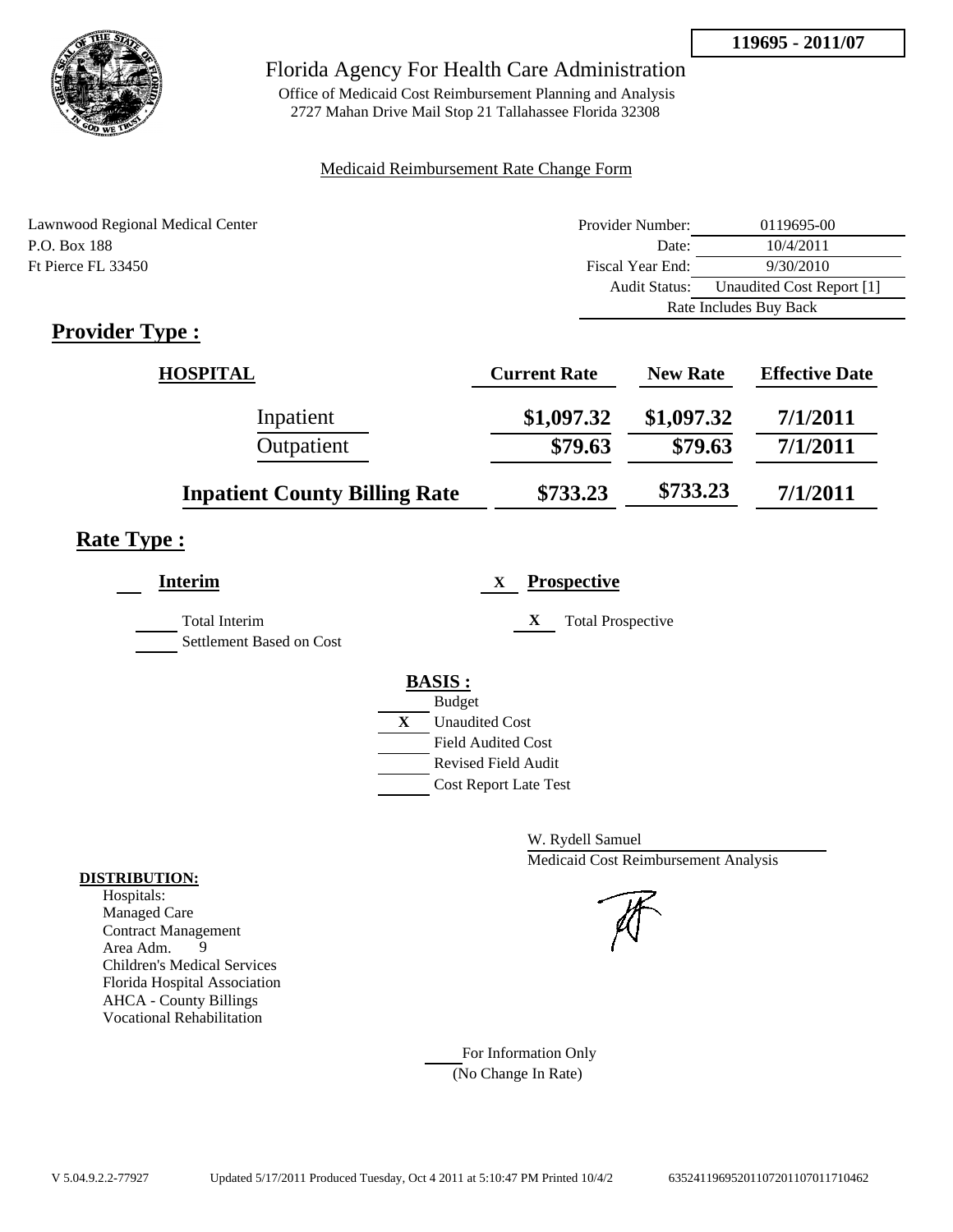

# Florida Agency For Health Care Administration

Office of Medicaid Cost Reimbursement Planning and Analysis 2727 Mahan Drive Mail Stop 21 Tallahassee Florida 32308

### Medicaid Reimbursement Rate Change Form

| Cape Coral Hospital | Provider Number: | 0119717-00                                     |
|---------------------|------------------|------------------------------------------------|
| PO Box 151247       | Date:            | 10/4/2011                                      |
| Cape Coral FL 33915 | Fiscal Year End: | 9/30/2010                                      |
|                     | Audit Status:    | Unaudited Cost Report [1]                      |
|                     |                  | Rate Includes Buy Back and 100% Self Exemption |

# **Provider Type :**

| <b>HOSPITAL</b>                      | <b>Current Rate</b> | <b>New Rate</b> | <b>Effective Date</b> |
|--------------------------------------|---------------------|-----------------|-----------------------|
| Inpatient                            | \$1,089.55          | \$1,459.49      | 7/1/2011              |
| Outpatient                           | \$77.20             | \$99.52         | 7/1/2011              |
| <b>Inpatient County Billing Rate</b> | \$794.35            | \$794.35        | 7/1/2011              |

# **Rate Type :**

| <b>Interim</b>                                   | <b>Prospective</b><br>X       |
|--------------------------------------------------|-------------------------------|
| <b>Total Interim</b><br>Settlement Based on Cost | X<br><b>Total Prospective</b> |
|                                                  | <b>BASIS:</b>                 |
|                                                  | <b>Budget</b>                 |
|                                                  | X<br><b>Unaudited Cost</b>    |
|                                                  | <b>Field Audited Cost</b>     |
|                                                  | <b>Revised Field Audit</b>    |
|                                                  | <b>Cost Report Late Test</b>  |
|                                                  |                               |

W. Rydell Samuel Medicaid Cost Reimbursement Analysis

For Information Only (No Change In Rate)

#### **DISTRIBUTION:**

Hospitals: Managed Care Contract Management Area Adm. 8 Children's Medical Services Florida Hospital Association AHCA - County Billings Vocational Rehabilitation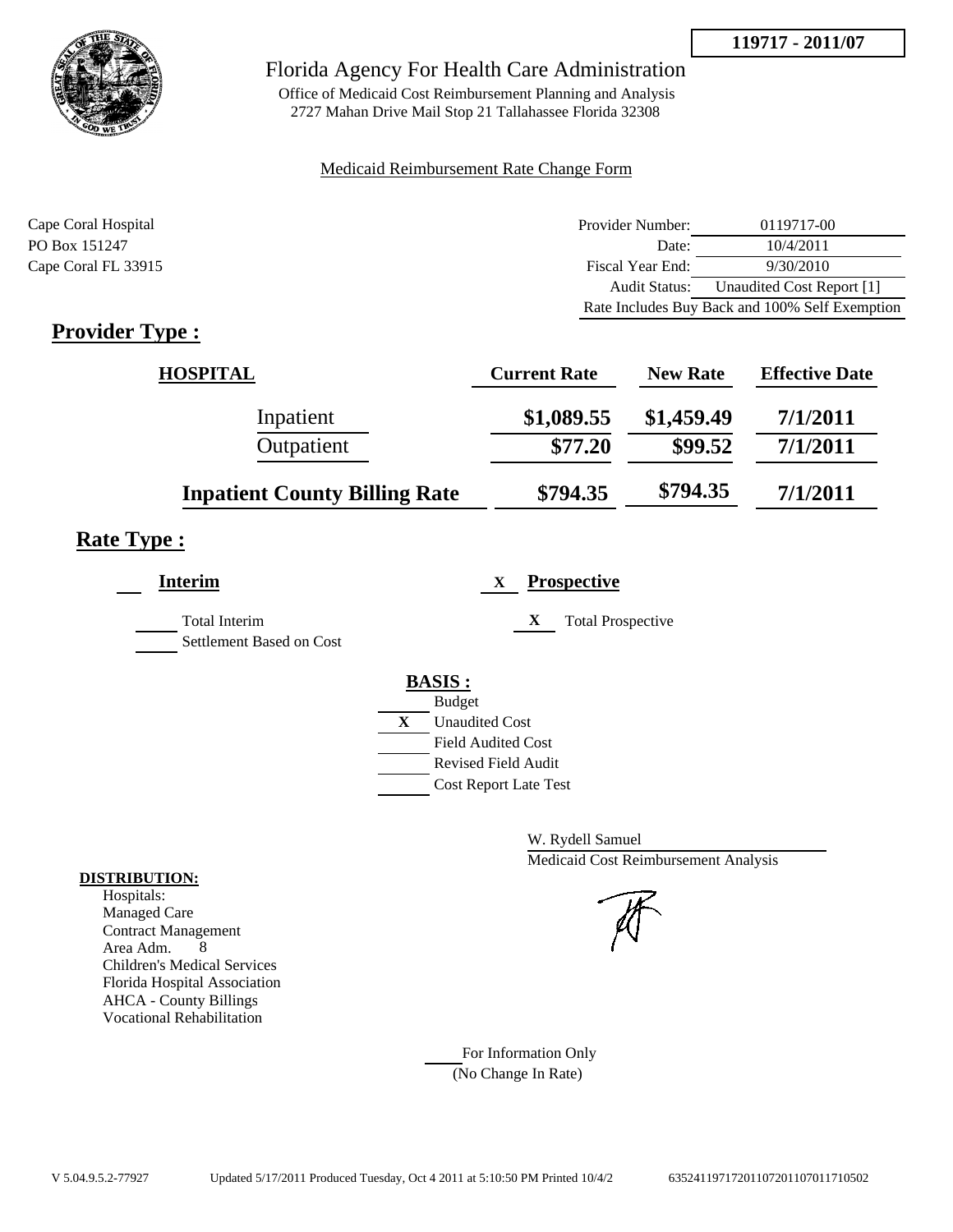

# Florida Agency For Health Care Administration

Office of Medicaid Cost Reimbursement Planning and Analysis 2727 Mahan Drive Mail Stop 21 Tallahassee Florida 32308

#### Medicaid Reimbursement Rate Change Form

| Venice Hospital | Provider Number:     | 0119733-00                |
|-----------------|----------------------|---------------------------|
| 540 THE RIALTO  | Date:                | 10/4/2011                 |
| Venice FL 34285 | Fiscal Year End:     | 12/31/2009                |
|                 | <b>Audit Status:</b> | Unaudited Cost Report [1] |

# **Provider Type :**

| <b>HOSPITAL</b> | <b>Current Rate</b> | <b>New Rate</b> | <b>Effective Date</b> |
|-----------------|---------------------|-----------------|-----------------------|
| Inpatient       | \$603.34            | \$603.34        | 7/1/2011              |
| Outpatient      | \$62.76             | \$62.76         | 7/1/2011              |

# **Rate Type :**

| <b>Interim</b>                                   | <b>Prospective</b><br>X                     |
|--------------------------------------------------|---------------------------------------------|
| <b>Total Interim</b><br>Settlement Based on Cost | X<br><b>Total Prospective</b>               |
|                                                  | <b>BASIS:</b>                               |
|                                                  | <b>Budget</b><br>X<br><b>Unaudited Cost</b> |
|                                                  | <b>Field Audited Cost</b>                   |
|                                                  | <b>Revised Field Audit</b>                  |
|                                                  | <b>Cost Report Late Test</b>                |

W. Rydell Samuel Medicaid Cost Reimbursement Analysis

For Information Only (No Change In Rate)

#### **DISTRIBUTION:**

Hospitals: Managed Care Contract Management Area Adm. 8 Children's Medical Services Florida Hospital Association AHCA - County Billings Vocational Rehabilitation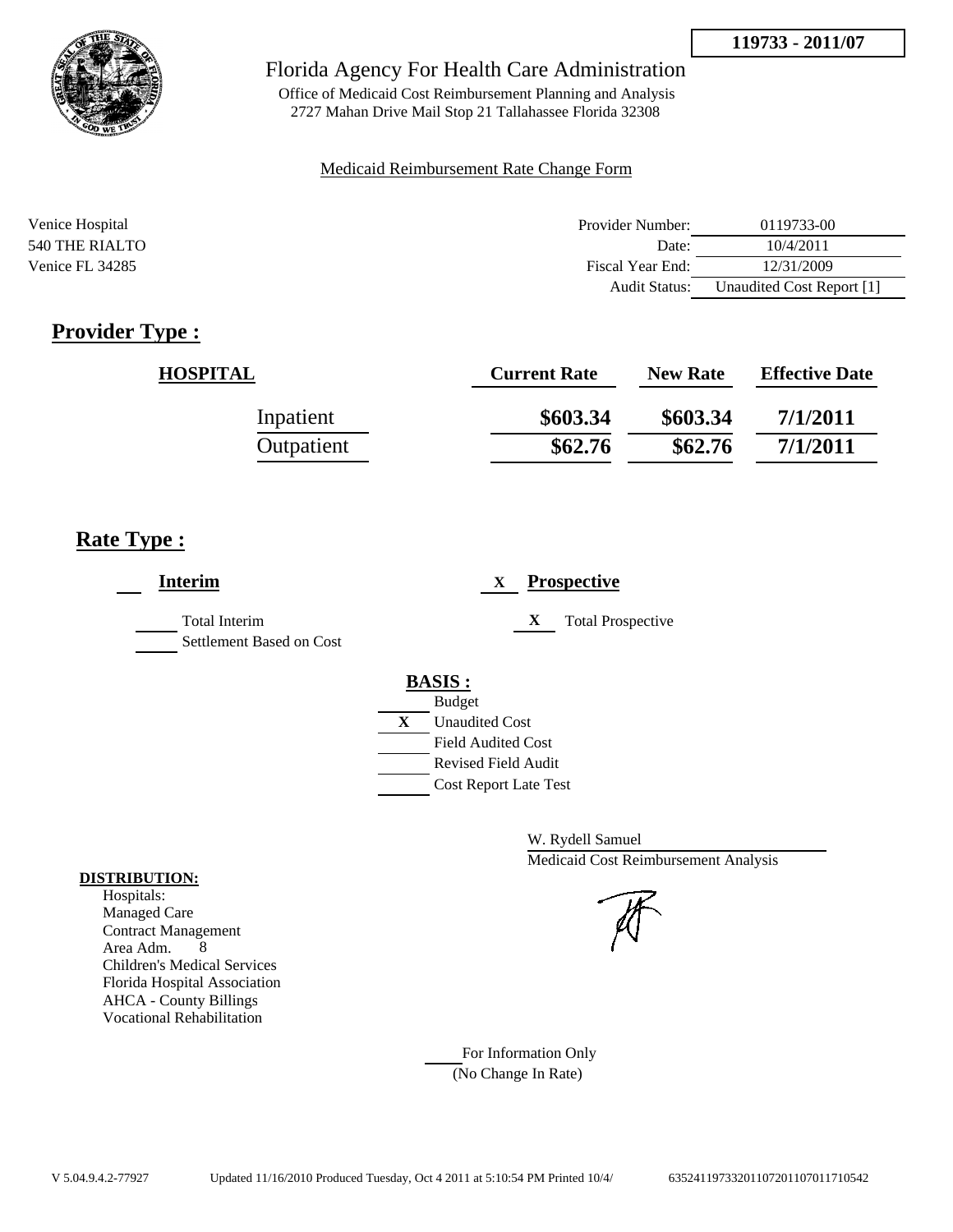

# Florida Agency For Health Care Administration

Office of Medicaid Cost Reimbursement Planning and Analysis 2727 Mahan Drive Mail Stop 21 Tallahassee Florida 32308

### Medicaid Reimbursement Rate Change Form

| Largo Medical Center                                                                                                                                                                                                                                                                                                                                                              | Provider Number:     | 0119741-00                |  |
|-----------------------------------------------------------------------------------------------------------------------------------------------------------------------------------------------------------------------------------------------------------------------------------------------------------------------------------------------------------------------------------|----------------------|---------------------------|--|
| 201 14th St., SW                                                                                                                                                                                                                                                                                                                                                                  | Date:                | 10/4/2011                 |  |
| Largo FL 33540                                                                                                                                                                                                                                                                                                                                                                    | Fiscal Year End:     | 2/28/2010                 |  |
|                                                                                                                                                                                                                                                                                                                                                                                   | <b>Audit Status:</b> | Unaudited Cost Report [1] |  |
|                                                                                                                                                                                                                                                                                                                                                                                   |                      | Rate Includes Buy Back    |  |
| $\mathbf{n}$ . $\mathbf{1}$ . $\mathbf{n}$ . $\mathbf{n}$ . $\mathbf{n}$ . $\mathbf{n}$ . $\mathbf{n}$ . $\mathbf{n}$ . $\mathbf{n}$ . $\mathbf{n}$ . $\mathbf{n}$ . $\mathbf{n}$ . $\mathbf{n}$ . $\mathbf{n}$ . $\mathbf{n}$ . $\mathbf{n}$ . $\mathbf{n}$ . $\mathbf{n}$ . $\mathbf{n}$ . $\mathbf{n}$ . $\mathbf{n}$ . $\mathbf{n}$ . $\mathbf{n}$ . $\mathbf{n}$ . $\mathbf$ |                      |                           |  |

# **Provider Type :**

| <b>HOSPITAL</b>                      | <b>Current Rate</b> | <b>New Rate</b> | <b>Effective Date</b> |
|--------------------------------------|---------------------|-----------------|-----------------------|
| Inpatient                            | \$1,062.47          | \$1,062.47      | 7/1/2011              |
| Outpatient                           | \$86.61             | \$86.61         | 7/1/2011              |
| <b>Inpatient County Billing Rate</b> | \$784.79            | \$784.79        | 7/1/2011              |

# **Rate Type :**

| <b>Interim</b>                                   | <b>Prospective</b><br>X       |  |
|--------------------------------------------------|-------------------------------|--|
| <b>Total Interim</b><br>Settlement Based on Cost | X<br><b>Total Prospective</b> |  |
|                                                  | <b>BASIS:</b>                 |  |
|                                                  | <b>Budget</b>                 |  |
|                                                  | X<br><b>Unaudited Cost</b>    |  |
|                                                  | <b>Field Audited Cost</b>     |  |
|                                                  | <b>Revised Field Audit</b>    |  |
|                                                  | <b>Cost Report Late Test</b>  |  |
|                                                  |                               |  |

W. Rydell Samuel Medicaid Cost Reimbursement Analysis

For Information Only (No Change In Rate)

#### **DISTRIBUTION:**

Hospitals: Managed Care Contract Management Area Adm. 5 Children's Medical Services Florida Hospital Association AHCA - County Billings Vocational Rehabilitation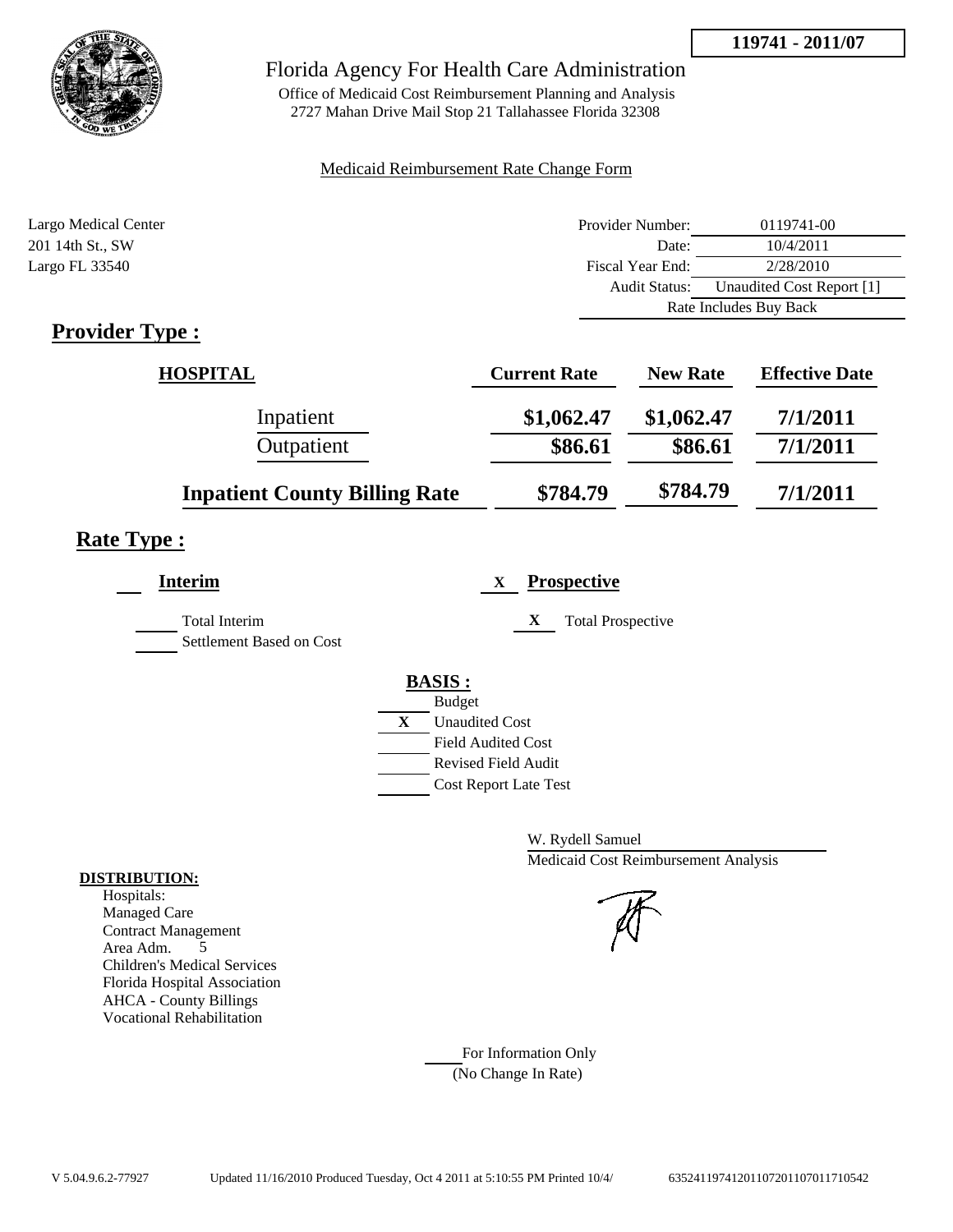

# Florida Agency For Health Care Administration

Office of Medicaid Cost Reimbursement Planning and Analysis 2727 Mahan Drive Mail Stop 21 Tallahassee Florida 32308

### Medicaid Reimbursement Rate Change Form

| Raulerson Hospital  | Provider Number:     | 0119750-00                |  |
|---------------------|----------------------|---------------------------|--|
| P.O.Box 1307        | Date:                | 10/4/2011                 |  |
| Okeechobee FL 34974 | Fiscal Year End:     | 4/30/2010                 |  |
|                     | <b>Audit Status:</b> | Unaudited Cost Report [1] |  |
|                     |                      | Rate Includes Buy Back    |  |

# **Provider Type :**

| <b>HOSPITAL</b> | <b>Current Rate</b> | <b>New Rate</b> | <b>Effective Date</b> |
|-----------------|---------------------|-----------------|-----------------------|
| Inpatient       | \$1,600.24          | \$1,600.24      | 7/1/2011              |
| Outpatient      | \$106.35            | \$106.35        | 7/1/2011              |

# **Rate Type :**

| <b>Interim</b>                            | <b>Prospective</b><br>X                                                                                                                                 |
|-------------------------------------------|---------------------------------------------------------------------------------------------------------------------------------------------------------|
| Total Interim<br>Settlement Based on Cost | X<br><b>Total Prospective</b>                                                                                                                           |
|                                           | <b>BASIS:</b><br><b>Budget</b><br>X<br><b>Unaudited Cost</b><br><b>Field Audited Cost</b><br><b>Revised Field Audit</b><br><b>Cost Report Late Test</b> |

W. Rydell Samuel Medicaid Cost Reimbursement Analysis

For Information Only (No Change In Rate)

#### **DISTRIBUTION:**

Hospitals: Managed Care Contract Management Area Adm. 9 Children's Medical Services Florida Hospital Association AHCA - County Billings Vocational Rehabilitation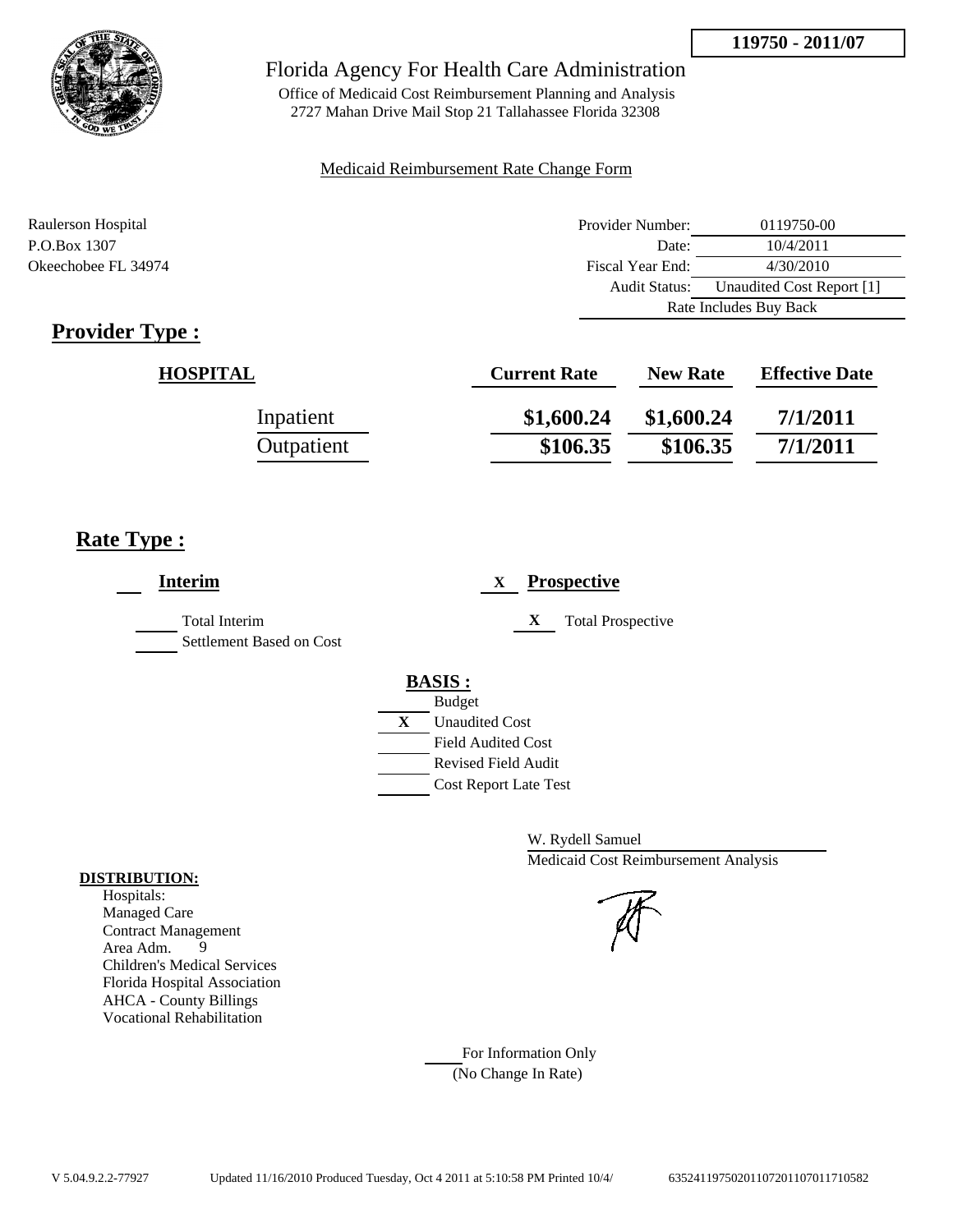

# Florida Agency For Health Care Administration

Office of Medicaid Cost Reimbursement Planning and Analysis 2727 Mahan Drive Mail Stop 21 Tallahassee Florida 32308

#### Medicaid Reimbursement Rate Change Form

| Lake City Medical Center | Provider Number: | 0119768-00                |
|--------------------------|------------------|---------------------------|
| 1050 N. Commerce Blyd    | Date:            | 10/4/2011                 |
| Lake City FL 32055       | Fiscal Year End: | 10/31/2010                |
|                          | Audit Status:    | Unaudited Cost Report [1] |

# **Provider Type :**

| <b>HOSPITAL</b> | <b>Current Rate</b> | <b>New Rate</b> | <b>Effective Date</b> |
|-----------------|---------------------|-----------------|-----------------------|
| Inpatient       | \$541.20            | \$541.20        | 7/1/2011              |
| Outpatient      | \$83.43             | \$83.43         | 7/1/2011              |

# **Rate Type :**

| <b>Interim</b>                                   | <b>Prospective</b><br>X       |  |
|--------------------------------------------------|-------------------------------|--|
| <b>Total Interim</b><br>Settlement Based on Cost | X<br><b>Total Prospective</b> |  |
|                                                  | <b>BASIS:</b>                 |  |
|                                                  | <b>Budget</b>                 |  |
|                                                  | X<br><b>Unaudited Cost</b>    |  |
|                                                  | <b>Field Audited Cost</b>     |  |
|                                                  | <b>Revised Field Audit</b>    |  |
|                                                  | <b>Cost Report Late Test</b>  |  |
|                                                  |                               |  |

W. Rydell Samuel Medicaid Cost Reimbursement Analysis

For Information Only (No Change In Rate)

#### **DISTRIBUTION:**

Hospitals: Managed Care Contract Management Area Adm. 3 Children's Medical Services Florida Hospital Association AHCA - County Billings Vocational Rehabilitation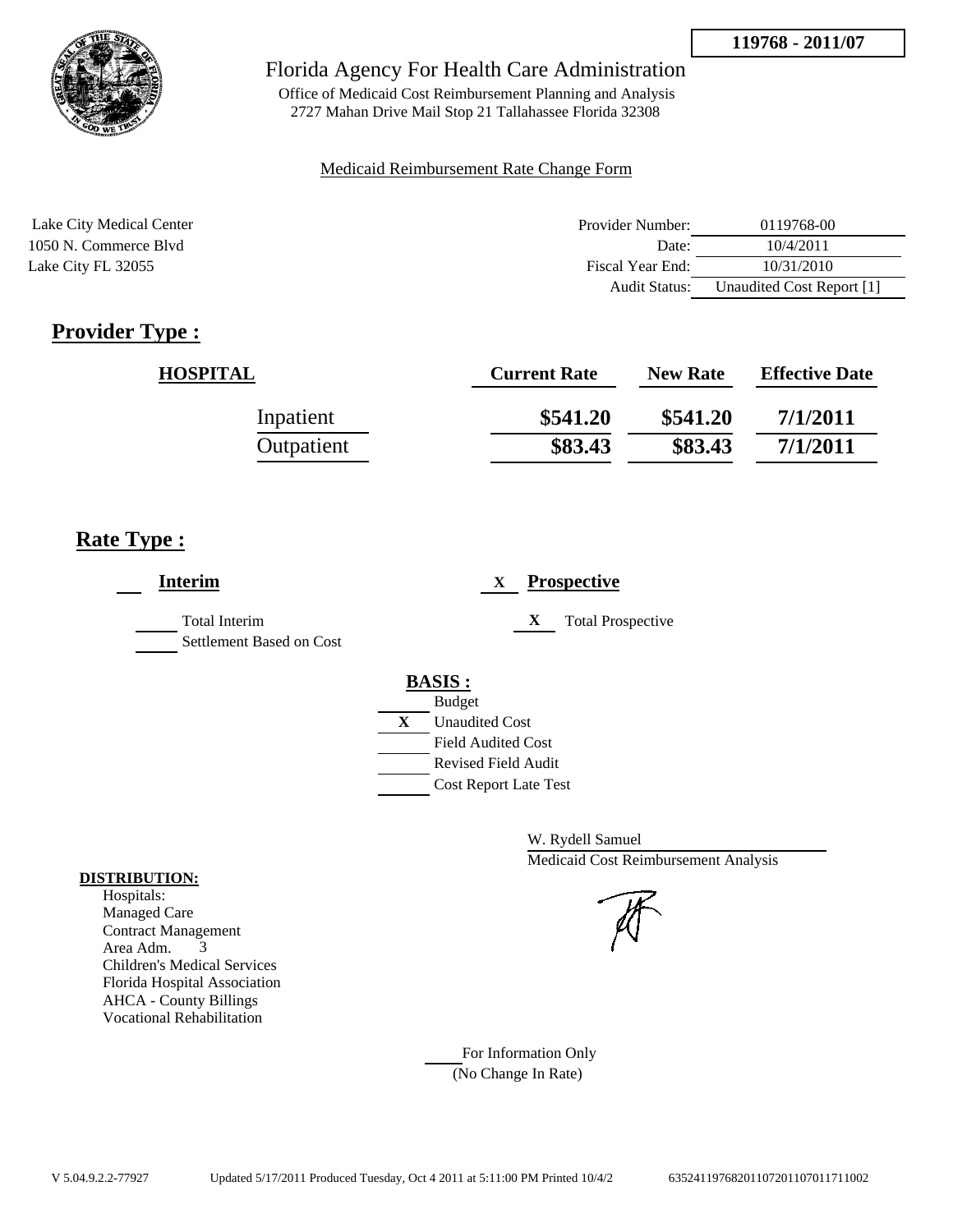

Office of Medicaid Cost Reimbursement Planning and Analysis 2727 Mahan Drive Mail Stop 21 Tallahassee Florida 32308

#### Medicaid Reimbursement Rate Change Form

| Florida State Hospital-Med | Provider Number: | 0119784-00                |
|----------------------------|------------------|---------------------------|
| Medicaid Billing Office    | Date:            | 10/4/2011                 |
| Chattahoochee FL 32324     | Fiscal Year End: | 6/30/2010                 |
|                            | Audit Status:    | Unaudited Cost Report [1] |

# **Provider Type :**

| <b>HOSPITAL</b> | <b>Current Rate</b> | <b>New Rate</b> | <b>Effective Date</b> |
|-----------------|---------------------|-----------------|-----------------------|
| Inpatient       | \$582.90            | \$582.90        | 7/1/2011              |
| Outpatient      |                     |                 | 7/1/2011              |

# **Rate Type :**

| <b>Interim</b>                                   | <b>Prospective</b>                                                                                                                                      |
|--------------------------------------------------|---------------------------------------------------------------------------------------------------------------------------------------------------------|
| <b>Total Interim</b><br>Settlement Based on Cost | X<br><b>Total Prospective</b>                                                                                                                           |
|                                                  | <b>BASIS:</b><br><b>Budget</b><br>X<br><b>Unaudited Cost</b><br><b>Field Audited Cost</b><br><b>Revised Field Audit</b><br><b>Cost Report Late Test</b> |

W. Rydell Samuel Medicaid Cost Reimbursement Analysis

For Information Only (No Change In Rate)

#### **DISTRIBUTION:**

Hospitals: Managed Care Contract Management Area Adm. 2 Children's Medical Services Florida Hospital Association AHCA - County Billings Vocational Rehabilitation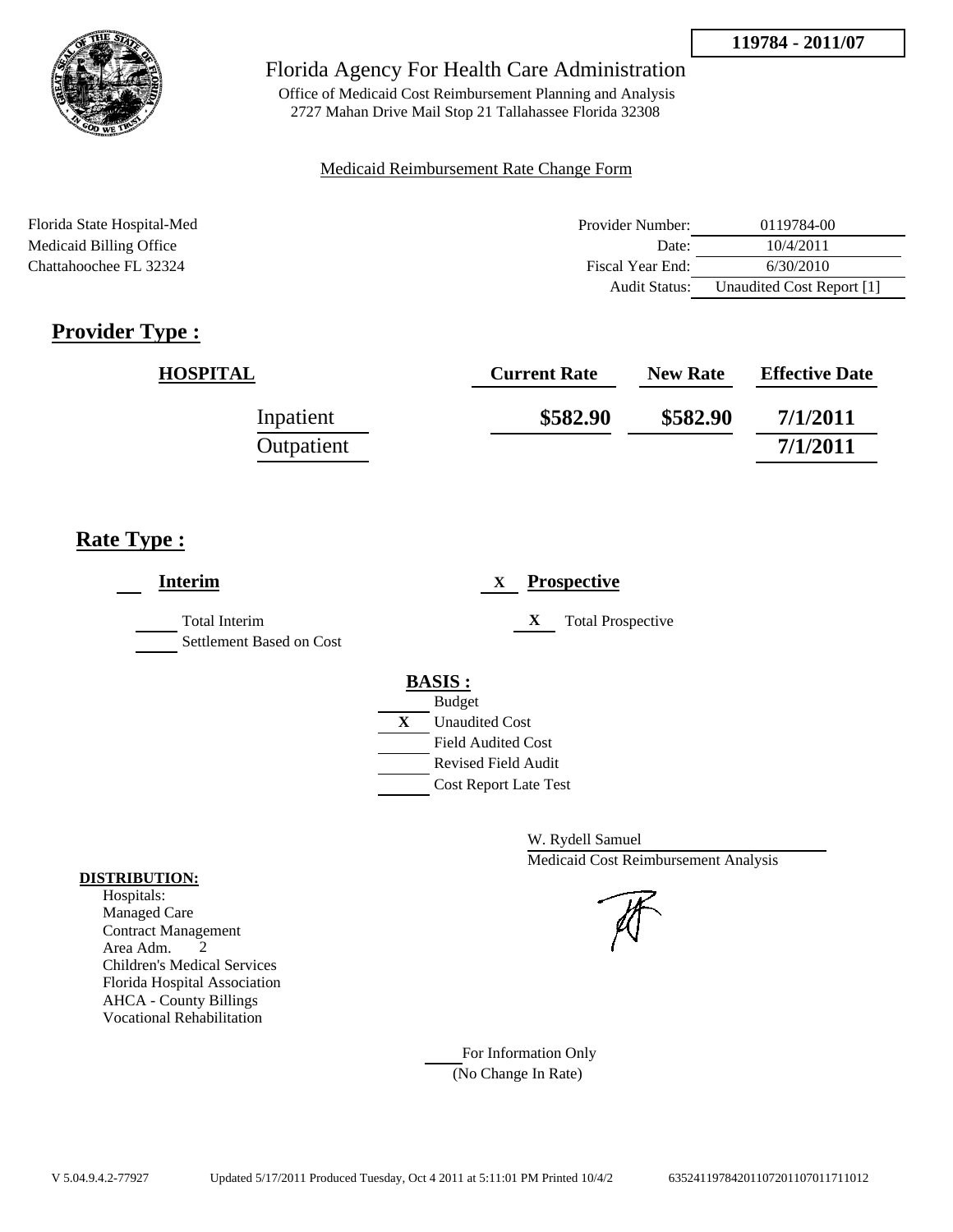

# Florida Agency For Health Care Administration

Office of Medicaid Cost Reimbursement Planning and Analysis 2727 Mahan Drive Mail Stop 21 Tallahassee Florida 32308

#### Medicaid Reimbursement Rate Change Form

Capital Regional Medical Center 2626 CAPITAL MEDICAL BLVD Tallahassee FL 32308

| Provider Number:       | 0119806-00              |  |
|------------------------|-------------------------|--|
| Date:                  | 10/4/2011               |  |
| Fiscal Year End:       | 4/30/2010               |  |
| Audit Status:          | Amended Cost Report [2] |  |
| Rate Includes Buy Back |                         |  |

# **Provider Type :**

| <b>HOSPITAL</b> | <b>Current Rate</b> | <b>New Rate</b> | <b>Effective Date</b> |
|-----------------|---------------------|-----------------|-----------------------|
| Inpatient       | \$818.79            | \$945.06        | 7/1/2011              |
| Outpatient      | \$83.53             | \$83.53         | 7/1/2011              |

# **Rate Type :**

| <b>Interim</b>                            | <b>Prospective</b><br>X                                                                                                                                     |
|-------------------------------------------|-------------------------------------------------------------------------------------------------------------------------------------------------------------|
| Total Interim<br>Settlement Based on Cost | X<br><b>Total Prospective</b>                                                                                                                               |
|                                           | <b>BASIS:</b><br><b>Budget</b><br>$\mathbf{X}$<br><b>Unaudited Cost</b><br><b>Field Audited Cost</b><br>Revised Field Audit<br><b>Cost Report Late Test</b> |

W. Rydell Samuel Medicaid Cost Reimbursement Analysis

# For Information Only (No Change In Rate)

**DISTRIBUTION:**

Hospitals: Managed Care Contract Management Area Adm. 2 Children's Medical Services Florida Hospital Association AHCA - County Billings Vocational Rehabilitation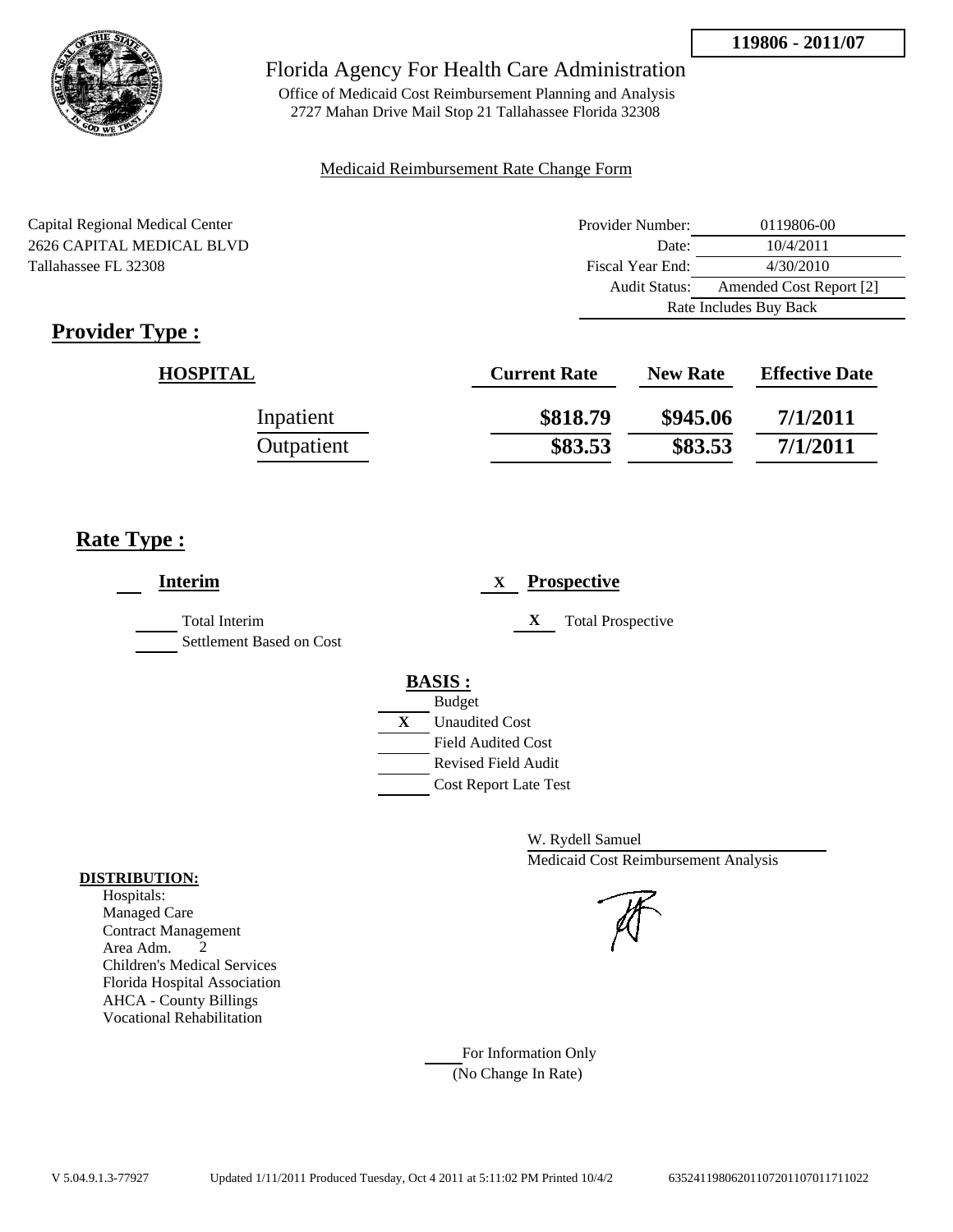

Office of Medicaid Cost Reimbursement Planning and Analysis 2727 Mahan Drive Mail Stop 21 Tallahassee Florida 32308

### Medicaid Reimbursement Rate Change Form

Town and Country Hospital **Provider Number:** 0119849-00 6001 Webb Road Date: 10/4/2011 Tampa FL 33615 Fiscal Year End: 12/31/2009 Audit Status: Unaudited Cost Report [1] Rate Includes Buy Back and Partial Self Exemption

# **Provider Type :**

| <b>HOSPITAL</b>                      | <b>Current Rate</b> | <b>New Rate</b> | <b>Effective Date</b> |
|--------------------------------------|---------------------|-----------------|-----------------------|
| Inpatient                            | \$626.38            | \$849.03        | 7/1/2011              |
| Outpatient                           | \$70.05             | \$90.65         | 7/1/2011              |
| <b>Inpatient County Billing Rate</b> |                     | \$626.38        | 7/1/2011              |

# **Rate Type :**

L,

| <b>Interim</b>                                   |               | X                            | <b>Prospective</b>            |
|--------------------------------------------------|---------------|------------------------------|-------------------------------|
| <b>Total Interim</b><br>Settlement Based on Cost |               |                              | X<br><b>Total Prospective</b> |
|                                                  | <b>BASIS:</b> |                              |                               |
|                                                  |               | <b>Budget</b>                |                               |
|                                                  | X             | <b>Unaudited Cost</b>        |                               |
|                                                  |               | Field Audited Cost           |                               |
|                                                  |               | Revised Field Audit          |                               |
|                                                  |               | <b>Cost Report Late Test</b> |                               |
|                                                  |               |                              |                               |

W. Rydell Samuel Medicaid Cost Reimbursement Analysis

For Information Only (No Change In Rate)

#### **DISTRIBUTION:**

Hospitals: Managed Care Contract Management Area Adm. 6 Children's Medical Services Florida Hospital Association AHCA - County Billings Vocational Rehabilitation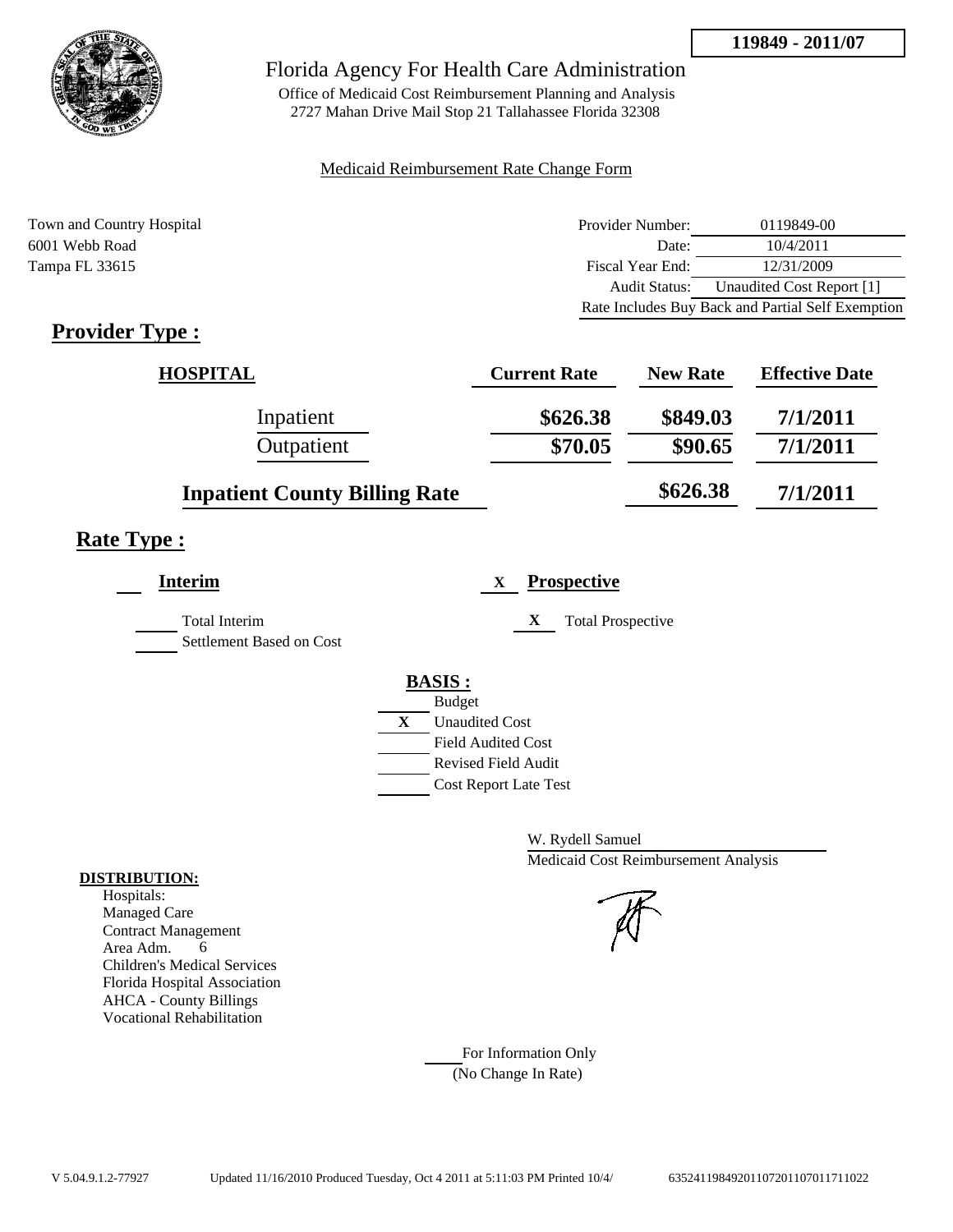

Office of Medicaid Cost Reimbursement Planning and Analysis 2727 Mahan Drive Mail Stop 21 Tallahassee Florida 32308

### Medicaid Reimbursement Rate Change Form

Regional Medical Center Bayonet Point 14000 FIVAY RD Hudson FL 34667

| Provider Number: | 0119881-00                |
|------------------|---------------------------|
| Date:            | 10/4/2011                 |
| Fiscal Year End: | 2/28/2010                 |
| Audit Status:    | Unaudited Cost Report [1] |

# **Provider Type :**

| <b>HOSPITAL</b> | <b>Current Rate</b> | <b>New Rate</b> | <b>Effective Date</b> |
|-----------------|---------------------|-----------------|-----------------------|
| Inpatient       | \$713.67            | \$713.67        | 7/1/2011              |
| Outpatient      | \$78.97             | \$78.97         | 7/1/2011              |

# **Rate Type :**

| <b>Interim</b>                                   | <b>Prospective</b><br>X       |
|--------------------------------------------------|-------------------------------|
| <b>Total Interim</b><br>Settlement Based on Cost | X<br><b>Total Prospective</b> |
|                                                  | <b>BASIS:</b>                 |
|                                                  | <b>Budget</b>                 |
|                                                  | X<br><b>Unaudited Cost</b>    |
|                                                  | <b>Field Audited Cost</b>     |
|                                                  | <b>Revised Field Audit</b>    |
|                                                  | <b>Cost Report Late Test</b>  |

W. Rydell Samuel Medicaid Cost Reimbursement Analysis

For Information Only (No Change In Rate)

#### **DISTRIBUTION:**

Hospitals: Managed Care Contract Management Area Adm. 5 Children's Medical Services Florida Hospital Association AHCA - County Billings Vocational Rehabilitation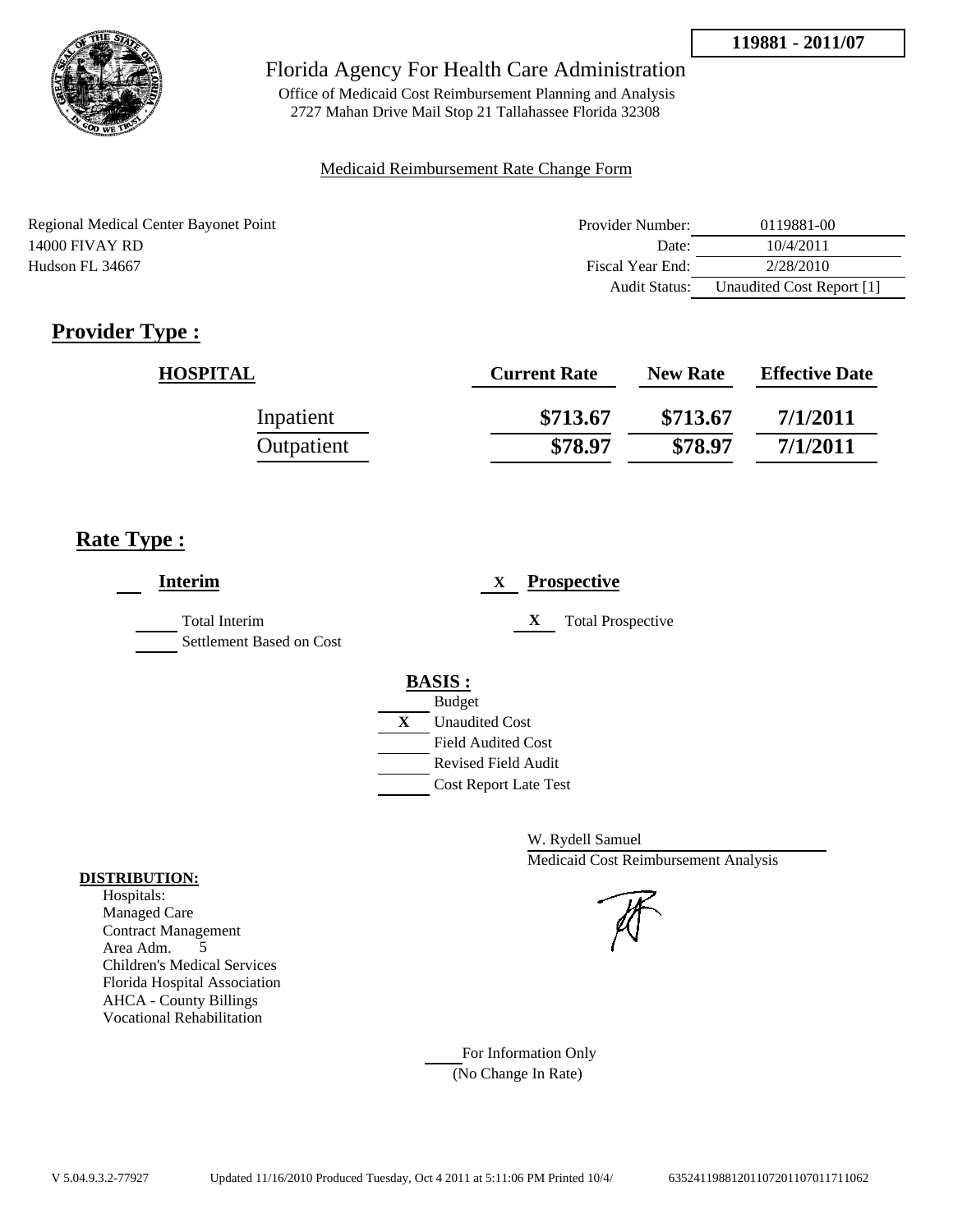

Office of Medicaid Cost Reimbursement Planning and Analysis 2727 Mahan Drive Mail Stop 21 Tallahassee Florida 32308

### Medicaid Reimbursement Rate Change Form

| Kindred Hospital - Coral Gables | Provider Number:     | 0119938-00                |
|---------------------------------|----------------------|---------------------------|
| 5190 SW 8TH ST                  | Date:                | 10/4/2011                 |
| Coral Gables FL 33134           | Fiscal Year End:     | 8/31/2010                 |
|                                 | <b>Audit Status:</b> | Unaudited Cost Report [1] |

# **Provider Type :**

| <b>HOSPITAL</b> | <b>Current Rate</b> | <b>New Rate</b> | <b>Effective Date</b> |
|-----------------|---------------------|-----------------|-----------------------|
| Inpatient       | \$731.25            | \$731.25        | 7/1/2011              |
| Outpatient      | \$15.15             | \$15.15         | 7/1/2011              |

# **Rate Type :**

| <b>Interim</b>                                   | <b>Prospective</b><br>X       |
|--------------------------------------------------|-------------------------------|
| <b>Total Interim</b><br>Settlement Based on Cost | X<br><b>Total Prospective</b> |
|                                                  | <b>BASIS:</b>                 |
|                                                  | <b>Budget</b>                 |
|                                                  | X<br><b>Unaudited Cost</b>    |
|                                                  | <b>Field Audited Cost</b>     |
|                                                  | Revised Field Audit           |
|                                                  | <b>Cost Report Late Test</b>  |
|                                                  |                               |

W. Rydell Samuel Medicaid Cost Reimbursement Analysis

For Information Only (No Change In Rate)

#### **DISTRIBUTION:**

Hospitals: Managed Care Contract Management Area Adm. 11 Children's Medical Services Florida Hospital Association AHCA - County Billings Vocational Rehabilitation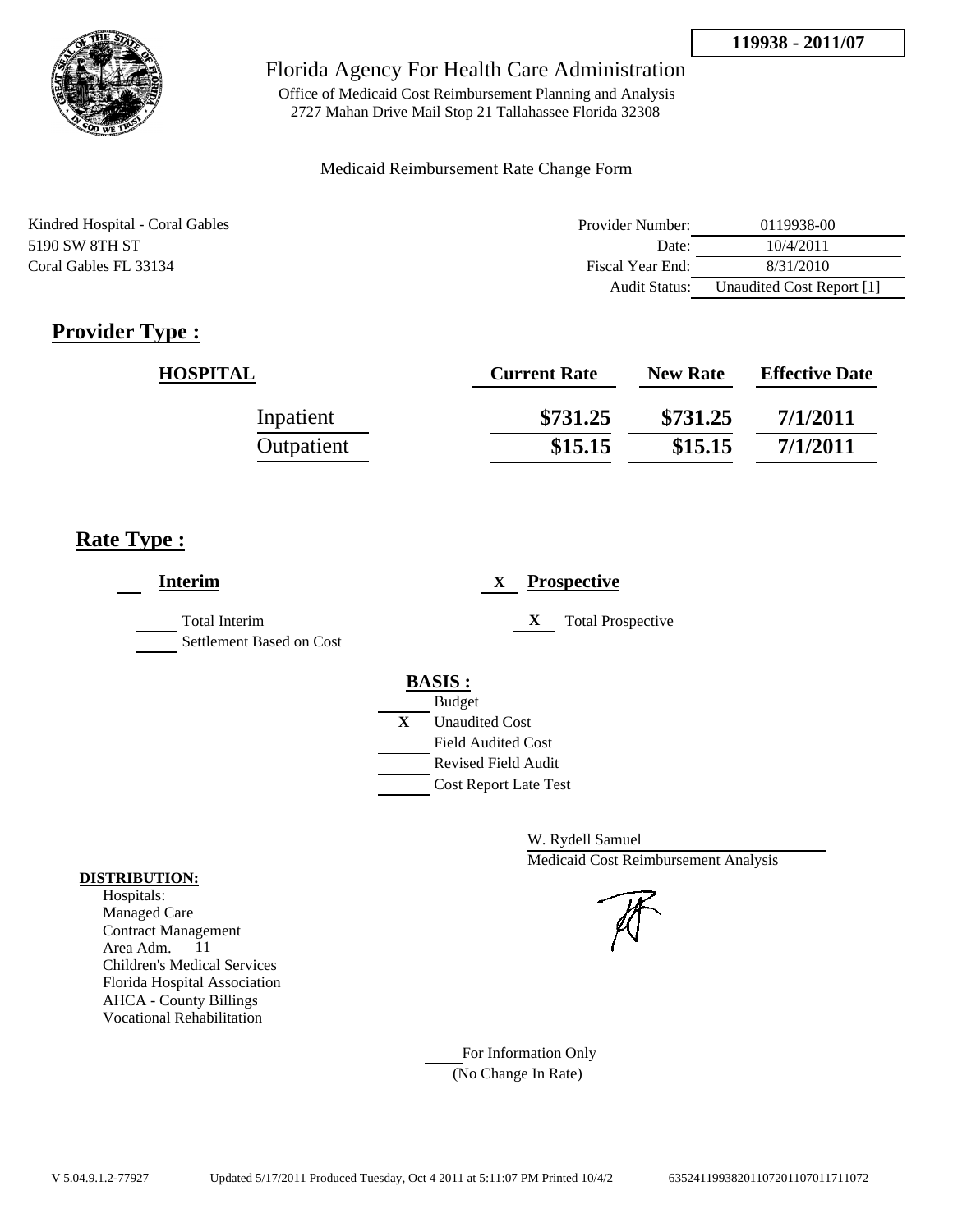

Office of Medicaid Cost Reimbursement Planning and Analysis 2727 Mahan Drive Mail Stop 21 Tallahassee Florida 32308

### Medicaid Reimbursement Rate Change Form

South Bay Hospital 4016 STATE RD 674 EAST Sun City Center FL 33570

| Provider Number:                                  | 0119946-00                |
|---------------------------------------------------|---------------------------|
| Date:                                             | 10/4/2011                 |
| Fiscal Year End:                                  | 8/31/2010                 |
| <b>Audit Status:</b>                              | Unaudited Cost Report [1] |
| Rate Includes Buy Back and Partial Self Exemption |                           |

# **Provider Type :**

| <b>HOSPITAL</b>                      | <b>Current Rate</b> | <b>New Rate</b> | <b>Effective Date</b> |
|--------------------------------------|---------------------|-----------------|-----------------------|
| Inpatient                            | \$722.94            | \$1,368.28      | 7/1/2011              |
| Outpatient                           | \$68.27             | \$104.47        | 7/1/2011              |
| <b>Inpatient County Billing Rate</b> |                     | \$722.94        | 7/1/2011              |

## **Rate Type :**

| <b>Interim</b>                                   | <b>Prospective</b><br>X       |
|--------------------------------------------------|-------------------------------|
| <b>Total Interim</b><br>Settlement Based on Cost | X<br><b>Total Prospective</b> |
|                                                  | <b>BASIS:</b>                 |
|                                                  | <b>Budget</b>                 |
|                                                  | X<br><b>Unaudited Cost</b>    |
|                                                  | <b>Field Audited Cost</b>     |
|                                                  | <b>Revised Field Audit</b>    |
|                                                  | <b>Cost Report Late Test</b>  |
|                                                  |                               |

W. Rydell Samuel Medicaid Cost Reimbursement Analysis

For Information Only (No Change In Rate)

#### **DISTRIBUTION:**

Hospitals: Managed Care Contract Management Area Adm. 6 Children's Medical Services Florida Hospital Association AHCA - County Billings Vocational Rehabilitation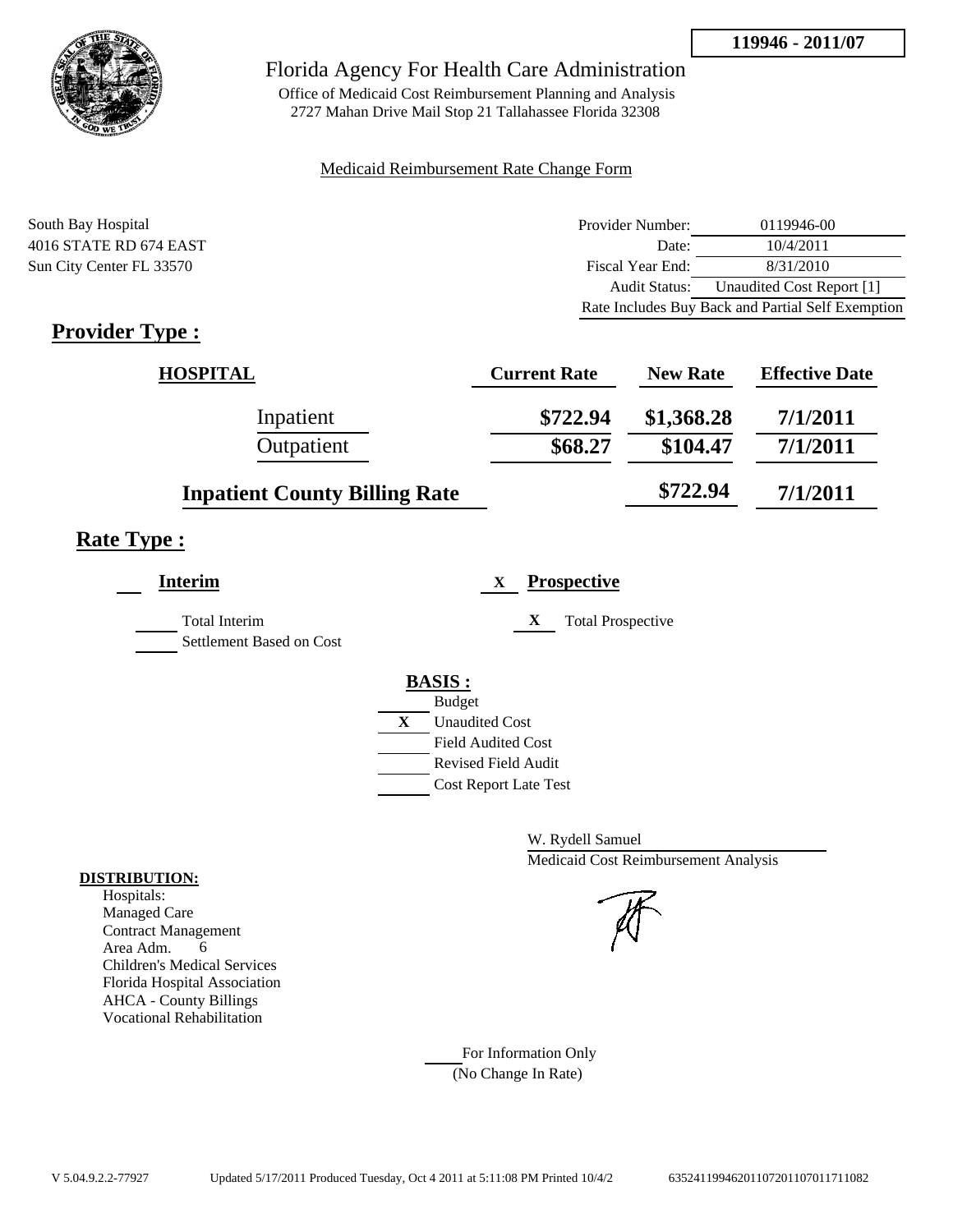

Office of Medicaid Cost Reimbursement Planning and Analysis 2727 Mahan Drive Mail Stop 21 Tallahassee Florida 32308

#### Medicaid Reimbursement Rate Change Form

| Doctors Hospital Of Sarasota | Provider Number:     | 0119954-00                |
|------------------------------|----------------------|---------------------------|
| 5731 Bee Ridge Road          | Date:                | 10/4/2011                 |
| Sarasota FL 34233            | Fiscal Year End:     | 12/31/2009                |
|                              | <b>Audit Status:</b> | Unaudited Cost Report [1] |

# **Provider Type :**

| <b>HOSPITAL</b> | <b>Current Rate</b> | <b>New Rate</b> | <b>Effective Date</b> |
|-----------------|---------------------|-----------------|-----------------------|
| Inpatient       | \$819.33            | \$819.33        | 7/1/2011              |
| Outpatient      | \$75.02             | \$75.02         | 7/1/2011              |

## **Rate Type :**

| <b>Interim</b>                            | <b>Prospective</b><br>X                 |
|-------------------------------------------|-----------------------------------------|
| Total Interim<br>Settlement Based on Cost | <b>Total Prospective</b><br>$\mathbf X$ |
|                                           | <b>BASIS:</b>                           |
|                                           | <b>Budget</b>                           |
|                                           | X<br><b>Unaudited Cost</b>              |
|                                           | <b>Field Audited Cost</b>               |
|                                           | <b>Revised Field Audit</b>              |
|                                           | <b>Cost Report Late Test</b>            |
|                                           |                                         |

W. Rydell Samuel Medicaid Cost Reimbursement Analysis

For Information Only (No Change In Rate)

#### **DISTRIBUTION:**

Hospitals: Managed Care Contract Management Area Adm. 8 Children's Medical Services Florida Hospital Association AHCA - County Billings Vocational Rehabilitation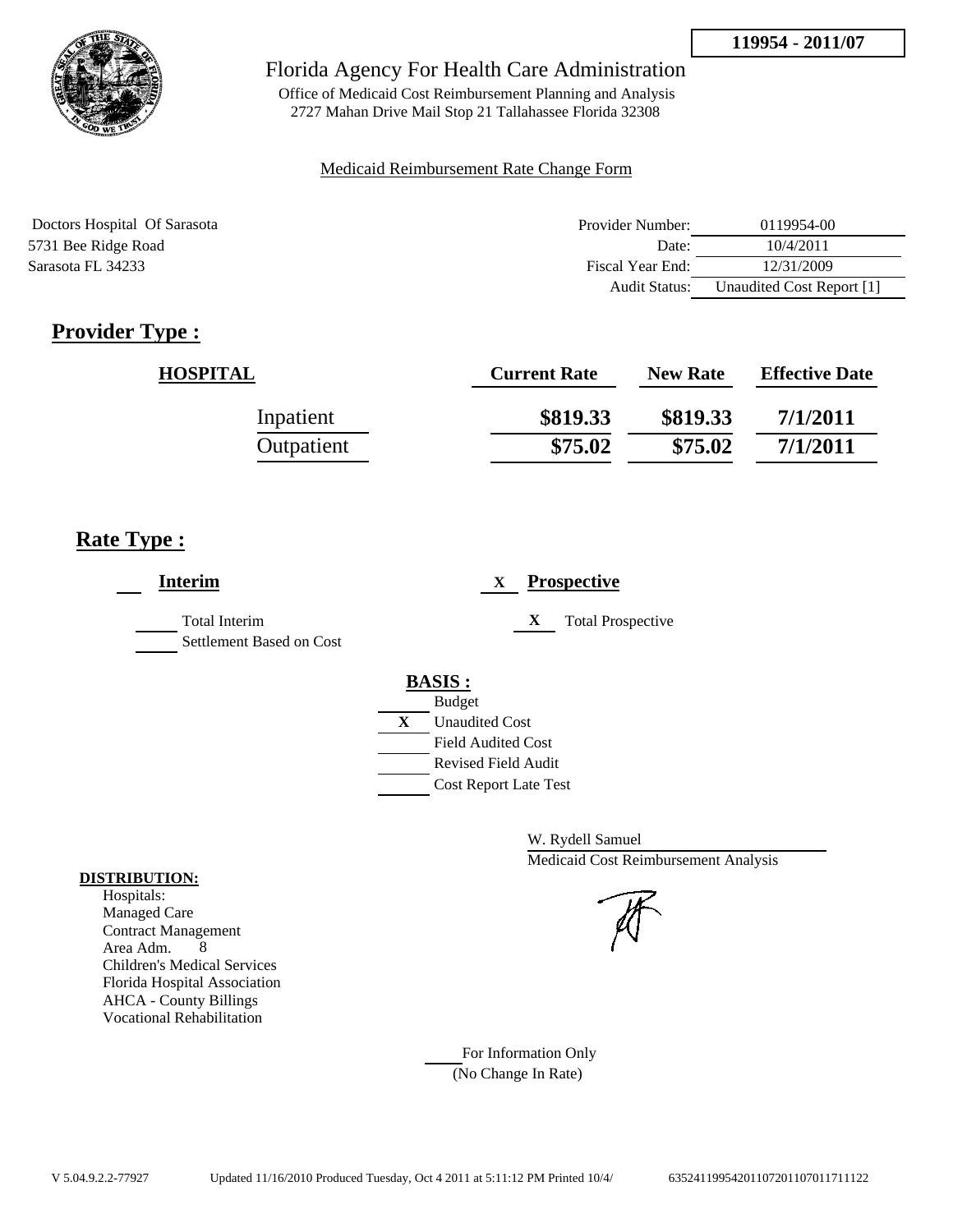

## Florida Agency For Health Care Administration

Office of Medicaid Cost Reimbursement Planning and Analysis 2727 Mahan Drive Mail Stop 21 Tallahassee Florida 32308

### Medicaid Reimbursement Rate Change Form

| St. Lucie Medical Center | Provider Number:     | 0119971-00                |
|--------------------------|----------------------|---------------------------|
| 1800 SE TIFFANY AVE.     | Date:                | 10/4/2011                 |
| Port St Lucie FL 34952   | Fiscal Year End:     | 9/30/2010                 |
|                          | <b>Audit Status:</b> | Unaudited Cost Report [1] |

# **Provider Type :**

| <b>HOSPITAL</b>                      | <b>Current Rate</b> | <b>New Rate</b> | <b>Effective Date</b> |
|--------------------------------------|---------------------|-----------------|-----------------------|
| Inpatient                            | \$1,208.10          | \$1,208.10      | 7/1/2011              |
| Outpatient                           | \$76.72             | \$76.72         | 7/1/2011              |
| <b>Inpatient County Billing Rate</b> | \$694.12            | \$694.12        | 7/1/2011              |

## **Rate Type :**

| Interim                                   | <b>Prospective</b><br>X                                                                                                                                 |
|-------------------------------------------|---------------------------------------------------------------------------------------------------------------------------------------------------------|
| Total Interim<br>Settlement Based on Cost | X<br><b>Total Prospective</b>                                                                                                                           |
|                                           | <b>BASIS:</b><br><b>Budget</b><br>X<br><b>Unaudited Cost</b><br><b>Field Audited Cost</b><br><b>Revised Field Audit</b><br><b>Cost Report Late Test</b> |

W. Rydell Samuel Medicaid Cost Reimbursement Analysis

For Information Only (No Change In Rate)

#### **DISTRIBUTION:**

Hospitals: Managed Care Contract Management<br>Area Adm. 9 Area Adm. 9 Children's Medical Services Florida Hospital Association AHCA - County Billings Vocational Rehabilitation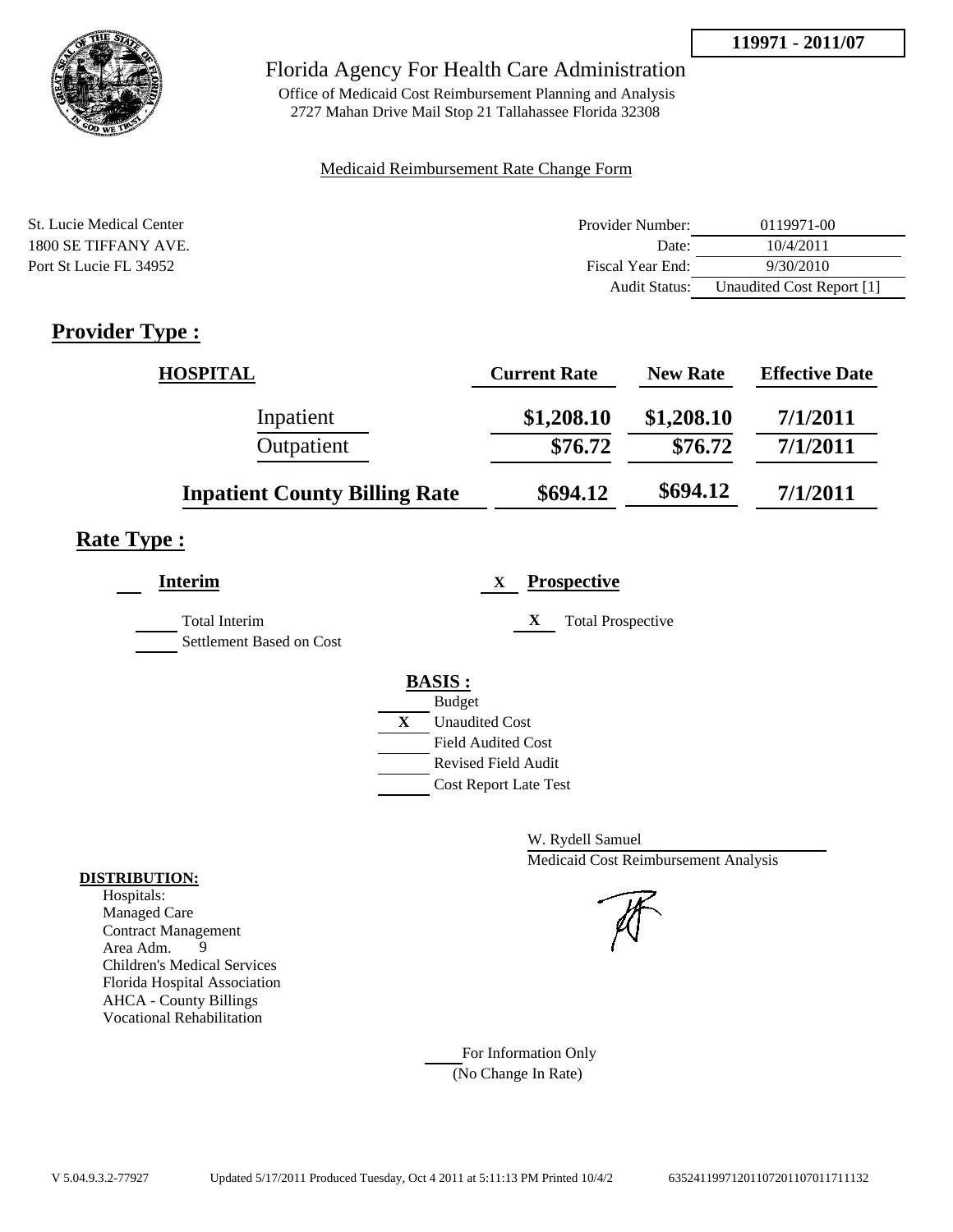

Office of Medicaid Cost Reimbursement Planning and Analysis 2727 Mahan Drive Mail Stop 21 Tallahassee Florida 32308

### Medicaid Reimbursement Rate Change Form

| Seven Rivers Community Hospital | Provider Number:     | 0119989-00              |
|---------------------------------|----------------------|-------------------------|
| 6201 N Suncoast Blvd.           | Date:                | 10/4/2011               |
| Crystal River FL 32629          | Fiscal Year End:     | 5/31/2010               |
|                                 | <b>Audit Status:</b> | Amended Cost Report [2] |

# **Provider Type :**

| <b>HOSPITAL</b> | <b>Current Rate</b> | <b>New Rate</b> | <b>Effective Date</b> |
|-----------------|---------------------|-----------------|-----------------------|
| Inpatient       | \$632.59            | \$633.39        | 7/1/2011              |
| Outpatient      | \$59.49             | \$70.55         | 7/1/2011              |

## **Rate Type :**

| <b>Interim</b>                                   | <b>Prospective</b><br>X                                                                                                                          |
|--------------------------------------------------|--------------------------------------------------------------------------------------------------------------------------------------------------|
| <b>Total Interim</b><br>Settlement Based on Cost | X<br><b>Total Prospective</b>                                                                                                                    |
|                                                  | <b>BASIS:</b><br><b>Budget</b><br>X<br><b>Unaudited Cost</b><br><b>Field Audited Cost</b><br>Revised Field Audit<br><b>Cost Report Late Test</b> |

W. Rydell Samuel Medicaid Cost Reimbursement Analysis

For Information Only (No Change In Rate)

#### **DISTRIBUTION:**

Hospitals: Managed Care Contract Management Area Adm. 3 Children's Medical Services Florida Hospital Association AHCA - County Billings Vocational Rehabilitation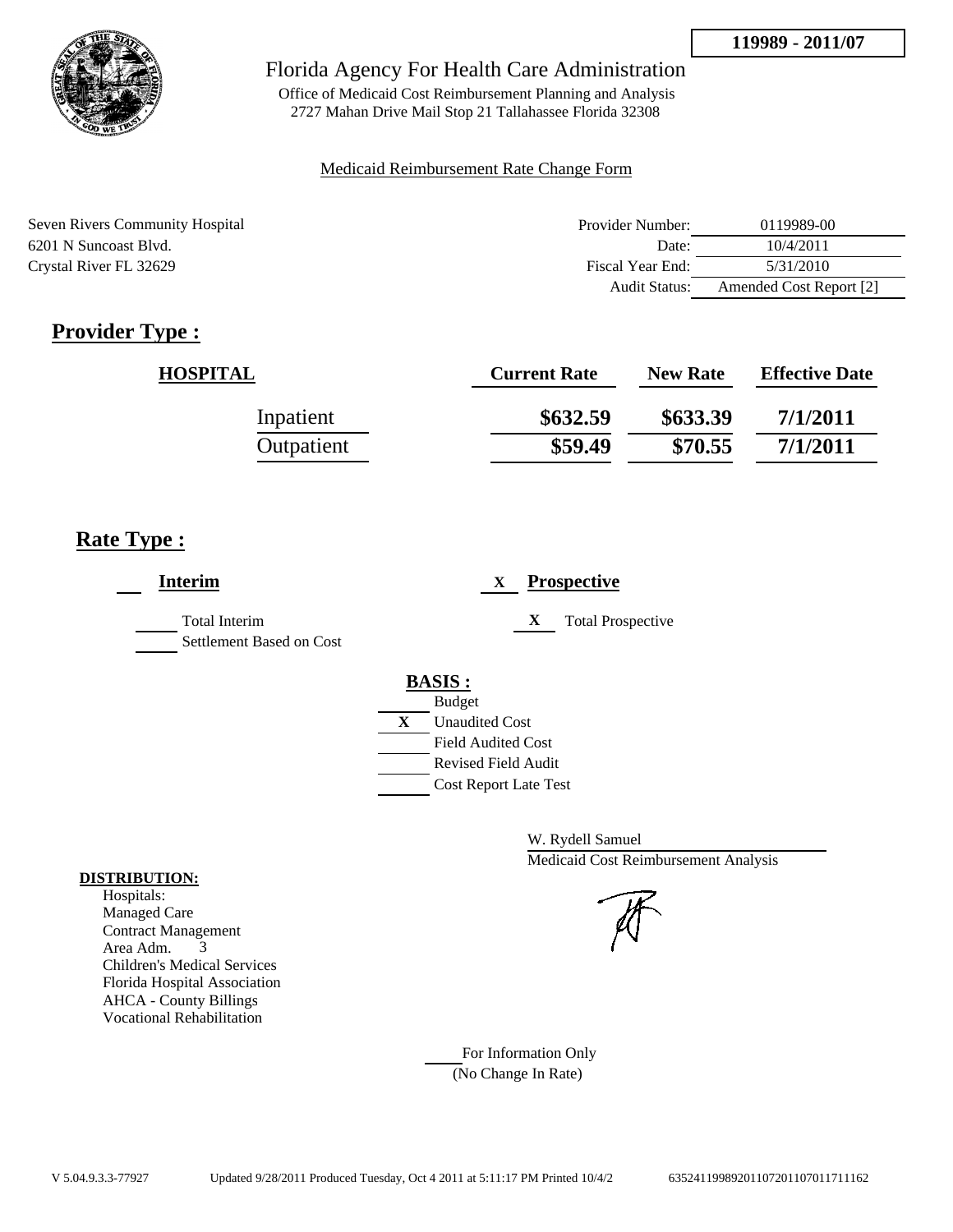

## Florida Agency For Health Care Administration

Office of Medicaid Cost Reimbursement Planning and Analysis 2727 Mahan Drive Mail Stop 21 Tallahassee Florida 32308

### Medicaid Reimbursement Rate Change Form

| <b>Plantation General Hospital</b> | Provider Number: | 0120006-00                |
|------------------------------------|------------------|---------------------------|
| 401 NW 42ND AVENUE                 | Date:            | 10/4/2011                 |
| Plantation FL 33317                | Fiscal Year End: | 8/31/2010                 |
|                                    | Audit Status:    | Unaudited Cost Report [1] |

# **Provider Type :**

| <b>HOSPITAL</b>                      | <b>Current Rate</b> | <b>New Rate</b> | <b>Effective Date</b> |
|--------------------------------------|---------------------|-----------------|-----------------------|
| Inpatient                            | \$1,047.15          | \$1,047.15      | 7/1/2011              |
| Outpatient                           | \$80.66             | \$80.66         | 7/1/2011              |
| <b>Inpatient County Billing Rate</b> | \$793.41            | \$793.41        | 7/1/2011              |

## **Rate Type :**

| <b>Interim</b>                            | <b>Prospective</b><br>X                                                                                                                          |
|-------------------------------------------|--------------------------------------------------------------------------------------------------------------------------------------------------|
| Total Interim<br>Settlement Based on Cost | X<br><b>Total Prospective</b>                                                                                                                    |
|                                           | <b>BASIS:</b><br><b>Budget</b><br>X<br><b>Unaudited Cost</b><br><b>Field Audited Cost</b><br>Revised Field Audit<br><b>Cost Report Late Test</b> |

W. Rydell Samuel Medicaid Cost Reimbursement Analysis

For Information Only (No Change In Rate)

#### **DISTRIBUTION:**

Hospitals: Managed Care Contract Management Area Adm. 10 Children's Medical Services Florida Hospital Association AHCA - County Billings Vocational Rehabilitation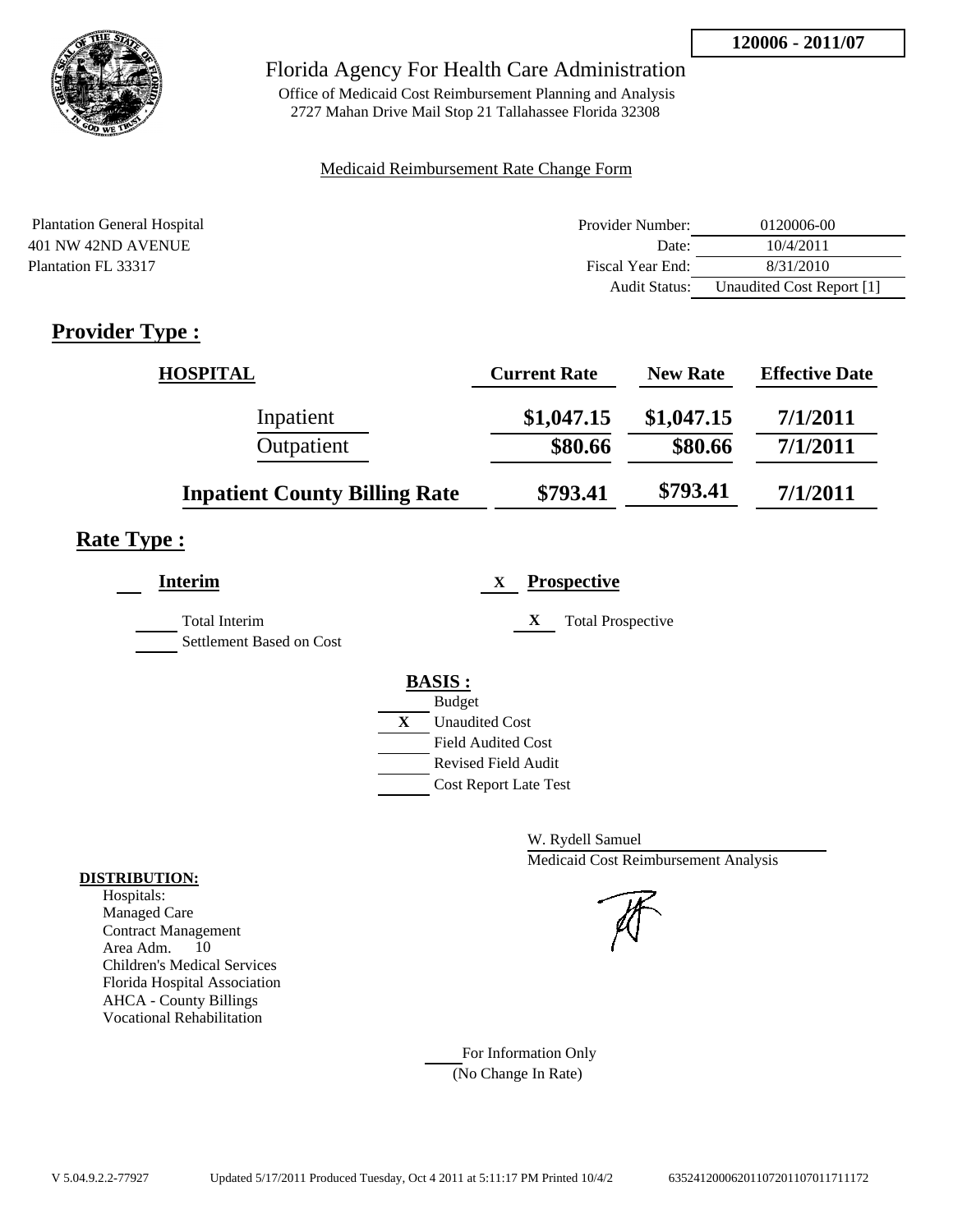

Office of Medicaid Cost Reimbursement Planning and Analysis 2727 Mahan Drive Mail Stop 21 Tallahassee Florida 32308

### Medicaid Reimbursement Rate Change Form

| Sebastian Hospital | Provider Number:     | 0120014-00              |
|--------------------|----------------------|-------------------------|
| P.O. BOX 780838    | Date:                | 10/4/2011               |
| Sebastian FL 32978 | Fiscal Year End:     | 9/30/2010               |
|                    | <b>Audit Status:</b> | Amended Cost Report [2] |

# **Provider Type :**

| <b>HOSPITAL</b> | <b>Current Rate</b> | <b>New Rate</b> | <b>Effective Date</b> |
|-----------------|---------------------|-----------------|-----------------------|
| Inpatient       | \$668.08            | \$668.08        | 7/1/2011              |
| Outpatient      | \$63.50             | \$71.15         | 7/1/2011              |

## **Rate Type :**

| <b>Interim</b>                                   | <b>Prospective</b><br>X                                                                                                                          |
|--------------------------------------------------|--------------------------------------------------------------------------------------------------------------------------------------------------|
| <b>Total Interim</b><br>Settlement Based on Cost | X<br><b>Total Prospective</b>                                                                                                                    |
|                                                  | <b>BASIS:</b><br><b>Budget</b><br>X<br><b>Unaudited Cost</b><br><b>Field Audited Cost</b><br>Revised Field Audit<br><b>Cost Report Late Test</b> |

W. Rydell Samuel Medicaid Cost Reimbursement Analysis



For Information Only (No Change In Rate)

#### **DISTRIBUTION:**

Hospitals: Managed Care Contract Management Area Adm. 9 Children's Medical Services Florida Hospital Association AHCA - County Billings Vocational Rehabilitation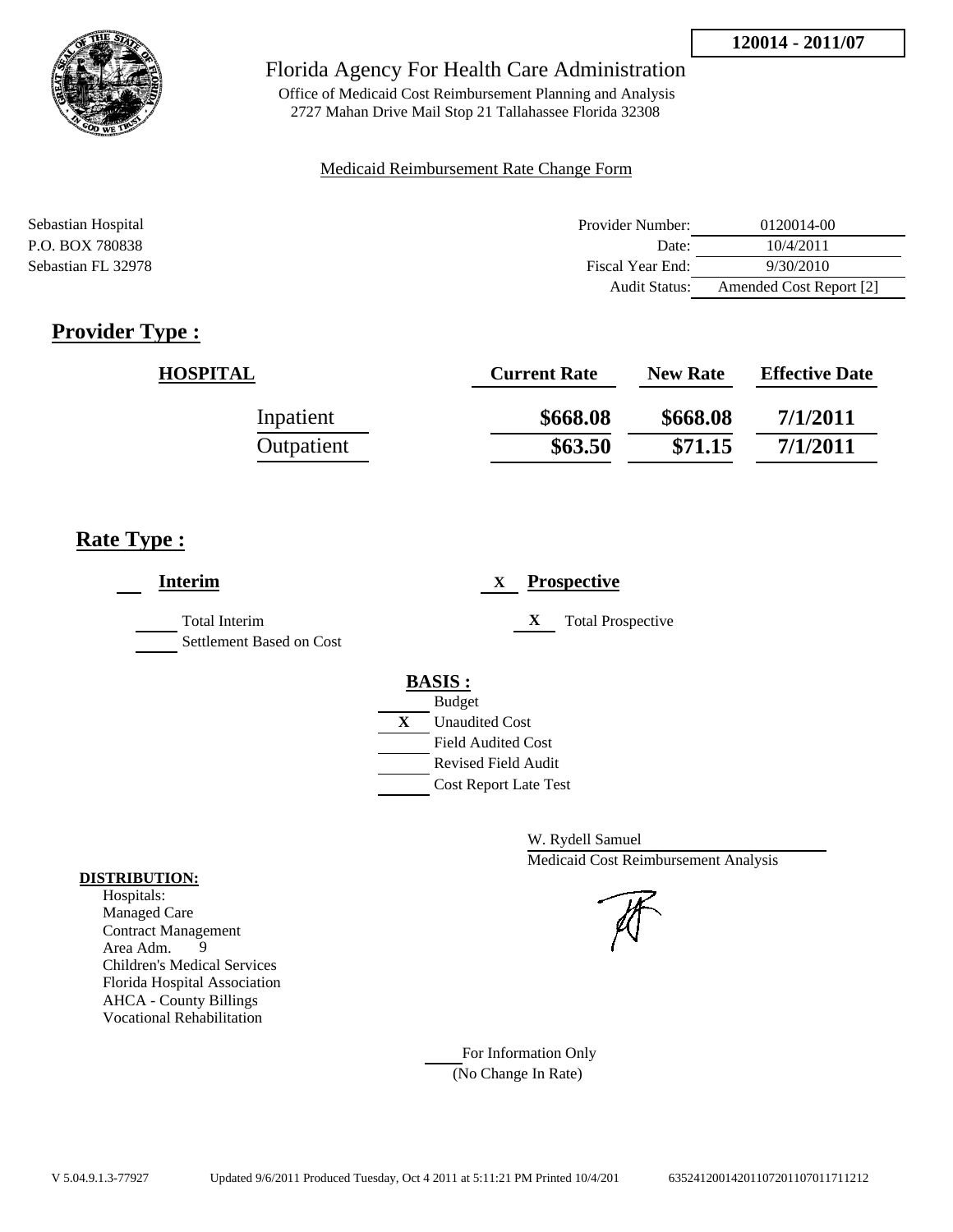

Office of Medicaid Cost Reimbursement Planning and Analysis 2727 Mahan Drive Mail Stop 21 Tallahassee Florida 32308

### Medicaid Reimbursement Rate Change Form

St. Catherine's Rehabilitation Hospital 1050 NE 125 ST North Miami FL 33161

| Provider Number: | 0120022-00                |
|------------------|---------------------------|
| Date:            | 10/4/2011                 |
| Fiscal Year End: | 9/30/2010                 |
| Audit Status:    | Unaudited Cost Report [1] |

# **Provider Type :**

| <b>HOSPITAL</b> | <b>Current Rate</b> | <b>New Rate</b> | <b>Effective Date</b> |
|-----------------|---------------------|-----------------|-----------------------|
| Inpatient       | \$507.20            | \$507.20        | 7/1/2011              |
| Outpatient      | \$15.15             | \$15.15         | 7/1/2011              |

## **Rate Type :**

| <b>Interim</b>                                   | <b>Prospective</b><br>X                                                                                                                                 |
|--------------------------------------------------|---------------------------------------------------------------------------------------------------------------------------------------------------------|
| <b>Total Interim</b><br>Settlement Based on Cost | X<br><b>Total Prospective</b>                                                                                                                           |
|                                                  | <b>BASIS:</b><br><b>Budget</b><br>X<br><b>Unaudited Cost</b><br><b>Field Audited Cost</b><br><b>Revised Field Audit</b><br><b>Cost Report Late Test</b> |

W. Rydell Samuel Medicaid Cost Reimbursement Analysis

For Information Only (No Change In Rate)

#### **DISTRIBUTION:**

Hospitals: Managed Care Contract Management Area Adm. 11 Children's Medical Services Florida Hospital Association AHCA - County Billings Vocational Rehabilitation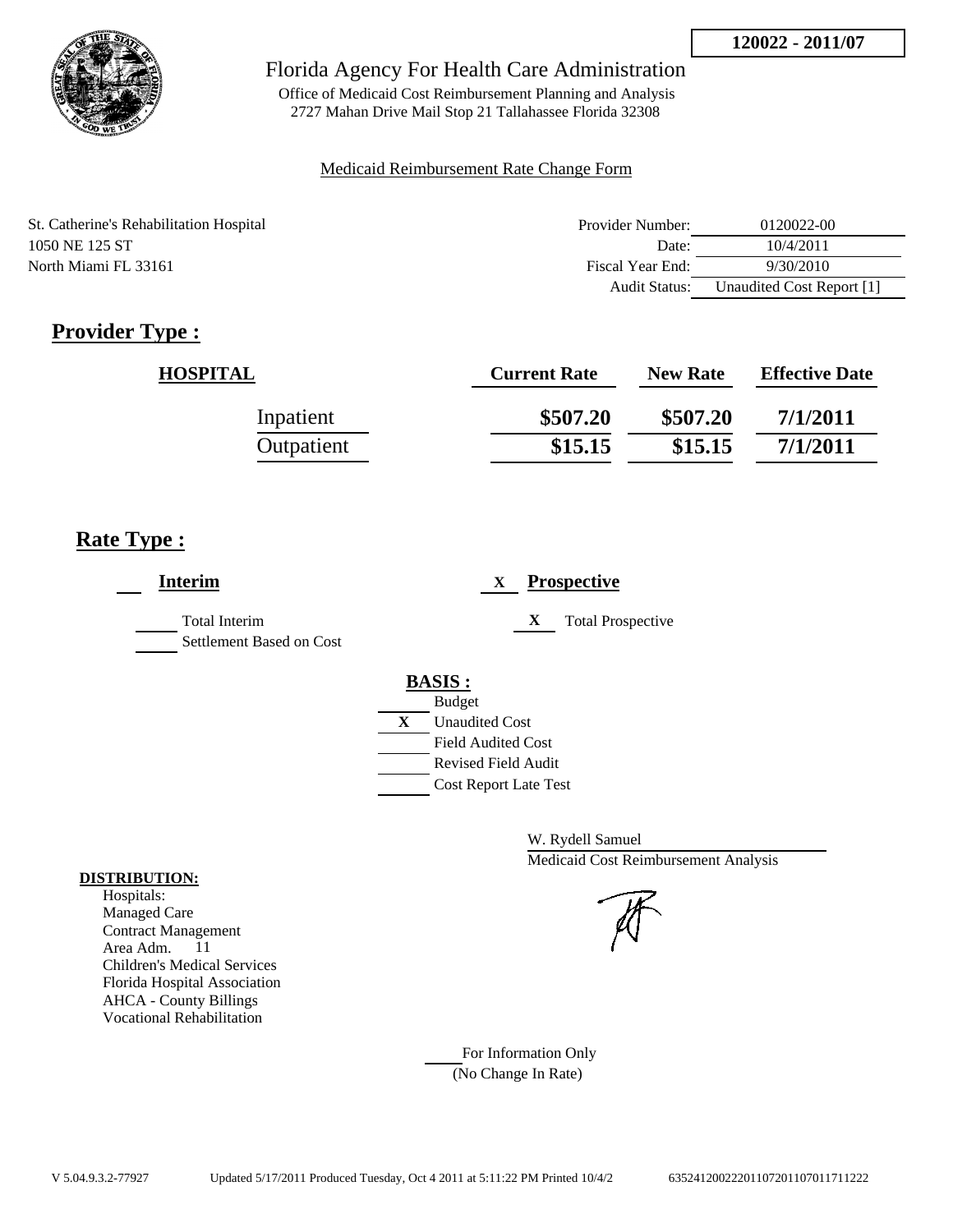

Office of Medicaid Cost Reimbursement Planning and Analysis 2727 Mahan Drive Mail Stop 21 Tallahassee Florida 32308

### Medicaid Reimbursement Rate Change Form

| Healthsouth Larkin Hospital-Miami | Provider Number:     | 0120057-00                |
|-----------------------------------|----------------------|---------------------------|
| 7031 SW 62 AVE.                   | Date:                | 10/4/2011                 |
| South Miami FL 33143              | Fiscal Year End:     | 12/31/2009                |
|                                   | <b>Audit Status:</b> | Unaudited Cost Report [1] |

# **Provider Type :**

| <b>HOSPITAL</b>                      | <b>Current Rate</b> | <b>New Rate</b> | <b>Effective Date</b> |
|--------------------------------------|---------------------|-----------------|-----------------------|
| Inpatient                            | \$836.96            | \$836.96        | 7/1/2011              |
| Outpatient                           | \$127.48            | \$127.48        | 7/1/2011              |
| <b>Inpatient County Billing Rate</b> | \$548.91            | \$548.91        | 7/1/2011              |

## **Rate Type :**

| <b>Interim</b>                            | <b>Prospective</b><br>X                                                                                                                                     |
|-------------------------------------------|-------------------------------------------------------------------------------------------------------------------------------------------------------------|
| Total Interim<br>Settlement Based on Cost | X<br><b>Total Prospective</b>                                                                                                                               |
|                                           | <b>BASIS:</b><br><b>Budget</b><br>$\mathbf{X}$<br><b>Unaudited Cost</b><br><b>Field Audited Cost</b><br>Revised Field Audit<br><b>Cost Report Late Test</b> |

W. Rydell Samuel Medicaid Cost Reimbursement Analysis

For Information Only (No Change In Rate)

#### **DISTRIBUTION:**

Hospitals: Managed Care Contract Management Area Adm. 11 Children's Medical Services Florida Hospital Association AHCA - County Billings Vocational Rehabilitation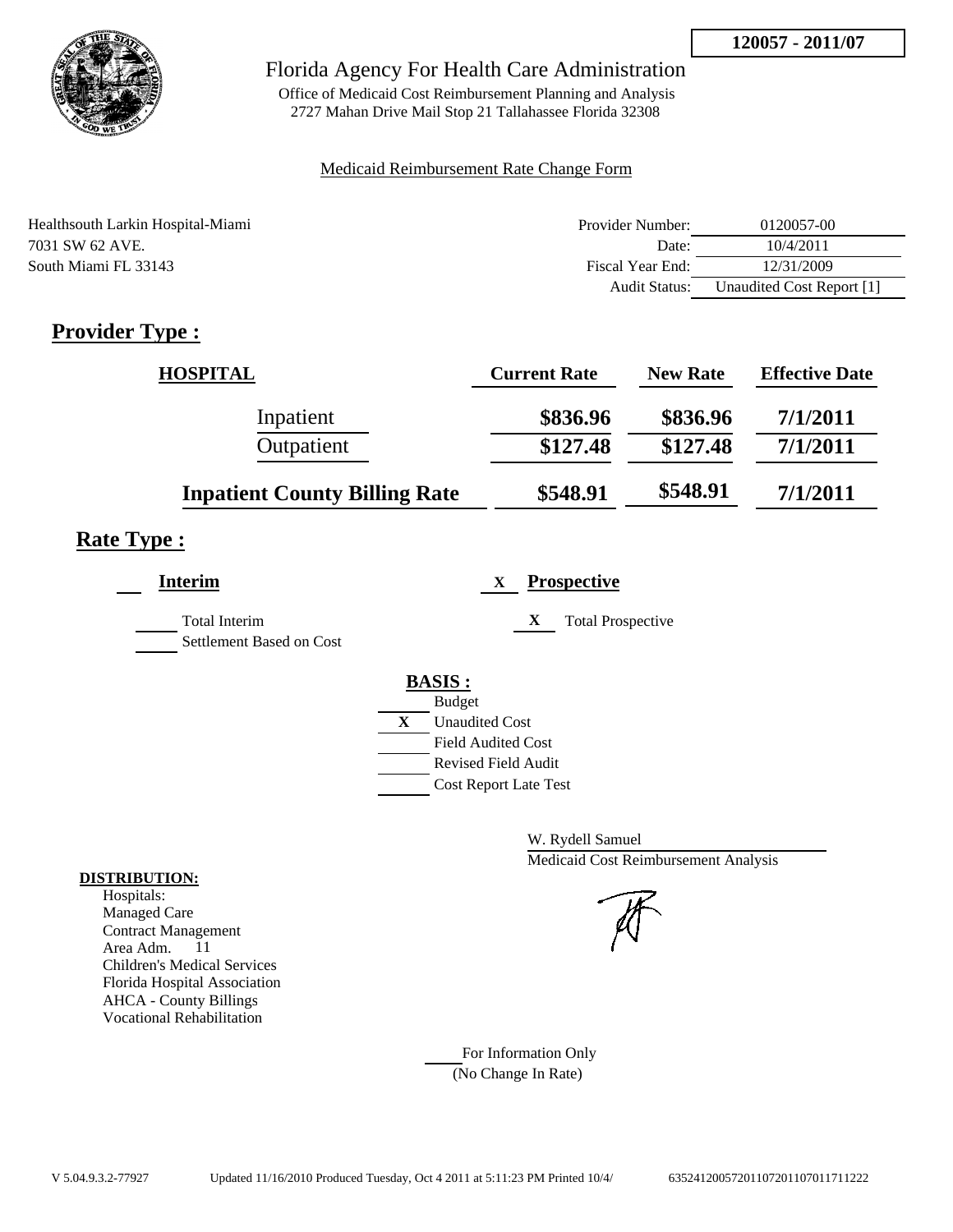

Office of Medicaid Cost Reimbursement Planning and Analysis 2727 Mahan Drive Mail Stop 21 Tallahassee Florida 32308

#### Medicaid Reimbursement Rate Change Form

| Oak Hill Hospital    | Provider Number:     | 0120073-00                |
|----------------------|----------------------|---------------------------|
| P.O. BOX 5300        | Date:                | 10/4/2011                 |
| Spring Hill FL 33526 | Fiscal Year End:     | 2/28/2010                 |
|                      | <b>Audit Status:</b> | Unaudited Cost Report [1] |

# **Provider Type :**

| <b>HOSPITAL</b> | <b>Current Rate</b> | <b>New Rate</b> | <b>Effective Date</b> |
|-----------------|---------------------|-----------------|-----------------------|
| Inpatient       | \$563.91            | \$563.91        | 7/1/2011              |
| Outpatient      | \$59.22             | \$59.22         | 7/1/2011              |

## **Rate Type :**

| <b>Interim</b>                                   | <b>Prospective</b><br>X       |
|--------------------------------------------------|-------------------------------|
| <b>Total Interim</b><br>Settlement Based on Cost | X<br><b>Total Prospective</b> |
|                                                  | <b>BASIS:</b>                 |
|                                                  | <b>Budget</b>                 |
|                                                  | X<br><b>Unaudited Cost</b>    |
|                                                  | <b>Field Audited Cost</b>     |
|                                                  | <b>Revised Field Audit</b>    |
|                                                  | <b>Cost Report Late Test</b>  |
|                                                  |                               |

W. Rydell Samuel Medicaid Cost Reimbursement Analysis

For Information Only (No Change In Rate)

#### **DISTRIBUTION:**

Hospitals: Managed Care Contract Management Area Adm. 3 Children's Medical Services Florida Hospital Association AHCA - County Billings Vocational Rehabilitation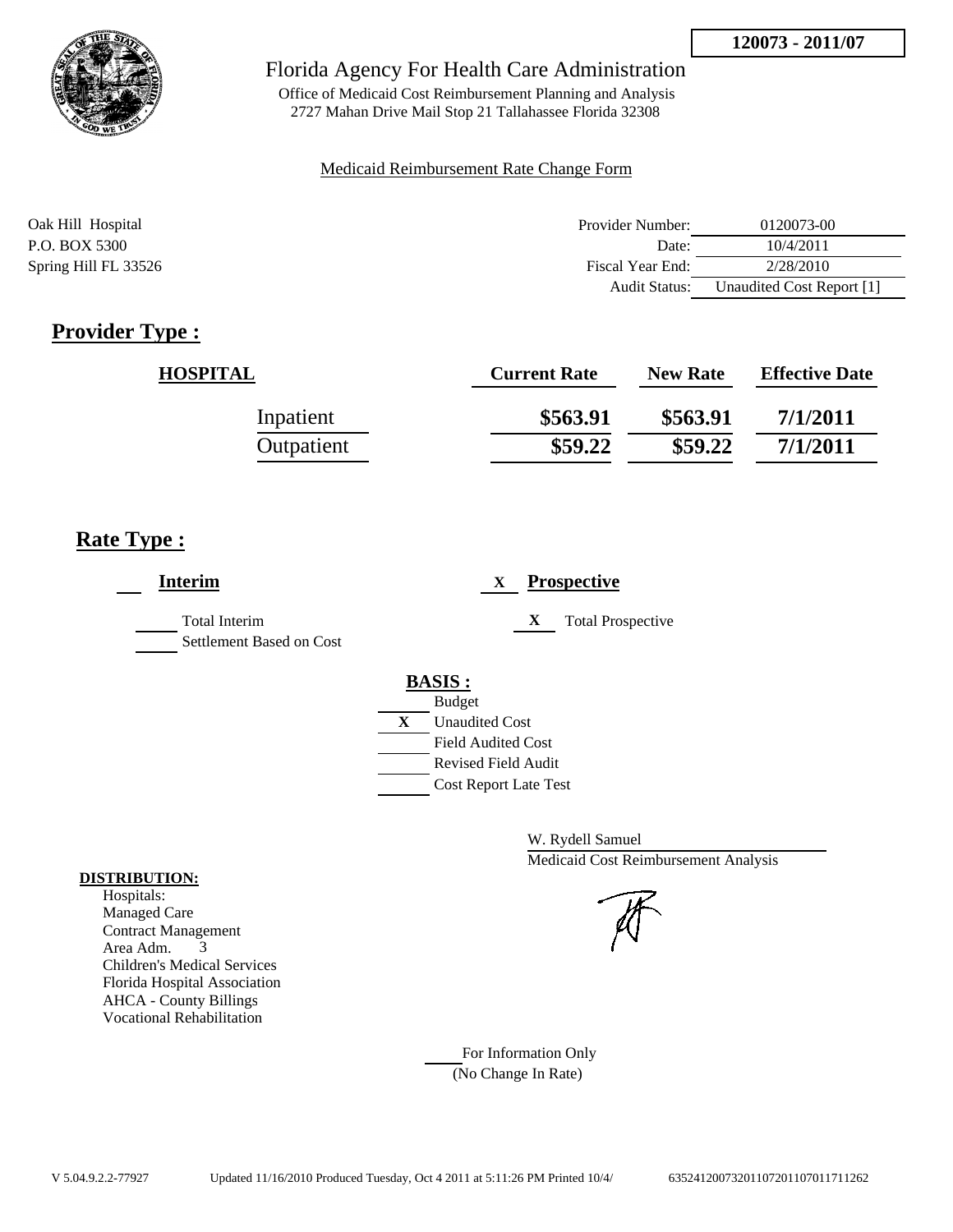

Office of Medicaid Cost Reimbursement Planning and Analysis 2727 Mahan Drive Mail Stop 21 Tallahassee Florida 32308

### Medicaid Reimbursement Rate Change Form

| Mease Hospital Countryside | Provider Number: | 0120081-00                                     |
|----------------------------|------------------|------------------------------------------------|
| 16331 BayVista Drive       | Date:            | 10/4/2011                                      |
| Clearwater FL 33760        | Fiscal Year End: | 12/31/2009                                     |
|                            | Audit Status:    | Unaudited Cost Report [1]                      |
|                            |                  | Rate Includes Buy Back and 100% Self Exemption |

# **Provider Type :**

| <b>HOSPITAL</b>                      | <b>Current Rate</b> | <b>New Rate</b> | <b>Effective Date</b> |
|--------------------------------------|---------------------|-----------------|-----------------------|
| Inpatient                            | \$763.42            | \$1,888.65      | 7/1/2011              |
| Outpatient                           | \$69.68             | \$141.01        | 7/1/2011              |
| <b>Inpatient County Billing Rate</b> |                     | \$763.42        | 7/1/2011              |

# **Rate Type :**

| Interim                                          | <b>Prospective</b><br>X       |
|--------------------------------------------------|-------------------------------|
| <b>Total Interim</b><br>Settlement Based on Cost | X<br><b>Total Prospective</b> |
|                                                  | <b>BASIS:</b>                 |
|                                                  | <b>Budget</b>                 |
|                                                  | X<br><b>Unaudited Cost</b>    |
|                                                  | <b>Field Audited Cost</b>     |
|                                                  | <b>Revised Field Audit</b>    |
|                                                  | <b>Cost Report Late Test</b>  |
|                                                  |                               |

W. Rydell Samuel Medicaid Cost Reimbursement Analysis

For Information Only (No Change In Rate)

#### **DISTRIBUTION:**

Hospitals: Managed Care Contract Management Area Adm. 5 Children's Medical Services Florida Hospital Association AHCA - County Billings Vocational Rehabilitation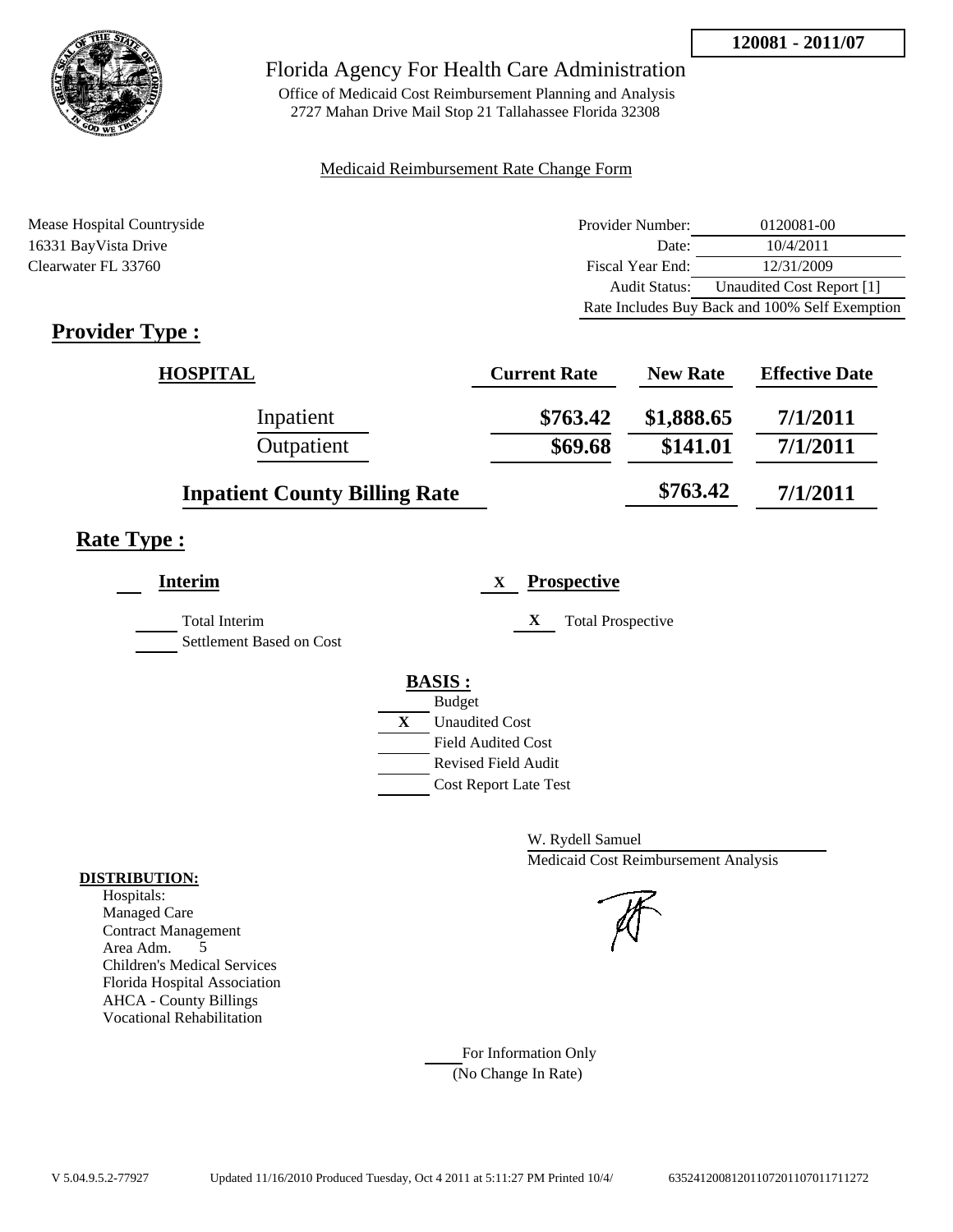

Office of Medicaid Cost Reimbursement Planning and Analysis 2727 Mahan Drive Mail Stop 21 Tallahassee Florida 32308

### Medicaid Reimbursement Rate Change Form

| Delray Comm. Hosp.    | Provider Number:     | 0120090-00              |
|-----------------------|----------------------|-------------------------|
| 5352 LINTON BLVD      | Date:                | 10/4/2011               |
| Delray Beach FL 33445 | Fiscal Year End:     | 12/31/2009              |
|                       | <b>Audit Status:</b> | Amended Cost Report [2] |
|                       |                      | Rate Includes Buy Back  |

# **Provider Type :**

| <b>HOSPITAL</b> | <b>Current Rate</b> | <b>New Rate</b> | <b>Effective Date</b> |
|-----------------|---------------------|-----------------|-----------------------|
| Inpatient       | \$694.85            | \$897.60        | 7/1/2011              |
| Outpatient      | \$86.60             | \$108.95        | 7/1/2011              |

## **Rate Type :**

| <b>Interim</b>                                   | <b>Prospective</b><br>X                                                                                                                           |
|--------------------------------------------------|---------------------------------------------------------------------------------------------------------------------------------------------------|
| <b>Total Interim</b><br>Settlement Based on Cost | X<br><b>Total Prospective</b>                                                                                                                     |
|                                                  | BASSIS:<br><b>Budget</b><br>X<br><b>Unaudited Cost</b><br><b>Field Audited Cost</b><br><b>Revised Field Audit</b><br><b>Cost Report Late Test</b> |

W. Rydell Samuel Medicaid Cost Reimbursement Analysis

For Information Only (No Change In Rate)

#### **DISTRIBUTION:**

Hospitals: Managed Care Contract Management Area Adm. 9 Children's Medical Services Florida Hospital Association AHCA - County Billings Vocational Rehabilitation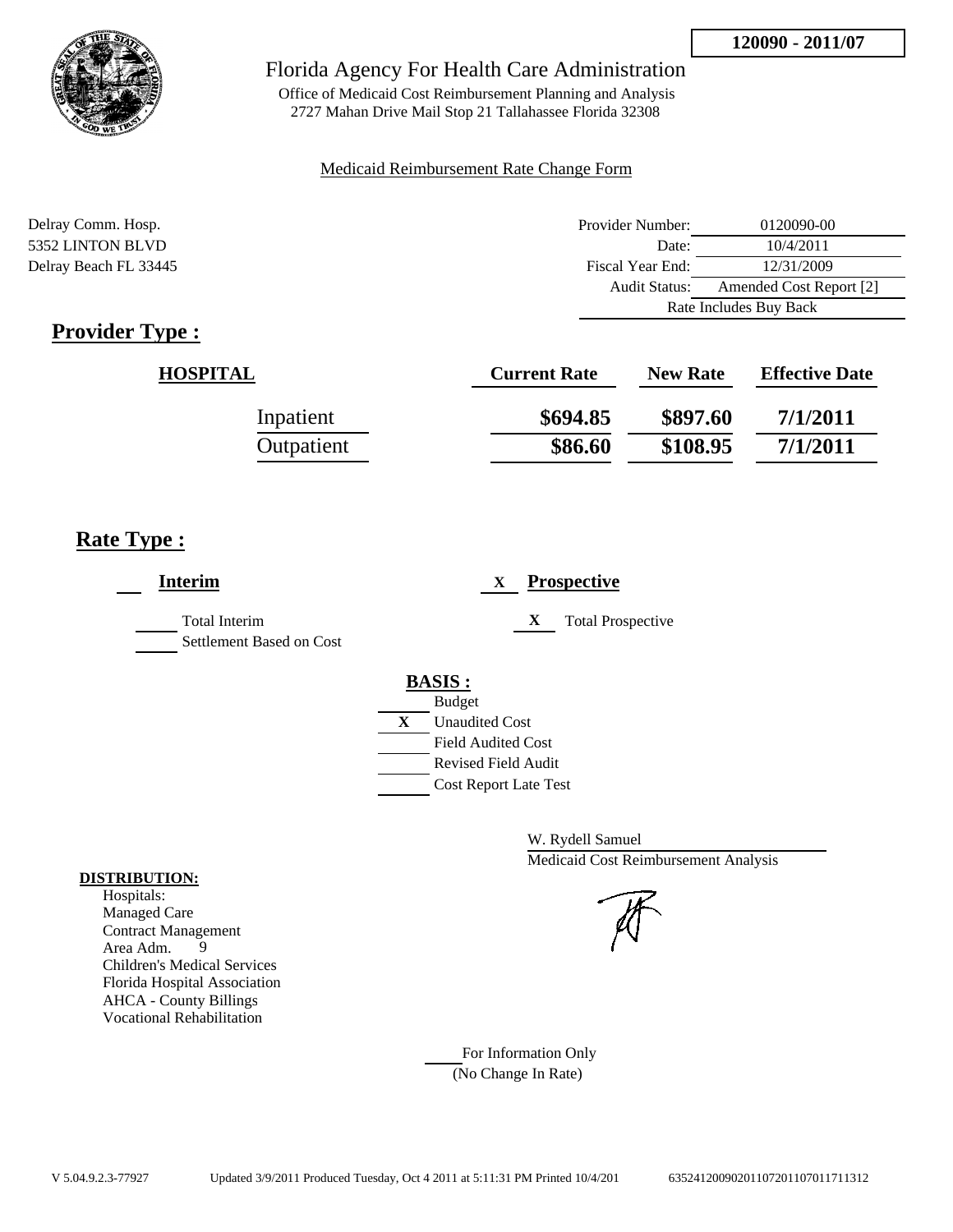

## Florida Agency For Health Care Administration

Office of Medicaid Cost Reimbursement Planning and Analysis 2727 Mahan Drive Mail Stop 21 Tallahassee Florida 32308

### Medicaid Reimbursement Rate Change Form

| St. Petersburg General Hospital | Provider Number:     | 0120103-00                |
|---------------------------------|----------------------|---------------------------|
| 6500 38TH AVE., NORTH           | Date:                | 10/4/2011                 |
| St Petersburg FL 33710          | Fiscal Year End:     | 4/30/2010                 |
|                                 | <b>Audit Status:</b> | Unaudited Cost Report [1] |

# **Provider Type :**

| <b>HOSPITAL</b>                      | <b>Current Rate</b> | <b>New Rate</b> | <b>Effective Date</b> |
|--------------------------------------|---------------------|-----------------|-----------------------|
| Inpatient                            | \$1,080.35          | \$1,080.35      | 7/1/2011              |
| Outpatient                           | \$92.93             | \$92.93         | 7/1/2011              |
| <b>Inpatient County Billing Rate</b> | \$723.31            | \$723.31        | 7/1/2011              |

## **Rate Type :**

| <b>Interim</b>                                   | <b>Prospective</b><br>X.                                                       |
|--------------------------------------------------|--------------------------------------------------------------------------------|
| <b>Total Interim</b><br>Settlement Based on Cost | <b>Total Prospective</b><br>X                                                  |
|                                                  | <b>BASIS:</b><br><b>Budget</b>                                                 |
|                                                  | X<br><b>Unaudited Cost</b><br><b>Field Audited Cost</b><br>Revised Field Audit |
|                                                  | <b>Cost Report Late Test</b>                                                   |

W. Rydell Samuel Medicaid Cost Reimbursement Analysis

For Information Only (No Change In Rate)

#### **DISTRIBUTION:**

Hospitals: Managed Care Contract Management Area Adm. 5 Children's Medical Services Florida Hospital Association AHCA - County Billings Vocational Rehabilitation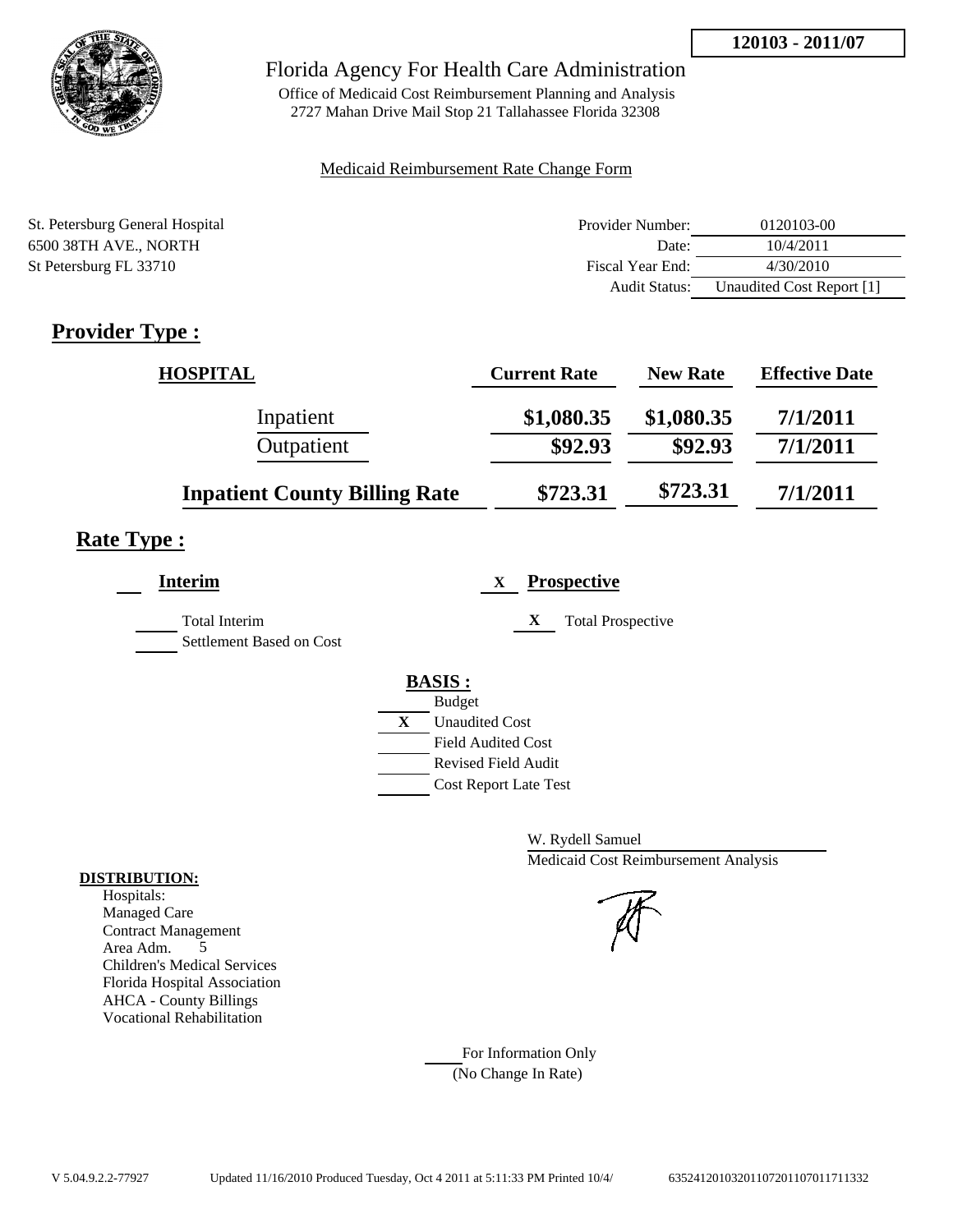

Office of Medicaid Cost Reimbursement Planning and Analysis 2727 Mahan Drive Mail Stop 21 Tallahassee Florida 32308

### Medicaid Reimbursement Rate Change Form

| Palms Of Pasadena Hospital | Provider Number:     | 0120111-00                |
|----------------------------|----------------------|---------------------------|
| 1501 Pasadena Ave.         | Date:                | 10/4/2011                 |
| South Pasadena FL 33707    | Fiscal Year End:     | 11/30/2009                |
|                            | <b>Audit Status:</b> | Unaudited Cost Report [1] |

# **Provider Type :**

| <b>HOSPITAL</b> | <b>Current Rate</b> | <b>New Rate</b> | <b>Effective Date</b> |
|-----------------|---------------------|-----------------|-----------------------|
| Inpatient       | \$736.14            | \$736.14        | 7/1/2011              |
| Outpatient      | \$98.49             | \$98.49         | 7/1/2011              |

## **Rate Type :**

| <b>Interim</b>                            | <b>Prospective</b><br>X                                                                 |
|-------------------------------------------|-----------------------------------------------------------------------------------------|
| Total Interim<br>Settlement Based on Cost | X<br><b>Total Prospective</b>                                                           |
|                                           | <b>BASIS:</b><br><b>Budget</b><br>$\mathbf{X}$<br><b>Unaudited Cost</b>                 |
|                                           | <b>Field Audited Cost</b><br><b>Revised Field Audit</b><br><b>Cost Report Late Test</b> |

W. Rydell Samuel Medicaid Cost Reimbursement Analysis

#### **DISTRIBUTION:**

Hospitals: Managed Care Contract Management Area Adm. 5 Children's Medical Services Florida Hospital Association AHCA - County Billings Vocational Rehabilitation

> For Information Only (No Change In Rate)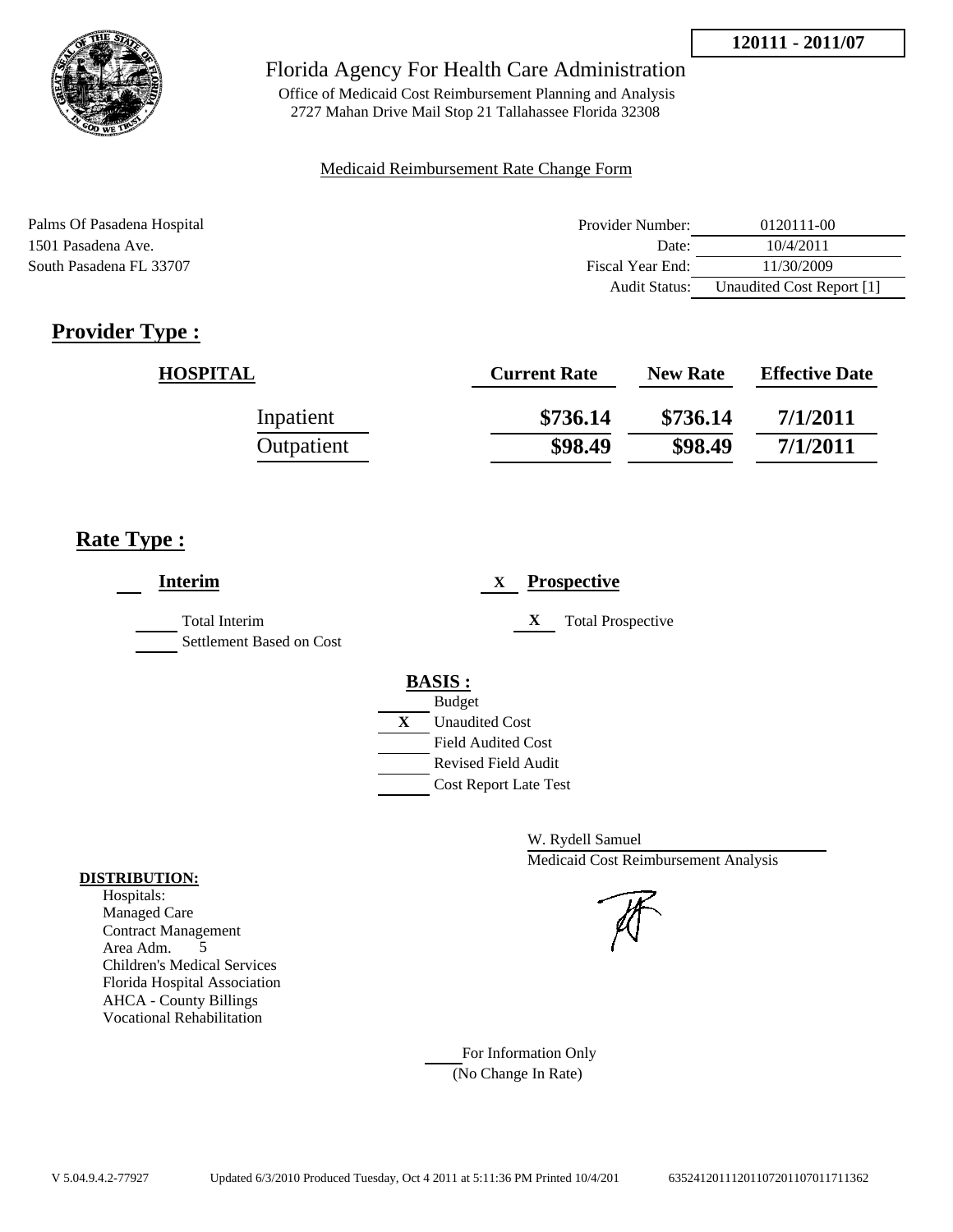

## Florida Agency For Health Care Administration

Office of Medicaid Cost Reimbursement Planning and Analysis 2727 Mahan Drive Mail Stop 21 Tallahassee Florida 32308

### Medicaid Reimbursement Rate Change Form

| Kendall Medical Center | Provider Number: | 0120138-00                |
|------------------------|------------------|---------------------------|
| 11750 SW 40TH ST       | Date:            | 10/4/2011                 |
| Miami FL 33175         | Fiscal Year End: | 12/31/2009                |
|                        | Audit Status:    | Unaudited Cost Report [1] |

# **Provider Type :**

| <b>HOSPITAL</b>                      | <b>Current Rate</b> | <b>New Rate</b> | <b>Effective Date</b> |
|--------------------------------------|---------------------|-----------------|-----------------------|
| Inpatient                            | \$1,382.45          | \$1,382.45      | 7/1/2011              |
| Outpatient                           | \$95.50             | \$95.50         | 7/1/2011              |
| <b>Inpatient County Billing Rate</b> | \$913.07            | \$913.07        | 7/1/2011              |

## **Rate Type :**

| X |                                                                                                           |
|---|-----------------------------------------------------------------------------------------------------------|
|   | <b>Total Prospective</b>                                                                                  |
|   |                                                                                                           |
|   | <b>Unaudited Cost</b><br><b>Field Audited Cost</b><br>Revised Field Audit<br><b>Cost Report Late Test</b> |

W. Rydell Samuel Medicaid Cost Reimbursement Analysis

For Information Only (No Change In Rate)

#### **DISTRIBUTION:**

Hospitals: Managed Care Contract Management Area Adm. 11 Children's Medical Services Florida Hospital Association AHCA - County Billings Vocational Rehabilitation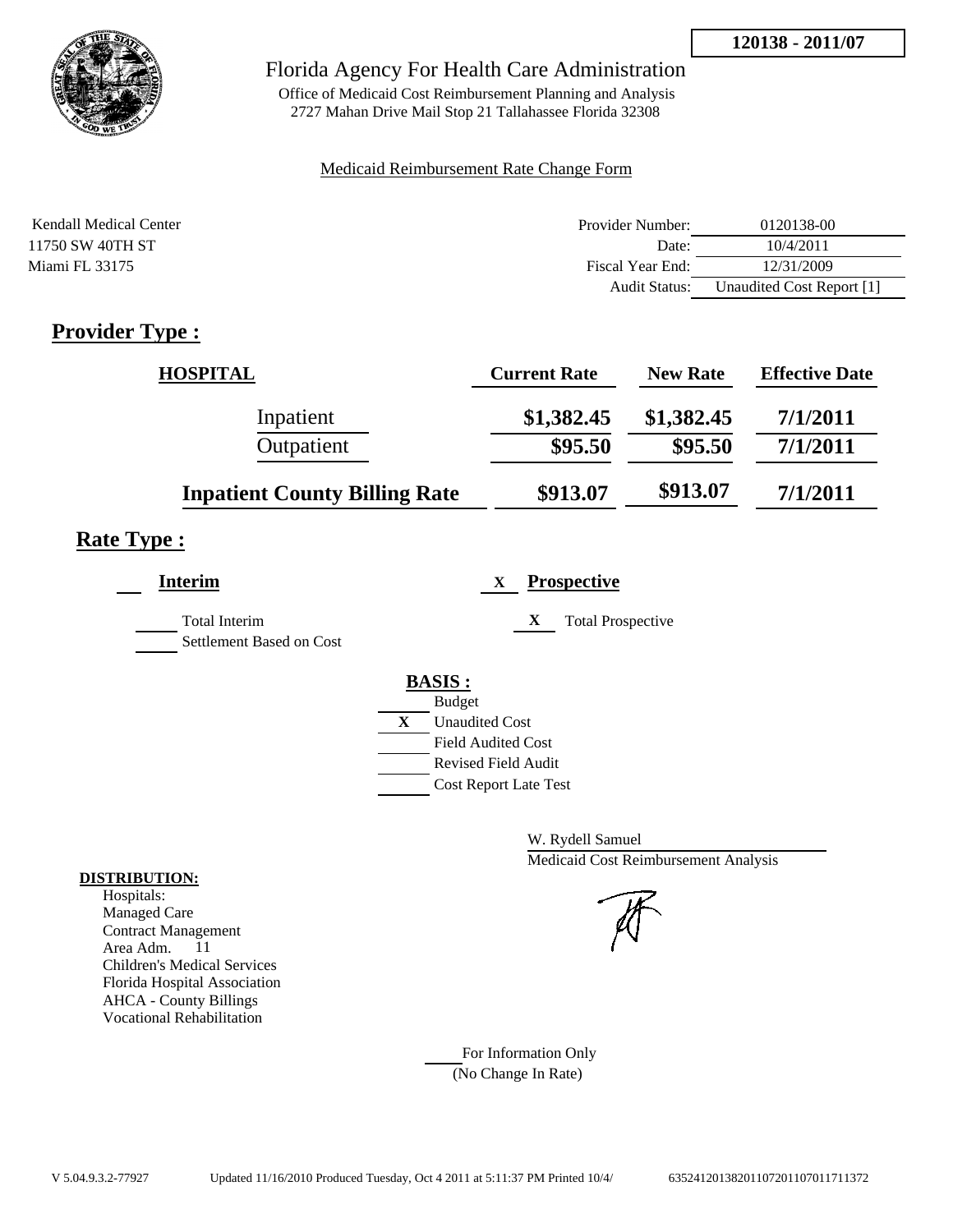

## Florida Agency For Health Care Administration

Office of Medicaid Cost Reimbursement Planning and Analysis 2727 Mahan Drive Mail Stop 21 Tallahassee Florida 32308

### Medicaid Reimbursement Rate Change Form

| <b>St Anthonys Hospital</b>                | Provider Number: | 0120227-00                |
|--------------------------------------------|------------------|---------------------------|
| 3001 W. ML King Blvd. Post Office Box 4227 | Date:            | 10/4/2011                 |
| Tampa FL 33677-4227                        | Fiscal Year End: | 12/31/2009                |
|                                            | Audit Status:    | Unaudited Cost Report [1] |
|                                            |                  | Rate Includes Buy Back    |

# **Provider Type :**

| <b>HOSPITAL</b>                      | <b>Current Rate</b> | <b>New Rate</b> | <b>Effective Date</b> |
|--------------------------------------|---------------------|-----------------|-----------------------|
| Inpatient                            | \$1,049.59          | \$1,546.78      | 7/1/2011              |
| Outpatient                           | \$127.33            | \$184.81        | 7/1/2011              |
| <b>Inpatient County Billing Rate</b> | \$691.35            | \$691.35        | 7/1/2011              |

# **Rate Type :**

| <b>Interim</b>                            | <b>Prospective</b><br>X       |
|-------------------------------------------|-------------------------------|
| Total Interim<br>Settlement Based on Cost | X<br><b>Total Prospective</b> |
|                                           | <b>BASIS:</b>                 |
|                                           | <b>Budget</b>                 |
|                                           | X<br><b>Unaudited Cost</b>    |
|                                           | <b>Field Audited Cost</b>     |
|                                           | <b>Revised Field Audit</b>    |
|                                           | <b>Cost Report Late Test</b>  |
|                                           |                               |

W. Rydell Samuel Medicaid Cost Reimbursement Analysis

For Information Only (No Change In Rate)

#### **DISTRIBUTION:**

Hospitals: Managed Care Contract Management Area Adm. 5 Children's Medical Services Florida Hospital Association AHCA - County Billings Vocational Rehabilitation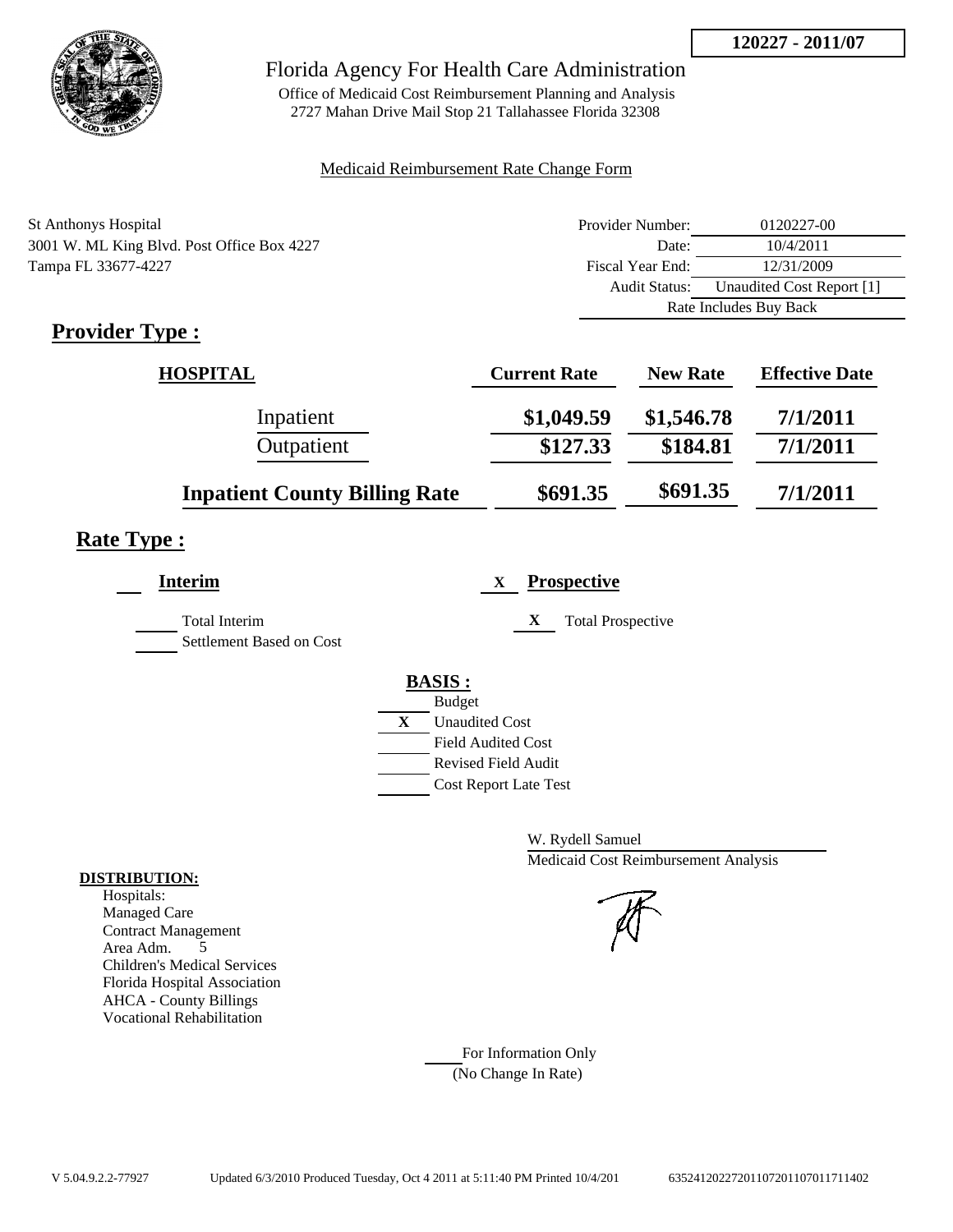

Office of Medicaid Cost Reimbursement Planning and Analysis 2727 Mahan Drive Mail Stop 21 Tallahassee Florida 32308

### Medicaid Reimbursement Rate Change Form

| W. Boca Med. Ctr.               | Provider Number: | 0120243-00                                     |
|---------------------------------|------------------|------------------------------------------------|
| 21644 STATE RD 7                | Date:            | 10/4/2011                                      |
| Boca Raton FL 33428             | Fiscal Year End: | 12/31/2009                                     |
|                                 | Audit Status:    | Amended Cost Report [2]                        |
|                                 |                  | Rate Includes Buy Back and 100% Self Exemption |
| $\cdots$<br>m<br>$\blacksquare$ |                  |                                                |

## **Provider Type :**

| <b>HOSPITAL</b>                      | <b>Current Rate</b> | <b>New Rate</b> | <b>Effective Date</b> |
|--------------------------------------|---------------------|-----------------|-----------------------|
| Inpatient                            | \$848.82            | \$1,932.95      | 7/1/2011              |
| Outpatient                           | \$79.49             | \$114.60        | 7/1/2011              |
| <b>Inpatient County Billing Rate</b> |                     | \$848.82        | 7/1/2011              |

# **Rate Type :**

| <b>Interim</b>                                   | <b>Prospective</b><br>X       |
|--------------------------------------------------|-------------------------------|
| <b>Total Interim</b><br>Settlement Based on Cost | X<br><b>Total Prospective</b> |
|                                                  | <b>BASIS:</b>                 |
|                                                  | <b>Budget</b>                 |
|                                                  | X<br><b>Unaudited Cost</b>    |
|                                                  | <b>Field Audited Cost</b>     |
|                                                  | <b>Revised Field Audit</b>    |
|                                                  | <b>Cost Report Late Test</b>  |
|                                                  |                               |

W. Rydell Samuel Medicaid Cost Reimbursement Analysis

For Information Only (No Change In Rate)

#### **DISTRIBUTION:**

Hospitals: Managed Care Contract Management Area Adm. 9 Children's Medical Services Florida Hospital Association AHCA - County Billings Vocational Rehabilitation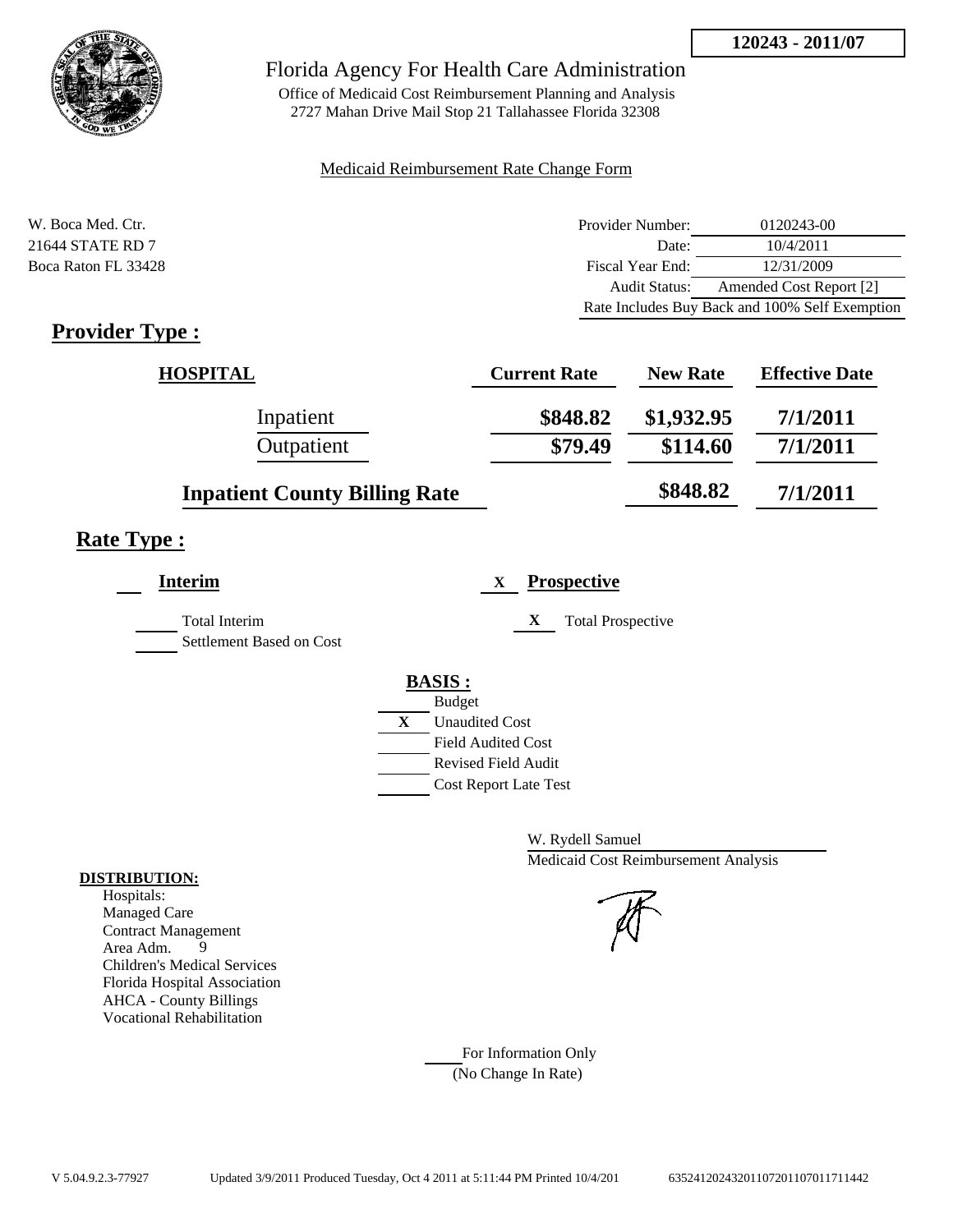

## Florida Agency For Health Care Administration

Office of Medicaid Cost Reimbursement Planning and Analysis 2727 Mahan Drive Mail Stop 21 Tallahassee Florida 32308

### Medicaid Reimbursement Rate Change Form

| Palms West Hospital                                   | Provider Number:     | 0120260-00                |  |
|-------------------------------------------------------|----------------------|---------------------------|--|
| P.O. BOX 1150                                         | Date:                | 10/4/2011                 |  |
| Loxahatchee FL 33470                                  | Fiscal Year End:     | 5/31/2010                 |  |
|                                                       | <b>Audit Status:</b> | Unaudited Cost Report [1] |  |
|                                                       |                      | Rate Includes Buy Back    |  |
| $\bullet$ $\bullet$<br>$\overline{\phantom{a}}$<br>-- |                      |                           |  |

# **Provider Type :**

| <b>HOSPITAL</b>                      | <b>Current Rate</b> | <b>New Rate</b> | <b>Effective Date</b> |
|--------------------------------------|---------------------|-----------------|-----------------------|
| Inpatient                            | \$1,067.74          | \$1,483.37      | 7/1/2011              |
| Outpatient                           | \$89.76             | \$119.05        | 7/1/2011              |
| <b>Inpatient County Billing Rate</b> | \$750.25            | \$750.25        | 7/1/2011              |

# **Rate Type :**

| <b>Interim</b>                            | <b>Prospective</b><br>X       |
|-------------------------------------------|-------------------------------|
| Total Interim<br>Settlement Based on Cost | X<br><b>Total Prospective</b> |
|                                           | <b>BASIS</b> :                |
|                                           | <b>Budget</b>                 |
|                                           | X<br><b>Unaudited Cost</b>    |
|                                           | <b>Field Audited Cost</b>     |
|                                           | Revised Field Audit           |
|                                           | <b>Cost Report Late Test</b>  |
|                                           |                               |

W. Rydell Samuel Medicaid Cost Reimbursement Analysis

For Information Only (No Change In Rate)

#### **DISTRIBUTION:**

Hospitals: Managed Care Contract Management<br>Area Adm. 9 Area Adm. 9 Children's Medical Services Florida Hospital Association AHCA - County Billings Vocational Rehabilitation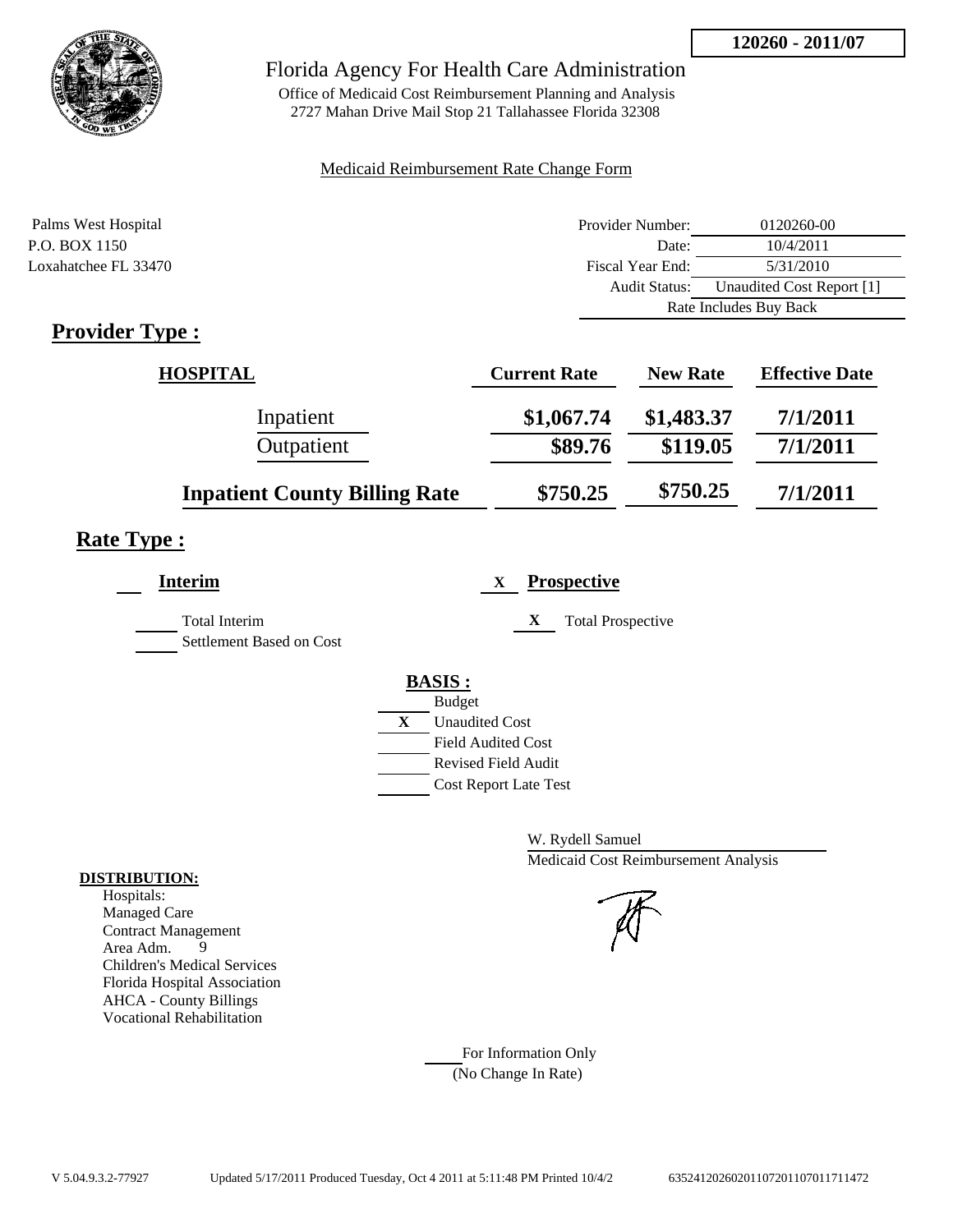

Office of Medicaid Cost Reimbursement Planning and Analysis 2727 Mahan Drive Mail Stop 21 Tallahassee Florida 32308

### Medicaid Reimbursement Rate Change Form

| Health South Rehabiliation Hospital-Sunrise | Provider Number: | 0120278-00                |
|---------------------------------------------|------------------|---------------------------|
| 4399 NOB HILL RD                            | Date:            | 10/4/2011                 |
| Ft Lauderdale FL 33351                      | Fiscal Year End: | 12/31/2009                |
|                                             | Audit Status:    | Unaudited Cost Report [1] |

# **Provider Type :**

| <b>HOSPITAL</b> | <b>Current Rate</b> | <b>New Rate</b> | <b>Effective Date</b> |
|-----------------|---------------------|-----------------|-----------------------|
| Inpatient       | \$431.53            | \$431.53        | 7/1/2011              |
| Outpatient      | \$43.68             | \$43.68         | 7/1/2011              |

## **Rate Type :**

| <b>Prospective</b><br>X       |
|-------------------------------|
| X<br><b>Total Prospective</b> |
| <b>BASIS:</b>                 |
| <b>Budget</b>                 |
| X<br><b>Unaudited Cost</b>    |
| <b>Field Audited Cost</b>     |
| <b>Revised Field Audit</b>    |
| <b>Cost Report Late Test</b>  |
|                               |

W. Rydell Samuel Medicaid Cost Reimbursement Analysis

For Information Only (No Change In Rate)

#### **DISTRIBUTION:**

Hospitals: Managed Care Contract Management Area Adm. 10 Children's Medical Services Florida Hospital Association AHCA - County Billings Vocational Rehabilitation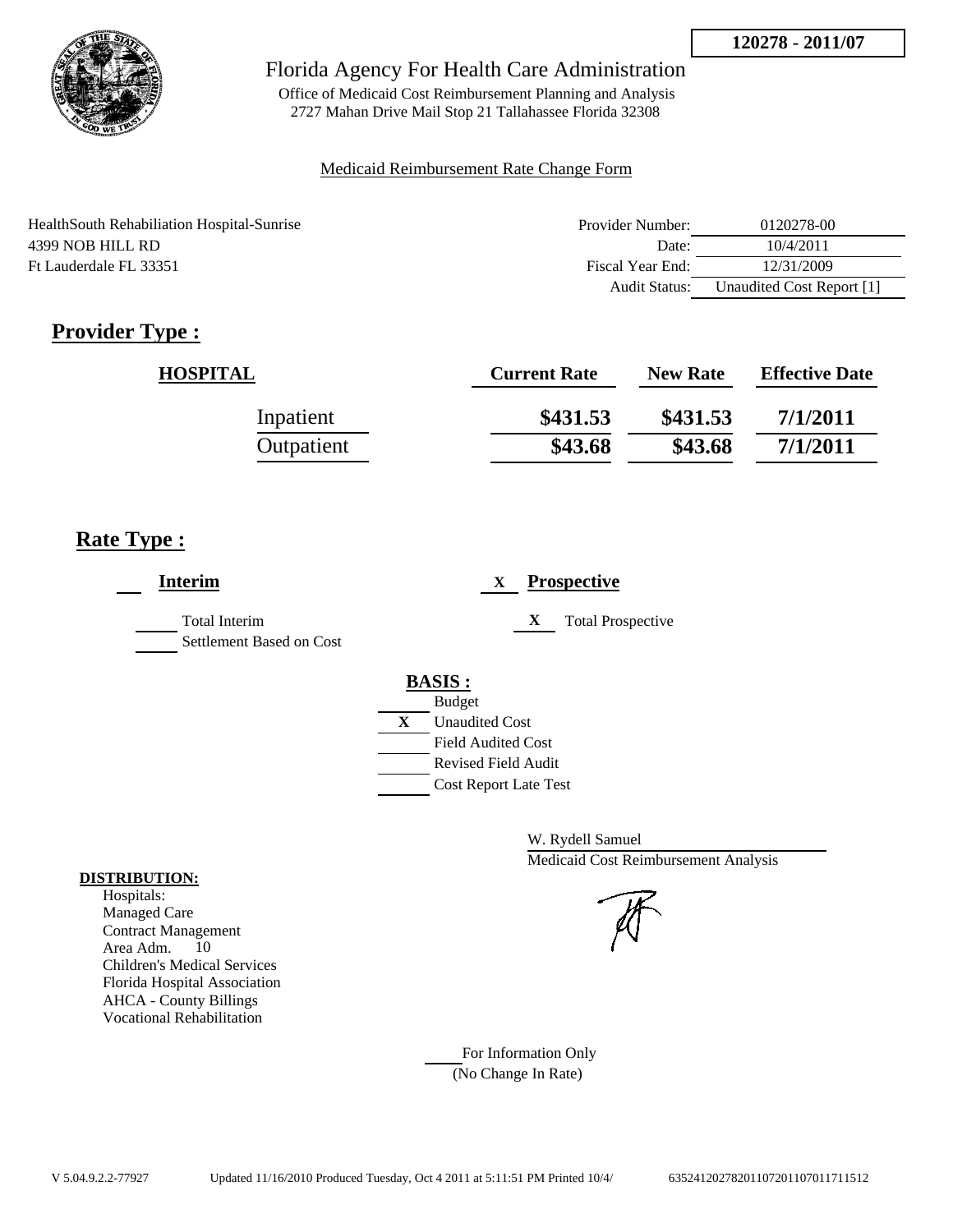

Office of Medicaid Cost Reimbursement Planning and Analysis 2727 Mahan Drive Mail Stop 21 Tallahassee Florida 32308

### Medicaid Reimbursement Rate Change Form

Jupiter Hospital Provider Number: 0120294-00 1210 S Old Dixie Highway Date: 10/4/2011 Jupiter FL 33458 Fiscal Year End: 9/30/2010 Audit Status: Unaudited Cost Report [1] Rate Includes Buy Back

# **Provider Type :**

| <b>HOSPITAL</b> | <b>Current Rate</b> | <b>New Rate</b> | <b>Effective Date</b> |
|-----------------|---------------------|-----------------|-----------------------|
| Inpatient       | \$825.70            | \$1,106.05      | 7/1/2011              |
| Outpatient      | \$69.05             | \$89.01         | 7/1/2011              |

## **Rate Type :**

| <b>Prospective</b><br>X                                                                                                                                 |
|---------------------------------------------------------------------------------------------------------------------------------------------------------|
| X<br><b>Total Prospective</b>                                                                                                                           |
| <b>BASIS:</b><br><b>Budget</b><br>X<br><b>Unaudited Cost</b><br><b>Field Audited Cost</b><br><b>Revised Field Audit</b><br><b>Cost Report Late Test</b> |
|                                                                                                                                                         |

W. Rydell Samuel Medicaid Cost Reimbursement Analysis

For Information Only (No Change In Rate)

#### **DISTRIBUTION:**

Hospitals: Managed Care Contract Management Area Adm. 9 Children's Medical Services Florida Hospital Association AHCA - County Billings Vocational Rehabilitation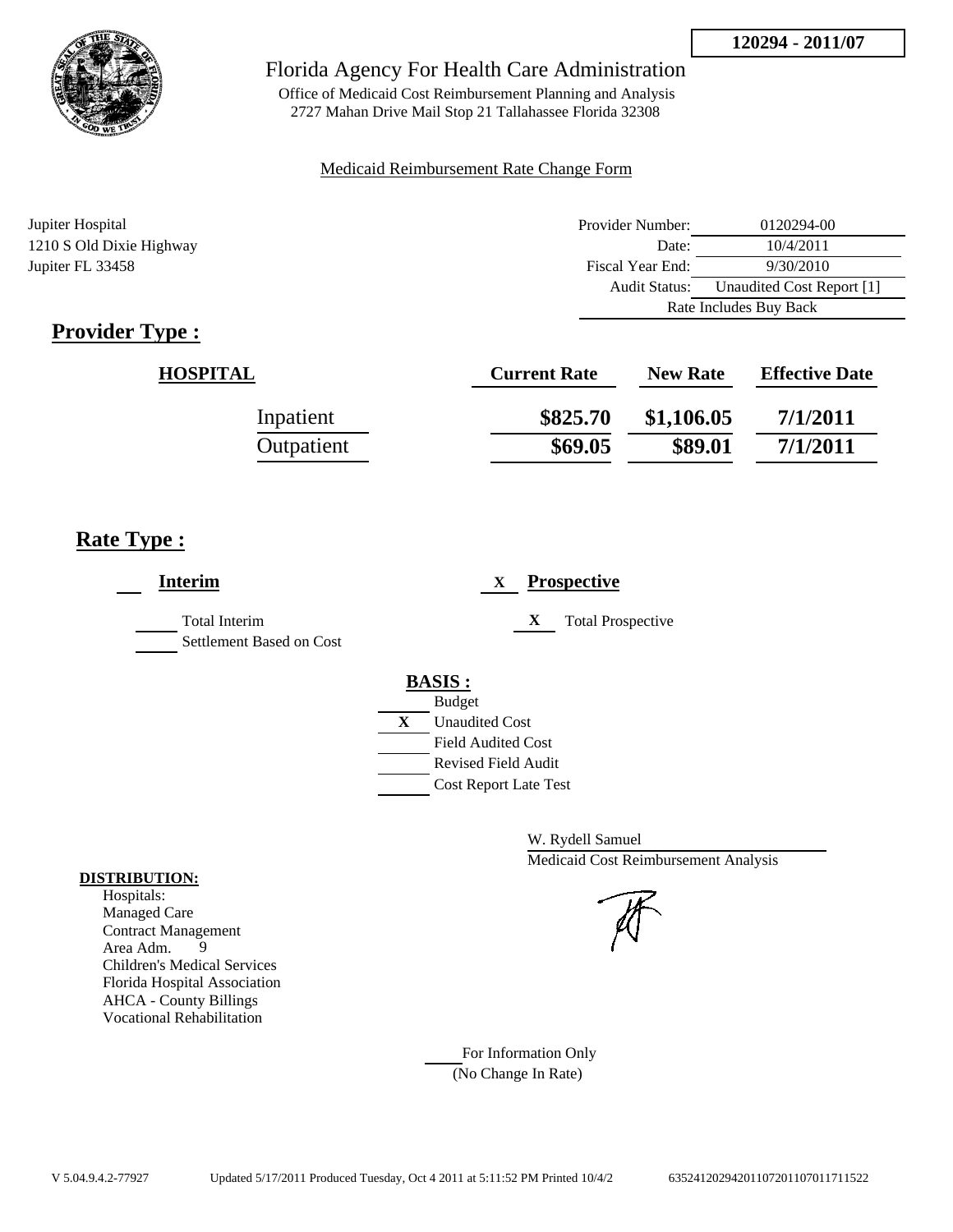

## Florida Agency For Health Care Administration

Office of Medicaid Cost Reimbursement Planning and Analysis 2727 Mahan Drive Mail Stop 21 Tallahassee Florida 32308

#### Medicaid Reimbursement Rate Change Form

| Columbia Hospital        | Provider Number: | 0120308-00                |  |
|--------------------------|------------------|---------------------------|--|
| 2201 45TH ST             | Date:            | 10/4/2011                 |  |
| West Palm Beach FL 33407 | Fiscal Year End: | 6/30/2010                 |  |
|                          | Audit Status:    | Unaudited Cost Report [1] |  |
|                          |                  | Rate Includes Buy Back    |  |

# **Provider Type :**

| <b>HOSPITAL</b>                      | <b>Current Rate</b> | <b>New Rate</b> | <b>Effective Date</b> |
|--------------------------------------|---------------------|-----------------|-----------------------|
| Inpatient                            | \$768.24            | \$1,072.43      | 7/1/2011              |
| Outpatient                           | \$96.31             | \$130.67        | 7/1/2011              |
| <b>Inpatient County Billing Rate</b> | \$509.04            | \$509.04        | 7/1/2011              |

# **Rate Type :**

| <b>Interim</b>                                   | <b>Prospective</b><br>X       |
|--------------------------------------------------|-------------------------------|
| <b>Total Interim</b><br>Settlement Based on Cost | X<br><b>Total Prospective</b> |
|                                                  |                               |
|                                                  | <b>BASIS:</b>                 |
|                                                  | <b>Budget</b>                 |
|                                                  | X<br><b>Unaudited Cost</b>    |
|                                                  | <b>Field Audited Cost</b>     |
|                                                  | <b>Revised Field Audit</b>    |
|                                                  | <b>Cost Report Late Test</b>  |

W. Rydell Samuel Medicaid Cost Reimbursement Analysis

For Information Only (No Change In Rate)

#### **DISTRIBUTION:**

Hospitals: Managed Care Contract Management Area Adm. 9 Children's Medical Services Florida Hospital Association AHCA - County Billings Vocational Rehabilitation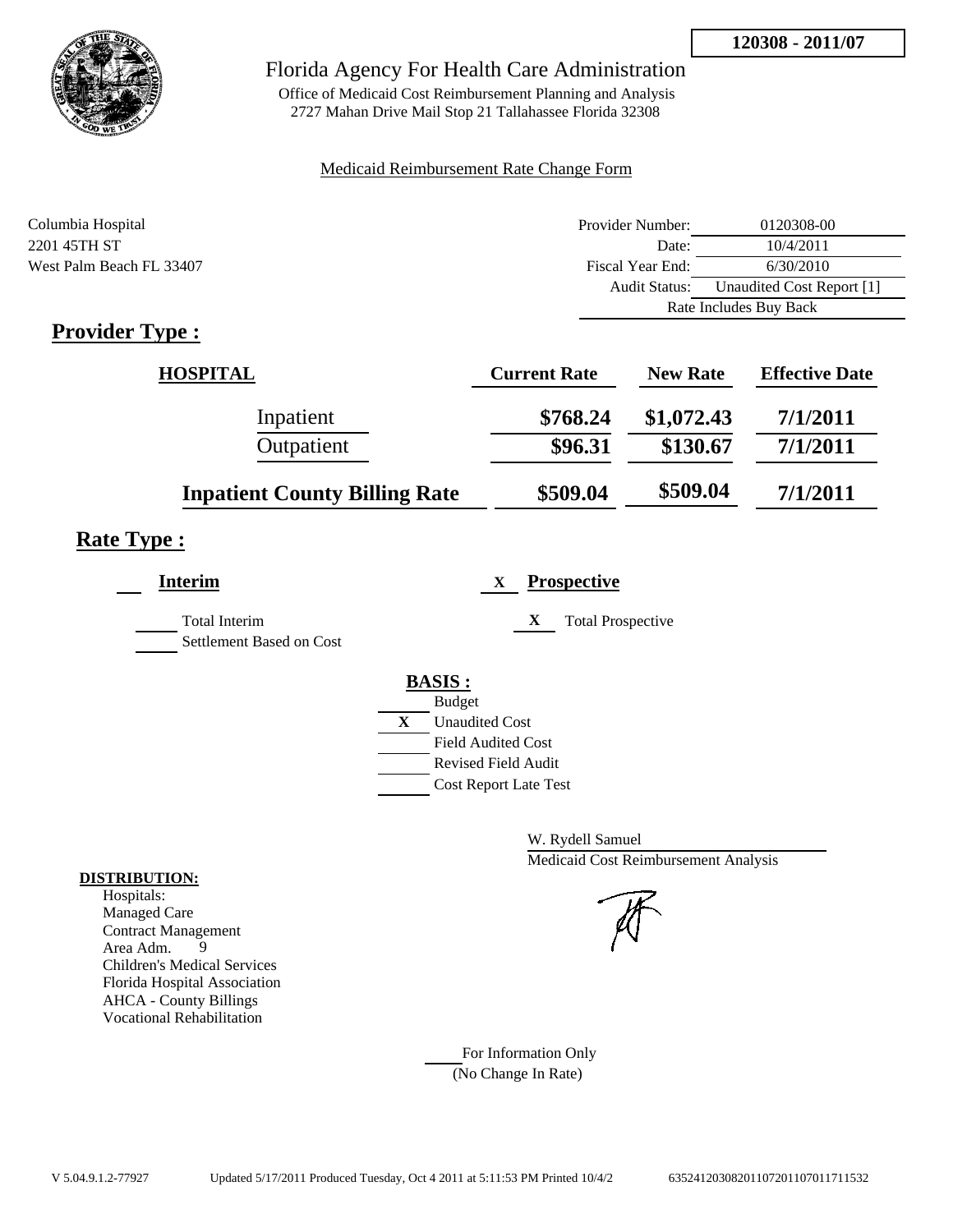

## Florida Agency For Health Care Administration

Office of Medicaid Cost Reimbursement Planning and Analysis 2727 Mahan Drive Mail Stop 21 Tallahassee Florida 32308

### Medicaid Reimbursement Rate Change Form

| H L Moffitt Cancer Center                                                                                                                                                                                                                                                                                                                                                         | Provider Number:     | 0120324-00              |  |
|-----------------------------------------------------------------------------------------------------------------------------------------------------------------------------------------------------------------------------------------------------------------------------------------------------------------------------------------------------------------------------------|----------------------|-------------------------|--|
| 12902 Magnolia Drive                                                                                                                                                                                                                                                                                                                                                              | Date:                | 10/4/2011               |  |
| Tampa FL 33612-9497                                                                                                                                                                                                                                                                                                                                                               | Fiscal Year End:     | 6/30/2010               |  |
|                                                                                                                                                                                                                                                                                                                                                                                   | <b>Audit Status:</b> | Amended Cost Report [2] |  |
|                                                                                                                                                                                                                                                                                                                                                                                   |                      | Rate Includes Buy Back  |  |
| $\mathbf{n}$ . $\mathbf{1}$ . $\mathbf{n}$ . $\mathbf{n}$ . $\mathbf{n}$ . $\mathbf{n}$ . $\mathbf{n}$ . $\mathbf{n}$ . $\mathbf{n}$ . $\mathbf{n}$ . $\mathbf{n}$ . $\mathbf{n}$ . $\mathbf{n}$ . $\mathbf{n}$ . $\mathbf{n}$ . $\mathbf{n}$ . $\mathbf{n}$ . $\mathbf{n}$ . $\mathbf{n}$ . $\mathbf{n}$ . $\mathbf{n}$ . $\mathbf{n}$ . $\mathbf{n}$ . $\mathbf{n}$ . $\mathbf$ |                      |                         |  |

## **Provider Type :**

| <b>HOSPITAL</b>                      | <b>Current Rate</b> | <b>New Rate</b> | <b>Effective Date</b> |
|--------------------------------------|---------------------|-----------------|-----------------------|
| Inpatient                            | \$2,071.99          | \$3,001.38      | 7/1/2011              |
| Outpatient                           | \$230.92            | \$360.77        | 7/1/2011              |
| <b>Inpatient County Billing Rate</b> | \$1,833.43          | \$1,850.29      | 7/1/2011              |

## **Rate Type :**

| <b>Interim</b>                                   | <b>Prospective</b><br>X        |
|--------------------------------------------------|--------------------------------|
| <b>Total Interim</b><br>Settlement Based on Cost | X<br><b>Total Prospective</b>  |
|                                                  | <b>BASIS:</b><br><b>Budget</b> |
|                                                  | X<br><b>Unaudited Cost</b>     |
|                                                  | <b>Field Audited Cost</b>      |
|                                                  | Revised Field Audit            |
|                                                  | <b>Cost Report Late Test</b>   |

W. Rydell Samuel Medicaid Cost Reimbursement Analysis

For Information Only (No Change In Rate)

#### **DISTRIBUTION:**

Hospitals: Managed Care Contract Management Area Adm. 6 Children's Medical Services Florida Hospital Association AHCA - County Billings Vocational Rehabilitation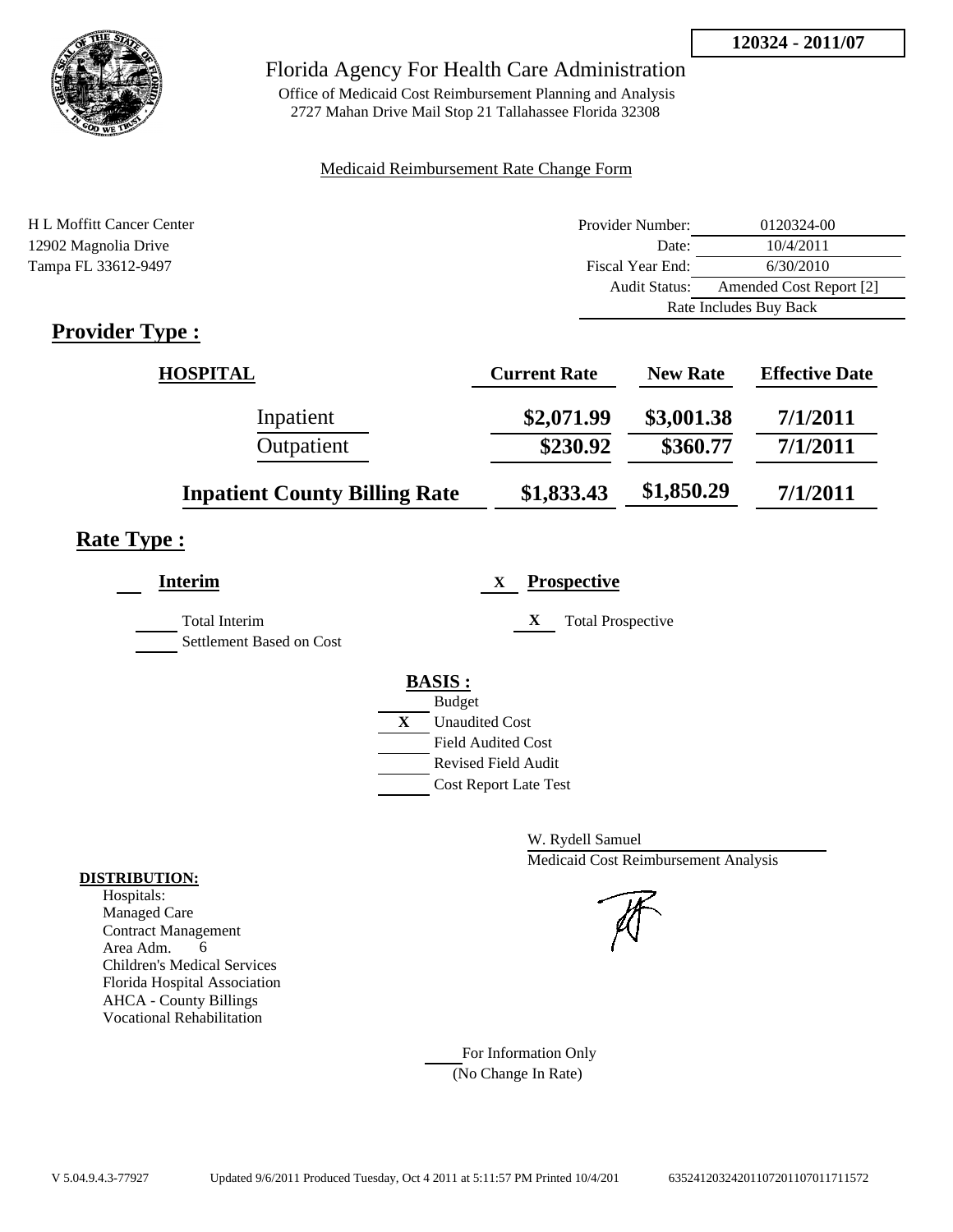

## Florida Agency For Health Care Administration

Office of Medicaid Cost Reimbursement Planning and Analysis 2727 Mahan Drive Mail Stop 21 Tallahassee Florida 32308

### Medicaid Reimbursement Rate Change Form

| H L Moffitt Cancer Center                             | Provider Number:     | 0120324-02              |  |
|-------------------------------------------------------|----------------------|-------------------------|--|
| 12902 Magnolia Drive                                  | Date:                | 10/4/2011               |  |
| Tampa FL 33612-9497                                   | Fiscal Year End:     | 6/30/2010               |  |
|                                                       | <b>Audit Status:</b> | Amended Cost Report [2] |  |
|                                                       |                      | Rate Includes Buy Back  |  |
| $\mathbf{D}_{\text{max}}$ , $\mathbf{D}_{\text{max}}$ |                      |                         |  |

## **Provider Type :**

| <b>HOSPITAL</b>                      | <b>Current Rate</b> | <b>New Rate</b> | <b>Effective Date</b> |
|--------------------------------------|---------------------|-----------------|-----------------------|
| Inpatient                            | \$2,071.99          | \$3,001.38      | 7/1/2011              |
| Outpatient                           | \$230.92            | \$360.77        | 7/1/2011              |
| <b>Inpatient County Billing Rate</b> | \$1,833.43          | \$1,850.29      | 7/1/2011              |

## **Rate Type :**

| <b>Interim</b>           | <b>Prospective</b><br>X       |
|--------------------------|-------------------------------|
| <b>Total Interim</b>     | X<br><b>Total Prospective</b> |
| Settlement Based on Cost |                               |
|                          | <b>BASIS:</b>                 |
|                          | <b>Budget</b>                 |
|                          | X<br><b>Unaudited Cost</b>    |
|                          | <b>Field Audited Cost</b>     |
|                          | Revised Field Audit           |
|                          | <b>Cost Report Late Test</b>  |

W. Rydell Samuel Medicaid Cost Reimbursement Analysis

For Information Only (No Change In Rate)

#### **DISTRIBUTION:**

Hospitals: Managed Care Contract Management Area Adm. 6 Children's Medical Services Florida Hospital Association AHCA - County Billings Vocational Rehabilitation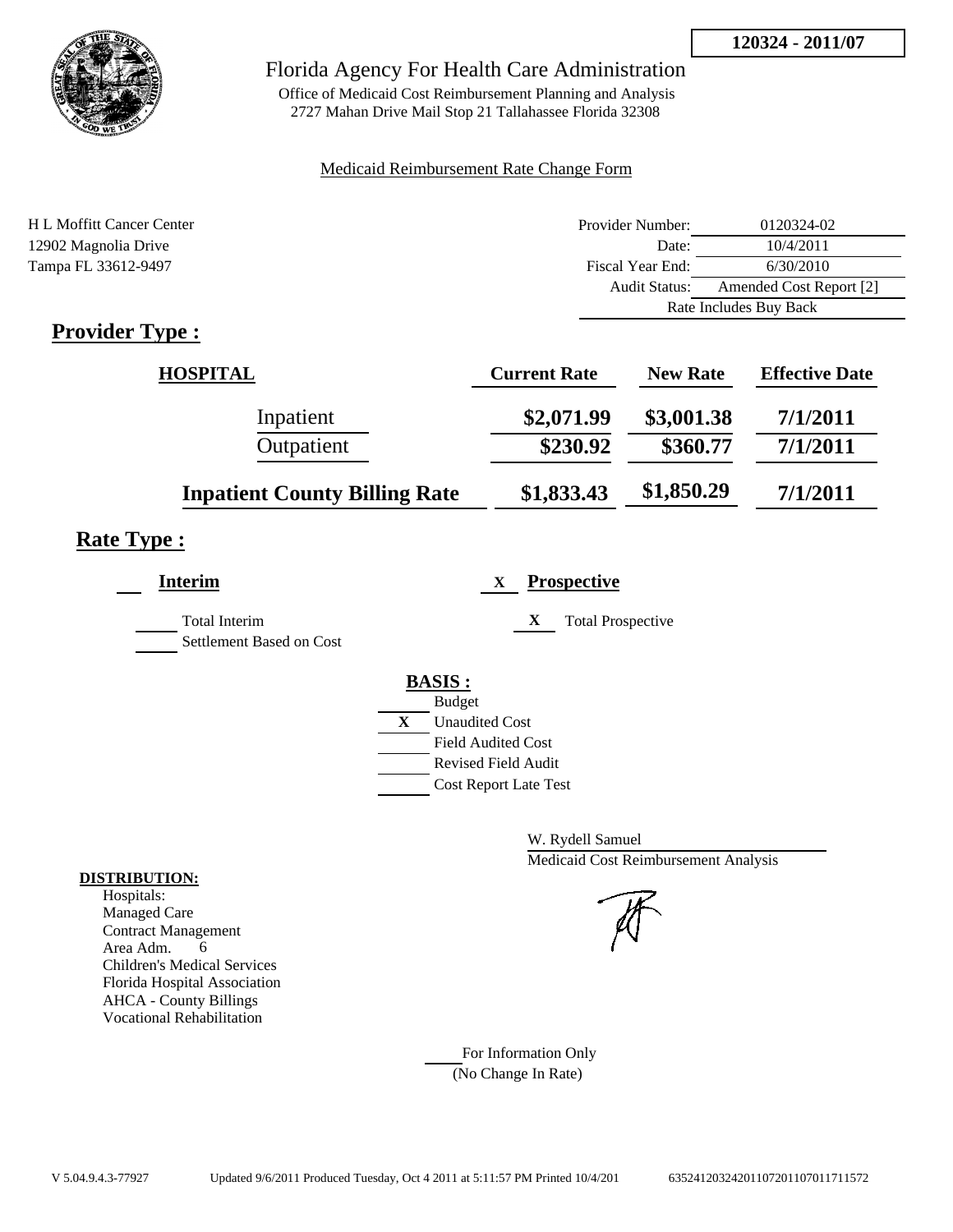

Office of Medicaid Cost Reimbursement Planning and Analysis 2727 Mahan Drive Mail Stop 21 Tallahassee Florida 32308

### Medicaid Reimbursement Rate Change Form

| HealthSouth Rehabiliation Hospital-Tallahassee | Provider Number: | 0120332-00                |
|------------------------------------------------|------------------|---------------------------|
| 1675 RIGGINS RD                                | Date:            | 10/4/2011                 |
| Tallahassee FL 32308                           | Fiscal Year End: | 12/31/2009                |
|                                                | Audit Status:    | Unaudited Cost Report [1] |

# **Provider Type :**

| <b>HOSPITAL</b> | <b>Current Rate</b> | <b>New Rate</b> | <b>Effective Date</b> |
|-----------------|---------------------|-----------------|-----------------------|
| Inpatient       | \$425.70            | \$425.70        | 7/1/2011              |
| Outpatient      | \$58.86             | \$58.86         | 7/1/2011              |

## **Rate Type :**

| <b>Interim</b>                            | <b>Prospective</b><br>X               |  |
|-------------------------------------------|---------------------------------------|--|
| Total Interim<br>Settlement Based on Cost | X<br><b>Total Prospective</b>         |  |
|                                           | <b>BASIS:</b>                         |  |
|                                           | <b>Budget</b>                         |  |
|                                           | $\mathbf{X}$<br><b>Unaudited Cost</b> |  |
|                                           | <b>Field Audited Cost</b>             |  |
|                                           | <b>Revised Field Audit</b>            |  |
|                                           | <b>Cost Report Late Test</b>          |  |
|                                           |                                       |  |

W. Rydell Samuel Medicaid Cost Reimbursement Analysis

For Information Only (No Change In Rate)

#### **DISTRIBUTION:**

Hospitals: Managed Care Contract Management Area Adm. 2 Children's Medical Services Florida Hospital Association AHCA - County Billings Vocational Rehabilitation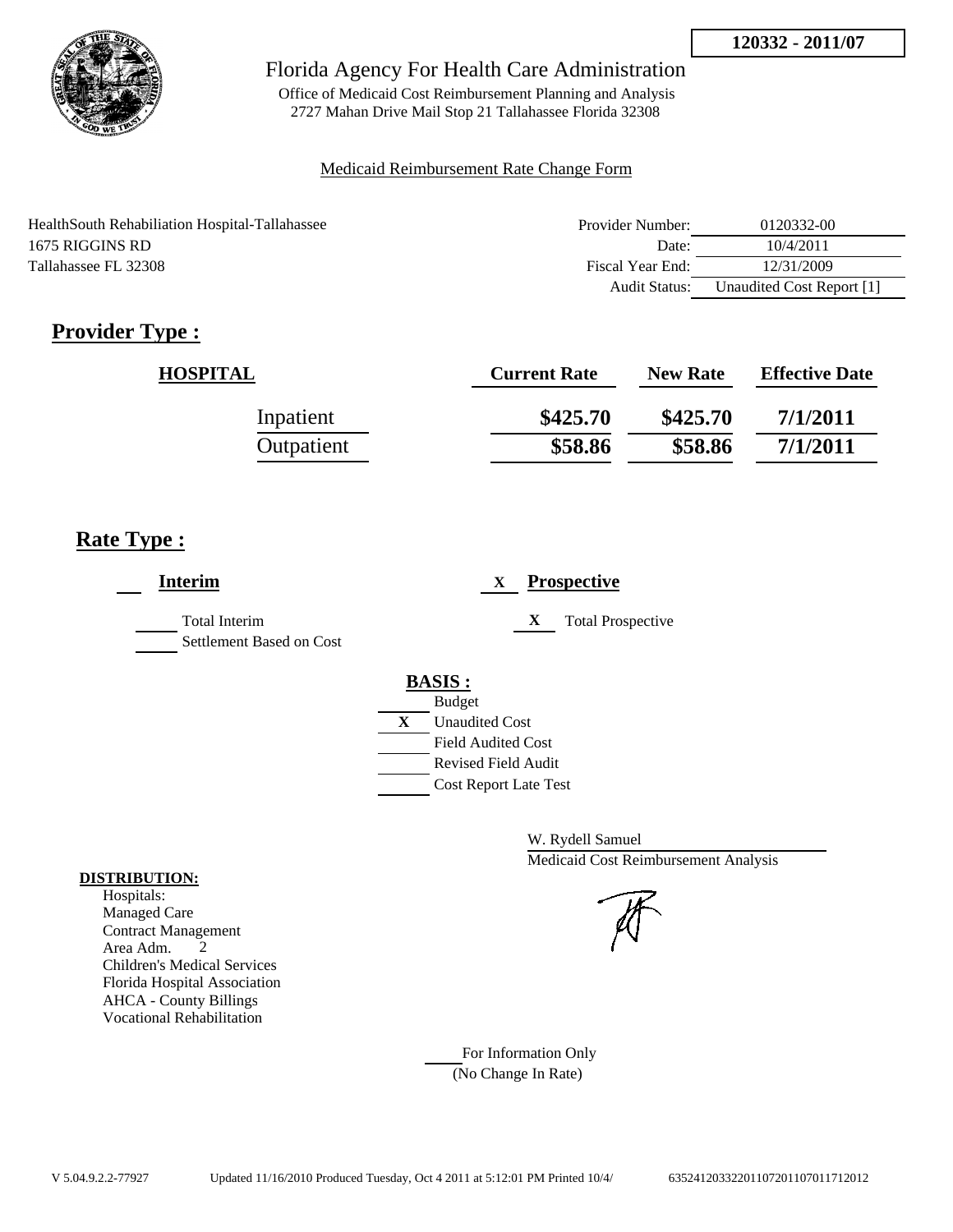

Office of Medicaid Cost Reimbursement Planning and Analysis 2727 Mahan Drive Mail Stop 21 Tallahassee Florida 32308

#### Medicaid Reimbursement Rate Change Form

| Health South Rehabilitation Hospital-Treasure Coast | Provider Number: | 0120341-00                |
|-----------------------------------------------------|------------------|---------------------------|
| 1600 37TH ST                                        | Date:            | 10/4/2011                 |
| Vero Beach FL 32960                                 | Fiscal Year End: | 12/31/2009                |
|                                                     | Audit Status:    | Unaudited Cost Report [1] |

# **Provider Type :**

| <b>HOSPITAL</b> | <b>Current Rate</b> | <b>New Rate</b> | <b>Effective Date</b> |
|-----------------|---------------------|-----------------|-----------------------|
| Inpatient       | \$416.58            | \$416.58        | 7/1/2011              |
| Outpatient      | \$48.72             | \$48.72         | 7/1/2011              |

## **Rate Type :**

| <b>Interim</b>                                   | <b>Prospective</b><br>X       |
|--------------------------------------------------|-------------------------------|
| <b>Total Interim</b><br>Settlement Based on Cost | X<br><b>Total Prospective</b> |
|                                                  | <b>BASIS:</b>                 |
|                                                  | <b>Budget</b>                 |
|                                                  | X<br><b>Unaudited Cost</b>    |
|                                                  | <b>Field Audited Cost</b>     |
|                                                  | <b>Revised Field Audit</b>    |
|                                                  | <b>Cost Report Late Test</b>  |

W. Rydell Samuel Medicaid Cost Reimbursement Analysis

For Information Only (No Change In Rate)

#### **DISTRIBUTION:**

Hospitals: Managed Care Contract Management Area Adm. 9 Children's Medical Services Florida Hospital Association AHCA - County Billings Vocational Rehabilitation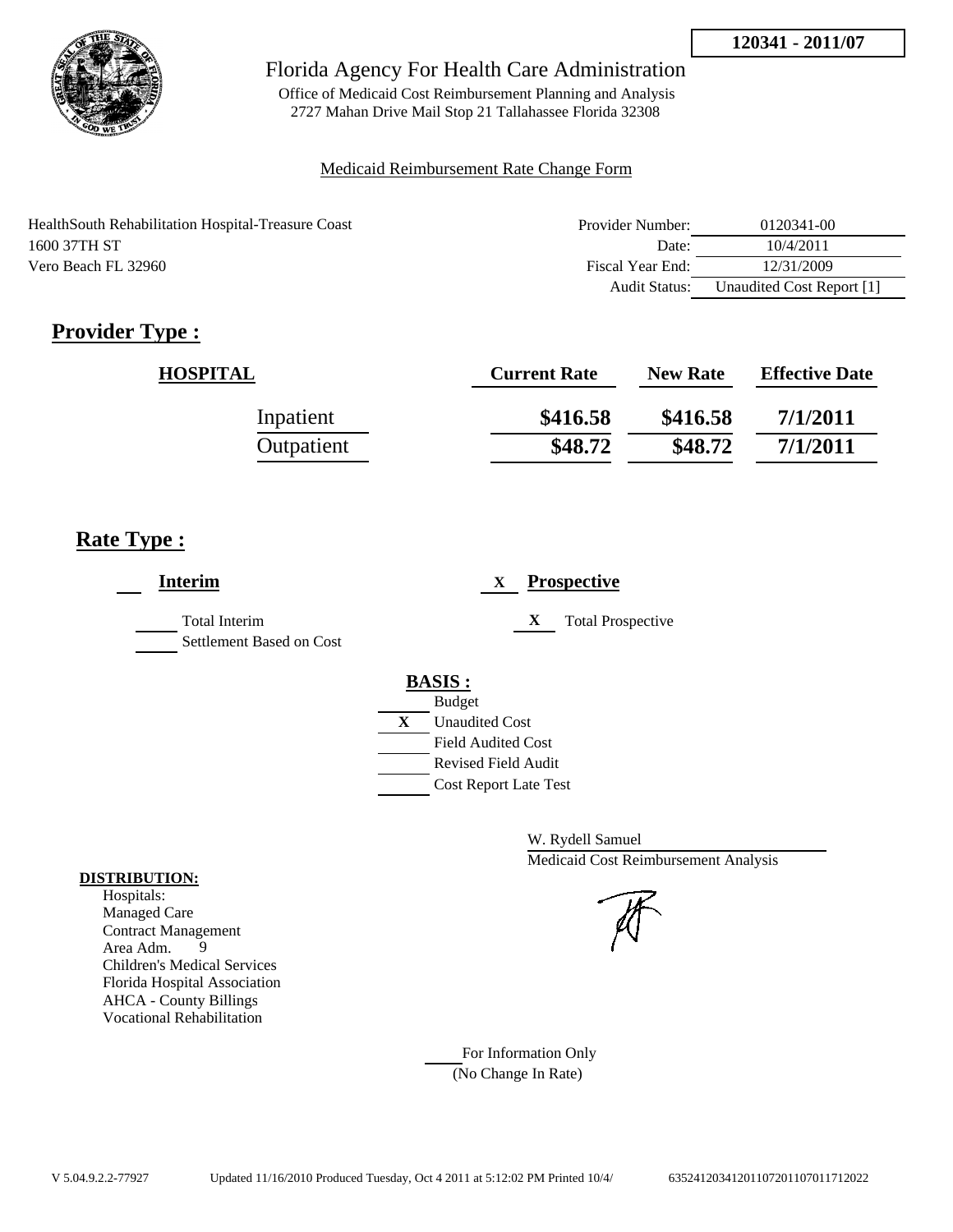

Office of Medicaid Cost Reimbursement Planning and Analysis 2727 Mahan Drive Mail Stop 21 Tallahassee Florida 32308

### Medicaid Reimbursement Rate Change Form

| Aventura Hospital & Medical Center | Provider Number: | 0120375-00                |
|------------------------------------|------------------|---------------------------|
| 20900 Biscayne Blvd                | Date:            | 10/4/2011                 |
| Miami FL 33180                     | Fiscal Year End: | 12/31/2009                |
|                                    | Audit Status:    | Unaudited Cost Report [1] |

# **Provider Type :**

| <b>HOSPITAL</b> | <b>Current Rate</b> | <b>New Rate</b> | <b>Effective Date</b> |
|-----------------|---------------------|-----------------|-----------------------|
| Inpatient       | \$602.58            | \$602.58        | 7/1/2011              |
| Outpatient      | \$35.87             | \$35.87         | 7/1/2011              |

## **Rate Type :**

| <b>Interim</b>                                   | <b>Prospective</b><br>X       |
|--------------------------------------------------|-------------------------------|
| <b>Total Interim</b><br>Settlement Based on Cost | X<br><b>Total Prospective</b> |
|                                                  | <b>BASIS:</b>                 |
|                                                  | <b>Budget</b>                 |
|                                                  | X<br><b>Unaudited Cost</b>    |
|                                                  | <b>Field Audited Cost</b>     |
|                                                  | Revised Field Audit           |
|                                                  | <b>Cost Report Late Test</b>  |

W. Rydell Samuel Medicaid Cost Reimbursement Analysis

For Information Only (No Change In Rate)

#### **DISTRIBUTION:**

Hospitals: Managed Care Contract Management Area Adm. 11 Children's Medical Services Florida Hospital Association AHCA - County Billings Vocational Rehabilitation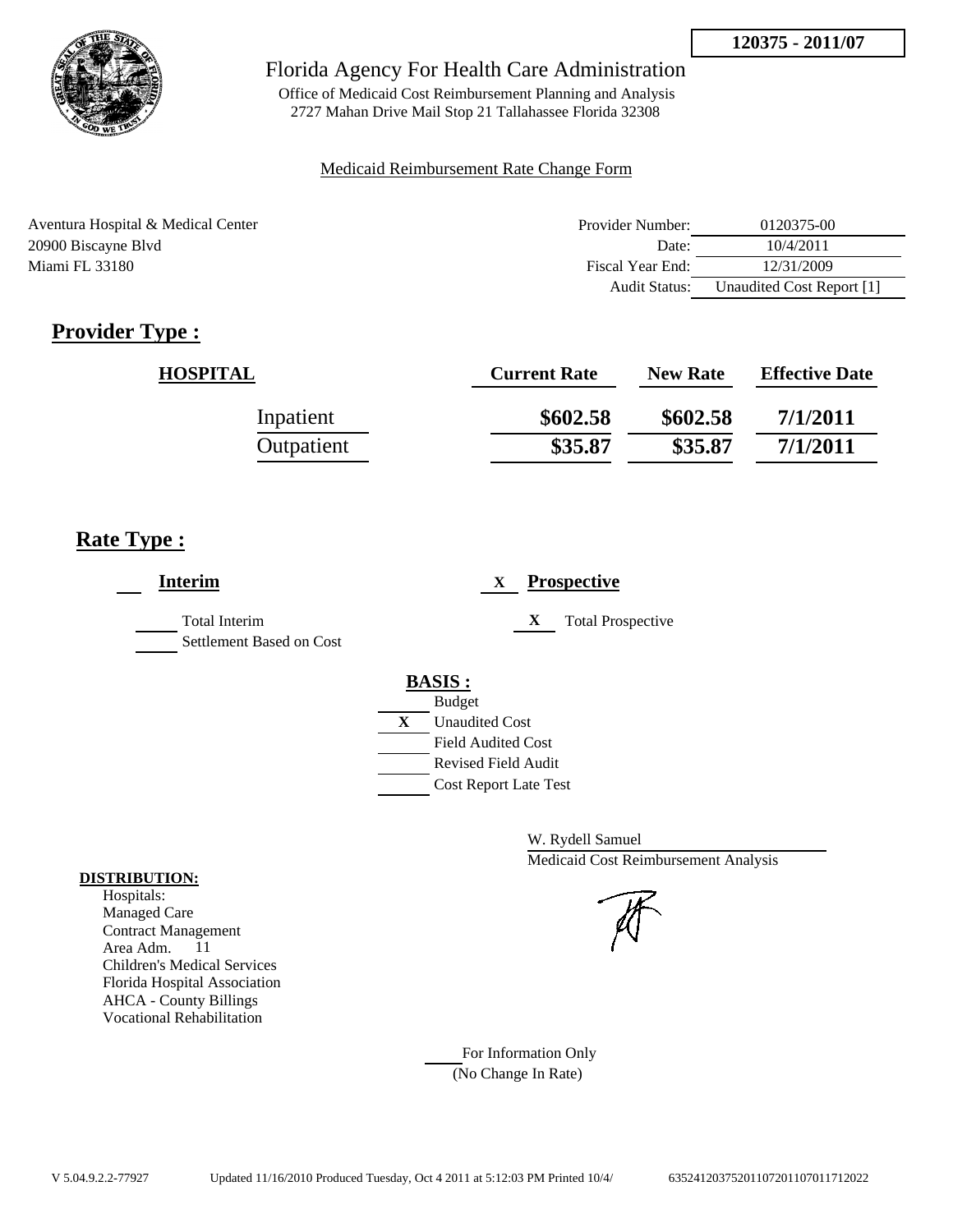

Office of Medicaid Cost Reimbursement Planning and Analysis 2727 Mahan Drive Mail Stop 21 Tallahassee Florida 32308

### Medicaid Reimbursement Rate Change Form

| HealthSouth Rehabiliation Hospital Sarasota | Provider Number: | 0120383-00                |
|---------------------------------------------|------------------|---------------------------|
| 3251 PROCTOR RD                             | Date:            | 10/4/2011                 |
| Sarasota FL 33581                           | Fiscal Year End: | 12/31/2009                |
|                                             | Audit Status:    | Unaudited Cost Report [1] |

# **Provider Type :**

| <b>HOSPITAL</b> | <b>Current Rate</b> | <b>New Rate</b> | <b>Effective Date</b> |
|-----------------|---------------------|-----------------|-----------------------|
| Inpatient       | \$370.05            | \$370.05        | 7/1/2011              |
| Outpatient      | \$92.66             | \$92.66         | 7/1/2011              |

## **Rate Type :**

| <b>Interim</b>                                   | <b>Prospective</b><br>X               |
|--------------------------------------------------|---------------------------------------|
| <b>Total Interim</b><br>Settlement Based on Cost | X<br><b>Total Prospective</b>         |
|                                                  | <b>BASIS:</b>                         |
|                                                  | <b>Budget</b>                         |
|                                                  | $\mathbf{X}$<br><b>Unaudited Cost</b> |
|                                                  | <b>Field Audited Cost</b>             |
|                                                  | <b>Revised Field Audit</b>            |
|                                                  | <b>Cost Report Late Test</b>          |
|                                                  |                                       |

W. Rydell Samuel Medicaid Cost Reimbursement Analysis

For Information Only (No Change In Rate)

#### **DISTRIBUTION:**

Hospitals: Managed Care Contract Management Area Adm. 8 Children's Medical Services Florida Hospital Association AHCA - County Billings Vocational Rehabilitation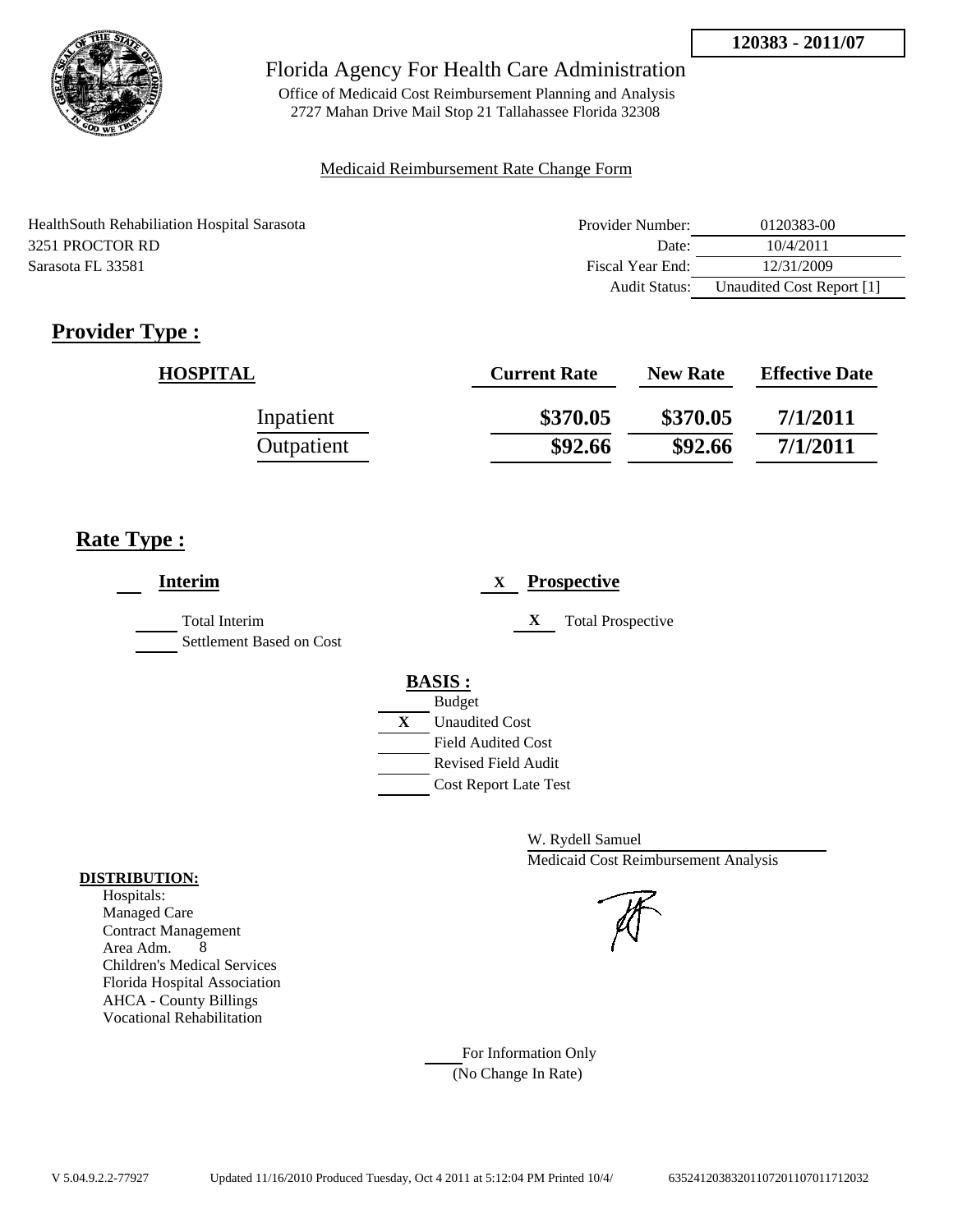

## Florida Agency For Health Care Administration

Office of Medicaid Cost Reimbursement Planning and Analysis 2727 Mahan Drive Mail Stop 21 Tallahassee Florida 32308

### Medicaid Reimbursement Rate Change Form

| <b>Coral Springs Medical Center</b>             | Provider Number: | 0120405-00                |
|-------------------------------------------------|------------------|---------------------------|
| 303 South East 17th St.                         | Date:            | 10/4/2011                 |
| Ft. Lauderdale FL 33316                         | Fiscal Year End: | 6/30/2010                 |
|                                                 | Audit Status:    | Unaudited Cost Report [1] |
|                                                 |                  | Rate Includes Buy Back    |
| $\bullet$ $\blacksquare$<br>$\blacksquare$<br>m |                  |                           |

## **Provider Type :**

| <b>HOSPITAL</b>                      | <b>Current Rate</b> | <b>New Rate</b> | <b>Effective Date</b> |
|--------------------------------------|---------------------|-----------------|-----------------------|
| Inpatient                            | \$1,177.52          | \$1,688.87      | 7/1/2011              |
| Outpatient                           | \$104.56            | \$143.49        | 7/1/2011              |
| <b>Inpatient County Billing Rate</b> | \$810.83            | \$810.83        | 7/1/2011              |

# **Rate Type :**

| <b>Interim</b>                                   | <b>Prospective</b><br>X                                                                                                                                 |
|--------------------------------------------------|---------------------------------------------------------------------------------------------------------------------------------------------------------|
| <b>Total Interim</b><br>Settlement Based on Cost | X<br><b>Total Prospective</b>                                                                                                                           |
|                                                  | <b>BASIS:</b><br><b>Budget</b><br>X<br><b>Unaudited Cost</b><br><b>Field Audited Cost</b><br><b>Revised Field Audit</b><br><b>Cost Report Late Test</b> |

W. Rydell Samuel Medicaid Cost Reimbursement Analysis

For Information Only (No Change In Rate)

#### **DISTRIBUTION:**

Hospitals: Managed Care Contract Management Area Adm. 10 Children's Medical Services Florida Hospital Association AHCA - County Billings Vocational Rehabilitation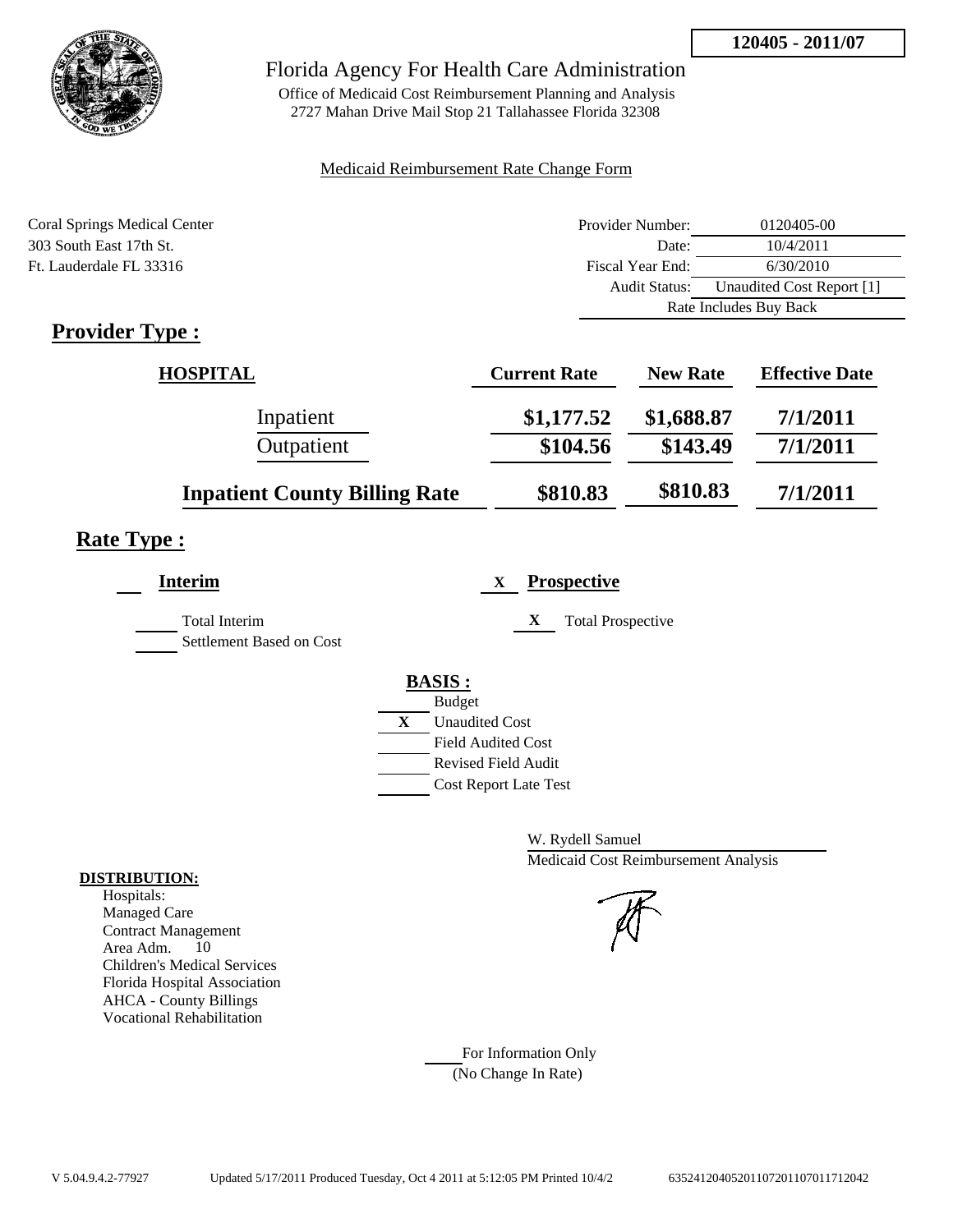

Office of Medicaid Cost Reimbursement Planning and Analysis 2727 Mahan Drive Mail Stop 21 Tallahassee Florida 32308

#### Medicaid Reimbursement Rate Change Form

| Bartow Memorial Hospital              | Provider Number: | 0120413-00                |
|---------------------------------------|------------------|---------------------------|
| 2200 Osprey Blvd Post Office Box 1050 | Date:            | 10/4/2011                 |
| Bartow FL 33830                       | Fiscal Year End: | 3/31/2010                 |
|                                       | Audit Status:    | Unaudited Cost Report [1] |
|                                       |                  | Rate Includes Buy Back    |

# **Provider Type :**

| <b>HOSPITAL</b> | <b>Current Rate</b> | <b>New Rate</b> | <b>Effective Date</b> |
|-----------------|---------------------|-----------------|-----------------------|
| Inpatient       | \$769.80            | \$1,014.83      | 7/1/2011              |
| Outpatient      | \$48.45             | \$62.46         | 7/1/2011              |

## **Rate Type :**

| <b>Interim</b>           | <b>Prospective</b><br>X       |
|--------------------------|-------------------------------|
| <b>Total Interim</b>     | <b>Total Prospective</b><br>X |
| Settlement Based on Cost |                               |
|                          | <b>BASIS:</b>                 |
|                          | <b>Budget</b>                 |
|                          | X<br><b>Unaudited Cost</b>    |
|                          | <b>Field Audited Cost</b>     |
|                          | <b>Revised Field Audit</b>    |
|                          | <b>Cost Report Late Test</b>  |
|                          |                               |

W. Rydell Samuel Medicaid Cost Reimbursement Analysis

For Information Only (No Change In Rate)

#### **DISTRIBUTION:**

Hospitals: Managed Care Contract Management Area Adm. 6 Children's Medical Services Florida Hospital Association AHCA - County Billings Vocational Rehabilitation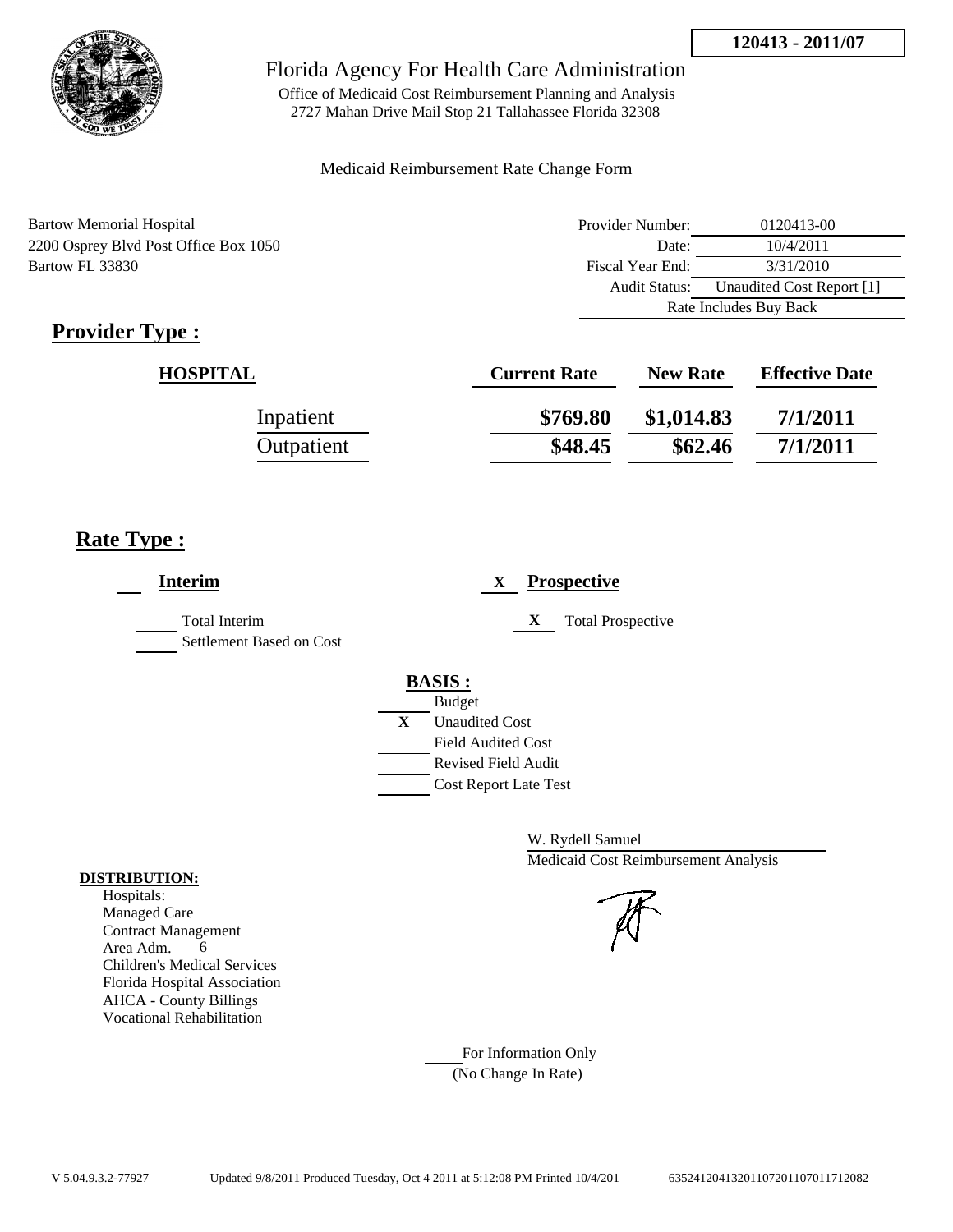

Office of Medicaid Cost Reimbursement Planning and Analysis 2727 Mahan Drive Mail Stop 21 Tallahassee Florida 32308

### Medicaid Reimbursement Rate Change Form

HealthSouth Rehabiliation Hospital-Sea Pines 101 E Florida Ave. Melbourne FL 32901

| Provider Number: | 0120421-00                |
|------------------|---------------------------|
| Date:            | 10/4/2011                 |
| Fiscal Year End: | 12/31/2009                |
| Audit Status:    | Unaudited Cost Report [1] |

# **Provider Type :**

| <b>HOSPITAL</b> | <b>Current Rate</b> | <b>New Rate</b> | <b>Effective Date</b> |
|-----------------|---------------------|-----------------|-----------------------|
| Inpatient       | \$410.16            | \$410.16        | 7/1/2011              |
| Outpatient      | \$85.04             | \$85.04         | 7/1/2011              |

## **Rate Type :**

| <b>Interim</b>                                   | <b>Prospective</b><br>X                                                                                                                          |
|--------------------------------------------------|--------------------------------------------------------------------------------------------------------------------------------------------------|
| <b>Total Interim</b><br>Settlement Based on Cost | X<br><b>Total Prospective</b>                                                                                                                    |
|                                                  | <b>BASIS:</b><br><b>Budget</b><br>X<br><b>Unaudited Cost</b><br><b>Field Audited Cost</b><br>Revised Field Audit<br><b>Cost Report Late Test</b> |

W. Rydell Samuel Medicaid Cost Reimbursement Analysis

For Information Only (No Change In Rate)

#### **DISTRIBUTION:**

Hospitals: Managed Care Contract Management Area Adm. 7 Children's Medical Services Florida Hospital Association AHCA - County Billings Vocational Rehabilitation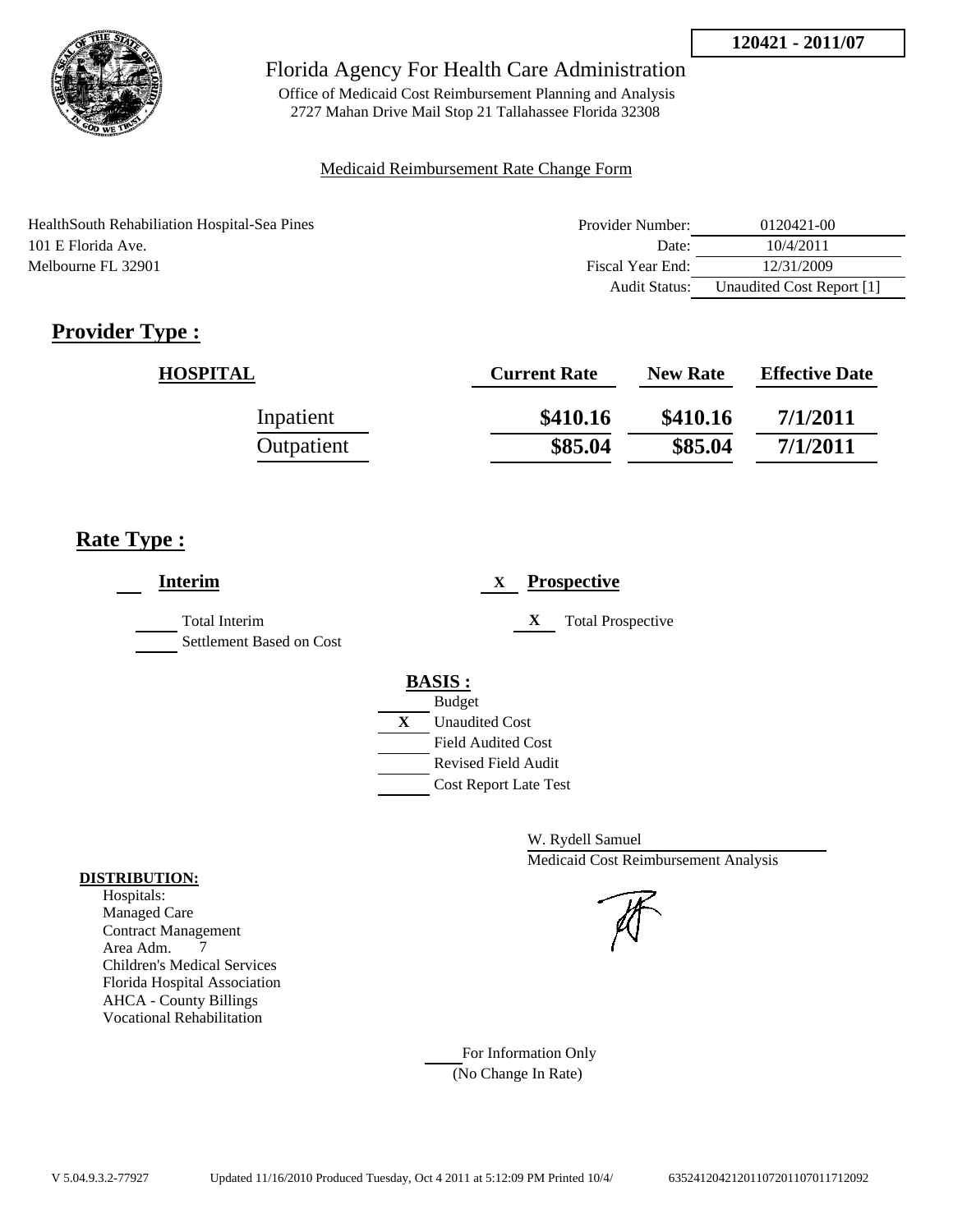

Office of Medicaid Cost Reimbursement Planning and Analysis 2727 Mahan Drive Mail Stop 21 Tallahassee Florida 32308

### Medicaid Reimbursement Rate Change Form

North Dade Health Center 1611 N.W. 12th Avenue Miami FL 33136-

| Provider Number: | 0140422-00                |
|------------------|---------------------------|
| Date:            | 10/4/2011                 |
| Fiscal Year End: | 9/30/2010                 |
| Audit Status:    | Unaudited Cost Report [1] |

# **Provider Type :**

| <b>HOSPITAL</b> | <b>Current Rate</b> | <b>New Rate</b> | <b>Effective Date</b> |
|-----------------|---------------------|-----------------|-----------------------|
| Inpatient       |                     |                 | 7/1/2011              |
| Outpatient      | \$249.55            | \$235.51        | 7/1/2011              |

## **Rate Type :**

| <b>Interim</b>                                   | <b>Prospective</b><br>X       |
|--------------------------------------------------|-------------------------------|
| <b>Total Interim</b><br>Settlement Based on Cost | X<br><b>Total Prospective</b> |
|                                                  | <b>BASIS:</b>                 |
|                                                  | <b>Budget</b>                 |
|                                                  | X<br><b>Unaudited Cost</b>    |
|                                                  | <b>Field Audited Cost</b>     |
|                                                  | <b>Revised Field Audit</b>    |
|                                                  | <b>Cost Report Late Test</b>  |

Medicaid Cost Reimbursement Analysis

For Information Only (No Change In Rate)

#### **DISTRIBUTION:**

Hospitals: Managed Care Contract Management Area Adm. 11 Children's Medical Services Florida Hospital Association AHCA - County Billings Vocational Rehabilitation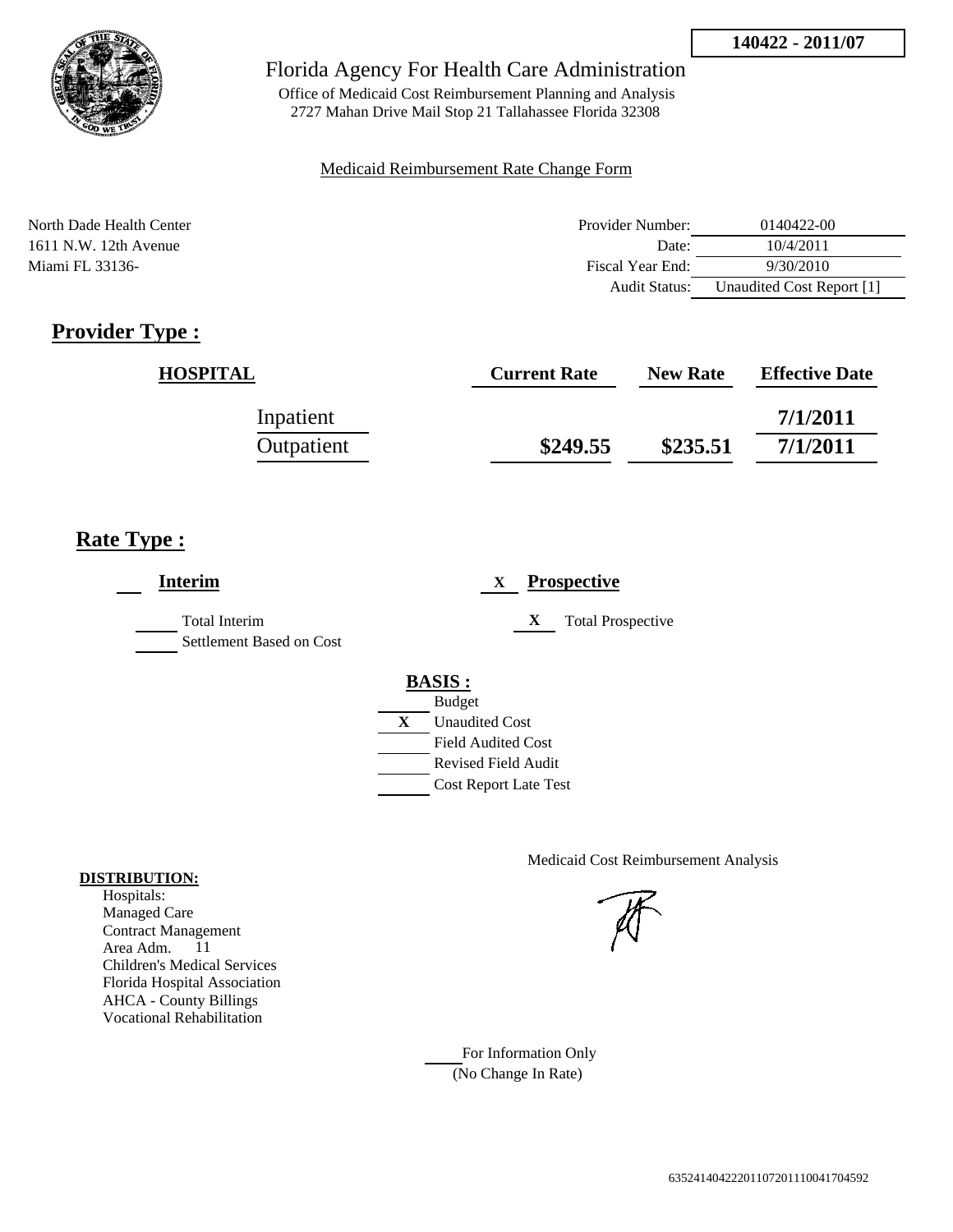

Office of Medicaid Cost Reimbursement Planning and Analysis 2727 Mahan Drive Mail Stop 21 Tallahassee Florida 32308

### Medicaid Reimbursement Rate Change Form

| Florida State Hospital | Provider Number:     | $0260011 - 00$            |
|------------------------|----------------------|---------------------------|
| Building 260           | Date:                | 10/4/2011                 |
| Chattahoochee FL 32324 | Fiscal Year End:     | 6/30/2010                 |
|                        | <b>Audit Status:</b> | Unaudited Cost Report [1] |

# **Provider Type :**

| <b>HOSPITAL</b> | <b>Current Rate</b> | <b>New Rate</b> | <b>Effective Date</b> |
|-----------------|---------------------|-----------------|-----------------------|
| Inpatient       |                     | \$678.32        | 7/1/2011              |
| Outpatient      |                     |                 | 7/1/2011              |

# **Rate Type :**

| <b>Interim</b>                                   | <b>Prospective</b><br>$\mathbf{X}$                                                                                                                                 |
|--------------------------------------------------|--------------------------------------------------------------------------------------------------------------------------------------------------------------------|
| <b>Total Interim</b><br>Settlement Based on Cost | <b>Total Prospective</b><br>X                                                                                                                                      |
|                                                  | <b>BASIS:</b><br><b>Budget</b><br>$\mathbf{X}$<br><b>Unaudited Cost</b><br><b>Field Audited Cost</b><br><b>Revised Field Audit</b><br><b>Cost Report Late Test</b> |
|                                                  | $\mathbf{W}$ , $\mathbf{D}$ , $\mathbf{1}$ , $\mathbf{1}$ , $\mathbf{C}$ , $\mathbf{I}$ , $\mathbf{I}$                                                             |

W. Rydell Samuel Medicaid Cost Reimbursement Analysis

For Information Only (No Change In Rate)

#### **DISTRIBUTION:**

Hospitals: Managed Care Contract Management Area Adm. 2 Children's Medical Services Florida Hospital Association AHCA - County Billings Vocational Rehabilitation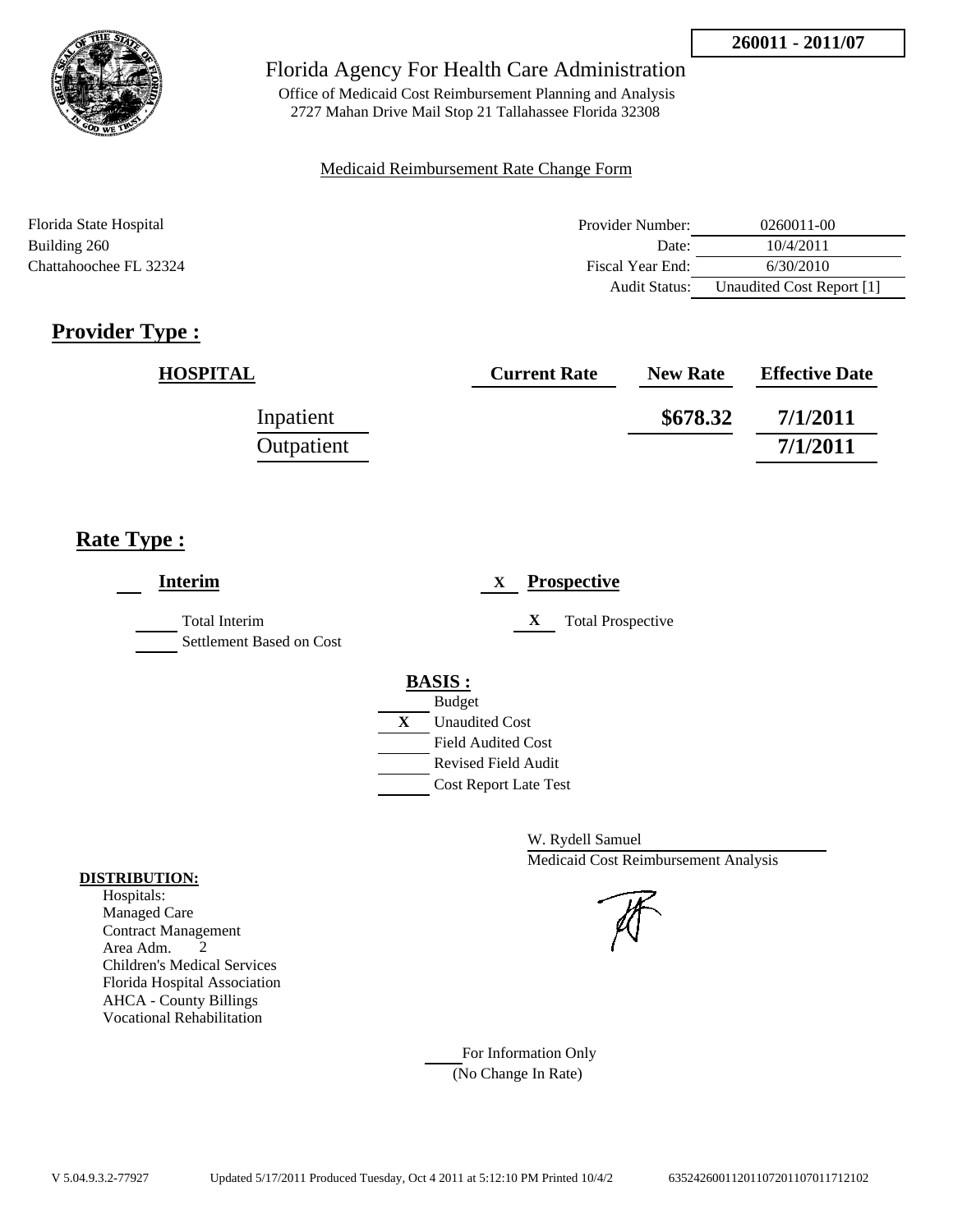

Office of Medicaid Cost Reimbursement Planning and Analysis 2727 Mahan Drive Mail Stop 21 Tallahassee Florida 32308

#### Medicaid Reimbursement Rate Change Form

Northeast Florida State Hospital HWY 121 SOUTH Macclenny FL 32063

| Provider Number: | 0260029-00                |
|------------------|---------------------------|
| Date:            | 10/4/2011                 |
| Fiscal Year End: | 6/30/2010                 |
| Audit Status:    | Unaudited Cost Report [1] |

# **Provider Type :**

| <b>HOSPITAL</b> | <b>Current Rate</b> | <b>New Rate</b> | <b>Effective Date</b> |
|-----------------|---------------------|-----------------|-----------------------|
| Inpatient       |                     | \$364.59        | 7/1/2011              |
| Outpatient      |                     |                 | 7/1/2011              |

## **Rate Type :**

| <b>Interim</b>                                   | <b>Prospective</b><br>X                                                                    |
|--------------------------------------------------|--------------------------------------------------------------------------------------------|
| <b>Total Interim</b><br>Settlement Based on Cost | <b>Total Prospective</b><br>X                                                              |
|                                                  | <b>BASIS:</b>                                                                              |
|                                                  | <b>Budget</b>                                                                              |
|                                                  | $\mathbf{X}$<br><b>Unaudited Cost</b>                                                      |
|                                                  | <b>Field Audited Cost</b>                                                                  |
|                                                  | <b>Revised Field Audit</b>                                                                 |
|                                                  | <b>Cost Report Late Test</b>                                                               |
|                                                  |                                                                                            |
|                                                  | $\overline{M}$ $\overline{D}$ $\overline{1}$ $\overline{11}$ $\overline{C}$ $\overline{1}$ |

W. Rydell Samuel Medicaid Cost Reimbursement Analysis

For Information Only (No Change In Rate)

#### **DISTRIBUTION:**

Hospitals: Managed Care Contract Management Area Adm. 4 Children's Medical Services Florida Hospital Association AHCA - County Billings Vocational Rehabilitation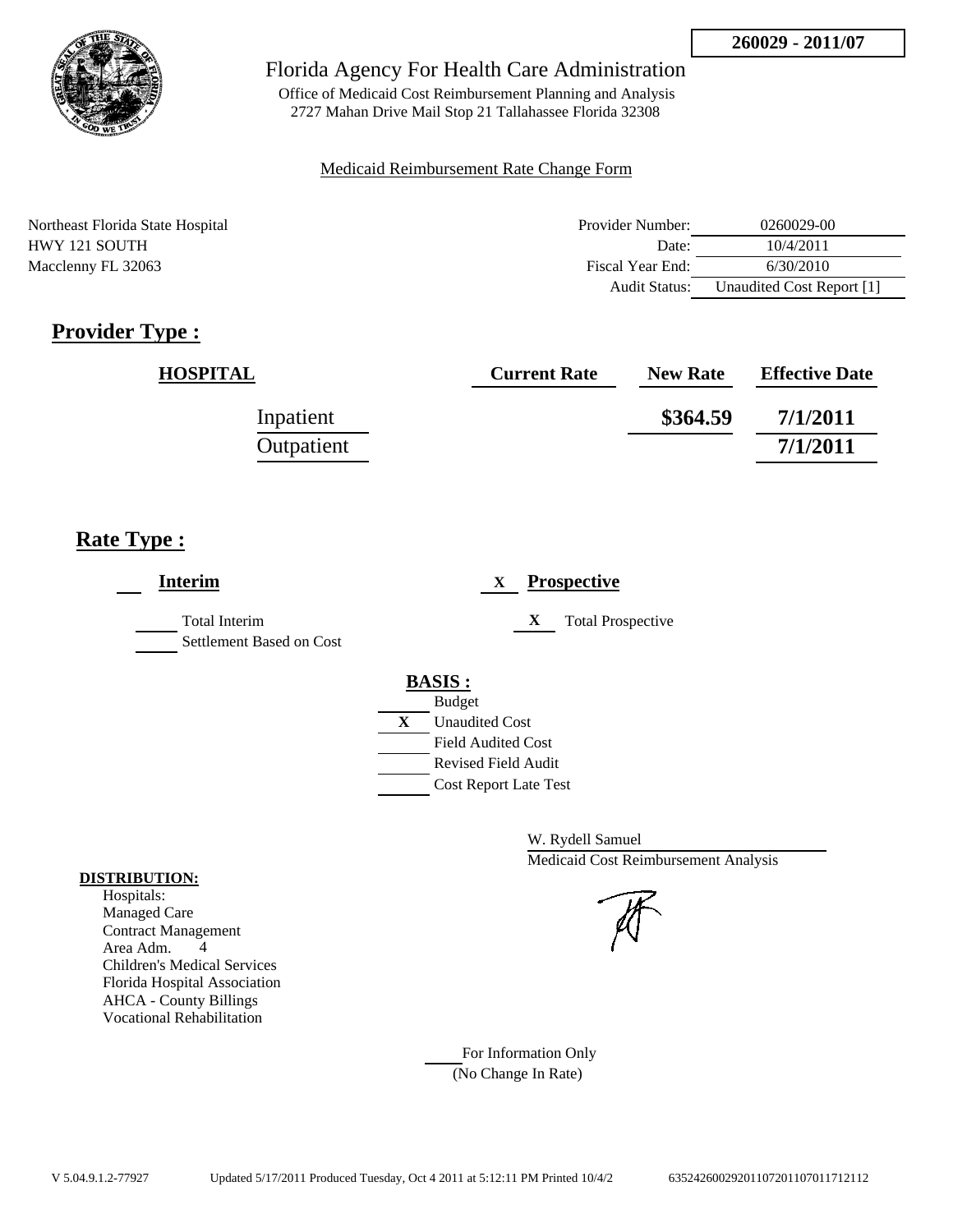

Office of Medicaid Cost Reimbursement Planning and Analysis 2727 Mahan Drive Mail Stop 21 Tallahassee Florida 32308

### Medicaid Reimbursement Rate Change Form

| So. Fla. State Hosp     | Provider Number: | 0260045-00              |
|-------------------------|------------------|-------------------------|
| 800 East Cypress Dr     | Date:            | 10/4/2011               |
| Pembroke Pines FL 33025 | Fiscal Year End: | 6/30/2010               |
|                         | Audit Status:    | Amended Cost Report [2] |

# **Provider Type :**

| <b>HOSPITAL</b> | <b>Current Rate</b> | <b>New Rate</b> | <b>Effective Date</b> |
|-----------------|---------------------|-----------------|-----------------------|
| Inpatient       |                     | \$551.61        | 7/1/2011              |
| Outpatient      |                     |                 | 7/1/2011              |

## **Rate Type :**

| <b>Total Interim</b><br>Settlement Based on Cost | <b>Total Prospective</b><br>X         |
|--------------------------------------------------|---------------------------------------|
|                                                  |                                       |
|                                                  | <b>BASIS:</b>                         |
|                                                  | <b>Budget</b>                         |
|                                                  | $\mathbf{X}$<br><b>Unaudited Cost</b> |
|                                                  | <b>Field Audited Cost</b>             |
|                                                  | <b>Revised Field Audit</b>            |
|                                                  | <b>Cost Report Late Test</b>          |

W. Rydell Samuel Medicaid Cost Reimbursement Analysis

For Information Only (No Change In Rate)

#### **DISTRIBUTION:**

Hospitals: Managed Care Contract Management Area Adm. 10 Children's Medical Services Florida Hospital Association AHCA - County Billings Vocational Rehabilitation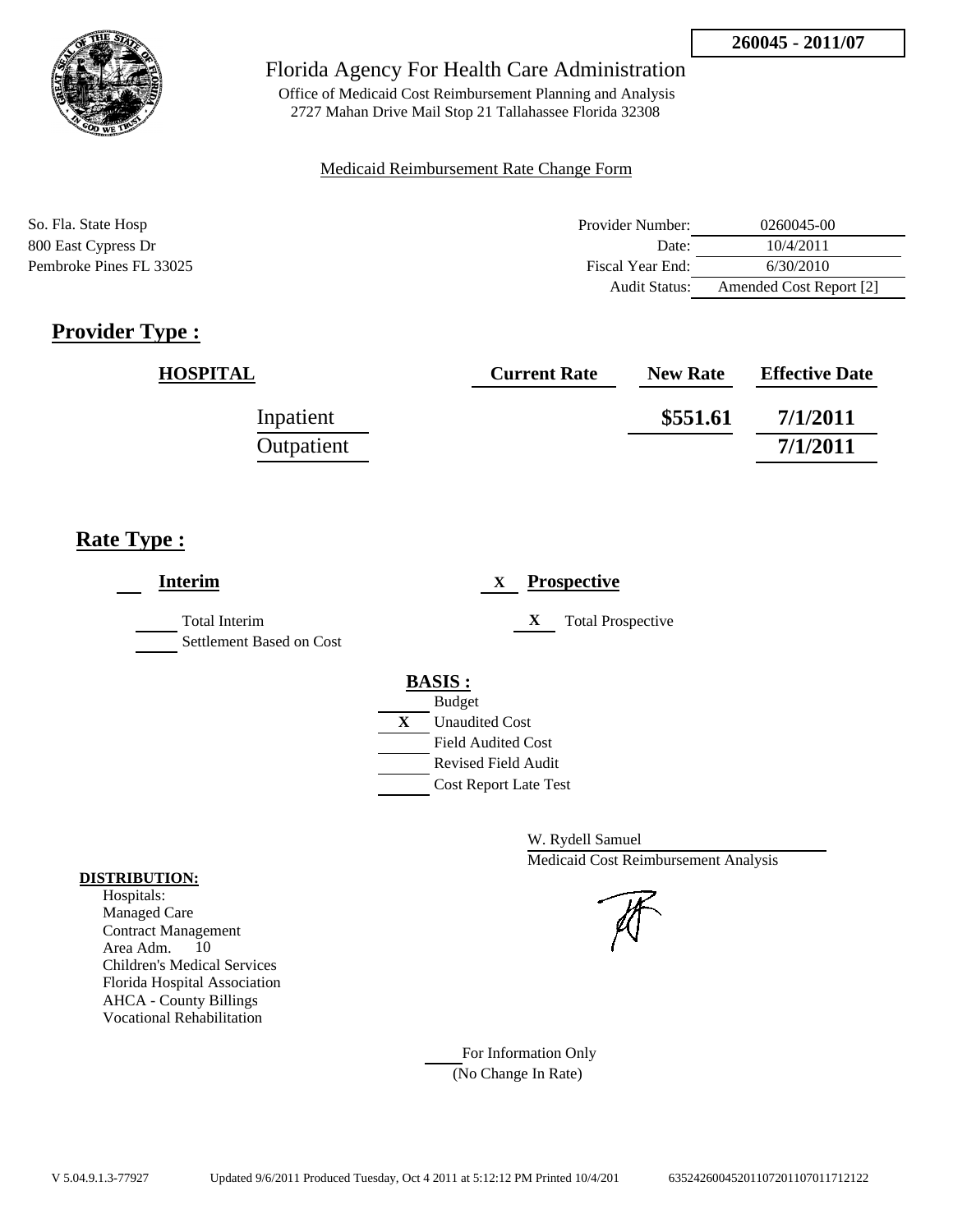

Office of Medicaid Cost Reimbursement Planning and Analysis 2727 Mahan Drive Mail Stop 21 Tallahassee Florida 32308

### Medicaid Reimbursement Rate Change Form

| W. Fla. Comm. Care | Provider Number:     | 0260053-00                |
|--------------------|----------------------|---------------------------|
| 5500 Stewart St.   | Date:                | 10/4/2011                 |
| Milton FL 32570    | Fiscal Year End:     | 6/30/2010                 |
|                    | <b>Audit Status:</b> | Unaudited Cost Report [1] |

# **Provider Type :**

| <b>HOSPITAL</b> | <b>Current Rate</b> | <b>New Rate</b> | <b>Effective Date</b> |
|-----------------|---------------------|-----------------|-----------------------|
| Inpatient       |                     | \$211.53        | 7/1/2011              |
| Outpatient      |                     |                 | 7/1/2011              |

## **Rate Type :**

| <b>Interim</b>                                   | <b>Prospective</b><br>X                                                        |
|--------------------------------------------------|--------------------------------------------------------------------------------|
| <b>Total Interim</b><br>Settlement Based on Cost | X<br><b>Total Prospective</b>                                                  |
|                                                  | <b>BASIS:</b>                                                                  |
|                                                  | <b>Budget</b>                                                                  |
|                                                  | $\mathbf{X}$<br><b>Unaudited Cost</b>                                          |
|                                                  | <b>Field Audited Cost</b>                                                      |
|                                                  | <b>Revised Field Audit</b>                                                     |
|                                                  | <b>Cost Report Late Test</b>                                                   |
|                                                  |                                                                                |
|                                                  | $\mathbf{W}$ $\mathbf{D}$ $\mathbf{1}$ $\mathbf{11}$ $\mathbf{C}$ $\mathbf{1}$ |

W. Rydell Samuel Medicaid Cost Reimbursement Analysis

For Information Only (No Change In Rate)

#### **DISTRIBUTION:**

Hospitals: Managed Care Contract Management Area Adm. 1 Children's Medical Services Florida Hospital Association AHCA - County Billings Vocational Rehabilitation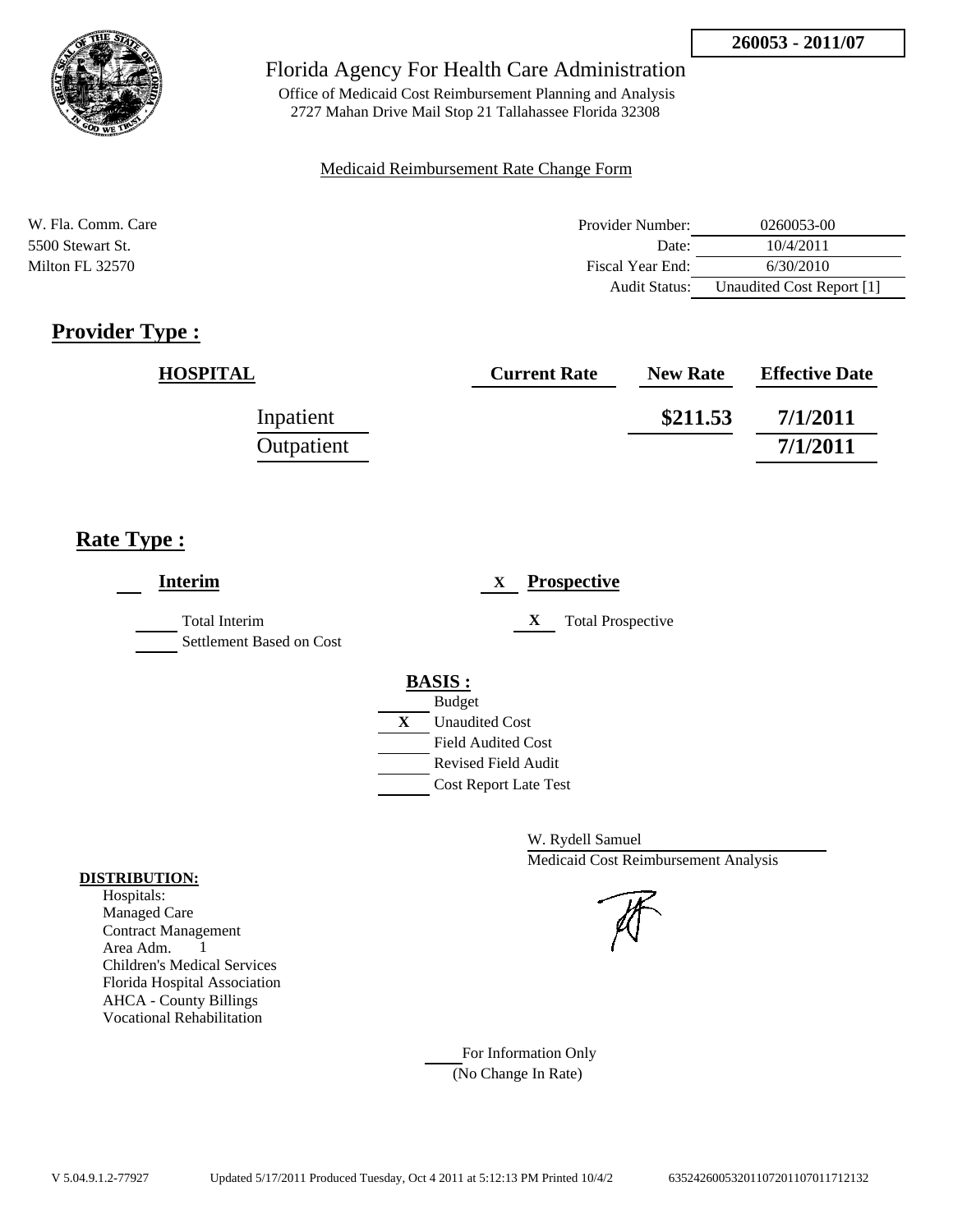

Office of Medicaid Cost Reimbursement Planning and Analysis 2727 Mahan Drive Mail Stop 21 Tallahassee Florida 32308

#### Medicaid Reimbursement Rate Change Form

| University of South Alabama Medical Center | Provider Number:     | 102814-00                 |
|--------------------------------------------|----------------------|---------------------------|
| 1504 Springhill Ave Suite #3170            | Date:                | 10/4/2011                 |
| Mobile AL 36604                            | Fiscal Year End:     | 3/31/2000                 |
|                                            | <b>Audit Status:</b> | Unaudited Cost Report [1] |

# **Provider Type :**

| <b>HOSPITAL</b> | <b>Current Rate</b> | <b>New Rate</b> | <b>Effective Date</b> |
|-----------------|---------------------|-----------------|-----------------------|
| Inpatient       |                     | \$739.79        | 7/1/2011              |
| Outpatient      |                     | \$15.15         | 7/1/2011              |

# **Rate Type :**

| <b>Interim</b>                                   | <b>Prospective</b><br>X       |
|--------------------------------------------------|-------------------------------|
| <b>Total Interim</b><br>Settlement Based on Cost | X<br><b>Total Prospective</b> |
|                                                  | <b>BASIS:</b>                 |
|                                                  | <b>Budget</b>                 |
|                                                  | X<br><b>Unaudited Cost</b>    |
|                                                  | <b>Field Audited Cost</b>     |
|                                                  | Revised Field Audit           |
|                                                  | <b>Cost Report Late Test</b>  |
|                                                  |                               |
|                                                  |                               |

W. Rydell Samuel Medicaid Cost Reimbursement Analysis

For Information Only (No Change In Rate)

#### **DISTRIBUTION:**

Hospitals: Managed Care Contract Management Area Adm. Children's Medical Services Florida Hospital Association AHCA - County Billings Vocational Rehabilitation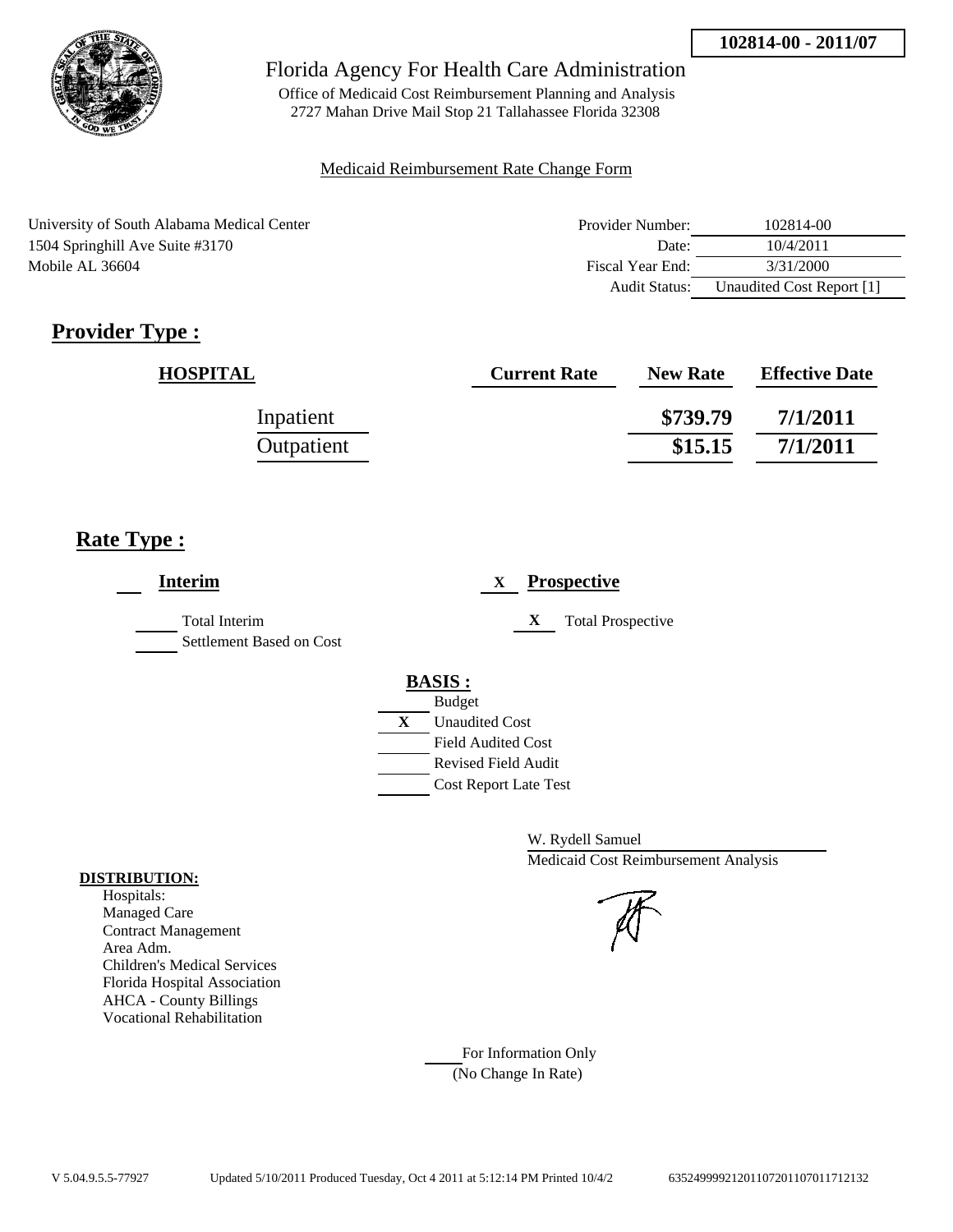

Office of Medicaid Cost Reimbursement Planning and Analysis 2727 Mahan Drive Mail Stop 21 Tallahassee Florida 32308

#### Medicaid Reimbursement Rate Change Form

| Infirmary West  | Provider Number:     | 102814-02          |
|-----------------|----------------------|--------------------|
| 5600 Girby Road | Date:                | 10/4/2011          |
| Mobile AL 36693 | Fiscal Year End:     | 3/31/2000          |
|                 | <b>Audit Status:</b> | Interim Budget [4] |

# **Provider Type :**

| <b>HOSPITAL</b> | <b>Current Rate</b> | <b>New Rate</b> | <b>Effective Date</b> |
|-----------------|---------------------|-----------------|-----------------------|
| Inpatient       |                     | \$709.81        | 7/1/2011              |
| Outpatient      |                     | \$15.15         | 7/1/2011              |

## **Rate Type :**

| <b>Interim</b><br>X                                              | <b>Prospective</b>                                           |
|------------------------------------------------------------------|--------------------------------------------------------------|
| <b>Total Interim</b><br>Settlement Based on Cost<br>$\mathbf{X}$ | <b>Total Prospective</b>                                     |
|                                                                  | <b>BASIS:</b><br><b>Budget</b><br>X<br><b>Unaudited Cost</b> |
|                                                                  | <b>Field Audited Cost</b><br><b>Revised Field Audit</b>      |
|                                                                  | <b>Cost Report Late Test</b>                                 |

W. Rydell Samuel Medicaid Cost Reimbursement Analysis

For Information Only (No Change In Rate)

#### **DISTRIBUTION:**

Hospitals: Managed Care Contract Management Area Adm. Children's Medical Services Florida Hospital Association AHCA - County Billings Vocational Rehabilitation